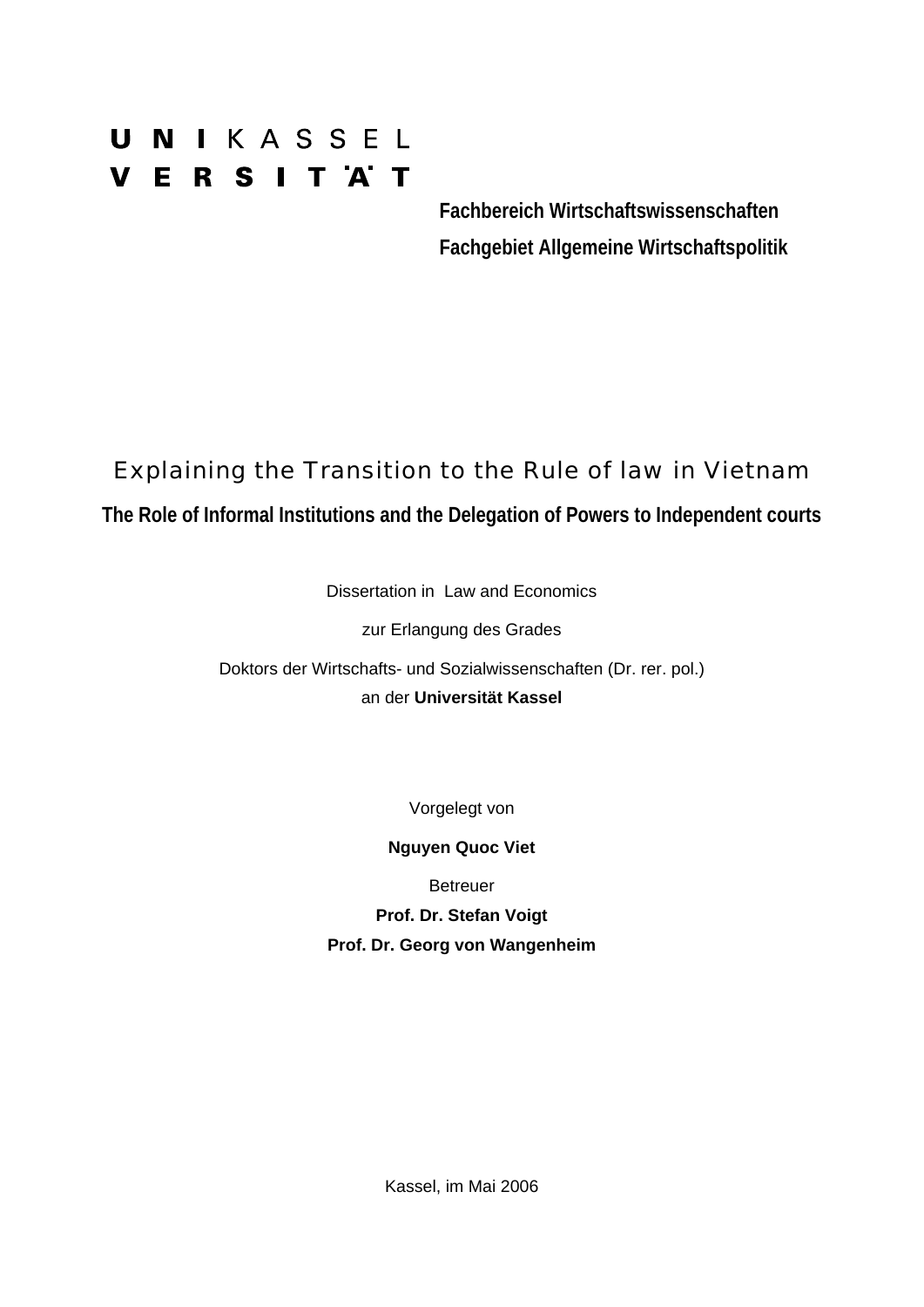# **Table of Contents**

| I. The renovation know as "Doimoi" - a background for the transition to the rule of law in |  |
|--------------------------------------------------------------------------------------------|--|
|                                                                                            |  |
|                                                                                            |  |
|                                                                                            |  |
|                                                                                            |  |
|                                                                                            |  |
|                                                                                            |  |
|                                                                                            |  |
|                                                                                            |  |
|                                                                                            |  |
|                                                                                            |  |
|                                                                                            |  |
|                                                                                            |  |
|                                                                                            |  |
|                                                                                            |  |
|                                                                                            |  |
|                                                                                            |  |
|                                                                                            |  |
|                                                                                            |  |
|                                                                                            |  |
|                                                                                            |  |
|                                                                                            |  |
|                                                                                            |  |
|                                                                                            |  |
|                                                                                            |  |
| IV.3. Constitutional and actual guarantees for basic human rights and property rights  35  |  |
|                                                                                            |  |
|                                                                                            |  |
|                                                                                            |  |
|                                                                                            |  |
|                                                                                            |  |
|                                                                                            |  |
| The dilemmas and obstacles to the rule of law in transition economies - the case of        |  |
|                                                                                            |  |
|                                                                                            |  |
|                                                                                            |  |
|                                                                                            |  |
|                                                                                            |  |
|                                                                                            |  |
|                                                                                            |  |
|                                                                                            |  |
|                                                                                            |  |
|                                                                                            |  |
|                                                                                            |  |
|                                                                                            |  |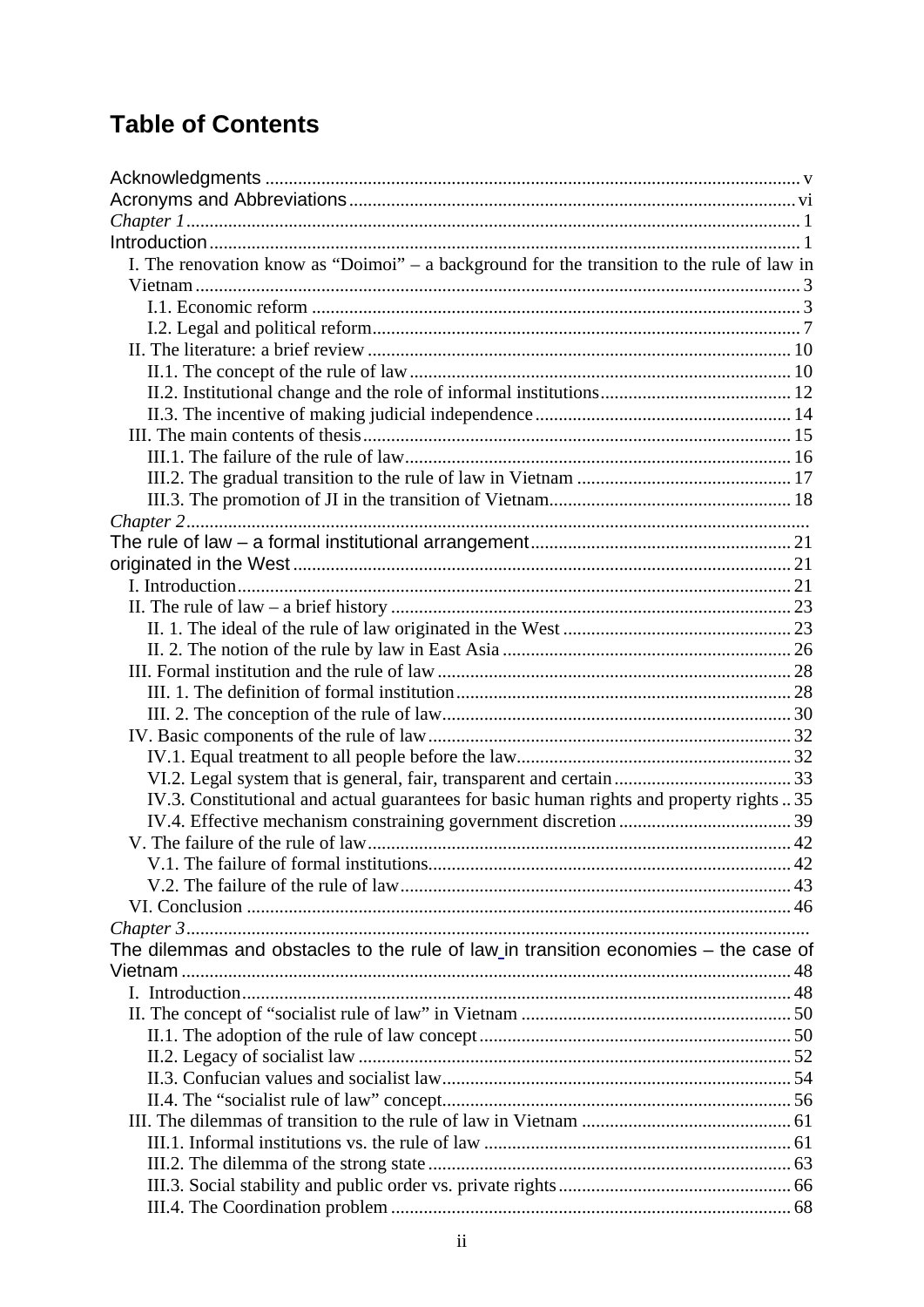| Do informal institutions matter? Confucian values and the transition to the rule of law |  |
|-----------------------------------------------------------------------------------------|--|
|                                                                                         |  |
|                                                                                         |  |
|                                                                                         |  |
|                                                                                         |  |
|                                                                                         |  |
|                                                                                         |  |
|                                                                                         |  |
|                                                                                         |  |
|                                                                                         |  |
|                                                                                         |  |
|                                                                                         |  |
| Delegation of powers to Independent courts in Vietnam: a theoretical consideration      |  |
|                                                                                         |  |
|                                                                                         |  |
|                                                                                         |  |
|                                                                                         |  |
|                                                                                         |  |
|                                                                                         |  |
|                                                                                         |  |
| III. Separation of powers and Delegation of powers - theoretical bases of JI 116        |  |
|                                                                                         |  |
|                                                                                         |  |
|                                                                                         |  |
|                                                                                         |  |
|                                                                                         |  |
| IV.2. The motivation for delegation of powers to independent court in Vietnam  134      |  |
|                                                                                         |  |
|                                                                                         |  |
| The delegation of powers to domestic independent courts: de jure and de facto           |  |
|                                                                                         |  |
|                                                                                         |  |
|                                                                                         |  |
|                                                                                         |  |
| II.2. The process of political and constitutional reform in Vietnam  144                |  |
|                                                                                         |  |
| III. The gap between de-jure and de-facto judicial Independence in Vietnam  149         |  |
|                                                                                         |  |
|                                                                                         |  |
|                                                                                         |  |
|                                                                                         |  |
| Conclusion: Main Findings and Lessons for the Rule of Law Reform in Vietnam  168        |  |
|                                                                                         |  |
|                                                                                         |  |
|                                                                                         |  |
|                                                                                         |  |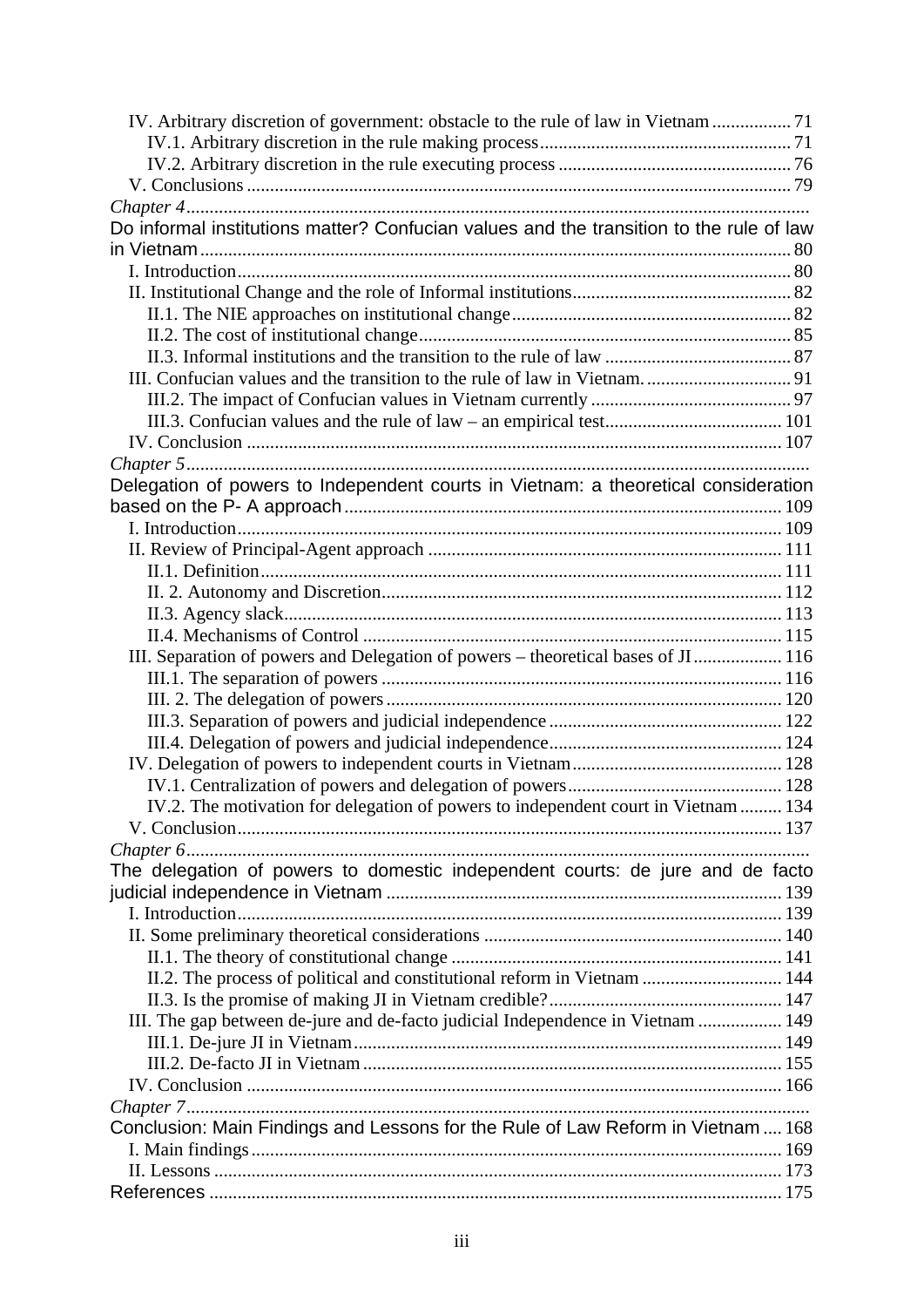# Boxes

| Box 6.4: The administrative trial was suspended due to the defendant's absence 164 |  |
|------------------------------------------------------------------------------------|--|

# **Charts**

# Figures

| Figure 3.1: Index of regulatory burden in Southeast Asian (higher score = lesser burden) 75  |  |
|----------------------------------------------------------------------------------------------|--|
|                                                                                              |  |
| Figure 3.3: The cost of Business registration as % of per capital GDP in East Asia (1999) 78 |  |
|                                                                                              |  |
|                                                                                              |  |
| Figure 4.4: Support for privately owned and government owned business (%) 105                |  |
|                                                                                              |  |
|                                                                                              |  |

# Tables

| Table 6.1: Judicial reform concerning judges appointment procedures 151 |  |
|-------------------------------------------------------------------------|--|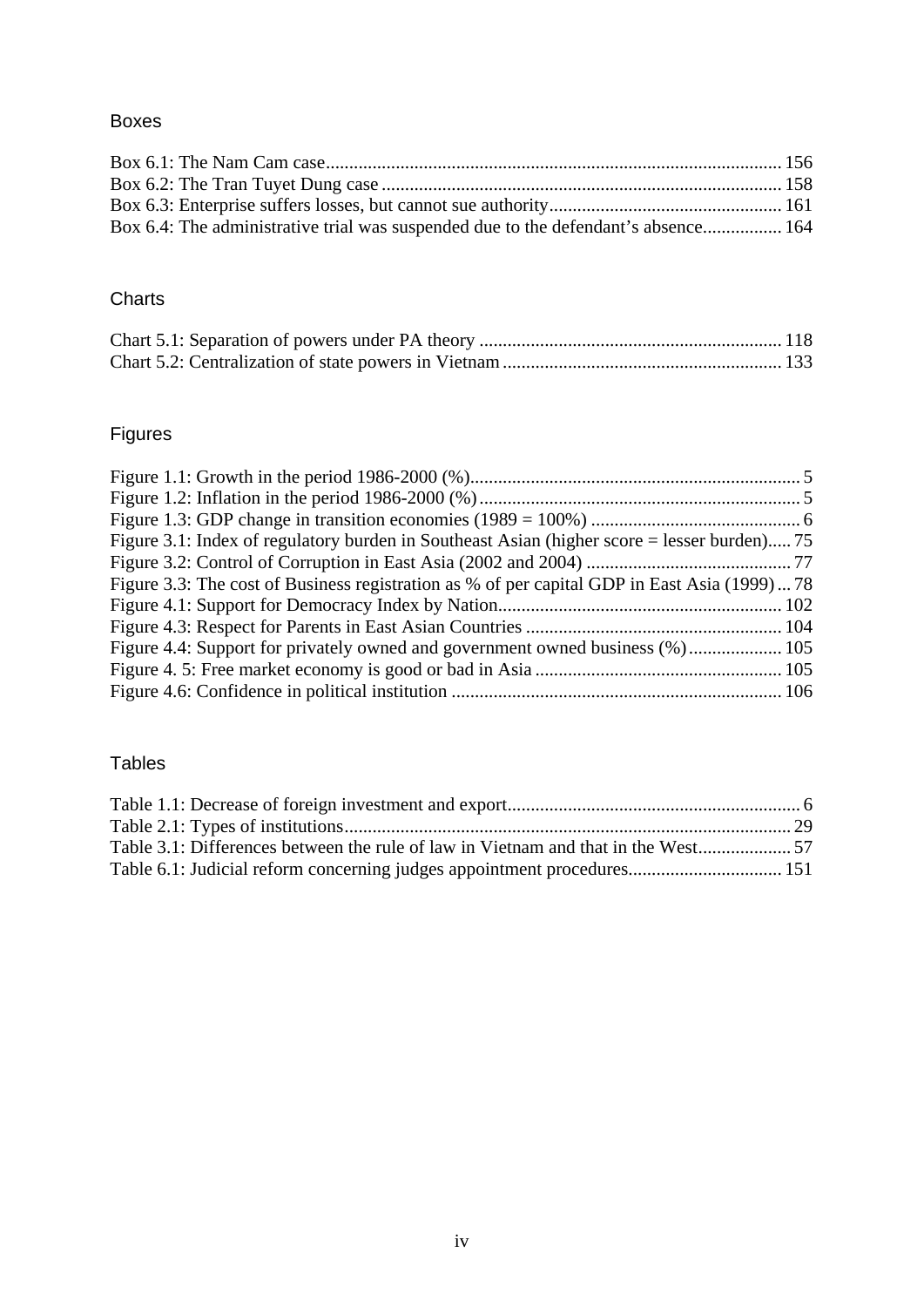# <span id="page-4-0"></span>**Acknowledgments**

I have accumulated many debts in the process of completing this dissertation. First and foremost I wish to thank Professor Stefan Voigt for having accepted to supervise my research. He steadily supported my work with new ideas, constructive comments, and encouragements. I am also deeply grateful to my colleagues at the University of Kassel, Economic Policy Department: Janina Satzer, Jan Wagner, Kim Eun Young, Lorenz Blume, Michael Ebling, and Michael Seebauer reading multiple versions of this thesis and providing incisive, valuable comments each time. Working jointly with them was and continues to be a great source of mutual support, inspiration and motivation. I am particularly thankful for all of the things that were made by Mrs Barbara Eichler, secretary of the Department. Without her assistance, much of my study would be impossible.

Early versions of some of chapter in this dissertation were presented at the annual workshops on Law and Economics at Erfurt University, the first annual meeting of Asian Law and Economics Association in Seoul, the 2005 annual meeting of American Academy of Religion and in the talk at the Temple University (USA). Many thanks for all the comments and suggestions that were made by members of the audience in each of these forums.

I also gratefully acknowledge financial support from Vietnamese Government and from the following resources: travel grants awarded by Kasseler Hochschulbundes, the Center for Vietnamese Philosophy, Culture and Society at Temple University, and the fellowship at the Gerald R. Ford Library, Ann Arbor, MI, USA.

Finally, I wish to thank my wife and my children. They have tolerated many difficulties during my study in Germany and have made the effort worthwhile.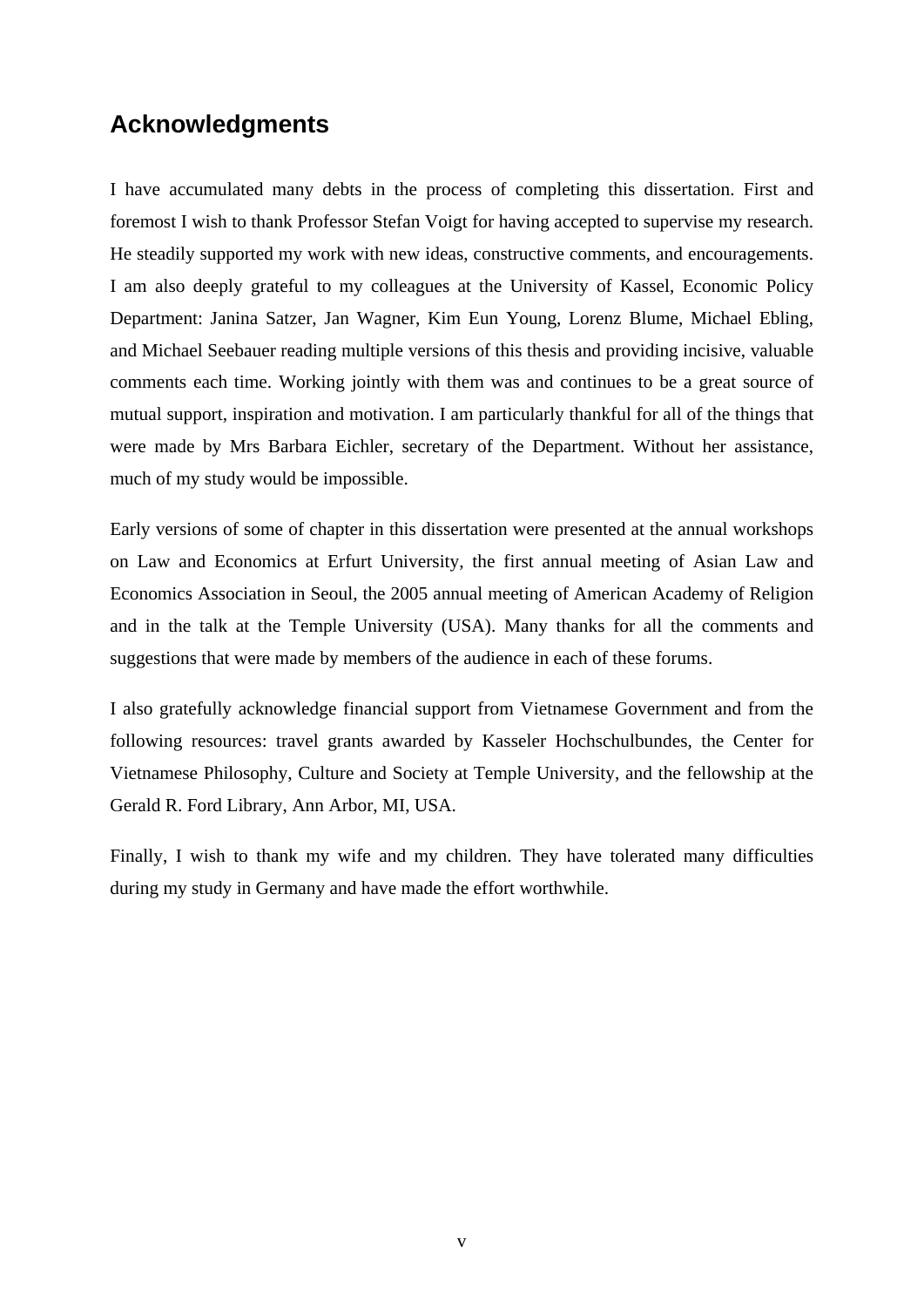# <span id="page-5-0"></span>**Acronyms and Abbreviations**

| <b>ADB</b>   | <b>Asian Development Bank</b>                                 |
|--------------|---------------------------------------------------------------|
| <b>BERI</b>  | <b>Business Environmental Risk Intelligence</b>               |
| <b>CEE</b>   | <b>Central and Eastern Europe</b>                             |
| <b>CIS</b>   | Commonwealth of Independent States                            |
| <b>CPV</b>   | <b>Communist Party of Vietnam</b>                             |
| <b>EBRD</b>  | European Bank for Reconstruction and Development              |
| <b>FDI</b>   | Foreign direct investment                                     |
| <b>GSO</b>   | <b>General Statistic Office</b>                               |
| <b>ICRG</b>  | <b>International Risk Guide</b>                               |
| <b>IMF</b>   | <b>International Monetary Fund</b>                            |
| JI           | Judicial independence                                         |
| <b>LOPC</b>  | Law on Organization of People's Courts                        |
| <b>LOPLD</b> | Law on promulgation of Legal Documents                        |
| <b>LSOEs</b> | Law on State-owned Enterprise                                 |
| <b>NAV</b>   | National Assembly of Vietnam                                  |
| <b>NGOs</b>  | Non government organizations                                  |
| <b>NIE</b>   | New Institutional economics                                   |
| <b>OJPA</b>  | Ordinance on Judges and People's Assessors of People's Courts |
| <b>SOEs</b>  | State owned enterprises                                       |
| <b>SPC</b>   | Supreme People' Court                                         |
| <b>UNDP</b>  | <b>United Nations Development Programme</b>                   |
| <b>WB</b>    | World Bank                                                    |
| WEF          | World Economic Forum                                          |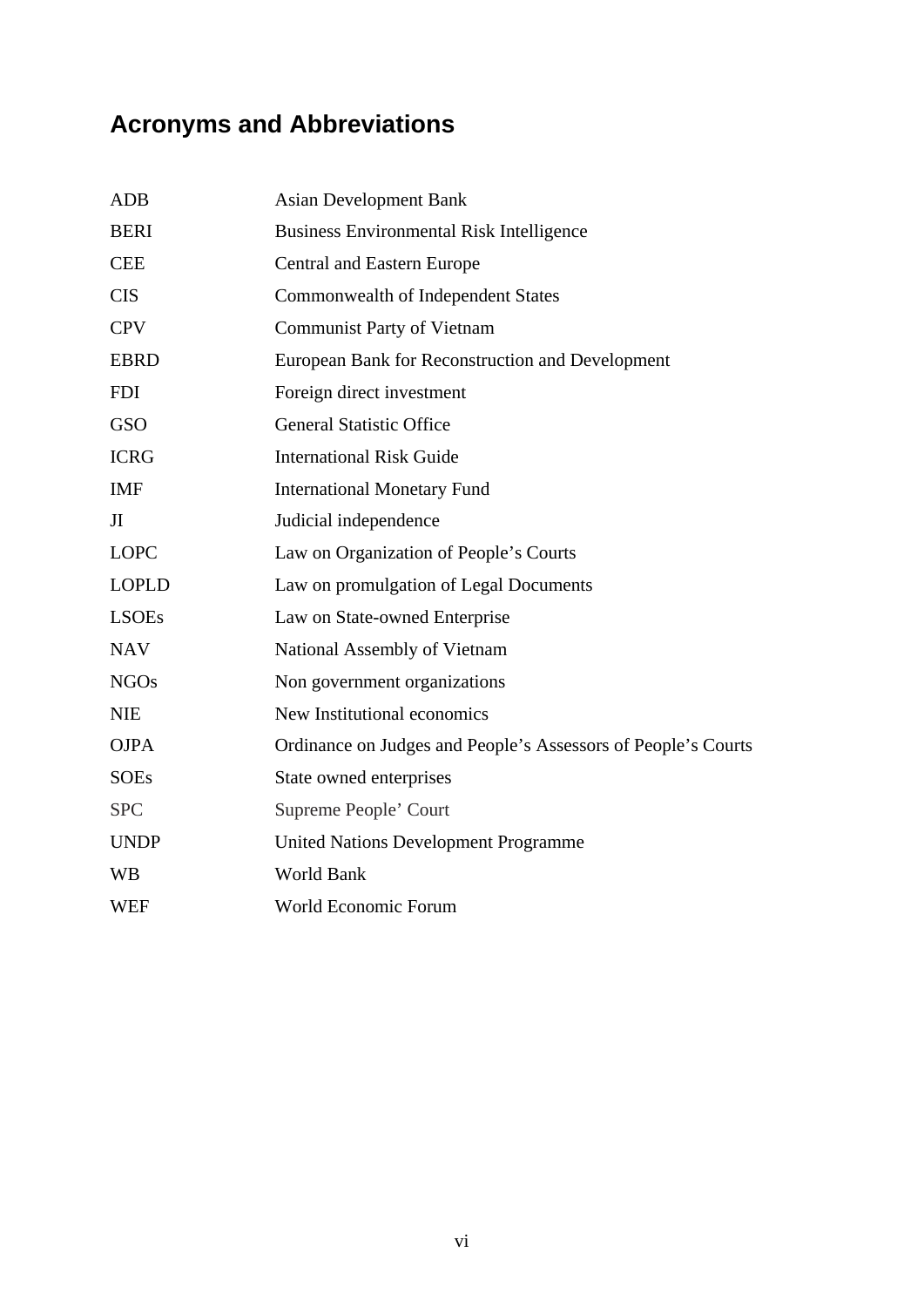# <span id="page-6-0"></span>**Introduction**

*"Yes, we defeated the US, but now we are plagued by problems. We do not have enough to eat. We are a poor, underdeveloped nation. Vous savez, waging a war is simple, but running a country is difficult"*  (Pham Van Dong, former Vietnamese Prime Minister, 1981)

*How do we account for the persistence of poverty in the midst of plenty? If we know the sources of plenty, why don't poor countries simply adopt policies that make for plenty? The answer is straightforward. We just don't know how to get there. We must create incentives for people to invest in more efficient technology, increase their skills and organize efficient market. Such incentives are embodied in institutions. Thus we must understand the nature of institutions and how they evolve.* 

(Douglass North 2000)

**V**ietnam - a well-known nation with its war against the US - is in a period of transition to a market economy. There is a broad consensus that institutional reforms, including transformation to the rule of law, are prerequisites for the transition to a market economy because the rule of law plays a major role for economic performance, growth and prosperity in market economies (see Hayek 1960, Ghai 1986, and Barro 1999). Realizing this crucial role of the rule of law, the 1992 Constitution of Vietnam (Article 4) provided that the socialist state of Vietnam governs society by the law. The purpose of my thesis is to explain the transition process to the rule of law in Vietnam using tools of Law and Economics and the New Institutional Economics. More precisely, I will seek to find out the answer to the question of how has the transition to the rule of law in Vietnam been carried out so far? And how will it be carried out in the future?

In order to meet the requirements of a market economy and under the pressures of international integration, the law-makers of Vietnam seem to forcedly copy legal institutions, including the rule of law, originated in western countries regardless of their appropriateness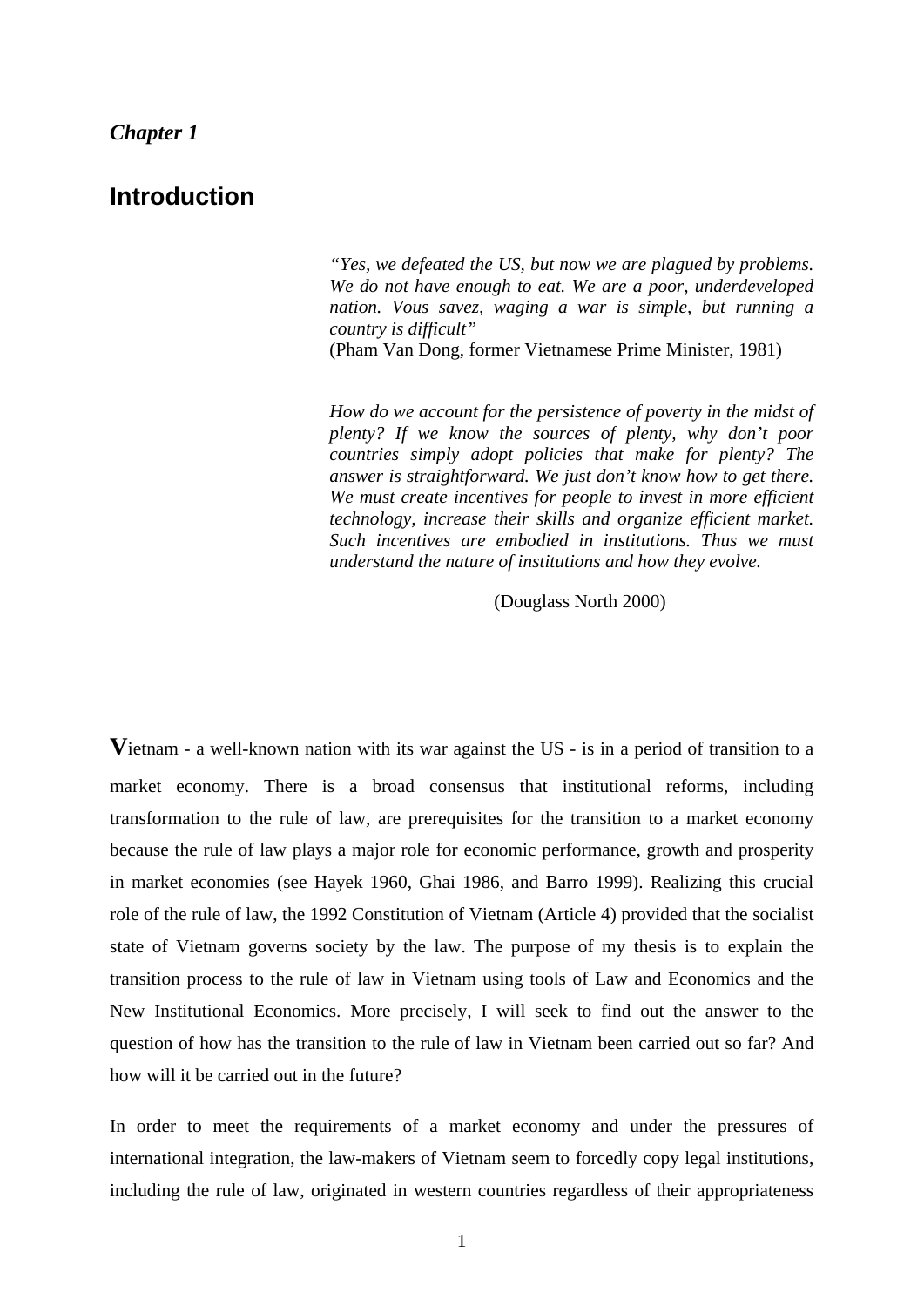with a society in which they will come into force. This may lead to the incompatibility of those institutions with the informal institutions that have been rooted in the society of Vietnam for thousands of years. Therefore, the next question that will be dealt with in my research is how do informal institutions constrain and shape the trend of transition process to the rule of law. In this process, the rule of law conceived as a "rhetorical ideal" originated in western countries (Fallon, 1997) must be put into the context of Vietnamese society, which is still heavily influenced by informal institutions.

In the literature, the judiciary system is conceived as the "guardian" of the rule of law (e.g. Aaken et al., 2003). The authors further argue that to fulfil such role, the judiciary must be independent from the other branches of government (Aaken et al, 2003, 2). It is because judicial independence is regarded as a tool to prevent the arbitrary actions of government, which are not in conformity with "pre-existing general principles of law" (Hayek, 1976: 169). However, judicial independence is a prerequisite for the transition to the rule of law and for the economic reform as well. The relationship between judicial independence and the rule of law is precisely described by Jarquin and Carrillo as follows:

"Without judicial independence, there is no rule of law, and without rule of law the conditions are not in place for the efficient operation of an open economy, so as to ensure conditions of legal and political security and foreseeability" (Jarquín & Carrillo 1998: vii)

If the rule of law is guaranteed by an independent judiciary, another important question is whether Vietnam's policy makers and citizens have incentives to promote judicial independence. Suppose that the answer to this question is yes, the next question will be how to establish judicial independence in the context of building the rule of law in Vietnam? To clarify these issues, a thorough analysis of the development of the judiciary system in Vietnam is needed, especially measuring its independence in terms of both de jure and de facto indicators.

The rest of the chapter will be structured into four sections. Section II will introduce briefly the renovation process known as "Doimoi" in Vietnam, which is a background for the transition to the rule of law currently undertaken in Vietnam. Section III provides a review of literature dealing with institutional reforms in transition countries from a Law and Economics and a New Institutional Economics perspective. The main contents of the thesis are mentioned in section IV. In this section, I also present the main hypotheses of the study.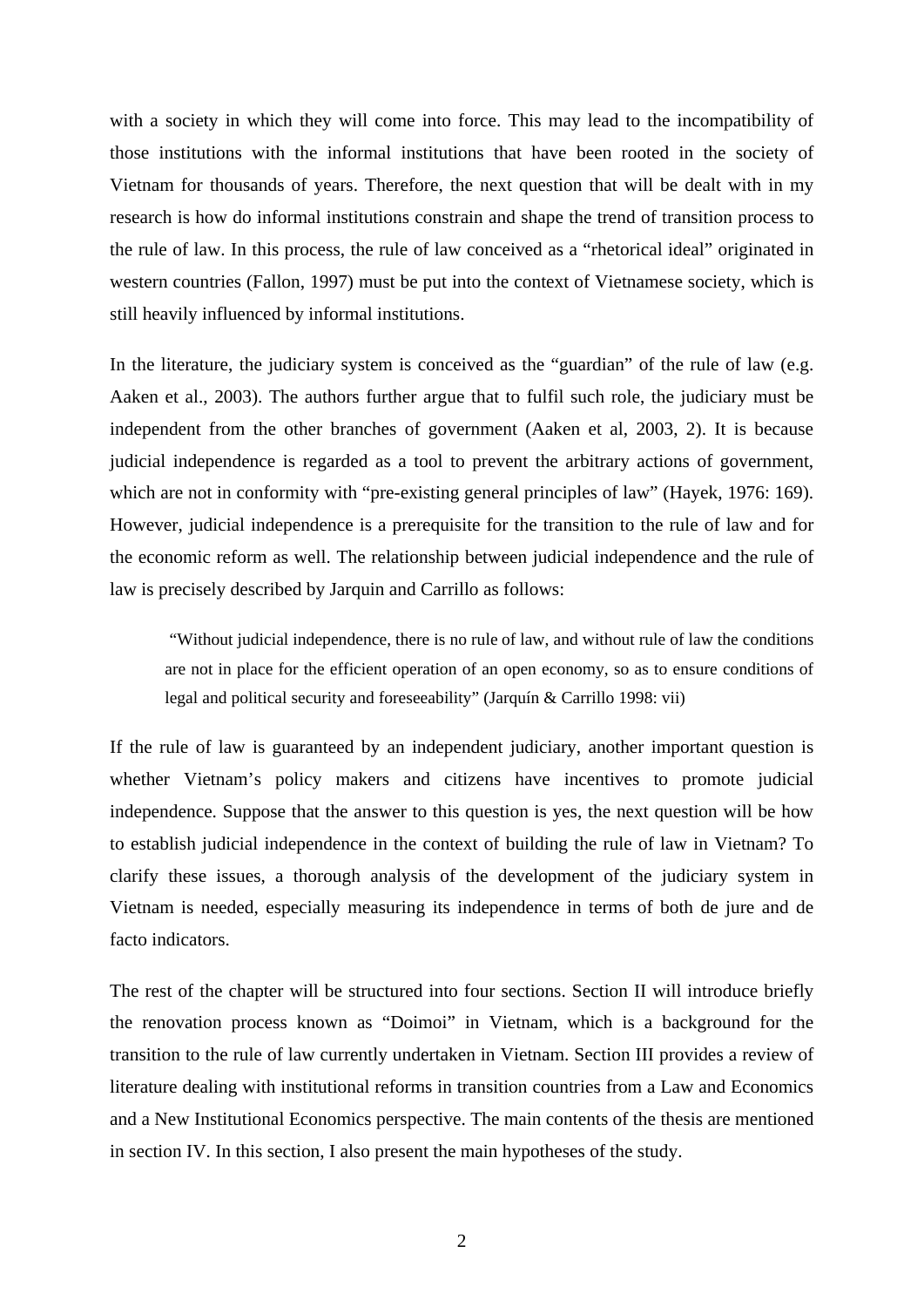# <span id="page-8-0"></span>**I. The renovation know as "Doimoi" – a background for the transition to the rule of law in Vietnam**

## **I.1. Economic reform**

After the unification of Vietnam (the 1976-1979 period), the country began a "trial-and-error" process to find a suitable path of development. Policy-makers chose a Soviet-inspired *centrally-planned model* that resulted in underdevelopment of Vietnam's economy. Under this system, the state and collective sectors, which were highly subsidized by the state budget, were the foundation of the economy; there would be no room for small-scale firms; and the market mechanism was eliminated. This system proved to be inefficient and costly, leading to budget deficits and increasing foreign debt., Although it led to greater egalitarianism, it discouraged overall economic growth. As in the talk with a French journalist - Stanley Karnov in 1981, Mr Pham Van Dong, then the Prime Minister, said that "Yes, we defeated the US , but now we are plagued by problems. We do not have enough to eat. We are a poor, underdeveloped nation. Vous savez, waging a war is simple, but running a country is difficult" (Karnov 1997, p. 36).

Accordingly, *economic reform* began to take hold in the period 1980 – 1986 with new economic policies to encourage economic efficiency, loosen central management (reduce direct intervention of the government), etc. However, the economy continued to suffer from many weaknesses by central bureaucratic management or state subsidies and so on. Consequently, by 1986, the economy was at a standstill, the annual rate of inflation was over 700 per cent, exports were less than half of imports and there was no foreign direct investment (FDI) (Arkadie & Mallon, 2004). It is noteworthy that the economic crisis led to a social and political crisis as the public confidence in the Party and State declined. Therefore, the Government was forced to adopt more integrated and consistent reforms since 1986. These reforms were proposed by the Sixth Party Congress of the Communist Party of Vietnam (CPV) in 1986. Through this Congress, the CPV adopted the renovation program known as Doi Moi that will be discussed in detail below.

Some foreign observes such as Sachs (1996), Dollar (2001) and Popov (2005) have catalogued the Vietnamese economic reform as a "big bang" or "shock therapy" reform. In contrast, sharing the view that the initial conditions of Vietnam (and China) are essential to its success, Griffin (1998) or Godoy & Stiglitz (2006) insist that Vietnam and its neighbour have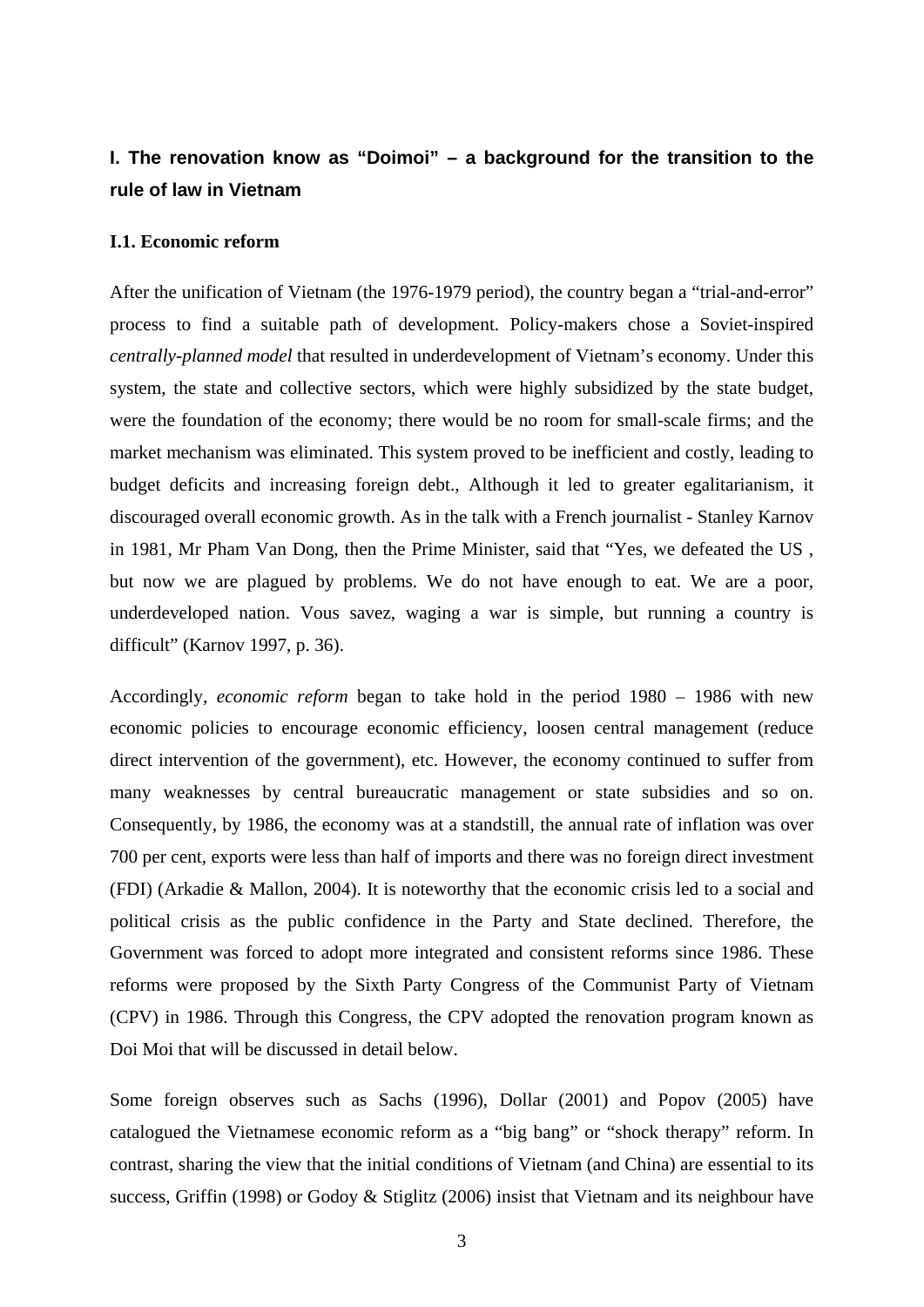been adopting a gradual approach to the reform. After ten years of Doimoi, Fforde & de Vylder (1996) start to carefully evaluate the reforms from various aspects. One of the most important messages in their study is that the reform is in the nature of a "bottom-up" process, and the renovation is therefore responsive rather than proactive. It was the fact that the reform process was initiated through partial, unofficial relaxation of constraints, which are called "fence-breaking"<sup>[1](#page-9-0)</sup>. This change was gradually and officially recognized through the sixth, seventh, eighth and ninth Party Congresses of the CPV in the years of 1986, 1991, 1996 and 2001 respectively. There are three principles which Domoi is based on and which continue to guide the reform process currently, namely (i) a transition from a centrally-planned to a socialist market-oriented economy, aiming at modifying the economic structure by acknowledging the existence of many economic components, including the private sector and foreign ownership, and giving enterprises an active role and self-responsibility for their business efficiency, (ii) the democratisation of social life, with the aim of developing the rule of law in a socialist state of the people, by the people, and for the people, and (iii) the implementation of the open door policy and the promotion of cooperation and relations for peace, independence and development with all countries.

It is worth noting that the "Doimoi" has had a direct effect on economic development, especially the economic growth in Vietnam (see Figure 1.1). A look at Figure 1 can claim that the Vietnamese economy expanded by high growth rates. Since 1986, Vietnam has maintained high annual GDP growth rate, and the economy continued to gain significant achievements in the development process. More specifically, in 1986, GDP growth rate was 2.84%, but in 1995, the economy had been improved considerably with a rather high GDP growth rate of 9.54%. However, due to the influences of the Asian crisis, from mid of 1997 until 1999, the economy had to face with fierce difficulties that arose from the external negative affects and revealed economic weakness. While most economies within the region were seriously damaged, Vietnam's economy still grew at a comparatively high rate, however with a decrease annually. In 2000, the economy had achieved a more stable development with GDP growth rate of 6.75%.

<span id="page-9-0"></span><sup>&</sup>lt;sup>1</sup> The term is used by Youth newspaper online.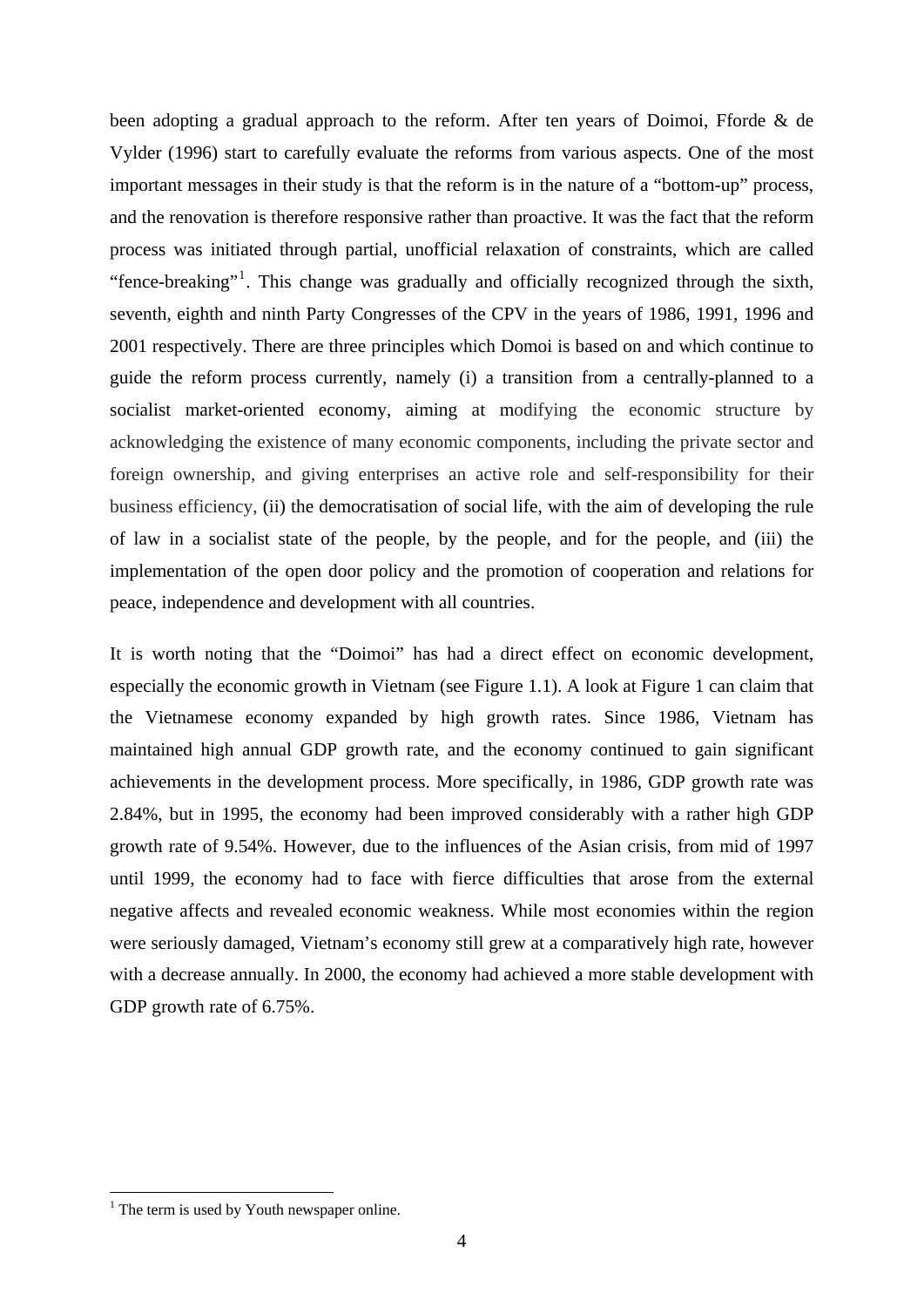<span id="page-10-0"></span>



*Source: GSO (2000, 2001)* 

In terms of macroeconomic stability, inflation has been reduced and fiscal deficits have been contained to acceptable levels (see Figure 1.2). For instance, inflation rate was 774.7% in 1986, 4.5% in 1996 and -0.6% in 2000.

**Figure 1.2: Inflation in the period 1986-2000 (%)** 



*Source: GSO (2000, 2001)* 

Strikingly, the economic performance of Vietnam is even better than many other transition countries, except China. Figure 1.3 shows that, if counting from 1989 - the year in which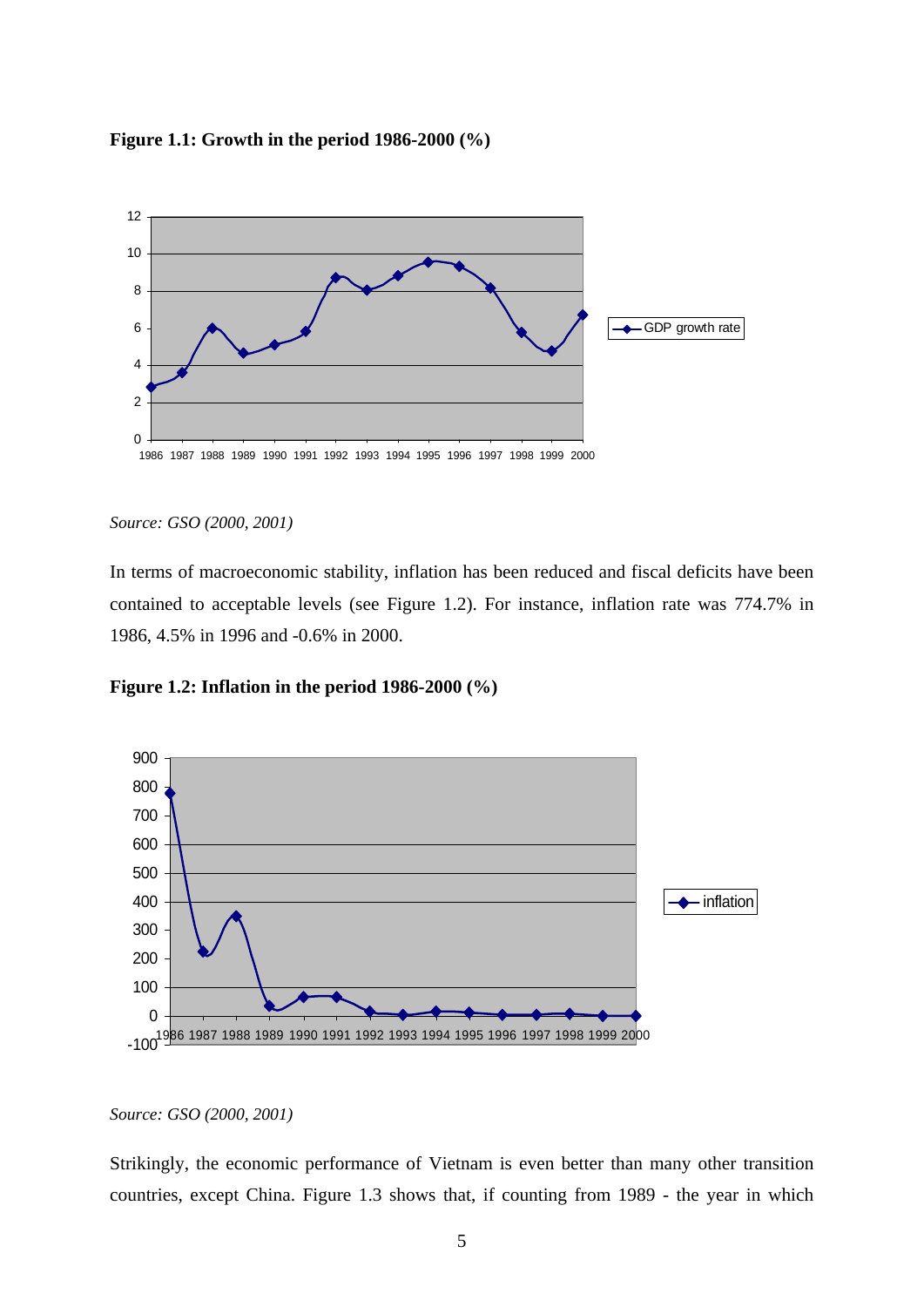<span id="page-11-0"></span>reforms began in most socialist countries - Vietnam and China have the highest GDP growth in comparison with other former socialist countries, especially those in Asia and the former Soviet Republic. In recent research, Godoy and Stiglitz (2006) also suppose that up to now, China and Vietnam are the most successful transition economies (p. 2).



**Figure 1.3: GDP change in transition economies (1989 = 100%)** 

*Source: EBRD, WB; cited in Popov 2005* 

However, the economic and political transformation in Vietnam still faces many difficulties and obstacles. After 1997, when signs of slowdown arose, the Vietnamese economy itself began to reveal many weak characteristics. The reform has to cope with further challenges and foreign observers seemed to be less enthusiastic with the situation of Vietnam and call for further changes (Kokko 1999; Anderson 1999, and Litvack & Rondinelli 1999). The considerable difficulty is the decrease of foreign direct investment and export, which were major factors leading to economic growth in the last decade (see Table 1.1).

**Table 1.1: Decrease of foreign investment and export** 

|                                                              | 1995-1997 | 1997-2000 | 2000-2002 |
|--------------------------------------------------------------|-----------|-----------|-----------|
| <b>Annual Growth of \$</b><br>Exports $(\% )$                | 17.9      | 12.6      | 7.0       |
| <b>Foreign Direct Investment</b><br>per Capita in US Dollars | 29        | 17        |           |

*(Source: IMF cited in David O. Dapice 2003)*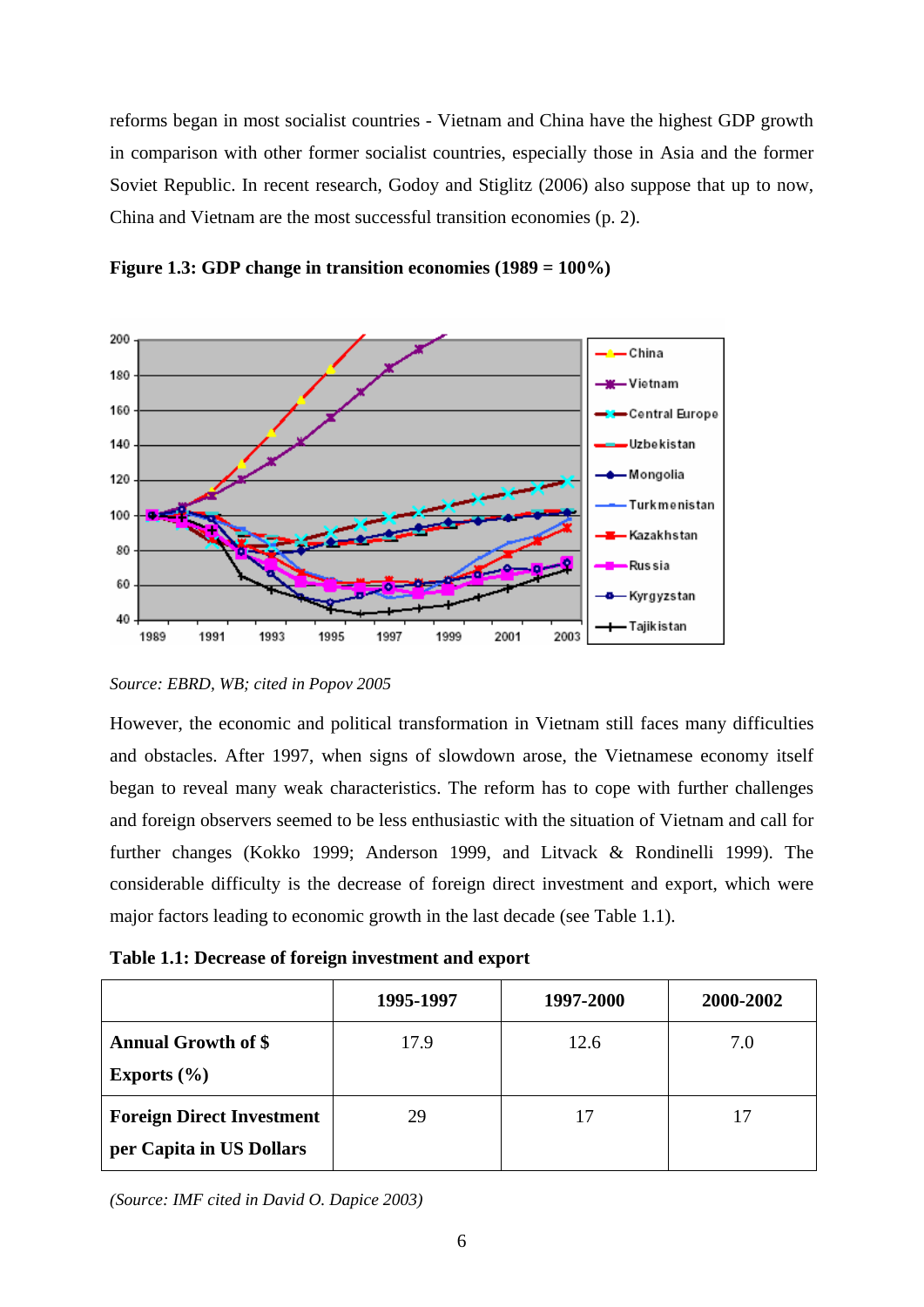<span id="page-12-0"></span>Notably, even before the Asian crisis in 1997, Le Dang Doanh (1996) also predicts the slowdown of the Vietnamese economy if the reform fails to deal with the idle state sector. It is because the CPV and the State of Vietnam have developed a so called "socialism-oriented market economy" model where the state sector should dominate the economy. Although it is still unclear how the "domination" role of the state owned enterprises (SOEs) should be implemented, the state-sector had firmly increased until the mid 1990s and been standing for a share of 40% GDP since then, but there is a sign showing that its share continues to fall because its growth has lagged behind that of foreign-invested and local private firms (Ngoc Q. Pham and Thanh D. Nguyen 2005).

In sum, after 15 years of economic renovation, Vietnam has got a great deal of encouraging results, for example high economic growth, ensuring financial stability, etc... However, the country still faces a number of important challenges, not least the problems of SOEs. In the following, I will assess significance of renovation to legal institutions in Vietnam.

# **I.2. Legal and political reform**

The legal reform also took place very early and contributed significantly to the economic development of Vietnam. Before 1992, in order to implement the reform policy of the CPV, the government of Vietnam even issued some regulations contrary to the 1980 Constitution. For instance, while the 1980 Constitution only provided for a centrally planned economy with two types of ownership (state ownership and collective ownership), the Resolution No. 10 issued in 1987 and following regulations concretizing this solution aimed at abolishing the collective farm system and granting individual farmers the land-use rights. As a result, the agriculture of Vietnam developed very quickly and gained legendary achievements. Vietnam was no longer an importer of rice, but became an exporter of rice ranking 2nd in the world. Another contradiction with the Constitution 1980 is the enactment of the first Foreign Investment Law of Vietnam on December 29, 1987. This law opened the way for the FDI flow to Vietnam in the early 1990s that contributed to the dramatic growth of the Vietnamese economy at that time.

The dramatic development of legal and institutional reform in Vietnam began in 1992 with the enactment of the 1992 Constitution. With the aim of economic reform to establish a market economy, the 1992 Constitution grants individuals the private ownership of their income, savings, residential houses, living and production means, funds and other assets in business. However, with the socialist oriented goal, it also provides that the state ownership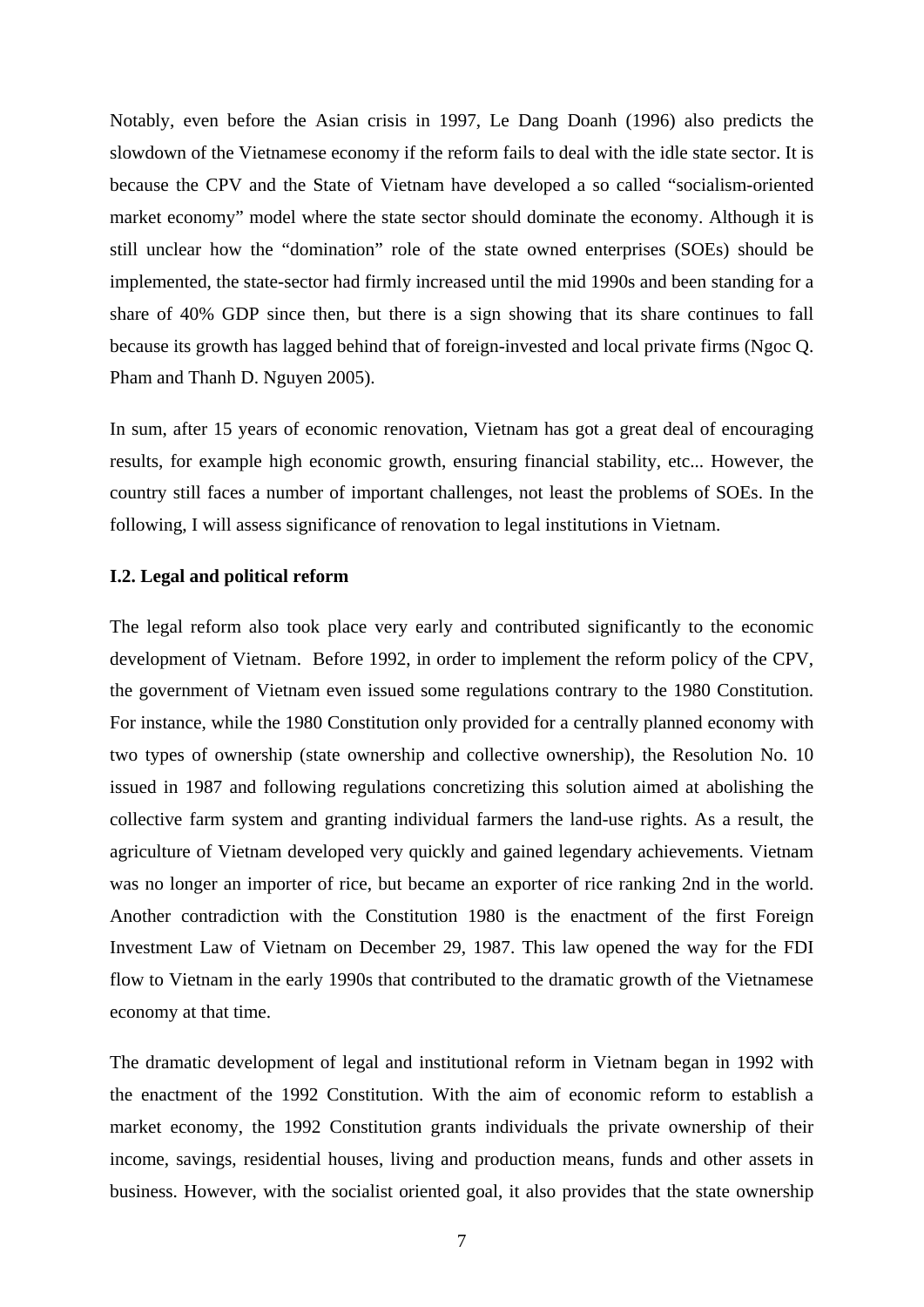and collective ownership are foundations of the economy. Consequently, State-owned enterprises (SOEs) should play the leading role in the economy.

In order to deal with the inefficiency of the state sector as mentioned above, the government launched a reform program in the early 1990s and successfully reduced the number of SOEs from some 12,000 to about 6,000 by April 1995 (Webster and Amin, 1998 cited in Ngoc Q. Pham and Thanh D. Nguyen 2005 ). However, according to many authors, the Government's SOE restructuring programs did not mean to weaken their economic power but only aims at strengthening the state sector (Ngoc Q. Pham and Thanh D. Nguyen 2005). During the eighth Party Congress (1996), the CPV reemphasized the "leading role" of the state sector as a strategic task in building the market economy with socialist orientation. The state investment then has been accelerated more rapidly than during any other period. This development may, however, lead to overdue debt of banking system in the future.

Notably, with the aim of providing a legal environment for a market economy, a great deal of private laws was also issued after 1992 (e.g.: the Civil code enacted in 1995 and went into force in July, 1996; the Labour Code 1993, the Commercial Code 1997, the Bankruptcy law 1993, etc.). The 1992 Constitution does not only provide for a legal framework for the development of a market economy, but also for a legal foundation for the development of the rule of law which will be analysed in chapter 3.

Parallel with the law reform, the government structure of Vietnam was also somewhat changed in order to make it compatible with a market economy. Although centralization of powers is still the fundamental principle of organization and operation of government, functions and structure of the state organs in Vietnam have been defined more clearly and separately. Together with clear definition of state organs' functions, institutional reforms focus on defining the leading role of the Party and the management role of the State because before "Doimoi", there was a confusion between the role of the state and that of the Party in management. For a long time, social and economic management activities were based on "direct resolutions" issued by Party's Committees from the central to local levels rather than state organs. After "Doimoi", the Communist Party has restrained itself to the role of orientation and policy-making, rather than direct participation in management activities where state organisations should be in charge. Therefore, independent decisions proposed by state organs at all levels (including representative bodies like the National Assembly and the People's Councils) have become much more important. Recently, the CPV and the State of Vietnam have recognized the importance of administrative and judicial reforms. For instance,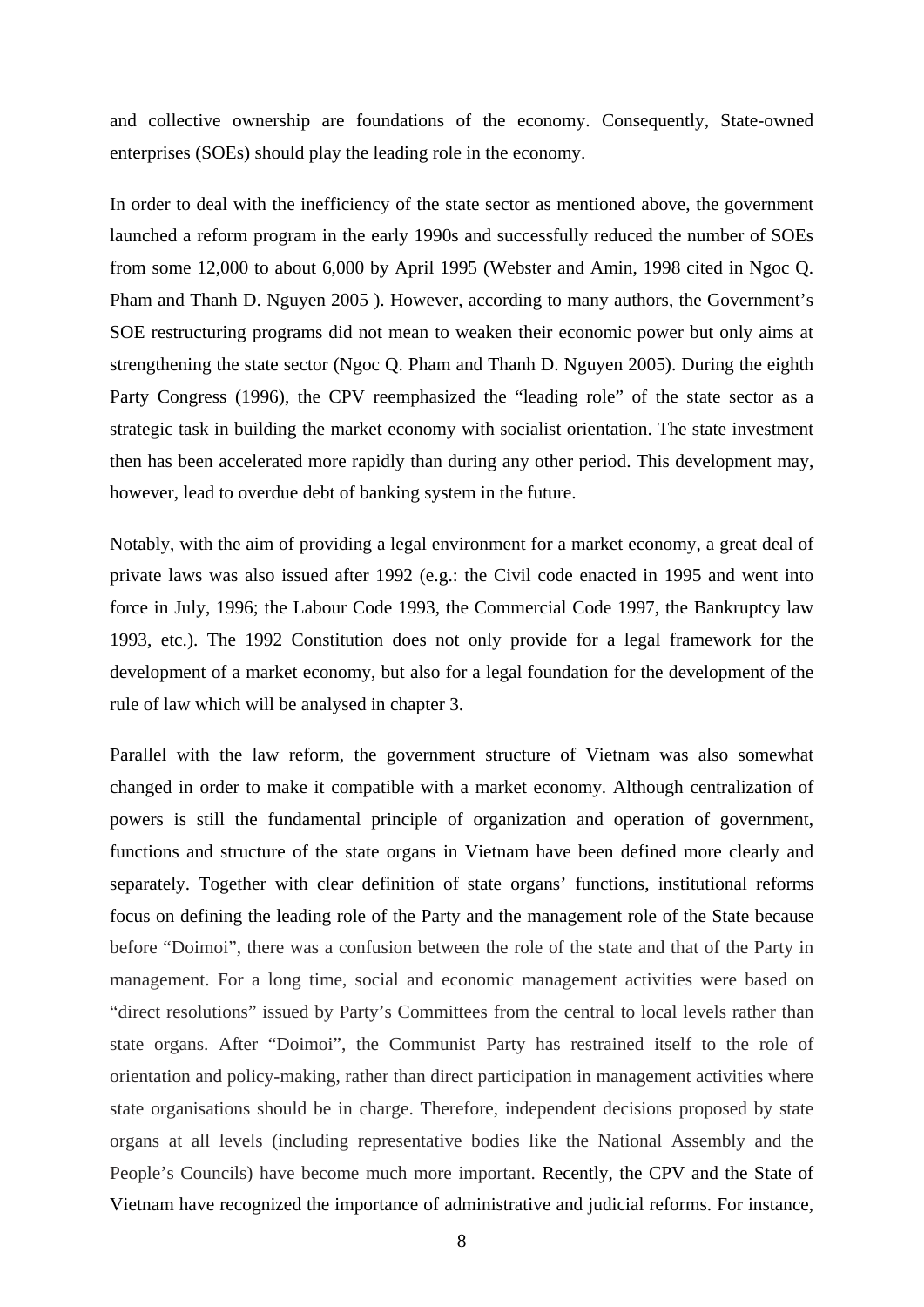the current important Resolution of CPV (Resolution No.8 issued on 2nd January 2001) deals with such reforms.

Although there are a lot of substantive efforts to promote institutional reform, Vietnam still faces many shortcomings and deficiencies of its legal institutions. First, the most serious problem currently in Vietnam is the overwhelming development of arbitrary discretion by officials in the government as well as the CPV. Although the rule of law is mentioned in the 1992 Constitution, it is still not adequately perceived and applied in daily activities of state organs and their officials. Consequently, the individual rights are frequently infringed. Notably, the overwhelming development of arbitrary discretion can lead to numerous contradictory regulations in the legal system, the disaster of corruption among officials at all levels and so on. Arbitrary discretion in the CPV and Vietnamese government, therefore, is the main obstacles of the transition to the rule of law in Vietnam as analysed in chapter 3.

Second, it is a fact that there is a terrible gap between the law "on the book" and the law "in action" in the legal system of Vietnam. After more than 15 years of reform, the state organs of Vietnam have issued a considerable number of laws and under-law regulations. However, instead of using laws, people prefer to rely on a great deal of informal institutions as social norms and family rules to solve their daily transactions. Therefore, there is a phrase said in Vietnam currently that "the state of Vietnam has a forest of laws but its citizens live with forest-law". As pointed out in the World Bank report on "Judicial systems in Transition countries" in 2005, implementation problems are not only unique in Vietnam but also emerge in many transition countries (p. 13). This problem raises a question about the compatibility of the laws with the informal institutions in society. Chapter 3 and 4 of my research will explicitly deal with this question.

Realizing the importance and difficulty of legal and institutional reforms, the World Bank and other donors have funded the transition countries, including Vietnam, to deal with these reforms. Since the early 1990s, the World Bank has supported a great deal of projects regarding legal reforms in Vietnam<sup>[2](#page-14-0)</sup>. Since 1995, UNDP has got in touch with Vietnamese government to support Vietnam's efforts in this area. Accordingly, there are also some UNDP's projects focussing on the legal and institutional reform in Vietnam (e.g.: the project on Strengthening Legislative Capacity in Vietnam or on Strengthening Judicial Capacity in

<span id="page-14-0"></span><sup>&</sup>lt;sup>2</sup> See more detail in the website of WB:  $\frac{http://www1.worldbank.org/publicsector/legal/worldbank.htm}{$  $\frac{http://www1.worldbank.org/publicsector/legal/worldbank.htm}{$  $\frac{http://www1.worldbank.org/publicsector/legal/worldbank.htm}{$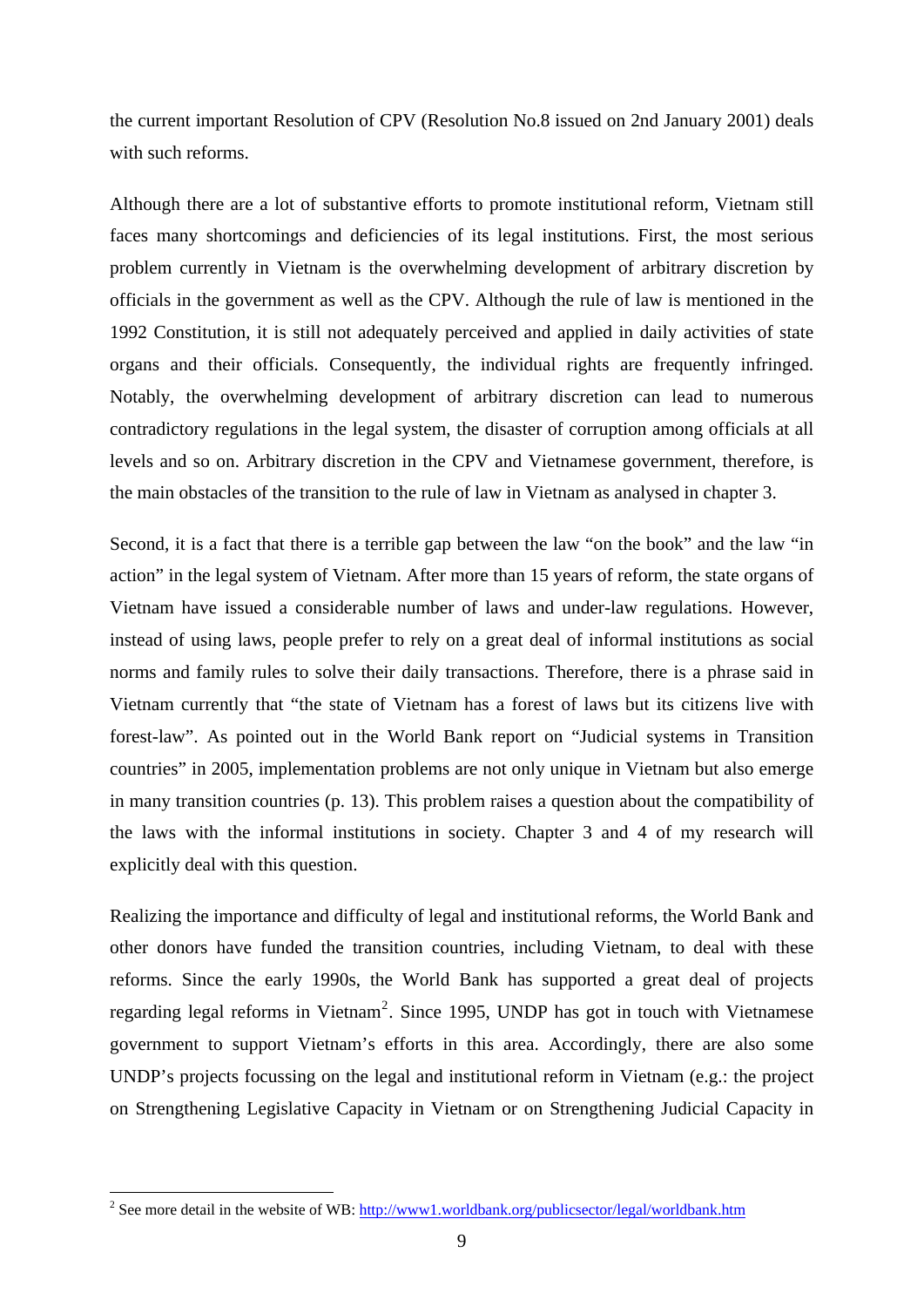<span id="page-15-0"></span>Vietnam and Strengthening Public Procurator Capacity in Vietnam<sup>[3](#page-15-1)</sup>). International assistance is very important for the transition of Vietnam currently. However, in order to overcome various shortcomings in economic as well as legal and political reforms and to promote economic development in Vietnam, Vietnamese leadership needs to understand the "nature of institutions and how they evolve" in society as suggested by North (2000). This is also the main purpose of my dissertation.

# **II. The literature: a brief review**

In this thesis, I will use theoretical tools of Law and Economics as well as the New Institutional Economics in order to explain the transition to the rule of law in Vietnam. Therefore, it is necessary to review some basic theories concerning various aspects of this transition process. Accordingly, my research will complement the existing literature on the field of institutional reform and transformation to the rule of law.

## **II.1. The concept of the rule of law**

The first task of my research is to define the conception of the rule of law. I survey the literature dealing with the definition of institutions and the rule of law, and then prove that the rule of law is a set of formal institutions originated in the West.

I will base my discussion on the institutional economics literature to analyse the concept of institution, notably studies of Stefan Voigt and Douglass C. North. In the book published in 1990 and entitled "Institutions, institutional change and economic performance", North defines institutions as "the rules of the game in a society or, more formally, … the humanly devised constraints that shape human interaction" and points out that "they consist of formal written rules as well as typically unwritten codes of conduct that underlie and supplement formal rules" (1990, p. 3 - 4). In another work, North clarifies the definition of institution as "a set of rules, compliance procedures, and moral and ethical behavioural norms designed to constrain the behaviour of individuals in the interests of maximizing the wealth or utility of principals" (1981, p. 201 - 202). In addition, another definition can be found in Voigt and Kiwit (1999). In their view, institutions consist of two components, namely a set of rules, and a corresponding enforcement mechanism (p. 6).

<span id="page-15-1"></span><sup>&</sup>lt;sup>3</sup> see more detail in <http://www.undp.org.vn/>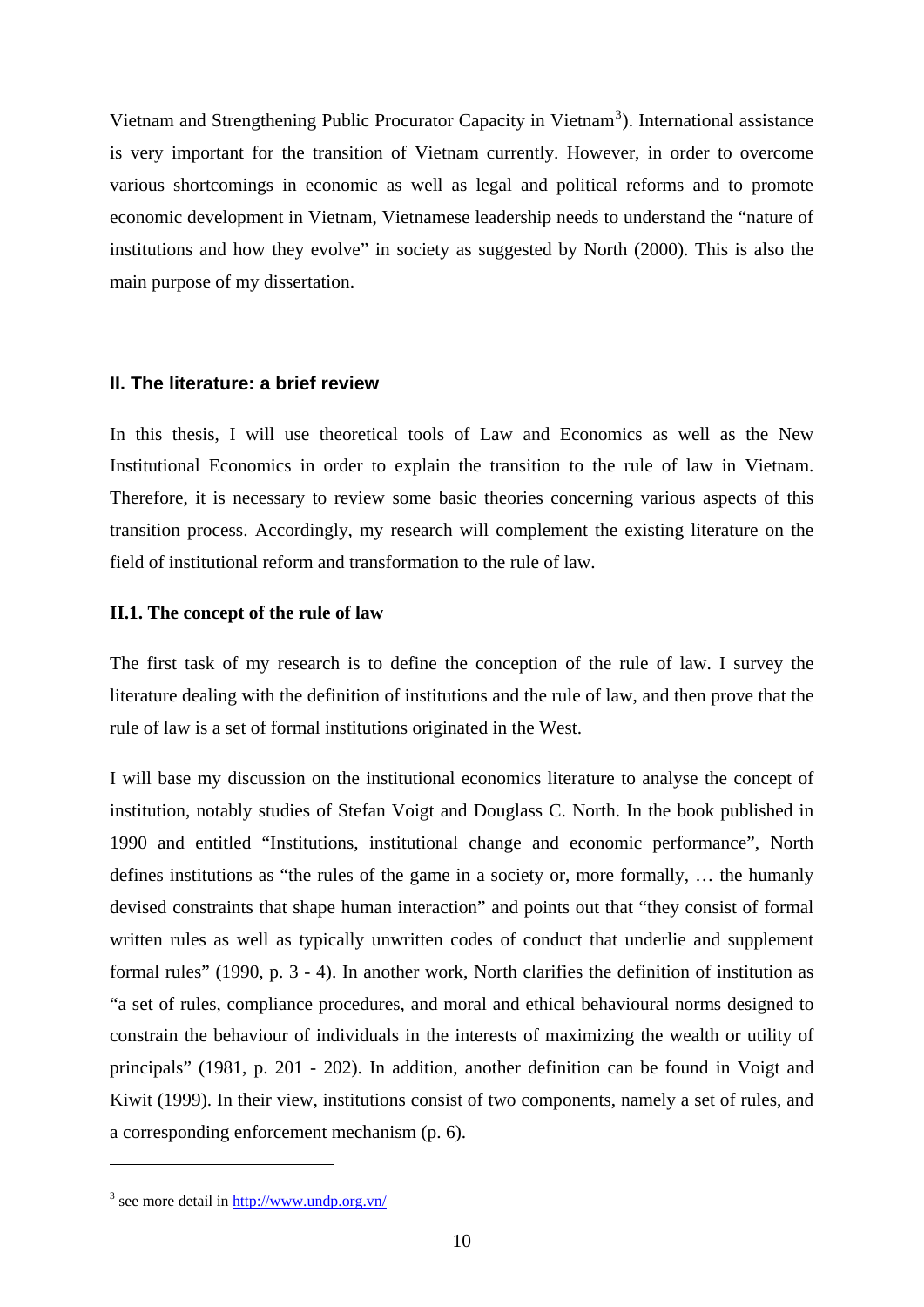An important point is how to divide institutions into formal and informal institutions? North (1990) divides institutions into "formal constraints" as rules that human beings devise and "informal constraints" as conventions and codes of behaviour. Following this definition, Aoki (2001) argues, "humanly devised constraints may be informal (e.g., social norms, conventions, and moral codes) or formal (e.g., consciously designed or articulated)". He explains further: "formal rules include political rules (constitutions, regulations), economic rules, and contracts" (Aoki, 2001, 5). Voigt (2002) separates institutions into internal institutions and external institutions basically by defining whether the enforcement mechanism is based on state enforcement or not. Only external institutions are based on state enforcement according to his definition. To sum up, formal institutions are a set of formal rules subject to a state enforcement mechanism. In this study, I apply this notion of formal institution to define the rule of law.

The meaning of the rule of law can be traced back to viewpoints drawn out from the works of some great scholars in the age of enlightenment as John Locke, Jean-Jacques Rousseau and Montesquieu, who provided the most influential contributions to the ideal of the rule of law. However, the conception of the rule of law seems to be more difficult to subsume under a common viewpoint. According to Fallon (1997), the precise meaning of the rule of law is perhaps less clear than ever before (p. 1). Other authors as Hager (1999) show that it is even more difficult to reach a common view about the core components of the rule of law even among scholars and lawyers of the West where the rule of law arose.

As pointed out by Melissa Thomas  $(2001)^4$  $(2001)^4$ , the benefits of the rule of law depend on how the Rule of Law is defined. The basic ideal of the rule of law is that even a government as well as its agents should also be subject to the general law just as all other citizens. Obviously, there have been various approaches to defining the rule of law. According to the author, there have been two types of rule of law. The first is "substantive" rule of law, defined to be rule according to some particular set of laws that are valued for their content, such as guarantees of basic human rights. The second is "formal" or "procedural" rule of law, defined to be rule according to any laws generated by some legislative process, even if they are "bad" laws. The "formal" approach, therefore, had been citied by Hayek (1960). In the book Constitution of Liberty (1960), he wrote:

"The rule of law, of course, presupposes complete legality, but this is not enough, if a law gave the government unlimited power to act as it pleased, all its actions would be legal, but it

<span id="page-16-0"></span><sup>4</sup> see more detail in her paper, available at: http://web.worldbank.org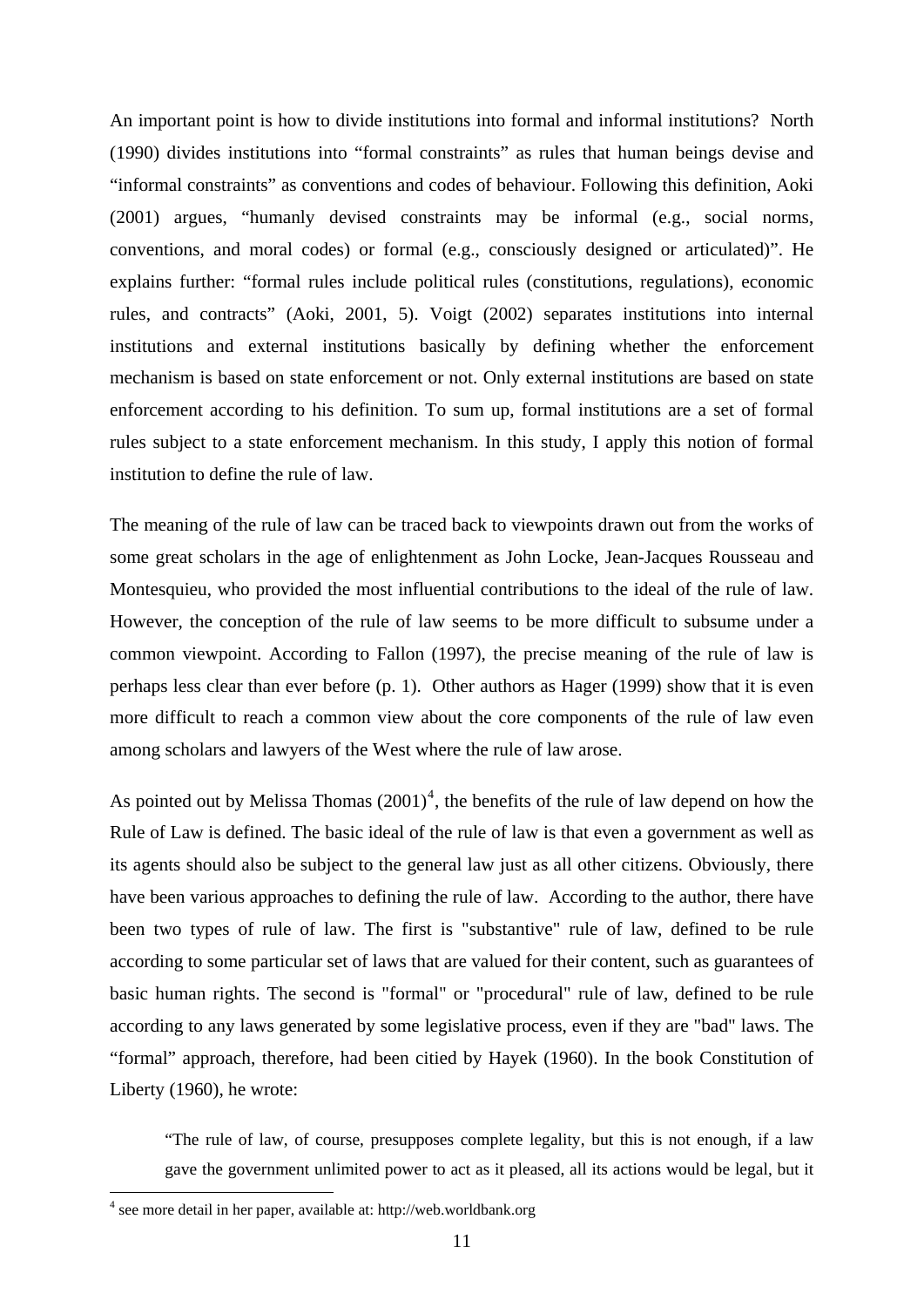<span id="page-17-0"></span>would not be under the rule of law. The rule of law, therefore, is also more than constitutionalism: it requires that all laws conform to certain principles" (p. 205).

Those principles, to which all laws should conform, require that law must be abstract and general, known and certain (1960, p. 205-210). It is noteworthy that Hayek supposes the rule of law to mean that government must never coerce an individual except in the enforcement of known rules. He thus attaches the separation of state powers and independent judiciary as integral part of the rule of law (1960, p. 210-211). Accordingly, many researchers - especially those from economics - recently measure the degree of the rule of law by using indicators showing the quality of the court system or judicial independence (e.g.: Gwartney, Lawson and Block 1996; Feld and Voigt 2003; Kaufmann, Kraay and Mastruzzi 2004, 2005).

### **II.2. Institutional change and the role of informal institutions**

There is a great deal of literature dealing with the question of how institutions matter in changing our society (e.g. North, 1990; Voigt and Engerer 2001; Aoki, 2001). North supposes that institutions are "the underlying determinants of the long-run performance of economies" (1990, p. 107). Dealing with the role of institutional reform in transition economies, Voigt and Engerer even claim that "Institutional change was seen as a precondition for economic transition, rather than one the tasks thereof" (2001, p. 150). It can be argued that the transition to the rule of law in one country is a process of institutional change to make its formal institutions to be compatible with an open market economy. It is also assumed that the inherent informal institutions existing in that country impact considerably on this process.

Since influences of informal institutions on the transition are considerable, the aim of this research is also to seek for the role of informal institutions on institutional change. I base my discussion on two recent notions of institutional change. The first approach is led by North (1981, 1990) who focuses on transaction costs, ideology and path dependence as the primary sources of institutional change. North (1990) notices that although the formal rules might change very quickly, informal institutions are much more impervious to deliberate policies. Consequently, he wrote, "these cultural constraints not only connect the past with the present and future, but provide us with a key to explaining the path of history change" (1990, p. 6).

The second approach is led by Knight (1992) who explains institutional development and change by looking at strategic social conflicts and mechanisms solving such conflicts. As regards the role of informal institutions in institutional change, Knight supposes that formal institutions are designed and created in the foundation of informal conventions and norms.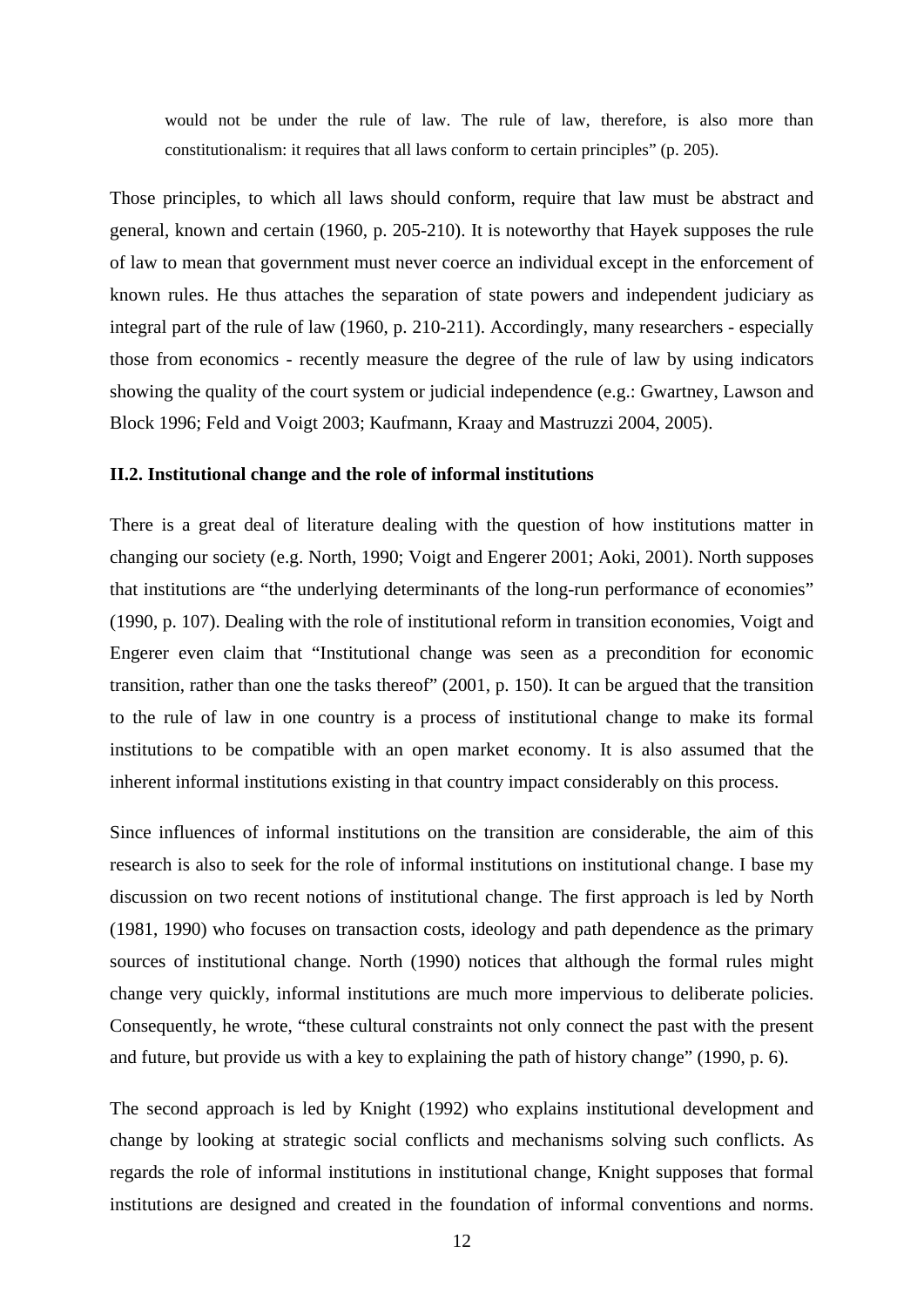Thus, informal institutions can limit the number of feasible alternatives from which formal institutions are developed (1992, 171-172).

Applying Knight's approach, Voigt (1999b) provides a theory analyzing the change of constitutions in which the constitution is conceived as a set of formal institutions. He observes constitutional change as the outcome of a bargaining process between the rulers and various opposition groups. He thus suggests that the establishment of opposition groups who could overcome the organization dilemma is regarded as a prerequisite for constitutional change. Under the pressure of opposition groups, the rulers have three options to react: i) they can fulfil the demands of the opposition, ii) they can turn them down and iii) they can offer to negotiate (1999, p. 110). If the rulers decide to offer to negotiate and the opposition accepts the ruler's offer, explicit negotiations will take place which bring about constitutional change.

From reviewing the two approaches on institutional change, it can be realized that informal institutions make institutional change more difficult to be achieved. What are the causes for these obstacles? To deal with this question, I rely on Mancur Olson's approach. In "The logic of collective action" (1965), Olson argues that collective action is difficult and problematical. Therefore, when individuals try to overcome inefficient informal institutions, they will face the collective action problem because changing institutions requires group action. Moreover, it is costly to change informal institutions. A kind of such costs which Olson calls "start-up cost" includes the fear of and resistance to the unfamiliar (1982, p. 38).

Furthermore, informal institutions can induce "psychological cost" to institutional change. The elements of informal institutions such as conventions, norms and beliefs that were internalised in the past are properties of individuals, part of their identity, thus changing one's identity or one's conception is psychologically costly. This implies that one would want to prevent such change (Greif 2003, p. 29). In the world today, we can easily witness various calls for preserving identity of one continent, nation, region, ethnic group, and even special group of people from the globalisation and westernisation, including institutional change.

In short, to understand why and how institutions change and how this change can promote economic development, especially in transition economies, it is necessary to scrutinize informal institutions rooted in these economies and their interaction with new formal institutions and policies. Due to the influence of informal institutions, the transition process to the rule of law in different countries is likely to be different. However, there is a consensus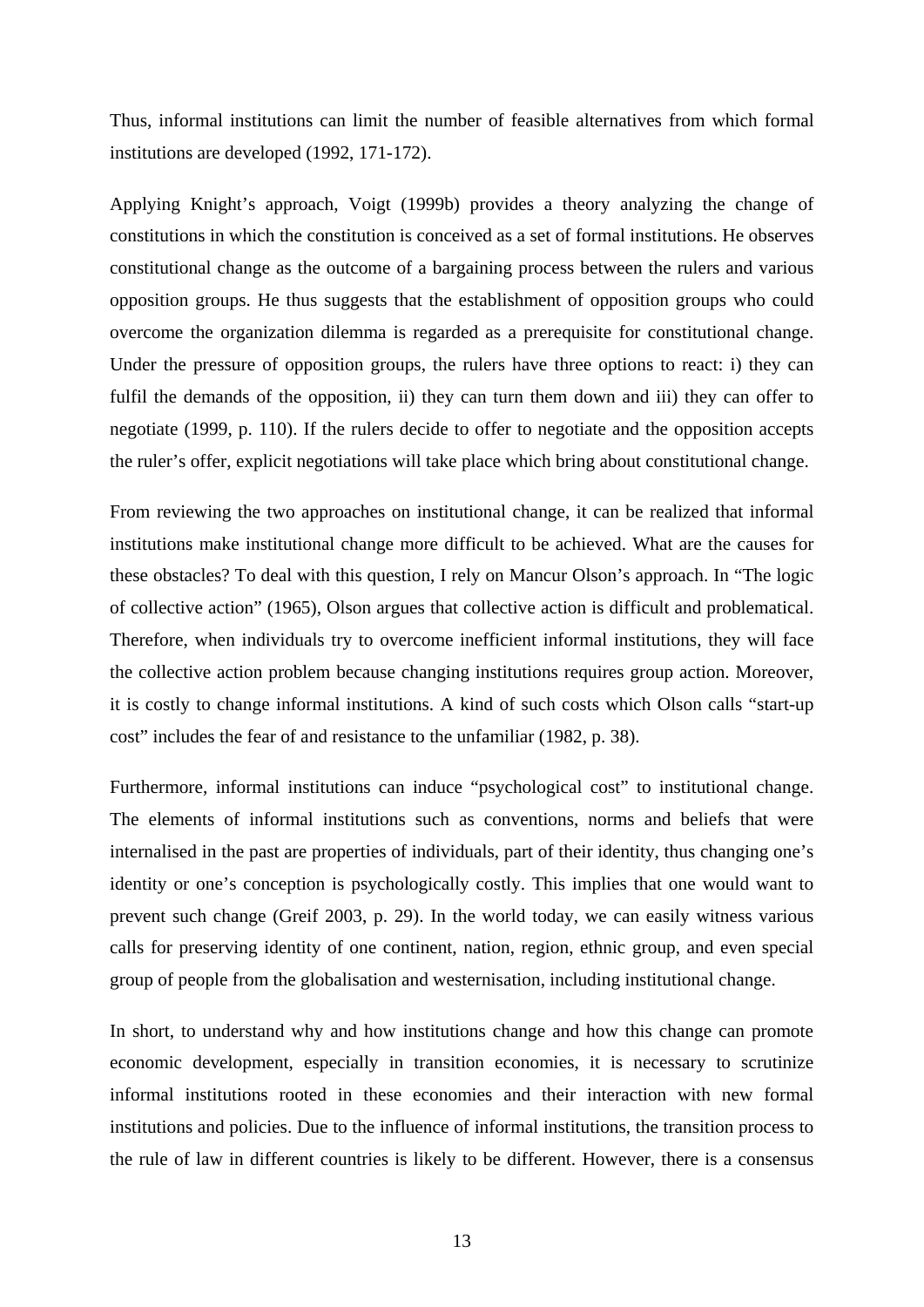<span id="page-19-0"></span>that building and ensuring judicial independence is a prerequisite for the transition to the rule of law.

# **II. 3. The incentive of making judicial independence**

In the traditional literature of Law and Economics, especially on constitutionalism, judicial independence is regarded as a tool to prevent arbitrary action of government. According to Feld and Voigt (2002), judicial independence keeps the government official's acts within the limit laid down in the constitution and the laws. Consequently, while ordinary citizens tend to support judicial independence to constrain arbitrariness, privileged groups in government in contrast, are inclined to hinder this independence.

However, according to the New Institutional Economics, especially the interest group approach, judicial independence also creates a great deal of benefits for the representatives of government. While looking for a solution of the dilemma of the strong state<sup>[5](#page-19-1)</sup>, Weingast (1993) realizes that representatives of government have motives of promising not to infringe into citizens' property rights. Yet their promises will not be perceived as credible if lacking a mechanism constraining their activities. Therefore, rational governments have an interest in establishing an institutional constraint mechanism that could help them to keep their promises credible. This mechanism makes promise breaking costly. In other words, if the expected utility from accomplishing is higher than from breaking their promise, representatives of government can be expected to stick to their promises. Judicial independence, thus, encourages citizens to trust in the relevance of the rule of law (Feld and Voigt 2003). Along similar lines, Landes and Posner (1975) argued that an independent judiciary can prolong the life span of legislative deals beyond the term of the legislator. An independent judiciary enables legislators to do this by reducing the possibilities of post-contractual opportunism either by themselves or by their successors. Legislators, therefore, have a tendency to maintain judicial independence because their own rents will be higher.

Additionally, judicial independence could help government to persuade individuals to comply with their contracts as well as believe in the enforcement of the law (Feld and Voigt, 2002). This aspect is especially important in transition countries where some fundamental institutions of an open market economy such as private property rights, economic freedom, and contract

<span id="page-19-1"></span><sup>&</sup>lt;sup>5</sup> The "dilemma of the strong state" emerges when citizens rely upon a strong state to secure their private property rights and contracts, but they are also in fear of expropriation from the strong state (Weingast, 1993). The conception of "the dilemma of the strong state" in the context of transition country will be analysed in detail in chapter 3.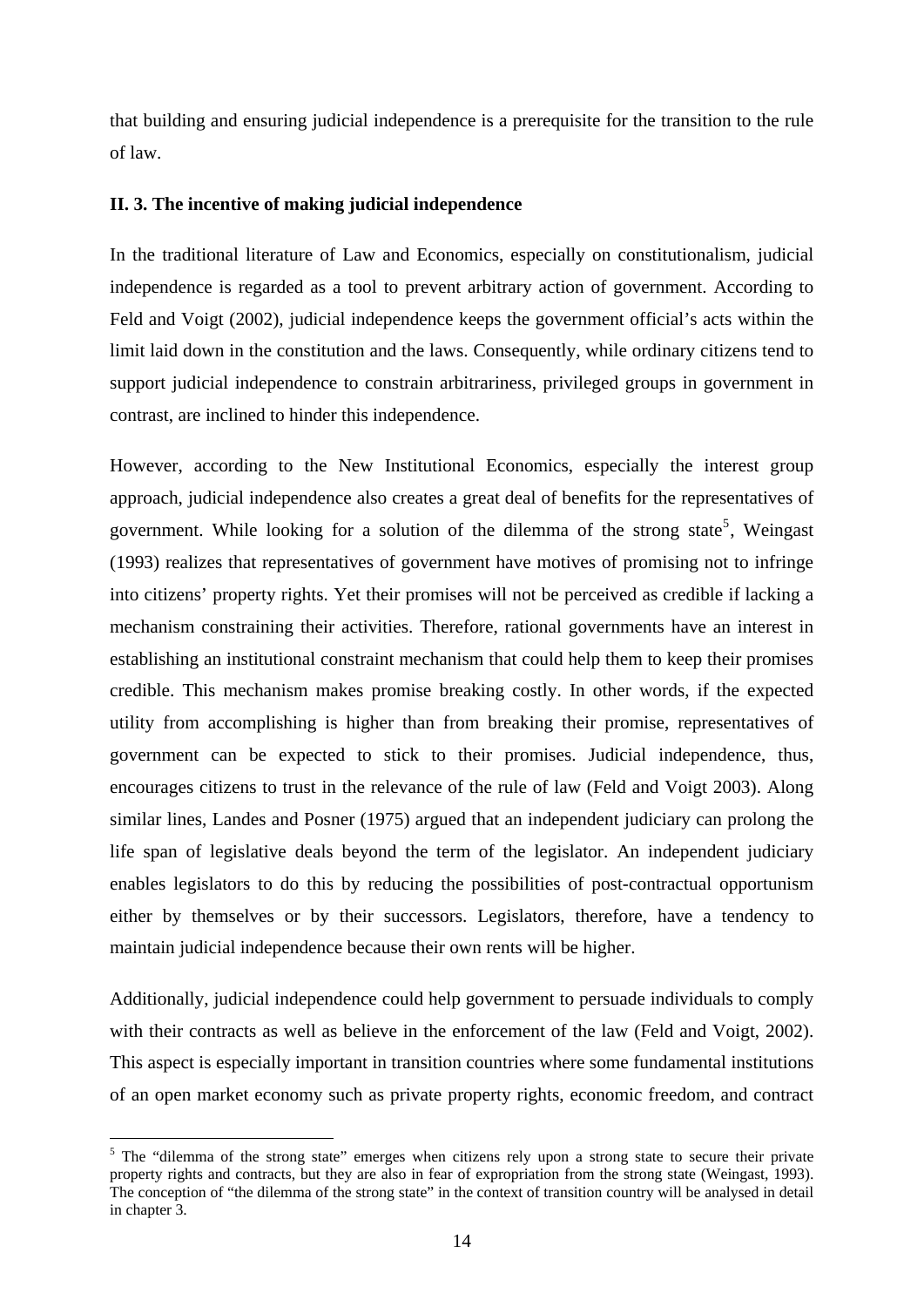<span id="page-20-0"></span>law have just emerged. If the government is incapable of protecting private property rights and enforcing contracts, individuals will opt for informal institutions to protect their property rights. It is the case of underground economy (e.g.: de Soto 1989; Feige 1990; Voigt and Kiwit 1995). However, it will be costly for entrepreneurs to maintain their business under a pillar of informal institutions in the long run. Entrepreneurs will thus invest less or simply shift their activities to the countries where the state has enough competences in protecting their assets. Judicial independence, therefore, is a very important factor in promoting economic growth. It would be difficult to deny that a rational government is always interested in economic growth.

#### **III. The main contents of thesis**

Two theoretical issues pertaining to the nature of my research are worth mentioning. First, I will solve issues, to which very little attention has been paid in the existing literature, regarding the question of how to advance the rule of law in a transition society where informal institutions play a dominant role. Over the years, there have been a number of papers and reports showing how informal institutions may hinder the emergence of the rule of law (e.g. Cooter, 1996; Stiglitz and Hoff, 2002; Gelman 2000; Voigt, 2002, 2003c). However, those papers have not yet given a clear solution for this problem. Furthermore, each transition country has its own formal and informal institutions with different characteristics. We should, as pointed out by North (2000), understand the nature of those institutions and how they evolve. In part I of this research (Chapter 2, 3 and 4), I will put more emphasis on those aspects that have received insufficient attention with the focus on the context of transition to a market economy and the rule of law in Vietnam. At the same time, I will seek to provide some complementary solutions. The arguments in my dissertation rely chiefly on a qualitative approach. In the first part, using discourse analysis, my research reviews the literature of Law and Economics and the New Institutional Economics regarding the rule of law, the transition process, institutional change, and so on

Second, as mentioned previously, it seems to be well discussed about whether rational politicians will protect judicial independence or not. However, those findings both in theoretical and empirical perspectives mostly focus on democratic regimes where the opposite groups or opposite parties are allowed to be established. It is still not clear whether policy makers in transition countries where pluralist democracy is not accepted (e.g. Vietnam or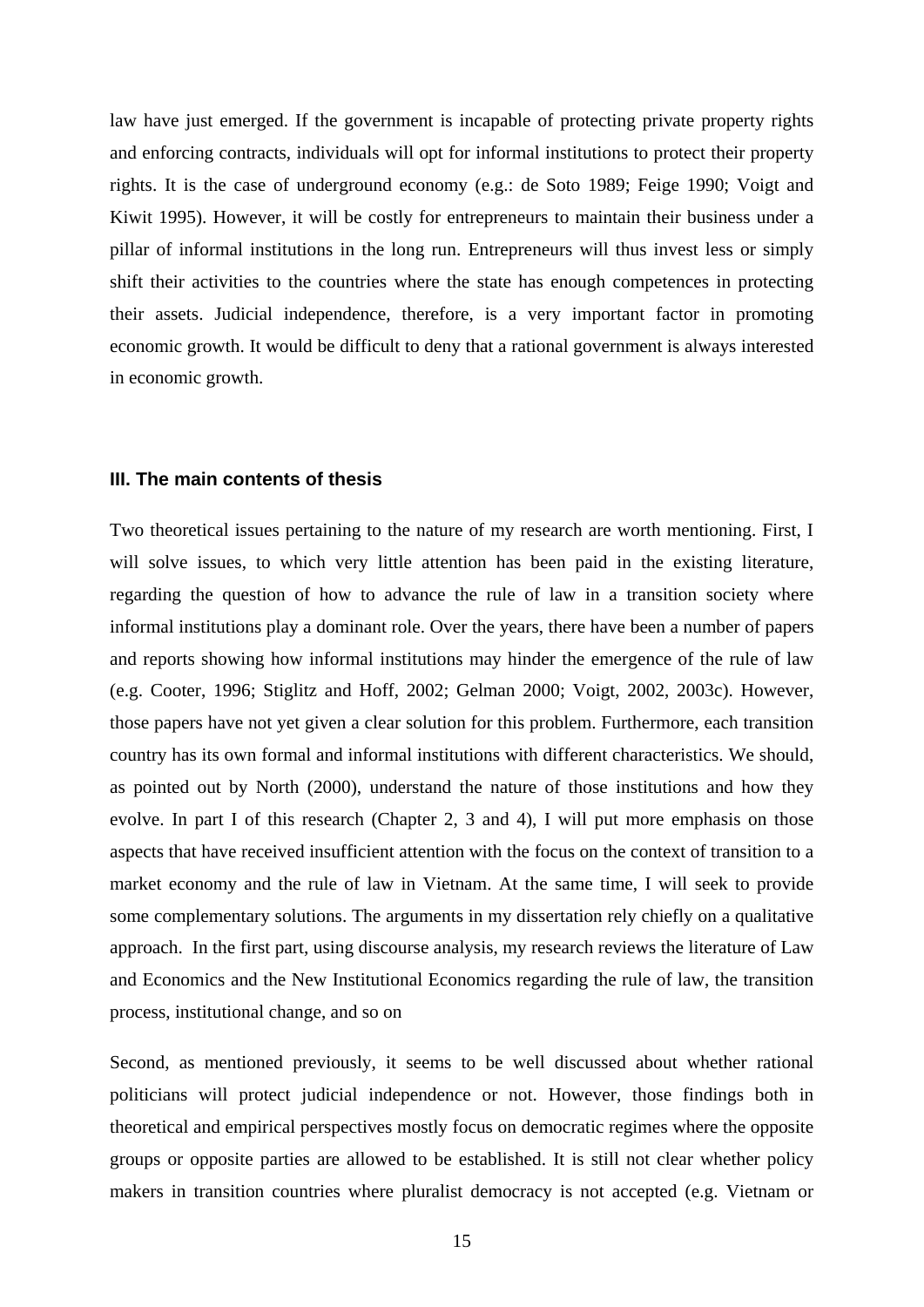<span id="page-21-0"></span>China) have incentives in building and assuring the independence of the judiciary. Supposing that the state leaders have such incentives or they pretend to, the next question is how they can promote Judicial Independence on the one hand, but retain the sole leading role of the Party on the other hand. Further, one can have doubts about the credibility of their promises as they are frequently not properly fulfilled in reality (e.g., see Feld and Voigt 2003). Yet, scholars have paid little attention to these problems, which is indicative of a gap in the literature. Part II of this thesis, consisting of Chapter 5 and 6, will try to fill up this gap. Drawing from the theoretical analysis and empirical findings in part I and II, the last chapter will conclude with some suggestions for policy implication.

# **III.1. The failure of the rule of law**

Based on Hayek's approach on the conception of the rule of law, in Chapter 2 of this thesis, I define the rule of law as a set of formal institutions, consisting of two components:

*i) The set of formal rules,* namely (i) an equal treatment of all people before the law, (ii) constitutional and actual guarantees of basic human rights and property rights, (iii) a legal system that is fair, transparent, certain and general, and (iv) an effective mechanism to constrain government discretion.

*ii) State enforcement mechanism*: in which the judiciary is the main enforcer who imposes sanctions to the individuals or state organs that do not comply with the formal rules of the rule of law.

As argued in chapter 2, in the East Asian countries where the Confucian thought plays a dominant role in history, the concept of the rule of law that was applied in the West has played a marginal role at best. In order to meet the requirements of a market economy, some transition countries in East Asia have "imported" the concept of the rule of law as a set of formal institutions originated in the West. In my judgement, this transition process may lead to the failure of the rule of law. Inspired from the theory on the failure of institutions developed by Voigt and Kiwit (1999), my research tries to show why the failure of the rule of law occurs.

Chapter 3 of this study examines the failure of the rule of law in the specific case of Vietnam. After examining the concept of "socialist rule of law" being built in Vietnam, I analyze some main dilemmas and obstacles to this transition process. It is argued that the prevalence or dominance of the informal institutions over formal institutions may create obstacles to the rule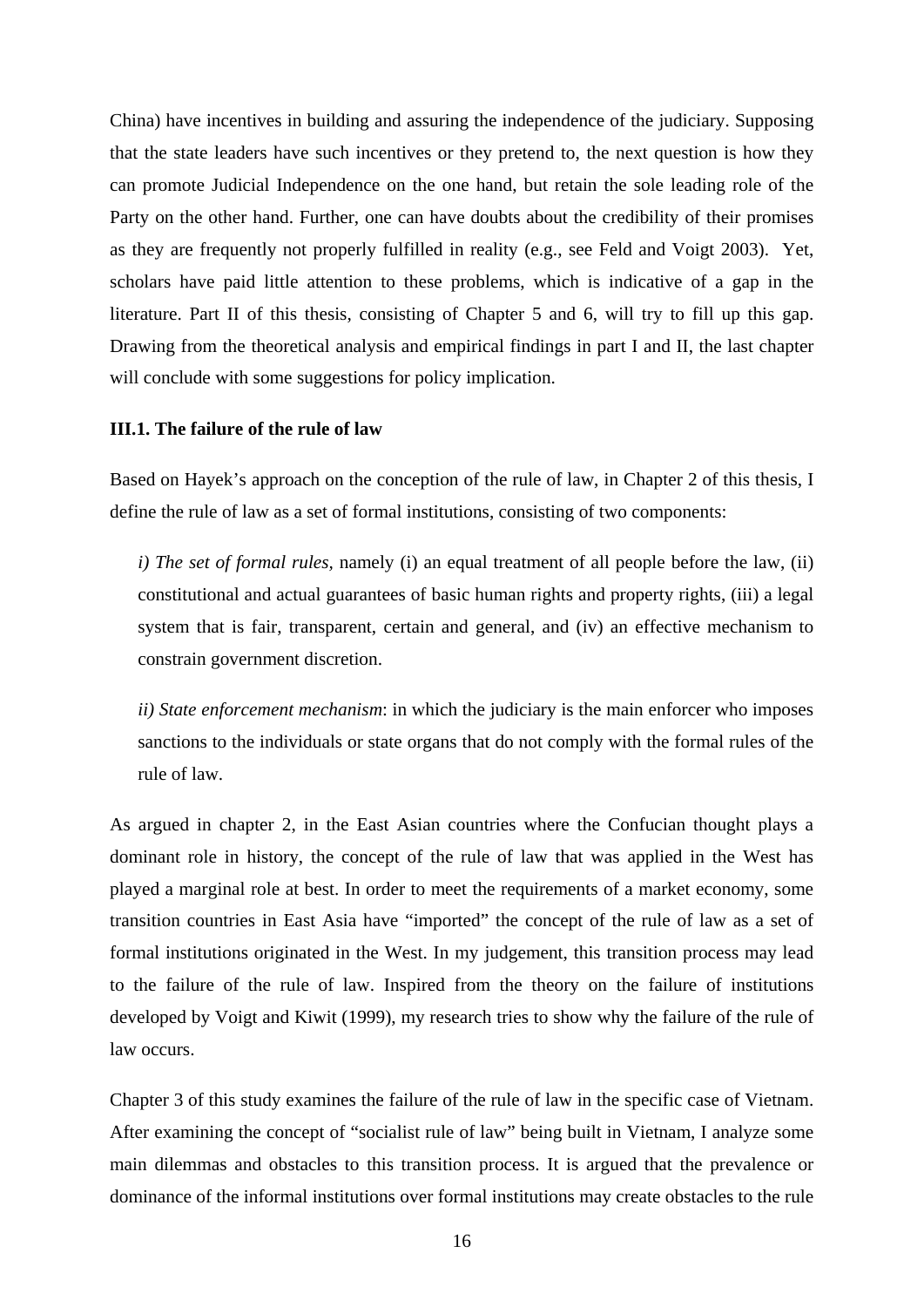<span id="page-22-0"></span>of law in many transition countries including Vietnam. Additionally, it is evident that arbitrary discretion of government appears to be a crucial obstacle to the rule of law and hinders the transitional process to the market economy in Vietnam. Arbitrary discretion has emerged in all branches of government, especially in the executive branch. Moreover, while implementing its sole leading role, the CPV exploits its arbitrary powers, which lead to a weak performance of all government branches. As a result, the legal system is inconsistent and overlapping, and there is no effective mechanism for enforcing the Constitution and the laws. Individuals and enterprises have to bear arbitrary powers as well as corruption of officials whilst the court system protects inefficiently their rights from infringements of executive bodies.

## **III.2. The gradual transition to the rule of law in Vietnam**

Concerning the role of informal institutions in a transition society, this study demonstrates in chapter 3 that when the formal contents of the rule of law are not compatible with the informal institutions, the transition to the rule of law is likely to fail. Therefore, policy makers in transition countries are facing a dilemma. On the one hand, the development of the market economy requires political reform in which the transition to the rule of law is considered as a pre-condition. On the other hand, the emergence of the rule of law meets with the resistance of informal institutions. In this context, how can the country surmount such a dilemma? What are solutions to the conflict between the rule of law and informal institutions?

Chapter 4 of my study will deal with those questions. I will provide a detailed discussion about the role of informal institutions in institutional change generally and in the transition to the rule of law particularly both in theoretical and empirical grounds. The research then employs a qualitative approach to the case study of transition in Vietnam to elucidate underlying theoretical issues. This chapter, therefore, gives empirical evidences showing the impact of Confucian values, as dominant cultural factors in Vietnam's society, on the transition to the rule of law. One of the most important tasks is to make a cautious analysis of the characteristics of Confucian values that dominate the daily life of people in Vietnam currently. After defining such characteristics, I will compare them with the core elements of the rule of law to assess whether they are supportive or unsupportive. Accordingly, I will suggest some possible solutions to the transition to the rule of law in Vietnam.

Due to the influence of Confucian values, it is argued that the transition to the rule of law must be gradual. More specifically, the institutional elements of the rule of law will be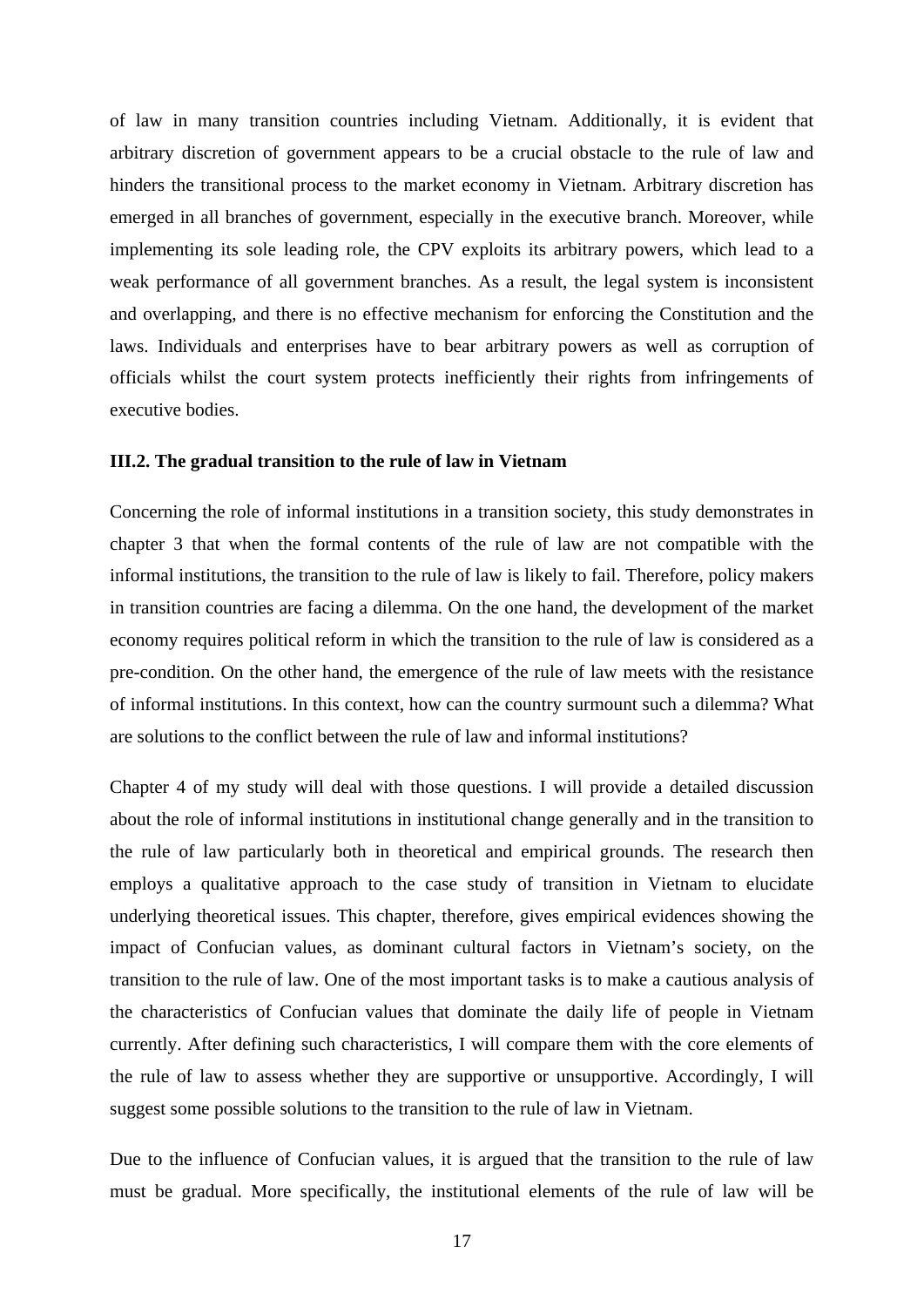<span id="page-23-0"></span>established progressively. In my judgment, because the rule of law is a set of formal institutions with various elements, the transition countries should apply gradually parts of the Western model rather than copy it entirely at once. Furthermore, the informal institutions also need to be adapted, but not to be removed. For those reasons, in Chapter 4, I hypothesise that not all elements of informal institutions of a transition society are contrary to the rule of law. Therefore, an efficient element of informal institutions can merge into a new institutional arrangement. Another hypothesis in this chapter is that if some elements of informal institutions are inefficient, but still influence considerably a people's lifestyle, they should not be changed immediately. The empirical evidences in the World Values Survey (1995-98, 2001) and the Pew Global Attitude Survey (2003) regarding the main features of Confucian values in Vietnam currently seem to reinforce these hypotheses.

## **III.3. The promotion of JI in the transition of Vietnam**

As mentioned already, due to various reasons, rational governments will be interested in promoting judicial independence. However, the question is how they implement judicial independence. In order to find the answer to this question, using the approach provided for by P – A theory, I scrutinize the theoretical foundations for making JI, namely separation of powers and domestic delegation of powers in chapter 5. Accordingly, I analyse various aspects of the independence of the judiciary. Finally, the chapter explains why policy makers in transition countries like Vietnam are in support of using delegation of powers rather than separation of powers to make the court system more independent.

The next content of my thesis is to explain why the leadership in Vietnam currently has incentives in promoting judicial independence. The main argument in chapter 5 is that even in a non-pluralist democratic country like Vietnam, there have been some reasons inducing the leadership to promote judicial independence. It is because the leadership wants: (i) to satisfy criticism on government so as to prevent the rising of opposition in the future, (ii) to enhance their credibility in order to surmount the dilemma of the strong state and (iii) to assure the enforcement of the laws to attract more investment. For those reasons, the CPV and Vietnamese government proposed judicial reform aiming at making JI.

Obviously, one might have doubts that the promise of promoting judicial independence is only an empty promise, which leads to the situation of the so - called "insufficient credibility in domestic delegation of power". This explains why rational countries will delegate relatively more powers internationally as the creation of domestic independent agencies will often not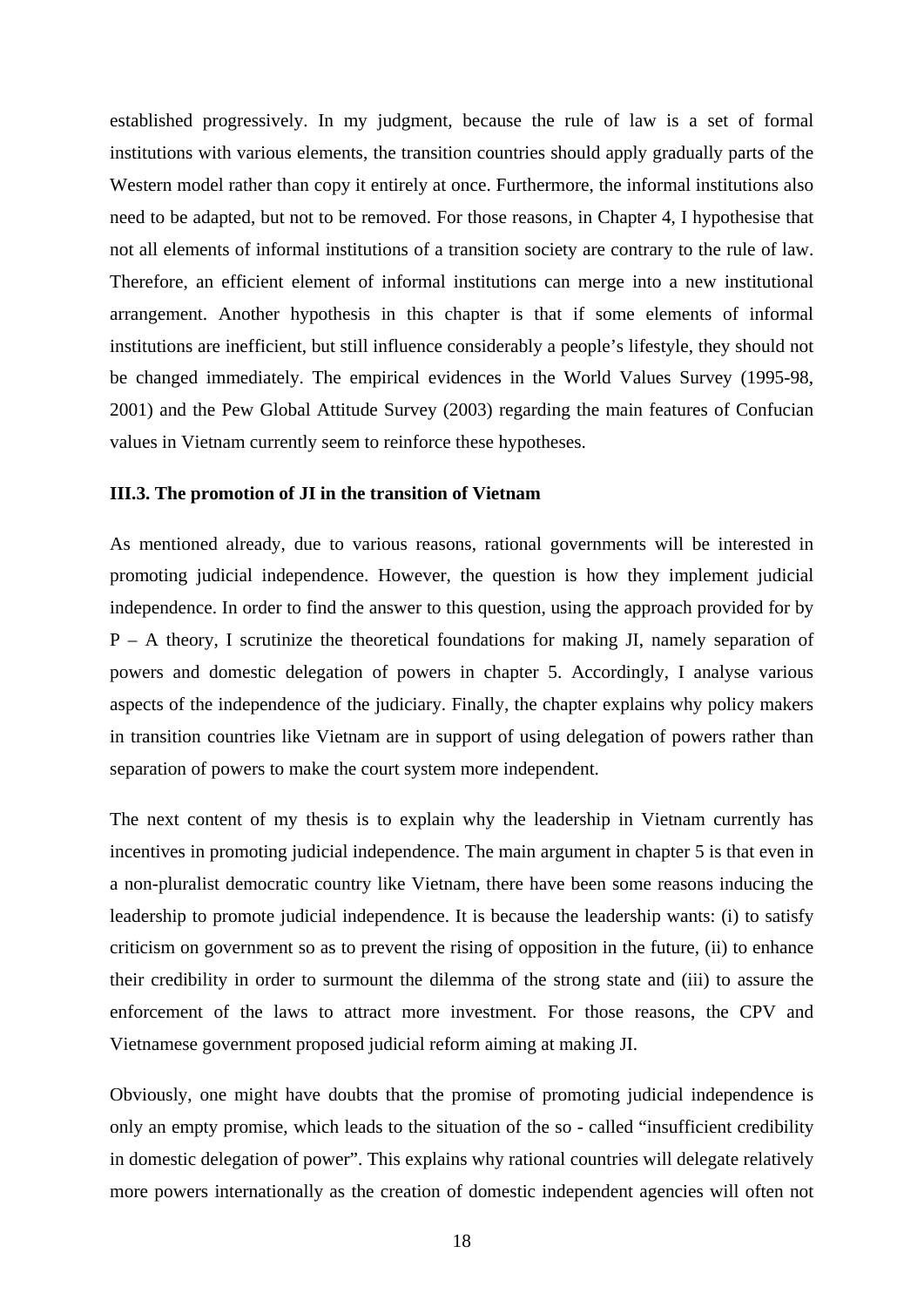be a credible commitment (Voigt 2004, p. 2). Therefore, in chapter 6, I hypothesize that while some political and legal reforms in Vietnam aiming at making the judiciary system more independent seem to be radical, their effects are moderated in practice. In other words, although the CPV and the state leaders have incentive in promoting an independent judiciary, judicial independence is still not properly implemented in Vietnam.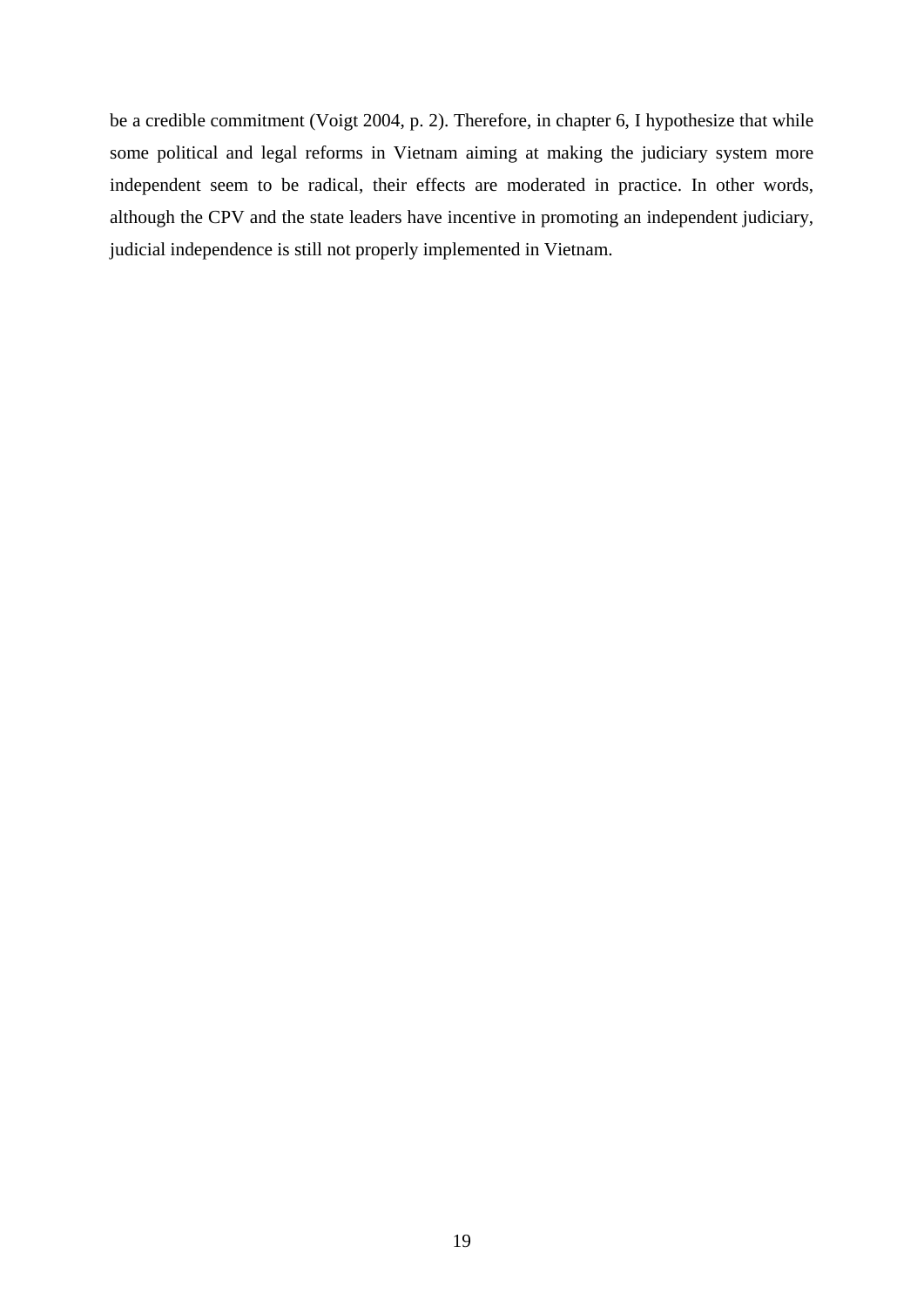*PART I* 

# **THE TRANSITION PROCESS TO THE RULE OF LAW IN VIETNAM**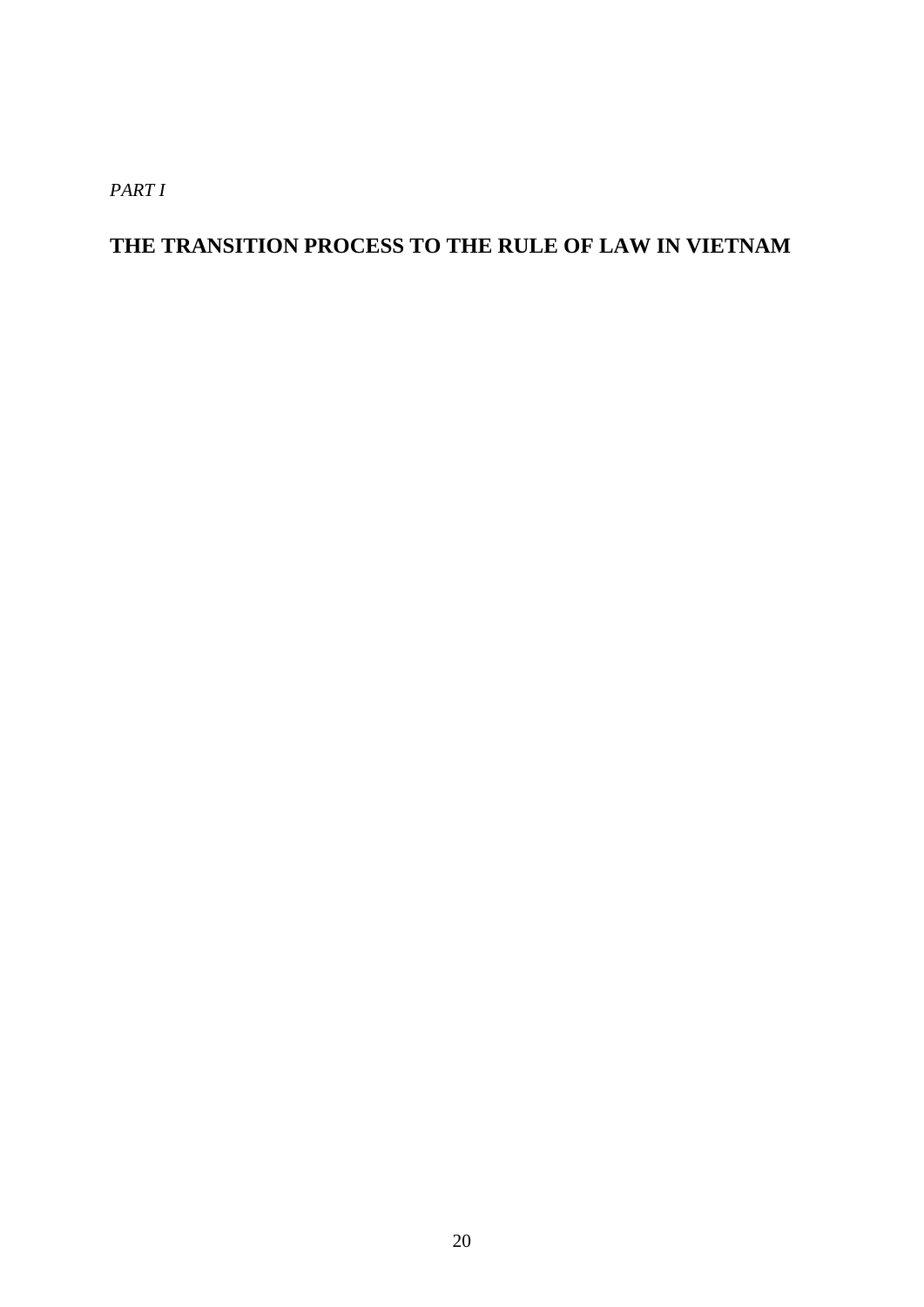# <span id="page-26-0"></span>**The rule of law – a formal institutional arrangement originated in the West**

*"Policymakers need to be clear about they mean by the rule of law because answers to many of the questions they are interested in – whether "rule of law" facilitates economic development and whether democracy is a necessary precondition for rule of law, to cite just two examples – depend crucially on what definition of the rule of law is being used. Moreover, the multitude of rule of law concepts is likely to breed confusion and misunderstanding between donors and recipients, or even within different members of the same community"* 

Matthew Stephenson (2001)

## **I. Introduction**

In recent years, many studies focusing on analysing the benefits and the role of the rule of law on economic development have appeared (Hayek 1960; Ghai 1986; Knack and Keefer 1995; La Porta et al.1997; Barro 1999; Voigt 2003b). Barro (1999) for example, tries to determine aspects of institutional reform which matter for long-run economic performance. He has identified two strands of institutional reform that have effects on the economic transition namely: (i) strengthening democracy; notably the electoral rights and civil liberty on the one hand and (ii) the promotion of the rule of law on the other hand; notably a focus on property rights and the legal system. He concludes that the rule of law plays a more important role in economic performance than democracy. In another study, La Porta et al. (1997) also find strong evidence illustrating that the legal environment and institutional quality (one of the measures used to proxy for the rule of law) have a significant effect on the size of capital markets.

Since the rule of law is recognized as a prerequisite condition for the transition to a market economy, there are various projects aiming at promoting the rule of law in transition countries, carried out by governments as well as international organizations, especially those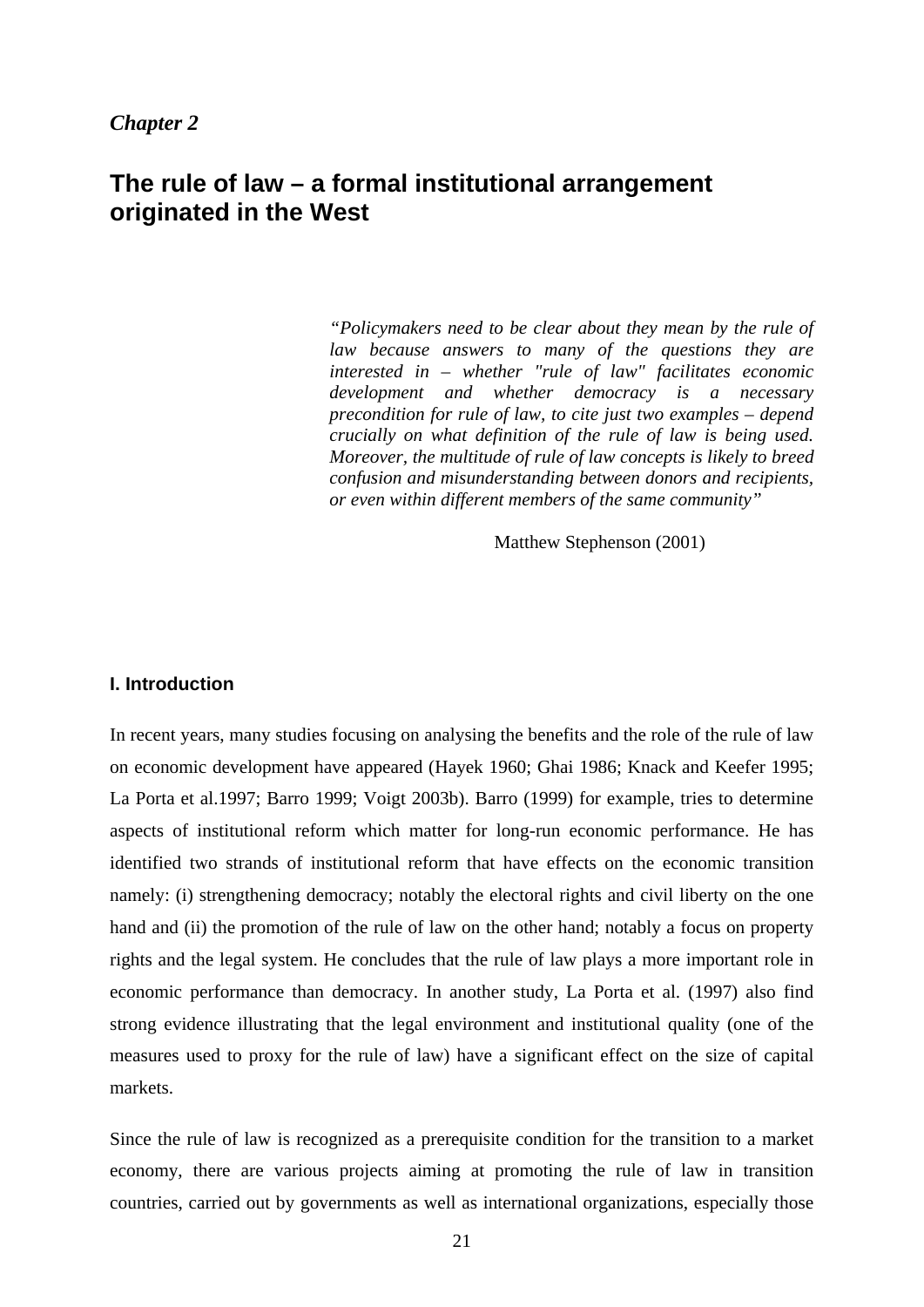of the World Bank. In the introduction of the program "the rule of law and development", the Would Bank provides a clear statement namely: "It is widely believed that well-functioning legal institutions and a government bound by the rule of law are important to economic and political development. As a result, practitioners in the development field have turned increasing attention to reforms intended to improve legal institutions."[6](#page-27-0)

Thomas  $(2001)^7$  $(2001)^7$  pointed out "the benefits of the Rule of Law depend on how the Rule of Law is defined". It is therefore necessary to clearly understand the conception of the rule of law as well as its components. However, the concept of the rule of law still has not been understood appropriately in many transition countries. In Vietnam for example, it is simply described as a requirement of compliance with the law by all members of society including the State $8$ . There has been a common opinion in Vietnam as well as in other Asian countries that the rule of law is a set of political and legal theories that is only suitable in the Western society in which the individual liberty have a root (Jayasuria, 1999, Tran Duc Luong, 2003). Recently, the concept of the rule of law and its components has been debated not only in Asian countries, but also in Western countries. It seems that a definition of the rule of law that everybody could agree upon is not available. As Fallon (1997, 1) claims, "the precise meaning of the Rule of law is perhaps less clear than ever before". It is even more difficult to reach a common view about the core components of the rule of law even among scholars and lawyers (Hager, 1999 and 2000). For example, the dissimilarity of the rule of law between Anglo-American concept and Continental European concept has been argued in the works of Dicey (1884); Hayek (1960) or in recent studies of Fallon (1997) or Hager (2000). Some scholars, for example Craig (1997) and Fallon (1997), clarify components of the rule of law by using the conception of "formal" and "substantive" rule of law.

In the book "The rule of law, foundation of constitutional democracy" (1988), Geoffrey de Q. Walker raises question of how we would go about defining the rule of law by means of the institutional approach as we have described it. The main purpose of this chapter is to build a conception of the rule of law and to clarify its components by using the approach of the New

<u>.</u>

<span id="page-27-0"></span><sup>&</sup>lt;sup>6</sup> see more detail at:<http://www1.worldbank.org/publicsector/legal/ruleoflawandevelopment.htm>

<span id="page-27-1"></span><sup>&</sup>lt;sup>7</sup> Her paper available at: <http://www1.worldbank.org/publicsector/legal/western.htm>

<span id="page-27-2"></span><sup>&</sup>lt;sup>8</sup> Such a kind of this definition on the rule of law present in some textbooks e.g.: "The rule of law and civil society" Institute of Social Science Information, 1991 or in "The theory of State and Law" Vietnam National University Press, 2001.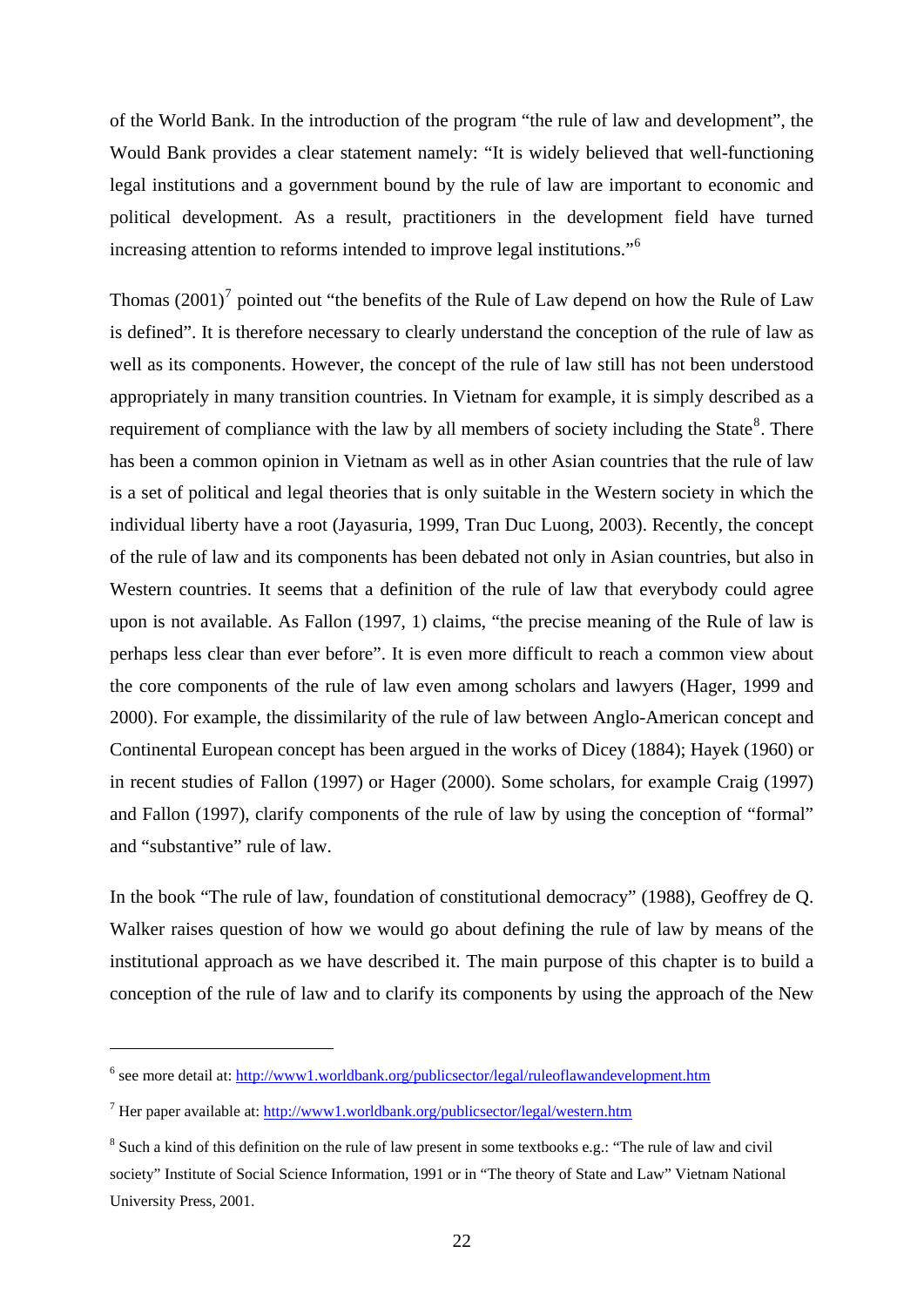<span id="page-28-0"></span>Institutional Economics. In the following section (section II), I survey the literature dealing with the historical development of the idea of the rule of law in the West in order to compare it with the notion of the rule by law used in East Asia. Section III deals with the definition of formal institutions and the rule of law. Subsequently, the core components of the rule of law will be analysed in section IV. Section V contains analyses about the failure of the rule of law. The last section concludes.

#### **II. The rule of law – a brief history**

# **II. 1. The ideal of the rule of law originated in the West**

In order to find the original ideal of the rule of law, one can trace back to viewpoints drawn out from some great scholars in ancient time such as Plato, Aristotle and so on, or in the age of enlightenment, such as John Locke, Jean-Jacques Rousseau and Montesquieu, who provided the most influential contributions to the conception of the rule of law.

The rule of law as an ideal was developed by some Greek philosophers in ancient times. Karl Popper, in The Open Society and Its Enemies (1945), said, "our western civilization comes from the Greeks" (p. 151). Similarly, in The Constitution of Liberty (1960), F. A. Hayek also derives the very concept of the rule of law from the Greeks. In his discussion about the origins of the rule of law, he emphasizes the word "Isonomia", meaning "equality of law to all manner of person", as the very original term of the rule of law. This term was developed by the ancient Greeks and exists until it is displaced with the new term of "government of law" and "the rule of law" in the 17th century (p. 164). Who did use the word "Isonomia" to deal with the ideal of the rule of law in ancient time? As suggested by Hayek (1960), they are Herodotus and Plato. According to Herodotus, "isonomy" is the most beautiful of all names of a political order (Herodotus, Histories, cited after Hayek 1960, p. 165). Plato, however, assumed that the term "isonomy" contrasts with democracy rather than is identical with it. This is because Plato was convinced that the best form of government is rule by a benevolent dictator. But he also added that as a practical matter, persons with the necessary leadership qualities are rare. Accordingly, he imagined a utopia that is governed not by a benevolent dictator, but by Nomos which means the god of Law. Therefore, Plato's great contribution to the ideal of the rule of law is that he saw the rule of law as a system of rules stemming from natural law rather than from being deliberately formed by man.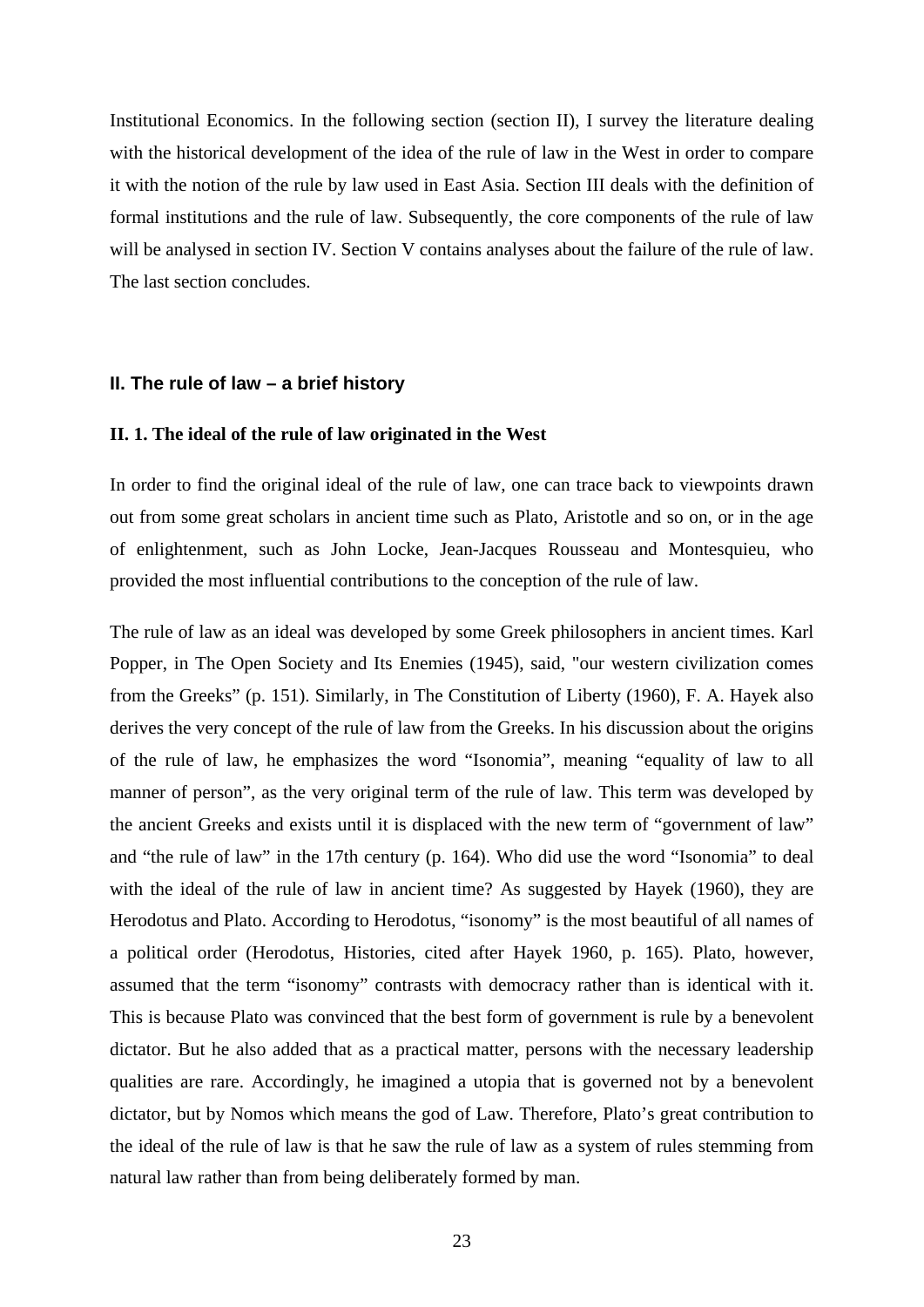Perhaps the most important contribution to the ideal of the rule of law is derived from Aristotle. The modern phrase "government by laws and not by men" stems directly from the following statement of Aristotle in the "Rhetoric":

 "It is of great moment that well drawn laws should themselves define all the points they possibly can, and leave as few as possible to the decision of the judges, for the decision of the lawgiver is not particular but prospective and general, whereas members of the assembly and the jury find it their duty to decide on the definite cases brought before them" (Aristotle, *Rhetoric*, cited after Hayek 1960, p.165 - 166)

Accordingly, as pointed out by Hayek (1960, p. 165), Aristotle condemns the kind of government in which "the people govern and not the law" and "everything is determined by majority vote and not by law". In "Politics", Aristotle also considered whether it is better for a king to rule by discretion or to be subject to law. He found that "it is more proper that the law should govern than any of the citizens, and person holding supreme power should be appointed only guardians and servants of the law", and that "he who would place supreme power in mind, would place it in God and the laws", hence, "for, when government is not in the law, then there is no free state, for the law ought to be supreme over all things" (Aristotle, cited in Hayek 1960).

Emphasizing the supremacy of law in society, Aristotle claimed that the law must be natural law. He condemns the laws created by the will of particular individuals because in his view, they create inequality among people and against natural law. He wrote:

"The rule of a master over slaves is contrary to nature, and that the distinction between slave and freeman exists by law only, and not by nature; and being an interference with nature is therefore unjust"[9](#page-29-0).

Strikingly, natural rights and natural laws were also mentioned by the American founding fathers. According to them, natural laws and rights existed before the founding of government and the function of government to secure these rights. The "Declaration of Independence" said that all men are created equal, that they are endowed by their creator with certain unalienable rights that among these are Life, Liberty and the pursuit of Happiness[10.](#page-29-1) The

<span id="page-29-0"></span><sup>&</sup>lt;sup>9</sup> Aristotle, Politics, book 1, translated by Bejamin Jowett, available at [http://www.constitution.org/ari/polit\\_00.htm](http://www.constitution.org/ari/polit_00.htm)

<span id="page-29-1"></span> $10$  Cited in the website: <http://www.usconstitution.net/declar.html#Intro>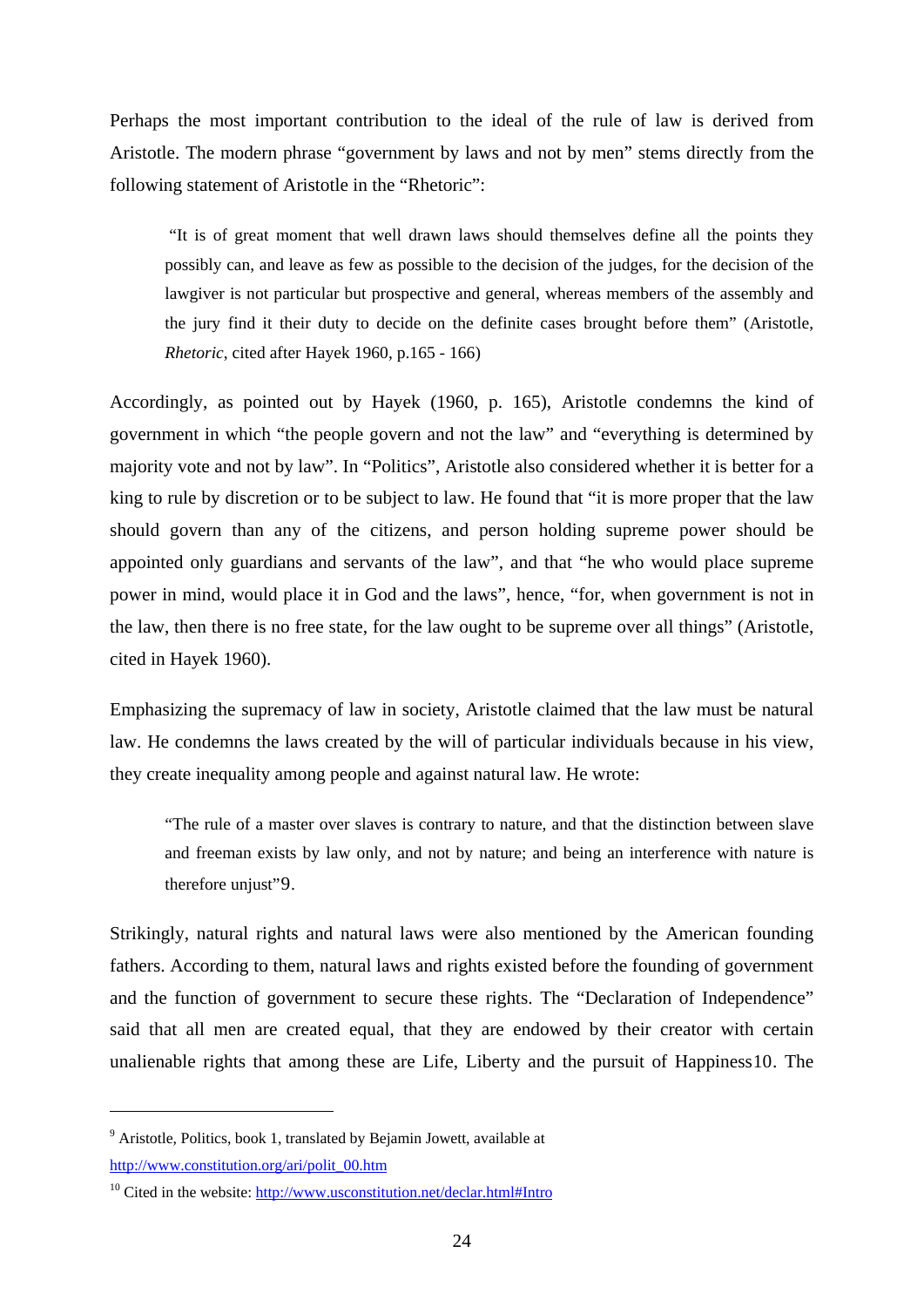founders felt that laws of nature justified their revolution as the British government had violated such natural laws.

Although the ancient Greeks had numerous contributions to the rule of law, the rule of law could not be ensured in the ancient time. In fact, there were some practices of individual liberty in ancient Greece (Hayek 1960, p. 164), but the Roman Empire with the unrestrained executive body destroyed the development process of the rule of law in reality. Sachs and Pistor (1987, p. 25) argue that the Roman Republic did not ensure the rule of law in the modern sense due to the lack of constitutional restraints on the executive. Similarly, the French revolution did not induce the emergence of the rule of law. This is because despite the fact that Napoleon's famous codes of law and procedure (1804-1811) guaranteed equality before the law and protected private property rights, they did not infringe on the privileges of the emperor and his spies, censors, and secret police.

However, the ideal of the rule of law was also developed in the Age of Enlightenment by some scholars such as John Locke, Jean-Jacques Rousseau and Montesquieu. John Locke was essentially a pioneer of the Age of Enlightenment. His works have been studied and debated by many scholars and philosophers during the last three centuries. Locke believed that people have the natural ability to govern themselves. He, therefore, rejected the rules derived from other wills, for example those from divine classes that are sovereign in his time. In "Second Treatise of Government" (1690), he wrote:

"A liberty to dispose, and order as he lists, his person, actions, possessions, and his whole property, within the allowance of those laws under which he is, and therein not to be the subject of the arbitrary Will of another, but freely follow his own."<sup>[11](#page-30-0)</sup>

Particularly, Locke emphasized the importance of democracy because, according to him, democratic government is derived from the consent among people who elect a government to protect their set of natural rights. Locke provided the important point that the only way that men can give up their "Natural Liberty" and put on the bonds of "Civil Society" is by voluntary consent. Therefore, actions of a government that are not supported by that popular consent (leaving aside the complexities of ascertaining that consent) are not valid, or as Locke said, are without authority. In "The Social Contract", Jean-Jacques Rousseau, another scholar in the Age of Enlightenment, argued that the state of nature (where men are not bound by laws) leads to constant competition and conflict, and that society (where men are bound by

<span id="page-30-0"></span><sup>&</sup>lt;sup>11</sup> quoted in the Second Treatise of Civil Government, available at: http://www.interlog.com/~girbe/locke.html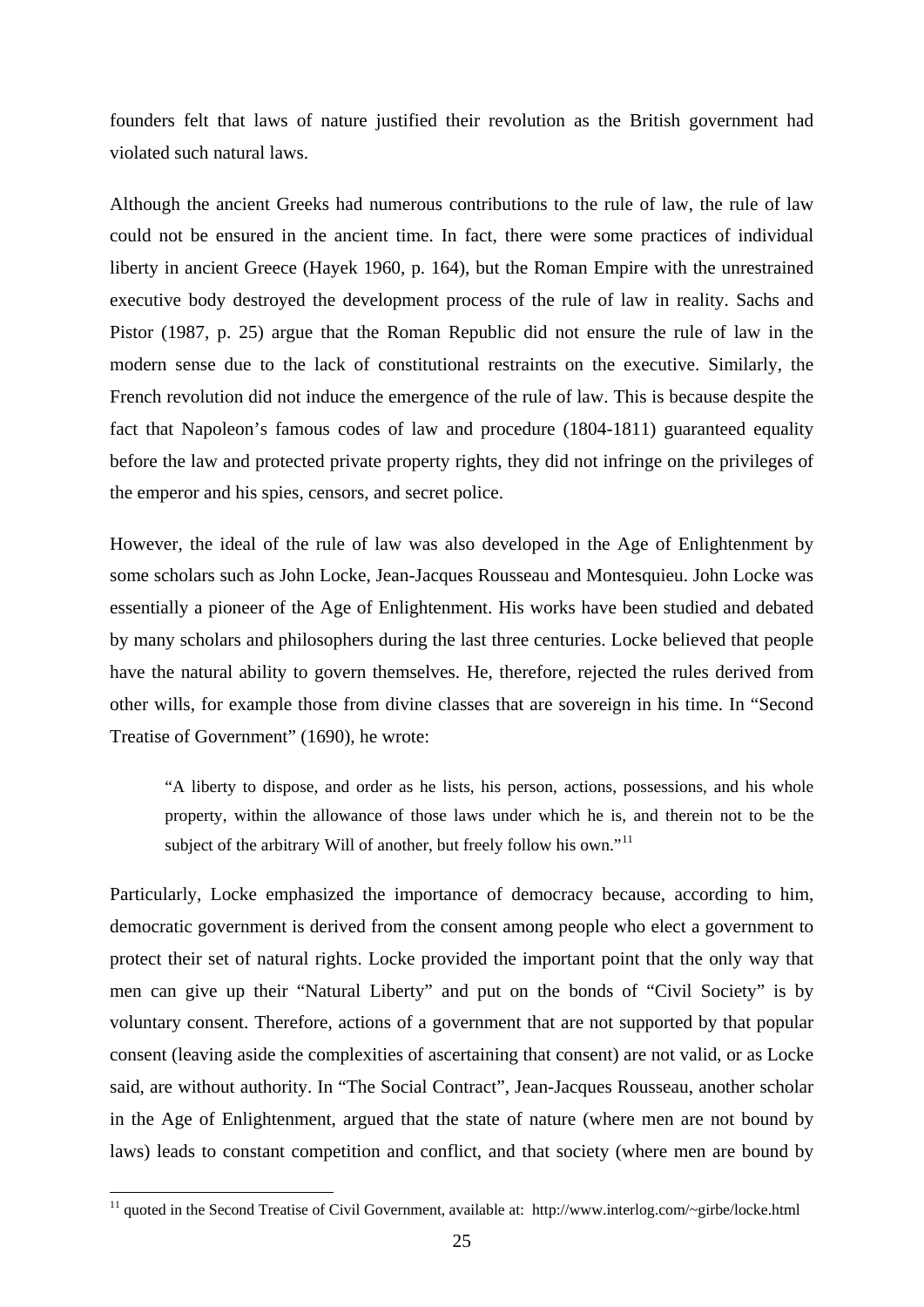<span id="page-31-0"></span>laws and norms, "the social contract") allows men to trade some of their freedom for the protection from others by law. Hence, the legitimacy of government's action must be based on the general law (social contract) created by all people. According to him, the great problem in politics is how to find a form of government which places the law above men<sup>[12](#page-31-1)</sup>. His question was solved by Montesquieu. In his famous work "L'Esprit des Lois" (1784), he gave outstanding solution for this problem, namely the doctrine of separation of powers.

## **II. 2. The notion of the rule by law in East Asia**

In the ancient time, the way of governance used by the East Asian countries was heavily influenced by two philosophical schools in ancient time of China, namely the Confucian school and the Legalist school. Being influenced by these two schools, the legal tradition in China is opposite to the Western individual, rights-based reliance on the rule of law.

Concerning the governance of state and society, Confucianism did not pay much attention to law, but emphasized the importance of rulers and morality. Analyzing Confucian's view of law, Modde and Morris (1967, cited in Pham Duy Nghia 2002) find out that in Confucianism laws are perceived as not being better than the men who create and execute them. The moral training of the ruler and his officials is more important than the devising of clever legal machinery. This is because Confucianism supposes that as law is applied by men, its effectiveness is entirely dependent on policies and actions of the power holder. Law and regulation cannot be exercised by itself.

In the book "The Dynamic Aspects of the Rule of Law in the Modern Age" (cited in Hager (2000, p. 18), the jurists in South East Asia and the Pacific have pointed out that under the pillar of Confucianism, many states in East Asia were characterized by: (i) Relatively few statutes or similar materials; which tended to be an injunction to comply with certain ethical principles, (ii) non-publication of administrative materials circulated internally within the government among officials, (iii) a bureaucracy, assumed to be drawn from the intellectual elite, which occupied one of the highest if not the highest prestige positions within the society, (iv) unification of the judicial and legislative functions in the hands of the executive, (v) a general dislike for litigation felt by the people and a corresponding lack of "rights consciousness" fostered by active policies of the government. Use of unofficial means of

<span id="page-31-1"></span><sup>12</sup> J.J Rousseau, *Lettre à Mirabeau*, (1826), cited in Hayek (1960)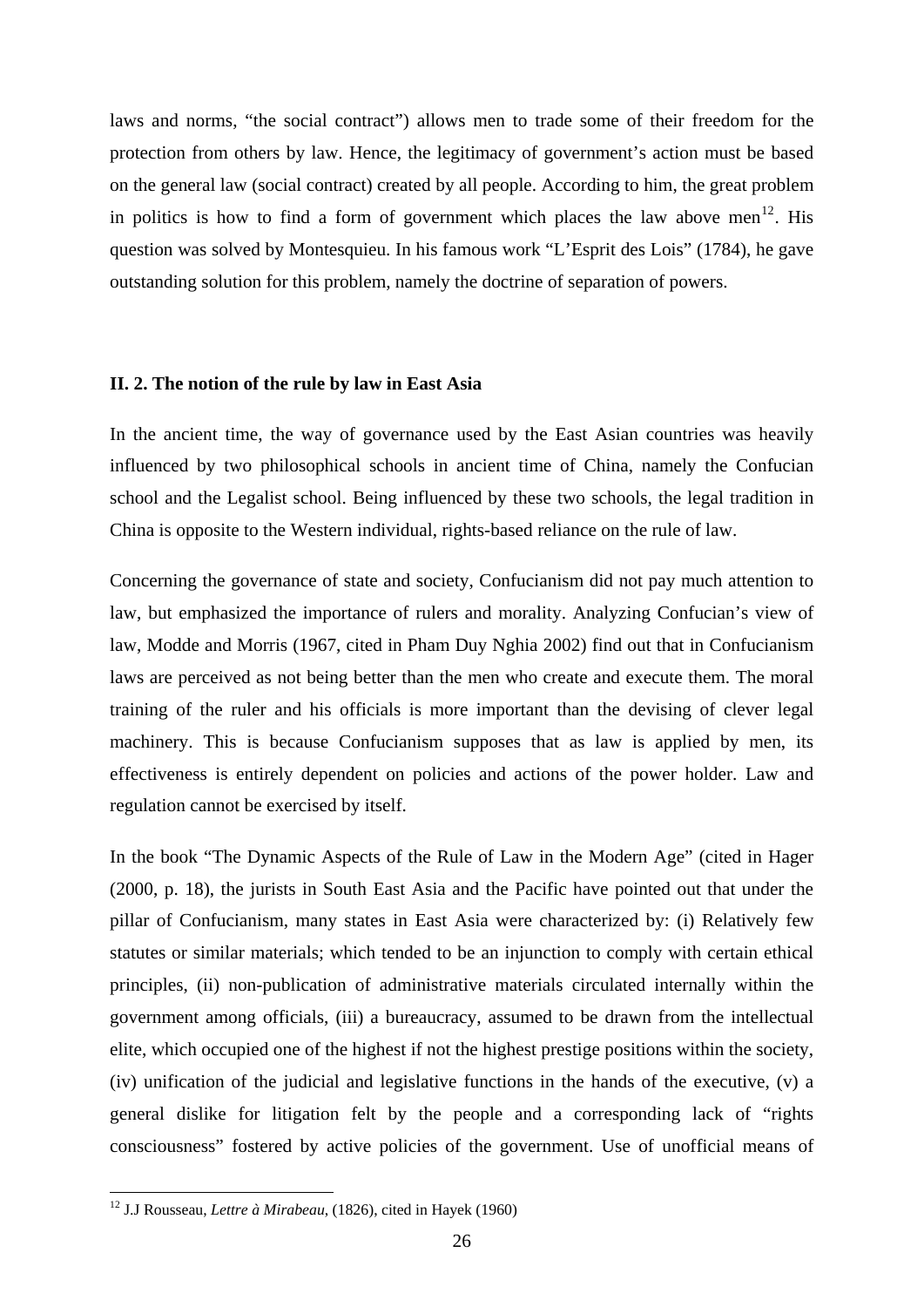resolving disputes, such as mediation, was encouraged in place of recourse to courts, and (vi) non-existence of a legal profession.

As pointed out by Carlson and Yeomans (1975), Confucian attitudes had a profound effect on the development of the judicial system in ancient China. The magistrates did not apply universal laws, but sought to induce parties (sometimes under threat of punishment) to accept some mutually satisfactory settlements. Moreover, these attitudes ensured that most disputes were resolved outside the judicial system; maintenance of social order and settlement of disputes depended on informal mediation by local groups such as the clan, the guild, and the village. According to Shiga (1967, p. 48), in the traditional Chinese idea of law, the judge was not a servant of a mechanism aimed at objective truth beyond personal wisdom but was a representative of an omnipotent and compassionate government which held the mandate of heaven to realize harmony in his world. The desire for harmony is a significant feature of Confucian values influencing the legal thought in East Asia. Chapter III and chapter IV of this thesis will analyse more explicitly the influence of Confucian values on the legal thought in the case of Vietnam.

Whereas Confucianism did not lay stress on the laws, the works of the Legalist school, which are contrary to views of the Confucian scholars in China, emphasized the importance of law in society. According to the Tutor Gig Encyclopaedia, Legalism was one of the four main philosophic schools at the end of the Zhou Dynasty. Legalists believed that a ruler should govern his subjects with three means, namely: (i) Fa - the law. The law code must be clearly written and made public. All people under the ruler were equal before the law. Laws should reward those who obey them and punish severely those who dare to break them. In addition, the legal system governs the society but not the ruler. If the law is successfully enforced, even a weak ruler will be strong, (ii) Shu, the method and control. Unlike Confucian thought, morality is not important in Legalism. A strong hand is needed to control the people, or they will become lazy and the law cannot be enforced. Curiously, Legalism considered an official, who performed better than what he was commanded to do, to be as liable for punishment as an official that underachieved, and (iii) Shi, the legitimacy, power and charisma. It is the position of the ruler, not the ruler himself, which holds the power.

Unfortunately, the Qin Dynasty of ancient China only applied the views of the Legalist school for a short time. It was the fact that the Qin Dynasty was brutally totalitarian, thus all of the philosophers and rulers opposed the views of the Legalist school. The failure of this school is because while legalism emphasized the role of laws in regulating society, they did not have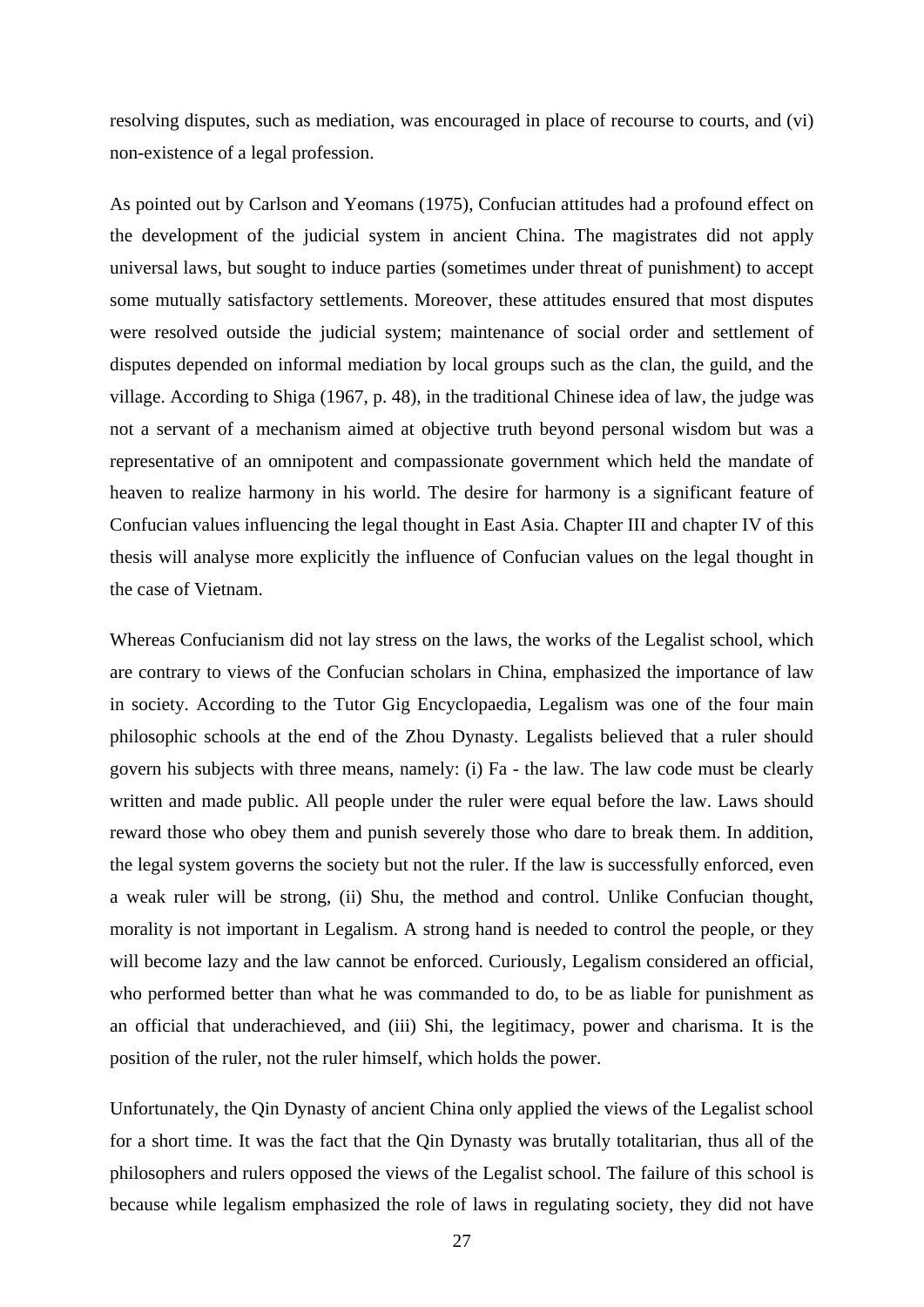<span id="page-33-0"></span>the solution for restraining rulers who do not have to obey these laws. Therefore, the thought of the Legalist school can be regarded as the ideal of rule by law (or rule through law), not the rule of law. The precise ideal of rule by law is that law is considered as means by which the state governs society and that whatever a government does, it should do through laws (Raynolds, 1989).

It is the fact that while publicly promoting the Confucian ideal of governance, rulers and philosophers in East Asian countries seem to base on both schools, Confucianism and Legalism, to govern society. Consequently, in many modern East Asian countries, the ideal of rule by law still has a dominant position in both the literature and the reality of governance. As pointed out by Feinerman (1997, cited in Hager 2000, p. 18), in China, the alleged intent of the State (Party) apparatus and its bureaucrats to achieve rule "by" (or "through") law rather than rule "of" law has made the rule of law and legal reform debatable both within China and in the West. This is because under the rule of law, the law is pre-eminent and can serve as a check against the abuse of power. By contrast, under the rule by law, the law can serve as a mere tool of a government that suppresses in a legalistic fashion. Similarly, Carothers (1988) observes that some Asian politicians focus on the regular, efficient application of law, but do not stress the necessity of government subordination to it. In their view, the law exists not to limit the state but to serve its power (p. 77).

## **III. Formal institution and the rule of law**

## **III. 1. The definition of formal institution**

There are a great number of definitions of institutions within the New Institutional Economics. As Voigt (2002, p. 33) pointed out, since the NIE is a "young" research program, there has been no commonly accepted definition of institutions. However, there are two main approaches on defining institutions, namely (i) institutions as the results of games (e.g. definition of Schotters 1981 cited in Voigt 2002), and (ii) institutions as the rules of games (e.g. North 1990). In the book published in 1990 and entitled "Institutions, institutional change and economic performance", North defines institutions as "the rules of the game in a society or, more formally, ... the humanly devised constraints that shape human interaction" and points out that "they consist of formal written rules as well as typically unwritten codes of conduct that underlie and supplement formal rules" (1990, p. 3 - 4). In another work, North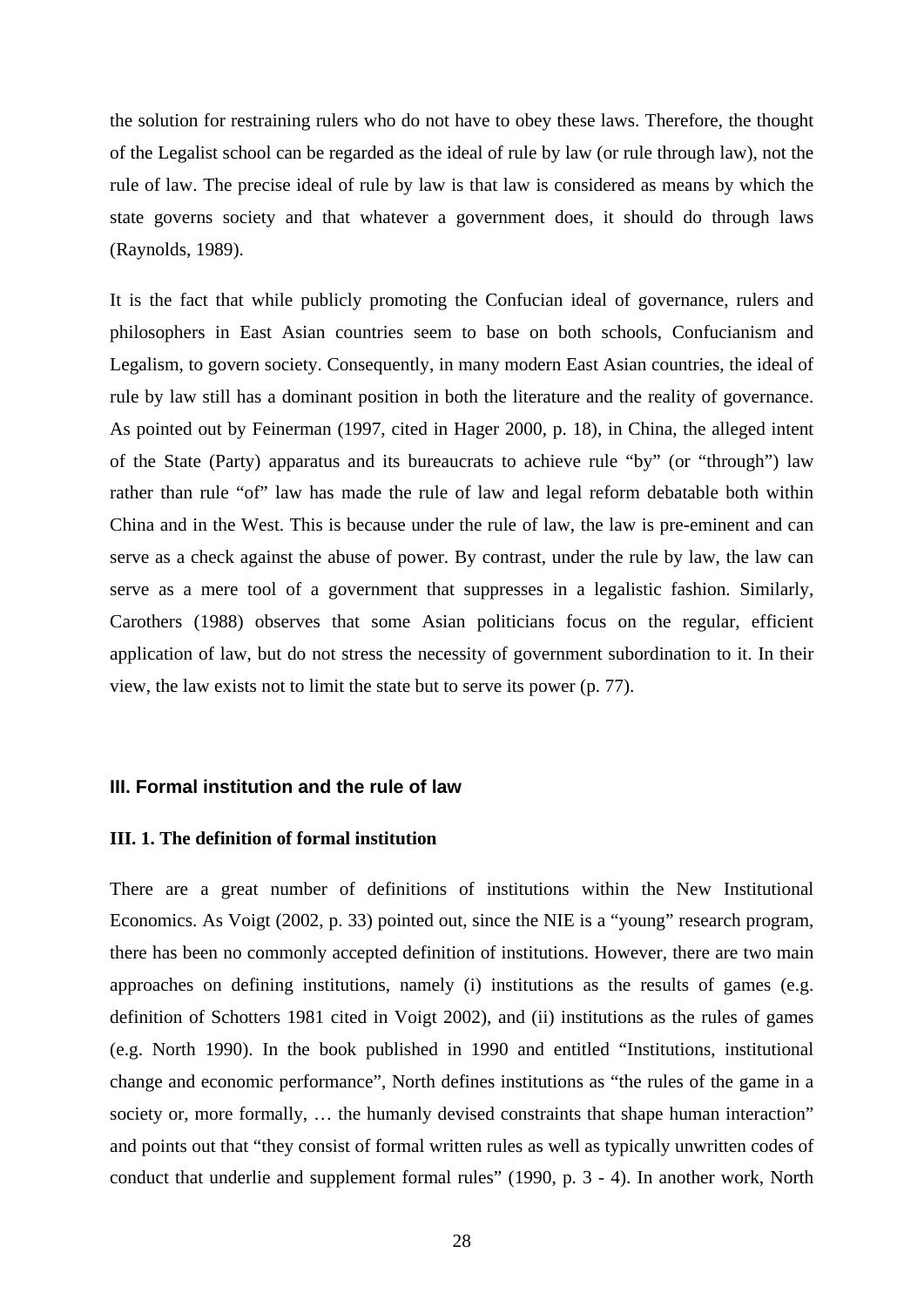<span id="page-34-0"></span>defines institutions as "a set of rules, compliance procedures, and moral and ethical behavioural norms designed to constrain the behaviour of individuals in the interests of maximizing the wealth or utility of principals" (1981, p. 201 - 202). Drawing from the definition of Ostrom (1986 cited in Voigt 2002), Voigt (2002) shows that institutions consists of two components, namely a set of rules and a corresponding enforcement mechanism. Consequently, institutions can be defined as general known rules with a corresponding sanctioning mechanism the use of which is threatened in case of non-compliance with the rule (p. 34).

An important point is how to divide institutions into formal and informal institutions? Voigt (2002, p. 33) separates institutions into internal institutions and external institutions by defining whether the enforcement mechanism is based on state enforcement or not. In his view, only external institutions are based on state enforcement. Accordingly, he lists 5 types of institutions as in table 2.1.

| Kind of institution | Kind of enforcement           | <b>Type of institution</b> |  |
|---------------------|-------------------------------|----------------------------|--|
| Convention          | Self-enforcing                | type 1 - internal          |  |
| Ethical rule        | Self-commitment of the actor  | type 2- internal           |  |
| Custom              | Informal societal control     | type 3- internal           |  |
| Private rule        | Organized private enforcement | type 4-internal            |  |
| State law           | Organized state enforcement   | External                   |  |

**Table 2.1 Types of institutions** 

Another classification can be found in the study of North (1990). North divides institutions into "formal constraints" as rules that human beings devise and "informal constraints" as conventions and codes of behaviour. Following this definition, Aoki (2001) argues, "humanly devised constraints may be informal (e.g., social norms, conventions, and moral codes) or formal (e.g., consciously designed or articulated)". He also added that "formal rules include political rules (constitutions, regulations), economic rules, and contracts" (Aoki 2001, p. 5). From such two classifications, it can be defined that formal institutions are a set of formal rules, which are created or recognized by government and subject to a state enforcement mechanism.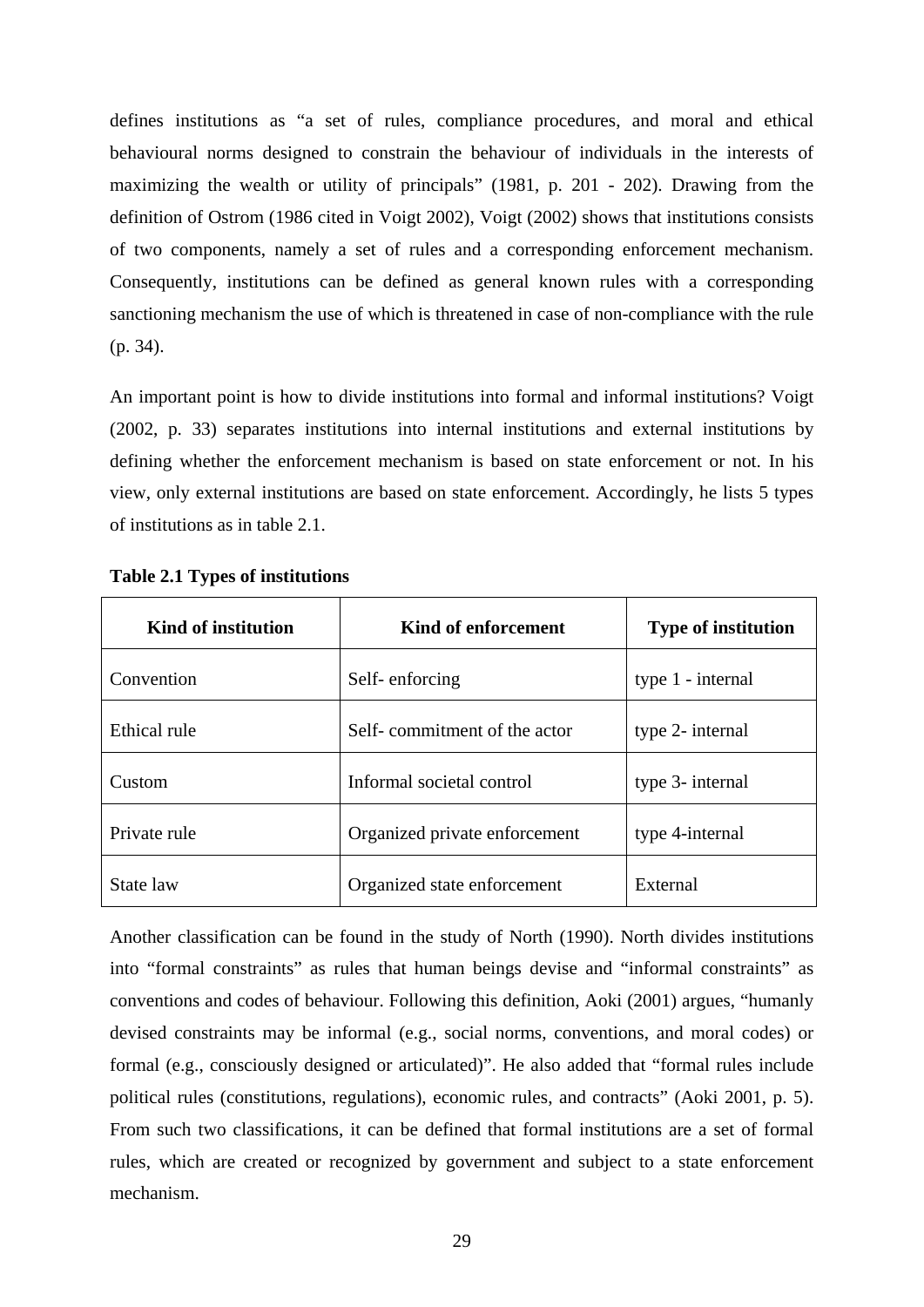## <span id="page-35-0"></span>**III. 2. The conception of the rule of law**

The conception of the rule of law, as pointed out above, seems to be more difficult to subsume under a common viewpoint. As a consequence, even in Western democracies, the rule of law belongs in the category of open-ended concepts that are subject to permanent debate. Nevertheless, in common sense, the rule of law means that everybody, the government and its agents included, must be subject to the same rules promulgated publicly, and laid down in advance. The idea behind it is that individuals should be protected against arbitrary use of official power since state authorities are also bound by the law themselves.

There are three basic definitions of the rule of  $law<sup>13</sup>$  $law<sup>13</sup>$  $law<sup>13</sup>$  classified according to whether they emphasize formal characteristics, substantive outcomes or some performed functions. The "formal definition" of the rule of law emphasizes the measurable characteristics of the rule of law or legal system. According to Craig (1997), formal conceptions of the rule of law deal with: (i) the manner in which the law was promulgated (was it by a properly authorized person…); (ii) the clarity of the ensuing norms (was it sufficiently clear to guide an individual's conduct so as to enable a person to plan his or her life, etc.); and (iii) the temporal dimension of the enacted norm (was it prospective…). Most formal definitions are based on the view that the rule of law is measured by some explicit standards, namely an impartial judiciary; laws that are public; the absence of laws that apply only to particular individuals or classes; the absence of retroactive laws; and provisions for judicial review and so on.

However, formal definitions of the rule of law have two main shortcomings. First, formal conceptions of the rule of law do not seek to assess the actual content of the law. They are not concerned with whether the law was in that sense a "good" law or a "bad" one. The "formal" approach, therefore, was criticized by Hayek (1960). In the book Constitution of Liberty (1960), he wrote:

"The rule of law, of course, presupposes complete legality, but this is not enough, if a law gave the government unlimited power to act as it pleased, all its actions would be legal, but it would not be under the rule of law. The rule of law, therefore, is also more than constitutionalism: it requires that all laws conform to certain principles" (p. 205).

Those principles, to which all laws should conform, require that law must be abstract and general, known and certain (1960, p. 205-210). Similarly, Fuller (1964) also argues that the rule of law requires publicly promulgated rules, laid down in advance, adherence to at least

<span id="page-35-1"></span> $13$  Some authors even distinguish four types of the rule of law, see more detail in Fallon (1997).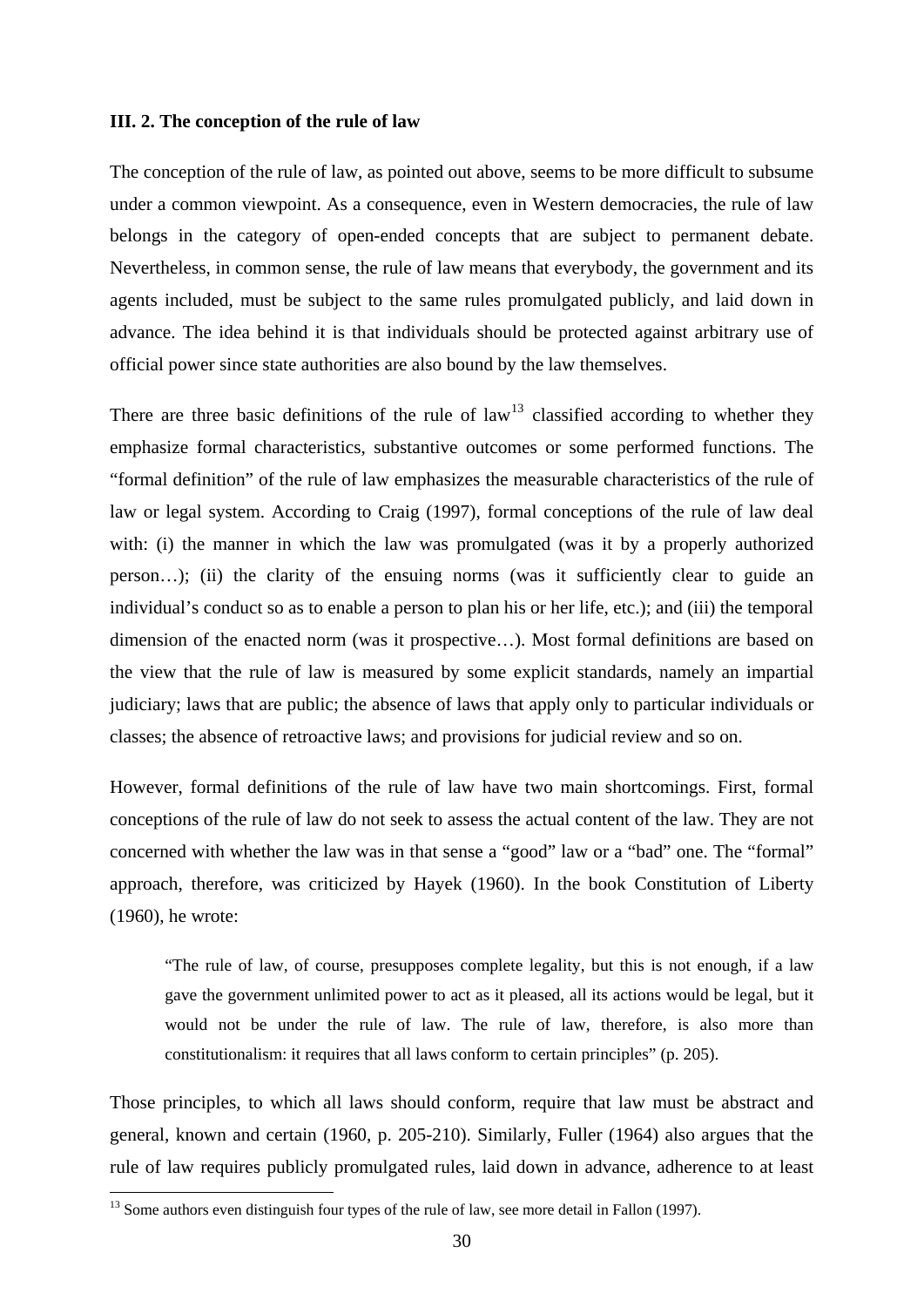some natural law values. Strikingly, Hayek supposes that under the rule of law, government must never coerce an individual except in the enforcement of a known rule. He thus seeks to restrain the government coercion by attaching the separation of state powers and independent judiciary as an integral part of the rule of law (1960, 210-211).

According to Stephenson  $(2001)^{14}$  $(2001)^{14}$  $(2001)^{14}$ , a formal definition of the rule of law may place too much emphasis on the law "in the books" and not enough attention to the law "in action". Official rules do not always reflect the actual operation of the legal system. Recently, the economists who believe that since a free market depends on certain institutions and the enforcement of certain rules have also provided some criteria for measuring the rule of law. For example, many economic researchers measured the degree of the rule of law through using indicators of quality of the court system or judicial independence (e.g.: Gwartney, Lawson and Block 1996; Feld and Voigt 2003; Kaufmann, Kraay and Mastruzzi 2004, 2005). Some others even suppose that the rule of law should include the protection of property rights and enforcement of private contracts (Knack and Keefer 1995). In order to test the relevance of institutions for economic performance, Knack and Keefer basically rely on the institutional indicators provided by International Risk Guide (ICRG) and Business Environmental Risk Intelligence (BERI). In their study, ICRG "rule of law" and "state expropriation" indicators are interpreted as proxies for the security of property and contract rights (1995, p. 210).

Despite having drawbacks, as pointed out by Stephenson, the main advantage of a formal definition of the rule of law is that it is clear and fairly objective once the formal criteria are chosen. Choosing which standards to include may be controversial, but after the standards are made explicit, it is usually not difficult to observe the degree to which countries meet or do not meet the standards.

The second type called "substantive definition" of the rule of law stresses substantive values promoted by the law such as certain ideas of freedom, justice, fairness, etc. Those values are regarded as integral components of the rule of law (see more detailed in Stephenson 2001). The scholars, who advocate substantive conceptions of the rule of law, seek to go beyond the limits of the formal approach. Therefore, contrary to the formal approach, the substantive rule of law adheres to the definition of the rule of law with the good legal system, and measures the rule of law in terms of how well the system approximates this idea. The substantive approach, however, faces with some difficulties of definition, specifically (i) determining the

<span id="page-36-0"></span><sup>&</sup>lt;sup>14</sup> His paper is available at:<http://www1.worldbank.org/publicsector/legal/ruleoflaw2.htm>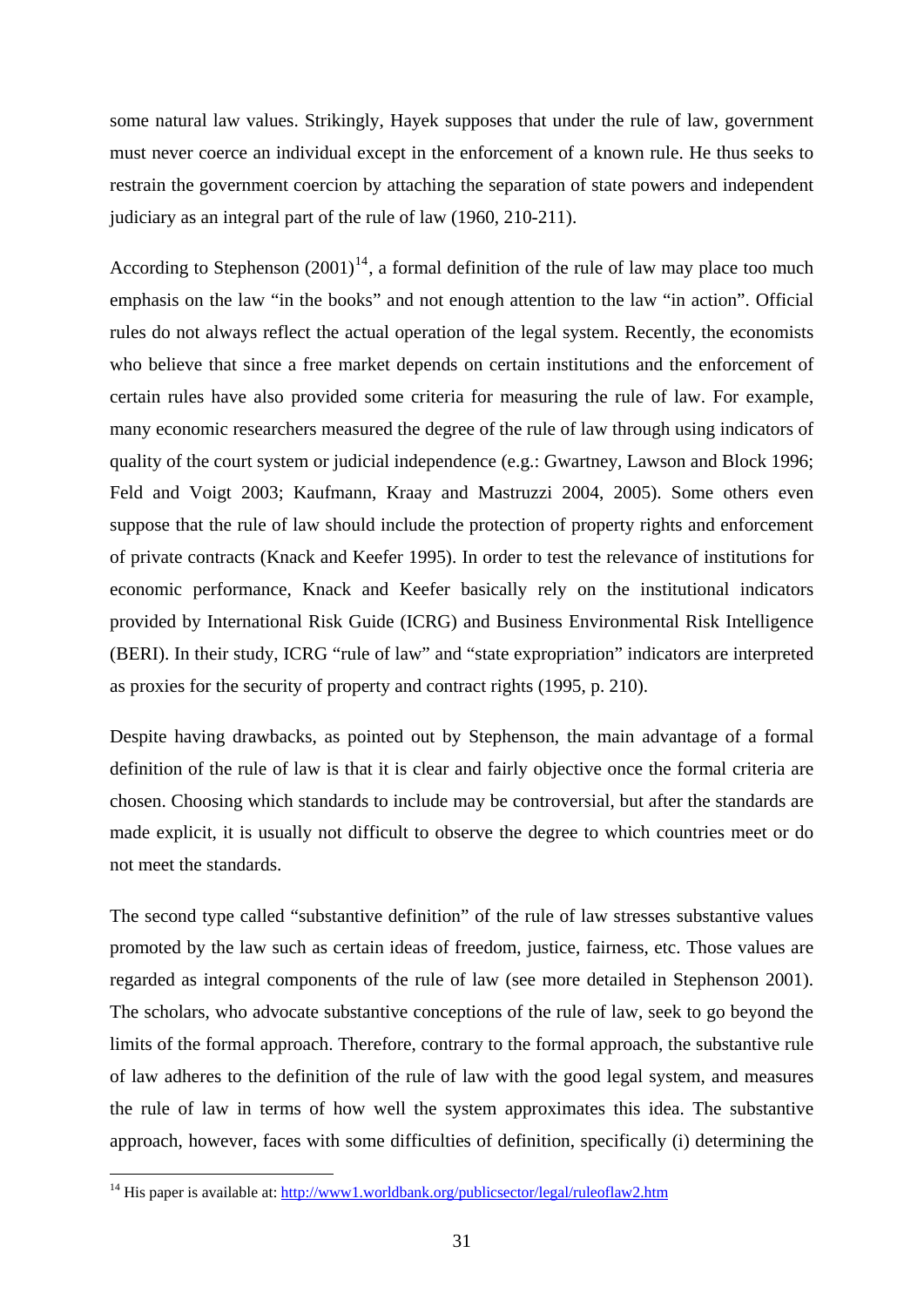"justness" of a particular legal order is very subjective, (ii) defining the rule of law as a "good" legal system risks making the concept so vague that it could include almost anything. In order to overcome those weaknesses of substantive approach, Stephenson (2001), inspired by Hayek (1960) advances the third approach which is called functional definition. This approach is similar to the substantive definition, but focuses on how well the law and legal system performs some functions, specifically the constraint of government discretion and/or the making legal decisions predictable. For example, a society in which government officials have little or no discretion has a high level of rule of law, whereas a society in which they wield a great deal of discretion has minimal rule of law. Based on this approach, the next chapter of this research will scrutinize the rule of law in Vietnam.

Although there are different approaches, there is a common consensus that a political system based on the rule of law embodies some components such as: (i) an equal treatment to all people before the law, (ii) constitutional and actual guarantees of basic human rights and property rights, (iii) a legal system that is fair, transparent, certain and general, and (iv) an effective mechanism constraining government discretion. These components are essential for the protection of citizens against the arbitrary state authority and lawless acts of both organizations and individuals. They are formal institutional arrangement as they are stipulated in the constitution and the laws and rely on government enforcement mechanisms.

#### **IV. Basic components of the rule of law**

## **IV. 1. Equal treatment to all people before the law**

Equal treatment to all people before the law is one of the main principles of the rule of law. First, this principle means that in the rule of law state, every person is treated equally before the law, nobody has legal privileges. One of the reasons in favor of such a principle is straightforward: people are more likely to comply with a legal rule if they know that everybody else has to comply too. Obviously, the law itself must respect common interests of every individual in society rather than that of any special interest group. Therefore, Walker (1988, p. 25) claims that the rule of law should restrain a legislature form enacting bills of attainder or other laws which unilaterally benefit or injure particular individuals or groups.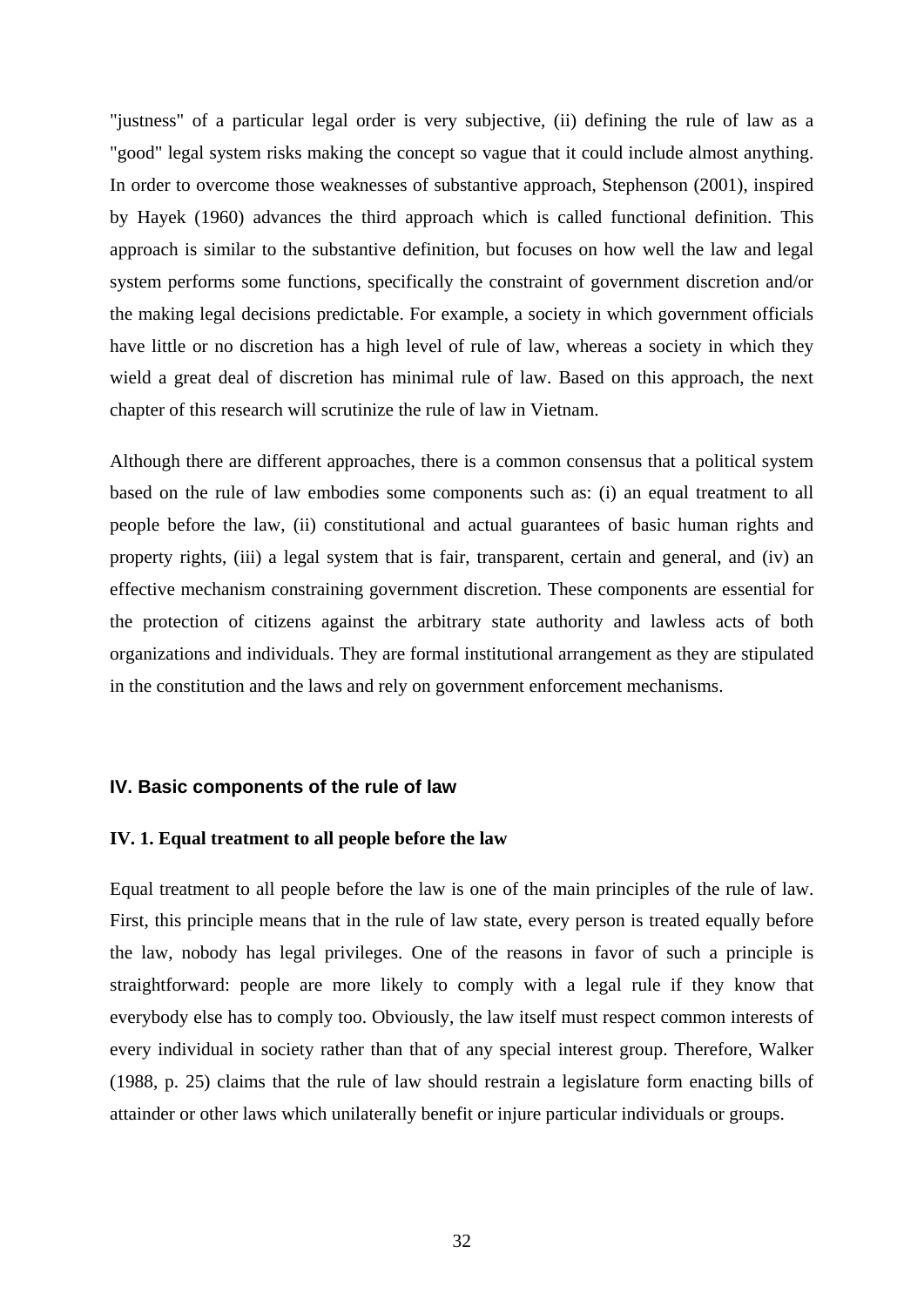Second, as explained by Dicey (1884), this principle implies that no person is exempted from enforcement of the laws. In his Lecture on the Law of the Constitution, Dicey (1884) gave an admirable exposition of the rule of law. He wrote:

 "With us, every official, from the Prime Minister down to a constable or a collector of taxes, is under the same responsibility for every act down without legal justification as any other citizen" (p. 278).

In the view of Dicey, equal treatment before the law means not only that no man is above the law, but also that every person, whatever be his rank or condition, is subject to the ordinary law and the jurisdiction of the ordinary tribunals. He said that all officials should be brought before the Courts, and made, in their personal capacity, liable to punishment, or to the payment of damages, for acts done in their official character but in excess of their lawful authority (1884, p. 278).

Third and finally, equal treatment before the law should not be understood that the aim of the rule of law is to make material or substantive equality of different people. Hayek (1944) has pointed out the difference between the equal treatment under the rule of law and the ideal of equality characterized by the social – economic equality in former socialists and Nazis regime. According to him, it cannot be denied that the rule of law produces economic inequality. This is because to produce the same result for different people, it is necessary to treat them differently. He added that in the rule of law state, this economic inequality is not designed to effect particular people in a particular way (1944, p. 59).

The aim of this principle is to restrain arbitrary government. The rule of law, therefore, means that government in all its action is bound by rules fixed and announced in advance. This explains why Hayek (1944) notes that principles of the rule of law can distinguish clearly conditions in a free country from those in a country under arbitrary government (p. 54). The crucial point is that all coercive actions of government must be unambiguously determined by a fair, transparent, certain and general legal system which enables the individual to reduce human uncertainty and economic insecurity as much as possible.

## **VI.2. Legal system that is general, fair, transparent and certain**

The content of the rule of law is always itself related to the criteria of the law. Hayek (1960) raised a strong argument that the rule of law is therefore not a rule of the law, but a rule concerning what the law ought to be (p. 206). However, there is still controversy between the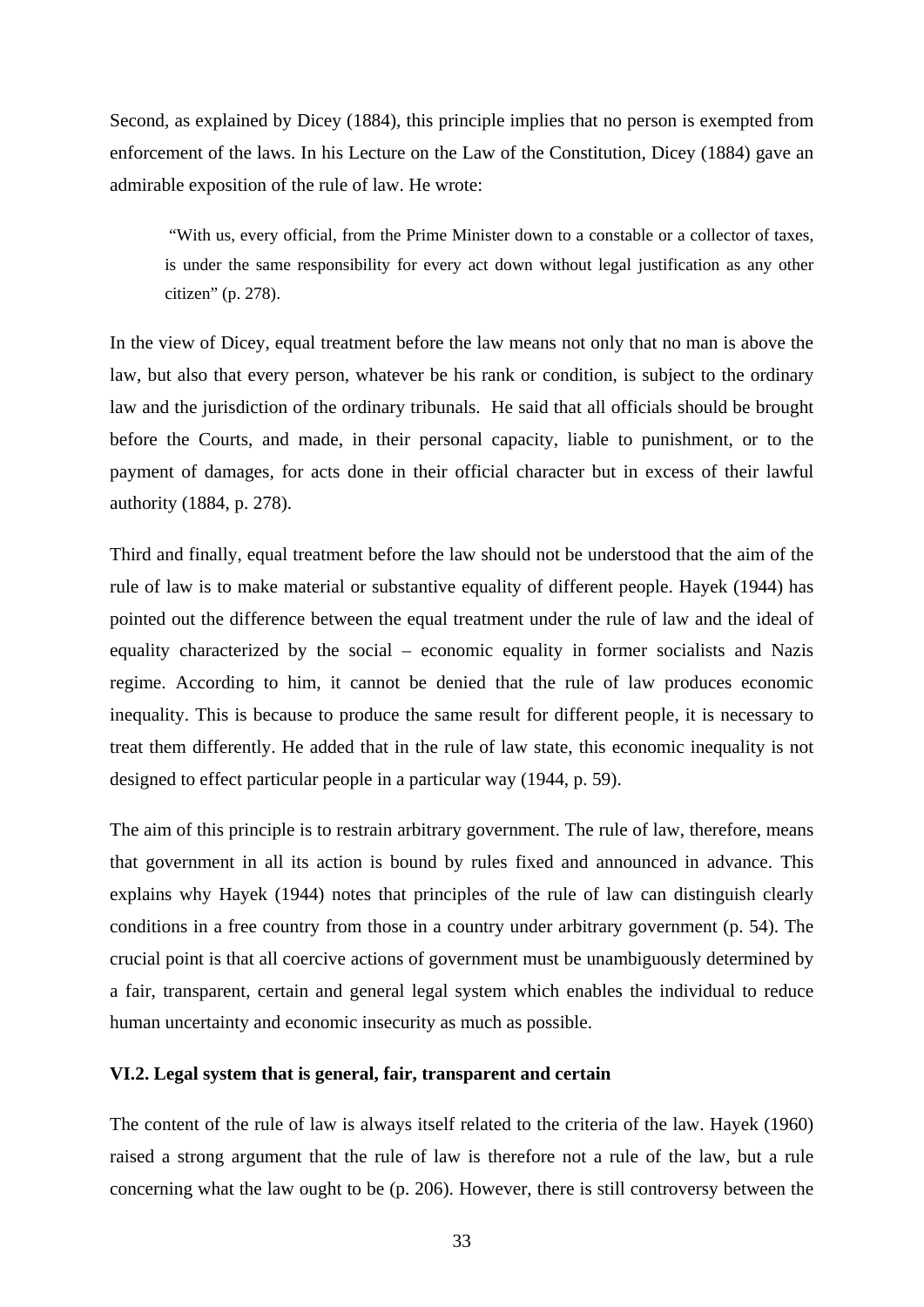substantive and formal views about criteria of the law. Fletcher (1996) poses that if the rule of law means rule by laws laid down, whether the legal rules are good or bad, or it means rule by the right rules, by the rules that meet the tests of morality and justice. Inspired by Immanuel Kant, Voigt (2003c, p. 6) also argues that under the rule of law, legal system must be general, abstract, certain, and justifiable.

With respect to the principle that law must be general, in the view of Hayek (1960), this means that the legal system should refer to yet unknown cases and contain no references to particular persons, places or objects. Hayek added that not every enactment of the legislative authority is law since the great majority of the so-called laws are rather instructions issued by the state to its servants (1960, p. 207). Similarly, Dicey (1884) also argued that in the rule of law, the general law must be supreme in order to restrain arbitrary power. In his view, the rule of law in the first place means:

"The absolute supremacy or predominance of the regular law as opposed to the influence of arbitrary power, and excludes the existence of arbitrariness, of prerogative, or even of wide discretionary authority on the part of government" (Dicey 1884, p. 198).

The requirement that law must be general and abstract does not negate the existence of particular rules. It is undesirable that, in the rule of law, a legal system only consists of general rules as we need both general and "particular laws" (Raz 1979, p. 213). In everyday affairs, an organ of government, especially administrative body has to issue various particular rules, such as regulations, circulars, guidelines and so on. With this argument, Raz implies that the rule of law requires the subjection of particular laws to general, open, and stable ones.

The main concern of the substantive approach to the conception of the rule of law is the principle that law must be "justifiable" or "fair". As explained earlier, unlike the formal approach, the substantive approach is driven by a moral vision of the good legal system. Dworkin (1985 cited in Stephenson) said that we should measure the rule of law in terms of how well the legal system being assessed approximates the substantive outcomes such as "justice" or "fairness". Rawls (1971) in "A Theory of Justice" also emphasizes justice as a main character of the rule of law. As he claimed, the rule of law demands that laws be known and expressly promulgated and their meaning should be clearly defined so that it not be used as way of harming particular individuals (1971, p. 236 - 238).

However, some other authors did not agree with substantive views of the rule of law. In their views, the content of the law is not as important as the principle that the law must be general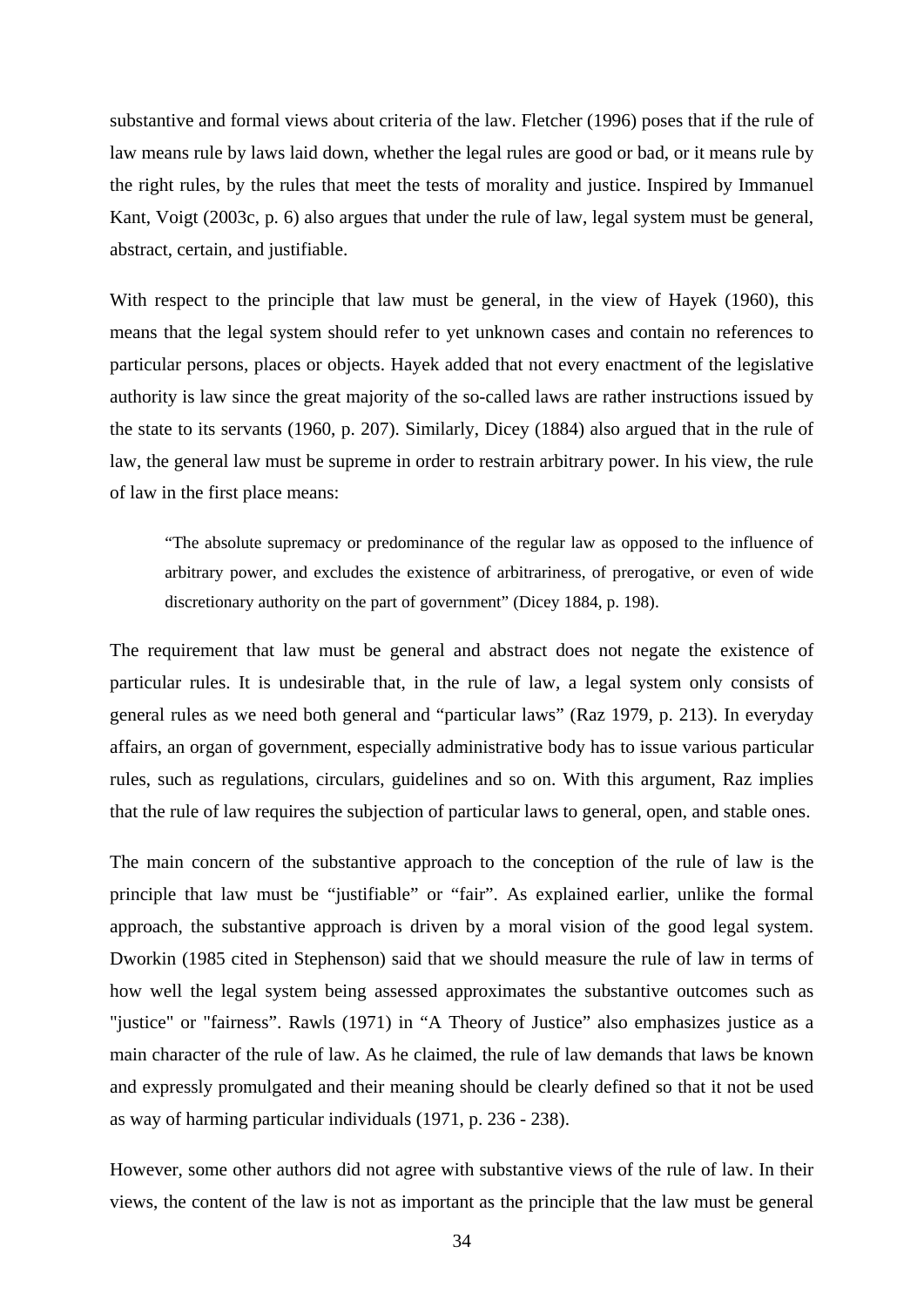and certain. For instance, Hayek (1944, p. 59) claimed that it may even be said that for the rule of law to be effective it is more important that there should be a rule applied always without exceptions, than what this rule is. To illustrate his arguments, he gives an example of transportation. He said that it does not matter whether people drive on the left or on the right hand side in the road provided that all people do the same. Therefore, he concluded, the general, abstract and certain rules enable people to predict other people's behaviour correctly, even though in a particular instance people feel it to be unjust (1944, p. 60). According to Voigt (2003c), this requirement is very significant for citizens' everyday affairs because:

 "Anyone interested in discovering whether a certain behaviour will be legal can do so with a fairly high chance of being correct and can furthermore expect that today's rules will also be tomorrow's rules" (Voigt 2003c, p. 6).

Rational individuals, thus, likely tend to obey certain rules. Moreover, under the rule of law, not only citizen but the government also should confine itself to fixed rules laid down in advance. According to Hayek (1944), the "non rule of law" government cannot tie itself down in advance to general and formal rules which prevent arbitrariness (p. 55).

# **IV.3. Constitutional and actual guarantees for basic human rights and property rights**

The cornerstone of the theory of the rule of law is the formal recognition of human rights and property rights which a government must respect. The 1948 Universal Declaration of Human Rights states that human rights should be protected by the rule of law. This is because, as pointed out by Aristotle, the end of the rule of law is to preserve and enlarge freedom. In other words, people's actions and possessions are not subject to an arbitrary will of another, but freely follow one's own intentions. The guarantee of human rights and property rights is also seen as a prerequisite for economic development. That is why Wolfensohn, then-President of the World Bank, in his "Proposal for a comprehensive development framework" (1999) affirms that:

"Without the protection of human and property rights, and a comprehensive framework of laws, no equitable development is possible. A government must ensure that it has an effective system of property, contracts, labor, bankruptcy, commercial codes, personal rights law and other elements of a comprehensive legal system that are effectively, impartially, and cleanly administered by a well-functioning, impartial and honest judicial and legal system"[15](#page-40-0)

<span id="page-40-0"></span><sup>15</sup> Cited in the website [http://www4.worldbank.org/legal/ljr\\_2k/ljrconference.html](http://www4.worldbank.org/legal/ljr_2k/ljrconference.html)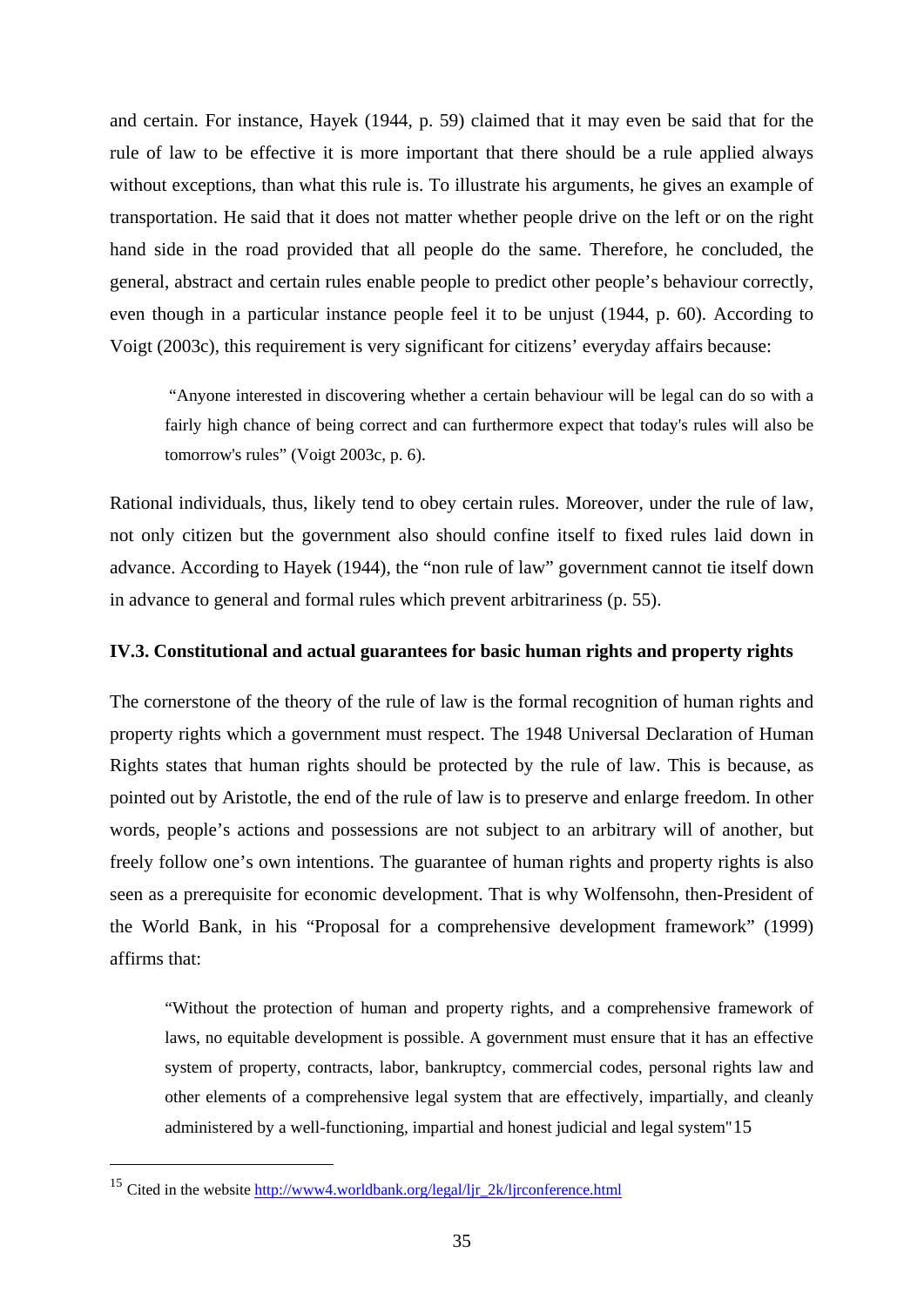Blume and Voigt (2004) also explicitly discuss the impact of human rights and property rights, which are conceived as an important element of constitutions, on economic performance. They show that high degrees of human rights are conducive to economic growth and welfare in a significant manner. Specifically, (i) basic human rights and property rights are conducive to investment while social or emancipatory rights are not, (ii) property rights, civil rights and social rights have a clearly discernible impact on economic productivity while basic human rights do not have. Especially, they find that none of those rights ever has a significant negative impact on economic performance (p. 3).

It is necessary to precisely define the meaning of the term human rights. There are various definitions and conceptions concerning this term. However, there is no general agreement on the nature of human right and its conceptions have varied from time to time and from place to place (Ghai 2000). According to TutorGig encyclopaedia, human rights (or "natural rights") are rights which some hold to be "inalienable" and belonging to all human beings; according to natural law. These rights are considered as necessity for freedom and the maintenance of a "reasonable" quality of life. Commonly, human rights can be divided into two categories: positive and negative human rights. Every negative human right can be expressed as a positive human right, but not vice versa.

The first category, negative human rights, derives mainly from the Anglo-American legal tradition. These rights create domains which denote actions that a government should not be allowed to trespass. For example, they are codified in the United State bill of rights and the English Bill of rights, including: (i) freedom of speech, (ii) freedom of religion, and (iii) freedom of assembly. According to Blume and Voigt (2004, p. 4), negative rights can further be defined as rights establishing freedom from state or third party interference such as torture, imprisonment without trial and so on. They also argue that negative rights must be understood as a device to protect minorities against current majorities, therefore, limit the possible scope of majority decision-making. In other words, negative rights give their holders the right to behave in a certain way, even if a huge majority would like their holders not to act.

The second category, positive human rights, derives from the Continental legal tradition and consists of things to which every person is entitled and for which every state is obligated. They can include rights: (i) to education, (ii) to a livelihood, (iii) to private property, (iv) to get a job, and (v) to get legal equality. Hayek (1976) claims that positive rights should not be called rights. Yet, he did consider neither the protection of property rights nor the right to legal equality as a positive right. Hayek believes that positive rights are incompatible with a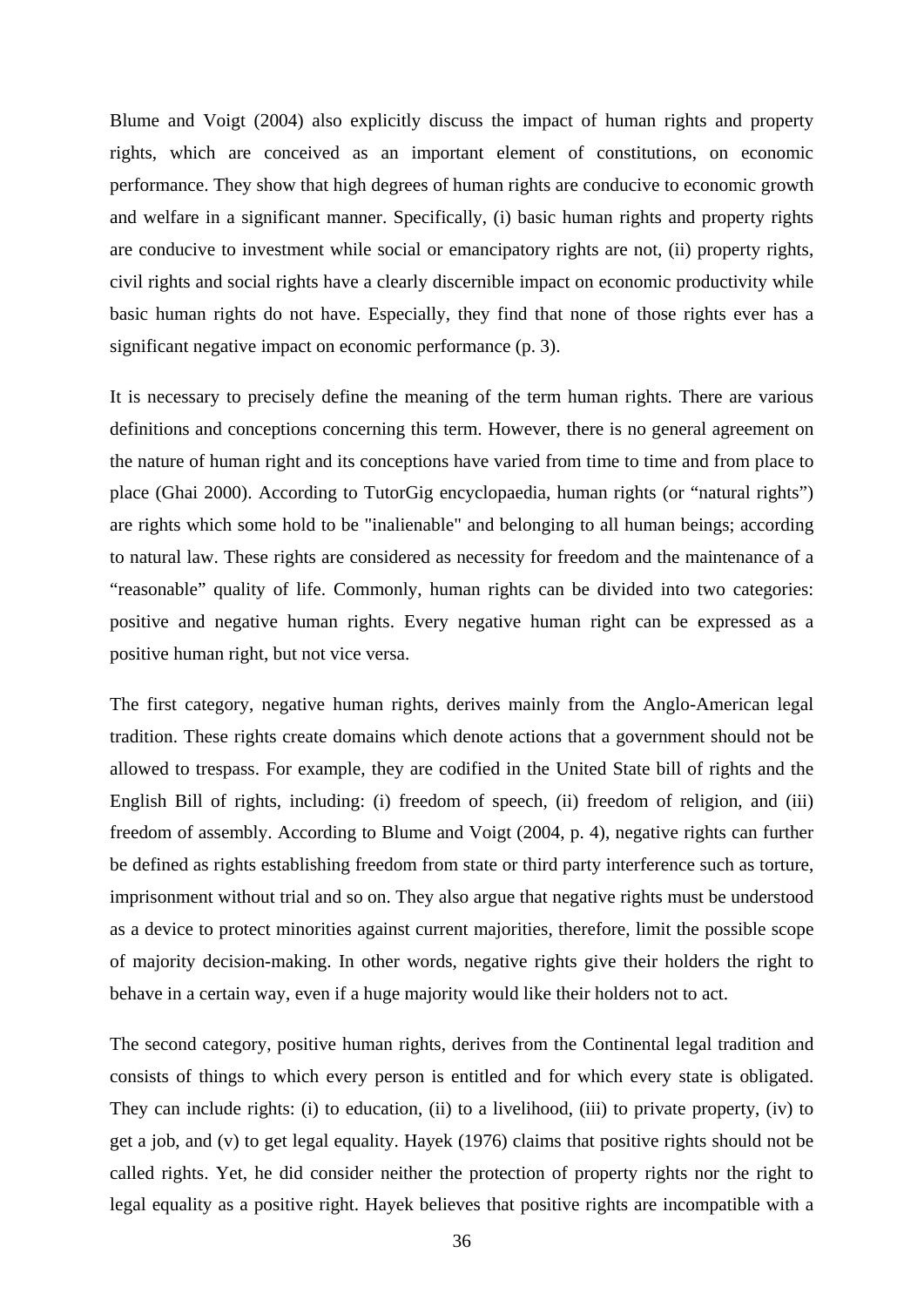free society, in which individuals determine their own position according to their own goals and means. However, there are also arguments emphasizing the importance of positive rights. For example, the International Congress of Jurists in 1959 pointed out very clearly that the rule of law protects not only civil and political rights but also social, economic and other positive rights of individuals. The Congress stated that:

"The function of the legislature in a free society under the Rule of law is to create and maintain the conditions which will uphold the dignity of man as an individual. This dignity requires not only the recognition of his civil and political rights but also the establishment of the social, economic, educational and cultural conditions which are essential to the full development of his personality"<sup>[16](#page-42-0)</sup>

According to Ghai (2000), the different understandings of the conception of human rights have led to a serious conflict on how to implement the Universal Declaration of Human rights. This conflict is only resolved by distinguishing the civil and political rights on the one hand and the economic, cultural and social rights on the other hand. Based on both positive and negative human rights conceptions, Blume and Voigt (2004) suggest that there are four distinguished groups of human rights, namely: (i) basic human rights, which reflect freedom from state interference, and that consist of the absence of torture, the absence of political killings, the absence of people who disappear, (ii) economic rights, which include primarily private property rights broadly defined, (iii) civil and political rights which consist of the unrestricted possibility to participate in political life, to travel, not to be censored by the government etc. and (iv) social or emancipatory rights which endow the individual with positive rights vis-à-vis the state (p. 4).

Property rights, which could be seen as a part of human rights, and the rule of law are inextricably linked. Hoff and Stiglitz (2002) believe that effective property rights are not possible without a strong rule of law. According to them, the rule of law has to ensure welldefined and enforced property rights, broad access to those rights, and predictable rules for resolving property rights disputes. The absence of the rule of law, by contrast, is equivalent to a legal regime that does not protect investors' returns from arbitrary confiscation, does not protect minority shareholders' rights from tunnelling, and does not enforce contract rights (p. 4). The rule of law, thus, can protect the property rights by: (i) limiting official discretion to

<span id="page-42-0"></span><sup>&</sup>lt;sup>16</sup> Clause I in the report of the first Committee of the International Congress of Jurists at New Dehli, 1959, cited in Raz (1979, p. 210-211).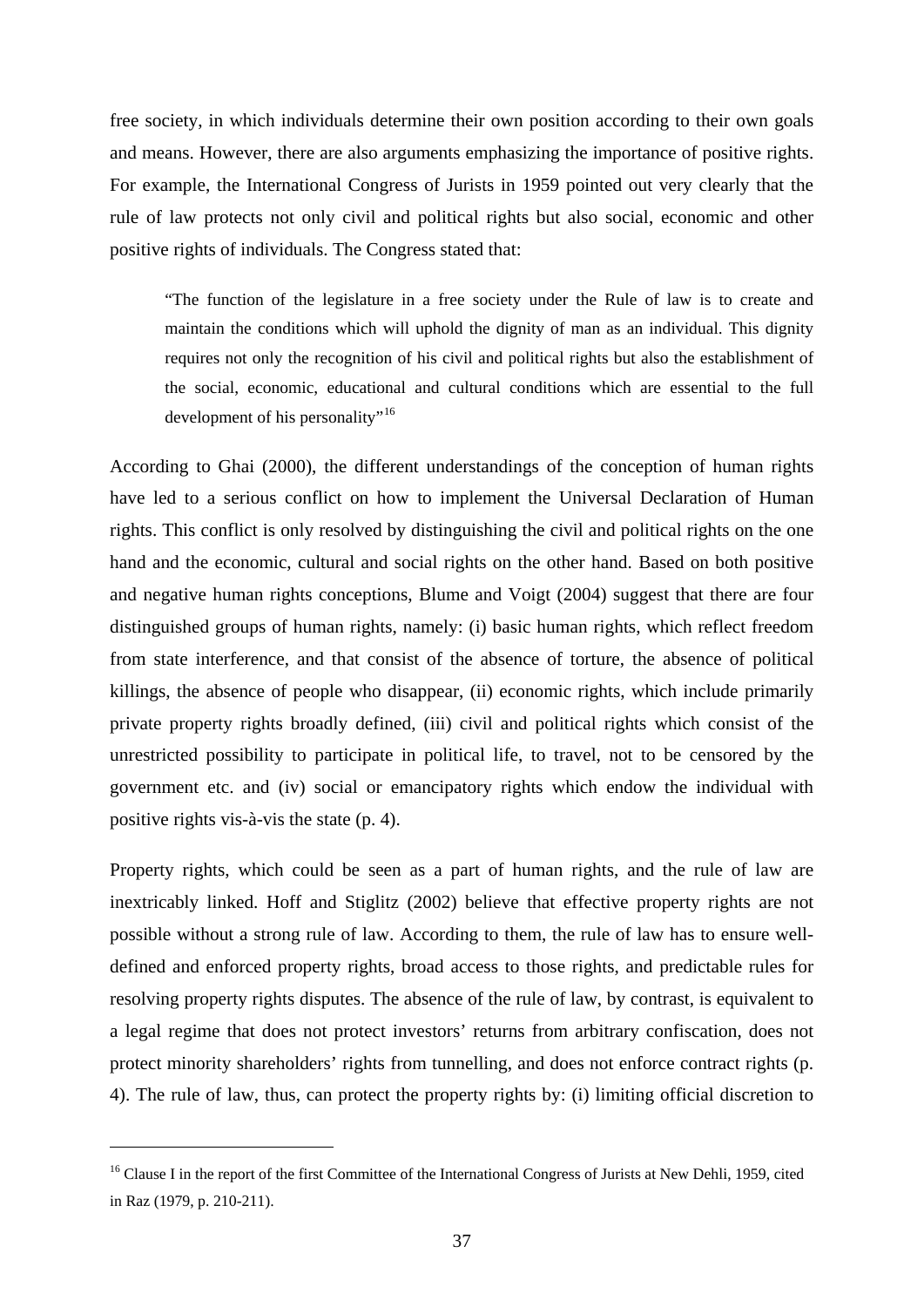impair property rights, (ii) establishing institutions and rules that clearly define property rights, and (iii) predictably and consistently enforcing property rights.

Obviously, without clear, impartial rules and predictable enforcement of those rules, individuals will have little certainty that they will derive the benefits that accrue from their efforts to acquire and improve property, in short: to create wealth. They will therefore have little incentive to accumulate wealth and invest in property. Black *et al.* (2000) point out that the absence of a rule of law means that even the ownership rights were a dubious value. For instance, when analyzing the impact of the lacking rule of law in Russia, they show that overnight, a Russian shareholder could see his interests diluted and his assets tunnelled away. Black *et al.* (2000) also said that in many of the post-communist countries, even majority shareholders encountered such problems (2000, p. 5). This is because, according to Hoff and Stiglitz (2002), in the absence of the rule of law, people have a strong incentive to take measures to protect their property from predation by the state and mafias. They also show that under these seemingly favourable conditions, Big Bang reforms may well not create a constituency for the rule of law (p. 37).

Notably, the requirement that the rule of law should respect and protect property rights does not mean that the rule of law should abolish the system of public ownership and interest. As explained by Hager (2000), even Western doctrines of the Rule of Law do not require governments to subordinate all broad national or social interests to specific private property interests. Each legal system has its own variant, but most provide mechanisms whereby a substantial public interest can override a private property claim (p. 42). Hence, it will be a naïve view to think that in order to obtain the rule of law and to speedily transform to market economy; it must transfer the public sectors to private sector as soon as possible. For instance, through analyzing a dynamic equilibrium model of the rule of law demand, Black *et al*. (2000) show that beneficiaries of mass privatization may fail to demand the rule of law even if it is the Pareto efficient "rule of the game"(p. 4). The maintenance of a system of public ownership, however, does constitute a major problem in the transition to the rule of law. For example in Vietnam, the way in which the state deals with its enterprises increased its discretionary power which is inimical to the rule of law. I will explain this problem more detail in the next chapter (chapter 3).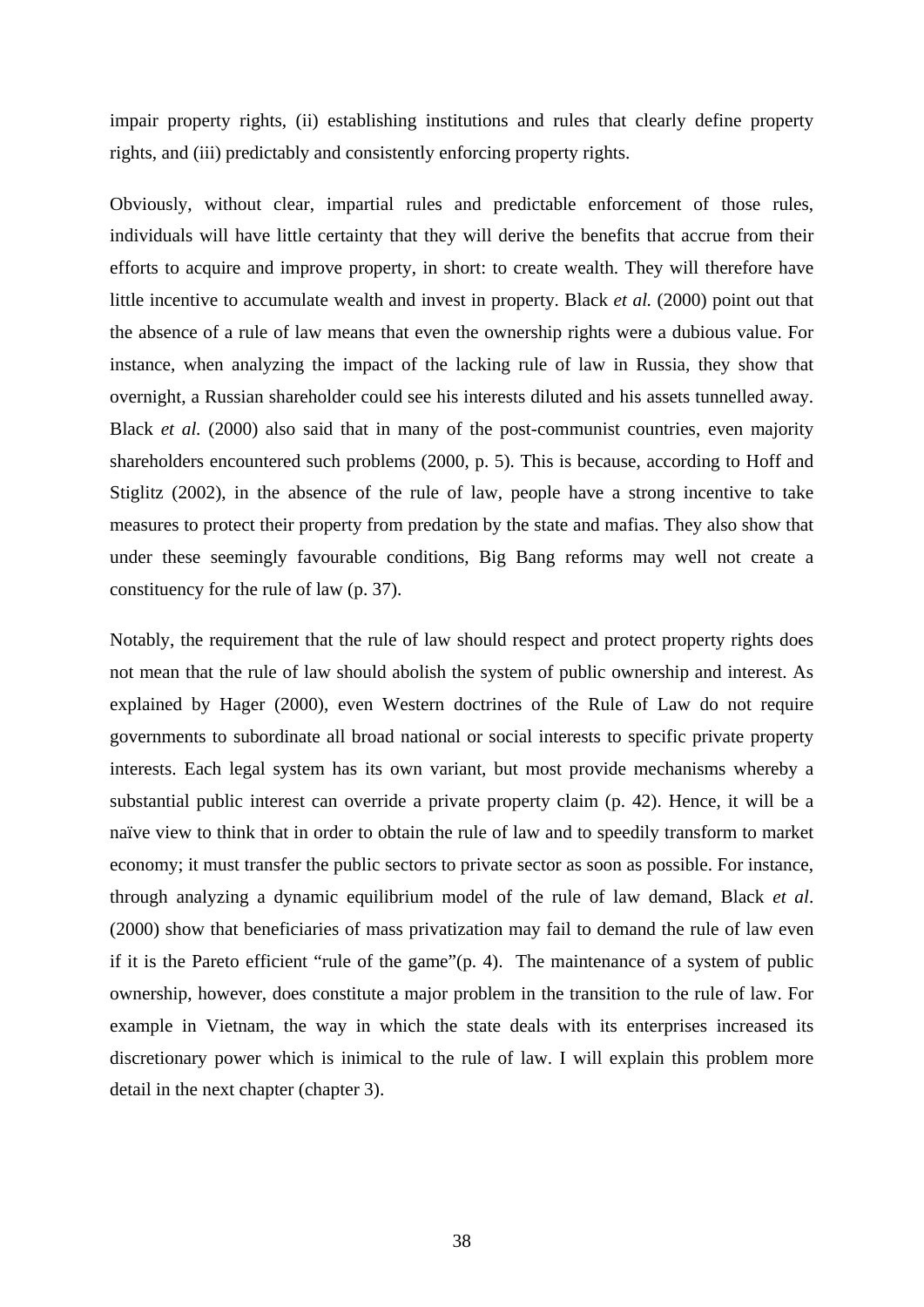## **IV.4. Effective mechanism constraining government discretion**

The rule of law requires governments to be active to protect human rights and property rights. Yet it is also necessary to restrain excessive interferences of governments in the private sphere. This leads to the dilemma in satisfying both requirements (Weingast 1993). The dilemma may be solved by an effective constraint mechanism restraining government arbitrary powers. The crucial point is how to create such an effective constraint mechanism. As Hayek stated in "*The Political Order of a Free People"* (1979), the effective constraint of arbitrary powers "is the most important problem of social order" (p. 128). To limit arbitrary powers of government, Hayek (1960) suggests that government should itself be subject to review by an independent court for its compliance with general rules. His views can be summarized in four aspects below.

First, as mentioned already, Hayek (1960) remarks that under the rule of law, the coercive powers of the government may not be used unless they are in accordance with general rules. Furthermore, since the monopoly on coercion is in the hands of the government, this great power should not be misused. There may be arguments for giving governments as much discretion as any business management would require in similar circumstance. However, Hayek also realizes the necessity of constraining government organizations by general rules to a greater extent than business concerns. This is because these organizations lack the test of efficiency which profits provide in commercial affairs (p. 213).

Second, according to Hayek (1960, p. 213), under the rule of law, the administrative agencies will often have to exercise discretion, and thus it is necessary to have judicial review to control such discretion powers of administrative bodies. More precisely, the rule of law requires that the executive in its coercive action be bound by rules which prescribe not only when and where it may use coercion but also in what manner it may do so. The only way in which this can be ensured is to make all its actions of this kind subject to judicial review.

It is evident that if there is no judicial review, the courts will never impose constitutional restraints upon the executive, and therefore, the rule of law in the modern sense will not be ensured. As observed by Sachs and Pistor (1987, cited in Hager 2000), Napoleon's famous codes of law and procedure (1804-1811) guaranteed equality before the law and protected private property rights, but there was no rule of law in France because those codes did not infringe on the prerogatives of the emperor and his spies, censors, and secret police. Based on the French legal system, Dicey (1884) concluded that the traditional conception of the rule of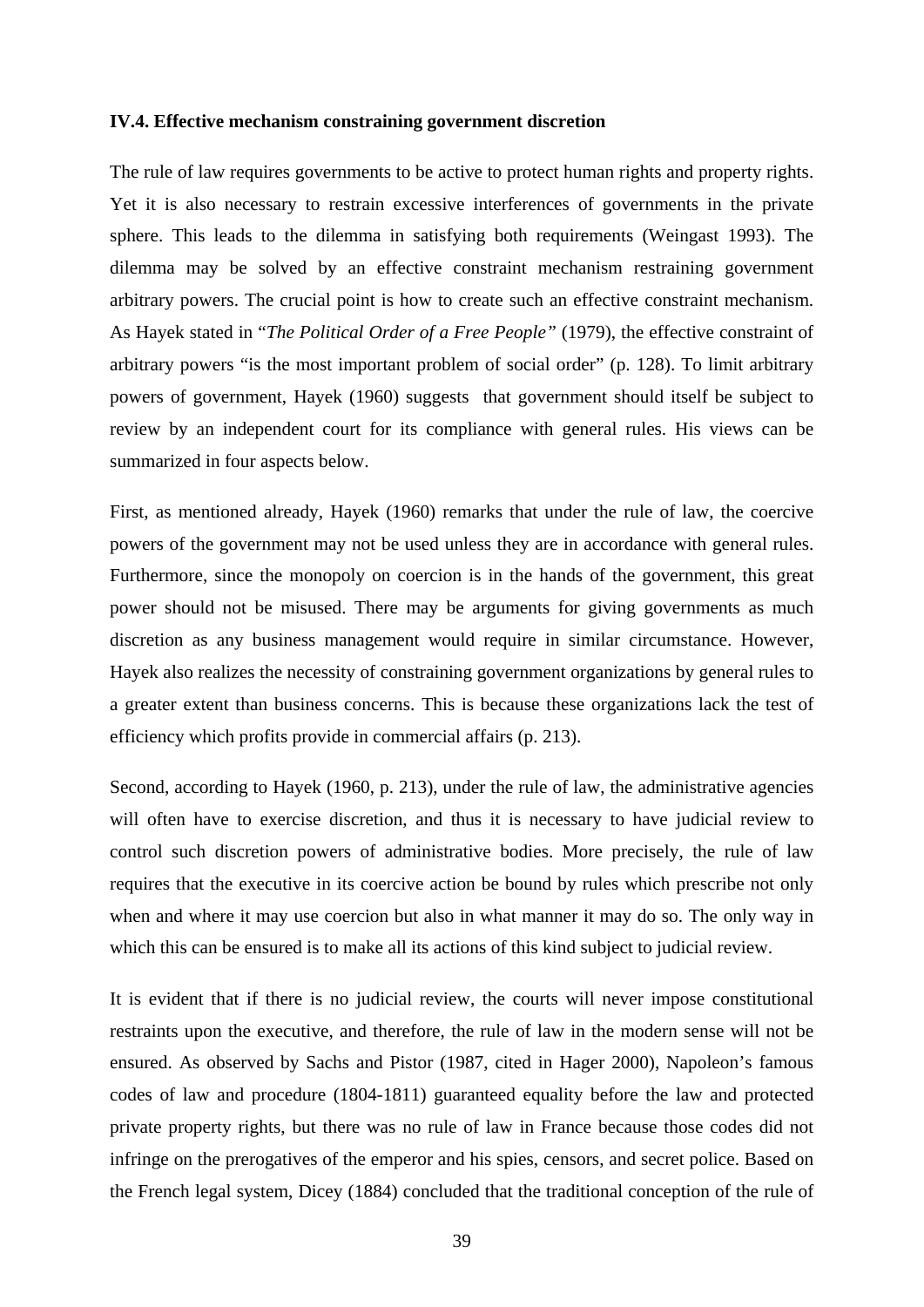law contrasts with the situation on the Continent as administrative coercion was still in a great measure exempt from judicial review by the ordinary court. However, according to Hayek, Dicey is mistaken because he did not see the development of the conception of the "Rechtsstaat" with the creation of a system of separate administrative courts in Germany. Hayek points out that in the  $18<sup>th</sup>$  century, while the literal application of the idea of the separation of powers in France had led to an exemption of administrative action from judicial control, there is an opposite direction, at least in northern Germany (Prussia), entrusting the control of the lawfulness of the acts of administration to the judicial review (1960, p.198 - 204). In similar line, Pham Duy Nghia (2002) also considers the establishment of the administrative courts in 1996 as the first step in building the rule of law in Vietnam.

Third, Hayek (1960) shows that the problem of discretionary powers as it directly affects the rule of law is not a problem of the limitation of the powers of particular administrative agents, but that of the limitation of the powers of the government as a whole. Thus, judicial review should control the arbitrary powers of not only administrative bodies, but also those of the representative assembly. He believes that a nominally unlimited ("sovereign") representative assembly must be progressively driven into a steady and unlimited extension of the powers of government (1979, p. 104).

Because of the debate between preserving sovereignty of the parliament on the one hand and keeping parliament's legislation under judicial review on the other hand, judicial review in reality is difficult to be accepted. This debate emerged in many countries, not least in England where it is argued that sovereignty of parliament excludes judicial review. Some arguments insisted strongly that under the sovereignty of Parliament, the courts do not have right to review legislation. As Keir and Lawson (1967) claimed, all that a court of law can do with an Act of Parliament is only to apply it. These views are severely criticized by Hayek. He states that:

 "The idea that there is no limit to the powers of the legislator is in part a result of popular sovereignty and democratic government. It has been strengthened by the belief that so long as all actions of the state are duly authorised by legislation, the rule of law will be preserved. But this is completely to misconceive the meaning of the rule of law" (1944, p. 61-62).

To illustrate his argument, Hayek gives an example of Hitler who obtained the unlimited powers in a strictly constitutional manner and whatever he did would therefore be considered as legal in the juridical sense. He argues, hence, that the rule of law implies limits to the scope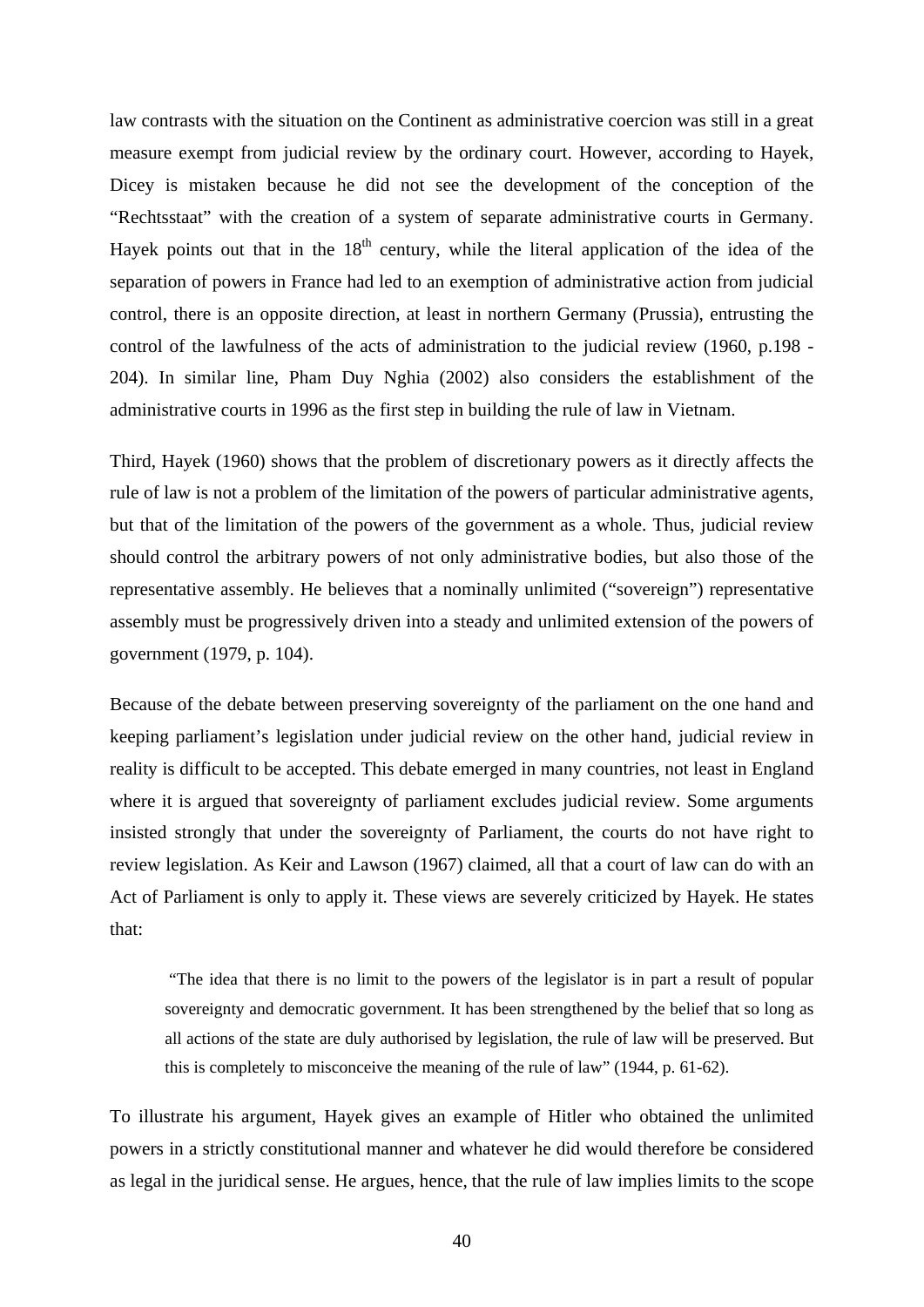of legislation. Specifically, legislation should restrict itself to the kind of general rules known as true law. The rule of law excludes legislation either directly aimed at particular people, or at enabling anybody to use the coercive powers. Having separated true law, which is discovered, from particular orders, which are decided upon arbitrarily by government authorities, is Hayek's prescription for keeping discretionary powers to a minimum.

Fourth and finally, in order to make judicial review effectively and efficiently, Hayek focuses on discussing judicial independence. For example, Hayek (1960, p. 211) supposes that although legislators make laws, but independent judges, who are not concerned with any temporary ends of government, enforce them without any interference from the legislature. In similar line, Aaken, Salzberger and Voigt (2003) also realize that in order to fulfill its role as the guardian of the rule of law, the judiciary has to be independent from the other branches of government.

Since judicial independence and constitutional review mechanism must be regarded as core principles of the rule of law, many countries bring such mechanisms into their constitutions. From the experience of the United States, La Porta et al. (2003, p. 4) show that because the U.S constitution assures judicial independence and extensive constitutional review, courts rather than legislators in reality become final arbiters of what is law. Similarly, Voigt (2000) argues, if an independent judiciary exists, it seems to be plausible to assume that it has most latitude in causing implicit constitutional change because it has the power to judge the constitutional conformity of the actions of the other two government branches (p. 7). Furthermore, as pointed out by La Porta et al. (2003), because judicial review is used to counter the tyranny of the majority, it may be of particular benefit in securing political and human rights, as well as preserving democracy. For example, while the U.S. Supreme Court has long accepted the government's power to tax and regulate various activities, it has been more active in protecting political rights. This explains why Moore (1990) believes that no principle in the American experience has been more important in maintaining the integrity of the major constitutional underpinnings of the rule of law than the principle of independent judicial review. He also points out that a genuinely independent judiciary, of course, requires not only a doctrine of judicial review but also scrupulous protection of the independence of the judiciary in form and in fact (p. 19-23).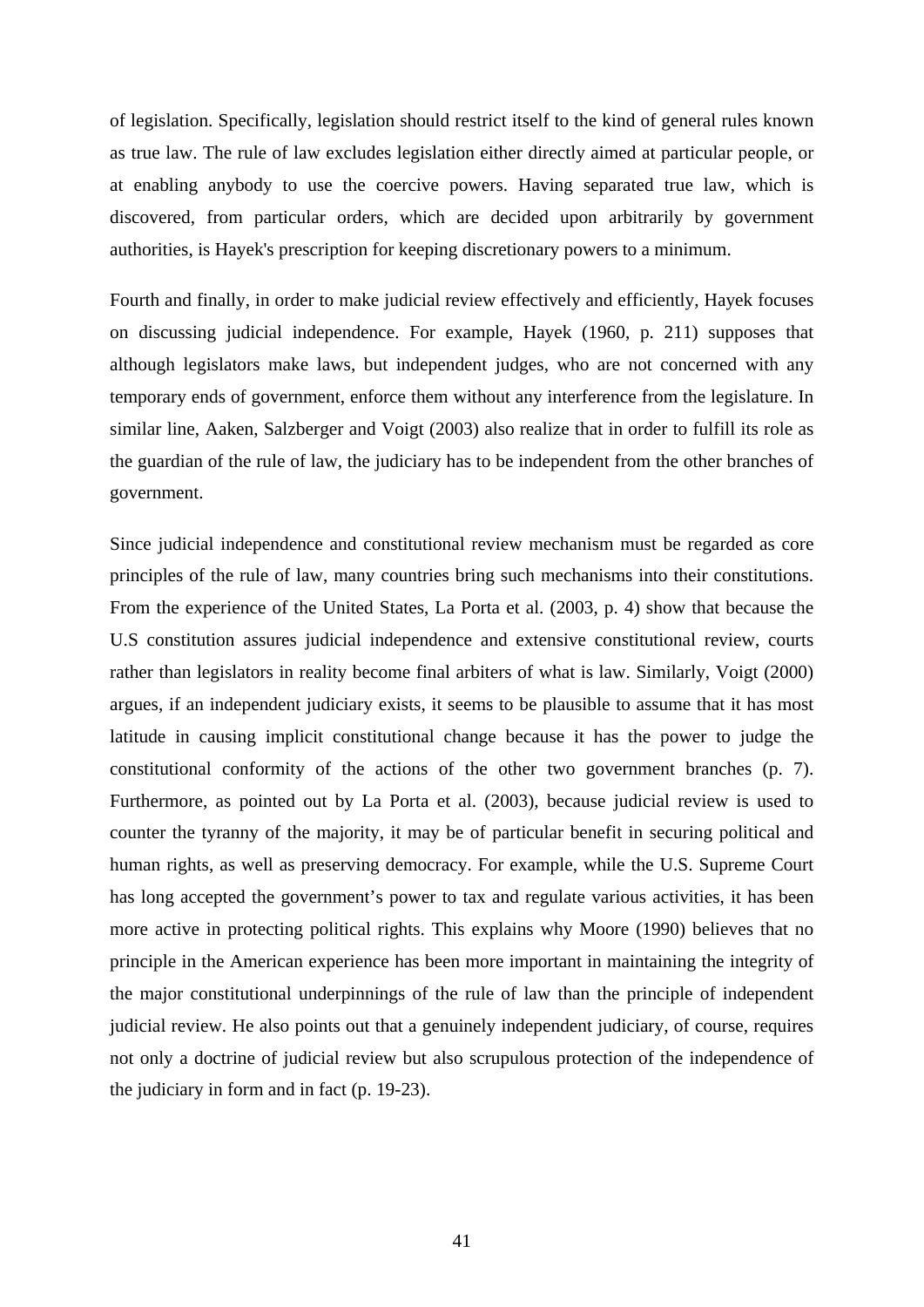## **V. The failure of the rule of law**

As mentioned already, in the East Asia countries where the Confucian thought plays a dominant role in history, there is no rule of law such as that which was applied in the West. In order to meet the requirements of market economies, some East Asian countries have "imported" the concept of the rule of law as a set of formal institutions which originated in the West. In my judgement, this transition process may lead to the failure of the rule of law if it is not compatible with informal institutions overwhelmingly dominating in those countries. This failure is the result of the naïve belief that Western legal systems could be easily transplanted to developing countries. Since the rule of law is regarded as a formal institutional arrangement, I thus apply the approach of Voigt and Kiwit (1999) to the failure of formal institutions to explain the failure of the rule of law.

## **V.1. The failure of formal institutions**

In a common sense, the failure of formal institutions, especially the failure of a legal system and government mechanism which this legal system relies upon, means that those institutions have failed to gain confidence among the people in society. The failure of formal institutions thus frequently implies a situation that instead of using formal institutions provided by governments to secure their relations, relevant actors in society use informal institutions. In the economy, regardless of whether the prevailing system is supposed to be an open market economy or a centrally planned economy, the existence of an "underground economy" or an "informal sector" is the best illustration for the failure of formal institutions (see: de Soto 1989; Feige 1990; Voigt and Kiwit 1995, 1999).

Moreover, to gain their own ends, the participants in social interactions even prefer exploiting illegal activities such as bribery or mafia, than relying on legally tools. This is because relative failure of formal institutions makes informal institutions to be more efficient in solving practical problems. For example, with the case of Russia, Voigt and Kiwit (1999) claim that in Russia, many serious problems with regard to formal institutions (e.g. inconsistent laws or degrees, uncertainty of the legal system and lacking of judicial independence) will increase the likelihood of informal institutions being created or used. The facts in Russia indicate that it is almost impossible to start a business today without having struck some deal with "the mafia" (p. 14 - 15). Obviously, the failure of formal institutions in Russia creates obstacles which force people to get entangled with organized crime to try and enforce contracts or to simply protect themselves.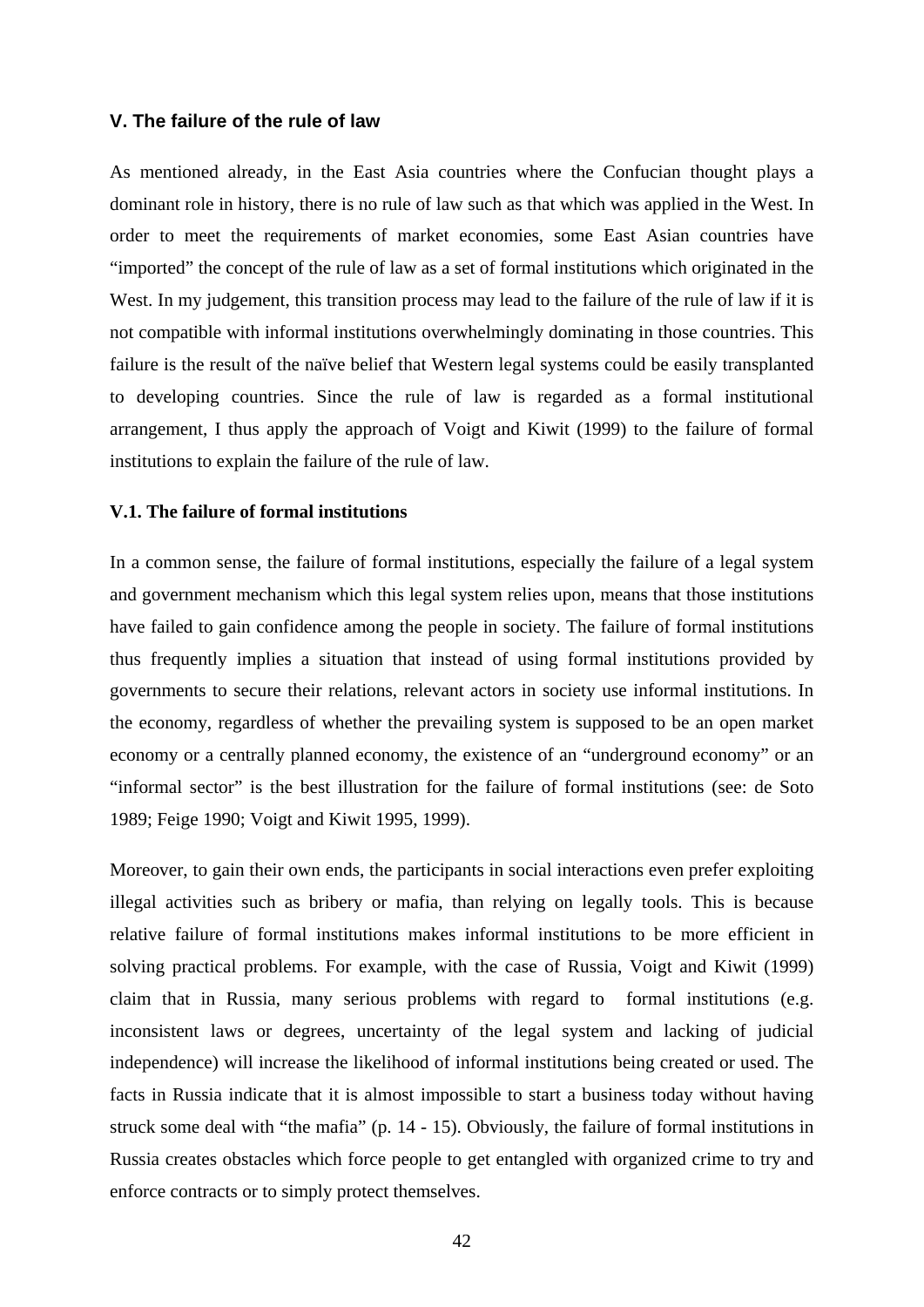According to Voigt and Kiwit (1999), because an institution contains two elements - a rule and an enforcement mechanism - the failure of formal institutions might be a result of the failure of one of its elements. There are some reasons for the failure of formal institutions. First, it might be due to: (i) a rule which could be used to secure the interaction striven for, might not exist, (ii) those rules might exist, but contradict each other, (iii) those rules might be uniform but not be known to the participants, and (iv) the contents of those rules might be changed so frequently, and therefore not conducive for building stable expectations. Second, this is due to the failure of enforcement mechanism, which means that such mechanism does not work effectively and efficiently (e.g. inaction or delayed action of the judiciary) so that the non-compliance behaviours are not sanctioned adequately (Voigt and Kiwit 1999, p. 11).

## **V.2. The failure of the rule of law**

From analyzing the failure of formal institutions, the failure of the rule of law might be a result due to the following reasons.

First, the failure of the rule of law can be due to the absence of many core components of the rule of law. For example, the Asian financial crisis of 1997 and 1998 was a result of the lack of transparent and accountable legal and judicial institutions, which indicate the failure of the rule of law reform in East Asian countries (Matsuo, 2003). Therefore, Carothers (1998) said that the Asian countries, in which the so-called miracles occurred are unstable because they lack the rule of law.

Second, the failure of the rule of law is due to contradictions in the legal system. It may be an inconsistency in laws and under law regulations or between the content of laws and that of informal institutions (e.g. social norms, ethical rules, customs, etc) rooting in a country where the rule of law is applied. Remarkably, the compatibility between the content of formal laws and informal institutions influences the way in which the rule of law comes into force. Comparing the "rule of state law" with "rule of law state", Cooter (1996, p. 191) shows that formal laws in the "rule of law state" are compatible with social norms so that the people obey the laws and even supplement official enforcement of the laws. By contrast, people disobey the laws in the "rule of state law" as they are incompatible with the social norms. Therefore, if the rule of law is only built by the will of some political thinkers or foreign sponsors regardless of the common interest and values in society, it will not lead to the constructive, but the destructive rule of law. Making this point, Walker (1988) warns that: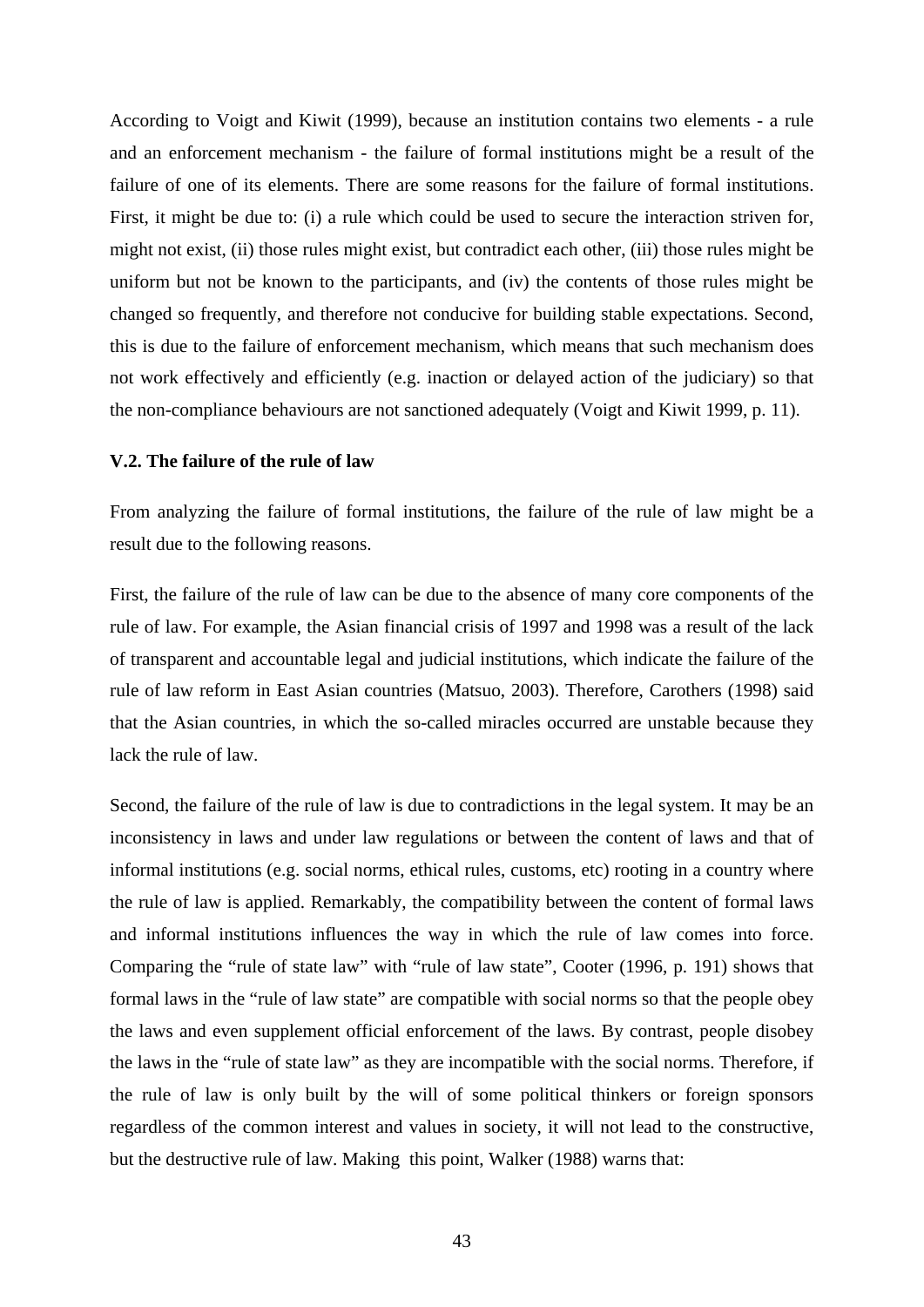"The political-intellectual elite will need to stop thinking of the nation's population as a kind of vegetation that can be pruned, hacked about or uprooted at the will of the reformer…although ordinary people can be just as myopic as any other group, for the legislator to proceed without any regard for their customs, traditions and desires is likely to be both self-defeating and ultimately destructive of the rule of law, even in its basic sense of the state of law and order as opposed to anarchy" (p. 388)

Third, the failure of the rule of law results from the ineffectiveness of legal enforcement mechanisms. The rule of law only brings about benefits if it comes into force efficiently. For instance, Rawls (1971; p. 237) emphasizes that laws and commands are accepted as laws and commands only if it is generally believed that they can be obeyed and executed. In similar line, by comparing laws with a good knife, which has the ability to cut, the laws must be capable of guiding behavior, Raz (1983) points out that conformity to the rule of law is an inherent value of laws, and indeed it is their most important inherent value (p. 225-226). It is evident that, as the millions of dollars spent in Cambodia, Russia and elsewhere show, that the mere enactment of laws is ineffective without changing the conditions for implementation and enforcement. There is also an increasing consensus that the effective and efficient legal system plays a significant role in economic development. For example, the World Bank states that legal and judicial systems that work effectively, efficiently, and fairly are the backbone of national economic and social development. This is because national and international investors need to know that the rules under which they operate will be expeditiously and fairly enforced. Moreover, ordinary citizens need to know that they have the surety and protection that only a competent judicial system can offer $17$ .

The effectiveness of the legal enforcement mechanism thus depends heavily on the performance of the judiciary system. As Salzberger and Voigt (2003) pointed out, this is because the judiciary is the main enforcer who imposes sanctions on actors who do not comply with the laws. There are two main functions of the judiciary: (i) to decide whether actions carried out by members of the other two branches are within the legal frame or the rule of law, and (ii) to adjudicate disputes between individuals and to decide whether individuals ought to be sanctioned because they violated the law. From analysing the supply constraints for the rule of law, many other authors such as Johnson, Kaufmann, and Shleifer (1997), Roland and Verdier (1999), and Glaeser, Johnson, and Shleifer (2001) also recognize that ineffective judicial enforcement of legal rules may create an obstacle in the reform

<span id="page-49-0"></span><sup>&</sup>lt;sup>17</sup> The World Bank statement, cited in Upham (2002)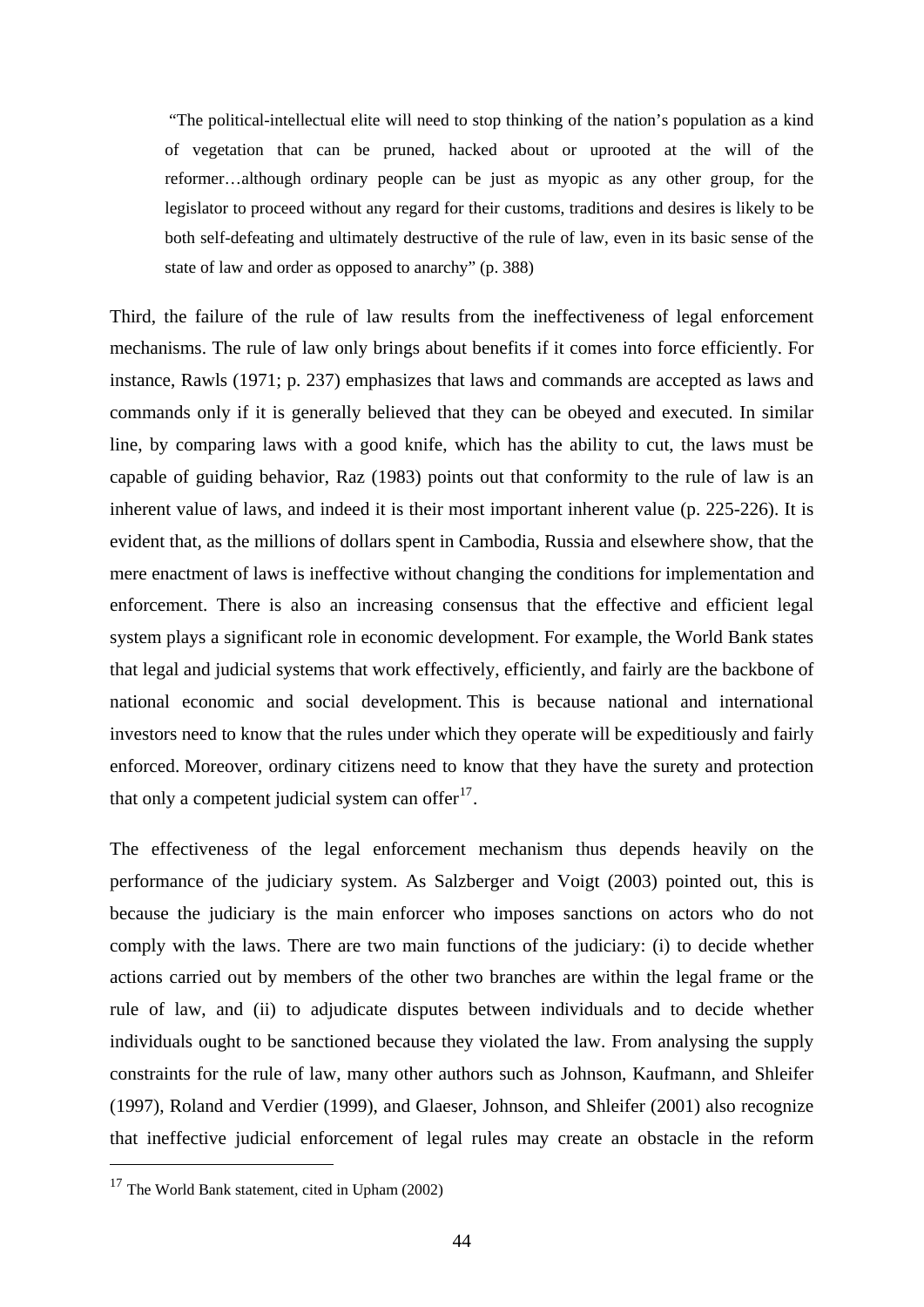process to the rule of law. Yet, the judicial enforcement is part of the reform process and cannot be assumed to be given at the beginning. Thus, in my judgment, making judicial system independent and effective is a significant step in the transition to the rule of law.

In summary, the failure of the rule of law occurs when the institutional arrangements which are necessary to the rule of law are often corrupt, ineffective, unavailable, or do not correspond to the social reality and/or contemporary needs. Consequently, constitutionally established rights are not implemented in reality, inequitable treatment before the laws is normal, and actions and decisions of government are not based on general rules, but on arbitrary discretion. In such a situation, instead of believing in the formal legal system based on the rule of law, people tend to rely on social norms and informal practice to secure their rights. There is a fact that human factor still plays a major role on the success or failure of the rule of law. The rule of law will be widespread only if it can overcome the situation that leaders refuse to abide by the law. For example, Hoff and Stiglitz (2002, p. 36) recognize the huge cost associated with the transition to the rule of law in many countries, where there are some individuals who may "invest" a great deal in the maintenance of no rule of law, including killing those who work to establish the rule of law. Some other studies of Dewatripont and Roland (1992, 1995) or Hellman (1998) focus on the problem of sustaining the demand for reform over time in order to explain the obstacle to the rule of law reform. They found that voters who suffer short-term losses may turn against reform, or the early winners from partial reform may block continuation of reforms in order to earn rents. Consequently, as Voigt (2003c, p. 8) pointed out, a "perfect" or "complete" rule of law has probably never been realized empirically. It is evident that men and women still have been treated differently just as members of different races have been. Successful rent seeking that leads to tax exemptions or the payment of subsidies is not in conformity with a perfect rule of law either because it is equivalent to treating people differently. He added that the rule of law, therefore, should be understood as an ideal type in the sense of Max Weber (1922/1947), a type that abstracts from many characteristics found in reality.

In addition, respect for the rule of law will not occur in countries rife with corruption because corrupt government officials and leadership have no reason to give up their huge interests under no rule of law. This explains why Carothers (1998) claims that corruption is likely to lead to the failure of the reform to the rule of law. In his judgment, the rule of law reform will never succeed except it can get rid of the fundamental problem of leaders who refuse to be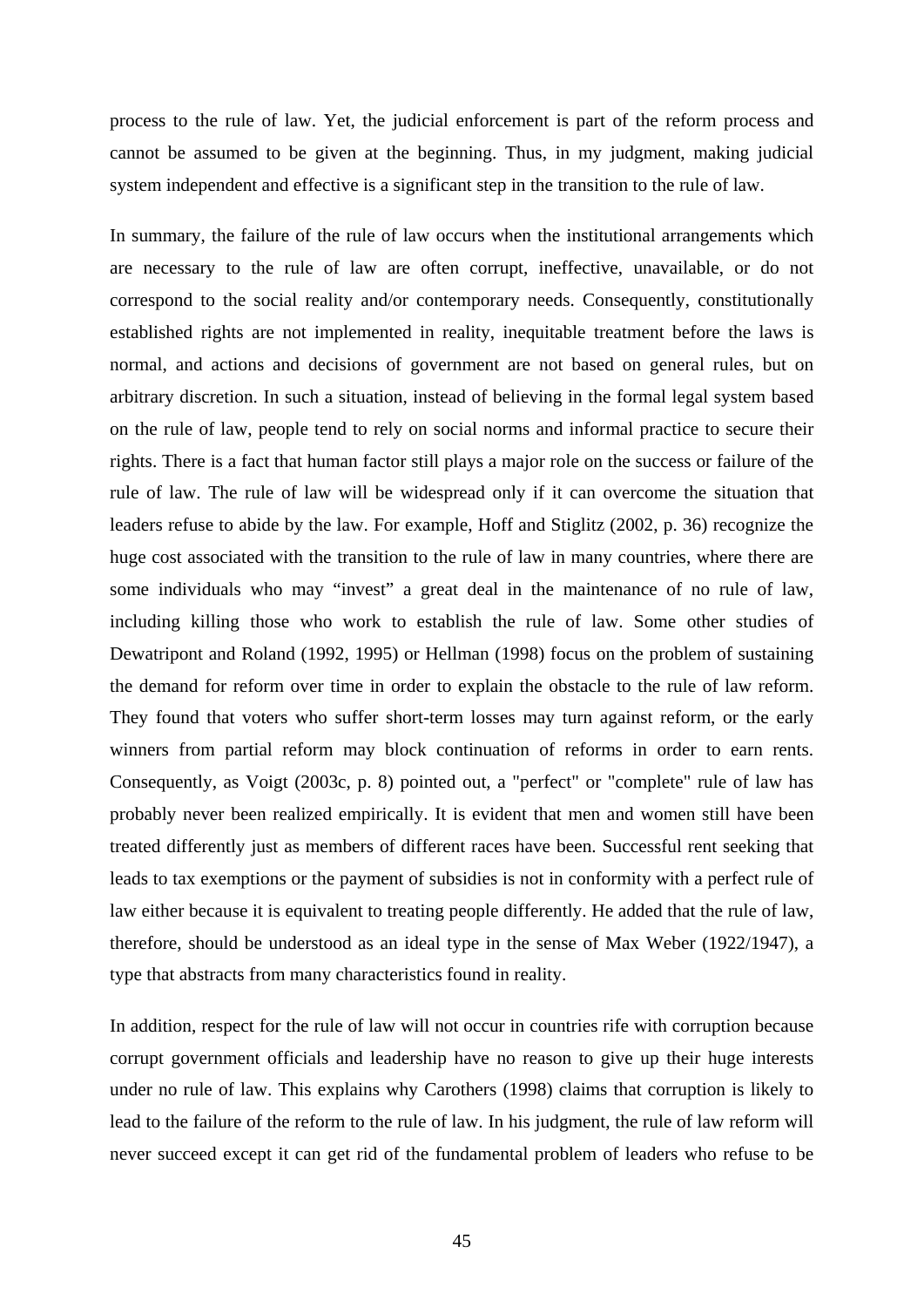ruled by the law. However, it is the fact that even the new generation of politicians arising out of the political transitions of recent years is reluctant to support those reforms.

## **VI. Conclusion**

In this chapter, based on the institutional approach, I define the rule of law as a formal institutional arrangement that originated in the West. In the western countries, the ideas underlying the concept of the rule of law are not new. Tracing its roots back to ancient Greece, this chapter shows that the Greeks philosophers saw the rule of law as a system of rules stemming from natural law rather than from being deliberately formed by man. The ideal of the rule of law was also developed in the Age of Enlightenment by some scholars such as John Locke, Jean-Jacques Rousseau and Montesquieu. In the East Asian countries where the Confucian thought plays a dominant role in institutional development, there is no rule of law as such that was applied in the West. Although the Legalist school emphasized the importance of law in governing society, it failed to constrain the arbitrary powers of the rulers. Therefore, the Legalist's model can be regarded as the ideal of rule by law (or rule through law), not the rule of law.

This chapter also distinguishes between two types of rule of law, specifically the formal and substantive rule of law. The formal definition of the rule of law emphasizes the measurable characteristics of the rule of law or legal system. The second type, the substantive rule of law, stresses the adherence to a set of laws valued for their content, such as certain ideas of freedom, justice, fairness, etc. Based on these different approaches to the rule of law, I regard the rule of law as a formal institutional arrangement consisting of four components: (i) an equal treatment to all people before the law, (ii) constitutional and actual guarantees of basic human rights and property rights, (iii) a legal system that is fair, transparent, certain and general, and (iv) an effective mechanism constraining government discretion. These components are essential for the protection of citizens against the arbitrary state authority and lawless acts of both organizations and individuals.

The rule of law, according to Fallon (1997), is a historic idea, and appeals to the rule of law remain rhetorically powerful. One crucial question is how this rhetoric idea has been implemented in reality. Since the rule of law is nowadays regarded as a fundamental factor in fostering development, millions of dollars have been spent to promote the rule of law in many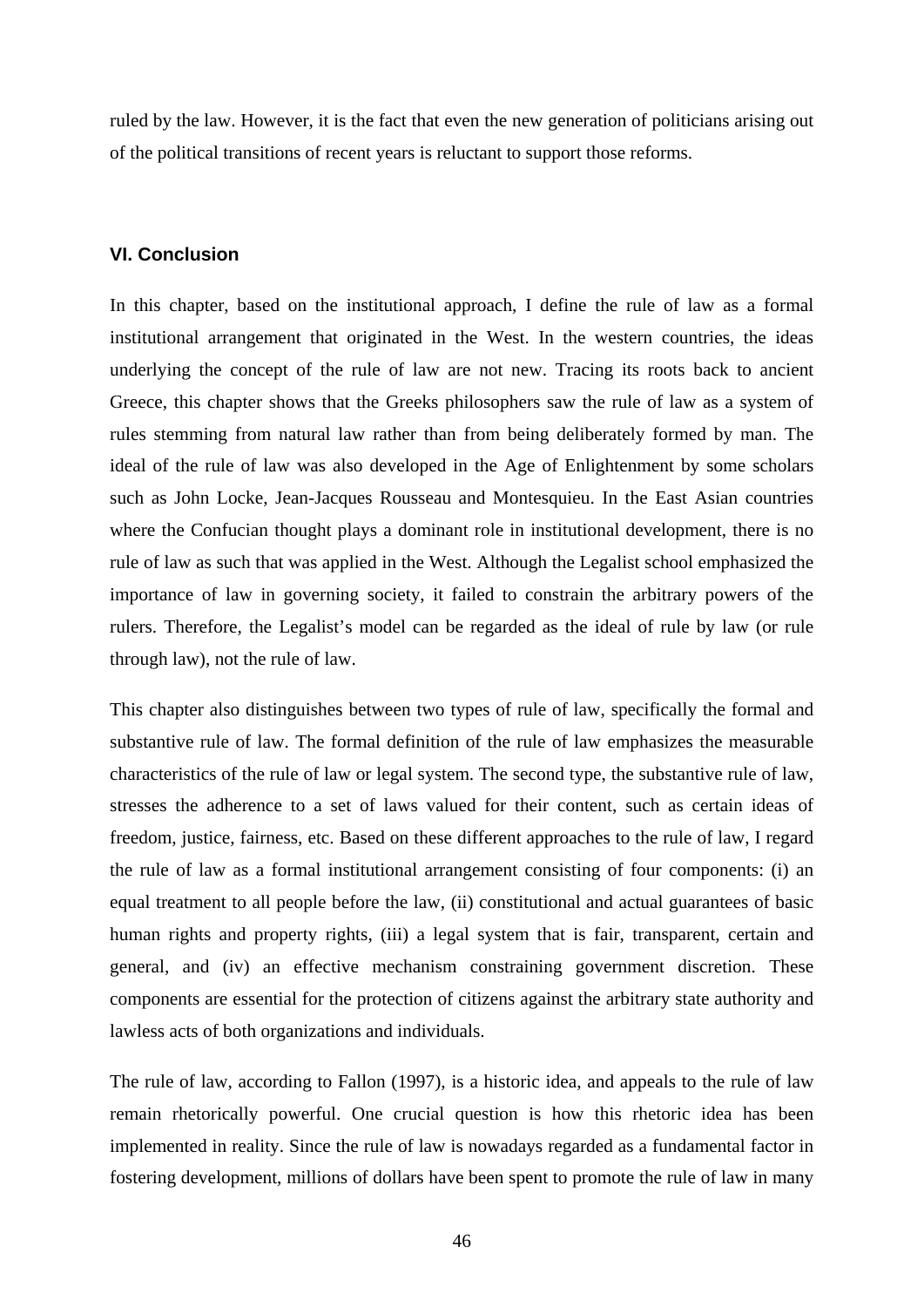transition states, yet the results have been limited. Therefore, in this chapter, I propose some explanations for the failure of the rule of law. First, the failure of the rule of law can be due to the absence of many core components of the rule of law. Second, it may be due to an inconsistency in laws and under law regulations or between the content of laws and that of informal institutions (e.g. social norms, ethical rules, customs, etc). Third, the failure of the rule of law results from ineffectiveness of legal enforcement mechanism.

In the following chapter, I will analyze the context in which the rule of law is accepted and implemented in the transition of Vietnam. Especially, the concept of socialist rule of law developed by the communist party and state leaders of Vietnam will be scrutinized. Based on the analyses in this chapter, I will seek to explain the current dilemmas and obstacles to the rule of law reform in Vietnam.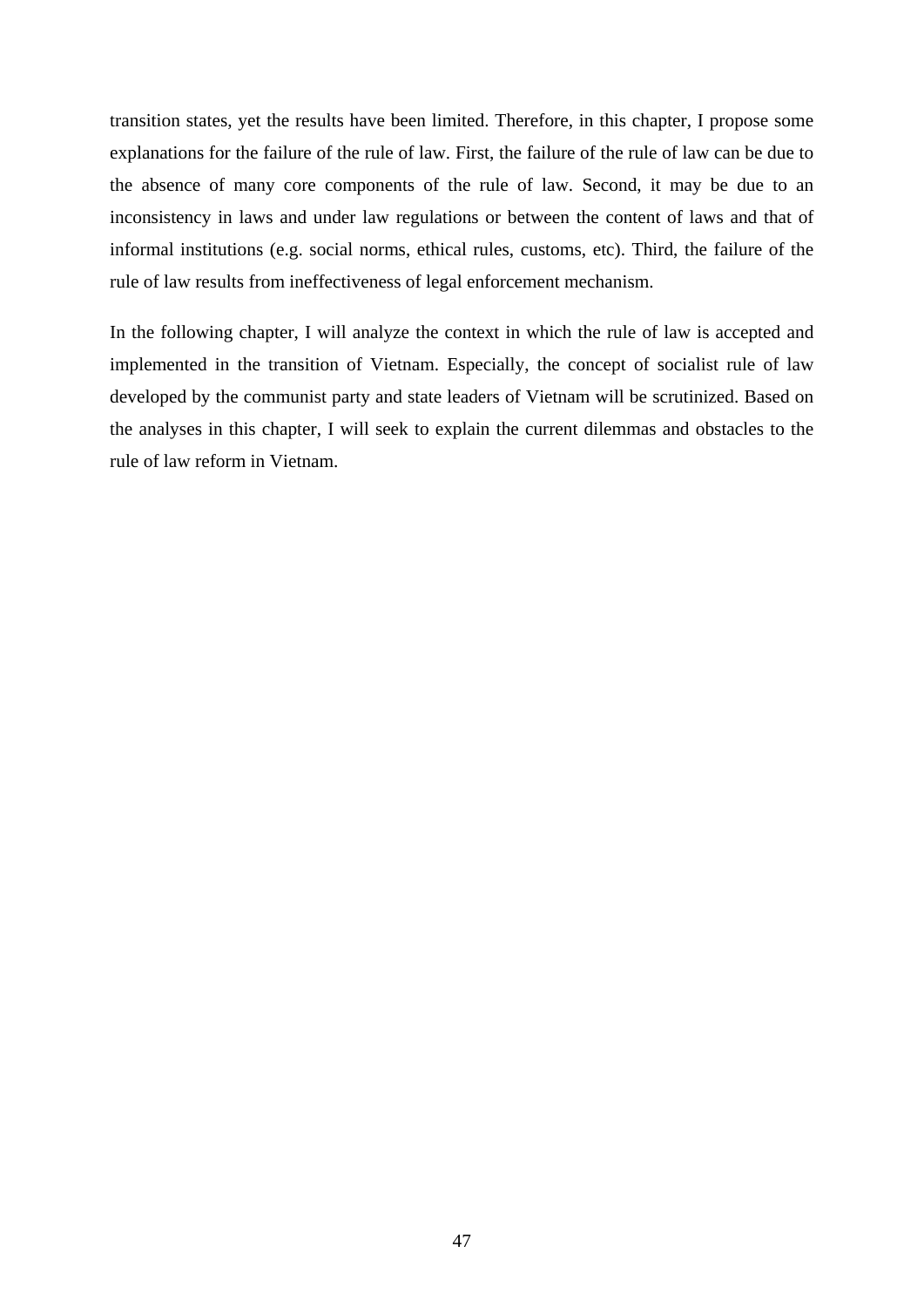# *Chapter 3*  **The dilemmas and obstacles to the rule of law in transition economies – the case of Vietnam**

 *"Vietnam has built a socialist society towards the goals of rich people and strong country; justice, democracy and civilization; having the well developed economy … having the socialist state of people, for people and by people governed by the rule of law under the Communist Party leadership"* 

(Draft of Policy Report to the forthcoming  $10^{th}$  Congress of the CPV)

# **I. Introduction**

1

As mentioned already in chapter I, Vietnam has carried out economic transformation known as Doimoi since 1986, and dramatic change began in 1989. In the field of legal and political reform, the major trend is the transplantation of the western legal systems<sup>[18](#page-53-0)</sup> and political institutions into Vietnam in order to meet the requirements of a market economy. The purpose of institutional and political reform is to: (i) improve the effectiveness of state management, (ii) involve the people more closely with decision-making, (iii) revitalize democracy, but without pluralism or multi-party democracy, and especially (iv) promote governance by the rule of law. Transition to the rule of law thus is one of the main objects of political and institutional reform.

In the search for a possible explanation about the transition to the rule of law in Vietnam, it is necessary to elucidate two aspects. First, as I demonstrate in chapter II, under the influences of the Confucian school as well as the Legalist school of ancient China, the rule by law (but not the rule of law) currently plays a dominant role in the reality of governance in many East

<span id="page-53-0"></span> $18$  The western legal systems here consist of common law and civil law traditions which differ from socialist law. In a series of papers made by La Porta, Lopez-de-Silanes, Shleifer, and Vishny (1997, 1998, and 2000) regarding the effects of legal institutions on the protection of economic freedom, the authors also distinguish legal systems with common law, civil law and socialist law. A similar approach can be found in Djankov et al. (2002) or Berkowitz et al. (2003).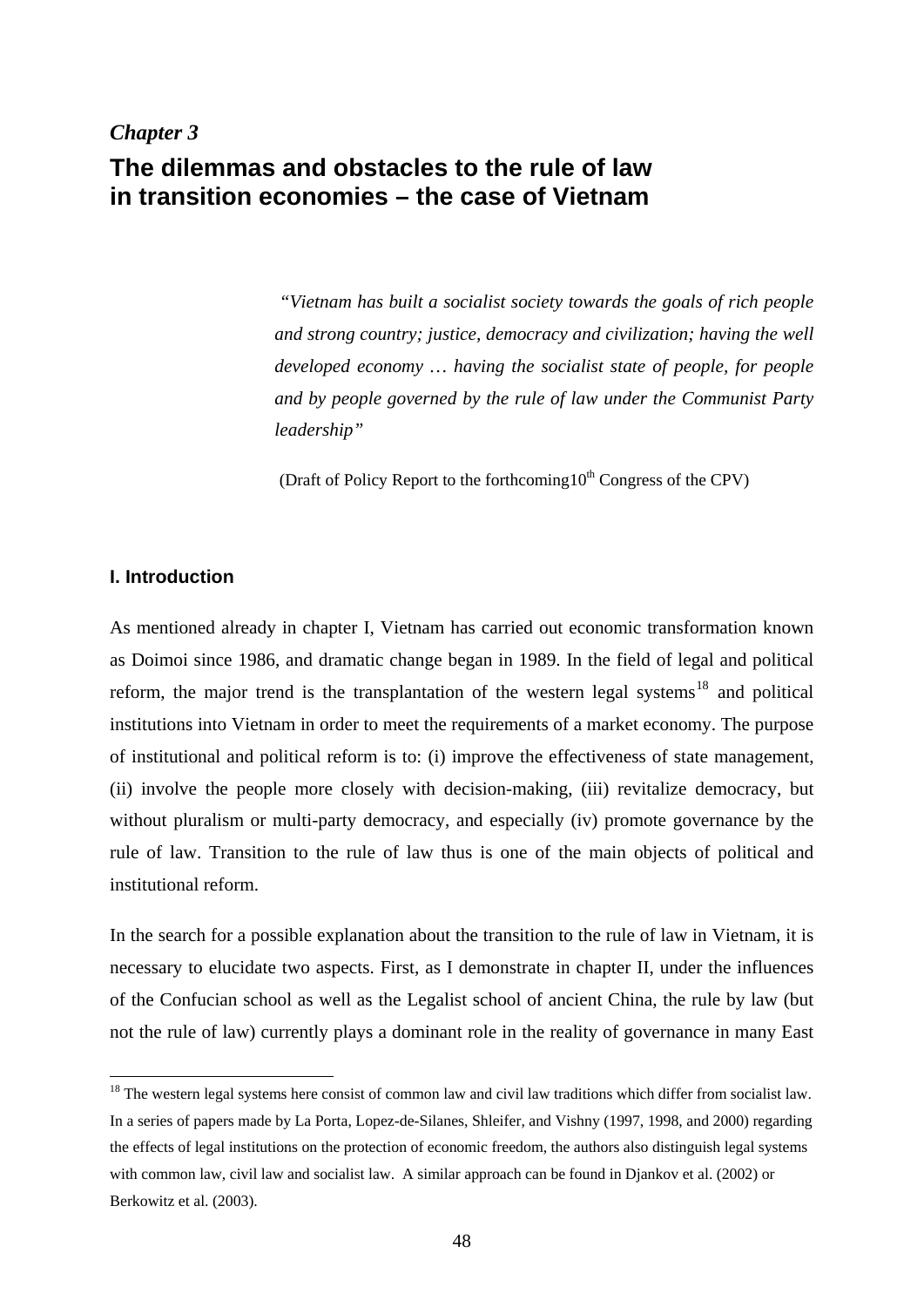Asian countries, including Vietnam. Furthermore, many social-economic conditions in East Asia and in Vietnam lead both the legal reform in general and the rule of law reform in particular to be different from those in the West. Berkowitz et al. (2003) argue that a "close fit" between the "supply" and the "domestic demand" is a crucial condition for the overall effectiveness of legal and institutional reform. Similarly, Voigt (1999a) argues that to be effective, the constitutional rules (as well as legal system as a whole) chosen by a society need to be compatible with its internal institutions. Therefore, in this chapter, I hypothesize that it will be inappropriate to transplant or "copy" mechanically the rule of law as well as legal system from Western countries to the case of Vietnam. This chapter also emphasize that the meaning of the "socialist rule of law" concept is only understood through analyzing the local conditions and circumstances of reform in Vietnam.

Second, in the current transformation process, the leadership of Vietnam always affirms that it is a transition to a socialist state governed by the rule of law under the Communist party leadership (e.g. see the Policy Report to the forthcoming10th National Congress of the CPV). Certainly, the legacy of socialist law plays a significant role in defining the characteristics of the rule of law in Vietnam. In this chapter, I hypothesize that arbitrary discretion of government which is considered to be a consequence of the legacy of socialist legal system seems to be a crucial obstacle to the transitional process to the rule of law in Vietnam. Arbitrary discretion emerges in all branches of government, especially in the executive branch. It is incontestable that arbitrary discretion of government undermines the development of the rule of law as well as the solidification of liberty and freedom. Therefore, contrary to the "rule of man", building the "rule of law", as indicated by Dicey (1884) and Hayek (1960), is aimed at restraining discretionary powers. In the similar line, Zywicki (2002) shows that building the rule of law is to provide the legal and institutional solution in order to avoid tyranny and limit size and scope of government.

Accordingly, this chapter aims at explaining the concept of "socialist rule of law" built in the cultural context of Vietnam. Especially, I focus on examining the failure of the rule of law in the case of Vietnam. Although this chapter concentrates on the rule of law reform in Vietnam, I also indicate some characteristics of the transformation process to the rule of law both theoretically and empirically in some other countries (notably China) where characteristics of politics, geography and society are similar to those of Vietnam.

The remains of this chapter will be structured as follows: the next section (section II) examines the concept of "socialist rule of law" which has been built in Vietnam currently. In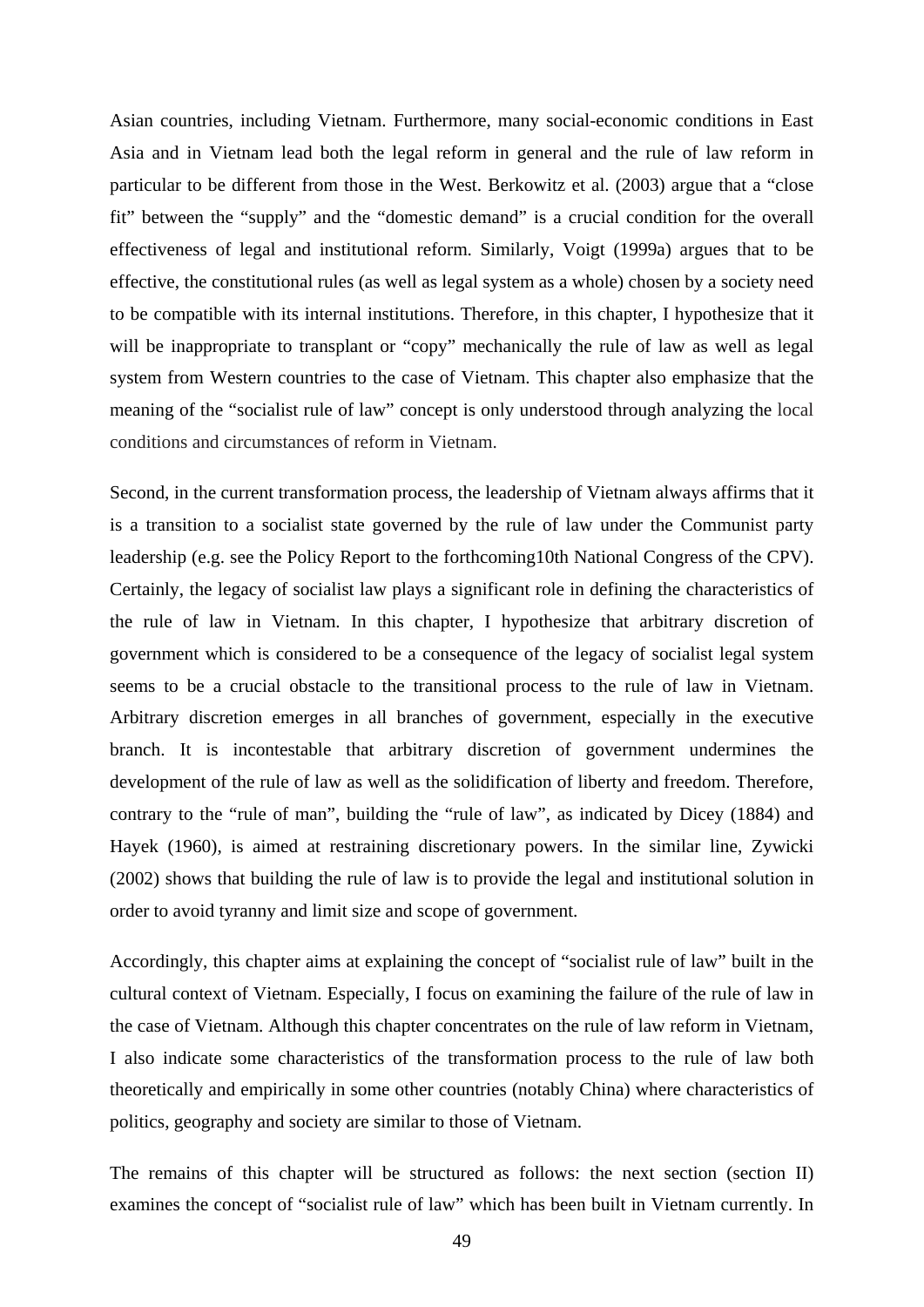section III, I explain some dilemmas to the rule of law reform in Vietnam. Section IV analyses arbitrary discretion of government which undermines the rule of law and hinders the economic reform in Vietnam. Section V concludes.

## **II. The concept of "socialist rule of law" in Vietnam**

# **II. 1. The adoption of the rule of law concept**

As mentioned above, building a state governed by the rule of law is one of the main goals of political and institutional reform in order to meet the requirements of market economy in Vietnam. Realizing the importance of the rule of law to economic reform, Vietnamese leaders have been gradually recognising and introducing the concept "rule of law" into their legal system. Since 1991, the official political documents of the Communist party of Vietnam have provided that the State of Vietnam governs society by laws. The  $7<sup>th</sup>$  Party Congress of the CPV in 1991 introduced a notion "*nha nuoc phap quyen"* translated as "rule of law" state or "law-based" state. This concept, in the view of Gillespie (2004), is a Vietnamese adoption of the Russian concept "*pravovoe gosudarstv" and the* German principle of "*Rechtsstaat*". It can be said that the  $7<sup>th</sup>$  Party Congress of CPV indeed has set the milestone for rule of law reform in Vietnam.

The introduction of the rule of law concept in the CPV's policies recently has opened up a legal debate among many researchers and politicians regarding the compatibility between the rule of law and socialist law in Vietnam (Gillespie 2005). Some Vietnamese scholars even regarded the notion of "socialist rule of law" as a kind of state according to Marxist theory on the state and law (Ngo Duc Manh 1996, Tran Duc Luong 2002). Another author claims that the Western concept of the rule of law has nothing to be similar to Marxist theory. In fact, the CPV has not accepted the separation of powers and the western "rule of law" as well (e.g., see Nguyen Van Tai 1996, cited in Pham Duy Nghia 2002, p. 66). With the promulgation of the 1992 Constitution, it seems to be that the concept of the rule of law has been indirectly used in Vietnamese legal system. Article 12 of this constitution also shows the necessity of governance by means of the law *("quan ly bang phap luat")* as follows:

 (1) The State governs the society by means of the law; it shall unceasingly strengthen socialist legality.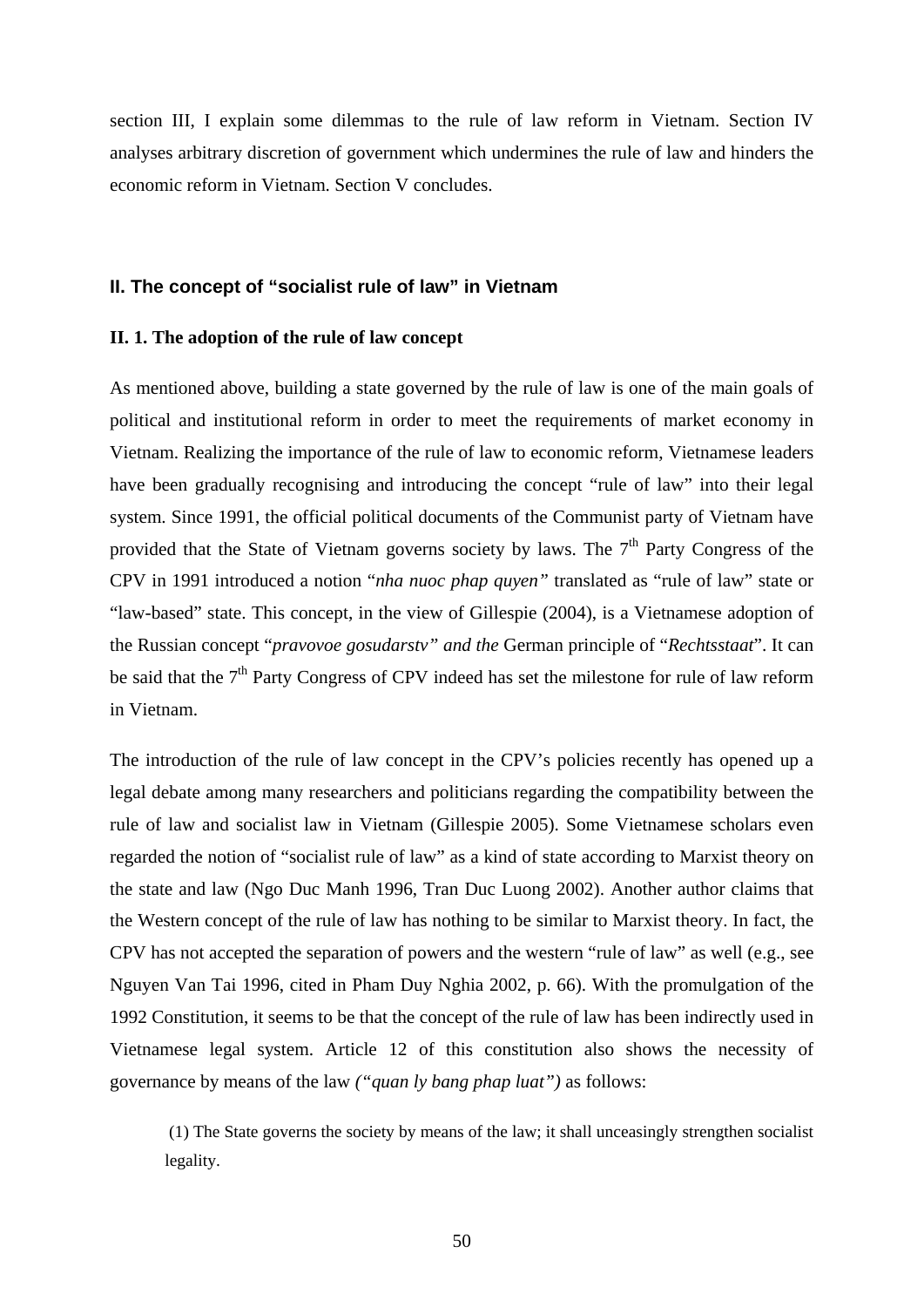(2) All State organs, economic and social organizations, units of the people's armed forces, and all citizens must seriously abide by the Constitution and the law, strive to prevent and oppose all criminal behaviour and all violations of the Constitution and the law.

(3) All infringements of State interests, of the rights and legitimate interests of collectives and individual citizens shall be dealt with in accordance with the law.

Obviously, when promulgating the 1992 Constitution, which is the amendment of the 1980 Constitution, Vietnamese lawmakers were still hesitating over whether to use the rule of law concept instead of the concept of proletarian dictatorship *("chuyen chinh vo san"*). Article 12 in the 1992 constitution was seen as a compromise, neither the rule of law concept nor the proletarian dictatorship concept was directly mentioned. Rather, this article provides that the state should govern society by the law and follow the principle of socialist legality as well. According to Dinh Gia Trinh (1961 cited in Gillespie 2005, p. 47), socialist legality *("phap che xa hoi chu nghia"*) is the main socialist legal principle. It was defined in Vietnamese legal literature during the 1960s as a tool of proletarian dictatorship to defeat enemies and to protect the revolution and collective democratic rights in order to organise, manage and develop a command economy.

The policy report of the  $8<sup>th</sup>$  National congress of CPV in 1996 reaffirmed the necessity of building up a state governed by law in Vietnam. The term "socialist state governed by the rule of law" was finally accepted and mentioned in policy reports of the CPV and the legal system of Vietnam since the  $9<sup>th</sup>$  National congress of the CPV in 2001. Accordingly, the rule of law concept latterly was stipulated in the amendment of 1992 Constitution on December 2001. In China, the Amendments of Constitution in March 1999 also proposed the concept of *"socialist rule of law"* (see Chen 2000). Therefore, it can be said that the progress of accepting the rule of law in Vietnam is similar to that of China.

In short, after a long time, the leadership of Vietnam eventually supports the rule of law reform. As a result, the rule of law concept has been gradually accepted and institutionalized in the Vietnamese legal system. In the following section, I will try to explain how this concept has been understood in the legal literature of Vietnam and what are the differences between the concept of the rule of law originated from Western countries and the concept of "*socialist rule of law"* being built in Vietnam.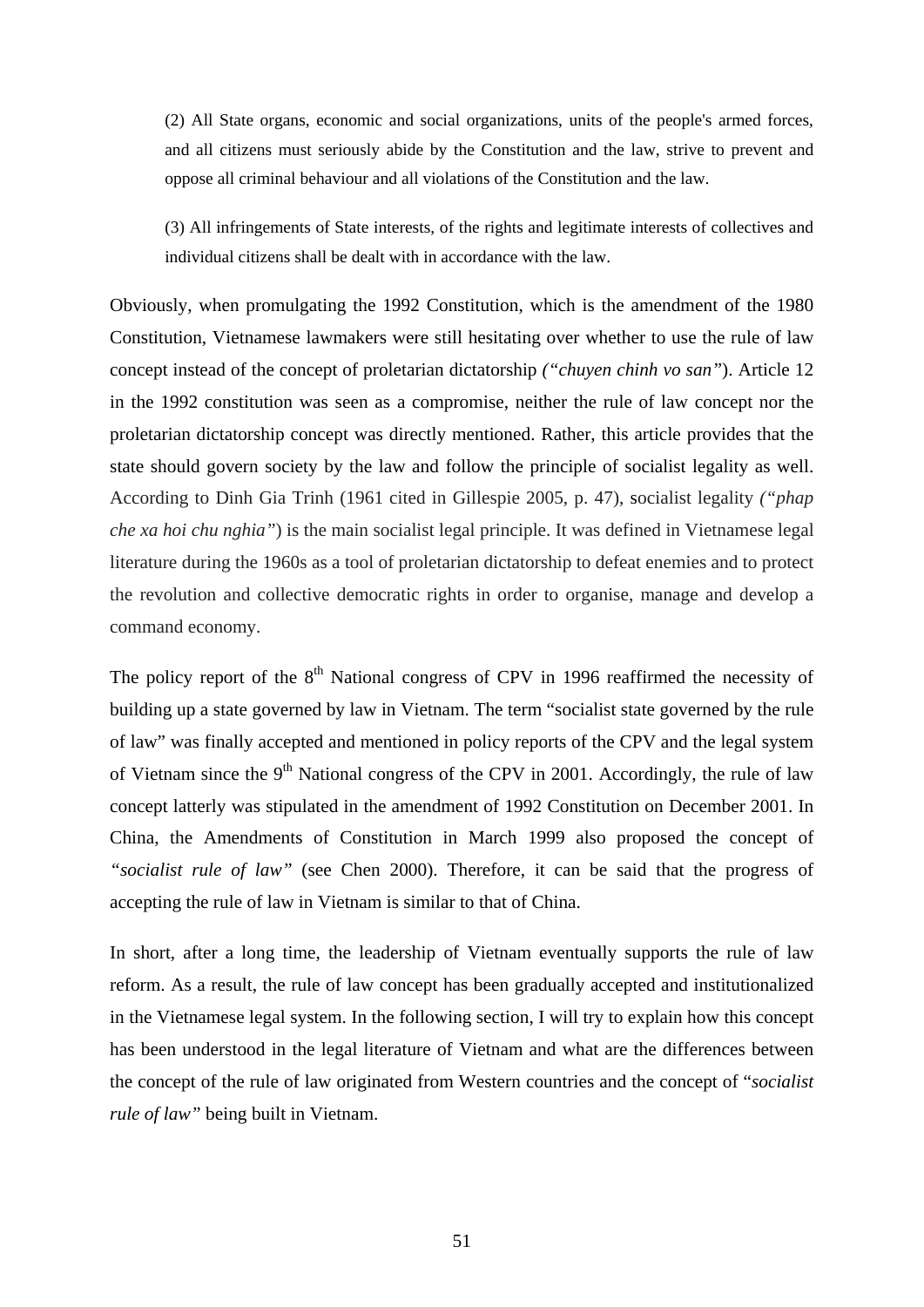#### **II.2. Legacy of socialist law**

Before adopting socialist law, Vietnam was under the influence of French civil law as Vietnam was a colony of France. The French civil-law system which was introduced in Vietnam by the French invaders, however, was not widely implemented in Vietnam's society. Except the South of Vietnam which was directly ruled by the French, the central and northern regions of Vietnam were influenced by two parallel administrative systems: the French colonizers and the feudal dynasty. Consequently, there were also two effective parallel legal systems. The civil-law system originating from metropolitan France was applied to French or European individuals, while the feudal Code and the customary rules and practices continually governed indigenous Vietnamese people (Gillespie 1994). Moreover, unlike the reception of Western laws in Japan or other East Asian countries, the French laws had never been accepted by Vietnamese people because they were not transplanted voluntarily, but were imposed by a colonist regime in order to protect property and privileges of the French (see: Pham Duy Nghia, 2002). The French colonists also set up a court system that was separated from the administrative system, but handled only limited cases regarding the French or foreigners. Nonetheless, as indicated by Pham Duy Nghia (2002), the creation of new institutions such as a court system in order to enforce the modern law appears to be the most important French civil law legacy in Vietnam.

The socialist law borrowed from the former Soviet legal system was applied first in the North of Vietnam after the end of the anti-French war in 1954 and parallel with the adaptation of the Soviet economic model. After the end of the anti-American war (1975), the socialist centrally planned economy was launched extensively from the North to the South of Vietnam. As a consequence, the Vietnamese legal system was under the influence of Marxist-Leninist ideology. This ideology supposes that law has a class element that reflects state ownership over the means of production. In this context, the private law such as civil law or commercial law was underdeveloped. In contrast, public laws such as criminal and administrative law were overwhelming.

It is worth to note that due to the requirements of planning and directing the economy, the administrative bodies were expanded rapidly in terms of both the number of organs and officials as well as their competence. While the state was not concerned with private laws, the administrative organs used widely under-law regulations and directives to monitor the economy as well as the entire society from the central level to grassroots levels. In such situation, there is a common view that people are only allowed to carry out activities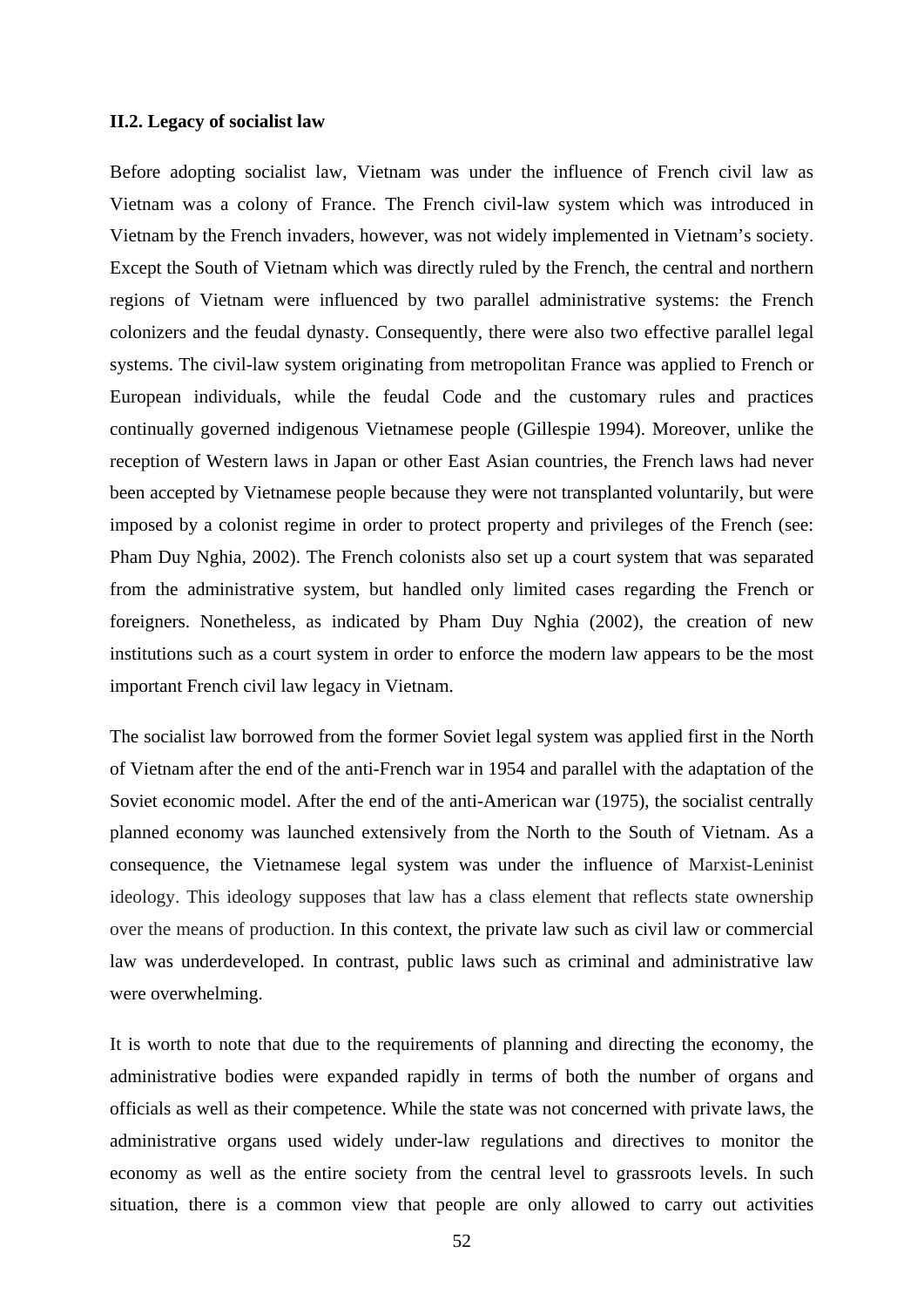stipulated specifically in laws or regulations. Moreover, collectivism replaced individualism in Vietnamese society at that time. The collective mastery was seen as one of the main characters of socialism in Vietnam since 1950s (Pham Van Dong 1952, cited in Gillespie 2005, p. 49). This doctrine enabled people to live harmoniously without the laziness, individualism, selfishness and corruption associated with the "old society". Therefore, Gillespie (2005) argues that the collective mastery doctrine was hostile to private legal rights because it rejected civil society or individual space outside the state and collective orbits as bourgeois individualism.

Besides the collective mastery doctrine, socialist law also provides for the principle of proletarian dictatorship validating Communist Party leadership within the state and the society of Vietnam. Socialist legal doctrine, based on Lenin's assertion in his book "State and revolution" (1918), proposed that democracy is only possible when the working class centralizes its power in its Party (Dinh Gia Trinh 1964). This is because Lenin believed that democratic rights were better safeguarded by proletarian dictatorship that empowered the 'ruling class' to supervise state organs directly through their proxies: the Communist Party and mass organizations (Gillespie, 2005, p. 48). Therefore, the CPV organs directly interfere in economic activities as well as other fields of society. Resolutions and directives given by the CPV organs even were superior to laws, especially in the period of war. The law at that time was only considered as a supplemental instrument.

In the context of Vietnam recently, some authors suggested that to appreciate the reality of individual rights, especially economic rights provided in the Constitution and the laws of Vietnam, it is necessary to regard official policies as well as unofficial policies of the CPV (Gillespie 1994, Pham Duy Nghia 2002). Strikingly, analyzing the rule of law in postcommunist countries, Czarnota (1997) claims that the law is still playing a main instrumental role in the process of reshaping the society and institutions in the post-communist countries. In the existing Vietnamese legal literature, the notion that the law is an instrument of State and Party's policy is still dominant in both legal researches and practices. For example, all university course books on the theory of the state and  $law<sup>19</sup>$  $law<sup>19</sup>$  $law<sup>19</sup>$  still emphasize that law must be the institutionalization of policies and directives of the CPV. Though there are some efforts to separate the leading role of CPV and the governing role of state, the CPV committees at all

<span id="page-58-0"></span> $19$  E.g.: some textbooks such as "The rule of law and civil society", Institute of Social Science Information, 1991 or "theory of State and Law" Faculty of law, Vietnam National University, 2001.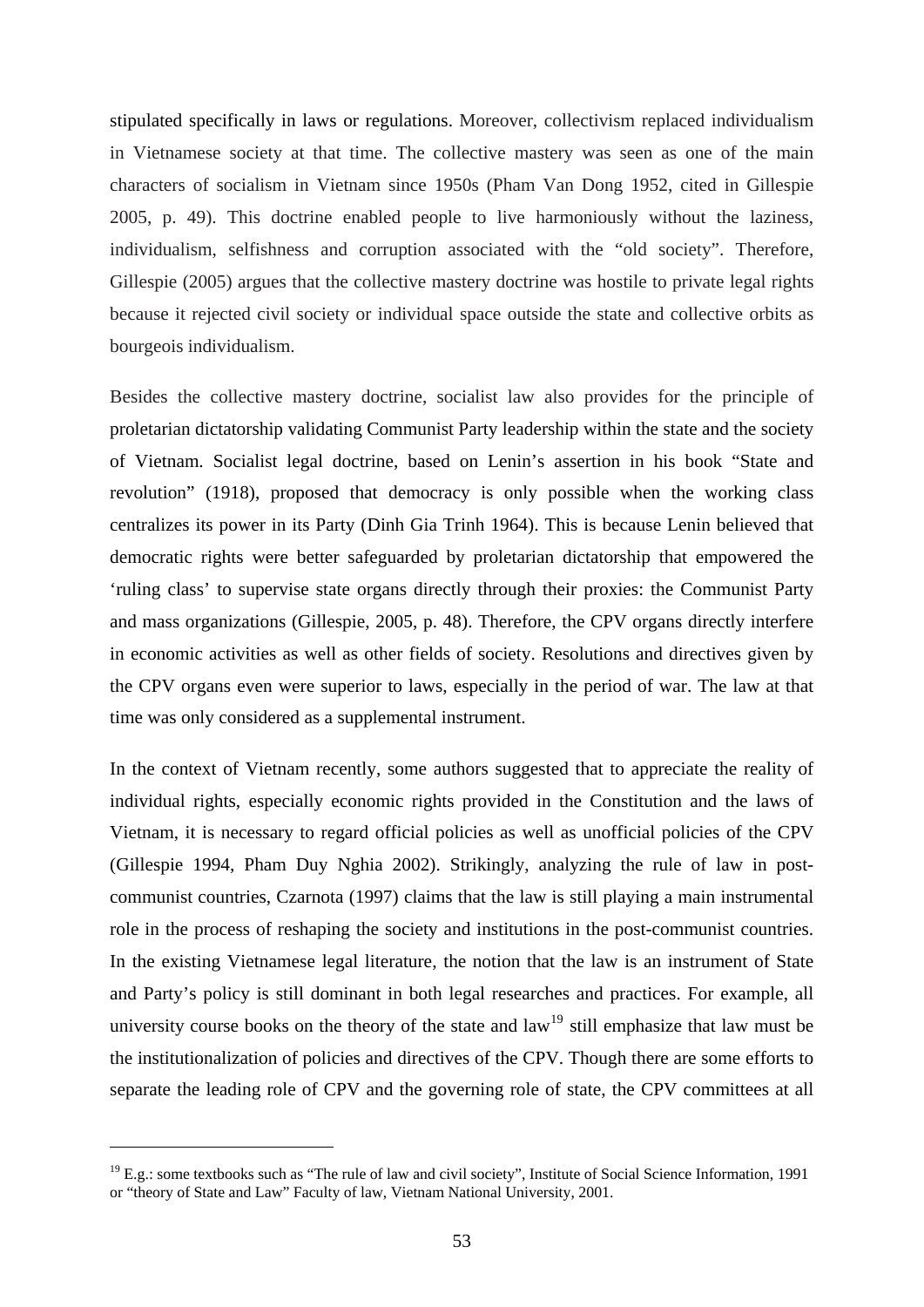levels with discretionary powers strongly interfere in the organization and operation of state organs.

In summary, the socialist law imported into Vietnam from the former Soviet legal system can be characterized as follows: (i) the domination of public laws over private laws, (ii) the domination of collective interests over individual rights, (iii) law is not above and constrains the arbitrary powers of the Party and state but rather serves as an instrument to implement policies of the Party and (iv) the Party leadership was legally validated.

#### **II.3. Confucian values and socialist law**

<u>.</u>

As analysed in chapter II, to understand the legal system of East Asian countries in general and Vietnam in particular, it is necessary to examine the historical development of the legal systems in relation with other formal institutions in those countries. Vietnam as well as other East Asian countries has been influenced by Confucian values. In the next chapter (chapter IV), I will explain in detail the impact of Confucian values on the current legal system and the rule of law reform in Vietnam. Therefore, in this section, I focus only on scrutinizing the compatibility between Confucian values and the socialist legal principles.

It is worthy to note that while the leaders of Vietnam tried to import socialist legal system originated from the former Soviet Union, they also realized the necessity of localizing socialist law in order to make it compatible with traditional culture that is based on Confucian values. For example, emphasizing the importance of historical conditions in building Vietnamese socialism, Ho Chi Minh (1995, cited in Gillespie 2005, p. 50) claimed that:

"We are not like the Soviet Union; they have different habits and customs, history and geological conditions. We can take another road to socialism" (p. 338).

Inspired by Ho Chi Minh's thought, many Vietnamese leaders discovered that the imported Soviet socialist laws could not easily displace Confucian values and traditional practices (see Hoang Quoc Viet 1964). Some others even condemned the way of parrot-fashion<sup>[20](#page-59-0)</sup> transplantation socialist law that is harmful to Vietnamese culture (e.g. Truong Chinh 1948, cited in Gillespie 2005, p. 50). Strikingly, many economists recently criticize the careless introduction of a foreign legal system without taking into account the particularities and actual

<span id="page-59-0"></span> $^{20}$  Parrot – fashion in Vietnamese means mechanically imitating or repeating without carefully thingking and thoroughly understanding.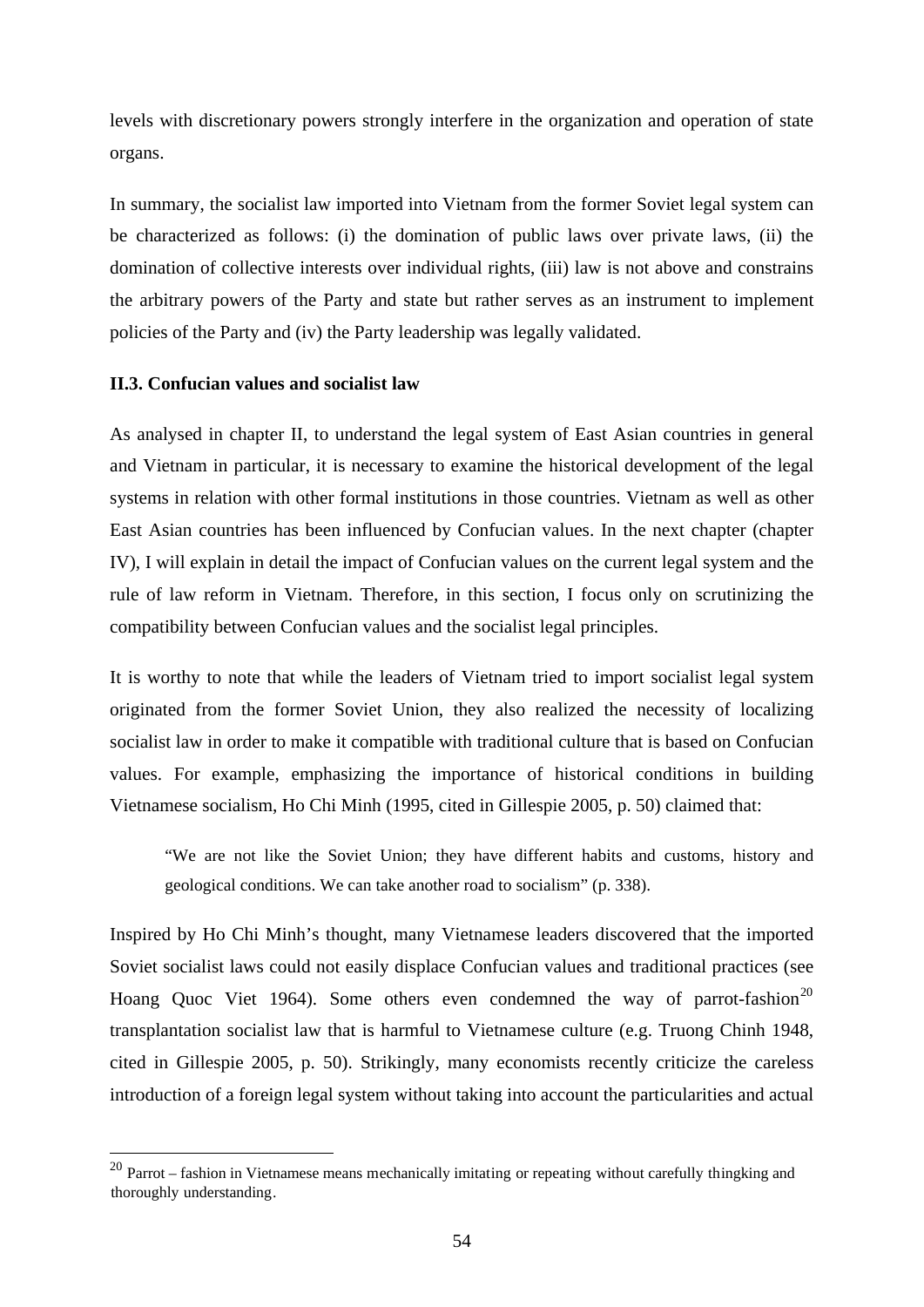conditions of the country and its people (e.g.: Cooter 1996, Voigt 1999b, Berkowitz, Pistor and Richard 2003).

It can be said that the combination of socialist legal principles and Confucian moral values and practices to govern the society is the approach that Vietnam applies to transplant the socialist law into the particular cultural conditions of Vietnam. Of course, in such a situation, there were both convergence and divergence between the Confucian values and socialist law principles. According to Gillespie (2005, p. 53), Confucian values, which he calls "premodern moral principles" in Vietnam, and socialist law converged in three areas, namely: (i) raising public interests over individual interests, (ii) promoting the state to lead society, and (iii) treating law as a tool to maintain social order.

First, both socialist law and Confucian values gave priority to state or public interests over individual interests and private rights in society. As mentioned earlier, socialist law hostilely rejected civil society and private legal rights and replaced individualism with collectivism. Similarly, private rights and interests in ancient Vietnam were not much supported and recognized by Confucian values. As dominant ideology directing the behavior of both state authorities and individuals in society, Confucian values and norms were institutionalized in the ancient laws of Vietnam. In ancient Vietnamese laws, the privileged position and interests of state's representatives, specifically the King and his mandarins, were assured (Phan Dai Doan 1999). As stipulated in many ancient law codes of Vietnam (e.g.: the Le code of the 15<sup>th</sup> century), violations of the King's interests and collective values in society were the most serious offences (Nguyen Quoc Viet 2000). Notably, instead of protecting private rights, ancient law of Vietnam focused on defining the obligation of individuals in society. Studying private commercial rights of Vietnam, Gillespie (1994) claims that in Vietnam, the division between moral and legal rights is blurred because private legal rights have traditionally been subordinated to and fused with an overriding moral obligation owed to the central political authority and family.

Second, socialist legal doctrine and Confucian values suppose that society should be governed directly by state leadership and the Party instead of by laws. The socialist legal literature inspired from Marxist theory considers socialist law as a part of the superstructure reflecting the will of ruling class – the proletariat in socialist society. As a representative of the ruling class, the Party determined the content of law. Furthermore, as already mentioned, the socialist legal doctrine enabled the Party and state to use both laws and directives as instruments in adjusting society. Whereas socialist law aims at building a society based on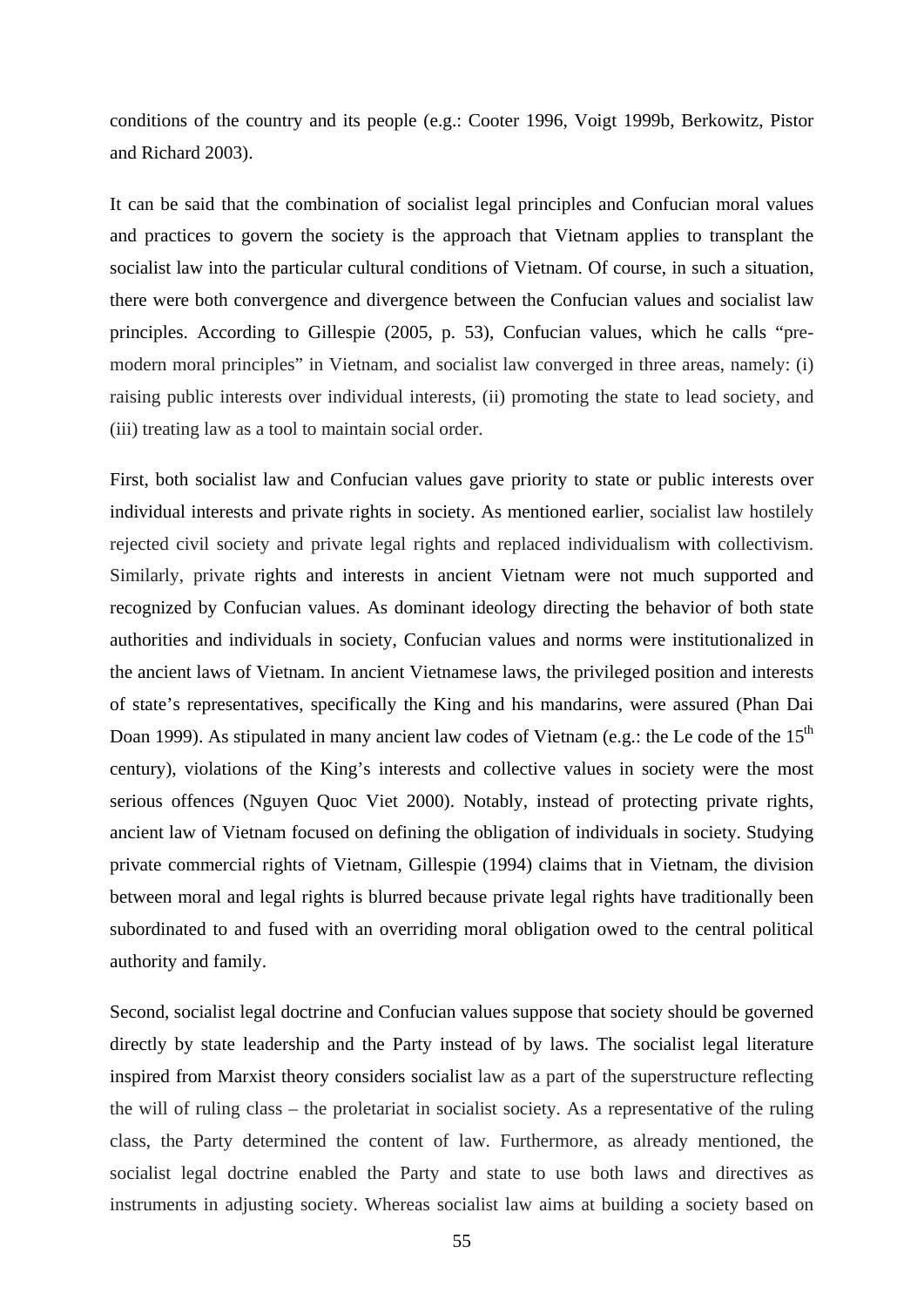Party leadership, Confucianism required that people should conform to hierarchical social order based on three kinds of relationships: ordinary people must conform to the King and the Mandarins, children must conform to their father and wife must conform to her husband. Consequently, unconditional obedience of state authority is a natural obligation of all individuals in society.

Third, and finally, the main purpose of socialist law as well as of Confucian values is to maintain social order. Marxist-Leninist ideology divides society into the ruling class and the ruled class. In socialist society, the ruling class is the proletariat. Socialist law, therefore, should protect the social order based on the dictatorship of the proletariat. Similarly, Confucianism considers human society as spontaneous hierarchical social order consisting of the ruling class and the ruled class. Good governance means that the state is able to stabilize the hierarchical social order and to harmonize society. As a result, in Vietnam and other East Asian countries nowadays, the stability, security and order of state as well as the growth of economy are more important than individual rights (see Pham Duy Nghia 2003).

Obviously, there is an incompatibility between the imported socialist law and Confucian values. Marxism–Leninism is opposed to the notion that culture plays a role in determining the characteristics of legal systems. Particularly, Marx (1969/1877 cited in Gillespie 2005, p. 50) supposed that socialist law is antipathetic to the neo-Confucian and "feudal" culture of East Asian society. For instance, Marxist materialism discredited Confucian idealism with regard to the state power in which the power of the ruler is entrusted by Heaven. However, as Gillespie (2005) observes, the divergence between imported socialist law and Confucian values did not especially matter in the command economy, where the state primarily used discretionary powers to order society.

## **II. 4. The "socialist rule of law" concept**

As already mentioned in chapter II regarding the definition of the rule of law, the concept of the rule of law still has been inadequately understood in Vietnam recently. The Vietnamese legal literature simply regards the rule of law as legal compliance by all members of society, including the State. There has been a common opinion in Vietnam as well as in other East Asian countries that the rule of law in the West is also an imperfect one and it can be obtained by various ways (Hager 2000). Therefore, in the policy of the Communist parties of both Vietnam and China, the leadership declared that they would build their own "socialist rule of law" state with some differences from that of Western countries. Vietnamese leaders may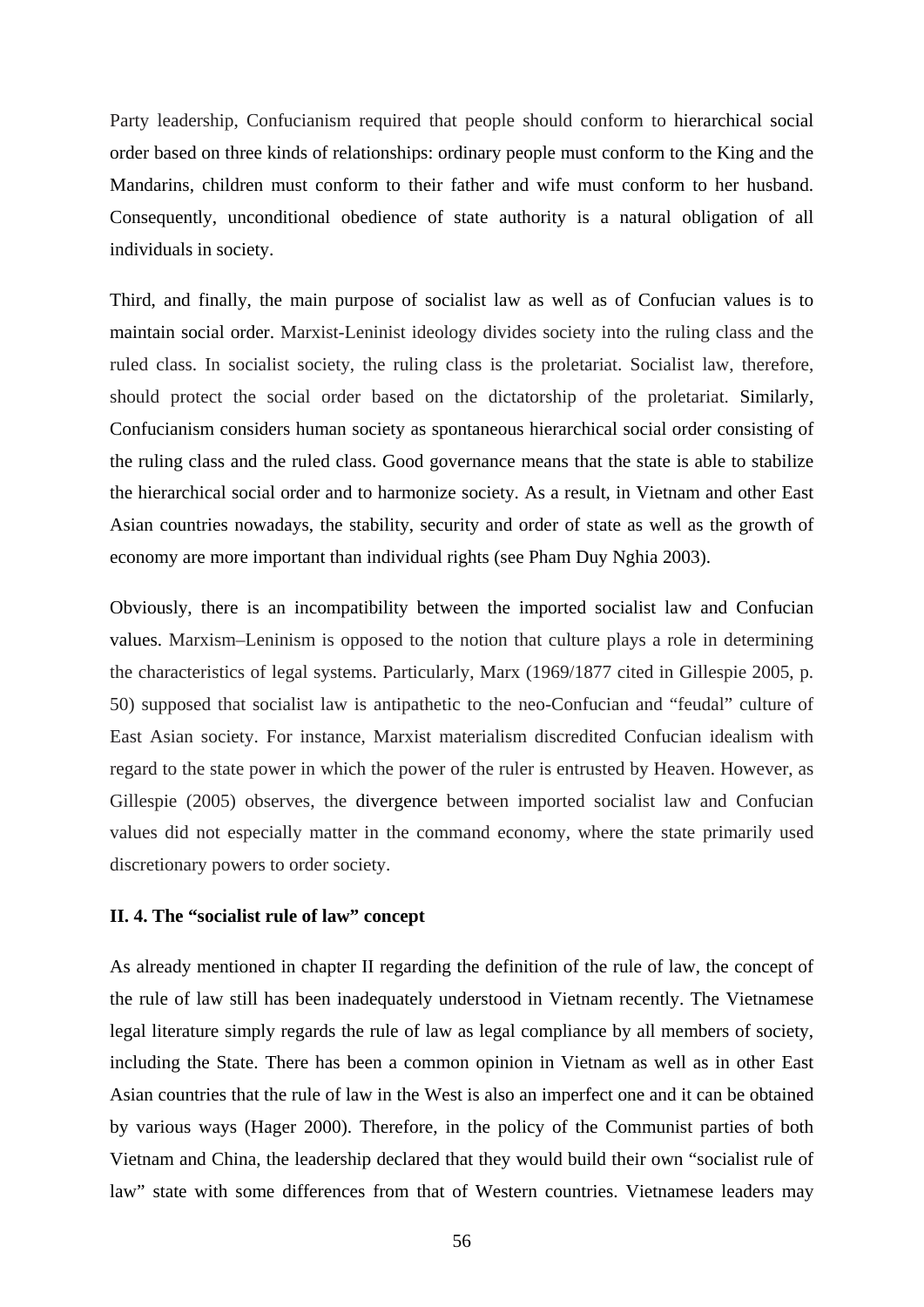have borrowed the concept "socialist rule of law" previously used by some authors in the former Soviet Union such as Nersesjan and Kudrjavsev<sup>[21](#page-62-0)</sup>. In line with Marxist theory, many authors in Vietnam and China as well even argued that the rule of law in socialist state will be at higher degree and more perfect than the rule of law under capitalism (Tran Duc Luong 2002, Chen  $1999$ <sup>[22](#page-62-1)</sup>.

By reviewing some opinions of Vietnamese legal and political researchers (e.g. Dao Tri Uc 2002, Le Thanh Van 2002, Tran Duc Luong 2003,) and drawing from recent CPV's policies, notably from the policy report of the  $9<sup>th</sup>$  National Congress of the CPV in 2001, I suppose that the socialist rule of law being built in Vietnam have some characteristics as follows: (i) supremacy of Constitution and law, (ii) equality of all people before the law, (iii) respect of human rights as well as community values and social order, (iv) democratic centralization of state powers, (v) sole leadership of CPV in the state and society and (vi) assurance of legally private property rights as well as the decisive role of state and collective ownership. In my point of view, there are three significant differences between Western countries and Vietnam in terms of crucial components of the rule of law (see Table 3.1).

| In the West                          | In Vietnam                                                                    |
|--------------------------------------|-------------------------------------------------------------------------------|
| Pluralist democracy                  | Non-pluralist democracy                                                       |
| Separation of state powers           | Centralization of state powers                                                |
| The superiority of individual rights | Assurance of individual rights as well as<br>state interests and public order |

**Table 3.1 Differences between the rule of law in Vietnam and that in the West** 

<span id="page-62-0"></span> $21$  The authors' names are transcribed into Vietnamese in the textbook "The rule of law and civil society" which is published in Vietnamese.

<span id="page-62-1"></span> $^{22}$  Such viewpoints are based on the Marx's theory of historical development of human society. In view of Marx, relations of production constitute the economic structure of society on which legal and political superstructure emerges. At a certain stage of development, the material productive forces of society come into conflict with the existing relations of production. This conflict in turn, brings about social revolutions in which the entire legal and political superstructure has been more or less transformed. The new higher relations of production in new society determine the more perfect superstructure (including the state).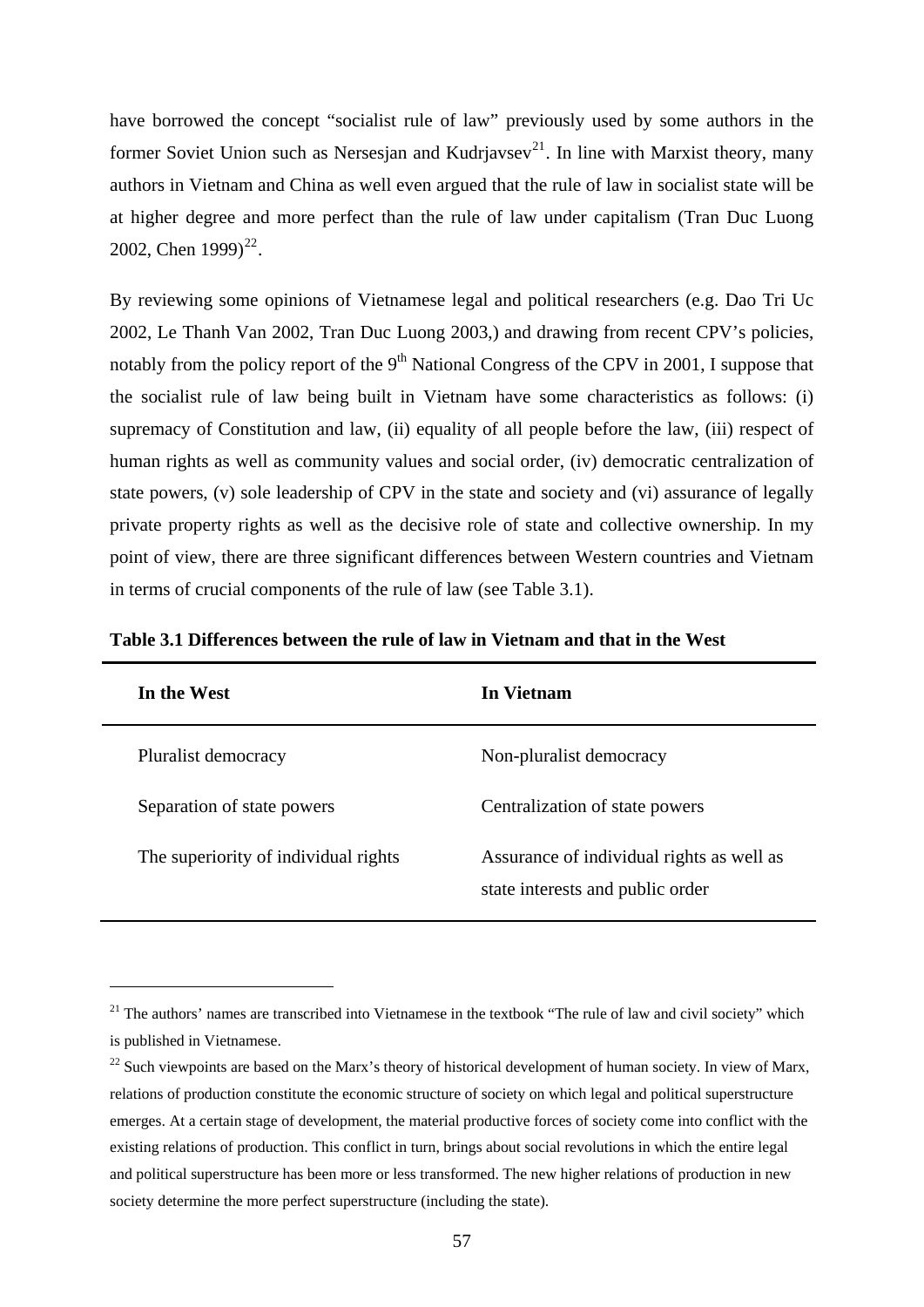The first difference is that while all western countries apply the concept of pluralist democracy in their politics, Vietnam' leadership recently reconfirmed the one-ruling party system. Article 4 of the 1992 Constitution provides that the CPV is the sole leading force in the state as well as the society of Vietnam. Some formal documents of the CPV and the State regarding political reform also emphasized that political reform is not allowed to create pluralism or undermine the leading role of the CPV (Truong Trong Nghia 2000). I can find two possible reasons for the sole leading role of the CPV. First, this is due to the impact of socialist legal thought as analysed above, especially the principle of proletarian dictatorship by which Party leadership was legally validated. It is noteworthy that the Vietnamese leaders always suppose the Marxist – Leninist theory and Ho Chi Minh thought to be infallible and eternal. For example, Truong Chinh (1968 cited in Gillespie 2005, p. 51) even said that:

"Marxist doctrine is omnipotent because it is true. It is complete and harmonious" (p. 547).

Second, it was the fact that the Communist party of Vietnam successfully led the country to independence and won glorious victory in the wars against France and the U.S. The Party therefore has been portrayed as an infallible moral example (Gillespie 2005) or embodiment of the wisdom, quality, and the quintessence of the nation (Nguyen Phu Trong 1999). As a result, apart from the Communist Party, Vietnamese people have not accepted any opposition groups or organizations (Nguyen Duc Binh 2006). That is why in order to strengthen Party leadership, the Political Report to the  $9<sup>th</sup>$  Party Congress in 2001 proposed the following measures: (i) forge revolutionary ethics, (ii) combat individualism, (iii) promote exemplary behaviour, and (iv) concentrate on self-improvement. It is worthy to note that the sole leading role of the CPV is also an "untouchable subject" or "forbidden zone" in legal and political debate in Vietnam<sup>[23](#page-63-0)</sup>.

To sum up, the sole leading role of the CPV is a prominent feature of the socialist state governs by the rule of law in Vietnam. The international commission of Jurists in 1977 also supposed that human rights and the rule of law could be endangered by ineffective attempts to duplicate multi-party system without regarding cultural traditions and the historical development of particular countries. For this reason, the commission suggested that the rule of law and human rights could be obtained in the one-party system. However, it is necessary to safeguard some democratic principles such as: (i) freedom of election for alternative

<span id="page-63-0"></span> $^{23}$  However, in recent political discourse contributing to the draft of policy report of the forthcoming 10<sup>th</sup> Party Congress, the term "pluralism" (da nguyen) appeared in some newspapers such as Vietnam net or Tuoi tre online.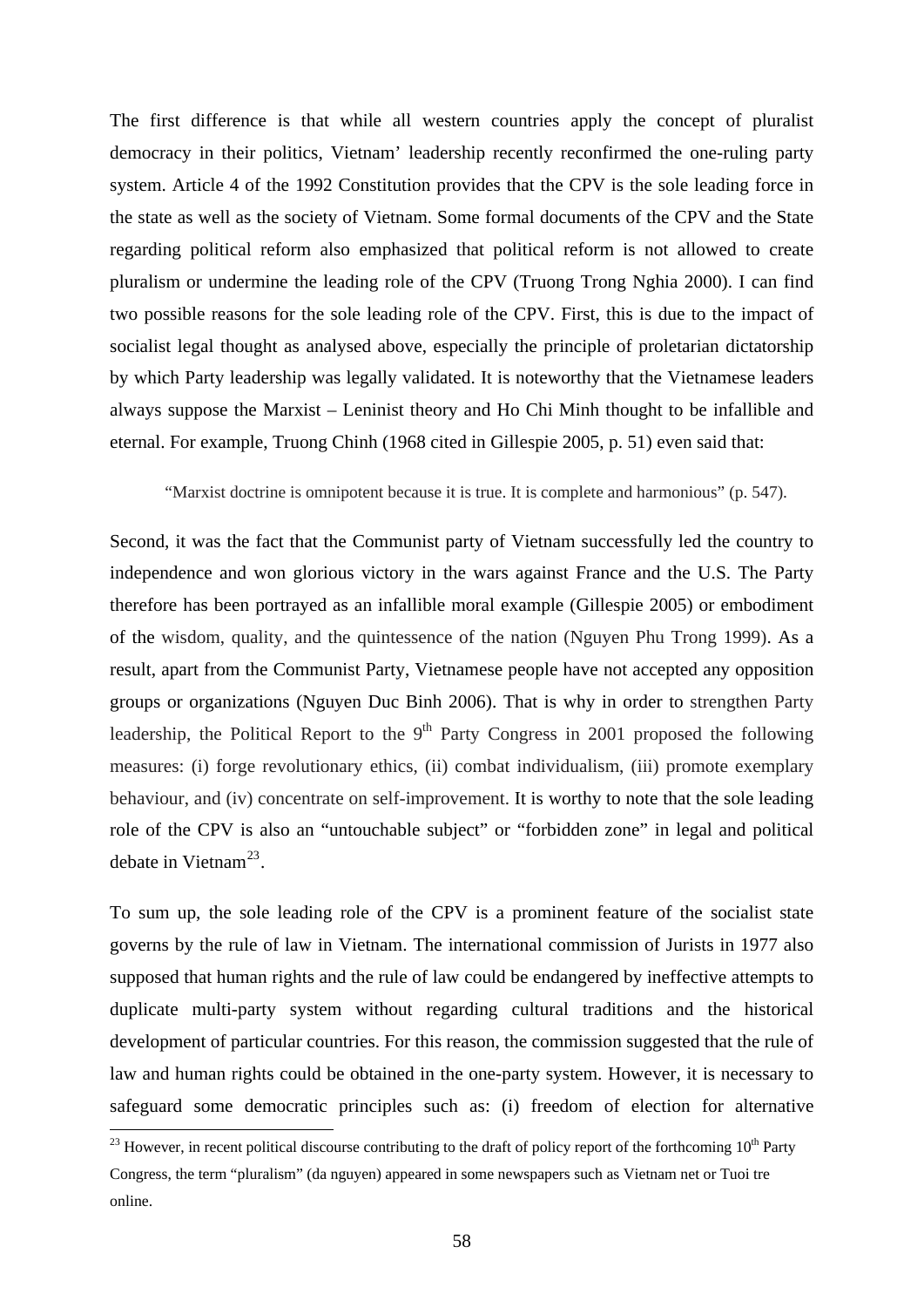candidates, (ii) maintaining channels of popular criticism and review, (iii) utilizing all sources of information and advice for party's policies, (iv) independency of judiciary, the mechanism to review and investigate administrative activities and procedures, and (v) the right to form special interest associations<sup>[24](#page-64-0)</sup>.

The second difference would be that under the rule of law, Vietnam still applies the principle of centralization of powers whilst almost Western countries apply the doctrine of separation of powers. Given the reason that all state powers in Vietnam belong to the entire Vietnamese people, such powers should be centralized to state organs whose members are directly elected by the people, namely the National Assembly of Vietnam (hereafter NAV) at the central level and the people council at local levels. Then the NAV will entrust a part of its power to the executive and the judicial branch whose leaders are appointed by the NAV. The executive branch (specifically administrative organs at central to local levels), and the judicial branch (the people's court system and the people's state organs of control), therefore, are responsible to submit a report annually to the NAV, and shall be criticized, questioned and dismissed by the NVA. (See more details in Dao Tri Uc 1997, 2002; Bui Xuan Duc 1997; Truong Trong Nghia 2000, Le Thanh Van 2002).

The third significant difference between the rule of law in Vietnam and that of the West rests on in the way of understanding and protecting human rights. Although protection of human rights is considered as a component of the socialist rule of law in Vietnam, private rights are still less regarded than the state interests and social order<sup>[25](#page-64-1)</sup>. In the 1992 Constitution, Article 50 provides that:

"All human rights namely economic, politic, cultural, social and private rights of people shall be respected and promulgated in the Constitution and laws. Individuals shall execute their rights within the framework of laws and with regards to state interests, social and moral values as well as other individual's interests"

<span id="page-64-0"></span><sup>&</sup>lt;sup>24</sup> See detail in the conclusion of the Meeting of International commission of Jurists in April 1977, cited in Alsion (1981).

<span id="page-64-1"></span><sup>&</sup>lt;sup>25</sup> In chapter II, I have already mentioned the protection of human rights and private rights as one of the main features of the rule of law. In this chapter, I will focus on analysing how the leaders of Vietnam deal with the relationship between the private rights on the one hand, and the state interests and social orders on the other hand.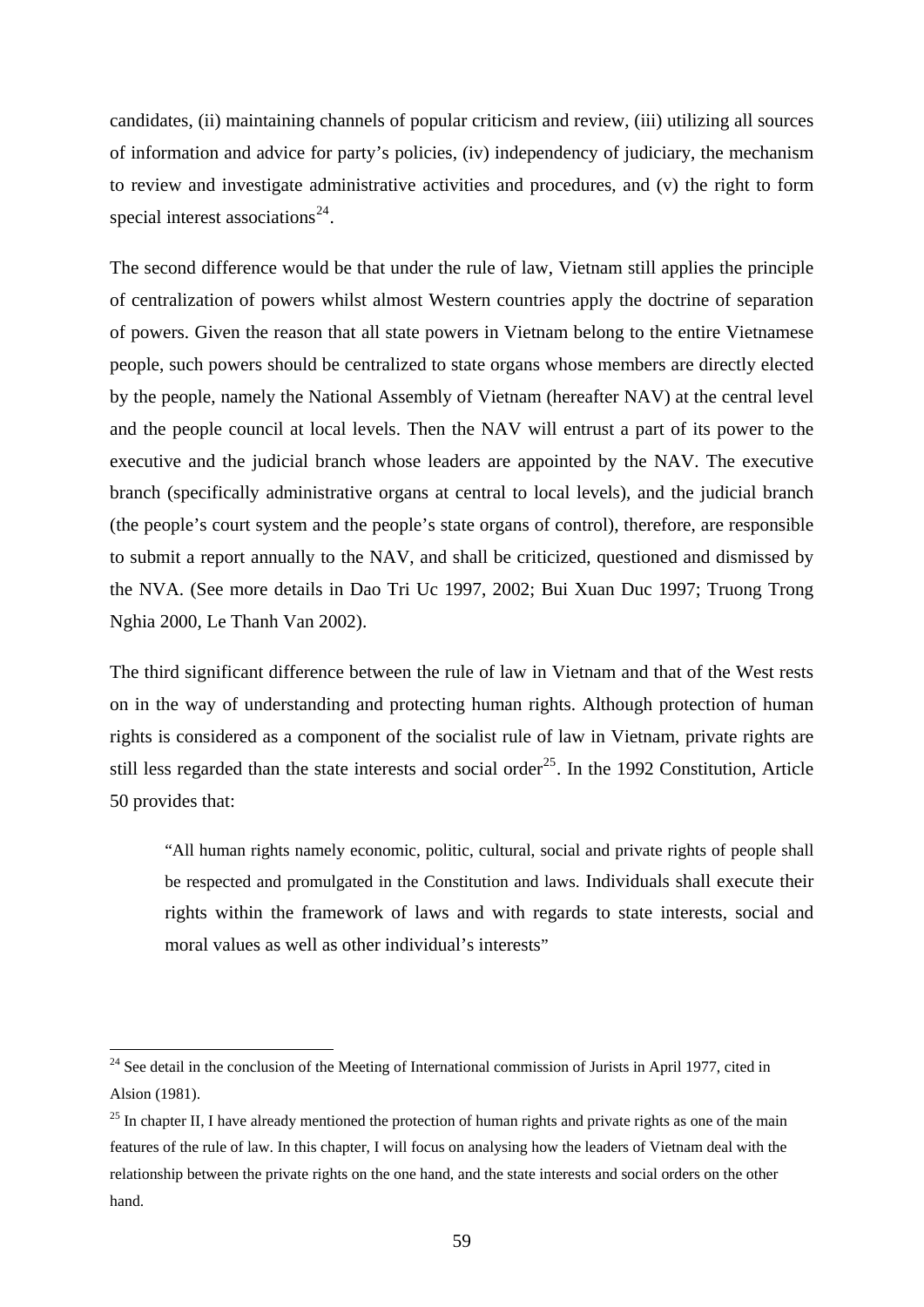Gillespie (1994) claims that Vietnamese lawmakers and bureaucrats often have neither an academic nor a cultural understanding of the concept of natural rights, liberalism, and the sharing of legal rights between the individuals and the state that exists in Western democracies. In Vietnam, it is frequently argued that human rights are not superior to "national sovereignty", and that the "American " or "Western style" of human rights is not suitable for the present economic, political and cultural conditions of Vietnam (e.g.: Hoang Van Hao 2001, Vu Cong Giao 2002). Method and degree of implementing human rights must be stipulated in laws or under-law regulations. The implementation of private rights also depends upon the reality of society and upon condition that such private rights do not interfere with national sovereignty, cultural values, social security and order.

Strikingly, article 50 of the 1992 Constitution does not factually protect individual rights against the infringement of arbitrary powers by the state authority. One of the main reasons is the Vietnamese court system that cannot recognise the existence of private rights by drawing a general inference from the constitution, or even from the general principles of the laws (Pham Duy Nghia 2002). Consequently, Vietnamese citizens cannot directly refer to basic human rights stipulated in the Constitution for their interaction in society, but have to refer to numerous and complicated under-law regulations. They are thus likely to be charged with sanctions such as administrative fines or penal offence in the cases that their particular activities are not expressly authorised by under law regulations. This situation is especially true in economic activities because many business activities in a market economy can not be explicitly and immediately stipulated by constitution and laws.

Furthermore, as already pointed out, the recognition of private rights, especially private ownership, is somewhat difficult under the socialist legal doctrine, which is still a domain of political thinking in Vietnam. The public ownership of means of production is the most fundamental characteristic of traditional socialism. As a consequence, although the 1992 Constitution entrusted individuals with the private ownership of their income, savings, residential houses, living and production means, funds and other assets in business, it also provided that the state ownership and collective ownership still play the decisive role and that State-owned enterprises (SOEs) should play the leading role in economy. This provision of the 1992 Constitution has created more priorities for SOEs over private sectors in Vietnamese economy. It is the fact that even after more than ten years of Doimoi, many Vietnamese leaders still have expressed less sympathy for private ownership and capitalism because they are the roots of people exploitation (e.g. see Nguyen Duc Binh 2006). This is because after a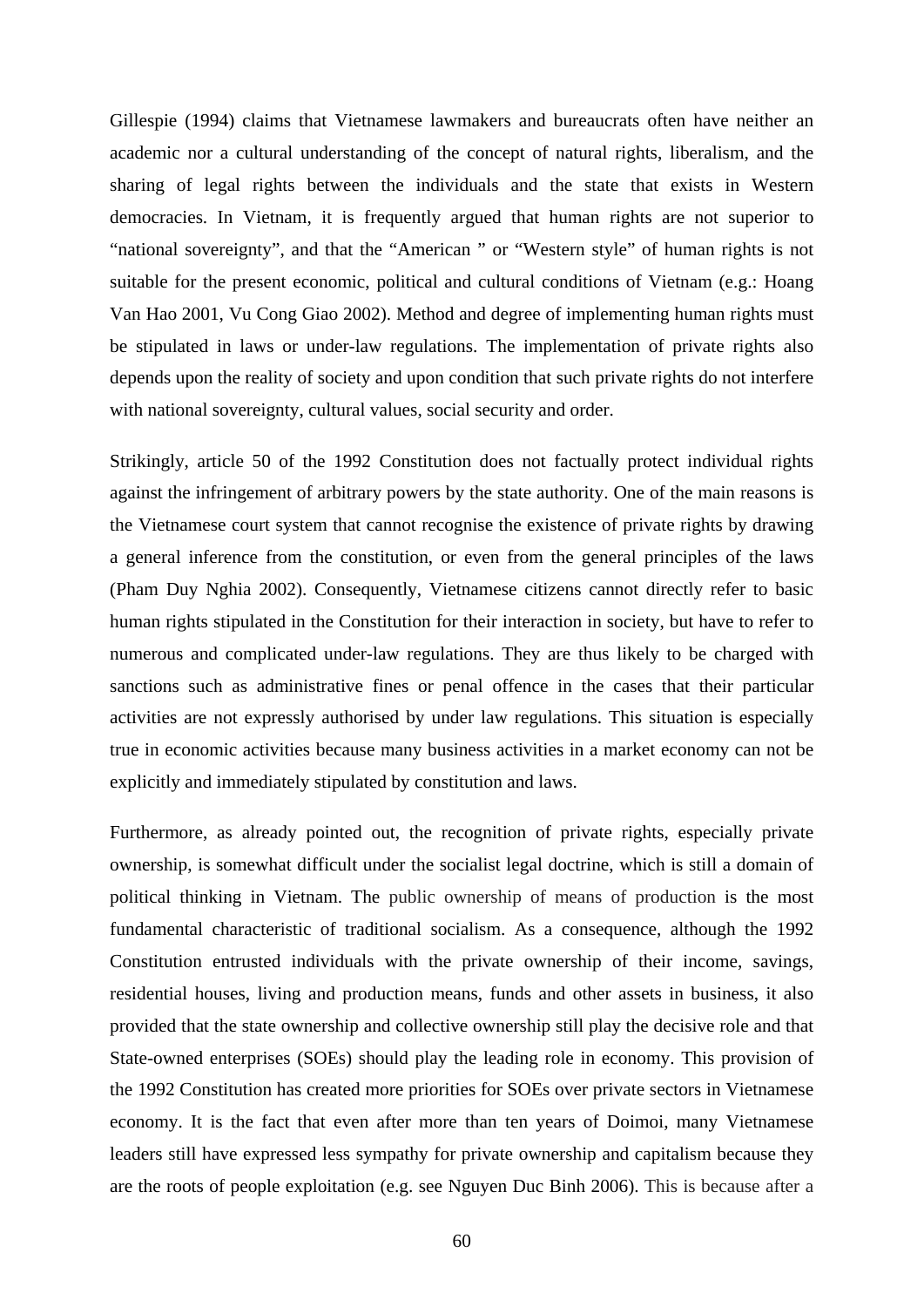long time of building socialism, Vietnamese leaders have been deeply influenced by Marx's theory of surplus value and capitalist exploitation which shows that the separation of workers from the means of production allowed capitalists to pay them less than the value of their work.

In summary, it should be clear from such discussion that while promoting economic reform, the leaders of Vietnam have gradually adopted the rule of law as an indispensable way of governance in order to create a socialist society with democracy, justice, prosperity and civilization. However, the historical and actual environment of Vietnamese socialist law and informal institutions may bring about some differences between the concept of the rule of law in the West and that in Vietnam. The following sections of this chapter will focus on assessing the failure of the rule of law in Vietnam. I will try to answer the question that what are the main dilemmas and obstacles to the rule of law reform in Vietnam.

## **III. The dilemmas of transition to the rule of law in Vietnam**

# **III.1. Informal institutions vs. the rule of law**

1

As already explained in chapter 2, many transition countries have failed to transplant the rule of law which originated from the West. There is plenty of literature analysing benefits and impacts of the rule of law on economic development<sup>[26](#page-66-0)</sup>, thus policy makers in these countries believe that transplantation of the rule of law is feasible. However, the actual shadowy situation of the rule of law in many transition countries shows that expecting a transition society to familiarize itself with a considerably different legal system within a few years or even a few decades is all a naive dream (e.g. see: Stiglitz and Hoff 2002 or Gelman 2000, 2003).

Arguably, if policy makers in transition countries insist on transplanting western legal systems as well as the rule of law regardless of the impact of informal institutions, there will be a shadow of doubt of effectiveness of such transplantation. For example, when analysing the effectiveness of the rule of law, Cooter (1996) distinguishes "the rule of state law" with "the rule of law state" and supposes that if state laws are compatible with social norms, most people perceive law as just and obey the law out of respect, which, in turn, would lead to the

<span id="page-66-0"></span><sup>26</sup> E.g. The works of Hayek 1960, Ghai 1986, Knack and Keefer 1995, La Porta et al*.* 1997, Barro 1999, Gwartney et al. 2000 and Voigt 2003, 2004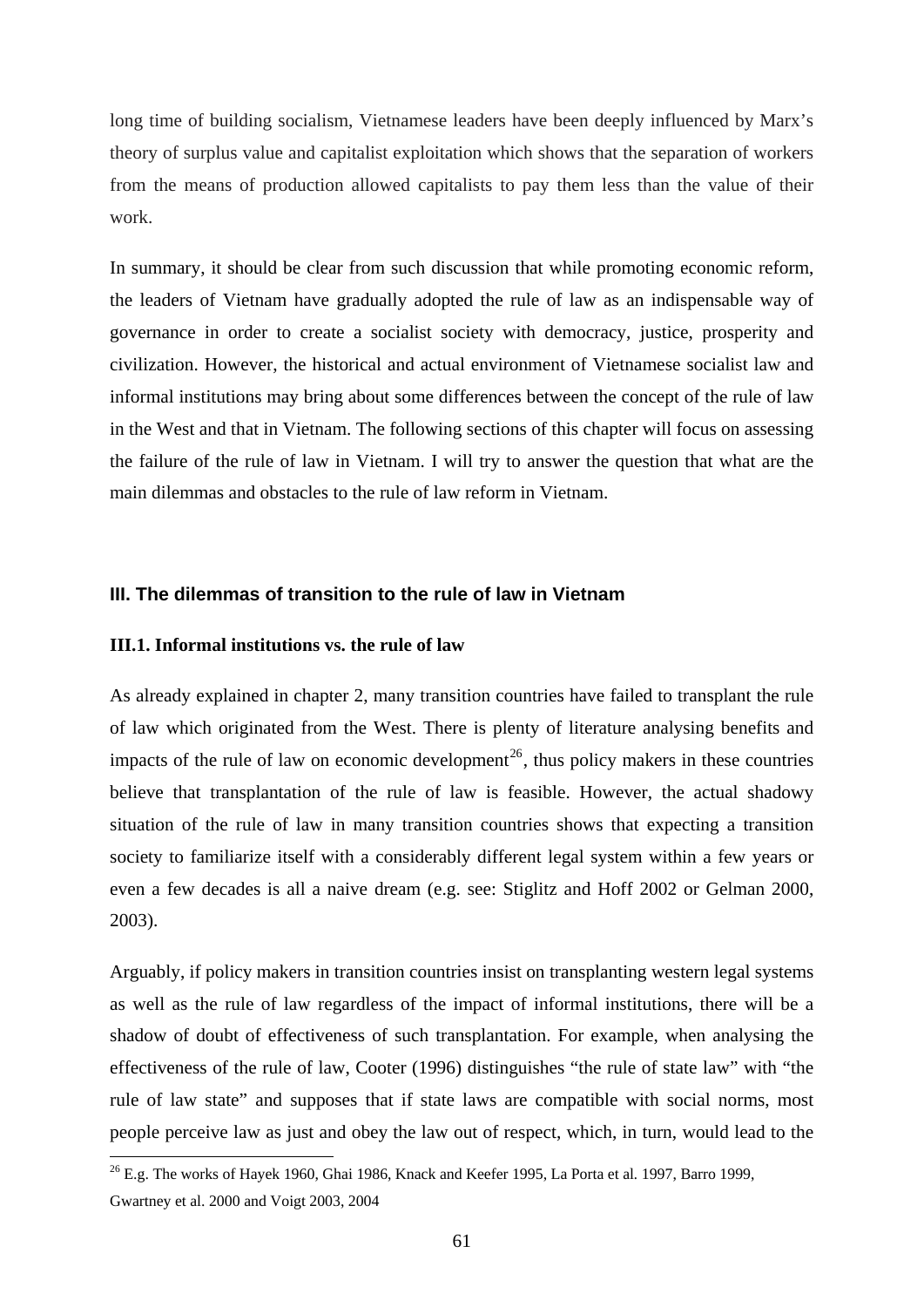"rule of law state". On the contrary, if the laws are incompatible with social norms, people see law as unjust and irrelevant. Consequently, they disobey the law or obey it out of fear of punishment, which creates the "rule of state law". By analysing behaviours of people who belong to Chinese clans, Zhou (2001) shows that law could only play a marginal role in the life of the Chinese people. According to him, even in many regions of China today, law is still conceived as criminal law and regarded negatively by most China's less-educated population. This is because in traditional Chinese society, law was necessary to deter and punish criminal acts and daring attempts challenging the privileges of the emperor and his bureaucrats. He concludes that although it is necessary for Chinese society to have the rule of law in order to regulate the current economic, social and political life, but the negative impression of law is still a major impediment to people's appreciation of the proper function of law in a modern society.

The conclusion of Zhou (2001) is also true for the case of Vietnam. Under the influence of Confucianism, the moral norms of Confucianism played the most important role in regulating society. Such Confucian moral norms still heavily influence the current legal system of Vietnam. These rules may positively supplement and support formal law but many of them challenge and contradict formal law. By analysing the Commercial Law 1997, Pham Duy Nghia (2005) claims that many Western commercial legal norms introduced capitalist political and economic ideals that were incompatible with the small-scale family structures and sentimental bonds that characterise Vietnam's legal culture. Consequently, there may be a lot of formal rules (including law and under-law regulations) recently passed by government, but Vietnamese people still follow the traditional ethical rules and norms. Therefore, there is a saying that "there is a forest of law but people live with forest law" (forest law refers to the informal rules).

As already mentioned in section II about the relation between socialist law and Confucian values, the divergence between the formal legal system and the social moral norms did not significantly matter in the command economy because the government primarily used discretionary powers to order society. However, the Doimoi have created an open market economy as well as further democracy in society, thus the Vietnamese government could not use arbitrary commands to govern society as before. The Party and government realized the necessity of governing all social activities by laws. For example, the report of Sixth Party Plenum in March 1989 emphasised that the state has to manage all activities in social life by laws and in accordance with the Party's direction and policies. However, as analyzed earlier,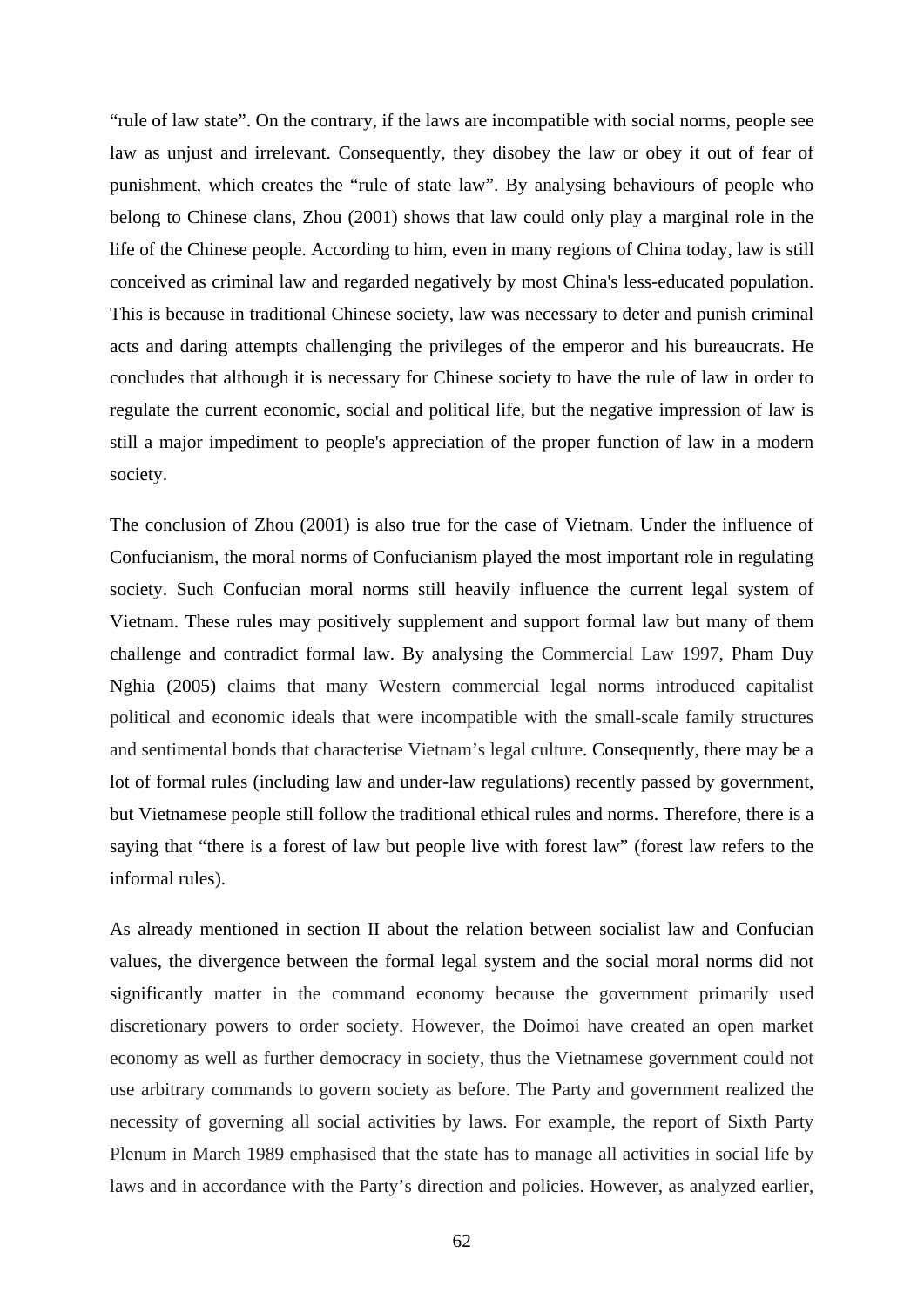legal importation regardless of local conditions only leads to the incompatibility between formal rules with domestic cultural norms which undermine the rule of law reform. All in all, the policy makers in transition countries like Vietnam are facing a dilemma in transplanting the western rule of law into their society. On the one hand, the development of market economy and strengthening democracy urgently requires political reform, including the transition toward the rule of law as a pre-condition. On the other hand, the rule of law reform meets the resistance of informal institutions rooted in the society of Vietnam.

In the next chapter (chapter 4), I will explicitly explain this dilemma in the case of Vietnam. I will indicate that due to influences of Confucian values, Vietnam will also face the dilemma of the transition to the rule of law. In order to overcome this dilemma, the core components of the rule of law should be introduced gradually into Vietnam. However, during the transition to the rule of law, policy makers of Vietnam are also facing the dilemma of the strong state. The following section examines that dilemma.

## **III.2. The dilemma of the strong state**

As has been mentioned already in chapter I, the dilemma of the strong state emerges when individuals rely upon a strong state to secure their private property rights and contracts. But they are also in fear of expropriation from the strong state (Weingast 1993b). In a transitional country (for example Russia), although there are also some fundamental institutions of an open market economy such as private property rights, economic freedom, the state has been incapable of protecting private property rights and enforcing contracts. Therefore, individuals opt for informal institutions to protect their property rights as the case of underground economy in the relation with mafia (see e.g.: de Soto 1989, Voigt and Kiwit, 1999). This situation also holds true for the case of Vietnam. For example, on  $25<sup>th</sup>$  February 2003, The People's court of Ho Chi Minh city opened a criminal trial against Nam Cam – Vietnam's most notorious mafia boss, who has been in charge of the leading criminal empire in order to illegally protect the gambling activities in the city.

Nevertheless, both government and individuals in transition countries can bear costs due to state incapability in protecting property rights and enforcing contracts. On the one hand, it will be costly in the long run for individuals, especially entrepreneurs, to maintain their business under such a pillar of informal institutions. On the other hand, the economic development will be influenced negatively because entrepreneurs, both domestic and foreign investors, will thus invest less or simply shift their activities to the countries where the state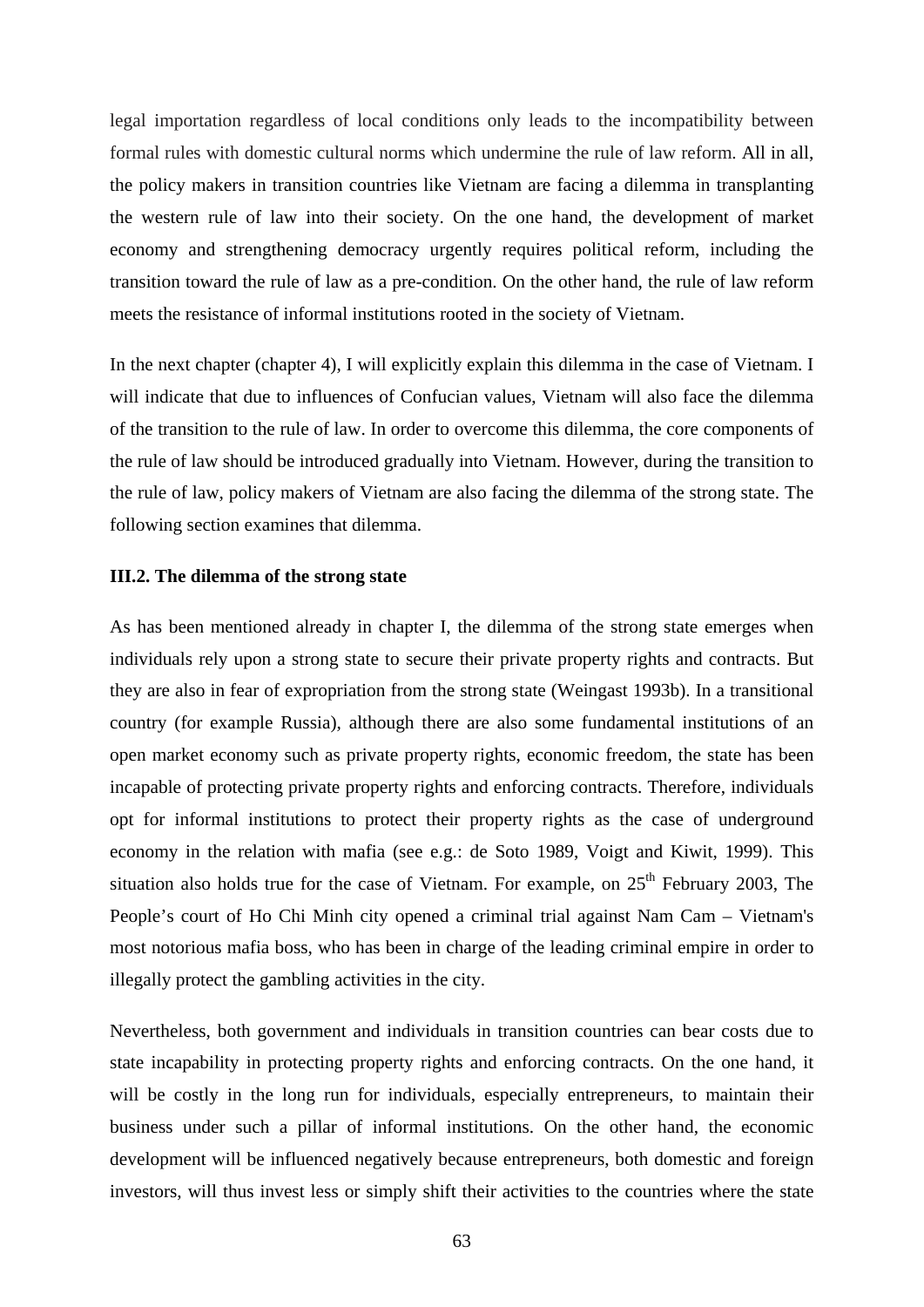has enough competences in protecting their assets. Thus, not only the individuals but also the leadership of transition countries will have strong incentives to strengthen the strong state. Strikingly, in the past, individuals as well as policymakers in transition countries generally and in Vietnam particularly experienced the failure of socialist planned economy in which the strong state directly managed the economy, abolished private sectors and thus confiscated private capital assets. Consequently, the dilemma of the strong state, as argued by Weingast, is visible in many transition countries like Vietnam.

In my judgment, in transition countries, there is a second dilemma of the strong state. On the one hand, it seems to be evident in many countries, especially in East Asian countries, that a state with strong authority and sufficient capacity has been able to successfully promote economic growth. On the other hand, the authoritarian state leads to the abuse of state powers which hinders economic performance. The difference between the notions of strong state developed by Weingast and that I refer to in the second dilemma relies on the distinction between the protective function of the state and its productive function. In its protective function, the state serves merely as an enforcement mechanism of contract and property rights. In its productive role, the state serves as agency acting in pursuit of country's prosperity and growth. The strong state here can be understood as a state having strong capacity and authority to maintain social order and endorse economic growth.

Contrary to the planned economy in which the state management plays a decisive role, in market economies, the autonomy of enterprises plays a more important role than state management. However, it seems to be naïve to argue that when a market economy expands in transition countries, the sphere and degree of state influence will decrease. On the contrary, in view of Fukuyama (2004), increasing the basic strength of state institutions and functions that only government can provide is the most urgent for the majority of developing countries. In his book "State-Building: Governance and World Order in the 21st Century" (2004), Fukuyama believes that weak or failed states are the sources of many of the world's most serious problems. Thus, he wrote:

"Policymakers in the development field should at least swear the oath of doctors to 'do no harm' and not initiate programs that undermine or suck out institutional capacity in the name of building it" (2004, p. 42)

Apparently, the leaders in East Asian countries firmly believe that with Asian values such as authority and hierarchical order, a strong state has supported the economic success in the East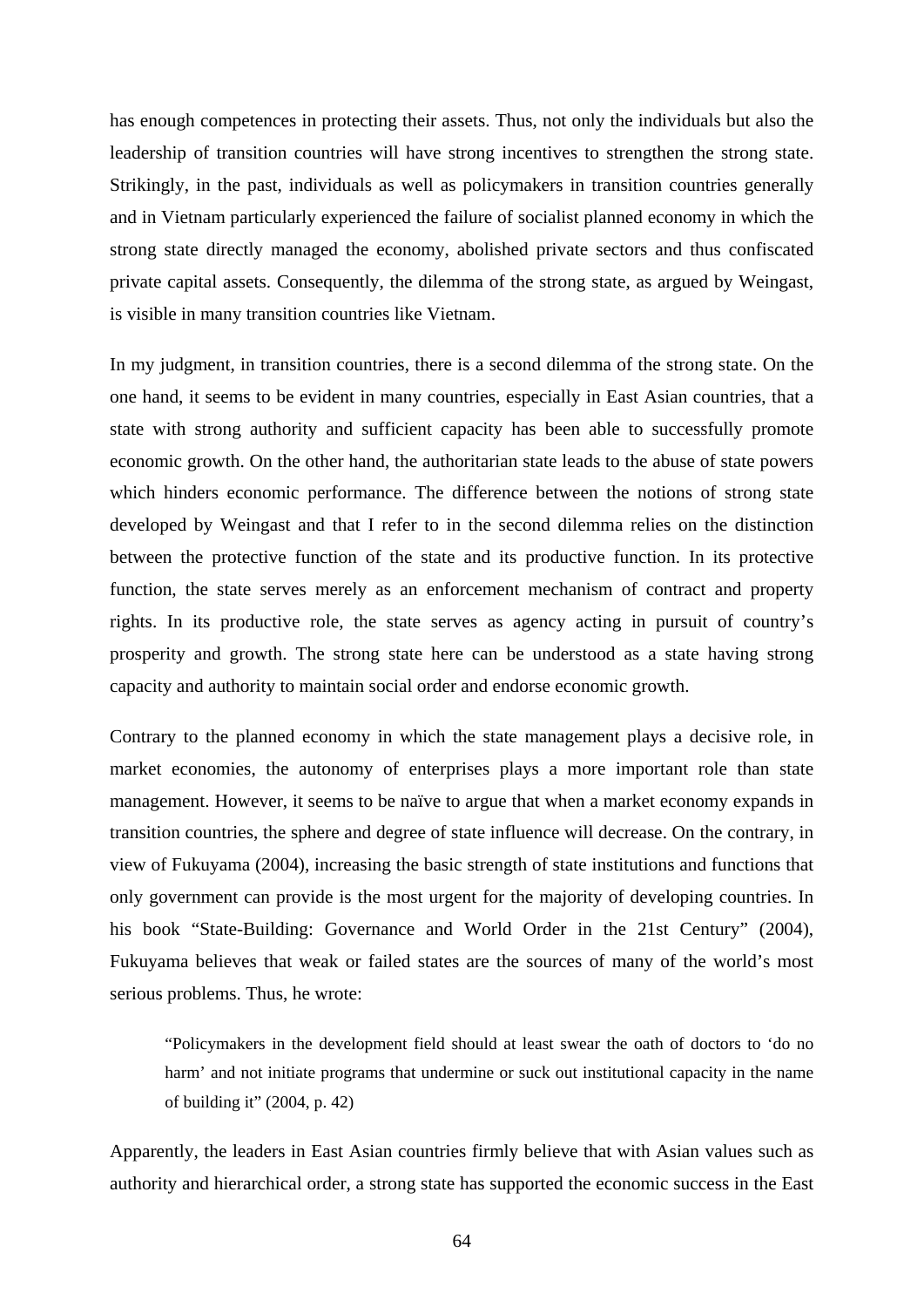Asia. Many of them have accepted Lee Kuan Yew's premise of social modernization in Singapore, which argues that Asian orientations toward authority and hierarchy might facilitate the development of modern economic structures although such orientations would be less consistent with democratic politics (Dalton and Ong 2002, p.16). That is why, according to Jayssuriya (2001), the ideology of Asian values embodies an attempt to have a strong state as well as a well developed free market. In order to gain fast economic development, leaders of transition countries thus have a tendency to build the strong state.

However, leaders and policy makers are also anxious for the strong state. They can easily foresee that a strong state without effective constraint mechanism will lead to the arbitrariness among officers who want to misuse state powers for their own interests. This is because, according to the underlying assumption of the economic approach, individuals always seek for self-interest. In analyzing the transition of Russia, Stiglitz and Hoff (2002) warn the policy makers of a danger from the state's agents who get benefits from Big Bang reform. These agents want to maintain the situation of no rule of law state. More remarkably, corruption is a consequence of inefficiency and arbitrariness. Therefore, Ackerman (1999, p. 194) claims that corruption can be controlled indirectly by limits on political powers.

Furthermore, the arbitrary political system can induce insecurity and unpredictability, or at least a much higher cost in the efforts to predict policies and their impact. Accordingly, entrepreneurs will feel that they are putting their business at risk if they invest in countries having an arbitrary system. It is also shown that arbitrariness in the rule-making and ruleimplementing process has led to rapid changes of the laws and policies in the transition of Vietnam. This might be a reason for the reduction of foreign investment into Vietnam in recent years (Nguyen Quoc Viet, 2004). Similarly, as demonstrated in the Report of the World Economic Forum (WEF) regarding national competitiveness in 2004, low rankings of some institutional variables such as transparency and stability of law (Vietnam was on rank 94 of 104 countries listed) and corruption  $(97<sup>th</sup> / 104)$  resulted in the low level of Competitiveness Index of Vietnamese economy  $(77<sup>th</sup> / 104)$ . Especially, this level significantly deteriorated in comparison with the ranking of Vietnam in 2003 ( $60<sup>th</sup> / 102$ ).

Arguably, the strong state is regarded as a double-edged sword. On the one hand, it contributes to attaining objectives of economic development pursued by the leaders. On the other hand, it also creates obstacles for development, such as arbitrariness, corruption, etc. in the state apparatus. Furthermore, social stability and public order are also seen as doubleedged tools in the hand of policy makers. This issue will be analyzed in details below.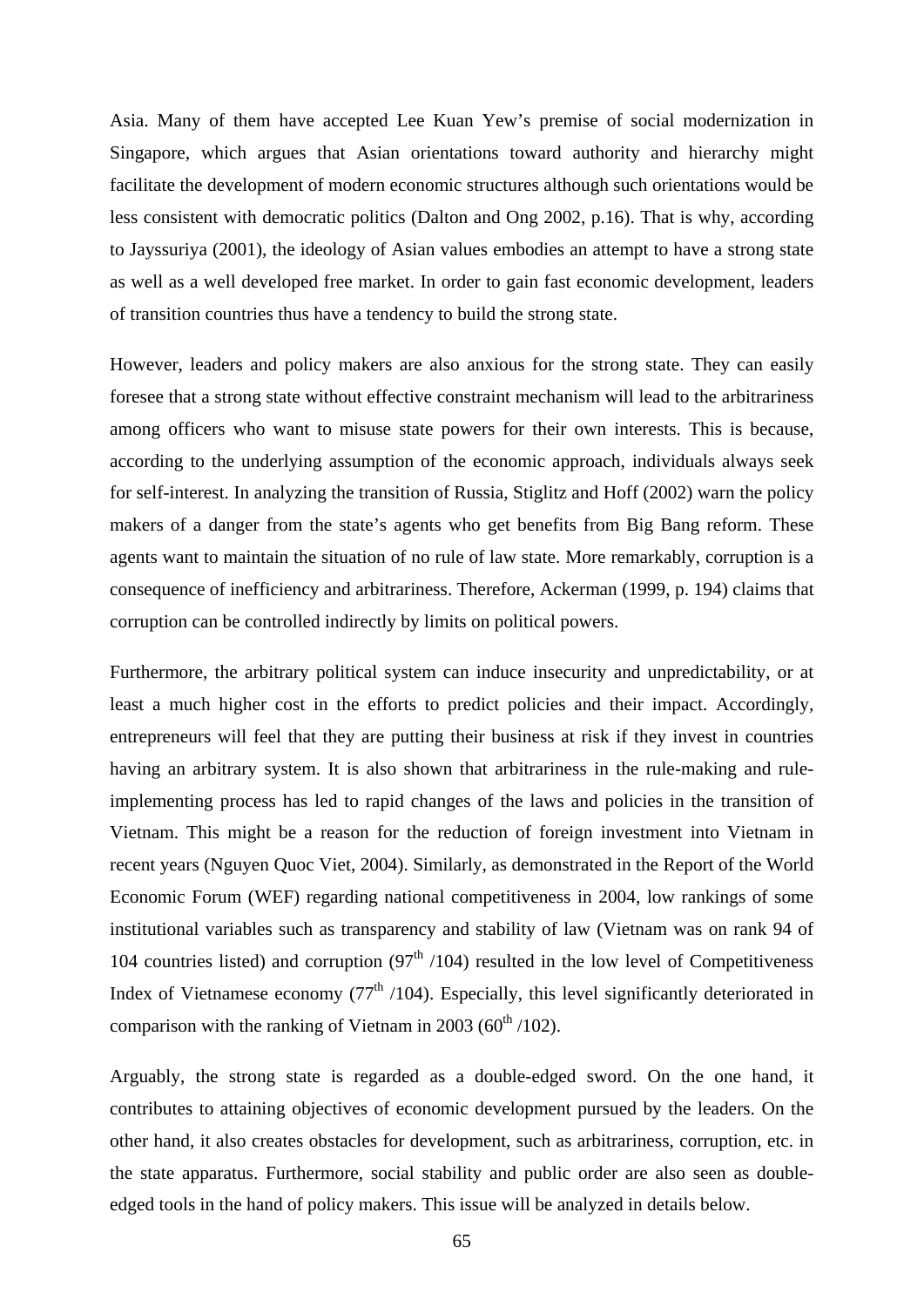## **III.3. Social stability and public order vs. private rights**

It is evident that productivity and creativity are necessary conditions for economic growth. These conditions will not be attained unless individuals can completely enjoy their private rights. As mentioned already, in many former socialist countries and in Vietnam, under the influences of centrally planned economy and socialist legal doctrine, collectivism replaced individualism. Protecting private rights was regarded as a legacy of bourgeois individualism and thus was not paid much attention in economic policy as well as in socialist legal system. The economic and social crisis in socialist block in the 1980s proved that this socialist approach to private rights was wrong. Accordingly, in order to promote social-economic development, the leaders and policy makers in transition countries should carry out political reform which liberates private rights. In turn, these rights can promote a large number of individuals to engage in productive and creative activities.

However, the leaders and policy makers, especially those in Asian countries, are afraid of their political uncertainty that is regarded as a consequence of radical political reform. It is because they found convincing evidence from the political reforms in Central and Eastern Europe (CEE) and the former Soviet Union. Through such political reforms, the leaders of these countries have expanded economic and political freedoms to their citizens. But the citizens take advantage of these freedoms to overthrow their leaders. Drawing lessons from their counterparts, the leaders of Asian countries want to maintain political institutions embedding political order and stability, and tend to choose a gradual reform in political area. The consequence of this approach is a parallel existence of the economic order regulated by law and the political sphere unbound by any legal constraints, which Jayasuriya (2001) calls a "dual state". In view of Jayassuriya, it means that economic liberalism is enjoined to political illiberalism in the "dual state" (2001, p. 120).

Remarkably, such gradual approach to political reform will result in some puzzles. One question is whether with gradual political reform, individuals will eventually be able to enjoy their rights completely. North and Weingast (1989) point to the importance of institutional constraints so that government can make binding commitments. It is evident in many Western countries that if state leaders are restrained by an effective constraint mechanism, they cannot abuse state authority to prevent citizens from enjoying their private rights, for example, to their property rights. However, there may be a difficulty in creating an accountable political institution in transition countries like Vietnam or China by gradual reform. Roland (2004) distinguishes slow-moving, i.e., gradually and continuously institutional changes and fast-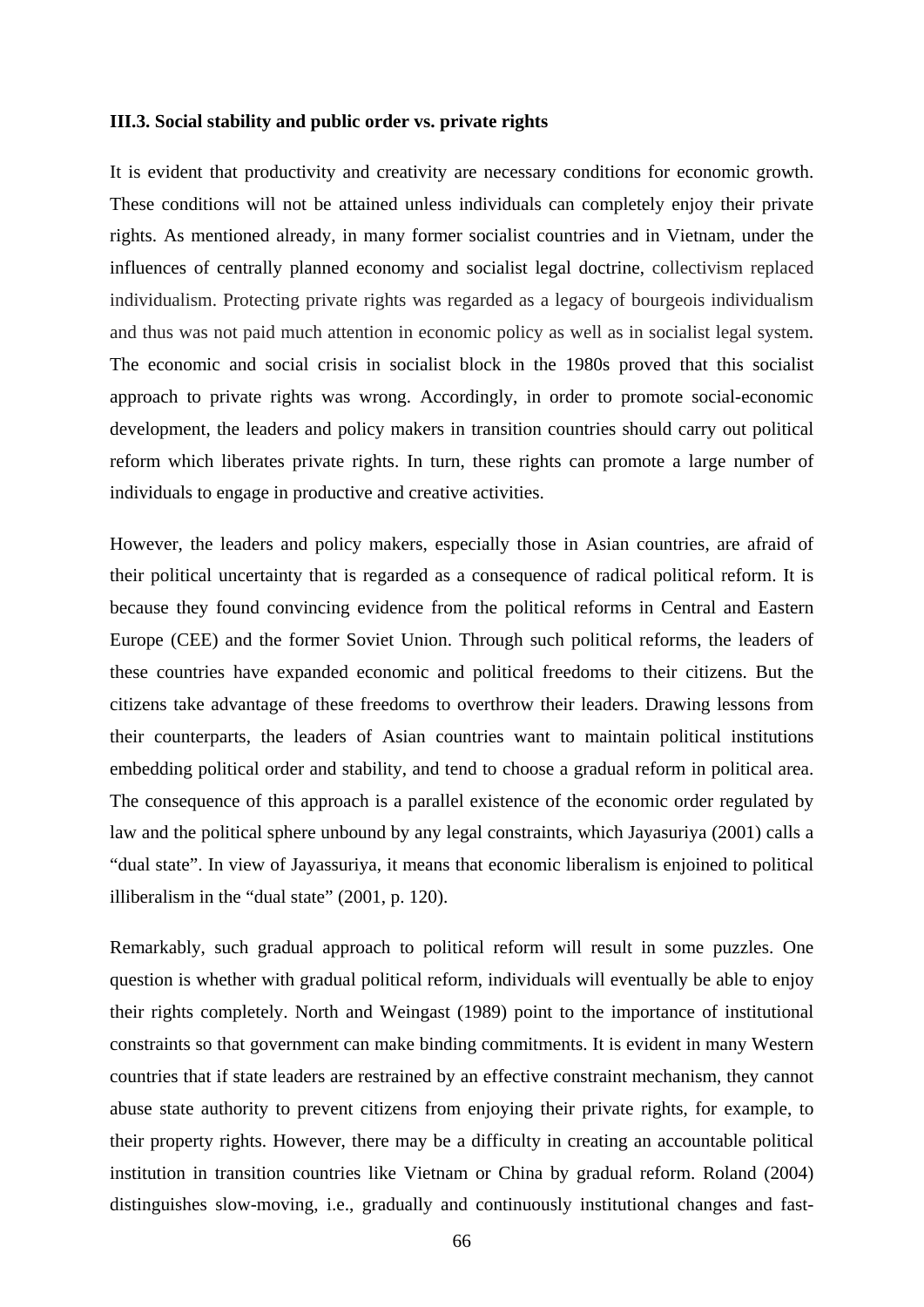moving institutional changes that experience rapid, discontinuous changes. The change of social norms that evolve in the interactions of humans in society would be slow-moving institutional change. If the interests of the agents are not sufficiently in favor of a large institutional change, it is not implementable. If slow-moving social norms are an important determinant of political interests, it may be very difficult to implement large changes of political institutions in a peaceful way. For example, Zhou (2001, p. 1) argues that in the case of China, where there is no tradition of checks and balances on government power, it is hard to see success in gradual reform due to resistance from vested interests and uncertainty in the social and political dynamic. For Zhou, it is also probably impossible to establish a government with checks and balances through a violent revolution in China currently. Yet, it could be argued that the West only gradually created that tradition of checks and balances as well as the rule of law in hundreds of years.

Moreover, with the ultimate aim of keeping political stability to develop national economy, the leadership in both China and Vietnam frequently appreciates social order, which is considered as a pre-requisite for people's subsistence, over other private rights. For example, in "The Chinese White Paper" regarding human rights (cited in Ghai 2000, p. 21), the Chinese government claims that the people's right to subsistence will be threatened in the event of social turmoil or other disasters and those are the fundamental wishes and demands of the Chinese people. Therefore, the urgent tasks of Chinese government are maintaining national stability and concentrating their efforts on developing productive force. Similarly, many state leaders in Vietnam argue that Vietnamese people should sacrifice their individual rights to the social order and economic growth of their countries (Pham Duy Nghia 2003). In my viewpoint, the above arguments of Chinese and Vietnamese leadership are inspired from Marxist views on the evolution of human history. In his "Speech at the Graveside", Marx (1883) told a simple fact that, mankind must first of all eat and drink, have shelter and clothing, before it can pursue politics, science, religion, art, etc. Therefore, the production of the immediate material means of subsistence and consequently the degree of economic development form the foundation upon which the state institutions, the legal conceptions, the art and even the religious ideas have evolved.

Due to the pursuit of "public order" objectives, according to Jayasuriya (2001, p. 109), state leadership in East Asia such as in those in Singapore and Malaysia can suspend even the often rudimentary civil and political rights contained in the constitutions. The question is whether it is considered legitimate if the leaders use that power. Jayasuriya shows that quite often, these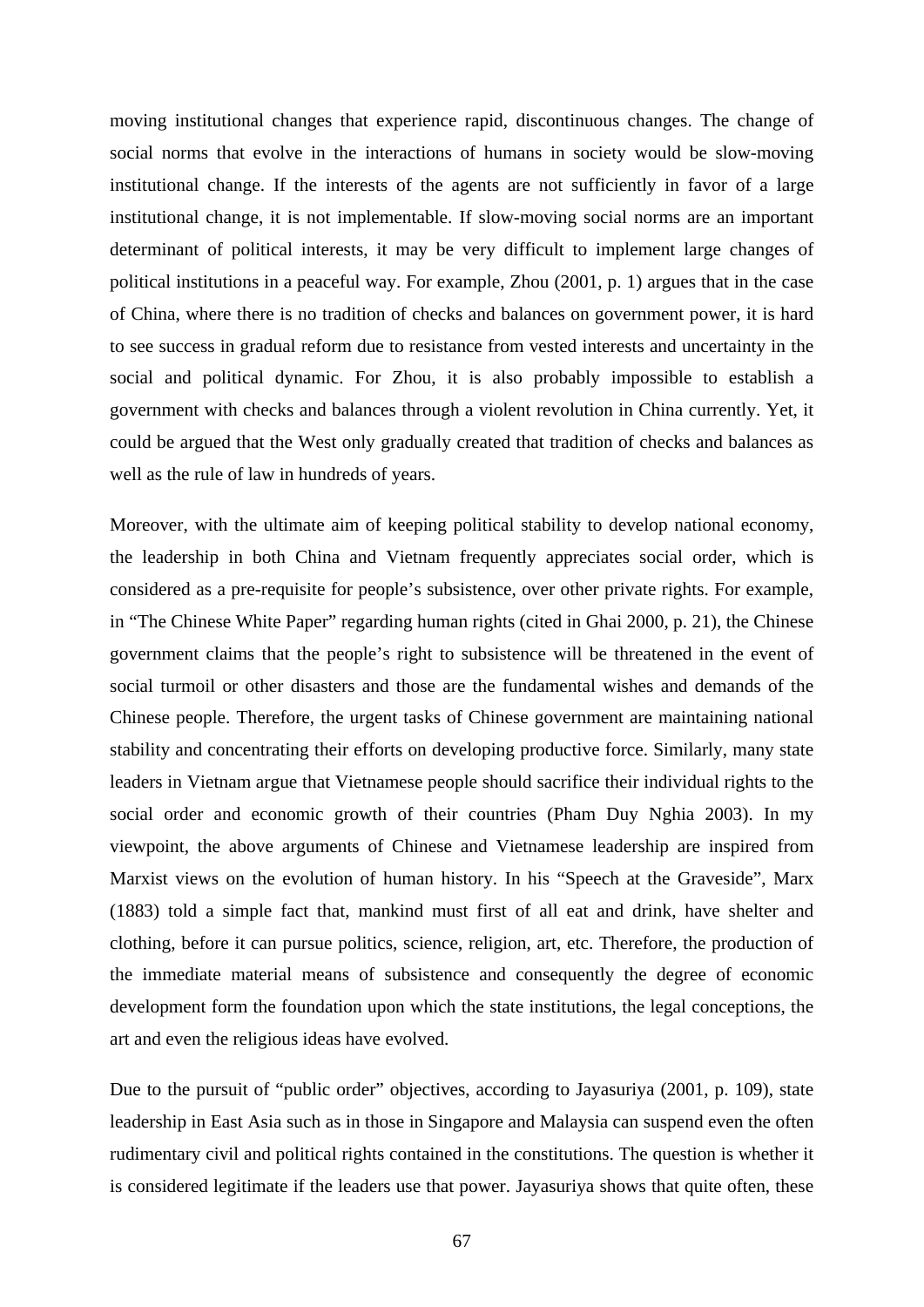objectives have been enabled by emergency or internal security provisions within the constitution in these countries. Such constitutional provisions give public authorities farreaching power to suspend normal legal and political processes. In his judgment, the state in East Asia is perceived as abstract entity acting in the general interest to impose rules upon society. Such a state might guarantee legal equality and civil rights, but these are entitlements granted by the state rather than rights achieved by political actors working through the state. Thus, he believes that the general interests of the state are superior to individual rights (p.121). Consequently, in many transition countries such as China and Vietnam, individual rights provided in the constitution cannot override the interest of the state (Nguyen Quoc Viet, 2004).

To sum up, in the transition process to the rule of law in Vietnam, there may be a dilemma regarding the choice between promoting private rights or maintaining social order and political stability. In order to solve such dilemma, Vietnamese leadership should find the way to harmonize public order and private rights. In addition, it is necessary to harmonize the interests among various groups in Vietnam. This task leads to the problem of coordination that will be discussed below.

# **III.4. The Coordination problem**

The transition to the rule of law requires group action and thus, according to Olson (1965), creates the problem of collective action. Weingast (2003) tries to clarify this problem by using "equilibrium institution approach to the rule of law". According to him, the leaders will have incentives to stick to the rule of law only when they risk being deposed by citizens. Therefore, citizens must have the power to "police" behaviour of the state in accordance with the laws. However, when policing the state, citizens face the problem of coordination. It is argued that not only in the rule of law reform, but people in whole society always face the problem of coordination. In their social interaction, one side can never be certain of what the other side is about to do (e.g. Voigt 1999b, p. 89).

The coordination problem is due to the divergences of the people's positions in society, which makes it difficult for them to get common views and interests (see Weingast 2003). Consequently, there are great differences in how people view the appropriate role of the state, political structure and citizen rights (p.110-111). These profound differences, in turn, hinder citizens' coordination against the state. For the emergence of the rule of law, Weingast thus suggests a coordination device which he calls a pact laying down citizens' rights and a set of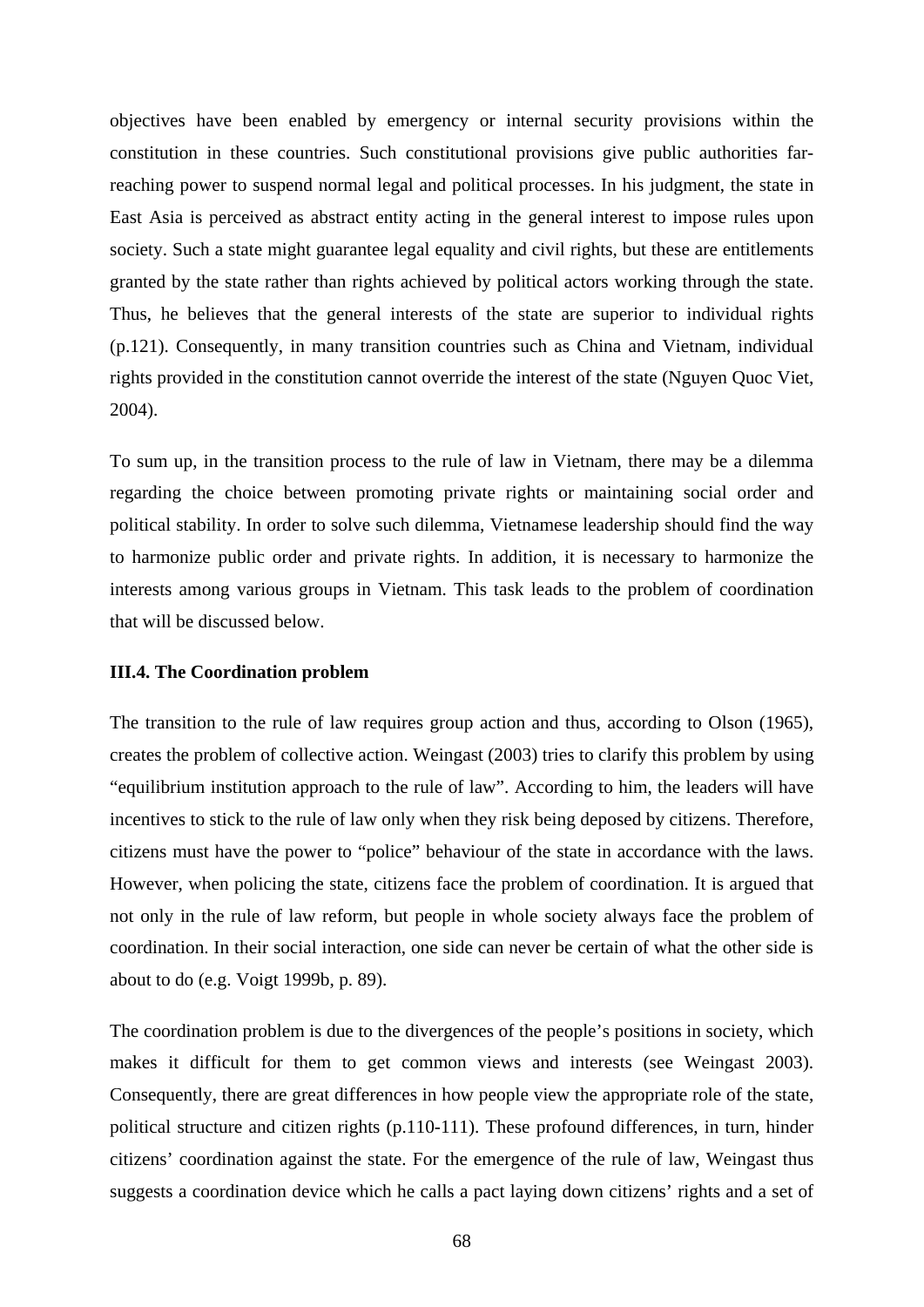public decision making rules. However, it is necessary to satisfy three further conditions: (i) parties in the pact must agree that they are better off in the pact than without it; (ii) parties agree to change their behaviour so that the others simultaneously doing so and (iii) parties must be willing to defend not only the parts of the pact benefiting themselves but also the parts benefiting others against state transgression (Weingast, 2003, p. 111 - 112). Yet, there may be another coordination dilemma because it seems to be impossible to convince all parties (or interest groups) that they will be better off in the Weingast's "rule of law" pact. Furthermore, it can be questioned how parties could be able to go beyond their uncertainty about the behaviour of the others in the pact in order to be willing to defend the others from state transgression.

To explain this dilemma, I assume that a specific society consists of two citizen groups: a privileged group and a less privileged group. The privileged group tends to oppose the rule of law because of two reasons: First, in the view of privileged group, they will not be better off after the reform towards the rule of law. The rule of law reform only induces uncertainties for their life, thus they resist any change. However, not only the privileged group but also the society as a whole tends to oppose social and institutional change due to the same reason. I will analyse this problem in details in the next chapter.

Second, there is the fact that privileged group could earn more benefits from the no rule of law. According to economists, people always act in their self-interest. Presuppose that the rule of law is a zero sum game, the privileged group thus regards any move towards the rule of law as an outcry of the less privileged members in pursuit of reallocation benefits resources of the society. This may undermine the privileged group interests (Zhou 2001). For such reason, the privileged group will have negative view and oppose the reform to the rule of law as in the case of Russia (see e.g.: Stiglitz and Hoff, 2002). Given the facts of economic reform in China, Peereenboon (2002) also observes that economic reforms in China have fostered clientelist and corporatist arrangements in which the newly emerging social groups such as business people form alliances with the government. They are neither liberal nor predisposed toward democracy since they frequently are more interested in guarding jealously their privileged access to power than in broader political reforms.

Nguyen An Nguyen (2006) makes similar observations with regard to Vietnam, where there is an increasing threat of reform distortion made by interest groups. Before Doimoi, he points out that, on the one hand, there were no independent interest groups in the planned economy who were strong enough to influence the policies made by government. On the other hand, it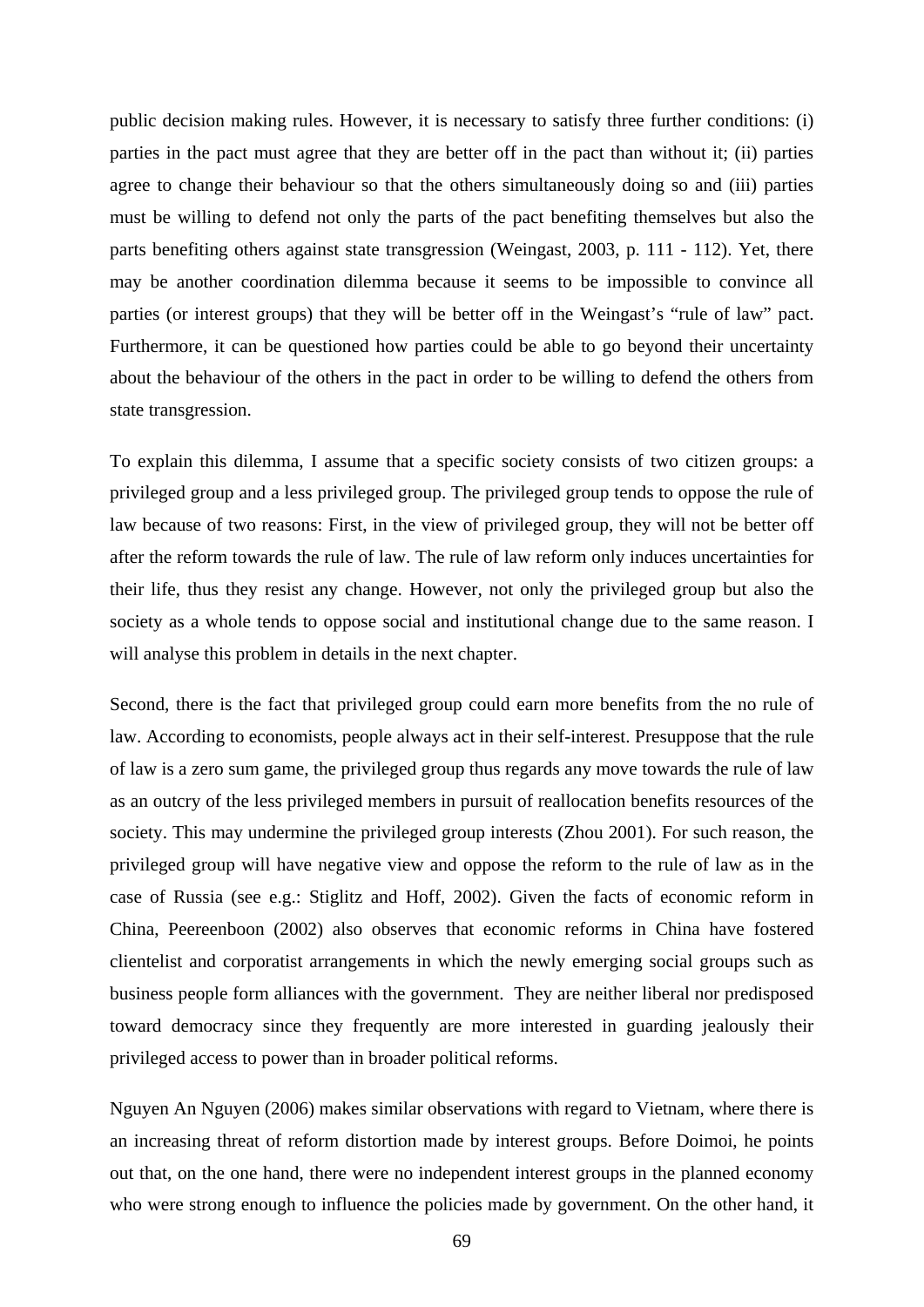was difficult to influence state policy since there was a high degree of centralization of state powers. After Doimoi, when the market economy emerged in Vietnam, interest groups expand more and more rapidly and they get giant benefits from influencing state policy. As pointed out by Nguyen An Nguyen, there are conservative interest groups who get benefits from their privileged position in society. Therefore, they obstruct the reform progress. Although their benefits are very small in comparison with the whole reform benefits, the less privileged groups who can receive reform benefits, however, have no way to influence state policies.

Obviously, the rule of law may not be a zero sum game. Its introduction can improve the situation of both the upper and the lower class. It is worthy to note that because of the distrust among people in a lawless society, more and more people within the privileged groups will also realize that playing by certain rules would actually be in their own interests. For such reason, they will support the rule of law. Consequently, if they can get rid of their shortsighted interests, members of the privileged group would defend the rule of law system that provides for predictability and certainty. However, by using the well-known mechanism of divide and conquer, a dictator can take the advantage of envious disputes between privileged groups and less privileged groups to delay the transition process to the rule of law in particular and political freedom in general. Weingast (2003) shows that, on the one hand, the dictators can transgress the rights of some citizen groups. On the other hand, they make their efforts to protect privileged interests for other citizens in order to retain their support sufficient in number to keep them in power (2003, p. 111). As a result, the obstacle to the emergence of the rule of law is the arbitrary and discretionary powers of government which hinder the people effort to solve their coordination problem.

To summarize, the arguments in this section emphasize the importance of constraint mechanisms of the state powers which have been already mentioned in chapter II. In order to overcome the coordination dilemma of the transition to the rule of law, it is in need of an efficient constraint mechanism in order to limit arbitrary powers of government. However, in the next section, I will show that the political and institutional reform in Vietnam has failed to establish an effective mechanism in constraining arbitrary powers. As a result, arbitrary discretion of government can be regarded as a current main obstacle to the rule of law reform in Vietnam.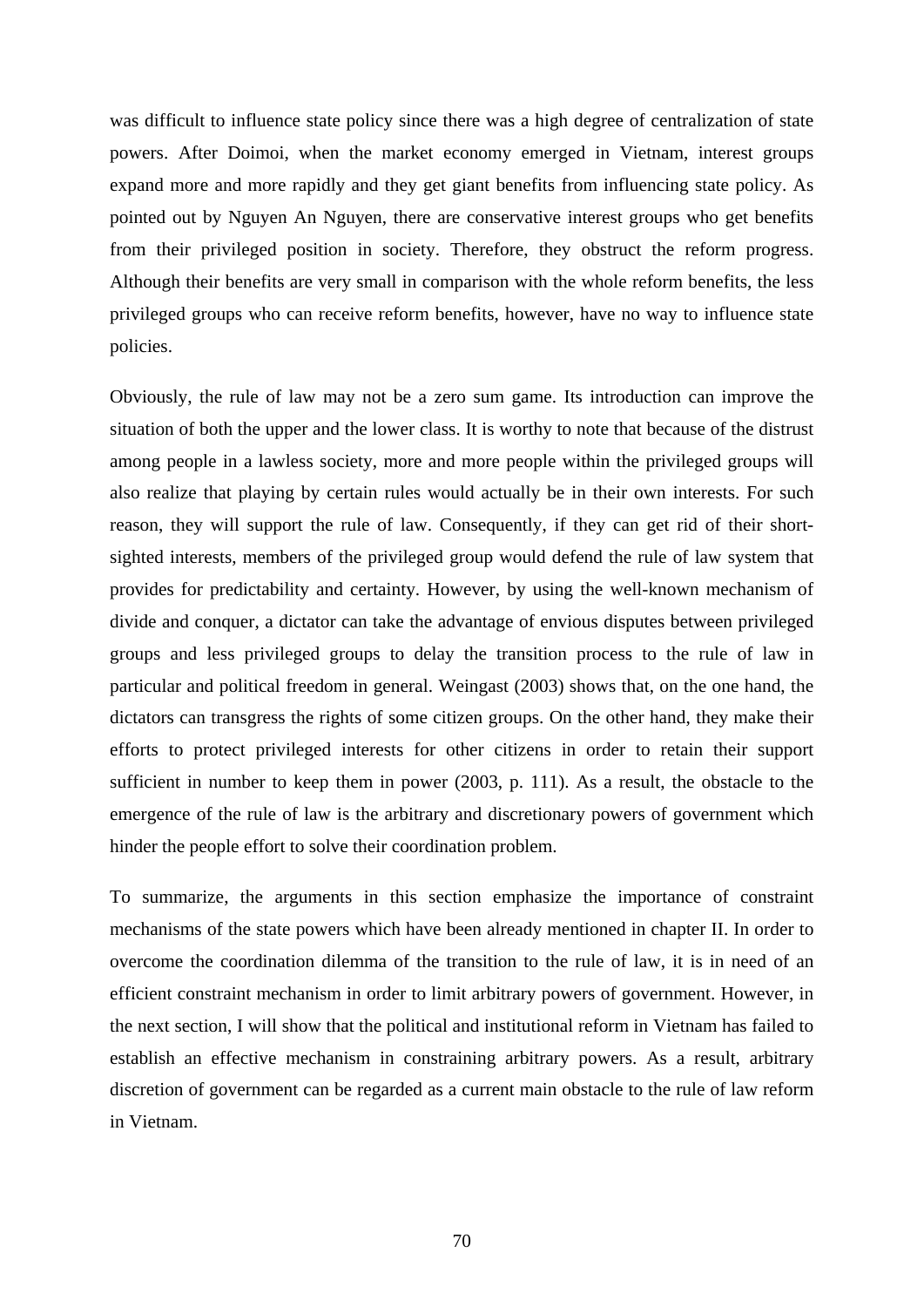## **IV. Arbitrary discretion of government: obstacle to the rule of law in Vietnam**

As discussed in chapter II, the rule of law protects individuals against arbitrary use of state powers since state authorities are also bound by the law themselves. In Dicey's lecture about the law of the constitution, he was especially concerned with the constraints of official arbitrary discretion and regarded it as a crucial condition for the development of the rule of law. Similarly, Hayek (1960, p. 213) also realizes that the problem of discretionary powers as it directly affects the rule of law is not a problem of the limitation of the powers of particular agents of government, but of the limitation of the powers of the government as a whole. In section II of this chapter, I argued that the socialist law transplanted in Vietnam could not constrain the arbitrary powers of the Party and governmental organs. Recently, abuse of arbitrary powers is still a main obstacle to the transition to the rule of law in Vietnam. In this section, I explain how arbitrary powers of government influence promulgation, interpretation and implementation of laws and regulations in Vietnam. The main argument in this section is that widespread arbitrary discretion of government currently impedes the rule of law reform, infringes individual rights and therefore hinders the transformation to a market economy in Vietnam.

# **IV.1. Arbitrary discretion in the rule making process**

In the transitional process of Vietnam, laws and regulations have been seen as crucial tools of the state in governing the society by the rule of law and promoting economic development. In addition, the legal system is aimed at satisfying contemporary requirements of international integration of Vietnam. Thus, the legal reform took place very early and contributed significantly to the economic development in Vietnam recently. As a result, a large number of laws and regulations have been issued since the "Doimoi". However, as I already mentioned in chapter I, there are many shortcomings and deficiencies of legal institutions in Vietnam. There always have been the complaints that the laws and regulations in Vietnam are issued rapidly, but inconsistently, incompletely and inefficiently. According to Le Thanh Van (2002) and Tran Duc Luong (2003), the backwardness of the Vietnamese legal system is due to rapid changes in economy and society. Some other authors, for example Pham Duy Nghia (2002), emphasize the legacy of former Soviet socialist law and the incompatibility between social norms and rules currently imported from Western legal systems. In my judgment, arbitrary discretion in the rule-making process causes the backwardness of the Vietnamese legal system.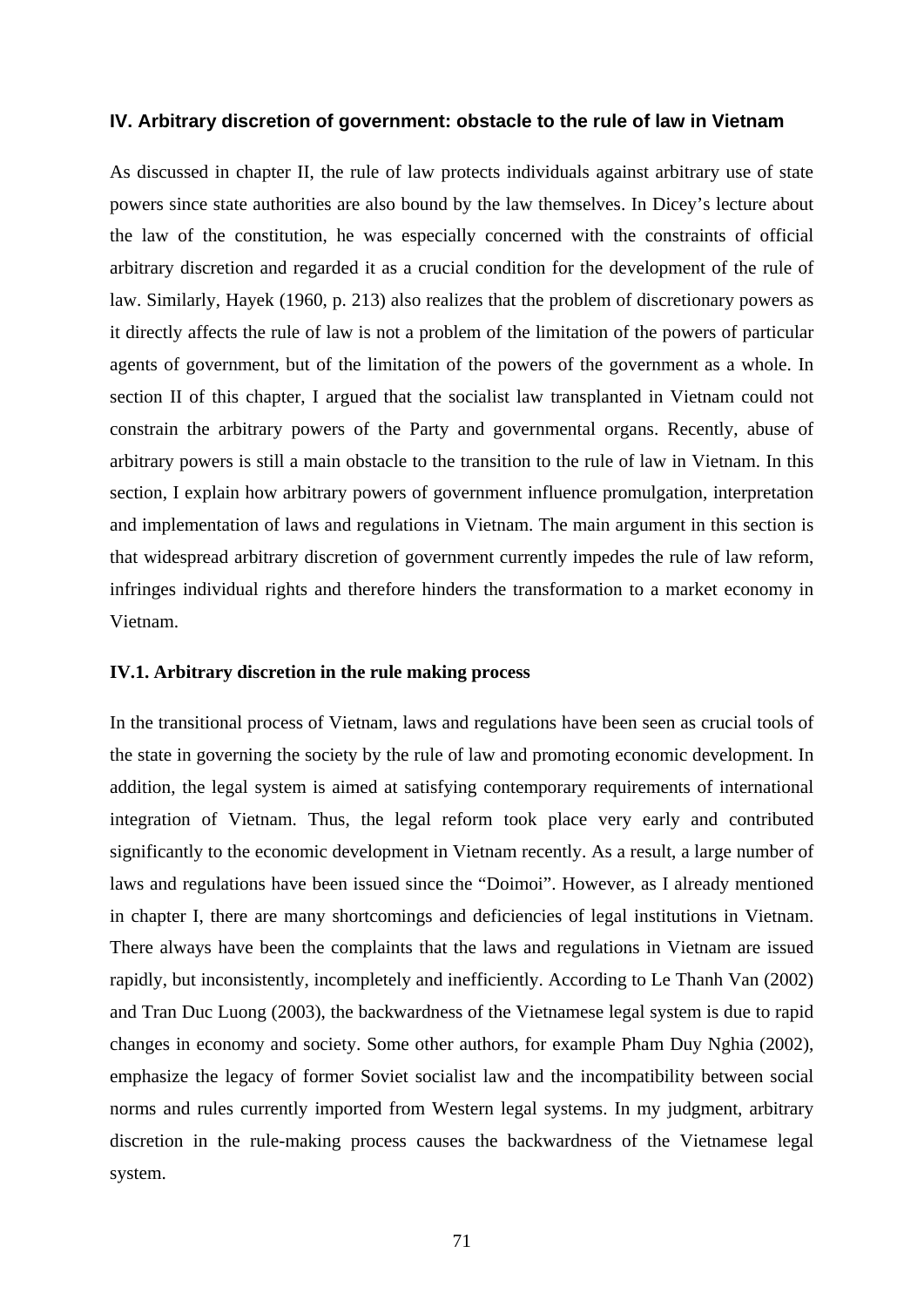According to the 1992 Constitution, the National Assembly of Vietnam (NAV) holds the supreme legislative power and decides the most important issues of the nation. The NAV implements its duties and competences through promulgating a Constitution, Laws and Resolutions and supervising the observance of those legal documents<sup>[27](#page-77-0)</sup>. Especially, Resolutions of the NAV are used not only to solve important issues of the nation but also to amend Laws and even the Constitution. For example, the 1992 Constitution is amended through the Resolution No 51-2001/NO-OH 10 issued by the NAV on  $25<sup>th</sup>$  December 2001. Although the NAV has a great deal of powers and competences, almost all NAV representatives, however, have no permanent professional positions. This is because the NAV meets twice a year and term of each session is about one month. For such reason, there are two weaknesses in the legislation of Vietnam.

First, most of the drafts of law in Vietnam are not prepared by parliament members, but by other government organs such as various ministries in government. The law-making process in Vietnam can be briefly described as follows. The government delegates a group of officials who work at a certain governmental organ to draft the law. After much discussion among concerned ministries, departments, social organisations and local authorities, the final draft law will be submitted to the NAV for voting and issuing<sup>[28](#page-77-1)</sup>. In recent years, many draft laws have been publicized to gather public opinions before being submitted to the NAV. However, the rule-making process is mainly a procedure of bargaining and compromising among ministries, their departments and local authorities. For this reason, the laws frequently reflect state interests rather than common interests of every individual in society.

Second, because the NAV representatives are lacking professional skills and time, the NAV frequently delegates powers of supplementing, guiding and interpreting laws to administrative bodies. Although these powers of governmental organs are also stipulated in the 1992 constitution and many laws (e.g.: the 1996 Law on promulgation of Legal documents), they are commonly so vague and broad that it is difficult to define their limitations. This leaves arbitrary discretion to the governmental bodies in executing laws as analysed in the next section. Therefore, the effectiveness of a law entirely depends on the behaviour of governmental organs. For instance, in order to implement a law, it is in need of under law guidelines. However, in some cases, although the law was enacted for two or three years, guidelines still have not been promulgated, which leads to inefficacy of the law. Analysing

1

<span id="page-77-0"></span><sup>&</sup>lt;sup>27</sup> The 1992 Constitution, Articles 83 and 84

<span id="page-77-1"></span><sup>&</sup>lt;sup>28</sup> The process of rule making is regulated in the Law on promulgation of legal document issued in 12/11/1996.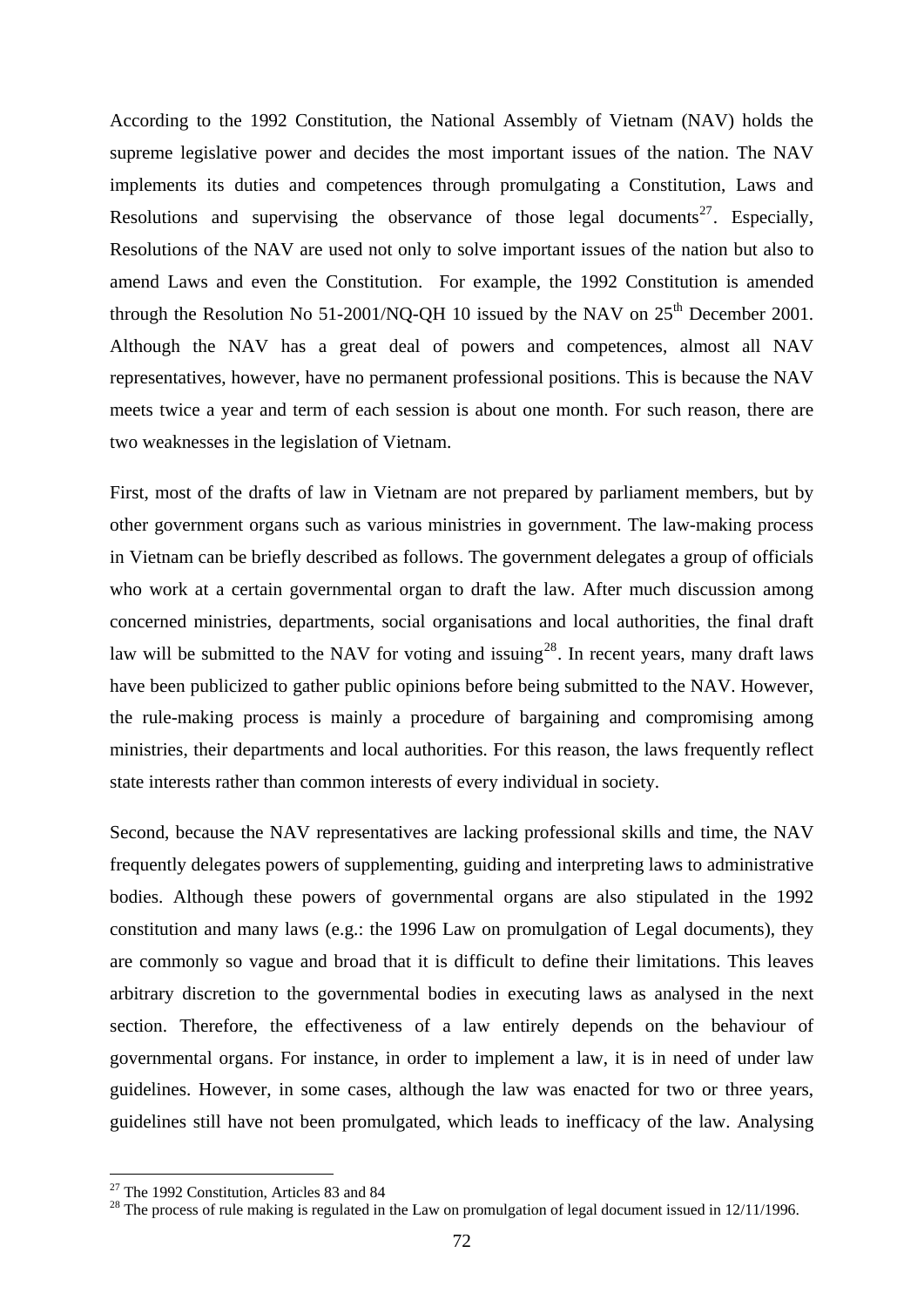the laws and regulations on foreign investment in Vietnam, Schot (1996, p. 33) claims that there are a lot of stipulations, but no factual implementation. In short, Vietnam has failed to create an effective legislature which many economists regard as a direct driving force of growth and development (UNDP 1997, Gonzalez and Mendoza 2002).

Because many state organs can promulgate laws and regulations, the legal framework of Vietnam commonly is very complicated. According to the 1996 Law on promulgation of Legal documents (the 1996 LOPLD) issued on November  $12<sup>th</sup>$  1996, the Vietnamese legal system is structured in the hierarchical order as follows.

- (i) Constitution, laws and resolutions issued by the NAV;
- (ii) Ordinances and resolutions enacted by Standing committee of the NAV;
- (iii) Decisions of the President;
- (iv) Degrees, resolutions and decisions of the Government and the Prime Minister;
- (v) Decisions, directives and circulars issued by Ministries;
- (vi) Resolutions and decisions made by the Supreme people's Court and the Supreme people's Prosecutor; and
- (vii) Resolutions, decisions and directives issued by local administrative authorities i.e., people's council and committee of provinces, districts and communes.

All legal documents mentioned above are regarded as official sources of Vietnamese laws and implemented directly by administrative authorities or judges to regulate specific relationships or to solve disputes in society. Additionally, there are a large number of administrative documents issued by officials in government's organs at central and local levels, for example announcements or guideline and directive letters. Strikingly, in the Chinese legal system, such kinds of normative documents also dominate. As Wang (2000) points out, although these documents are not binding in theory but in reality often serve as agency's "secret weapon" in regulating society. In Vietnam, there are a lot of normative documents which are contrary to the constitution and laws. However, it is very difficult to remove them because Vietnam has no judicial review mechanism. Rather, all superior governmental organs are entrusted the power of removing or suspending illegal normative documents which are issued by inferior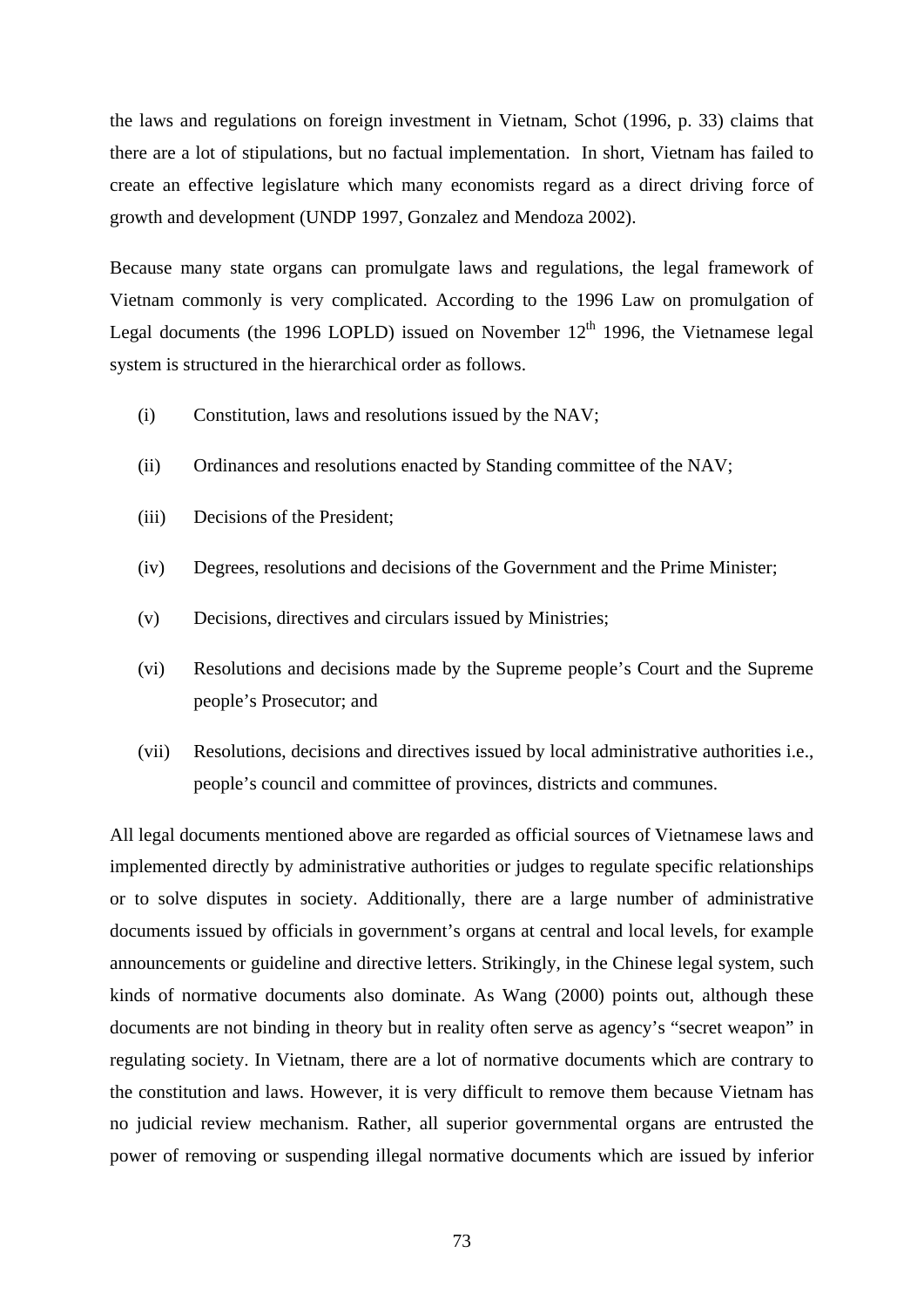ones. For example, Article 82 of the 1996 LOPLD provides the Standing Committee of NAV with the power of supervising and reviewing normative documents as follows:

"The Standing Committee of NAV shall repeal whole or a part of normative documents issued by Government, Prime minister, Supreme People's Court, Supreme People's organs of Control if those documents are contrary to Ordinances and Resolutions of the Committee; suspend the implementation of whole or a part of those documents if they are contrary to constitution, laws and resolutions of NAV and submit to NAV to repeal them".

One could thus say that Vietnam has a very broad system of judicial review. Yet the judicial system of Vietnam cannot review legislation as well as normative documents issued by the government. Remember that the U.S. has broad judicial review mechanism as every court can strike down legislation as unconstitutional. Moreover, while the power of reviewing normative documents is entrusted to various organs at both central and local levels, there is still lack of transparent procedures for appealing and examining the normative documents which are supposed to be illegal. Consequently, most of governmental organs could not use this power. For example, the NAV and its Standing Committee have never exercised this power in reality.

Since laws and regulations frequently reflect and protect interests of governmental officials, this has led to the aforementioned problems of great contradiction and rapid changes in the legal system. More seriously, the governmental agencies and local authorities seem to deliberately or undeliberately issue under-law regulations violating private rights and interests of individuals or enterprises which are stipulated in the constitution or laws. Infringement of business rights is an example for this kind of violation. For instance, although freedom of business has been stipulated in the 1992 Constitution and many laws since Doimoi, governmental organs issued many under-law regulations providing more than 300 kinds of licenses, permits and their derivatives. Such legal documents seem to be unuseful for state management, but they cause difficulties and unnecessary costs for investors. According to Pham Duy Nghia (2002), many of these licenses, for example the license for typing, license for photocopying, or license for portrait painting, are not based on any laws. None of these permits could be annulled or suspended until enacting the Enterprises Law in 1999. It is worthy to note that reviewing the legality of regulations and normative documents does not fall within the competence of administrative courts in Vietnam because these courts only examine the specific administrative decisions, which will be mentioned in chapter 6. Strikingly, many studies (e.g. Johnson *et al.* 1998, Kaufmann et al. 1999, and Djankov *et al.*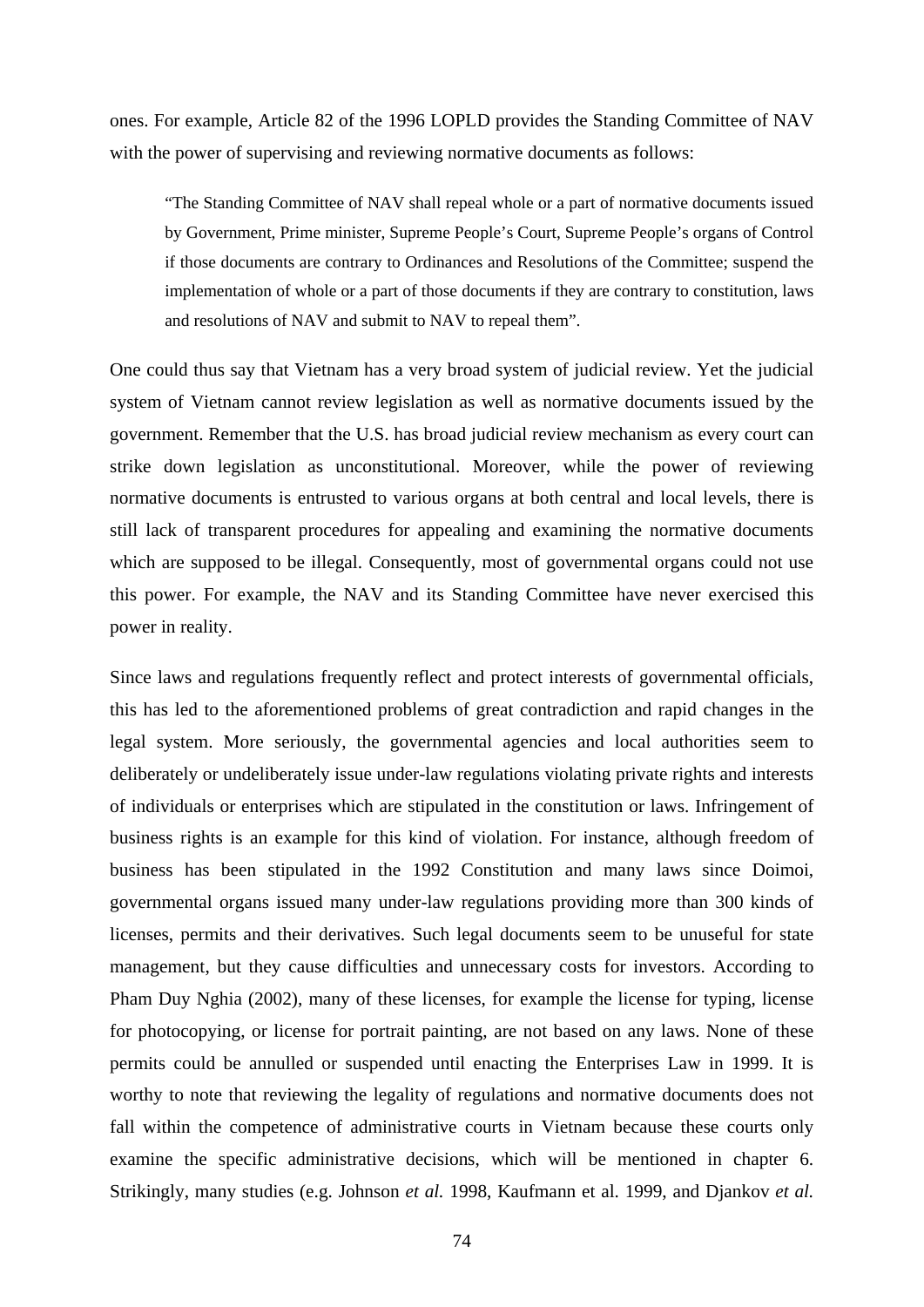2001) demonstrate that in many countries, people are also facing regulatory burden. According to the survey of Kaufmann et al. (1999), Vietnam, Laos and Myanmar stand in as the economies with the heaviest regulatory structure in the Southeast Asian region (see Figure 3.1).





*Source: Kaufmann et al. 1999, cited in Gonzalez and Mendoza (2002)*

1

Johnson *et al.* (1998) show evidently causal links between regulatory burden with corruption and the unofficial economy. These links can be found in the case of Vietnam. In Vietnam, the complex legal system can cause difficulties for individuals, especially for private enterprises in searching and understanding laws and regulations. Individuals thus respond to such complex legal systems in two ways. First, they will bribe officials just to get possible instructions or to assure that all their activities will not be sanctioned. Secondly, they will carry out their activities without regarding whether their business is illegal or not. The fact that more than 80% of private houses in Vietnam were built without permits is the best example for this situation<sup>[29](#page-80-0)</sup>. In order to get a license for building a house, Vietnamese individuals have to submit documents to several organs and meet a lot of officials, which costs a lot of time and money. Consequently, individuals often build their house without permission and are willing to bear administrative sanctions (normally having to pay a certain amount of money) instead of legally following the burdensome procedure for getting permits

<span id="page-80-0"></span> $29$  This data was announced officially in the meeting of NAV as an alarmingly increase of breaking the law in the field of building activities – VN express news.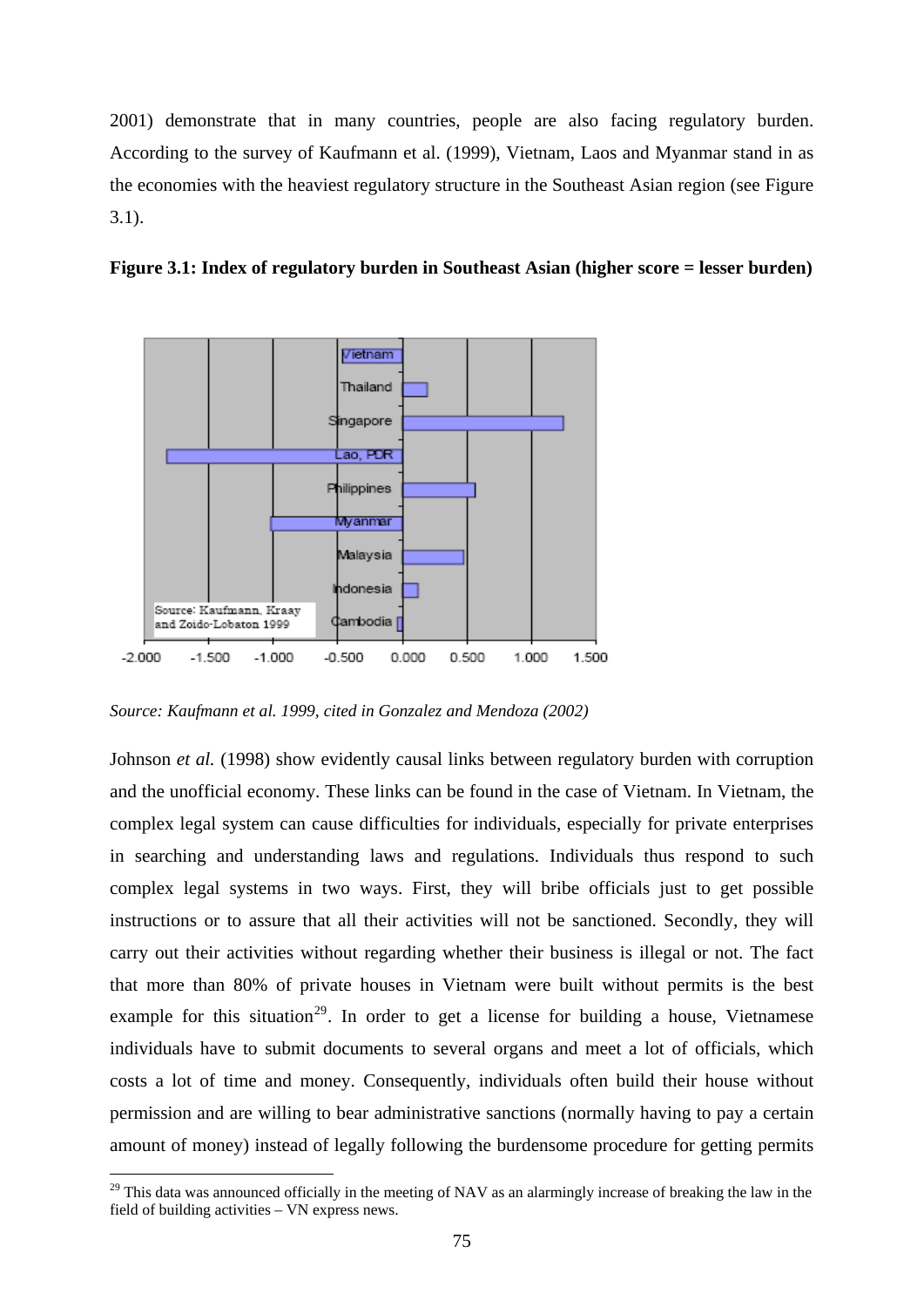of house building. This fact illustrates the failure of the formal legal system in transition countries as I already mentioned in chapter 2.

In summary, the reality of burdensome regulatory structure in Vietnam manifests the failure of the National Assembly in performing its supreme rule-making power. Therefore, the NAV has to de-facto entrust more arbitrary powers to executive bodies, which is described by Lipson (1997) as rule by the bureaus rather than rule by law. The next section will illustrate Lipson's view by explaining how Vietnamese executive bodies abuse arbitrary powers in the rule executing process.

## **IV.2. Arbitrary discretion in the rule executing process**

In Vietnam currently, arbitrary discretion exists not only in rule-making process but also more seriously in the field of rule execution. When implementing laws and regulations, governmental officials must follow the principle of "ultra vires" which was regarded as the main principle to restraint authorities under the laws. Generally, this principle means that the state exercises its power within legal limitation. In administrative affairs, the principle means that governmental organs or authorities are not allowed to do anything, except that which is expressly permitted by laws or under-law regulations. However, it is evident in Vietnam that many governmental organs as well as officials are likely to exercise arbitrary powers beyond what they are permitted to do. In my point of view, arbitrary discretion in implementation of laws can be due to three following reasons.

First, as discussed above, laws and even under-law regulations in Vietnam are so vague that they can be interpreted and implemented in various ways. Consequently, officials can have arbitrary powers in executing such laws and regulations. They may use these favourable powers for their own interests, thus bribery and corruption have become rather widespread. A recent example is the trial of Nam Cam case in 2003 in Vietnam. In this case, many senior officials including members of the CPV's Central Executive Committee, the vice-president of People's Supreme Procuracy, the vice-minister of Police were convicted of corruption crime.

There is a fact that although Vietnamese legislators in recent years have tried to improve regulations on administrative procedures, they are still not transparent and cannot force officials abiding by the laws, which makes bribery and corruption much more serious. In Governance Matters IV (2005), Kaufmann et al. construct measures of six dimensions of governance including a *Control of Corruption* indicator. Aggregating many sources of data on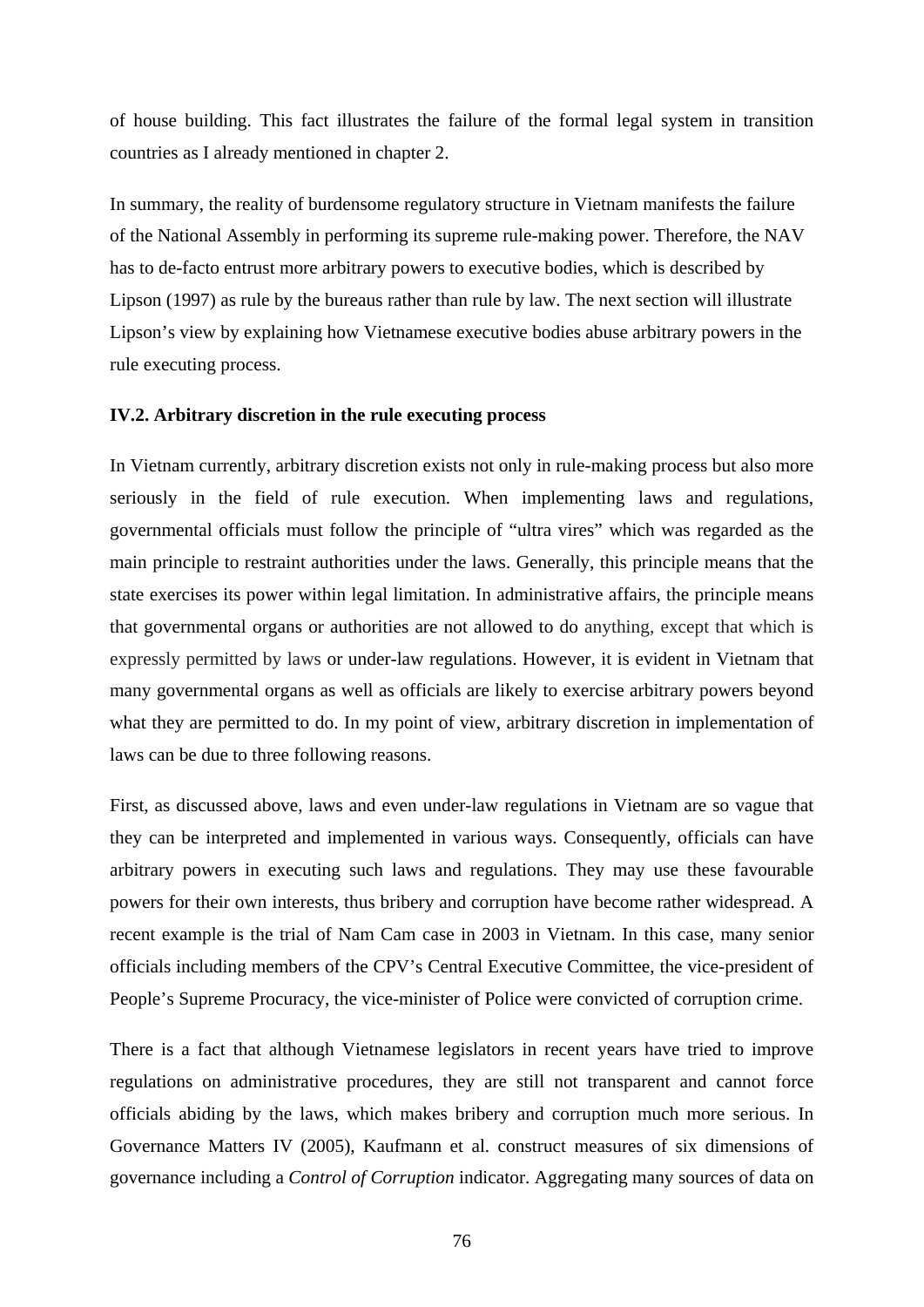perception of corruption, this indicator measures the exercise of public power for private gain, including both petty and grand corruption and state capture. According to this study, Vietnam, Laos, Cambodia and Indonesia are facing pervasive corruption (see Figure 3.2). Additionally, the Control of corruption index of 2004 slightly declines in comparison with that of 2002.





*Source: Kaufmann, Kraay, and Mastruzzi (2005)* 

Second, as discussed in chapter I, the CPV and the State of Vietnam have developed a model of a so-called "socialism-oriented market economy" where the state sector should dominate the economy. Thus, there is confusion between the economic management of government and the business management of SOEs. It is the fact that SOEs of Vietnam have had many favours in comparison with private enterprises. For example, the 1995 Law on State-owned Enterprise (LSOEs) gives SOEs many priorities and preferential conditions such as financial supports, unpaid access to land, and infrastructure. Moreover, many decisions or directives issued by officials in ministries and local governments also give SOEs a great deal of favour. For example, the official letter No 1124 issued by the Ministry of Construction requires the government construction projects to use seven types of product provided by the SOEs belonging to this ministry<sup>[30](#page-82-0)</sup>. Contrary to SOEs, the private enterprises in Vietnam not only have not received any governmental favours, but also face many difficulties due to burdensomeness of administrative procedures. As indicated in the survey of Djankov et al.

1

<span id="page-82-0"></span> $30$  See VnExpress  $28^{th}$  July 2003, available at<http://vnexpress.net/Vietnam/Home/>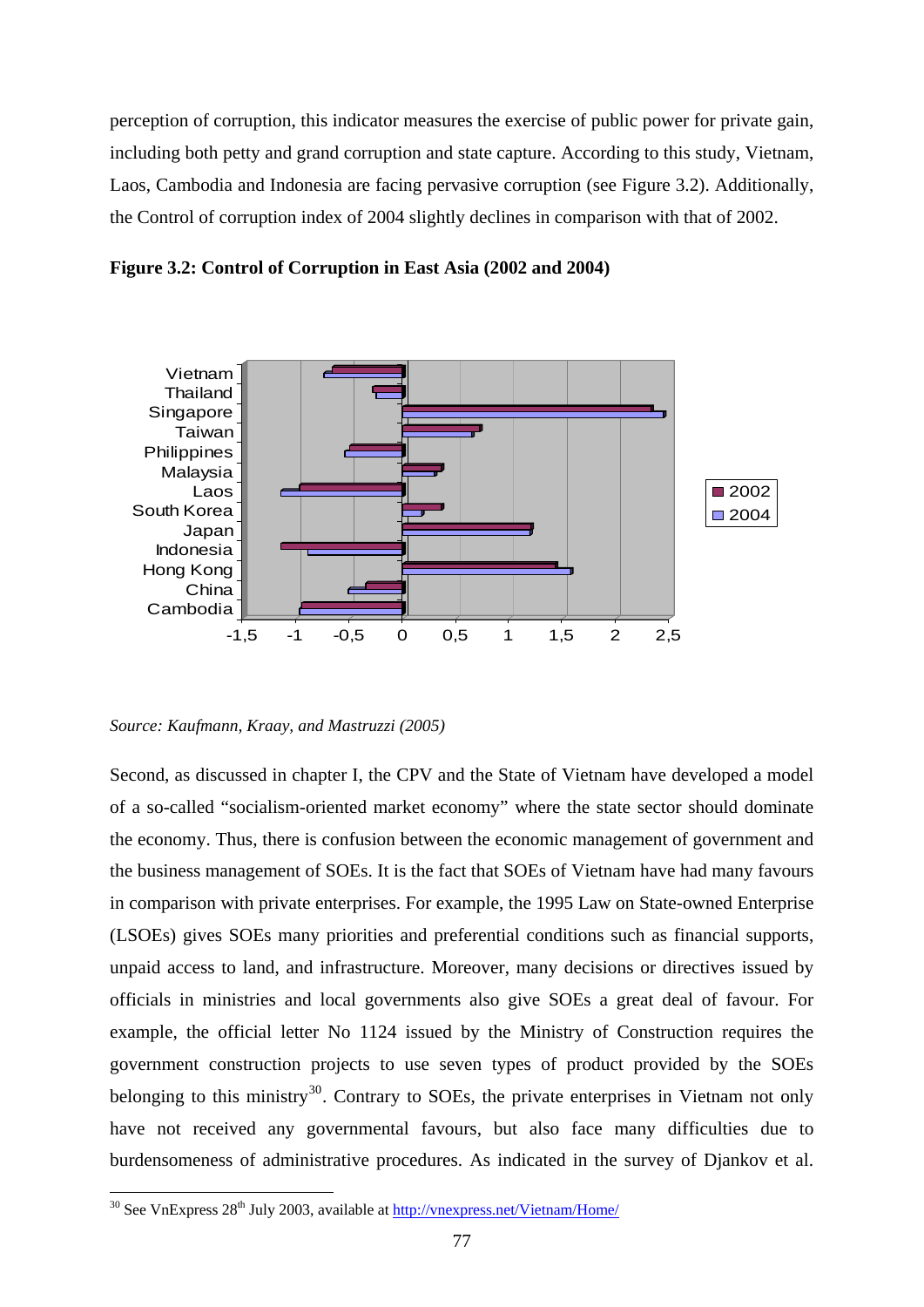(2001), the cost of business registration as a fraction of GDP per capita in Vietnam is the highest in East Asia (see Figure 3.3).



**Figure 3.3: The cost of Business registration as % of per capital GDP in East Asia (1999)** 

Third, governmental officials in Vietnam are lacking good legal knowledge and administrative skills. During the war period, appointment of officials was based on their combat achievements, but not their good education. For a long time of the centrally planned economy, the State paid little attention to introducing or training laws and administrative skills of its officials. The incomprehensiveness of officials makes arbitrary discretion in executing laws and regulations more serious because they do not realize the sphere of their discretion. Consequently, governmental officials at central and local levels easily violate the laws or even the basic private rights while executing their duties and competences.

To sum up, there are three main reasons which result in unrestricted arbitrary discretion in administrative affairs namely: (i) ambiguous legal system, (ii) policy of "socialism-oriented market economy" and (iii) the lack of legal knowledge and governance skills. However, the deep reason is due to influences of socialist law legacy as well as Confucian values as I mentioned in section 2 of this chapter. In the next chapter, I will explain in more detail the influences of the Confucian values and illustrate that they are the causes of arbitrary discretion in Vietnam.

*Source: Djankov et al. (2001)*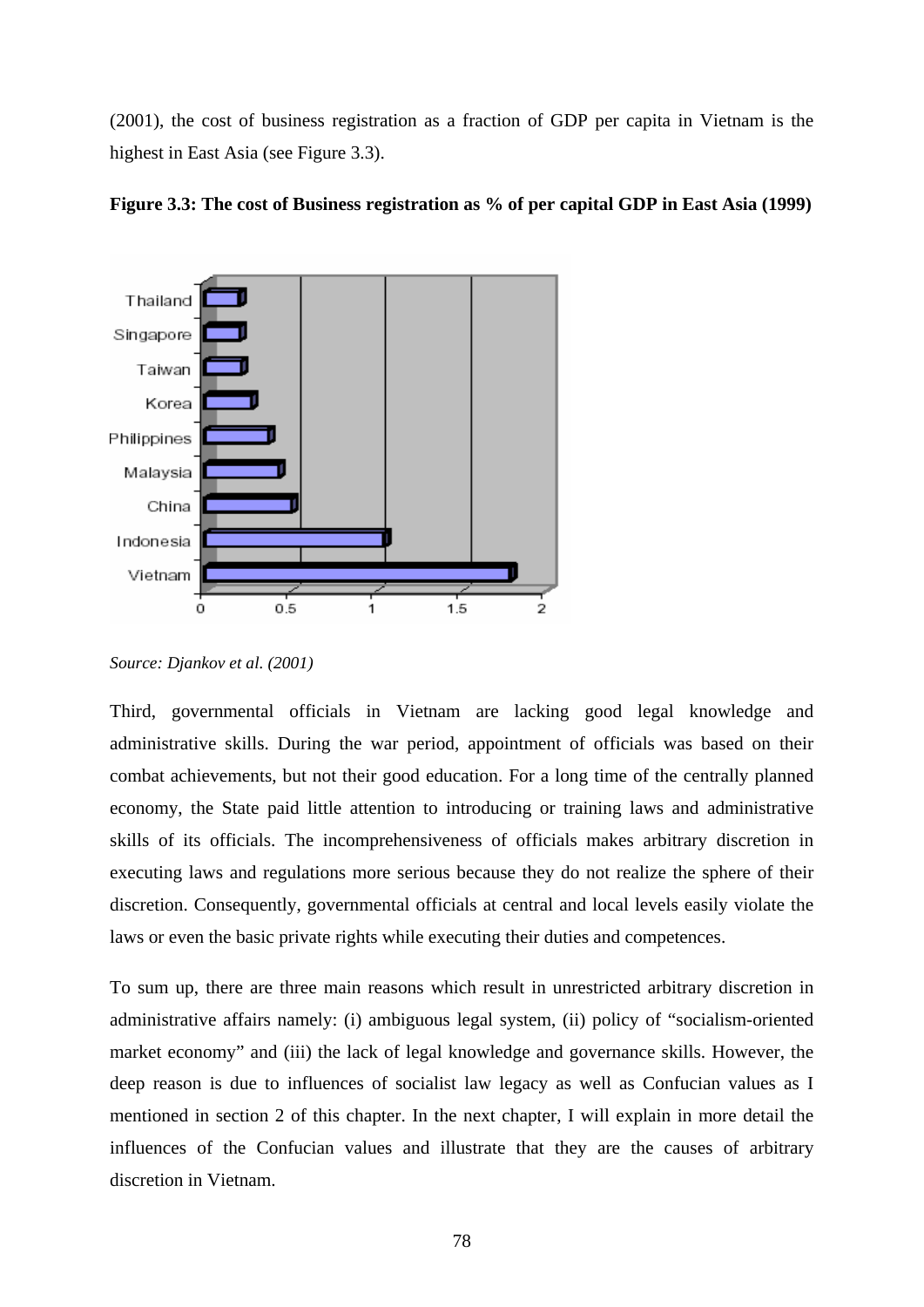# **V. Conclusions**

The studies as well as the debate of the rule of law always draw attention of politicians, philosophers and researches. There is broad consensus among academics and policymakers in transition countries that the rule of law reform matters for economic development. There is also growing awareness among them that consensus is unlikely to ensure success of the rule of law reform. On the contrary, transition countries are still facing many dilemmas and obstacles in this transition process. With the purpose of clarifying dilemmas and obstacles to transition to the rule of law, this chapter provides an empirical analysis of the rule of law reform in the case of Vietnam.

First, the chapter explains that local economic, political and social conditions of Vietnam play a very important role in the transition to the rule of law. To meet the requirement of a market economy, the leadership of Vietnam has improved the legal system and especially adopted the rule of law reform. However, Vietnamese leaders consistently build a socialism-oriented state governed by the rule of law under the leadership of the Communist Party. Moreover, the legacies of socialist law and Confucianism also have impacted on the way of building up the rule of law in Vietnam. Consequently, the rule of law model in Vietnam is dissimilar to those of Western countries. There are three characteristics which make the socialist rule of law in Vietnam different from those in the West, specifically: (i) non-pluralist democracy, (ii) centralization of state powers, (iii) assurance of individual rights as well as state interests and public order.

Second, as I argued, both Vietnamese citizens and their leadership are facing many dilemmas and obstacles in the transition process. Arbitrary discretion of government stands out as a main obstacle to the rule of law reform of Vietnam currently. Therefore, restraining arbitrary discretion of government can be regarded as a significant step in the process of transformation to the rule of law and market economy in Vietnam.

In conclusion, this chapter provides an overall picture of the rule of law reform in Vietnam. The following chapters of my thesis will try to explain in more detail the role of informal institutions and delegation of power to independent court in the process of transition to the rule of law. Specifically, I will answer some questions such as: (i) why and how the Confucian values matter in the transition to the rule of law and (ii) how to make an independent court system in order to effectively restrain arbitrary power and protect human rights and civil liberty.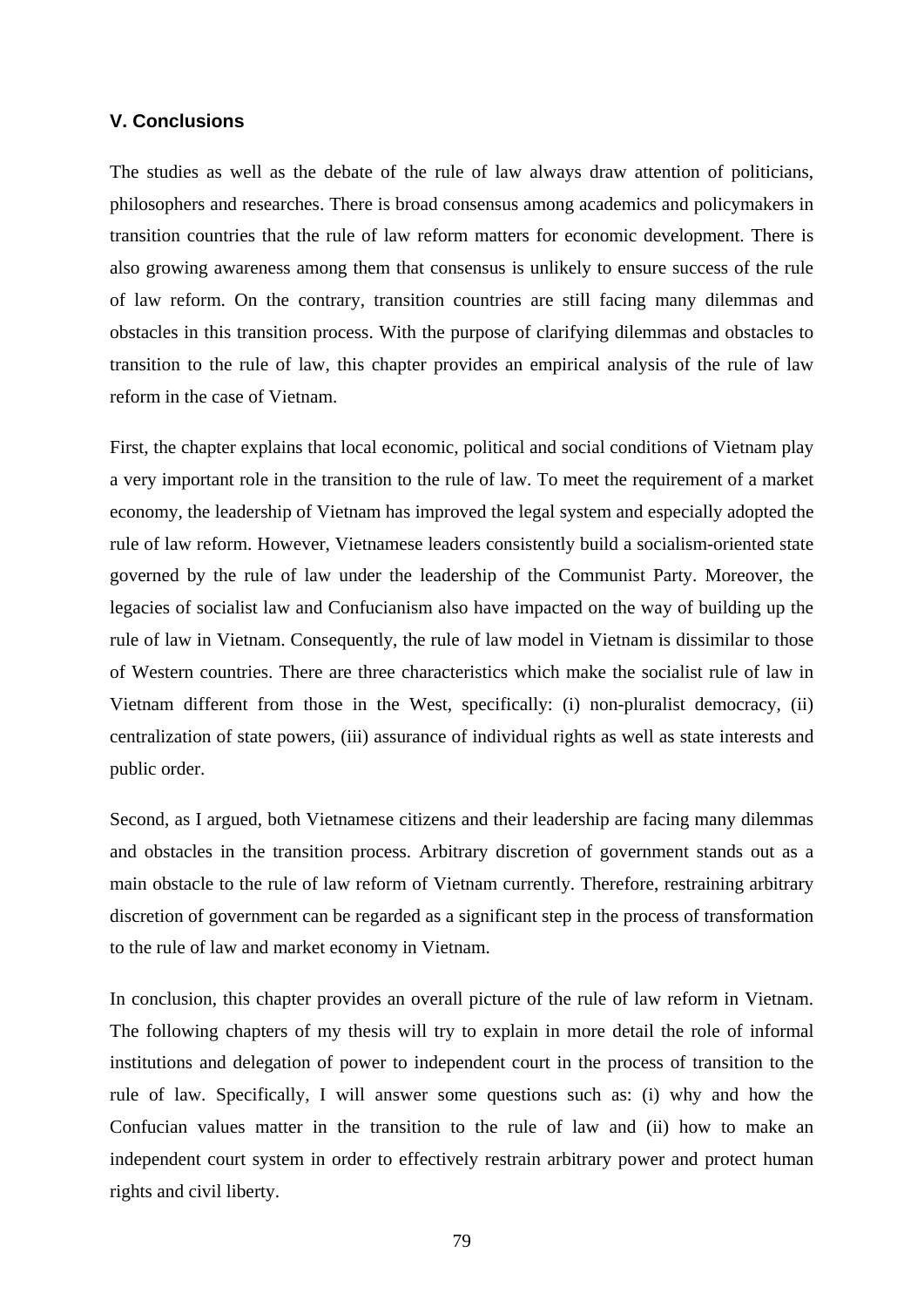# *Chapter 4*

# **Do informal institutions matter? Confucian values and the transition to the rule of law in Vietnam**

*"From the viewpoint of structural policy, it is of the utmost importance to understand to what extent policy makers can influence directly informal institutions, and within what timeframe; the extent to which informal institutions adjust to formal institutions; and the extent to which the stock of informal institutions will undermine specific public policy initiatives. Questions of this nature are of paramount importance for policies of economic development or transitions to markets…" (*Eggertsson, 1997, p. 1192)

## **I. Introduction**

The relationship between institutions and development is a main concern of the NIE. Dealing with the question of how do institutions matter in changing our society, North (1990, p. 107) supposes that institutions are the underlying determinants of the long-run performance of economies. Since 1995, the "Index of Economic Freedom" produced by the Heritage Foundation has empirically illustrated North's supposition. The index includes the broad array of institutional factors determining a free-market economy, namely: trade policy, fiscal burden, government intervention, monetary policy, capital flow and foreign investments, banking and finance, wages and prices, property rights, regulations, and black market activity. Year after year, the index shows that there is a strong positive correlation between the institutional factors of economic freedom and economic growth. For that reason, there are many calls for the development of new institutions in the process of transition from a planned market economy to a free and open market economy. It can be argued that the rule of law reforms in many transition countries are a process of institutional change to make their formal institutions to be compatible with a free market economy. Emphasizing the importance of institutional reform in transition economies, Voigt and Engerer (2001) even claim that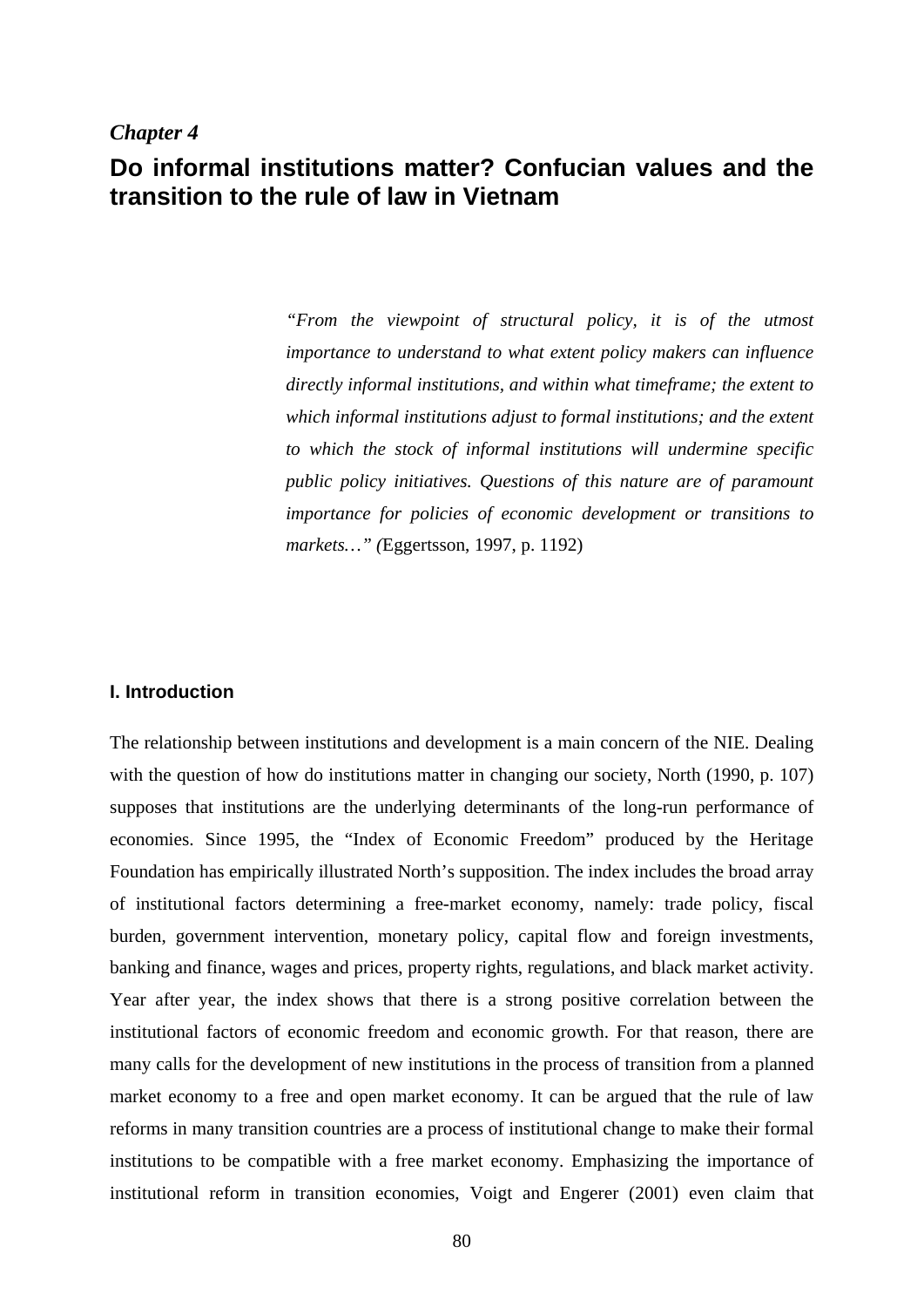"institutional change was seen as a precondition for economic transition, rather than one the tasks thereof" (p. 150). Given the significance of institutions for economic development, the first question that will be dealt with in this chapter is how institutions change.

As already analysed in chapter I, it is evident that inherent informal institutions existing in transition countries influence considerably the transition processes. Many of the centrally planned economies suffered from fundamental inconsistencies between formal and informal institutions (Feige 2003). This chapter is aimed at explaining the role of informal institutions on institutional change. Therefore, the next question is how informal institutions constrain and shape transition processes to the rule of law.

In order to answer such questions, this chapter focuses on clarifying two main issues. In the first section, I review the NIE literature concerning the role of informal institutions in institutional change generally and in transition to the rule of law particularly. The chapter highlights that, due to the influence of informal institutions in a specific society, policy makers in transitional countries are facing a dilemma: on the one hand, the development of a market economy requires political reform, for example the transition to the rule of law is considered as a pre-condition to achieving a market economy. On the other hand, the emergence of the rule of law faces resistance from informal institutions such as Confucian values that are rooted in transitional societies. In my judgment, in order to overcome this dilemma, the transition to the rule of law in such a society must be gradual. In other words, institutional elements of the rule of law should be established progressively. I hypothesise that if some of informal institutions of a transition society are not totally contrary to the basic components of the rule of law, those institutions can harmonize with new formal institutional arrangements emerging from the rule of law reform. Another hypothesis in this chapter is that if some elements of informal institutions which are not compatible with the rule of law, but still influence considerably people's lifestyle, they should not be changed immediately.

In the second section, the aforementioned theoretical considerations will be illustrated through assessing the impact of Confucian values on the transition to the rule of law in Vietnam. As I argued in chapter II, the dilemma of transition to the rule of law in Vietnam may be due to the existence of informal institutions in Vietnamese society, not least Confucian values. Thus, based on the World Values Survey (1995-98, 2001) and the Pew Global Attitude Survey (2003) regarding common opinions and values in Vietnamese society, section 3 of this chapter presents some empirical evidence showing the impacts of Confucian values on the rule of law reform in Vietnam recently. The last section provides some concluding remarks.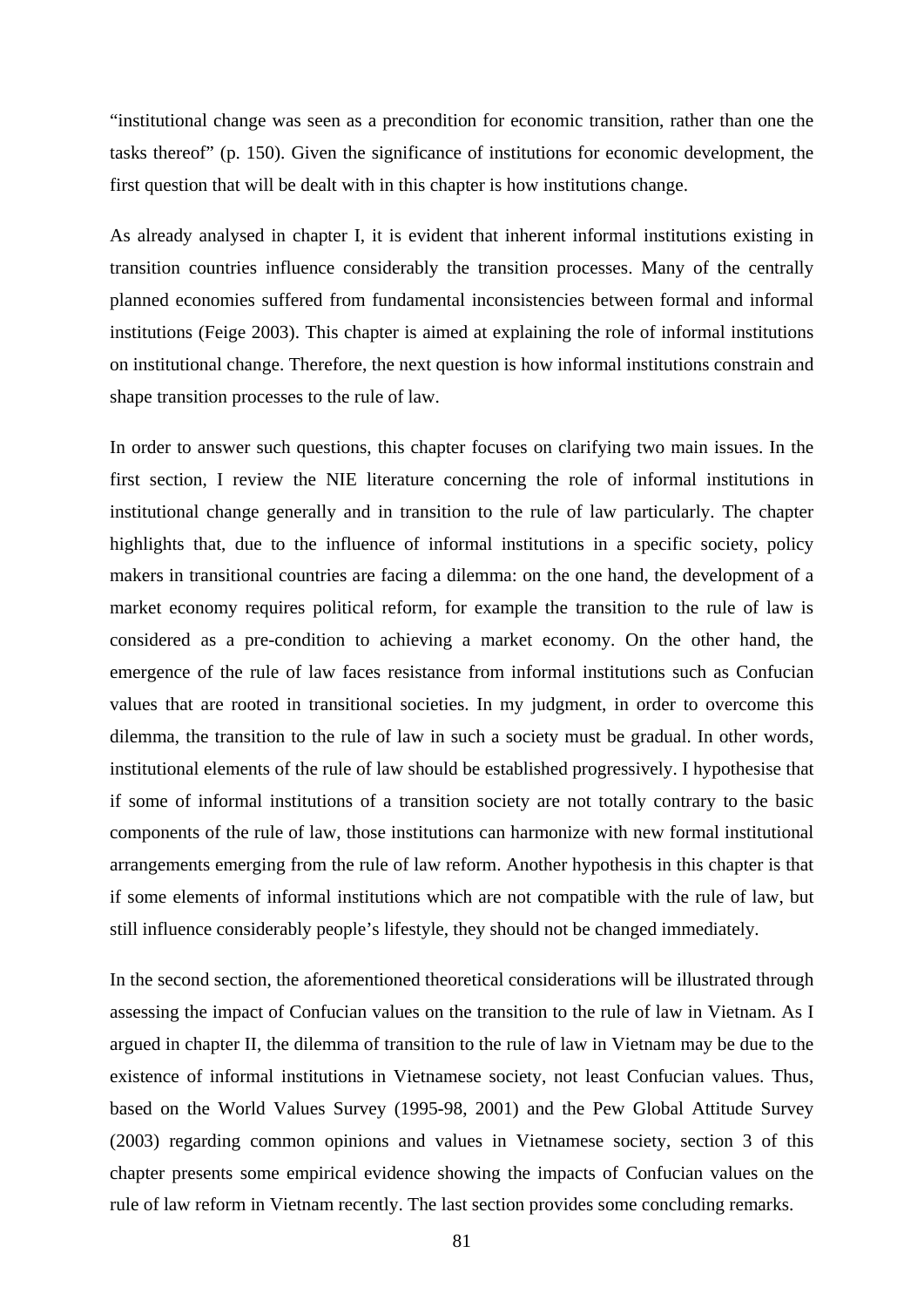#### **II. Institutional Change and the role of Informal institutions**

#### **II.1. The NIE approaches on institutional change**

Why do institutions change? According to old approaches of the New Institutional Economics, especially the game theoretic approach, economic efficiency was seen as the main force of institutional change. These approaches are based on the assumption that as collective choice made by self-interested individuals determines institutional change, the exiting institutions reflect economic efficiency (see: Coase 1960, Demsetz 1964, Pejovich 1972). As an economic historian, North (1990, p. 84) suggests that institutional changes are mainly due to changes in relative prices and in preferences or tastes. The changes in relative prices might be exogenous but most of them will be endogenous as consequences of the ongoing maximizing efforts of entrepreneurs both in the economic and the politic field. However, North (1981, 1990) also points out that due to transaction costs and cognitive capacities, the abilities of rational actors to make optimal choices are restrained. Furthermore, recently it has been recognized that efficiency considerations alone do not always account for institutional change (see Furger 2001). Therefore, the game theoretic approach must be extended to study institutions as a "product of an historical process" (Greif 2001). Most notably, Greif (2003) claims that history has a hold on the direction of institutional change because it is encapsulated in institutional elements. He wrote:

"Institutional elements inherited from the past, such as beliefs, communities, political and economic organizations and their capacities, and internalised norms transcend the situations that led to their emergence. They reflect and embody shared, common beliefs and knowledge among members of the society, they constitute mechanisms to coordinate their actions and expectations, and they are embodied in individuals' utility functions and cognition" (p. 25).

In order to resolve the shortcomings of the old approach, there are two new approaches of the NIE on explaining institutional change. The first approach, which is led by North (1981, 1990), argues that the direction of institutional change may significantly be affected by cultural factors and path dependence plays a very important role (see more detail in North 1981, 1990; Greif 1994, 2003; Schlüter 2000; and Fuger 2001). Especially, North (1981, 1990) sees ideology and path-dependence as significant determinants for institutional change. This is because, under conditions of uncertainty, individuals will resort to heuristics, past experience, imitation, and analogical thinking (Furger 2001, p. 3). In other words, under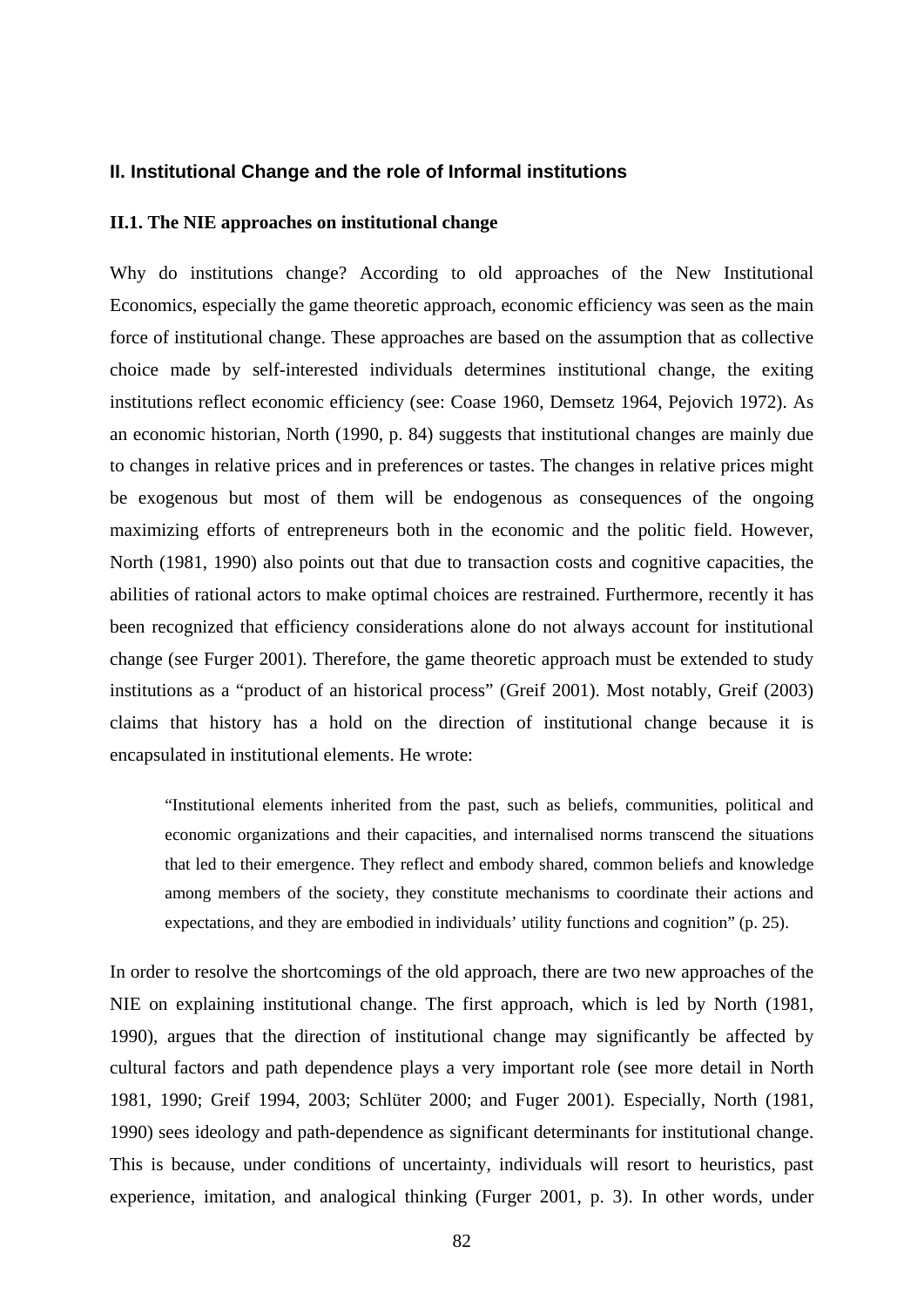conditions of uncertainty, individuals' beliefs and ideologies matter for institutional change. Ideologies, according to North (1981, p. 48), "are efforts to rationalize the behaviour pattern of individuals and groups". Ideology matters for institutional by: i) reducing complexity, ii) resolving free-riding problems and iii) reducing transaction costs. Furthermore, ideology buttresses institutions by providing them with an "ideological base" (Schlüter 2000, p. 7). With the path-dependency approach, North (1990, p. 6) notices that cultural constraints not only connect the past with the present and future, but also provide us with a key to explaining the path of history change.

The second approach, which is led by Knight (1992), considers institutional development and change as the result of social conflicts in a society and the way in which such conflicts are resolved. In his book, "Institutions and social conflict" (1992), Knight supposes that the "distributional effects" of institution and the "relative bargaining power of actors" in society play a decisive role for institutional change. Thus, he opposes the explanation of institutional change that refers to social efficiency or Pareto superiority and compensation. For example, Knight (1992, p. 13) believes that the emphasis on collective benefits in theories of social institutions fails to capture crucial features of institutional change. Instead, he shows that in order to explain institutional development and change, we must look at strategic social conflict and mechanisms to solve such conflict (1992, p. 123). Applying Knight's approach, Voigt (1999b) provides a theory analyzing the change of constitutions. He considers constitutional change as the outcome of a bargaining process between the rulers and various opposition groups. He thus suggests that the establishment of opposition groups who could overcome the organization dilemma is regarded as a prerequisite for constitutional change.

In a similar line, Acemoglu et al. (2002) also affirm that the process of institutional change involves the conflict between different groups, namely the rulers and groups receiving privileges from the rulers on the one side, and the citizens at large or new groups on the other side. To illustrate their view, Acemoglu et al. (2002) analyse the social conflict in the context of the emergence of capitalist institutions. Their hypothesis is that West European growth during this period reflects the combination of growth chances created by the Atlantic trade and the emergence of economic institutions. These institutions secure property rights to a broad cross-section of society and allow free entry into profitable businesses. The economic institutions, in turn, resulted from the development of political institutions constraining the power of the monarchy and other groups allied with the monarchy. In Acemonglu et al. (2002), such political and economic institutions are called the "capitalist institutions".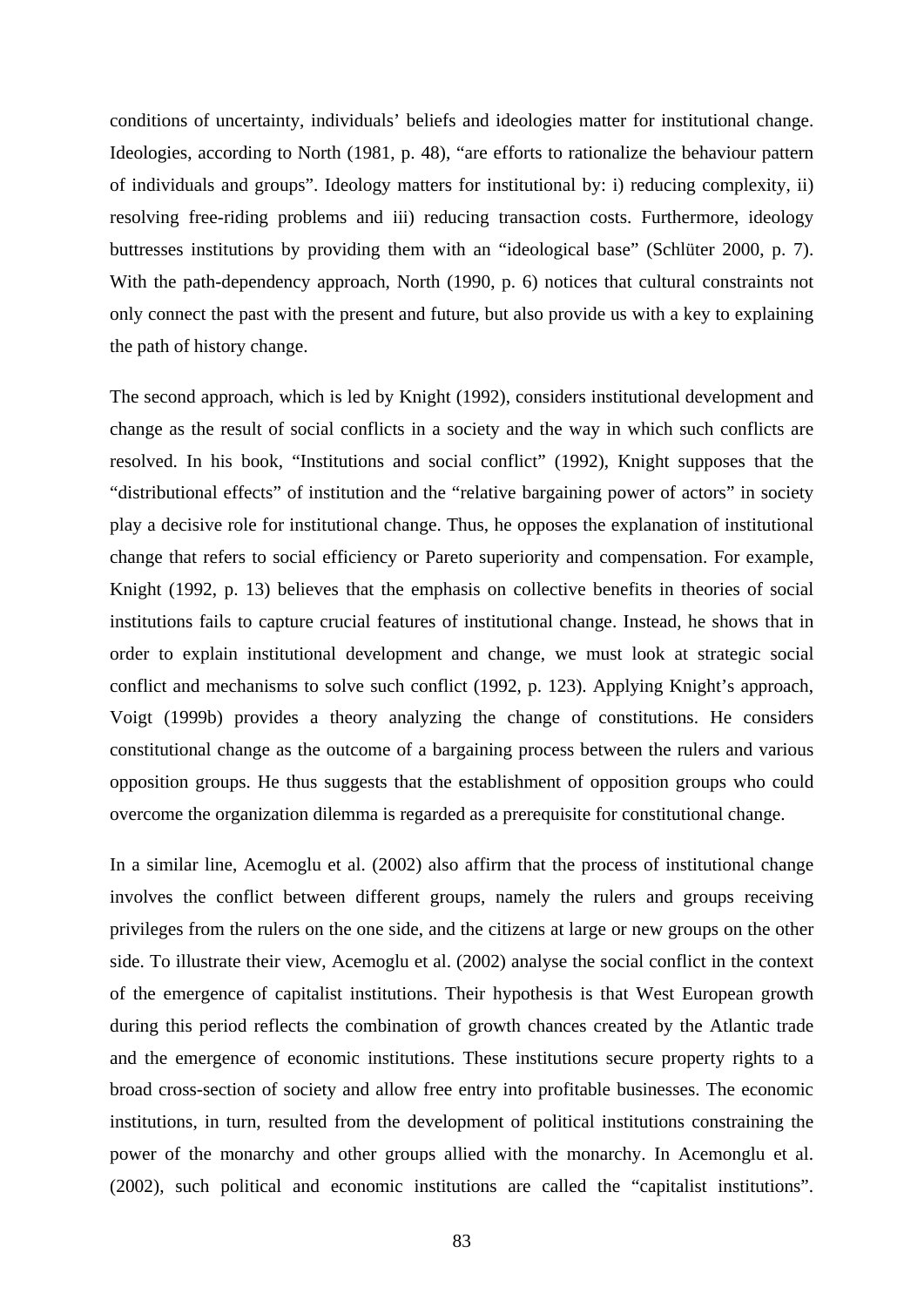Acemonglu et al. further argue that "capitalist institutions" needed the nascent bourgeoisie to gain strength and that Atlantic trade contributed to economic change indirectly by enriching segments of the bourgeoisie and inducing institutional change. The nascent bourgeoisie wants these institutions, while the monarchy typically opposes them. As a result, there will be frequent conflicts over the control of political power and the state, and on how to reform institutions (Acemoglu et al 2002). Similarly, Olson (1982) also argues that interest groups organized by those who benefit from the existing economic institutions are likely to invest in ensuring that the political system will lead to their perpetuation.

Strikingly, there are many similarities between the Marxist theory and the second approach in explaining institutional change. According to Przeworski (2003), the causal relations between the "forces of production" and the "relations of production" which constitute the "base," as well as the relations between the "base" and the superstructure are the cornerstones of Marxist theory. In "The communist manifesto", Marx and Engels (1848) profoundly argued that social change initiates from the revolution of the "forces of production" that leads to the change in the "relations of production". More specifically, Marxist historical materialism theory shows that due to economic growth, the relations of production do not satisfy the requirements of the development of the forces of production. Consequently, a social revolution will come about in order to make relations of production as well as the superstructure of society more suitable with the growth of forces of production. The social revolution advanced by class conflicts leads to new social order with new ruling classes and new ruled classes. In the new social order, the dominant institutional arrangements favour the benefit of ruling class. In vol. III of the "Capital", Marx wrote:

 "it is in the interest of the ruling section of society to sanction the existing order as law and to legally establish its limits given through usage and tradition. Apart from all else, this, by the way, comes of itself as soon as the constant reproduction of the basis of the existing order and its fundamental relations assumes a regulated and orderly form in the course of time." (p. 793).

It is worthy to note that Marxist theory as well as the two NIE approaches of Knight (1992) and North (1981, 1990) suppose that institutional change is not easily accomplished. According to Marx (1986, p. 187-8, cited in Knight 1992), institutional change was not a smooth path of increasing improvement. Instead, it was a sequence of fluctuations between stability and substantial change. In the view of North (1981), although the formal rules might change very quickly, informal institutions are much more impervious to deliberate policies. Consequently, he points out that a combination of the formal rules with the associated moral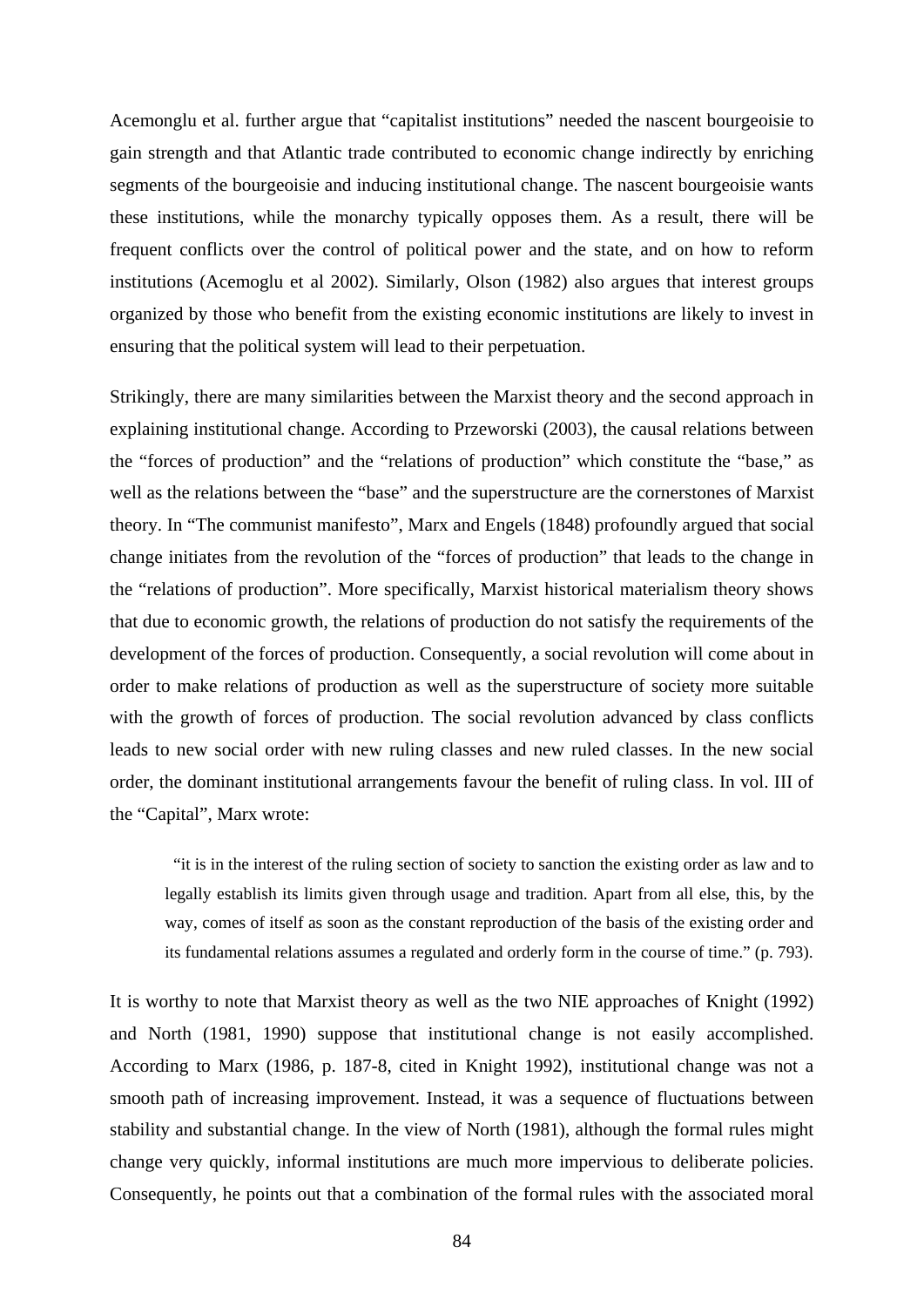and ethical codes of behaviour underlies the stability of institutional arrangements and makes them slow to change. Such a combination produces in grown patterns of behaviour which, like the capital stock, tend to be changed only incrementally (North, 1981, p. 205). Knight (1992) supposes that informal institutions can limit the number of feasible alternatives from which formal institutions are developed. This is because informal rules influence the distribution of resources that in turn, affects the power asymmetries in the social conflict. In other words, formal institutions are designed and created in the foundation of informal convention and norms (Knight 1992, p. 171-172). He further suggests that informal rules continue to emerge and change within and around the formal rules as the unintended consequences of everyday social interaction (p.173). The next section will explain why changing institutions is difficult.

## **II.2. The cost of institutional change**

From reviewing the two approaches on institutional change in above section, it can be realized that it is difficult to bring about institutional change, especially changing informal institutions. North (1981, 1990) suggests that the costs of producing efficient institutions make it hard for institutional change to occur. In my judgment, there are three reasons inducing change of informal institutions to be very costly. First, when individuals try to overcome inefficient informal institutions, they face the problem of collective action. As Olson (1965) indicates in "The logic of collective action", collective action is difficult and problematical. Consequently, it is costly for individuals to overcome collective action problem since changing institutions requires group action. Therefore, Knight (1992, p. 9) supposes that the problem of institutionalisation can be conceptualised as a problems of collective actions. Second, it is also costly to change informal institutions because of a kind of "start-up cost", including the fear of and resistance to the unfamiliar (Olson 1982, p. 38). In order to reinforce his viewpoint, Olson also adduces a very famous argument of Machiavelli in "The Prince" (1961) that:

"There is nothing more difficult to arrange, more doubtful to success, and more dangerous to carry through, than to initiate a new order of things… Men are generally incredulous, never really trusting new things unless they have tested them by experience."  $(p. 51)^{31}$  $(p. 51)^{31}$  $(p. 51)^{31}$ 

Obviously, informal institutions induce "start-up costs" for institutional change. According to Greif (2003), this is due to the fact that by reflecting, generating, and maintaining internalised norms, beliefs, and a compatible pattern of behaviour, informal institutions provide much of

1

<span id="page-90-0"></span> $31$  Cited in Olson 1982, p. 38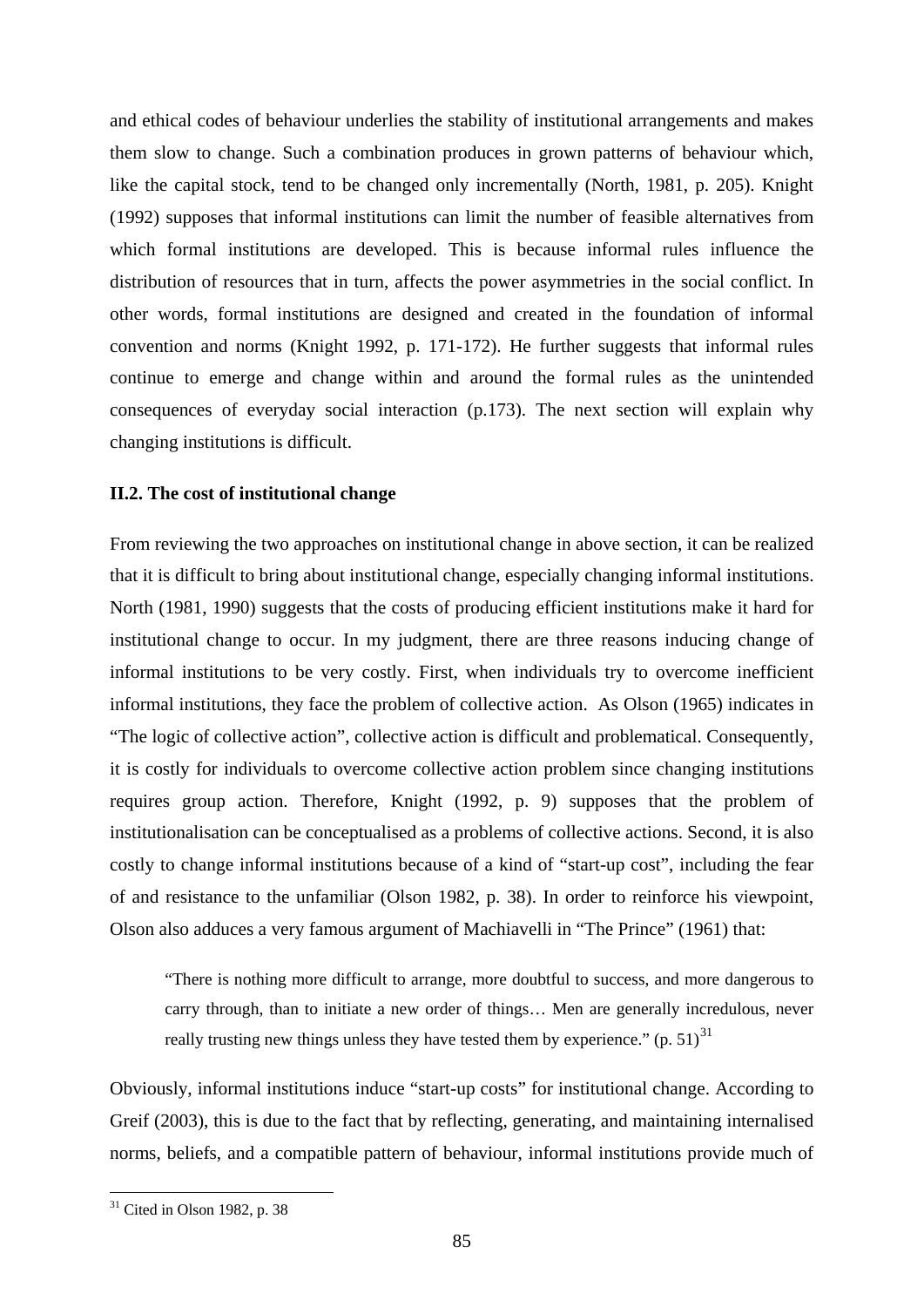the order to which individuals aspire. Thus, he supposes that individuals would tend to respond to the demands of a new order and new institution while clinging to the beliefs and norms central to institutional elements inherited from the past (p. 28-29).

Third and finally, informal institutions can induce "psychological cost" for institutional change. The elements of informal institutions such as conventions, norms and beliefs that were internalised in the past are properties of individuals, parts of their identity, thus changing one's identity or one's conception is psychologically costly. This implies that one would want to prevent such change (Greif 2003, p. 29). In the world today, we can easily witness various calls for preserving identity of one continent, nation, region, ethnic group, and even special group of people from the globalisation and westernisation, including institutional change.

Although informal institutions induce costs for institutional change, many theoretical and empirical studies demonstrate that in fact it can be more beneficial to maintain existing informal institutions than to introduce new formal institutions (see e.g.: North 1981, 1990; De soto 1989, Ellickson 1991; Knight 1992; Putnam 1993; Voigt and Kiwit 1999, and Fuger 2001). Those studies show that many informal institutions persist because they can efficiently reduce transaction costs. For example, in the view of North (1990), the main function of institutions is to reduce transaction costs in the economy. Knight (1992) regards reduction of transaction cost as the main advantage of informal institutions. According to him, despite providing bigger distributional advantage, people still do not rely on formal institutions due to the costs of reliance on the state to ensure that advantage. He wrote:

"Strategic actors face a trade-off between distributional gain and the costs of external sanction Given the choice between a stable informal rule that provides a smaller distributional advantage and the pursuit of a potentially more beneficial formal rule with the requisite costs of external sanction, those actors may choose to rely on the informal convention and forgo recourse to the power of the state. For the weak, it is a mixed blessing; for the strong, it is a last resort" (p. 208).

Regarding noncompliant behaviours as specific informal institutions in the transition countries, De Soto (1989) argues that those behaviours that circumvent burden regulations in transition countries effectively reduce transaction costs. Examining the case of Shasta County, Ellickson (1991) gives an empirical example criticising legal centralism which emphasizes the superiority of law and formal institution and does not appreciate the role of informal institutions. According to Ellickson, informal institutions play a very important role in stipulating social interaction in Shasta County. Thus, he suggests a mixed system of informal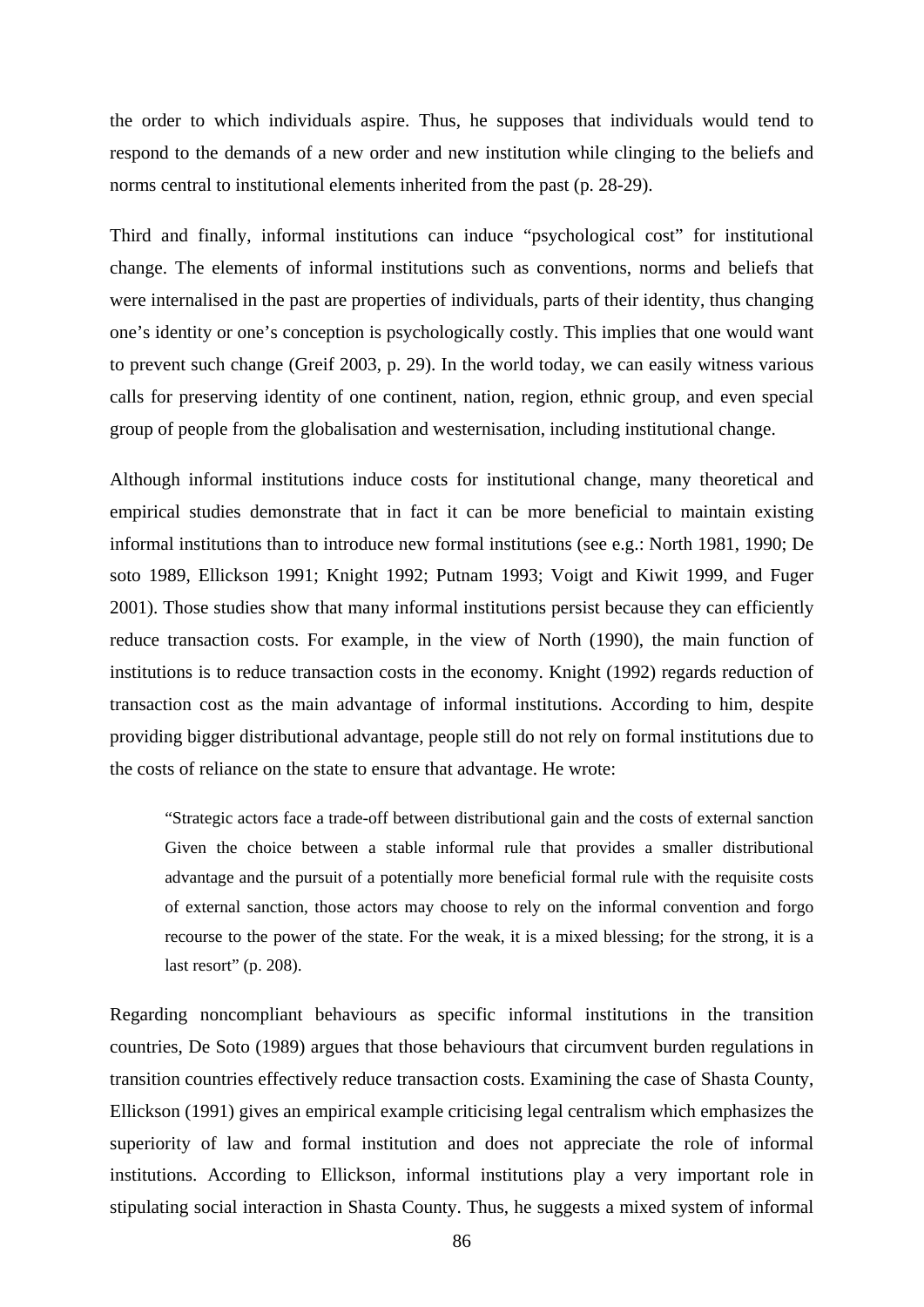rules and formal legal rules in a manner that minimizes transaction costs (1991, p. 240-264). Other empirical studies such as Putnam (1993) illustrate that "social capital" serves reducing transaction costs. In the view of Putnam, social capital takes the form of trust and social norms and makes cooperation easier.

Another advantage of informal institutions is that they put constraints on the behaviour of economic agents and reduce the risk of opportunistic behaviour. Therefore, according to North (1981), informal institutions can promote economic performance by creating social stability. He argues that:

 "strong moral and ethical code of a society is the cement of social stability which makes an economic system viable" (1981, p. 47).

A similar argument can be found in Knight (1992). According to Knight, the stability produced by institutional arrangements is a major focus of public choice theory. He supposes that if no one wants to deviate from the institutional rules and that everyone else is also complying with those rules, the institution will be in equilibrium. Thus he suggests that social outcomes of institutions may be stable even if they are neither socially efficient nor Pareto optimal (p. 37).

To sum up, to understand why and how institutions change and how this change can promote economic development, especially in transition economies, it is necessary to scrutinize informal institutions rooted in these economies and their interaction with new formal institutions and policies. Due to various influences of informal institutions, the transition process to the rule of law seems to be different among transitional countries. The next section will focus on analysing influences of informal institutions on the transition to the rule of law.

# **II.3. Informal institutions and the transition to the rule of law**

In the previous section, I analysed the role of informal institutions on the course of institutional change by reviewing some of the NIE studies, notably those of North (1981, 1990) and Knight (1992). In this section, I explore the role of informal institutions for a particular kind of social and institutional change, namely the process of transition to the rule of law.

As I already mentioned, paralleling with the economic reform, transitional countries have supported the political and institutional reform in order to transform from "rule of man" states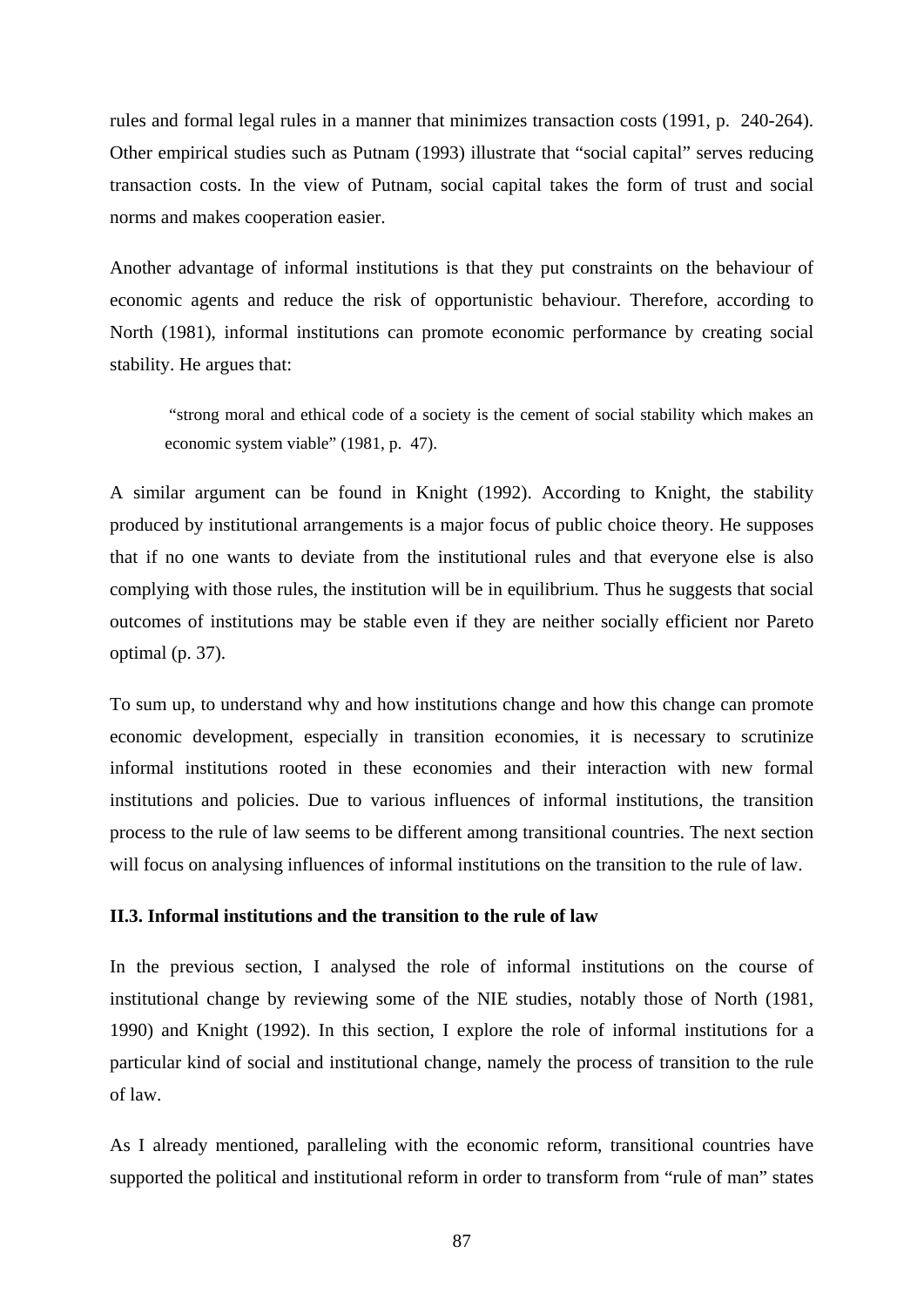(dictatorial regime) to "rule of law" states. This is because rule of law reform creates the foundation for economic development (see e.g.: Hayek 1960; Ghai 1986; and Barro 1999). However, as I have also already argued, many countries have failed in their transition to the rule of law. For instance, it is evident that mass privatisation in Russia did not lead to the emergence of the rule of law, but it did prolong the absence of the rule of law (Stiglitz and Hoff 2002, Voigt and Kiwit 1995, 1999). According to Feige (2003), many of the transition economies have yet to establish the rule of law, and suffer instead from the legacy of arbitrary discretion that encouraged noncompliant behaviour. This judgment can be illustrated by the World Bank's (1996 cited in Feige 2003) estimates of unofficial activities. Specifically, in a sample of Central and Eastern European countries, the underground economy increased from 18 to 22 percent between 1989 and 1994. For a sample of NIS countries, the underground economy appeared to grow from 12 to 37 percent during the same period. A similar empirical finding in Voigt (2003c) shows that rule of law, constitutional democracy and market economy, the core formal institutions of free society, are hardly implemented in the Muslim world. The contemporary situation in Iraq seems to undermine a belief of Americans who think that they can pay their money and even their life to change the regime and force people in other countries to accept new democracy-institutions (i.e., the American democracy style).

From the aforementioned situation of the rule of law reform, one can raise some questions. For example, why does the rule of law reform fail in many transition countries? More precisely, why does the state of "no rule of law" such as arbitrary discretion, noncompliant behaviours, corruption, etc still persist regardless of many efforts and determinations of host countries as well as international support in order to put the rule of law into practice? In order to answer these questions, many recent studies seek for an explanation from the role of legal origins. Those studies try to find evidence illustrating that the countries with Common law origins have better legal institutions and thus exhibit better protection of economic freedom than those with Civil law origins (e.g. see: La Porta et al. 1998, 2000 and 2003, Glaeser and Shleifer 2001, Djankov et al. 2002).

However, some others do not stress legal origins, but examine the "initial conditions" of applied countries. For example, Acemonglu et al. (2000) propose a theory of "colonial origins" to argue that the western colonizers used different policies for different colonies. These policies seem to be determined by the feasibility of colonial settlement. If the conditions in the colonies (e.g. settler mortality rate) are favourable to settlers, they will create good institutions, but if they could not well settle, they will create institutions apt to exploit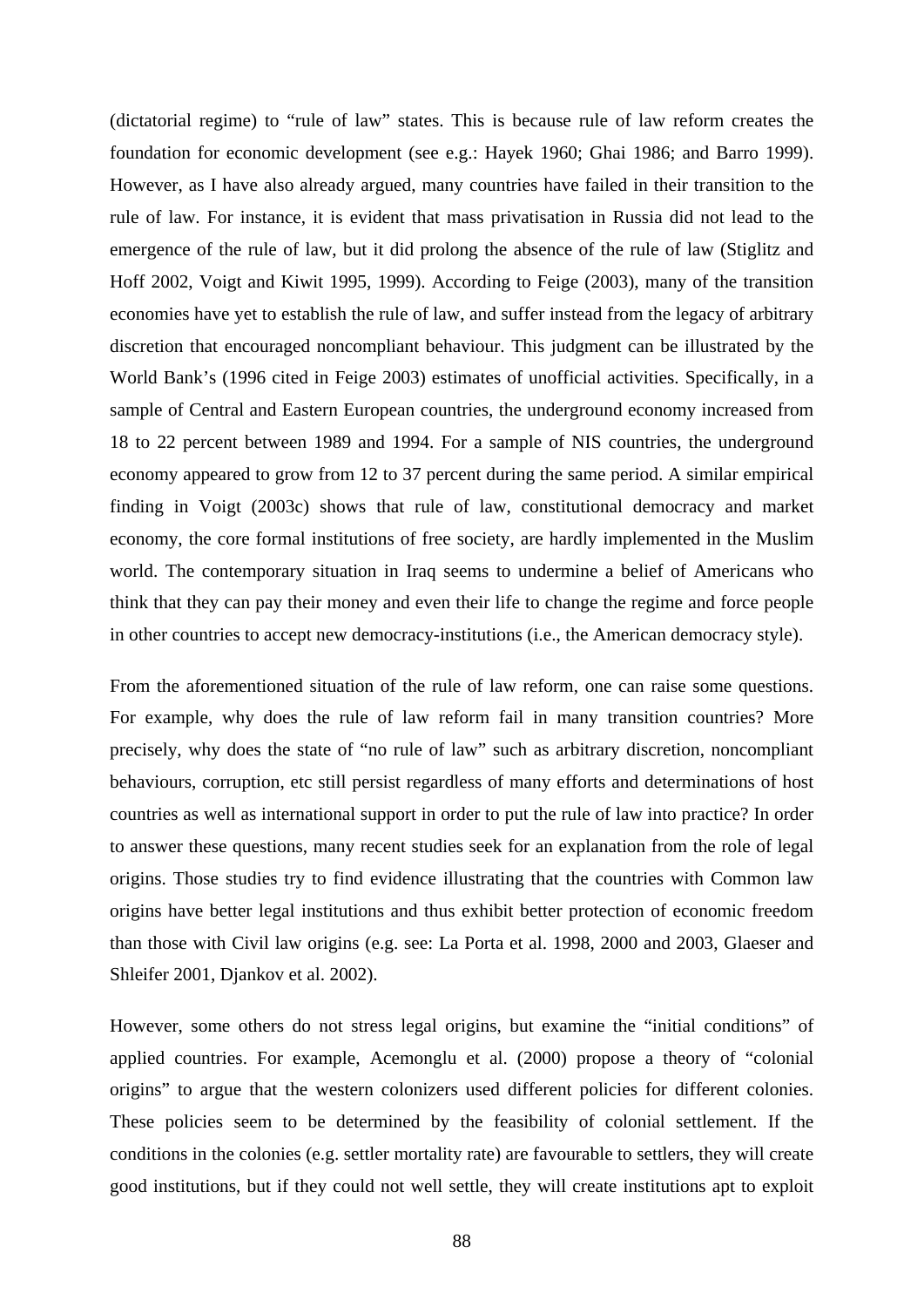the indigenous populations (Acemoglu et al. 2000, p. 5). Therefore, the authors suppose these institutional choices to be locally optimal in the sense that equilibrium institutions are likely to have been designed to maximize the rents to European colonists, not to maximize long-run growth for the colonies. Having realized the importance of local conditions, Berkowitz et al. (2003) and Pistor (2004) explain that the failure of transplanting western legal systems to transition countries is due to the fact that policymakers in these countries do not take into account the impact of initial conditions that can have a negative long run influence on the quality of new legal institutions.

Similarly, Stiglitz and Hoff (2002) and Gelman (2000, 2003) claim that the prevalence or dominance of the informal rules and norms over formal institution of political regimes that creates obstacles to the rule of law is a typical outcome of many post-authoritarian transitions, especially in post-soviet regimes. A similar argument can be found in Voigt (1999b, 2003c). In chapter V of his book "Explaining Constitutional Change" (1999), he supposes that shared moral norms will be a necessary prerequisite for being capable of establishing an effective legal system in general and a successful constitution in particular. Based on a game theoretic analytical framework, he further argues that the possibility of a society's members of effectively constraining the ruler and therefore establishing the rule of law depends upon their capability of bringing internal institutions, i.e., informal institutions about (1999, p. 94-99). However, the success in bringing about such informal institutions differs in degree from place to place. Furthermore, in many countries like Muslim societies, informal institutions do not constrain but buttress the powers of ruler. Accordingly, having considered institutional reforms in Muslim societies, Voigt (2003c) claims that the impediments of informal institutions rooted in Muslim societies make it difficult to implement the rule of law in those countries.

In short, it is supposed that when the formal contents of the rule of law is not compatible with the informal institutions in a transitional society, the transition to the rule of law may fail. For such reason, policy makers in many transition countries are facing a dilemma. On the one hand, the development of the market economy requires political reform in which the transition to the rule of law is considered as a pre-condition. On the other hand, the emergence of the rule of law faces the resistance of informal institutions rooted in transition societies. In this context, how can a country surmount such dilemma? What are solutions to the conflict between the rule of law and informal institutions?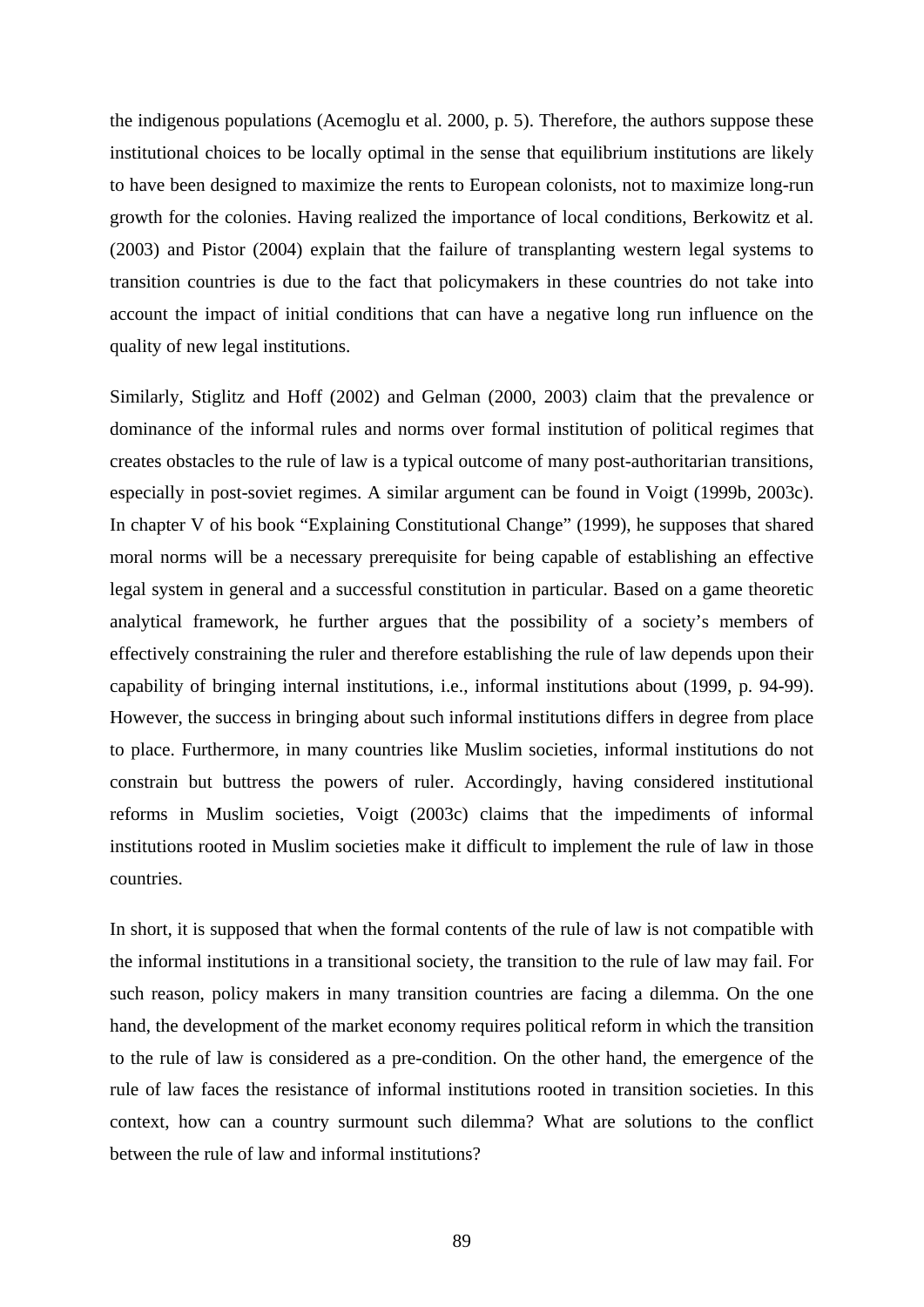In my viewpoint, the only way for overcoming such dilemma is to make the rule of law reform compatible with informal institutions of society. This is because it is under the necessity of making a "close fit" between the "supply" and the "domestic demand" for the overall effectiveness of legal and institutional reform (Berkowitz et al.2003). Moreover, the constitutional rules (as well as the legal system as a whole) chosen by a given society need to be compatible with its internal institutions (Voigt 1999b).

The next question is how to modify the rule of law to make it consistent with the informal institutions in society. To my opinion, such modification is only accomplished by using the mechanism of "gradual refinement of institutional design" developed by Greif (2003). According to Greif, institutional change does not necessarily imply a wholesale systemic change. Such a change can be accomplished through institutional refinement, through changing, introducing, or manipulating a particular institutional element. He presents his views as follows:

 "The tendency for institutional refinement reflects the fundamental asymmetry between existing institutional elements and alternative ones and the local learning that institutions imply. The former imply that it is much easier to change a particular institutional element or add new ones to an existing institution rather than attempt to create a completely new set of institutional elements, a new institution" (p. 38).

Based on Greif's argument, I suppose that the rule of law reform should be implemented gradually. It is my contention that because the rule of law is a formal institution with various elements, the transition countries should apply these elements partly to the existing institutions rather than copy entirely the Western model.

It has been argued that such gradual transition does not lead to the most efficient model of the rule of law. But the counter argument is that the rule of law in many western countries currently is still not perfect (e.g. Hager, 2000). Thus, there is not the most efficient model for the transition to the rule of law at all. Additionally, even in the West, the rule of law also took a couple of hundred years to develop. Furthermore, as sociological institutionalists like Hall and Taylor (1996) argue, something would happen because cultural style and expectations accepted worldwide demand them, not because they most effectively achieve the goals of rational actors. Therefore, in structuring the rule of law institutions in a particular society, actors will be motivated more by conceptions of what they believe to be appropriate than by conceptions of what would be effective. Many of the institutional forms and procedures used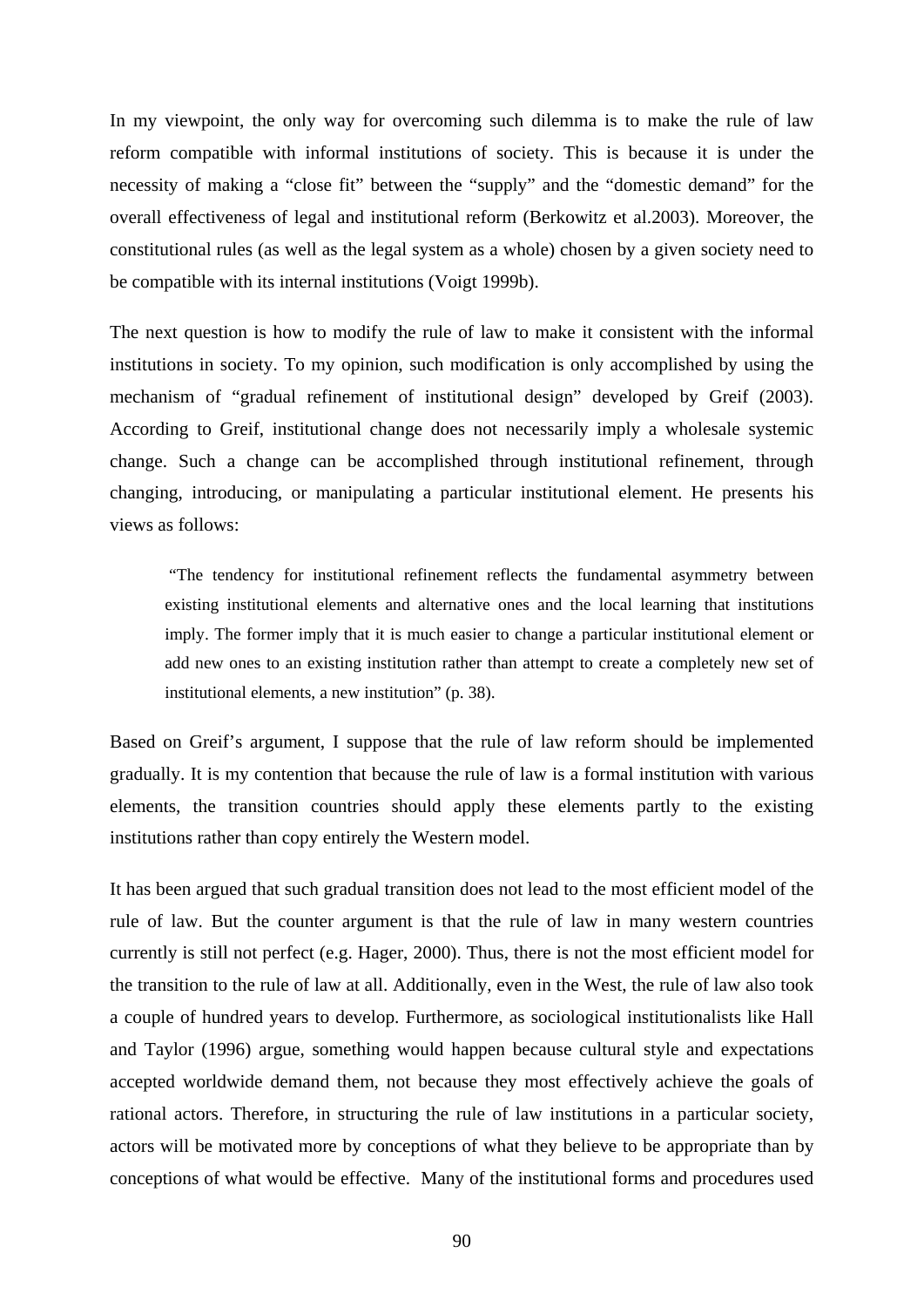by modern organizations were not adopted simply because they were most efficient. Rather, they should be seen as culturally specific practices (Hall and Taylor 1996, p. 946-947).

In order to illustrate the theoretical considerations in above section, the following section gives an empirical analysis regarding the influence of Confucian values on the transition to the rule of law in Vietnam. First, I will scrutinize the historical development of Confucianism in Vietnam. Second, I will analyse the way in which Confucian values may influence the current society generally and legal system particularly of Vietnam. Finally, based on the data in the latest waves of the World Values Survey (1995-98, 2001) and the Pew Global Attitude Survey (2003), I will take an empirical test of Vietnamese opinions and acceptances relating to some features of Confucian values in Vietnam currently.

## **III. Confucian values and the transition to the rule of law in Vietnam.**

#### **III.1. Historical development and clarification of Confucianism in Vietnam**

For one thousand years (207 BC -939), Vietnam was a part of China. Chinese officials administered the territory and attempted to assimilate the Vietnamese population into Chinese civilization, which was, at that time, one of the most advanced civilizations in the world. As a result, Chinese political and social institutions were introduced into Vietnam. In such process, Confucianism as well as Taoism and Buddhism which are three dominant religions in China merged into the indigenous institutions of Vietnam.

However, under some early independent dynasties, Confucianism still did not play a dominant role in Vietnamese society, but simply existed in harmony with other religions (Pham Duy Nghia, 2003). Some scholars even suggest that Buddhism and Taoism penetrated more successfully than Confucianism during the early independent time of Vietnam (Phan Dai Doan et al., 1999). Since the Le dynasty, the rulers of Vietnam regarded Confucianism as an ideological instrument to strengthen their power. Is is worth noting that, under the rule of the King Le Thanh Ton (1460-1497), Confucianism fully flourished and played a dominant role in society in terms of education, governance and law (Phan Dai Doan et al, 1999, p. 284). Overall, although Confucianism rose and fell from the  $16<sup>th</sup>$  to  $19<sup>th</sup>$  century, it remained dominant until the beginning of the  $20<sup>th</sup>$  century.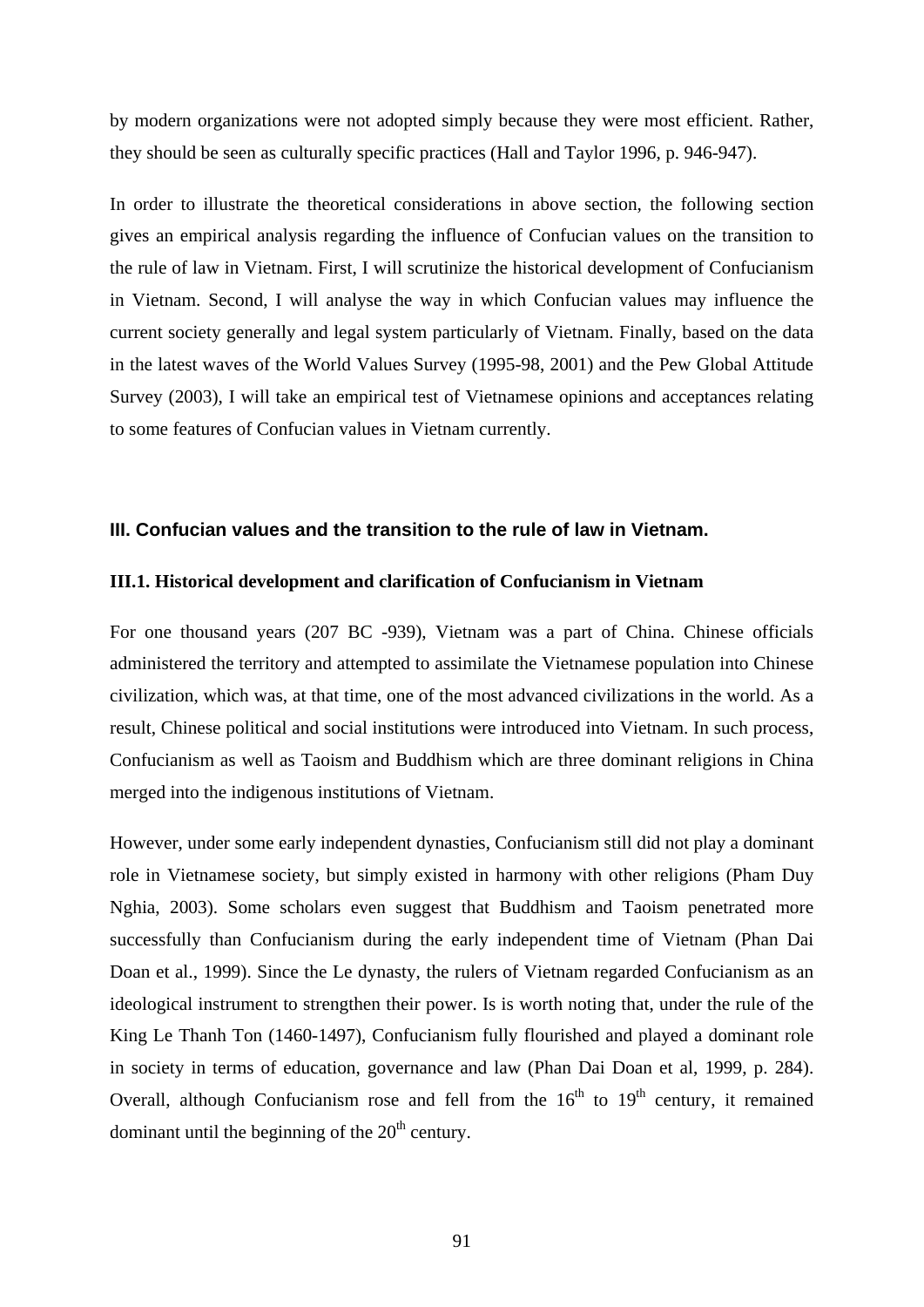What are the contents of Confucianism? Why and how did Vietnamese rulers and people adopt Confucian values? The doctrine of Confucius (551  $BC - 479$   $BC$ ) was mentioned in the four classical texts and in five canonical books. His most important collective books, however, are Analects which were written about 500 BC. In his works, Confucius teaches people to become an honorable man. As a man of honor, people should follow four rules to achieve self-perfection including: (i) to cultivate himself; (ii) to run his family; (iii) to rule the country; and (iv) to pacify the world. In addition, people should adopt three important sets of social relationships in society (i.e. between King and citizen, father and son, and husband and wife). Remarkably, Confucianism is a doctrine of morality because it convinces people to practice five cardinal virtues in order to become moral man, namely humanity, equity, urbanity, intelligence and honesty.

Strikingly, not only being regarded as a religion, Confucianism was also conceived as a theory of state governance. This feature makes Confucianism different from Taoism or Buddhism. Living in the time of wars and disorders, as a teacher, Confucius was interested in bringing stability back into society<sup>[32](#page-97-0)</sup>. He hoped to bring China back to the peaceful day of the "sage Kings". Therefore, his books propose the way to govern peacefully society and to strengthen power of the rulers. That is why except Confucianism, the Vietnamese rulers did not regard Buddhism or Taoism as an instrument of governing society in feudal period of Vietnam. Confucianism, therefore, was seen as a set of formal institutions imposed by the king and his mandarins, which conveyed numerous principles to rule society.

First, Confucianism proposed a principle of "Mandate of Heaven" which means that the fate of one person, one family or one regime is arranged by supernatural forces - Heaven. Accordingly, the power of the King and government as a whole originated from the "Mandate of Heaven". The king is considered as the son of Heaven and to be morally perfect. In such a society, social improvement starts with the King and works its way down to the people. The King then takes responsibility for the entire well being of society. Furthermore, according to Confucius, human society is under a spontaneous hierarchical order in which people are treated unequally. People are divided into some classes, notably the ruling class and the ruled class. People must be subject to hierarchical order that includes three sets of main relationship in society, specifically: ordinary people must be subject to the King and Mandarins, children

1

<span id="page-97-0"></span><sup>&</sup>lt;sup>32</sup> Though the exact publication date of the first complete *Analects* cannot be pinpointed, it was probably finished during the warring state period in ancient China. See more detail in Tutor Gig Encyclopaedia, available at: [http://www.tutorgig.com/ed/Analects\\_of\\_Confucius](http://www.tutorgig.com/ed/Analects_of_Confucius)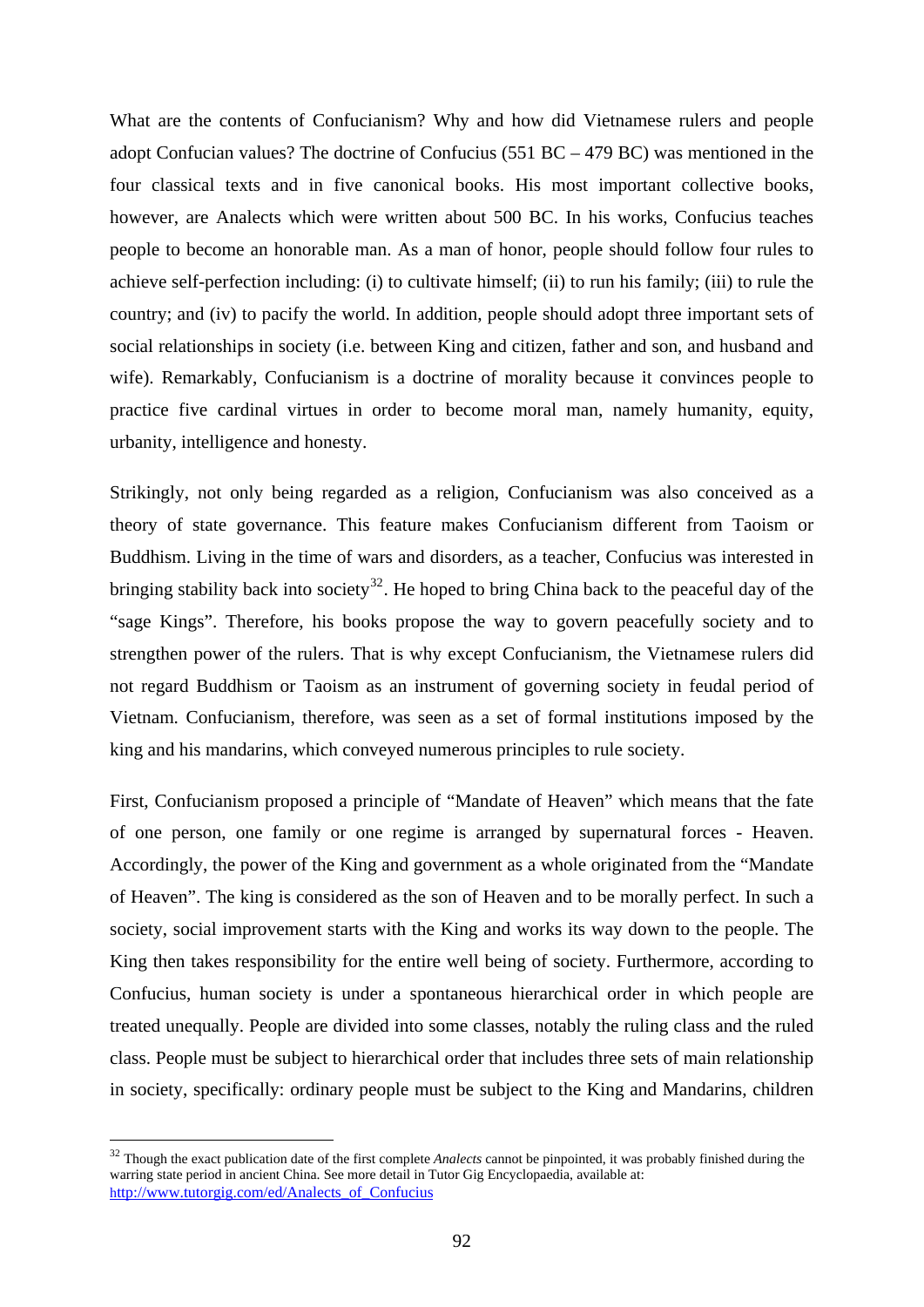must be subject to their father and the wife must be subject to her husband. Such hierarchical order was called the imperatives of Heaven. Confucius said:

"Unless one recognizes the imperatives of Heaven one cannot be a noble man" (Analects<sup>[33](#page-98-0)</sup>.).

Therefore, according to Confucianism, loyalty to the rulers is the very first moral requirement of every person. One might argue that, in a broad sense, Vietnamese interpretations of Confucianism differed from those of the Chinese in regard to the degree of loyalty extended to a ruler. In Vietnam, loyalty to a monarch was conditional upon his success in defending national territory. This is because Vietnamese people in the course of historical development always faced the threat of being conquered. At the present time, because the Communist party has successfully gained and protected the independence of Vietnam, many people in Vietnam respect the party and to this day recognize its mandate to govern Vietnamese society.

Additionally, Confucianism in Vietnam supposes that the power of the emperor was not absolute. On the contrary, with the view that the ruler was a god-king with virtually unlimited powers, Confucianism stressed that the behaviour of the ruler himself was bound by a set of broad political principles. For example, Confucianism required compassion and concern for the needs of his people. Thus, if the rulers fail to live up to those standards and oppress the people, then he would lose the "Mandate of Heaven" and could be deposed. The rulers must be careful with their governance and interested in their people. Confucius even argued that rulers must govern people carefully and should try to ensure that there will be no complaints in villages and families (cited in Phan Dai Doan, et al. 1999, p. 276). In Analects, ibid. there was a well-known idea of Confucius regarding the relationship between governance and people as follows:

Tzu Kung asked about government. The Master said, "Enough food, enough weapons and the confidence of the people." Tzu Kung said, "Suppose you had no alternative but to give up one of these three, which one would be let go of first?" The Master said, "Weapons." Tzu Kung said, "What if you had to give up one of the remaining two which one would it be?" The Master said, "Food. From ancient times, death has come to all men, but a people without confidence in its rulers will not stand."

<span id="page-98-0"></span><sup>1</sup> <sup>33</sup> Analects, translated into English by Muller (2004). Available at: *[http://www.hm.tyg.jp/~acmuller/contao/analects.htm](http://www.hm.tyg.jp/%7Eacmuller/contao/analects.htm)*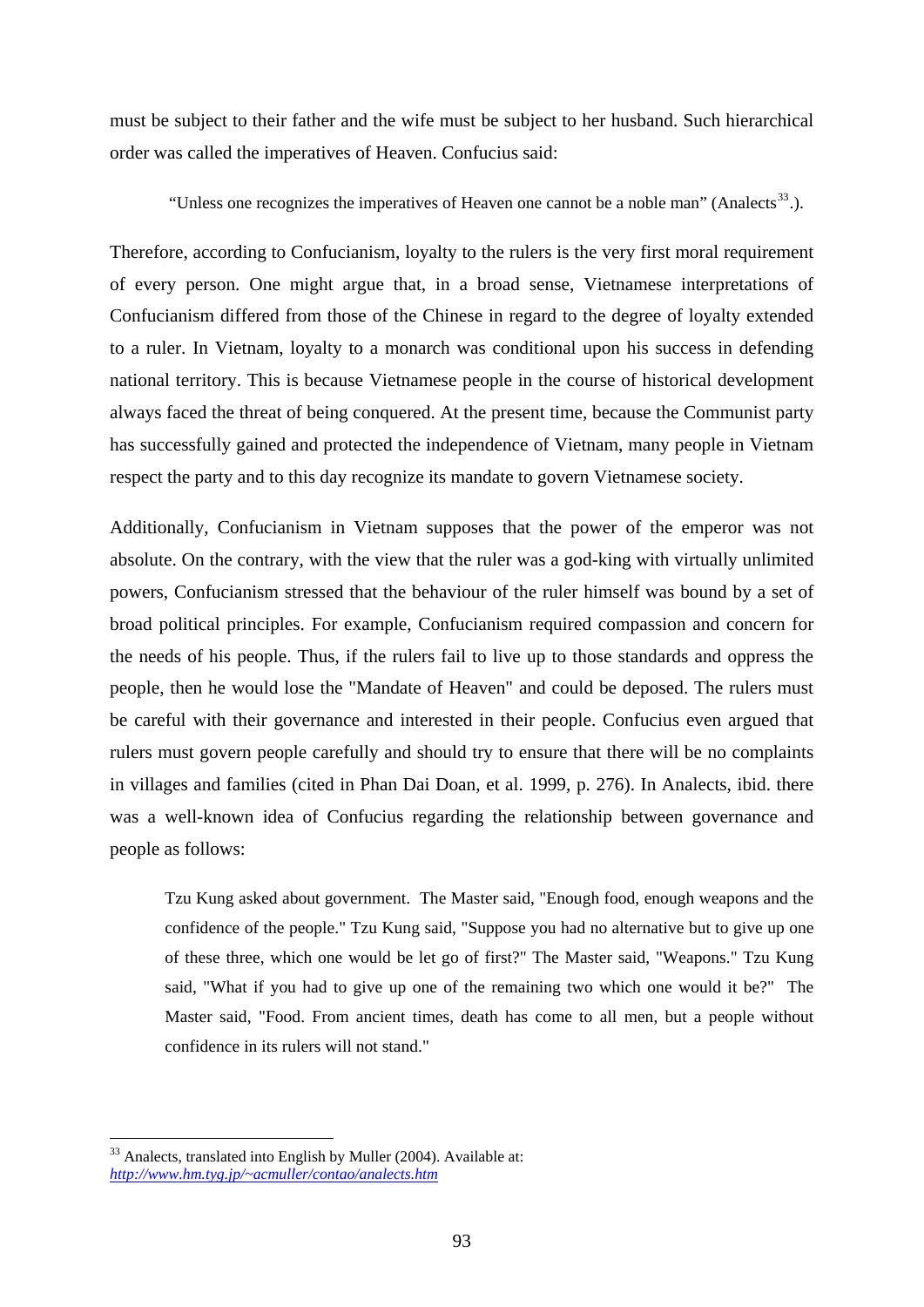Inspired from such words of Confucius, the most famous Confucianist of Vietnam, Nguyen Trai (1380-1442), metaphorically compared a regime with a boat in order to suggest that rowers are the people, but the boat can be capsized by the people.

Second, Confucianism stressed that the ruler was obliged to pursue "moral governance", which means that the rulers must govern society by their own moral characteristics. Therefore, rulers must have both talent and morality. Furthermore, Confucianism was unique in its concern for the selection of talented and virtuous individuals to serve in the bureaucracy. Under feudal regime, Vietnamese officials were not chosen exclusively from the landed aristocracy, as in much of the rest of the world, but through a series of civil service examinations which tested the students in their knowledge of Confucian political, social and moral principles. With regard to this issue, Confucius said, "If ones excels at one's studies, one can become a mandarin" (cited in Huu Ngoc, 2004). According to Huu Ngoc, these words of Confucius imply that there is a choice of values: for a scholar, the reason to study is mandarinate. Mencius, a student of Confucius, also distinguished between an educated ruling class who were responsible for the interests of the "people" and the larger mass of those who worked with their hands and lacked the education and training needed for them to take an active part in government (Mencius 3A, cited in De Barry, 1988, p. 178).

In Vietnam, the Ly dynasty established National School (Quoc Tu Giam), which is regarded as the first university of Vietnam, in 1070. Then in 1075, the School held the first Confucian examination. The system is by no means totally egalitarian or democratic in the modern sense. For example, girls were not permitted to sit for the examinations because it was assumed that their place was at home. Furthermore, unlike Neo-Confucian in China which allowed selfcritics and protest (De Barry 1988, p. 161), Confucian education and examination system in Vietnam failed to develop a critical thinking among scholars and educated officers. However, this system did lay the foundation for an educated bureaucracy to administer the state and thus restrict the power of the emperor and his court. Importantly, this system provided an opportunity for bright children who are descended from peasant to escape hard works of rural life and rise to an influential position in Vietnamese society.

As I already mentioned in chapter III, despite adopting socialist law, Confucian traits were still discernible in Vietnam during the time of the communist rule. For example, many of the first-generation communist leaders came from scholar-official backgrounds and were wellversed in the traditional requisites of "talent and virtue" (*tai duc*) necessary for leadership. It should be noted that Ho Chi Minh was a Confucian scholar. He was born in a Confucian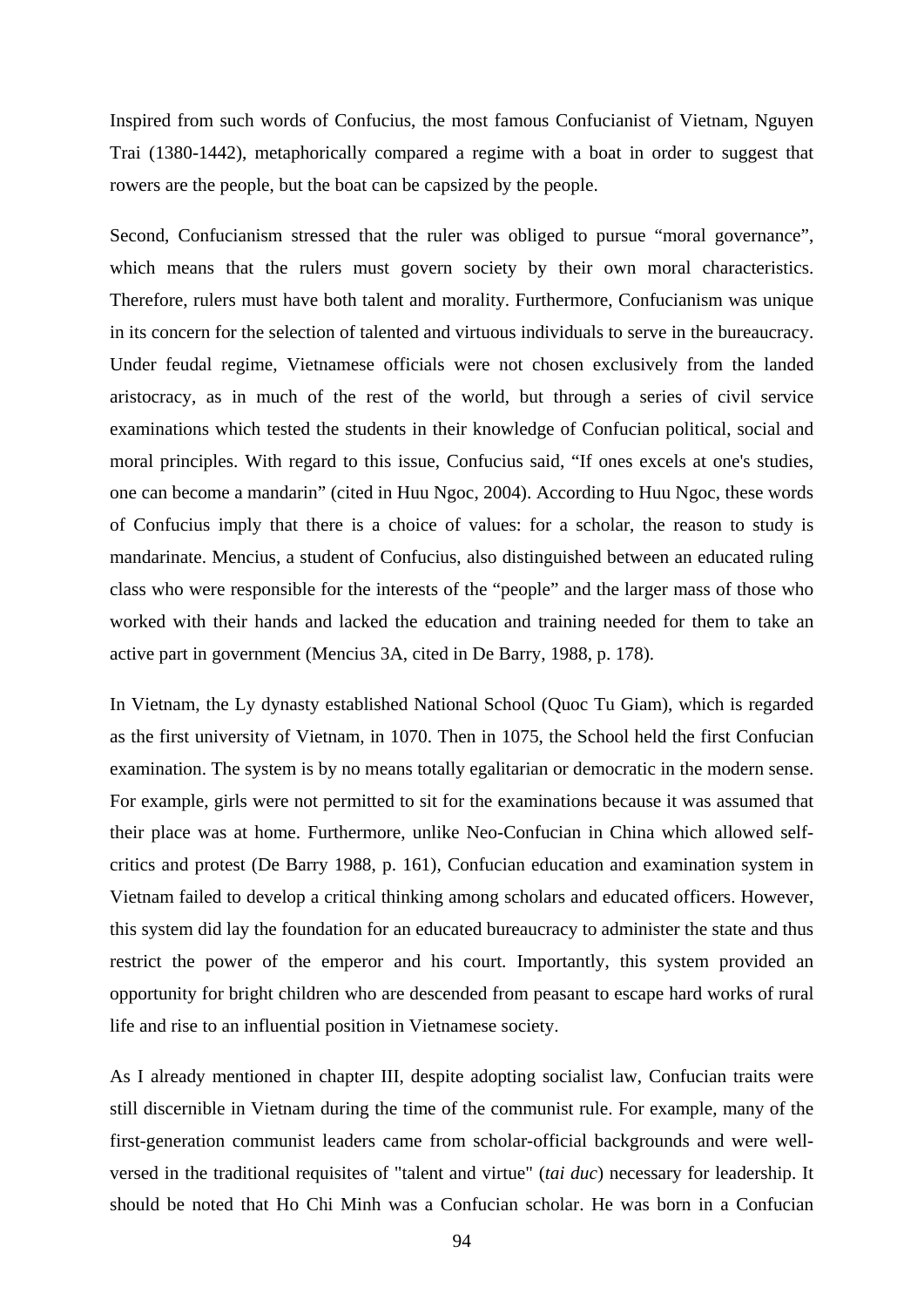family and was trained on Confucian doctrine by his father<sup>[34](#page-100-0)</sup>. Ho Chi Minh frequently stressed the importance of moral leadership (Nguyen Khac Vien 1974; Quang Can 2001). One of his famous statements is that:

 "a person who has virtue but no talent is likely to do every wrong, but a person who is talented but has no virtue is useless" (Ho Chi Minh 1995, p. 338).

Vo Nguyen Giap, Le Duc Tho and Mai Chi Tho descended from intellectual families. They were samples representing incorruptible and effective administrators as well as moral leaders of Vietnam. The relationship between the government and the Vietnamese people was also deliberately structured under Confucian values. According to Ho Chi Minh, officials are servants of people. Therefore, he said that his ultimate aspiration is to "enable the people to use democratic rights and to enjoy democracy"<sup>[35](#page-100-1)</sup>.

Third, Confucianism gave prominence to governing by means of virtue and self-cultivation rather than by law and punishment. According to Chow (2003), in the traditional culture of China, Confucian ethics had more influence than laws in guiding people's behavior. Chinese children in school were taught to obey the ethical rules of Confucius more than the law of the government. Therefore, when there is a conflict between law and ethics, the correct behavior should follow Confucian ethics that was regarded to be more effective than law (Modde and Morris, 1967). For example, Confucius said:

"If you govern the people legalistically and control them by punishment, they will avoid crime, but have no personal sense of shame. If you govern them by means of virtue and control them with propriety, they will gain their own sense of shame, and thus correct themselves." (Analects, ibid.)

In contrast, as I argued in chapter II, the legalist school, an alternative theory discussing the governance in ancient China, believed that without a set of strong laws with harsh punishments, society would go out of control. This contradiction between Confucianism and Legalism is because whereas Confucianism believed that people were naturally good, Legalism supposed that they were naturally bad and that people only reacted to their craving for pleasure and the fear of pain and punishment.

1

<span id="page-100-0"></span> $34$  See a deeper discussion by Duong Tung in Ho Chi Minh – a Personality - a Person, Communist review, No 47, 2003.

<span id="page-100-1"></span><sup>&</sup>lt;sup>35</sup> See "100 statements of HoChi Minh about Democracy", cited in Nguyen Khac Mai, 2006.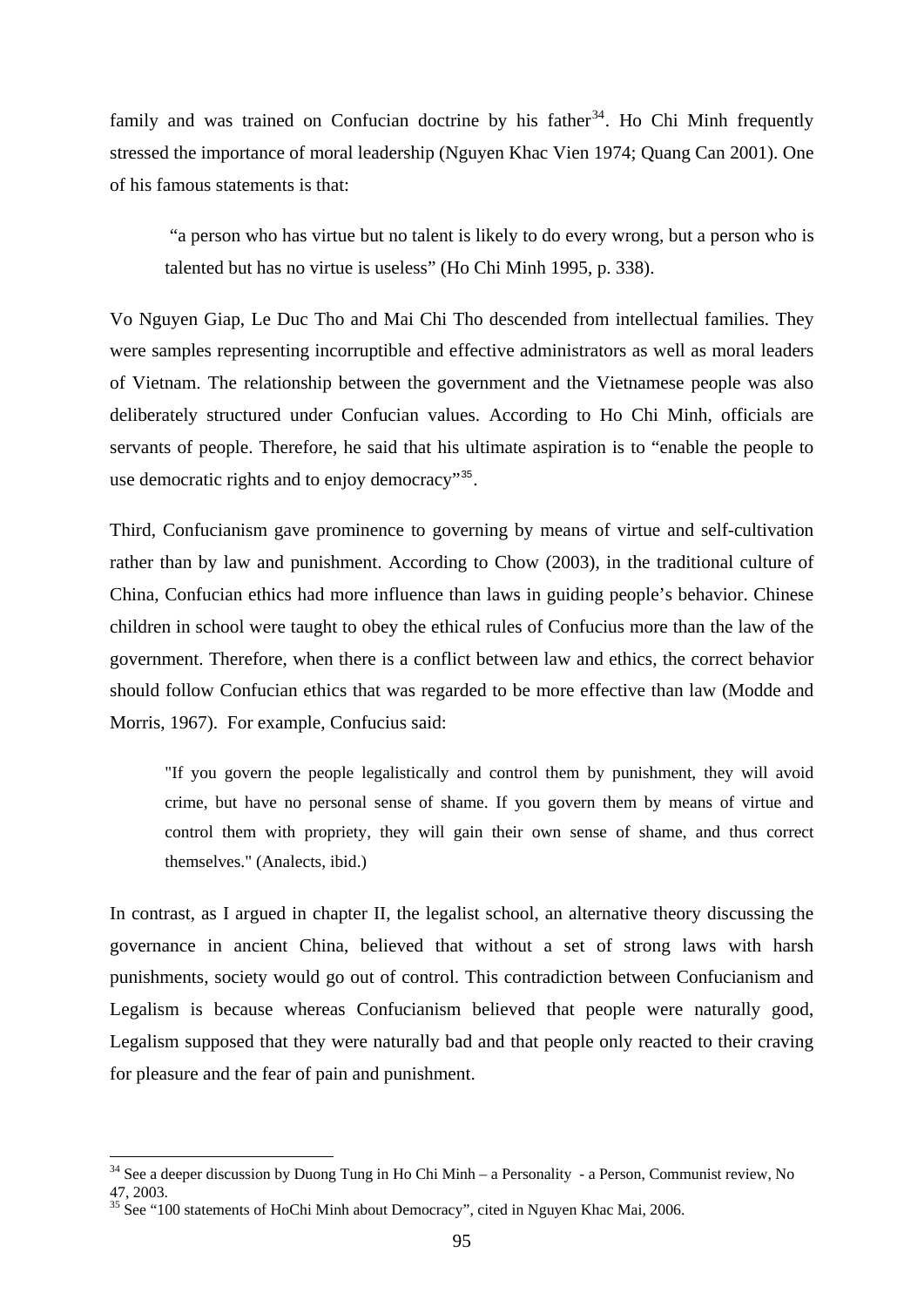Fourth and finally, Confucianism is a theory of social order rather than of economic development. In "the religion of China" (1951), Weber claimed that Confucianism lacks the "spirit of capitalism". According to him, capitalism at the level of individual citizens constitutes a particular mode of economic life. In such a mode, citizens take guidance from specific norms, which Weber (1976) called "capitalist rules of action", emphasizing the rational pursuit of individual interests and economic prosperity. In "The Protestant Ethic and the Spirit of Capitalism", Weber (1904-05) also suggested that the Protestant reformation emphasized an individualistic, rational, cause-and-effect outlook. As Dalton and Shin (2000, p. 5-6) point out, upon becoming pervasive, the "spirit of capitalism" endorsed economic advancement in Great Britain and other regions of Europe by promoting the Commercial Revolution.

On the contrary with the "spirit of capitalism", Confucianism disregarded the economic interests. If Puritanism encourages one to acquire as much wealth as one needs to live well (Fukuyama 2001, p. 1131), Confucius argued that the "superior man" should stay away from the pursuit of wealth. According to Confucius, the superior man should be aware of righteousness while the inferior man may be only aware of gain. He said:

"I can live with coarse rice to eat, water for drink and my arm as a pillow and still be happy. Wealth and honors that one possesses in the midst of injustice are like floating clouds."(Analects, ibid.)

Similarly, Mentius (371-289 BC), a brilliant student of Confucius argued that a man who does business is unmoral, and a man who behaves morally can not become rich businessman (cited in Phan Dai Doan, et al.1999, p. 288). Therefore, becoming a civil servant is preferable to becoming a businessman and carries a much higher status class. Moreover, as Weber argues, Confucianism inhibited economic success in East Asia because it discourages competition and innovation (cited in Dalton and Shin 2004, p. 7). This is because Confucianism is oriented toward the past, an attitude that conflicts with an orientation toward the future and the expectation of continual change.

There is a fact that such a Confucian ethic led to stagnation in the economy of Vietnam under feudal regimes (and perhaps also in other East Asia countries) from the  $17<sup>th</sup>$  to  $19<sup>th</sup>$  centuries. As a result, at the end of 19th century, the last feudal regime of Vietnam (the Nguyen dynasty) could not deal with a far superior economy and force from the West. Vietnam was a colony of France until September 1945. During the colonial period, some Vietnamese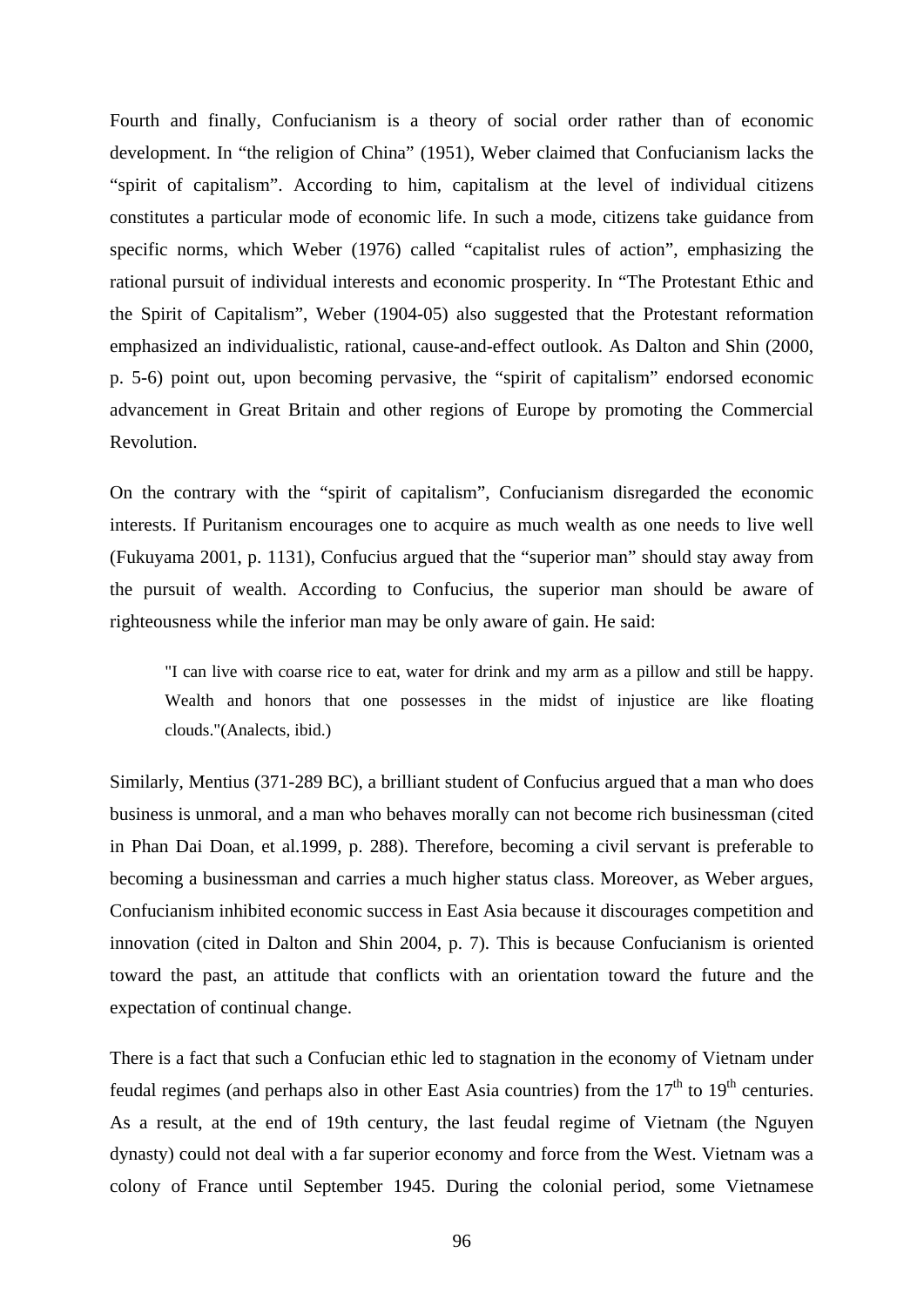Confucians (e.g. Phan Boi Chau and Phan Chu Trinh) made effort to modernize Confucianism in order to gain independence for Vietnam, but they were not successful. Thenceforth, Confucianism has lost its role as formal institution in society of Vietnam and is dominant only in informal institutions. It is in that form that Confucian values still have an effect in the current transition to a market economy and the rule of law.

## **III.2. The impact of Confucian values in Vietnam currently**

As discussed in above section, for a long time, Vietnam was under the influence of a Confucian pillar and Confucianism principles were regarded as formal rules in governing society. Hence, various features of Confucianism, which are commonly called Confucian values, may still have effects on the legal system and political institution in Vietnam presently.

What constitute Confucian values in society today? How do such values influence the transition to the rule of law in Vietnam? Recent scholarship has proposed a variety of elements that might constitute Confucian values in Vietnamese society today. For instance, in the view of de Bary (1998) and Hager (2000), respect for superior and nobleman is the most important character of Confucianism. Shin and Dalton (2004) see appreciation for hierarchy and concern for collective well being as two key features of Confucian values. According to Ornatowski (1996), Confucian values will refer to: (i) a high public regard for education and the widespread use of meritocratic entrance exams for placing talent in society; (ii) an emphasis on mutual obligations between superior and inferior within social organizations based upon actual or quasi-family ties, where the prime virtue of the superior is benevolence and of the inferior is loyalty; and (iii) an overall stress on "social harmony" rather than individualism. As De Bary (1998) points out, the aforementioned Confucian values have both positive and negative aspects. Some of these aspects will be discussed in detail below.

### *Hierarchical and authoritative order*

As mentioned earlier, under Confucian pillar, the king constituted the state to govern society under the mandate of Heaven. The king held absolute power and competence while ordinary people had to obey king's orders as an unconditional obligation. Consequently, in historical political arrangements of many East Asian countries, there was no notion of separation of powers and the authorities (the King or Mandarin) could execute all state's powers, including creating laws and executing them by themselves. That is why in the feudal legal system of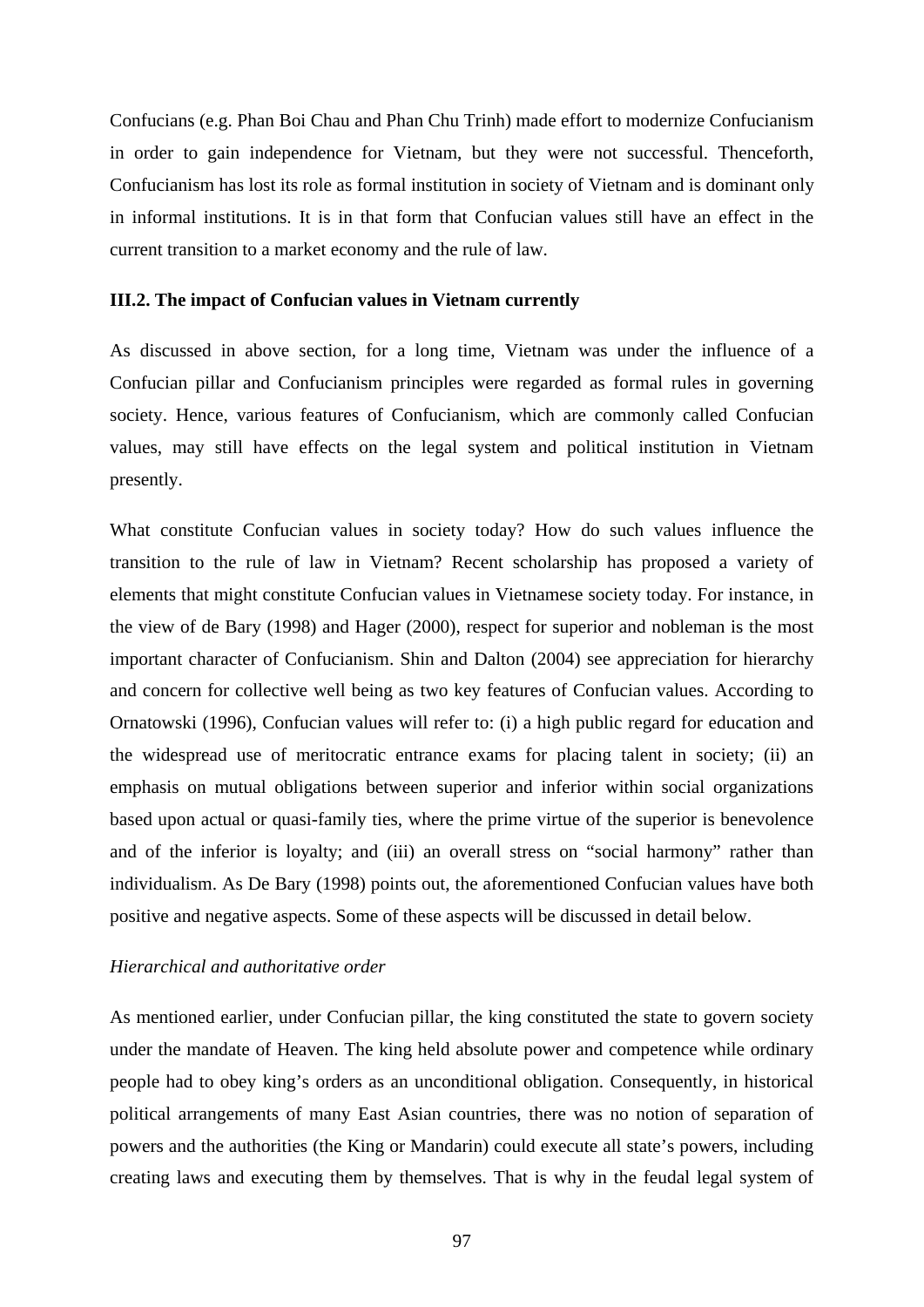Vietnam, there was the dominance of administrative rules made by mandarins. For example, Haines (1984, p. 309) claimed that law made by the mandarins became "natural law" for all people of Vietnam in the time of the Le dynasty. Hence, the conception of pluralism or the doctrine of separation of powers is difficult to be accepted in Vietnam presently. A similar finding in Flanagan and Lee (2000) also suggests that authoritarian values in Japan and Korea have been detrimental to democratic orientations. However, with the case of Singapore discussed in chapter III, authority and hierarchy might facilitate the development of modern economic structures although they would be less consistent with democratic politics.

Notably, there is an inherent contradiction of Confucianism in terms of hierarchical order. On the one hand, Confucianism aims at promoting a hierarchical social order, on the other hand, it stresses the importance of people as the basis of the state. This situation leads to what is called "the trouble of Confucianism" (see de Bary, 1998). Creel (1960) also argues that some aspects of Confucianism are compatible with democracy, specifically its instruction to political leaders to maximize the wealth and happiness of the people, a preference for persuasion rather than force. For example, following the view of Mentius (371-289 BC), the rulers should respect the people's desires, love what the people love, and hate what the people hate. When asked who plays the most important role in society, he replied: first come the people, then comes the state, and the king is negligible. In this sense, the state belongs to everyone, which is a notion of democracy. For the case of Vietnam, in the feudal ages, only scholars of Confucianism - but not of Buddhism and Taoism - could practice certain kinds of liberal protests and criticism against the king. This aspect plays a very positive role in the current political and institutional reform in Vietnam. Since the CPV holds the sole leading role in Vietnamese state and society, there are no opposition groups. For such reason, the CPV and Vietnamese government may not be pressured by opposition parties in promoting the rule of law reform as well as transformation to market economy. However, the protest and criticism of government policies among individuals in society, especially among intellectuals can be seen as alternatives.

### *Confucian ethics and law*

In above section, I explained that Confucianism argued that laws had no supremacy in society, whereas innumerable Confucian ethical norms and principles played a decisive role. According to Modde and Morris (1967), Confucians regard laws as no better than the men who create and execute them. The moral training of the ruler and his officials counts for more than the devising of a clever legal machinery. On the one hand, this means that the King and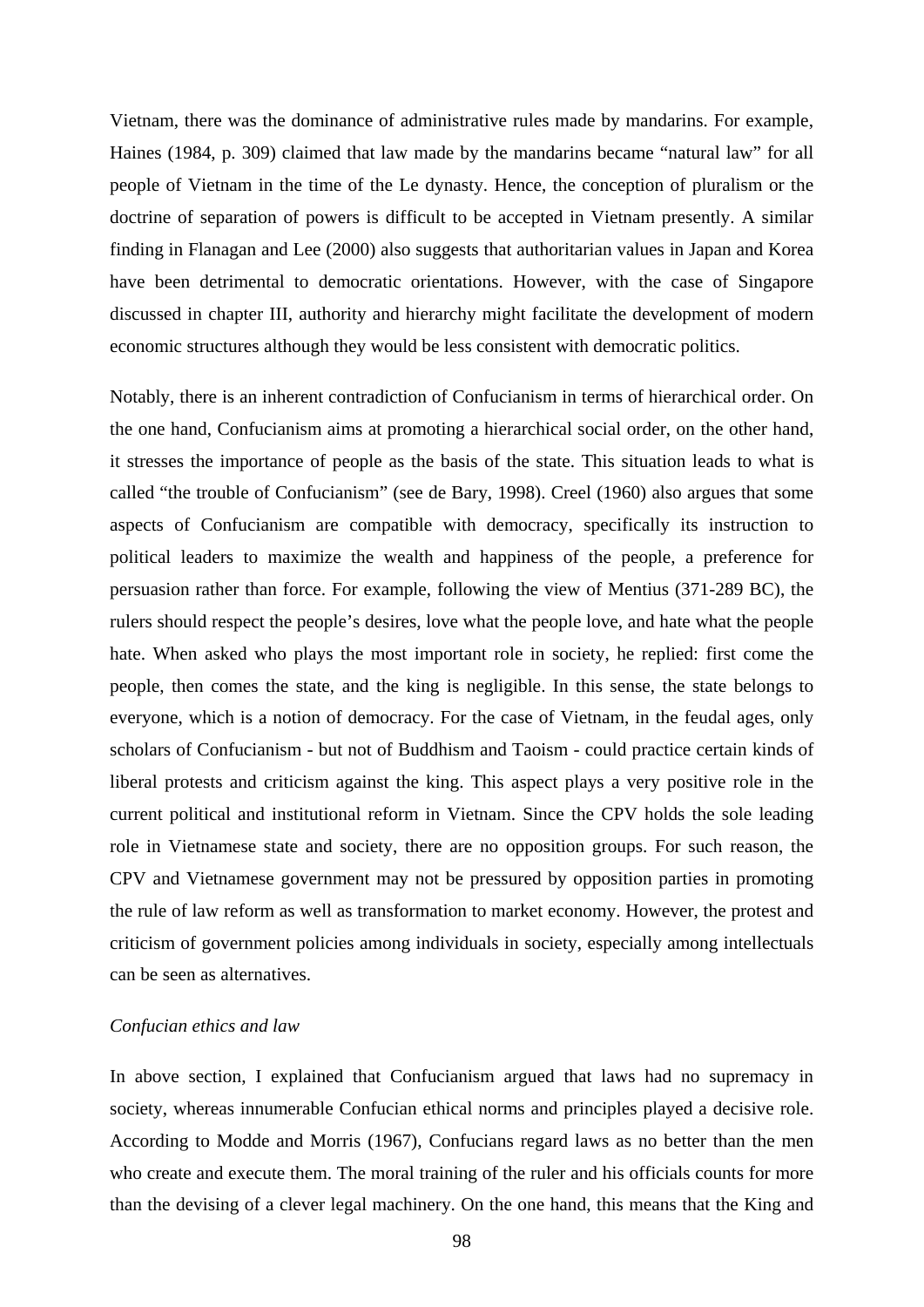his mandarins should govern society mainly by setting their moral examples rather than laws or punishments, which have only a subordinate role. On the other hand, this means that the King and officials should be educated in order to become a moral example. Therefore, selfcultivation was expected to take the place of laws and punishments as a means to rule society. Crime was seen as symptomatic of an absence of virtue that produces conflict. In Vietnam, many leading scholars of Vietnamese Confucians promoted the use of "li" that may be understood as a correct performance of all kind of moral and religious ritual to govern a country (Pham Duy Nghia 2002). Such a system imposes on the individual and the state the responsibility of bringing all members of society to a condition of self-imposed moral rectitude in which behavior is defined in terms of collective, rather than individual good. On the contrary with the West, where law is the guarantee of rights that all may claim, in Vietnam the law is concerned with duties that all must fulfill.

In the history of Vietnam, and even today, moral norms ("li") and customary rules heavily influence the legal system. These rules may positively supplement and support formal law, but many of them can challenge and contradict it (Pham Duy Nghia 2003). Indeed, Vietnamese people still follow the ethical rules and norms despite the fact that many formal rules (e.g.: laws and under-law regulations) have been recently passed in Vietnam. Chow (2003) also finds a similar situation in China where the legal behaviour of the people follows a historical and cultural tradition. Moreover, he supposes that such behaviour can hardly be affected simply by changes in formal institutions such as the enactment of new laws, and the introduction of new legislative procedures, new courts and new enforcement systems.

Strikingly, the Confucian governance did not create an independent judicial administration. In Vietnamese history, there has not been any kind of court system and judges which were independent and separate from the administrative system. Therefore, if a dispute among people arose, they went to an official who decided the case mainly based on his knowledge of Confucian ethics and custom in the region. It is worth noting that there was also a mechanism of solving disputes between officials and the people. Frequently, ordinary people would submit their complaints against officials to higher officials. In some particular cases involving important officials or the royal family, even the king himself held hearings and gave judgments. Such dispute solving mechanism still exists in the legal institutions of Vietnam today. For instance, although Vietnam established an administrative court in 1998, many Vietnamese people prefer solving their disputes at administrative organs to bringing their claims to court.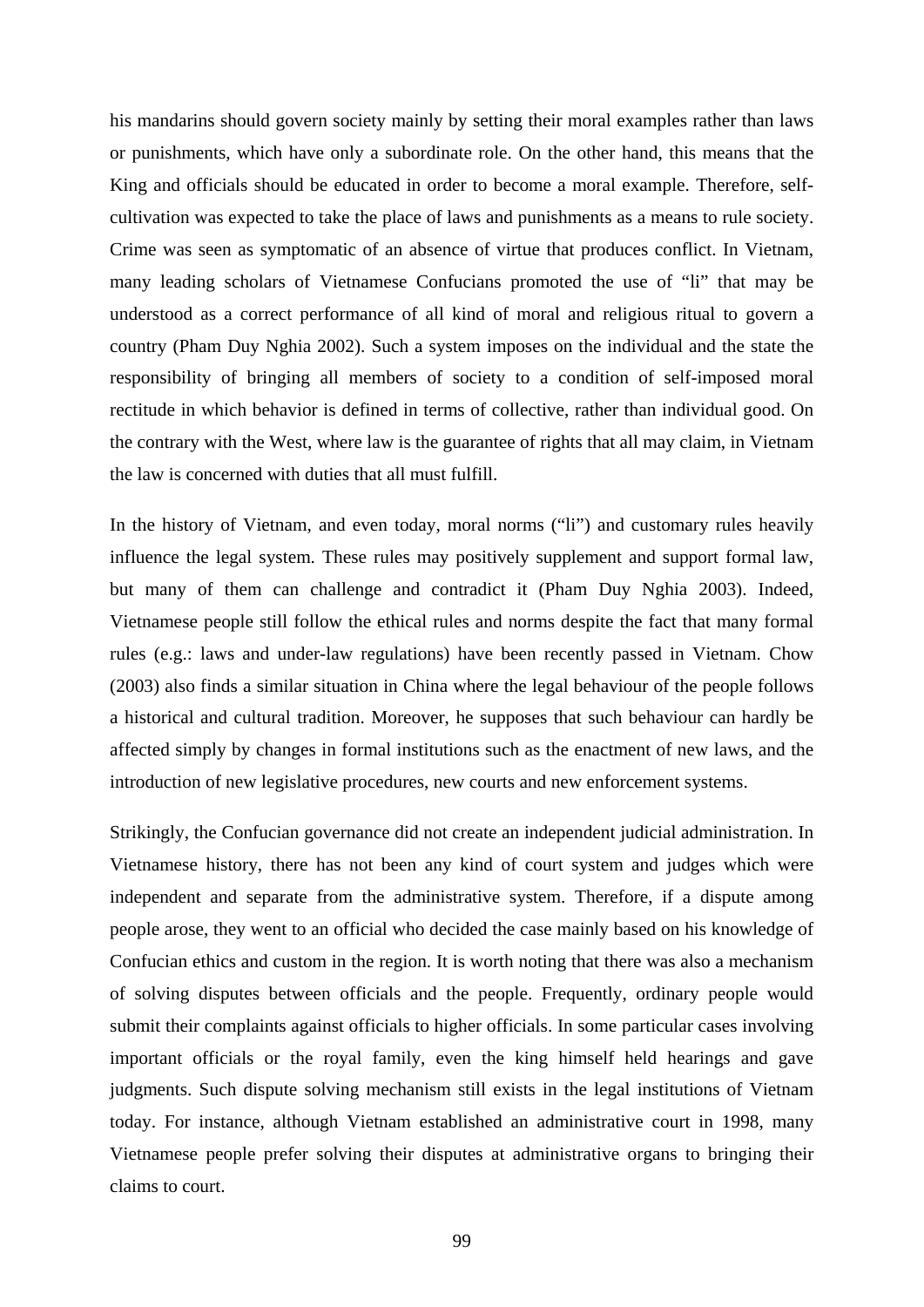#### *Social harmony*

Regarding the aim of governance, Confucian values stress the importance of "social harmony". This concept means that the welfare of social organism as a whole depends upon the harmonious cooperation among all of its units and of the individuals who comprise these units. In other words, society should be like a magnified family, the members of which, though differing in their status and functions, all work in harmony for the common good (Bodde 1953, p. 45-47). Thus, the Confucian concept of social harmony promotes a peaceful world in which everyone knows their rights and obligations and does effortfully to accomplish them.

By promoting social harmony, Confucius and his students hoped to create a society without conflict between the governing and the governed. To some extent, this leads to a peaceful, well-being and prosperous society. Furthermore, it increases personal ties and belief among people, which are bases for other collective activities both in economic and political life. For example, Fukuyama (1995) believes personal trust to be extremely important in a market economy. In the political field, Putnam (1993) and Voigt (2003) assume that the levels of personal trust may influence the degree to which democracy is sustainable. The idea behind this presumption is that the degree of democracy, especially pluralist democracy, depends upon the tendency to act cooperatively which in turn is proxied by the amount of trust people have in each other. According to Putnam (1993), high levels of cooperation, trust, and reciprocity characterize a high degree of democracy in northern Italy. In contrast, defection, distrust, and opportunism epitomize the lower level of democracy in southern Italy. Notably, these differences result in the higher economic development in the north than in the south of Italy.

Nevertheless, Putnam (1993) also supposes that hierarchical organizations such as the Catholic Church are obstructive to the emergence of trust and reciprocal cooperation. Similarly, La Porta et al. (1997) find that countries with more dominant hierarchical religions have lower rates of participation in civic activities and professional associations which are conducive to pluralist democracy. As I have already mentioned, Confucianism promotes a social order based on hierarchy which undermines personal trust, thus Confucian value of harmony has a converse effect in practice. On the one hand, it strengthens personal trust in closed hierarchical organizations such as: family and clan, commercial firm, village etc, on the other hand, it hampers personal trust among members of different organizations in society.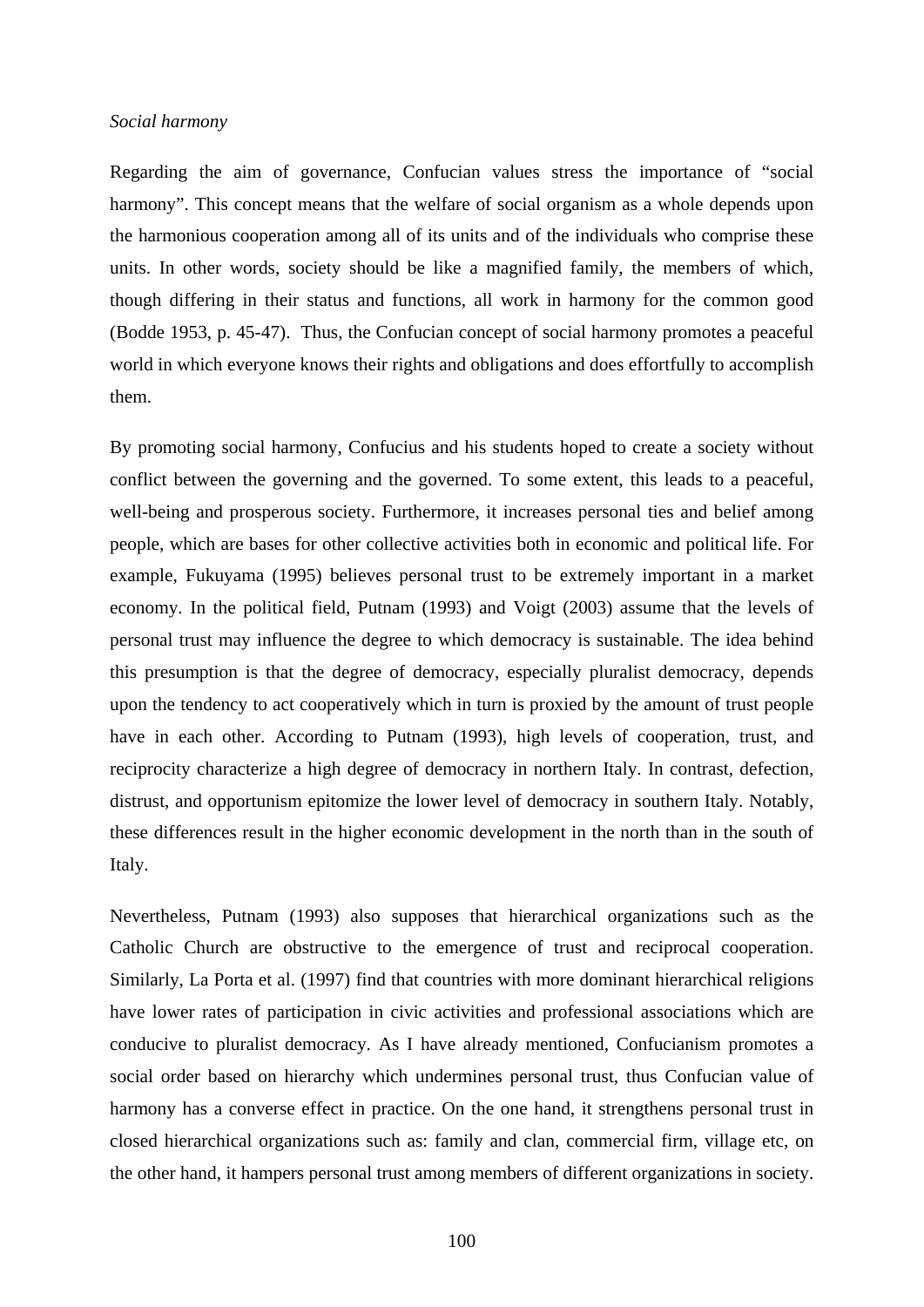Hence, it can be argued that, under the ideal of Confucian social harmony, the level of personal trust in society as a whole is indeed low.

To summary, Confucianism was introduced very early and had a long development history in Vietnam. Despite the rise and fall of Confucianism in Vietnam, Confucian values have not disappeared in Vietnam, but have developed into informal institutions. Social order, Confucian ethics and social harmony are three main features of Confucian values significantly influencing political and institutional reforms in Vietnam today.

#### **III.3. Confucian values and the rule of law – an empirical test**

It is claimed that public opinions in society frequently reflect social values. Therefore, in this section, I examine Vietnamese opinions and acceptances with regard to various features of Confucian values and the rule of law. It is difficult to collect reliable data on this. In this study, I use data given in the latest wave of the World Values Survey and the Pew Global Attitude Project 2003.

First, I will examine how the Vietnamese people evaluate democracy. Based on the Would Values Survey from 1995-1998 and 2000-2001, Dalton and Ong (2002) compared public support for democracy in the Pacific Rim. To evaluate public support for democracy, four items were given namely: i) having strong leaders govern without democratic institutions is good, ii) a government by experts is good, iii) army rule is good, and iv) a democratic system is good. The pro-democratic responses are those that disagree with the first three items, and agree with the fourth. Accordingly, the supports for democracy in Pacific Rim score from 1.0 to 4.0. Score 1.0 means non support for democracy or anti democratic and score 4.0 in the scale means the highest level of support for democracy.

Figure 4.1 makes clear that although the variance in the mean score seems to be rather small, support for democracy in Vietnam is comparatively high. Obviously, it is not realistic to think that when Vietnamese express support for democracy that carries the same meaning as when citizens are surveyed in established, advanced industrial democracies (Dalton and Ong 2002). Compared with other countries where Confucian values rooted, Vietnam ranks lower than Japan and South Korea and higher than Taiwan and the Philippines. It could be argued that support for democracy is a function of economic development. This appears to be the case, however, only for Japan and South Korea. It is not true for the cases of Taiwan and the Philippines because both countries have introduced a market economy earlier than Vietnam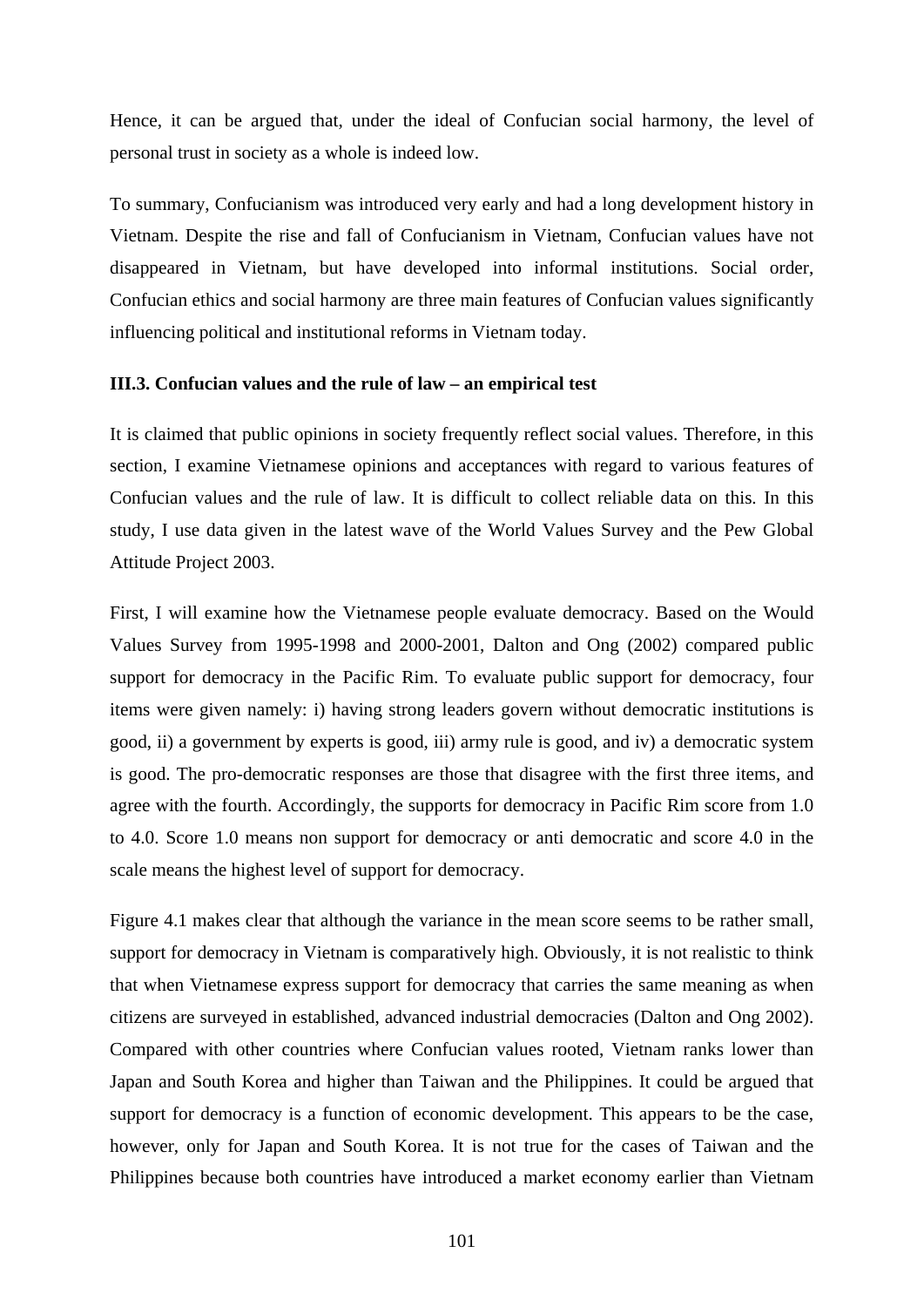and have a GDP per capita much higher than that of Vietnam. Therefore, although Vietnam remains in the lower level of economic development, the Vietnamese public supports institutional reform to democracy and the rule of law.



**Figure 4.1: Support for Democracy Index by Nation** 

Figure 4.2 compares attitude of Vietnamese people with those in other Asian countries when answering the question of whether it is better to have a good democracy or a strong economy. Clearly, Vietnamese people prefer good democracy to strong economy. The number of Vietnamese correspondents who favor good democracy is twice as high as those who opt for a strong economy. Again, the Pew Global Attitude survey shows that support for democracy in Vietnam is comparatively high.





*Source: Pew Global Attitude Project (2003)*

*Source: 1995-98, 2000-2001 World Values Surveys, cite in Dalton and Ong (2002).*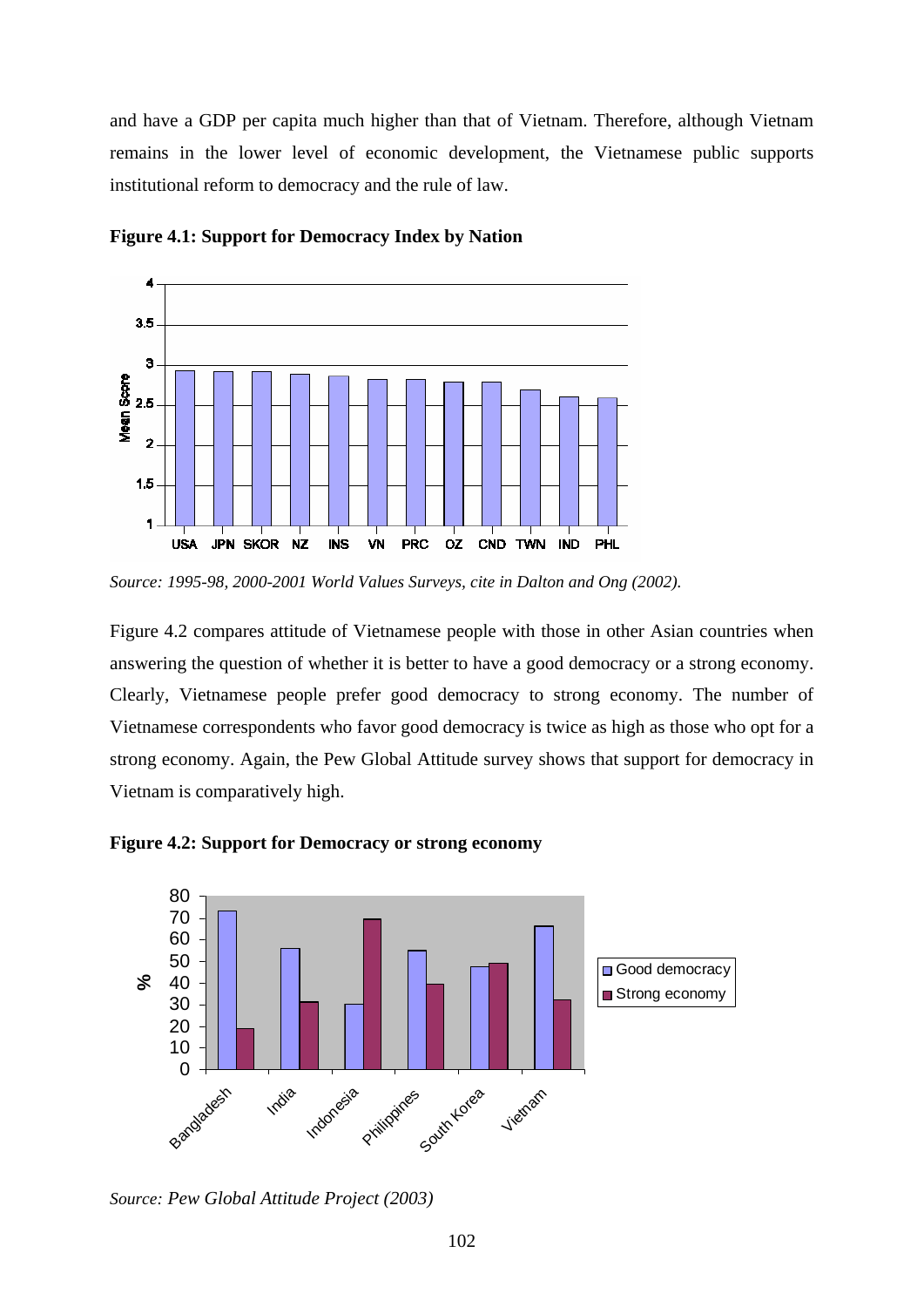Second, as mentioned above, the level of personal trust and democracy are likely to be positively correlated. It is interesting to note that most Vietnamese people are skeptical about personal trust – 59% of the respondents say that one needs to be careful in dealing with other people. More importantly, there is no relationship between trust and people's support for democracy in Vietnam. According to Dalton and Ong (2002), such a relationship cannot be found in China, Taiwan and South Korea either. There are two presumptions drawn from this fact. First, if the aforementioned hypothesis of Putnam – Voigt is true, it will not be easy to establish pluralist democracy in Vietnam due to the low level of personal trust although the support for democracy in Vietnam is relatively high in the region. Second, as explained earlier, a low level of trust in society can be the consequence of a high regard for hierarchical order. This seems to be true in Vietnamese society because there is a low degree of trust among the people regardless of Confucian efforts in promoting social harmony. Thus, Confucian value of harmony has converse effect in reality of Vietnam.

For such reason, I suppose that the Vietnamese people will support hierarchical order. In Vietnamese tradition, family is the basis of society. The family is regarded as a small society with hierarchical order in which parents have great power over their children. Filial piety is conceived as the main obligation of children. Therefore, the World Values Survey measures the degree of respect for Parents. Their result clearly illustrates my supposition. Specifically, more than any other of the Confucian societies, Vietnamese people answer that parents are to be respected regardless of their quality and fault. Additionally, as observed by Dalton and Ong (2003), 56% of Vietnamese correspondents say that obedience is a quality that children should be encouraged to learn. If the degree of respect for parents reflects the degree of hierarchical order in society, it is possible to say that Vietnamese people still have high regard for hierarchical order.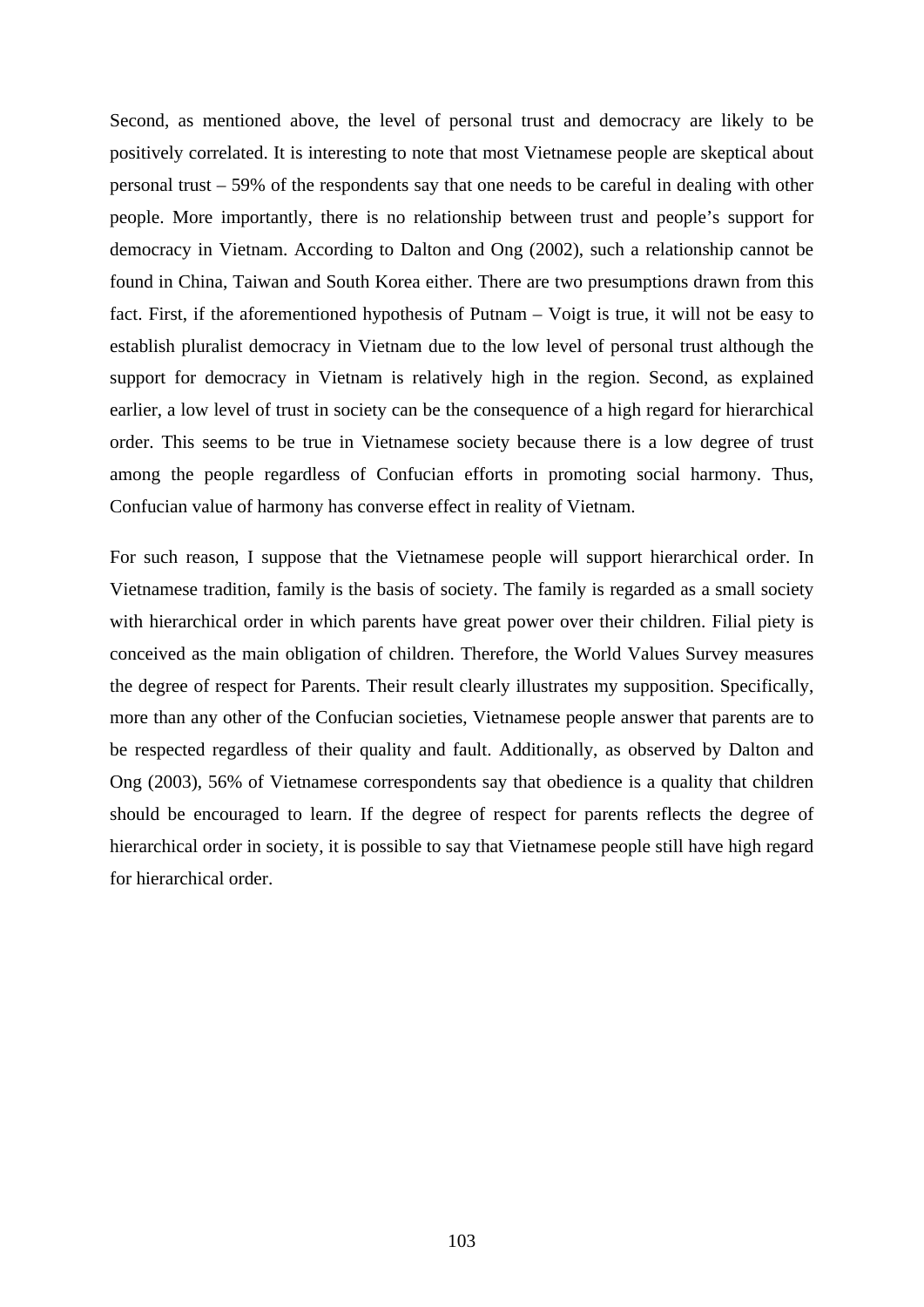



*Source: 2001 and 1995-98 World Values Survey, cited from Dalton et al, 2001.* 

Third, I argued in chapter II that one important component of the rule of law is the respect for (private) property rights. Confucianism, as mentioned above, disregards individual economic rights and values state interests over individual rights. The World Values Survey provides data regarding the Vietnamese opinion about privately owned business and state-owned business. As is clear from Figure 4.4, although the percentage of Vietnamese who support privately owned business is slightly lower than those in other East Asian countries and the U.S, most of the respondents (81%) are in favour of private ownership. Only 19% of the Vietnamese respondents still endorse state-ownership. The survey also shows that, on the contrary with traditional notion of Confucianism, there is a high respect for private property rights among Vietnamese people. Thus the goal of buttressing institutional reform toward economic liberalization and the rule of law, which endorses private property rights, is feasible.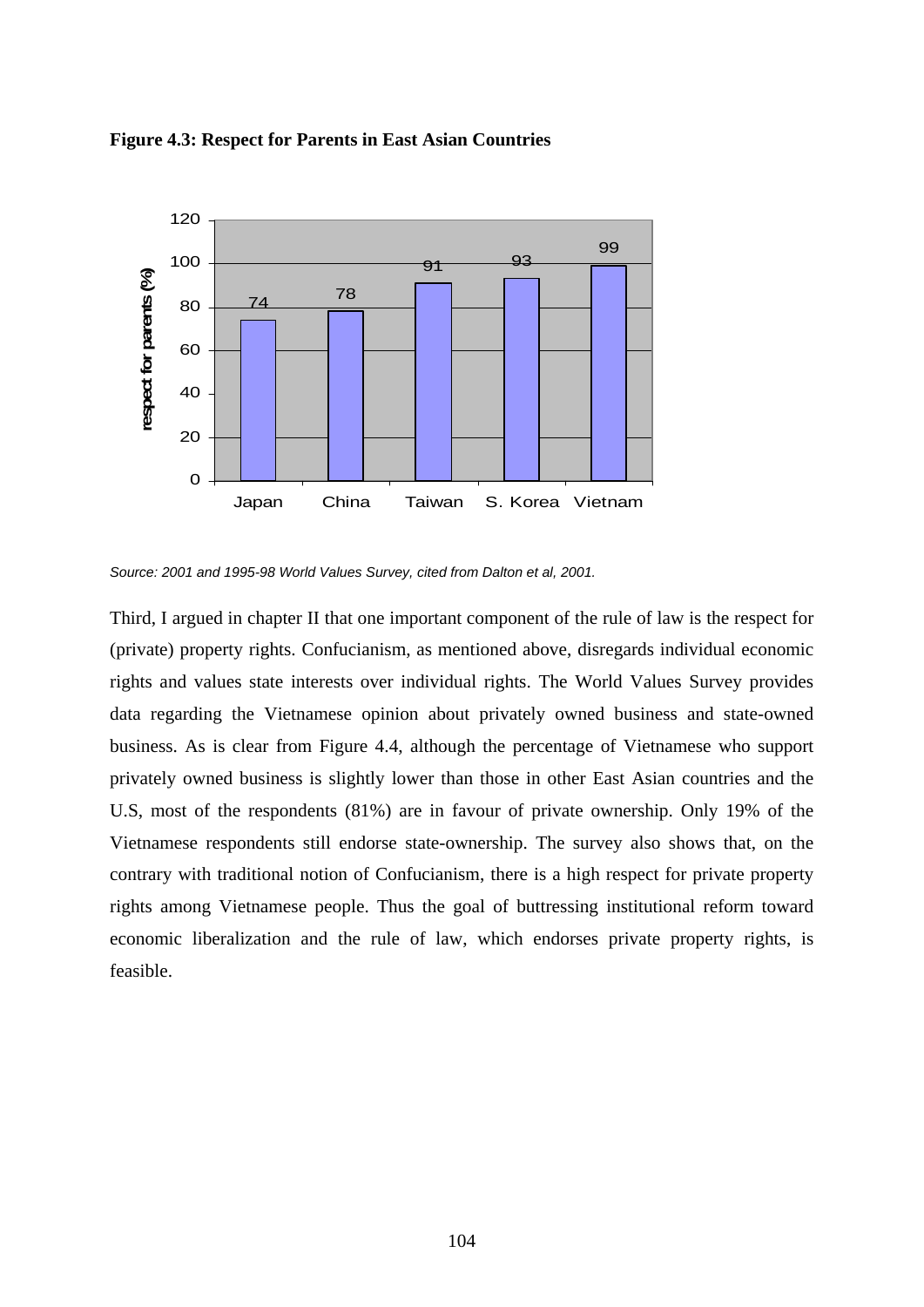

**Figure 4.4: Support for privately owned and government owned business (%)** 

*Source: 2001 and 1995-98 World Values Survey, cited in Dalton & Ong, 2001.* 

It is worth noting that although the percentage of Vietnamese who favour privately owned business is slightly lower than those in other East Asian countries, the support for free market economy is relatively higher than those in other East Asian countries, according to the results of the Pew Global Attitude Project (2003). In this survey, 95% of Vietnamese respondents say that they are better off in a free market economy. The number of negative answers is 4% (see figure 4. 5).





*Source: The Pew Global Project Attitude, 2003*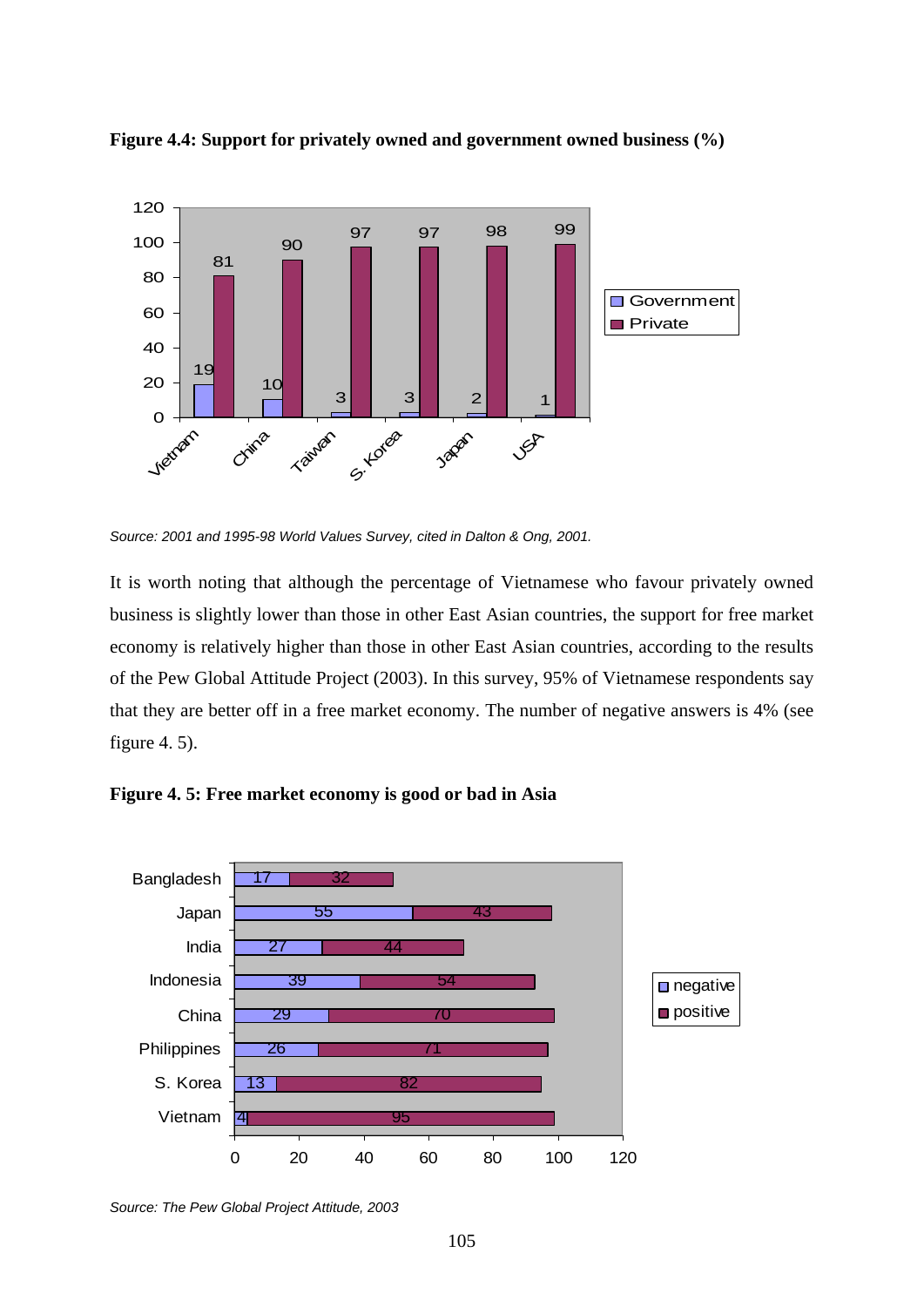Forth and finally, in order to see how the Vietnamese people are content with the current political regime, we can observe the degree of Vietnamese confidence in political institutions. According to the World Values Survey, almost all Vietnamese support the current political institutions. The level of support is even higher in comparison with ten years ago (from 84% to 96% of all correspondents). But the most surprising result is that Vietnamese people seem to have more confidence in the current political regime than the populations of other democratic regimes in East Asia, for example Japan and Taiwan as well as the US (see figure 6).



**Figure 4.6: Confidence in political institution** 

*Source: 2001 and 1995-98 World Values Survey, cited in Dalton & Ong, 2001.* 

Similarly, the data from the Pew Global Attitude Project (2003) also show that Vietnamese people seems to be content with their current social life. Vietnam is among the top countries of the world where the majority think that many aspects of their life have been improved, such as: job opportunities (92%), working condition (85%), availability of food and modern medicine (91% and 95% respectively), and affordable health care (76%). There are only two problems that, in the view of Vietnamese people, are getting worse namely, spread of diseases (64%) and the gap between the rich and poor (51%). In such a situation, it is unfeasible to exploit "shock reform" in the field of political reform that has been implemented in Central-East Europe and former Soviet Union. However, public opinion in Vietnam also supports further political reform. When asked about further reforms, the majority of Vietnamese respondents (54%) say that stronger measures should be applied toward societal reform and another 30% says society must be gradually improved through reforms (Dalton and Ong, 2001).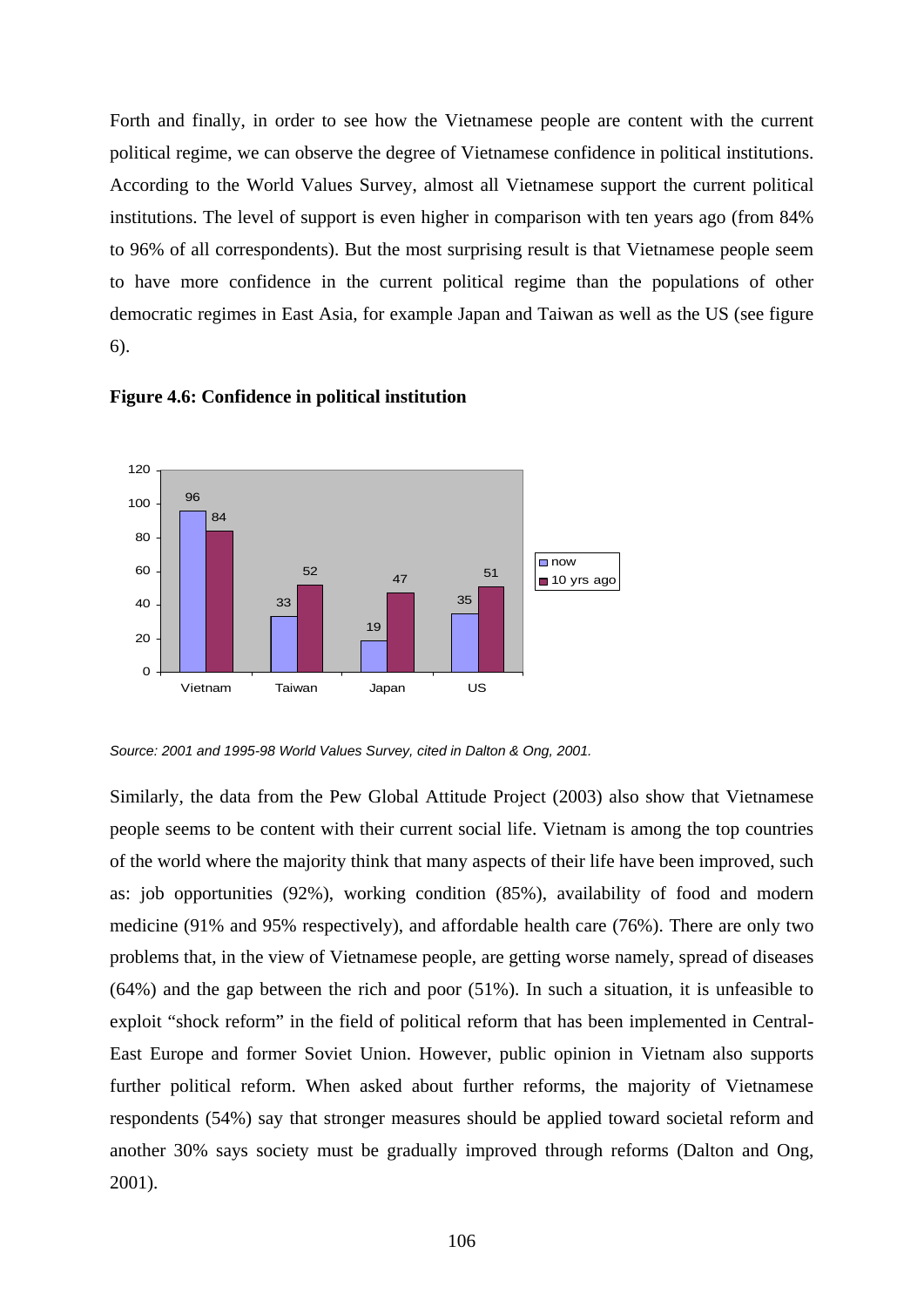## **IV. Conclusion**

In short, based on the institutional economics perspective, the chapter regards Confucian values as dominant informal institutions in Vietnamese society. Informal institutions exist in society in various types such as conventions, norms, customs, ethical codes, religious rules, etc. Reviewing two recent approaches of the NIE on institutional change, the chapter examines the role of informal institutions on institutional change. Due to the influence of informal institutions, policy makers in transition countries are facing a dilemma. On the one hand, the development of the market economy requires political reform in which the transition to the rule of law is considered as a pre-condition. On the other hand, the emergence of the rule of law faces the resistance of informal institutions rooted in transition societies. To deal with such dilemma, it is supposed that the transition to the rule of law should be gradual.

Using data given in the World Values Survey (1995-98, 2001) and the Global Attitude Project (2003), this chapter highlights current Vietnamese attitudes towards Confucian values and the rule of law. The empirical evidence in these surveys shows that: (i) There is a consensus of democratic reform, including the transition to the rule of law in Vietnam currently; (ii) Based on the hypothesis of Putnam (1993)-Voigt (2003) that levels of personal trust can influence the degree to which pluralist democracy is sustainable, I found that it will not be easy to establish pluralist democracy in Vietnam or East Asian due to the low level of personal trust there; (iii) Vietnamese respondents claim that parents should be respected regardless of their qualities and faults. Therefore, if the degree of respect for parents reflects the degree of hierarchical order in a society, it is possible to say that Vietnamese people still have high regard for hierarchical order; (iv) In contrast with traditional notion of Confucianism that disregards economic rights, respect for private property rights has gradually increased among Vietnamese people. The institutional reform toward economic liberalization and the rule of law, which endorses private property rights, is therefore feasible; and (v) Due to the high level of Vietnamese confidence in the current political regime, it seems to be unfeasible to consider so-called " shock reform" in political reform, which has happened in Central - East Europe and the former Soviet Union. However, public opinion in Vietnam also supports further political reform. From taking such empirical tests, it is obvious that Confucian values do matter in the transition to the rule of law in Vietnam. In the next two chapters, I focus on explaining the role of delegation of powers to independent courts in transition of Vietnam.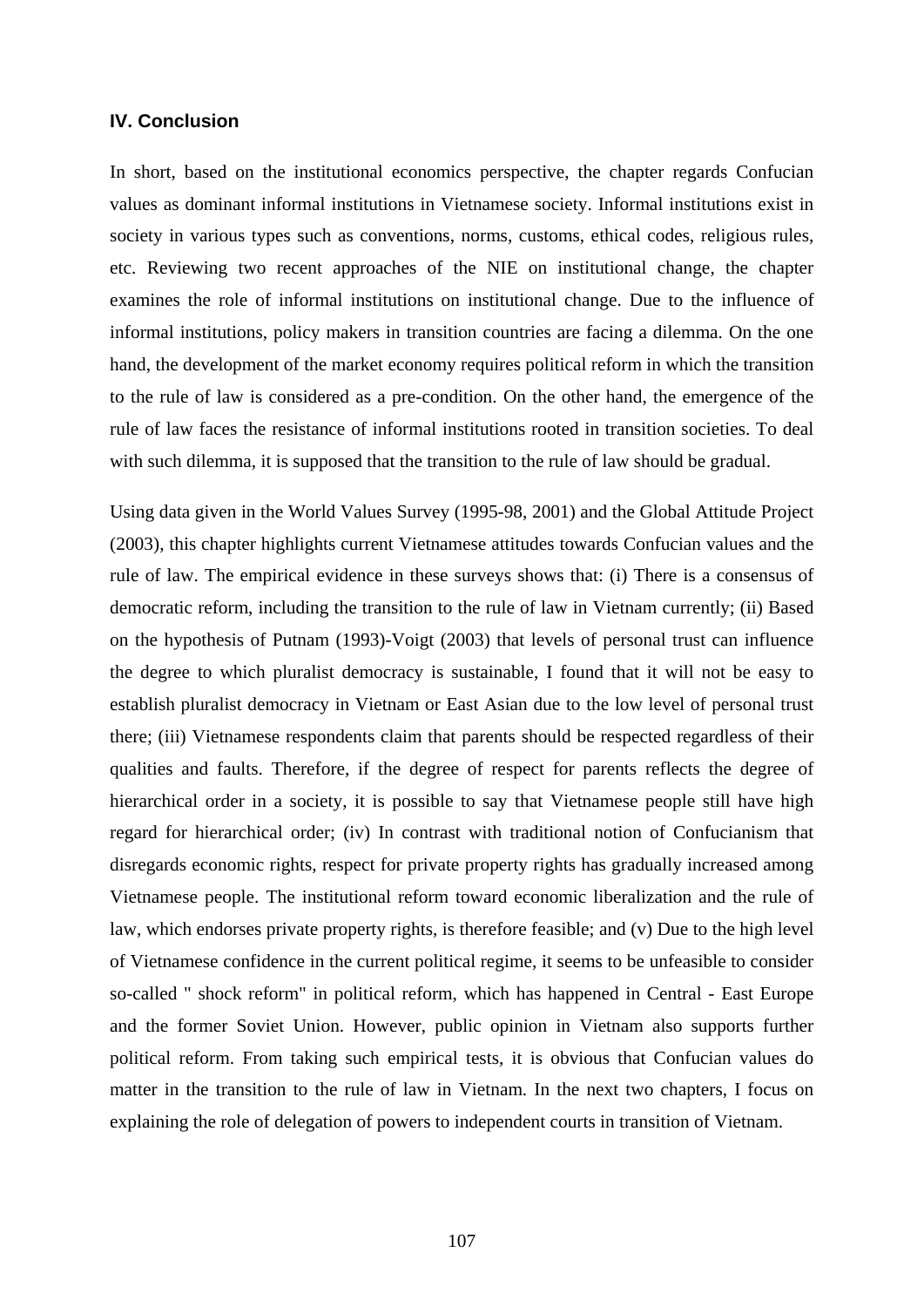*PART II* 

## **DELEGATION OF POWERS TO INDEPENDENT COURTS IN TRANSITION TO THE RULE OF LAW IN VIETNAM**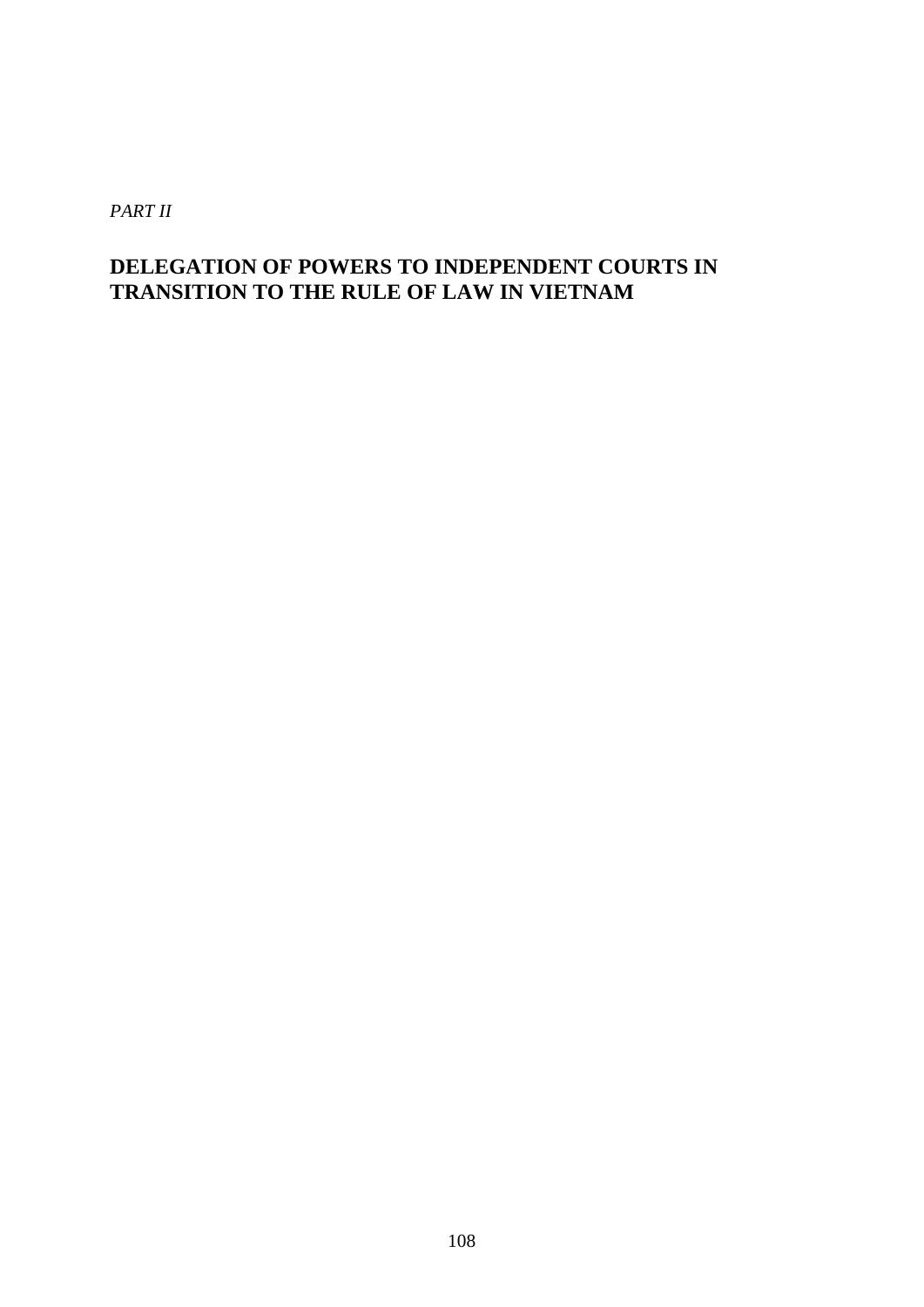#### *Chapter 5*

# **Delegation of powers to Independent courts in Vietnam: a theoretical consideration based on the P- A approach**

*"Without judicial independence, there is no rule of law, and without rule of law the conditions are not in place for the efficient operation of an open economy, so as to ensure conditions of legal and political security and foreseeability*" (Jarquín & Carrillo 1998, p. vii).

*"In order to fulfil its role as the guardian of the rule of law, the judiciary has to be independent from the other branches of government"* (Aaken, Salzberger and Voigt 2003, p. 2)

## **I. Introduction**

In the traditional literature of Law and Economics, especially on constitutionalism, judicial independence (hereafter JI) is regarded as a tool to prevent arbitrary action of government. According to Feld and Voigt (2002), JI keeps the government officials' acts within the limits laid down in the constitution and the laws. Therefore, an independence of judiciary, as pointed out by Aaken et al. (2003), is conceived as the "guardian" of the rule of law. Additionally, Weingast (1993) realizes that representatives of government have motives of promising not to infringe into citizens' property rights. Yet their promises will not be perceived as credible if lacking a mechanism constraining their activities. Therefore, rational governments have an interest in establishing an institutional constraint mechanism that could help them to keep their promises credible. The reason is that such a mechanism makes their promise breaking costly. Rational governments thus will be interested in promoting JI which has been seen as the most effective constraint mechanism.

The central question here is how to create judicial independence. Although many governments, NGOs and international organizations in the world have been endorsing JI, it is still debated how to implement an impartial and independence judiciary. In order to find answers to this question, in this chapter, I scrutinize the theoretical foundations for having JI namely the separation of powers and the delegation of powers. Cooter (2000) and Mueller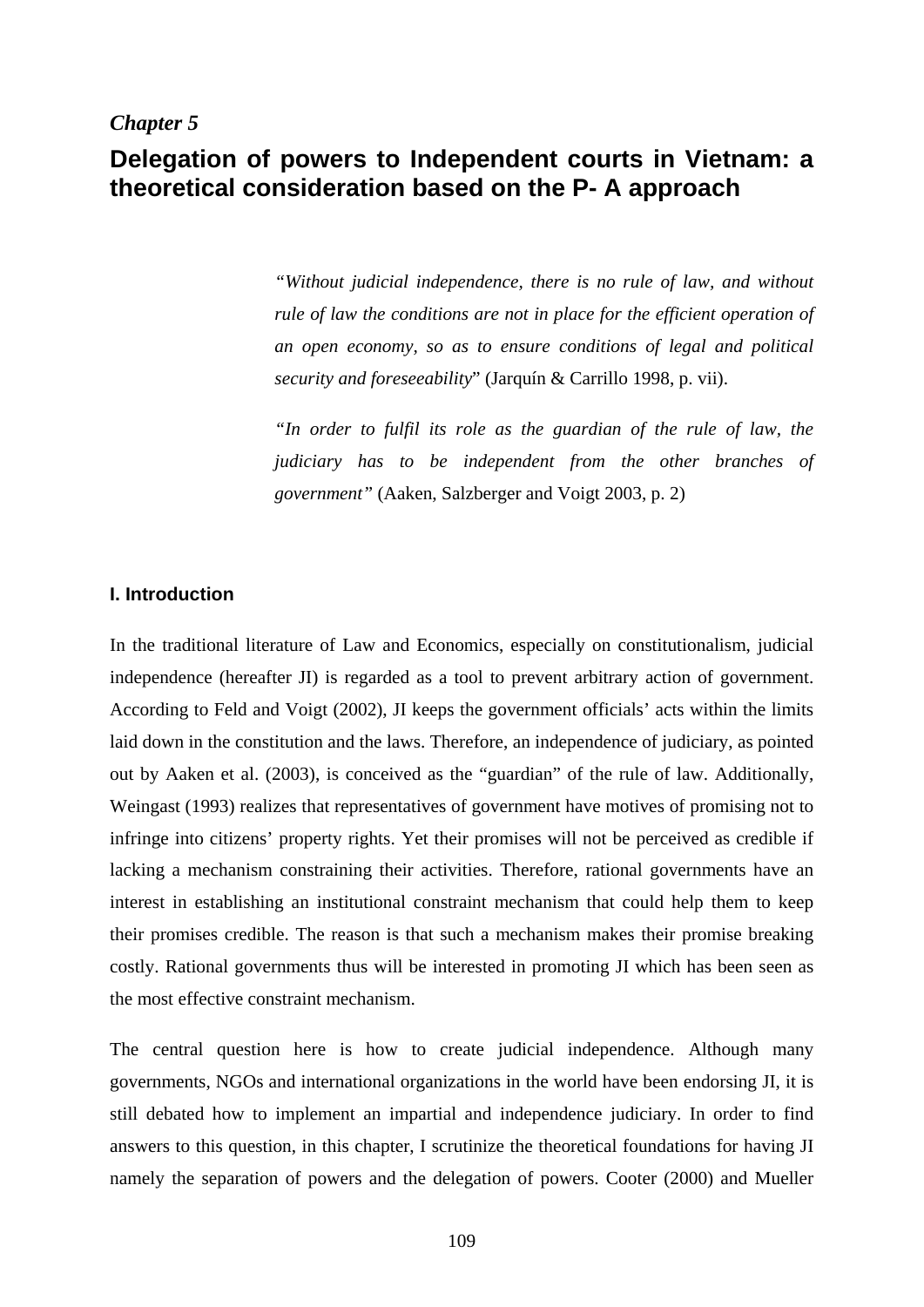(1996, 1999), the two major recent contributions on Law and Economics, regard the democratic constitutional scheme as a series of Principal - Agent relationships wherein the people rely on politicians as agents to satisfy their collective demands. If the people are the principal on whose behalf the constitution is created, argues Ginsburg (2001), constitutional adjudication should reflect the need to monitor these political agents. Above, it is argued that judicial independence exists to prevent politicians from reneging on their promise and bargains with citizens laid down in constitution and law (Weingast 1993, Feld and Voigt 2002, Aaken et al. 2003). However, it is also likely that politicians and legislators seek to grant authority to independent judges in order to benefit them narrowly rather than citizens broadly (Landes and Posner 1975). Therefore, by reviewing the  $P - A$  approach, this chapter aims at explaining the motivation of politicians in creating judicial independence.

As already mentioned in chapters II and III, Vietnam is in the transition process to the market economy and the rule of law. Yet, policy makers in Vietnam also face the dilemmas of transition to the rule of law, most notably the dilemma of the strong state. Strikingly, with the aim of further promoting the renovation known as "Doimoi" and maintaining their leading roles in society, the leaders of Vietnam should promise that they will democratically govern society under the rule of law and indeed respect human rights $36$ . Of course, they need to make such promises credible. Furthermore, the party leadership also wants to protect their reputation gained from the historical struggles for the independence of Vietnam. It is worthy to note that most recent criticisms of obstacles to the transition in Vietnam have not stressed the leading role of the Communist party, but have focused on the moral degeneracy and arbitrary discretion among the leaders and officers of government and the party, which reduce the reputation of the Communist party (e.g. Dao Tri Uc 2002, Le Duc Binh & Pham Ngoc Quang 2003 and Nguyen Quoc Viet 2004). For the above reasons, there is a consensus among the party's leaders on creating an efficient mechanism for constraining and supervising officers' activities namely JI. However, the findings in this chapter show that in order to make Vietnamese judiciary system independent, Vietnamese leadership seems to be in support of using delegation of powers rather than separation of powers.

This chapter is organized as follows. In the next section, I briefly describe the P-A approach. Section 3 analyses two theoretical bases for making the judiciary independent, namely separation of powers and delegation of powers. In section 4, I explain why in the current social and political context of Vietnam, the theoretical approach of delegation of powers is

<span id="page-115-0"></span> $36$  See: Draft of Policy Report to the forthcoming  $10<sup>th</sup>$  Congress of the CPV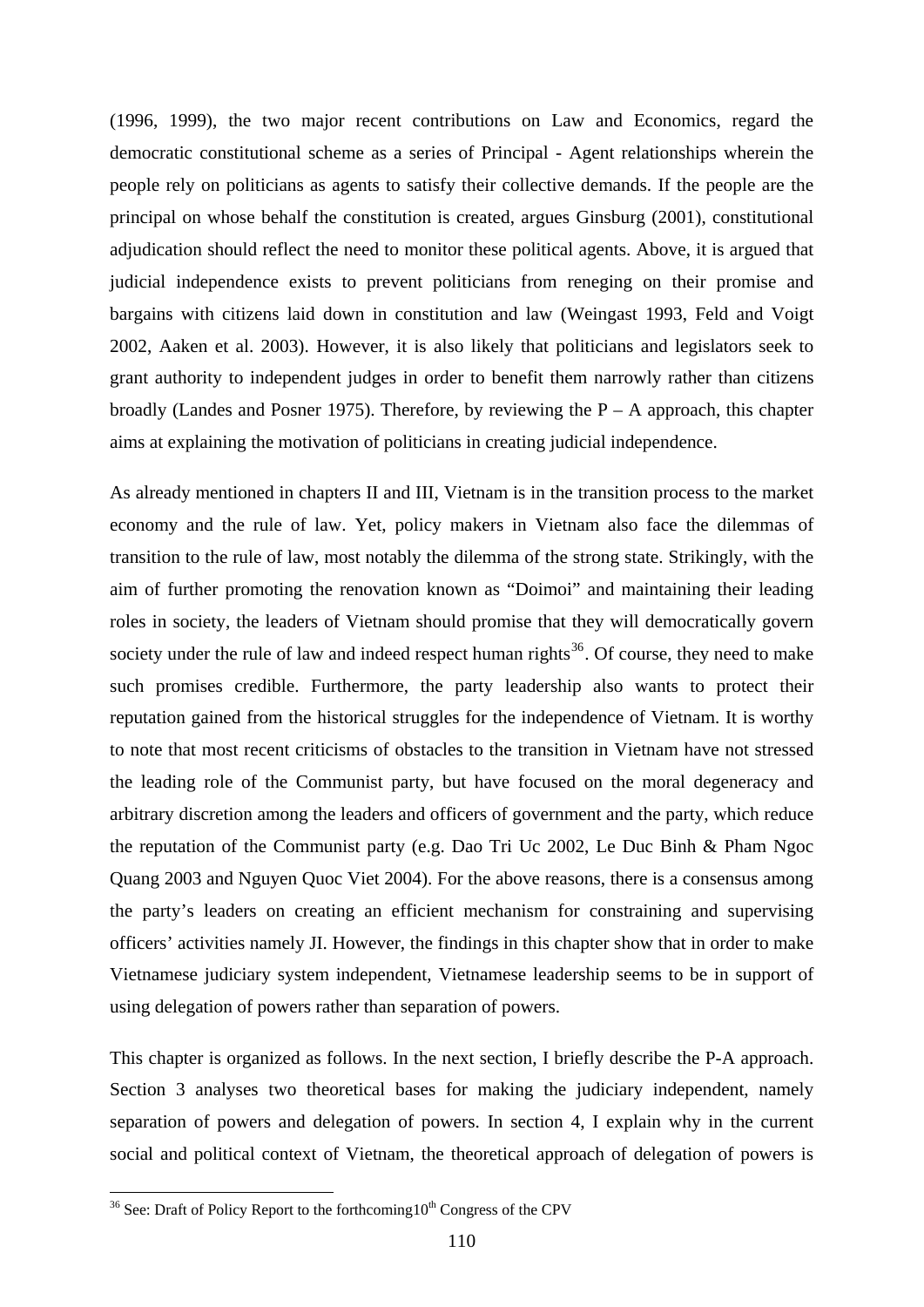likely to be accepted by Vietnamese policy makers in building judicial independence. A conclusion is at the end of the chapter

## **II. Review of Principal-Agent approach**

## **II.1. Definition**

The theory of Principal – Agent focuses on analysing the grant of authority from a principal to an agent that empowers the latter to act on behalf of the former, and the relationship between them (Hawkins et al. 2004, Bergman and Strom 2000, Lyne and Tierney 2002, etc). *Principals* are the actors within a hierarchical relationship in whom authority ultimately rests (Bergman and Strom 2000, Lyne and Tierney 2002). *Agents* are the actors who are hired and fired by principals. Agents are conditionally designated to perform tasks in the name of the principals. For example, in domestic politic affairs, the relationship between people and the government is a P-A relation in which people are the *principal* and government is an *agent*. In a relation between a minister and the civil servants who work in her directorate, the minister is the *principal* and each civil servant is an *agent*. Similarly, in an international relationship between a country and an international organization, the country is the *principal* and the international organization is the *agent.* 

An important point is that principals and agents are mutually constitutive. The actors are defined only by their relationship to each other. The relations between a principal and an agent are always governed by a contract, even if this agreement is implicit (never formally acknowledged) or informal (based on an unwritten agreement) (see Lyne and Tierney 2002). Contracts are "self-enforcing agreements that define the terms of the relationship between two parties" (Lake 1996,  $7)^{37}$  $7)^{37}$  $7)^{37}$ .

Remarkably, the ideas underlying the P-A model are not new. In the Wealth of Nations (1776), Adam Smith analyzed the divergent interests between the directors and proprietors of joint stock companies. He wrote:

"The directors of such companies…being the managers rather of other people's money than of their own, it cannot well be expected that they should watch over it with the same anxious vigilance with which the partners in a private (company) frequently watch over their own….

<span id="page-116-0"></span><sup>37</sup> Cited in Hawkins et al 2004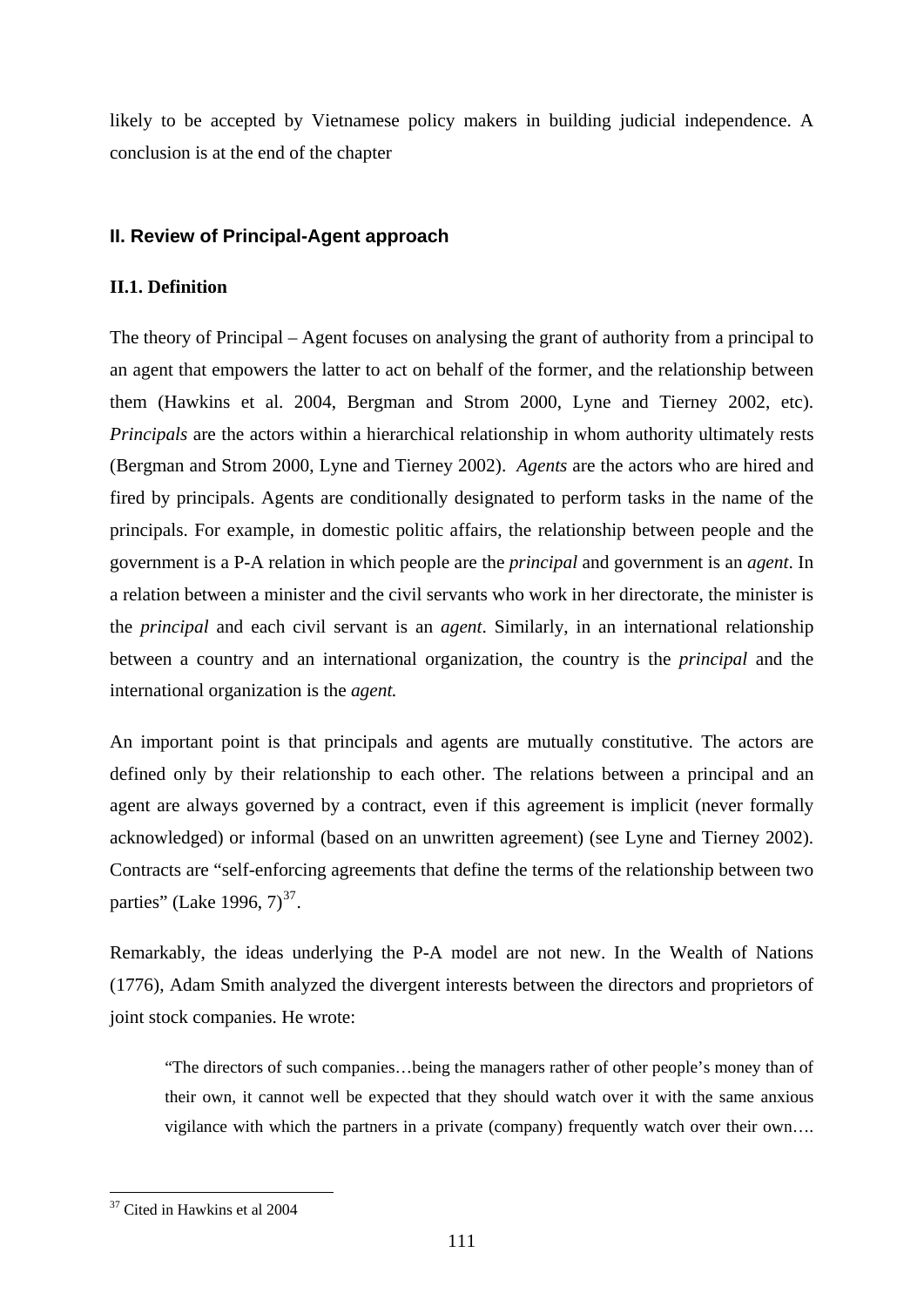Negligence and profusion, therefore, must always prevail, more or less, in the management of the affairs of such a company" (Smith 1776, book 5, ch. 1 cited in Gutner 2004).

Coming to the 20th Century, some scholars posed the classic agency problem. For example, Adolf Berle and Gardiner Means (1932 cited in Gutner 2004) examined implications of the separation of management and control of modern corporations. They gave one key conclusion that "in the corporate system, the 'owner' of industrial wealth is left with a mere symbol of ownership while the power, the responsibility and the substance which have been an integral part of ownership in the past are being transferred to a separate group in whose hand lie control".

However, the development of a more formal agency theory has its roots in the 1970s. Classic explications of agency theory can be found in a 1972 article by Alchian and Demsetz (see Gould 2003a), which is concerned with the problem of actors shirking contracted responsibilities and the role of the monitor in inducing individual "team members" to contribute their individual input. Much of the literature assumes the central problem is how to induce the agent to maximize the principal's welfare, and it also recognizes that there are costs to the various control mechanisms.

Agents receive conditional grants of authority from a principal, but this defining characteristic does not imply that agents always do what principals want. In the P-A literature, analysts have typically assumed that agents have no independent influence, and therefore, adverse agent characteristics can be controlled by principals. However, one interesting aspect of P-A relationship is the divergence of interests between the principal and the agent, which results in a cost or loss. In other words, the principal and the agent may not consistently share the same preferences about all activities related to their relation. With the possibility for different preferences, the principal can incur losses from unintended consequences provoked by the agent. For example, principals incur agency losses when agents engage in undesired independent action or when they themselves expend resources to contract with or monitor and control those agents. Some related concepts of agency losses will be discussed in greater detail below.

#### **II. 2. Autonomy and Discretion**

*Autonomy* is the range of potential independent action available to an agent after the principal has established mechanisms of control. That is, autonomy is the range of maneuver available to agents after the principal has selected screening, monitoring, and sanctioning mechanisms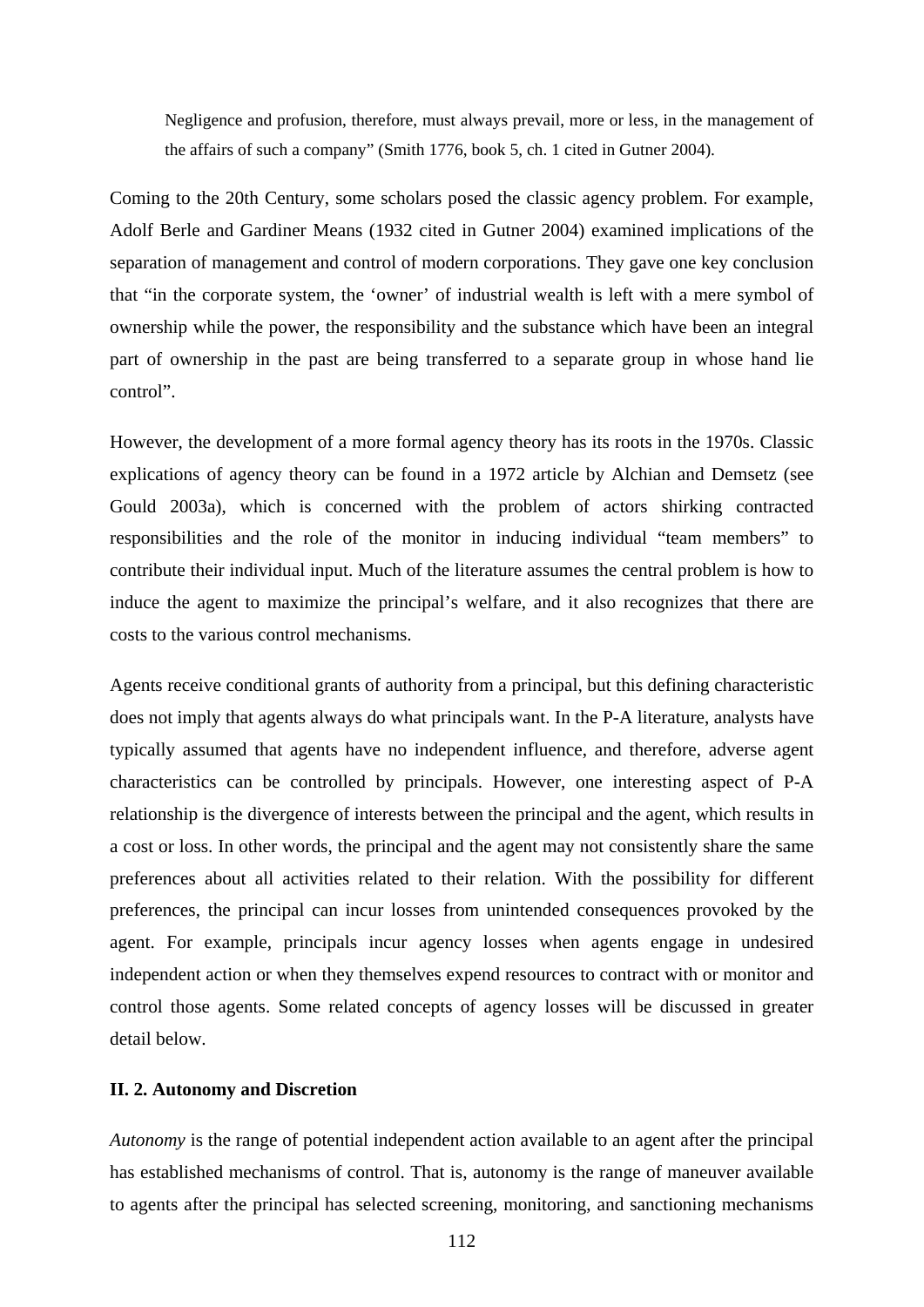intended to constrain their behavior. Autonomy and slack differ in subtle ways: autonomy is the range of independent action that is available to an agent and can be used to benefit or undermine the principal, while slack is undesired behavior actually observed (Hawkins et al. 2004, p. 10).

*Discretion* is a dimension of the contract between a principal and an agent. Discretion entails a grant of authority that specifies the principal's goals but not the specific actions the agent must take to accomplish those objectives. In other words, discretion is an alternative to rulebased delegation. Whereas discretion gives the agent the leeway that the principal deems necessary to accomplish the delegated task, autonomy is the range of independent action available to the agent. Greater discretion often gives agents greater autonomy, but not always. Discretion is something the principal intentionally designs into its contract with the agent, autonomy is an unavoidable by-product of imperfect control over agents (see more in Hawkins et al. 2004, p. 8-9). P-A theory is a framework, of course, and does not itself specify general propositions about what the agents will do with the autonomy they possess (Lake and McCubbins, 2004, p. 3). An agent thus can use its autonomy to benefit or damage principals. Given that the delegatee in domestic delegation of powers is a judiciary system, in my point of view, judicial discretion and autonomy are manifestations of judicial independence. Judicial autonomy and discretion will be discussed thoroughly in section 3 of this chapter.

## **II.3. Agency slack**

*Agency slack* is independent action by an agent that is undesired by the principal. Slack occurs in two primary forms: *shirking*, when an agent minimizes the effort it exerts on its principal's behalf, and *slippage*, when the structure of delegation itself provides perverse incentives for the agent to behave in ways inimical to the preferences of the principals, in other words, when an agent shifts policy away from its principal's preferred outcome and toward its own preferences (see Hawkins et al. 2004).

According to Kiewiet and McCubbins  $(1991)^{38}$  $(1991)^{38}$  $(1991)^{38}$ , a principal faces three specific difficulties when delegating. First, the agent can *hide information* from his principal whose revelation would hurt the agent and help the principal. Second, the agent can do things behind the principal's back, *concealing actions* that the principal would sanction if she only knew. Third, the principal faces *Madison's dilemma,* where the need to delegate authority may give powers to the agent that can be used against the principal. As Moe (1984, 757 cited in Lyne and

<span id="page-118-0"></span><sup>38</sup> Cited in Nielson and Tierney 2003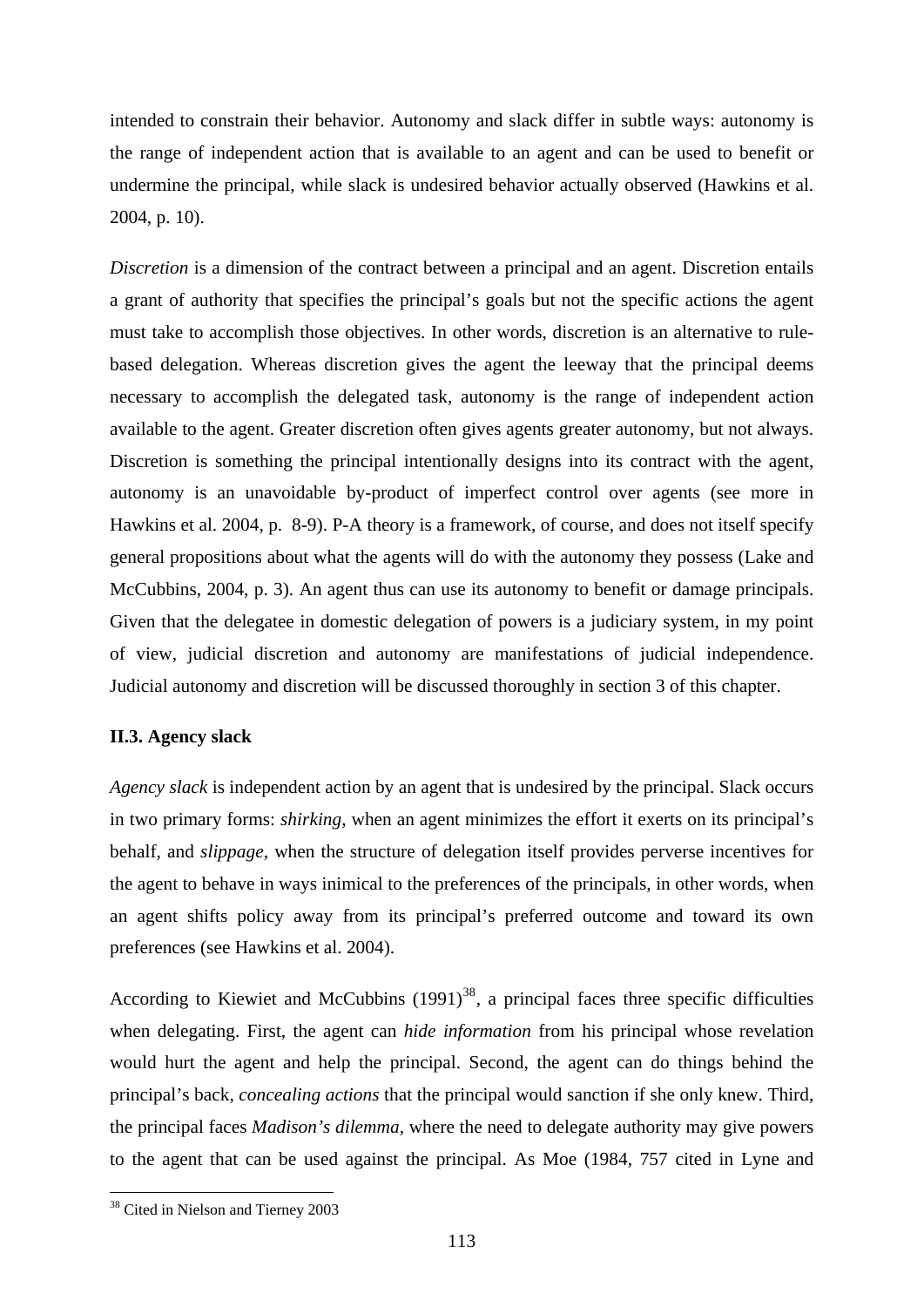Tierney 2002) explains, "The logic of the principal-agent model, therefore, immediately leads us to the theoretical issues at the heart of the contractual paradigm: issues of hierarchical control in the context of information asymmetry and conflict of interest". Lyne and Tierney call the agency problems associated with hidden action (conflicts of interest) and hidden information "*ordinary agency losses*".

The agent's influence has often been identified in the delegation literature that agents have an informational advantage over their principals (e.g., Niskannen 1971 cited in Hawes 2003, Bernhard 2002, Woods 2003, Cortell and Peterson 2004, Gould 2003, Hawes 2003 and Pollack 1997). Scholars commonly assume that principals are ignorant of their agents' activities, partly because specialization and expertise are primary reasons for delegation in the first place and partly because monitoring is costly. Hawes (2003) cites words of Kiewiet and McCubbins (1991, p. 25) that:

"In a wide variety of agency relationships, the agent possesses or acquires information that is either unavailable to the principal, or prohibitively costly to obtain. The agent has incentives to use this information strategically…"

In fact, the agent can utilize this informational advantage in its favour by introducing policy proposals for the principals to accept. In other words, capacity for information collection would derive from the existence of a staff with a specific expertise. To the extent that specialization is part of the motivation for delegating to an agent, the agent can act opportunistically by failing to disclose actions or information that might be beneficial to the principal. In addition, specialization also typically inhibits the principal's ability to use the option of contracting with other agents as a disciplining device to control the first agent. Obviously, agents often possess the possibility for hidden information, which results in agency slack. Therefore, there is a central trade-off between the gains from delegation and the agency losses that arise from the opportunistic behavior of the agent.

Conflicts of interest are also endemic in principal-agent relationships. According to many scholars, since the interests of principal and agent are never completely coincident, there will always be agency slack between what the principal wants and what the agent does (e.g. Williamson 1985, Nielson and Tierney 2003, Gould 2003a). For example, Williamson (1985) famously defines this problem as "self-interest seeking with guile" (cited in Hawkins et al. 2004). Similarly, Kiewiet and McCubbins  $(1991)^{39}$  $(1991)^{39}$  $(1991)^{39}$  argue:

<span id="page-119-0"></span><sup>&</sup>lt;sup>39</sup> Cited in Pollack 1997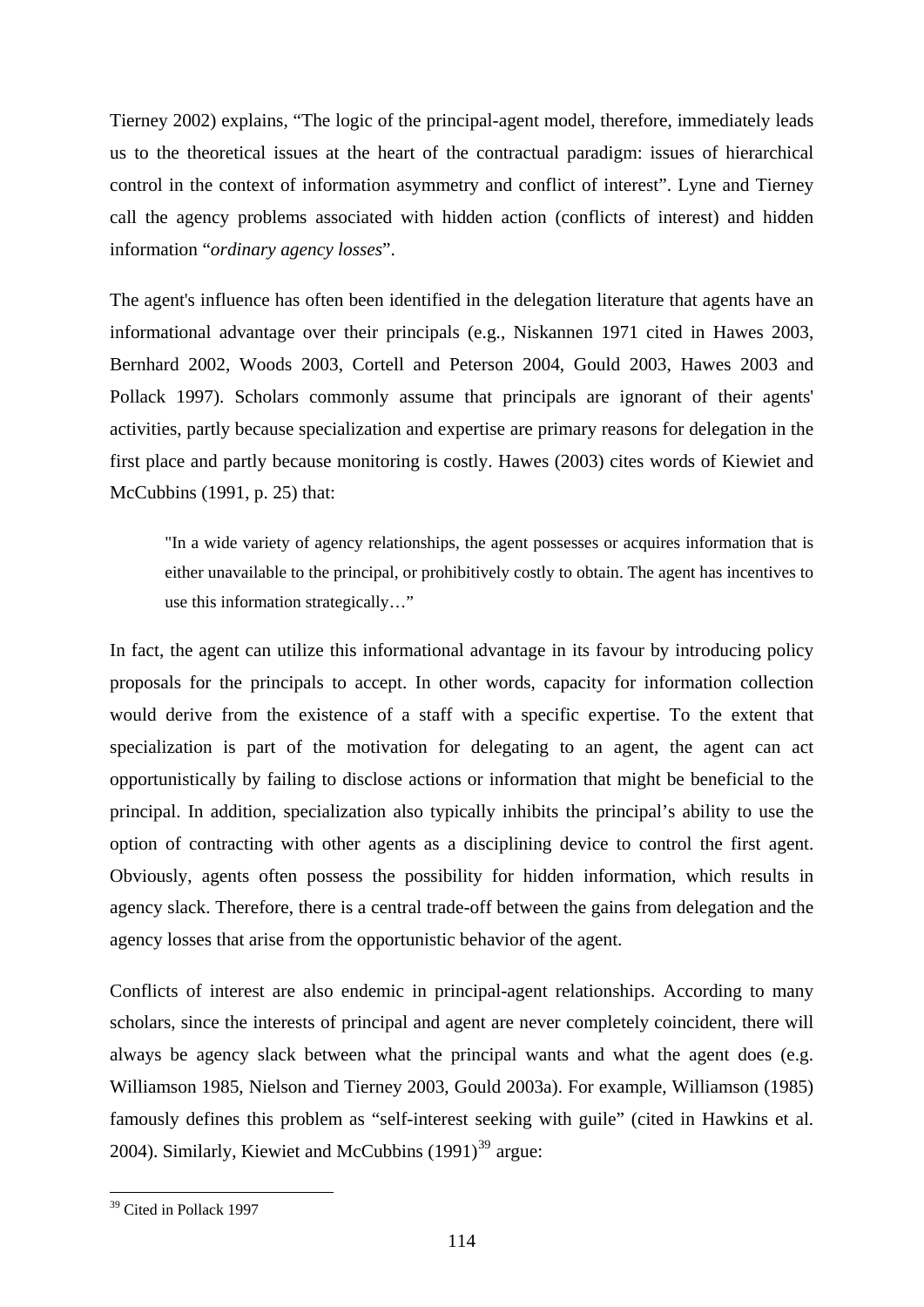"Delegation … entails side effects that are known, in the parlance of economic theory, as agency losses. There is almost always some conflict between the interests of those who delegate authority (principals) and the agents to whom they delegate it. Agents behave opportunistically, pursuing their own interests subject only to the constraints imposed by their relationship with the principal" (p. 5).

In sum, conflicts of interest can give agents incentives to act against the wishes of their principals. Furthermore, information asymmetries give agents the ability to act against their principals without fear of retribution. Obviously, some agency slack is to be expected in all delegation relationships. In the following, I address mechanisms for controlling agents.

## **II.4. Mechanisms of Control**

As discussed previously, principals often face a trade-off between limiting agency slack and benefiting from an agent's expertise. Thus scholars have been interested in how principals may design certain types of procedures to control an agent (see Lake and McCubbins 2004, Hawkins et al. 2004, Nielson and Tierney 2002, etc). Commonly, principals attempt to structure the incentives of agents ex ante so that it is in the interests of the agents to carry out principals' desires faithfully ex post. Remarkably, the form of delegated authority is not given or fixed, but rather is endogenous to the agency relationship. With this view, it is largely designed by the principal to minimize the opportunistic behavior of the agent. However, principals cannot anticipate every contingency, not least where agents are granted broad discretion or when the interests of the principals themselves shift over time. As a result, the principals cannot anticipate the agents' action when they design the initial contract. In general, principals possess at least four tools to help them design self-enforcing contracts and thus mitigate agency slack.

First, the principal can carefully screen the potential agent. Such *screening and selection* mechanisms may enable the principal to employ agents whose interests are similar to those of the principal, or agents who have demonstrated obedience and diligence in the past. In other words, the principal attempts to select an agent with sympathetic preferences. By selecting such a sympathetic agent, the principal can grant the agent greater discretion and employ less costly monitoring mechanisms while still minimizing agency slack.

Second, principals can use ex post *monitoring*, typically specified in the delegation contract, to reveal information about the agent's actions. The principal can *monitor* agent's actions, either directly through "police patrol oversight" mechanisms or by inducing third parties to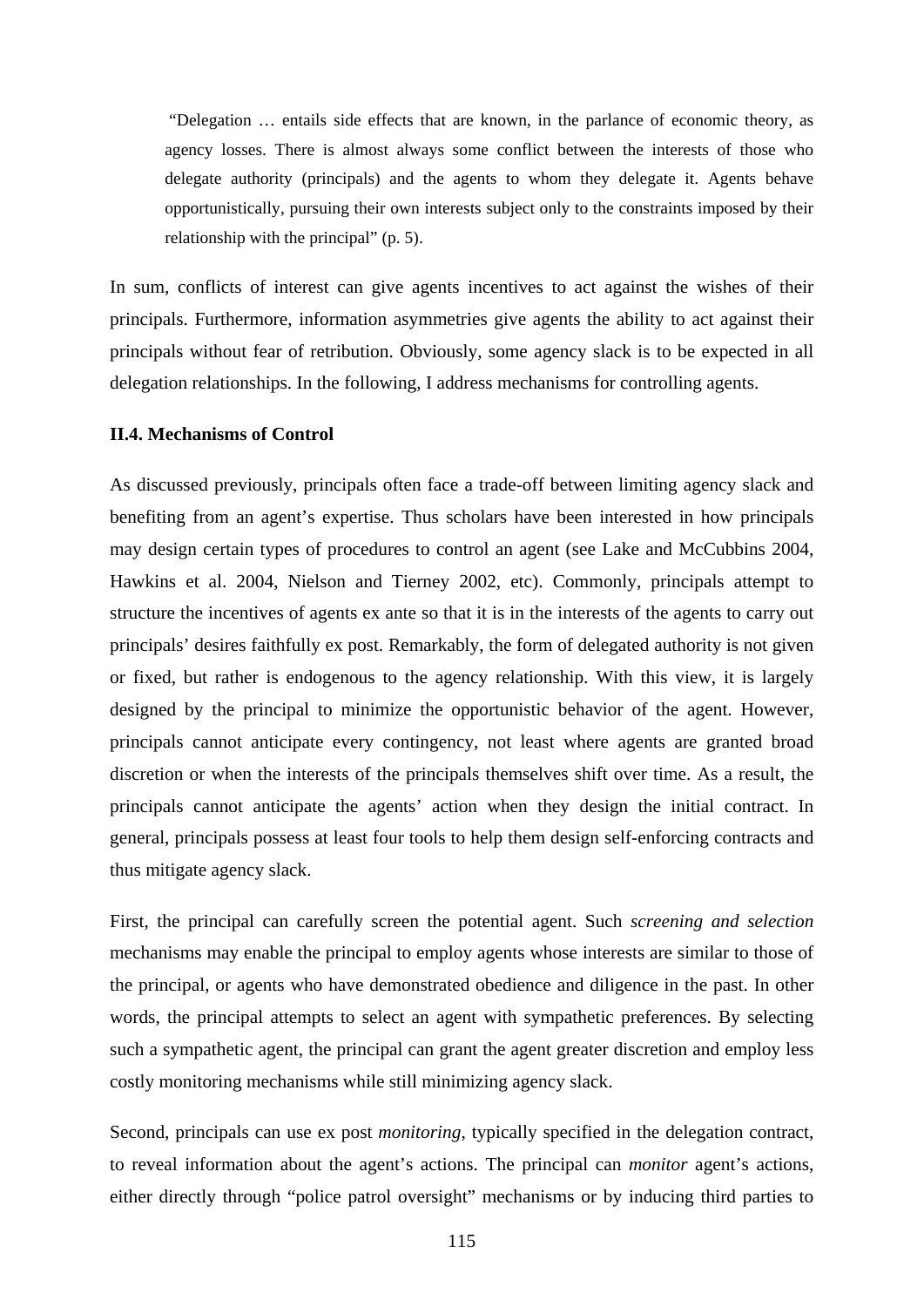perform the oversight functions and thus mitigate the cost of monitoring through "fire alarm oversight". Fire alarms are typically more efficient, as the principal does not need to expend resources searching for slack where it may not exist, and potentially more effective, as parties harmed by the agent typically have strong incentives to publicize shirking and slippage (McCubbins and Schwartz 1984 cited in Hawkins et al. 2004).

Third, the principal may employ *contracting* arrangements that include credible commitments to punish or reward the agent for specified behavior. For instance, principals can draft new contracts with the agent, requiring modified behavior to achieve anticipated reward, or insuring punishment if behavior is not consistent with the interests of the principal.

Fourth and finally, principals can construct *checks and balances* that require coordination or competition between two or more agents. If designed properly, checks and balances can reveal information to the principal about agent behavior and can also inhibit agent behavior that is detrimental to the principal. Such a mechanism is applied to solve the shortcoming of the separation of powers which I will discuss in detail in the following section.

Briefly, scholars applying principal-agent analysis to the study of political science have been interested in why principals delegate to agents, how principals try to control agents and what the consequences of that delegation might be. From reading the literature, I have found that principals may not always perfectly control agents which creates opportunities for agents to develop autonomy and deviate from principal preferences. The principals, in turn, try to establish an efficient constraint mechanism to minimize the opportunistic behavior of the agent. In the next section, I apply these arguments to highlighting how JI can be established under the P - A approach.

#### **III. Separation of powers and Delegation of powers – theoretical bases of JI**

#### **III.1. The separation of powers**

1

The term separation of powers can be defined as a division of the legislative, executive, and judicial functions of government among separate and independent bodies. Such a separation limits the possibility of arbitrary excesses by government since the sanction of all three branches is required for the making, executing, and administering of laws<sup>[40](#page-121-0)</sup>. As argued by

<span id="page-121-0"></span><sup>40</sup> See the term "separation of powers" in Britannica Concise Encyclopaedia. (2005)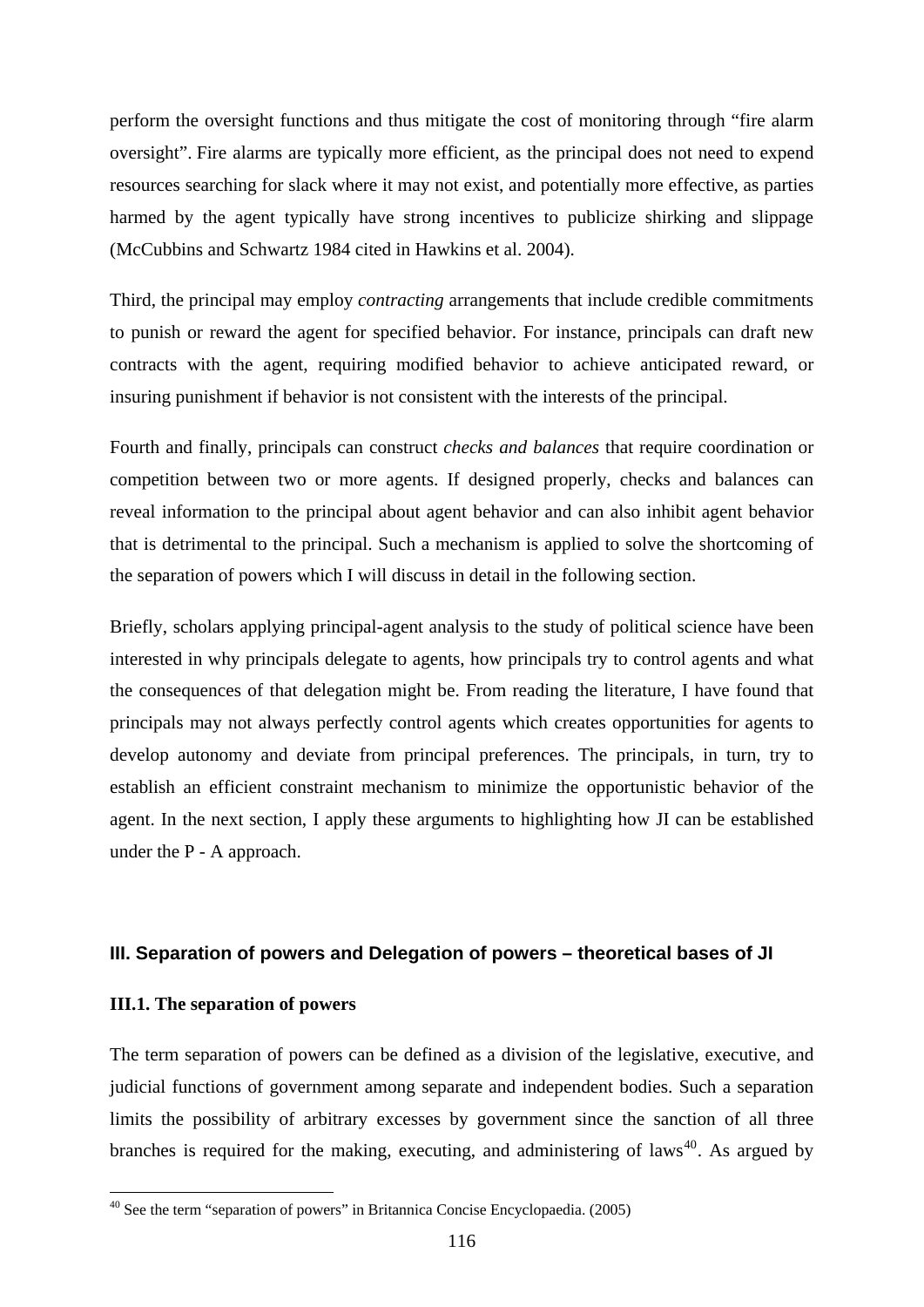Montesquieu (1748 cited in Salzberger, 2001, p. 6), history reveals that this functional division among governmental bodies has always existed, regardless of the era (or at least long before separation of powers was under discussion) and type of regime.

Notably, the doctrine of separation of powers has a long history. We can trace it back to the views of Plato, Aristotle, John Locke and so on to find various arguments relating to this doctrine. But the most influential philosopher who provided a systematic theory of separation of powers is Montesquieu. In the L'Esprit des Lois (1748), Montesquieu wrote:

"When the legislative and executive powers are united in the same person ... there can be no liberty; because apprehensions may arise, lest the same monarch or senate should enact tyrannical laws, to execute them in a tyrannical manner. Again, there is no liberty, if the judicial power be not separated from the legislative and executive. Were it joined with the legislative, the life and liberty of the subject would be exposed to arbitrary control; for the judge would be then the legislator. Were it joined to the executive power, the judge might behave with all the violence of an oppressor" (Montesquieu, 1748)

The separation of powers can also be explained in the view of Principal – Agency theory. As mentioned above, P - A theory assumes that due to the coordination problem, citizens (as principals) tend to delegate authority to government (as an agent), and government exercises powers on behalf of its citizens. However, citizens will incur agency costs resulting from delegation of authority to government. As Posner (2001) shows, the problem is that the agent may use its power to pursue its own goals rather than the principal's. He also suggests that in order to minimize the "agency costs", the principal sets up laws and institutions designed to monitor the agency and sanction it when it acts improperly (2001, p. 6). This explains why separation of powers should be qualified by the doctrine of "checks and balances" which will be discussed in detail below.

A similar argument can be found in Salzberger (2001). With the classical view of separation of powers, he claims that one way to reduce these agency costs is to divide the agency into separate sub-agencies, creating different incentives for each. In that way, while legislators act to maximize their political powers and chances of re-election, administrators and judges have different incentives, as a result of different institutional arrangements (Salzberger 2001, p. 6). Furthermore, Macey (1988 cited in Salzberger, 2001) adds that the reduction of agency costs would be more significant if the division of powers would not only be by separation of agencies but also by assigning each agency a different governing function.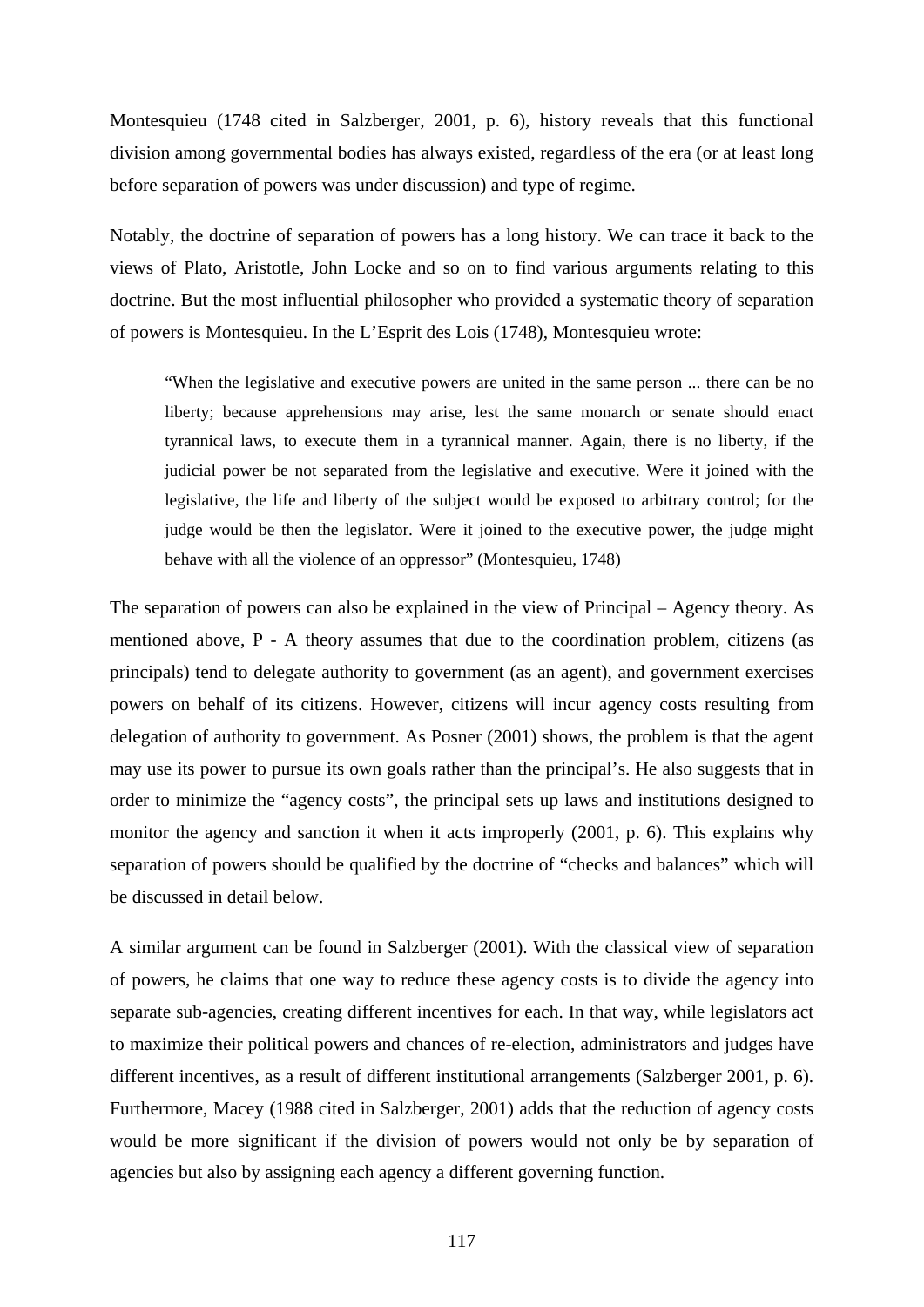#### **Chart 5.1: Separation of powers under PA theory**



Under the P - A approach, the principle of separation of powers can be described by relying on Chart 5.1. A look at this chart shows that each branch of the state is granted a certain authority from the people. However, in order to reduce agency slack, these branches are not totally independent in exercising their authorities. Instead, they share powers with other branches through a "checks and balances" mechanism.

In the world today, under the doctrine of the separation of powers, most nation-states have established three separate branches of their governments, namely the legislative branch, the executive branch and the judicial branch. A legislative branch (or legislature) is a governmental deliberative body with the power to adopt law. Legislatures are known by many names, for example parliament, congress, and national assembly. An executive branch is charged with implementing, or executing, the law. The third branch is judicial system with the function of law interpretation and dispute settlement. Regarding the relationship among the three branches, the traditional literature of separation of powers stresses the relation between legislative and executive branches. The relation between the legislative branch and the executive branch depends upon the way in which government is organized, specifically whether it is a parliamentary or a presidential system. In parliamentary systems, the legislature is formally supreme, and appoints the executive. In presidential systems, the legislature is considered a branch of government which is equal to, and independent of, the executive. In addition to enacting laws, legislatures usually have exclusive authority to raise taxes and adopt the budget. The consent of the legislature is also often required to ratify treaties and declare war.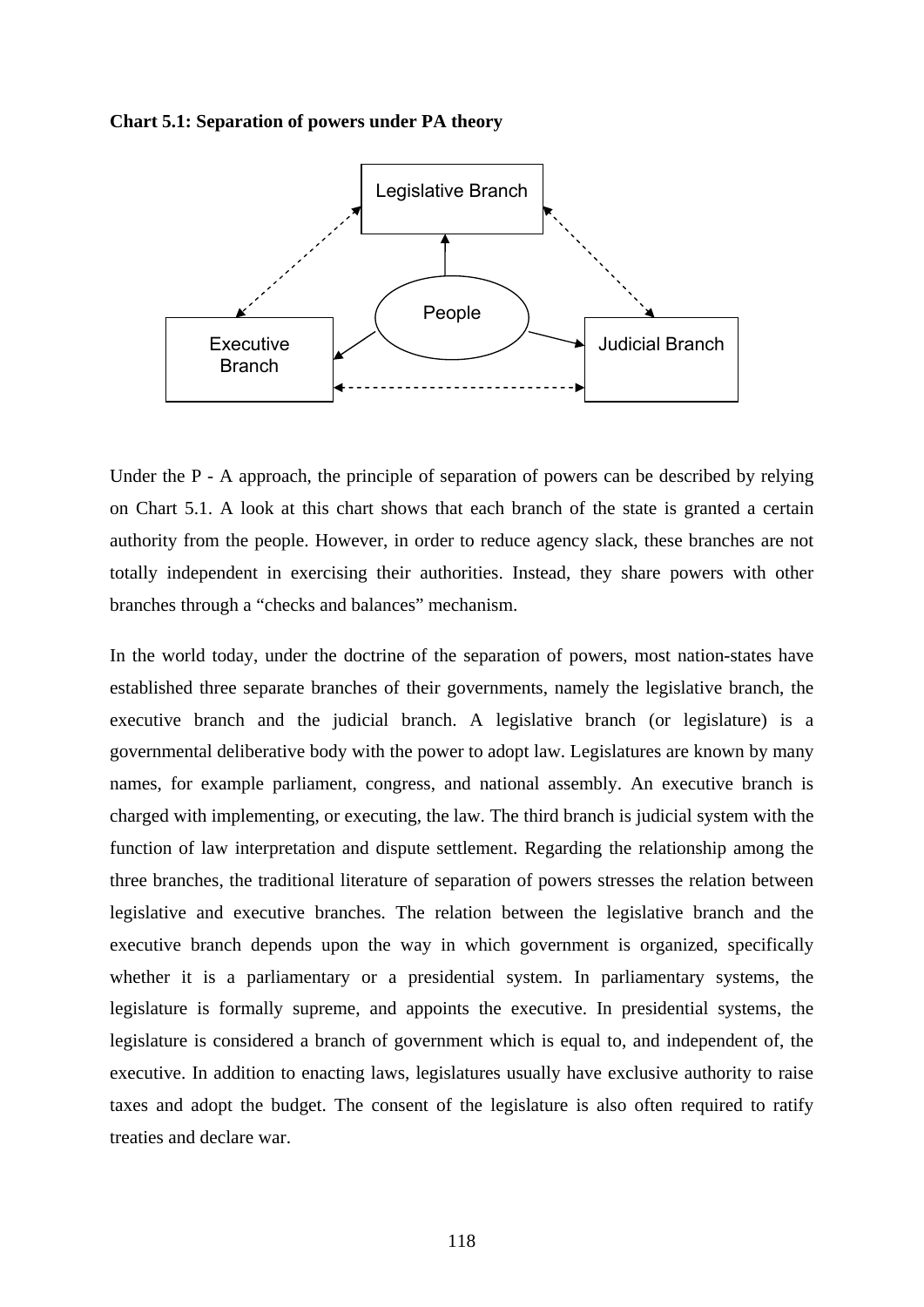The strict application of the doctrine of separation of powers induces the presidency system in the US, in which the president has a powerful position in the relation with other organs. The president of the US functions in many capacities: head of state, head of government, commander in chief of the armed forces, and leader of the president's political party. The president is thus the most unifying force in a political system in which power is highly dispersed, both within the government, and between the government and the people. It is supposed that the presidential system of the US preserves the doctrine of separation of powers by rigidly following its principle and therefore genuinely protects democracy and liberty. In fact, by examining the historical development of the US presidential system, many scholars have argued that a powerful presidency is harmful to new democracies. For instance, Linz (1990, p. 55) states that a careful comparison of parliamentarianism with presidentialism leads to the conclusion that the former is more conducive to stable democracy than the latter. Rice (1884) presumed that Montesquieu opposed concentrating power in a single person, rather than a single source. He then argued that a parliamentary system, which would not comply with the strict doctrine of separation of powers, would nevertheless be consistent with Montesquieu's philosophy.

As mentioned above, the P-A theory shows that in order to minimize the "agency costs", it is in need of a system of shared powers known as checks and balances. This is also because separation of powers could not be absolute, otherwise it will lead to abuse of power in each branch of government. It is thus necessary to create a mechanism by way of which actions of state organs will be monitored by other organs which will reduce the overall level of harm (Voigt 2003a, p. 2). Supporting the mechanism of checks and balances, Madison (1788) argues that the three branches should not be so far separated as to have no constitutional control over each other. The system of checks and balances is designed to allow each branch to restrain abuse by each other branch. Some other studies as Brennan and Hamlin (2000) have supposed that the model of checks and balances is, in fact, a set of institutional arrangements differing from the idea of the separation of powers. Such mechanism, which Brennan and Hamlim call "division of powers", relates to institutional devices that attempt to spread a single power across a number of individuals or bodies while separation of powers serve to unbundle powers and place each power in the hands of different agents or bodies (2000, p.13). Salzberger (2001) argues that an optimal structure of separation of powers would adopt the checks and balances doctrine with respect to the functional level, and the independence doctrine with regard to the personal. From analyzing transaction costs of decision making, he believes that a majority rule, which is frequently employed for decision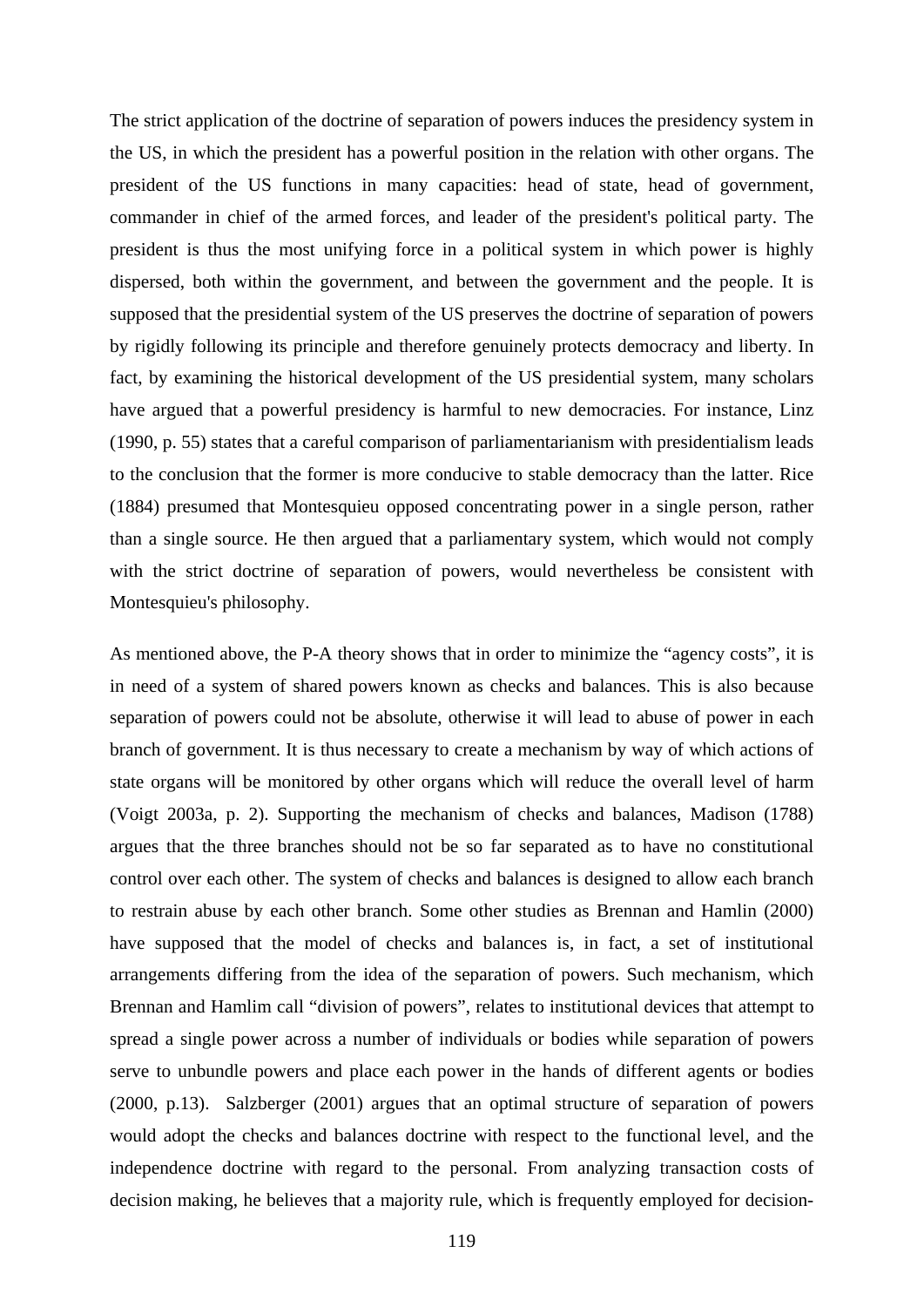making in legislature, creates grim results of cycling or arbitrariness. Therefore, in his view, it is necessary to allow additional bodies to take part in the decision-making. These agents should have different decision-making processes, incentives and representation structures (2001, p. 10). The establishment of independent constitutional review mechanisms in many countries is the best illustration for his view

#### **III. 2. The delegation of powers**

In Britannica encyclopaedia, the meaning of the term "Delegation" is: (i) the act of empowering to act for another and (ii) a group of persons chosen to represent others[41](#page-125-0). According to Catholic encyclopaedia, the term "Delegation" means the commission to another of jurisdiction, which is to be exercised in the name of the person delegating. Jurisdiction is defined as the power of anyone who has public authority and pre-eminence over others for their rule and government[42](#page-125-1). Delegation is, therefore, a grant of powers from an authoritative entity to their subordinates who carry out specific task on behalf of delegator.

The concept of delegation of powers is well discussed in the framework of PA theory. From the principal - agent perspective, according to Hawkins et al. (2004), delegation of powers is a conditional grant of authority from a principal to an agent that empowers the latter to act on behalf of the former. This grant of authority is limited in time or scope and must be revocable by the principal (p. 7). The authors also added that in order to become a principal, an actor must be able to both grant authority and rescind it.

Furthermore, as discussed above, in the literature on the P-A theory, delegation of powers should be accomplished through contracts. Some scholars argue that a principal delegating to an agent is an extreme form of a relational contract (e.g. Williamson 1985, cited in Hawkins et al 2004, p. 8). In the domestic politics arena, the constitution is regarded as a kind of contract in which a principal such as a legislative body delegates authority to an agent. Because there are two levels of constitutional choice, namely constitutional and postconstitutional choice, thus there are also constitutional delegation of powers and postconstitutional delegation of powers. The former occurs when the drafters of the constitution assign powers to certain bodies and the later occurs when agents exercises certain powers

<u>.</u>

<span id="page-125-0"></span><sup>&</sup>lt;sup>41</sup> Term "Delegation" in Britannica encyclopaedia, 2005, available at: <http://www.britannica.com/dictionary>

<span id="page-125-1"></span><sup>42</sup> Term "Delegation" in Catholic encyclopaedia, available at: <http://www.catholicity.com/encyclopedia/d/delegation.html>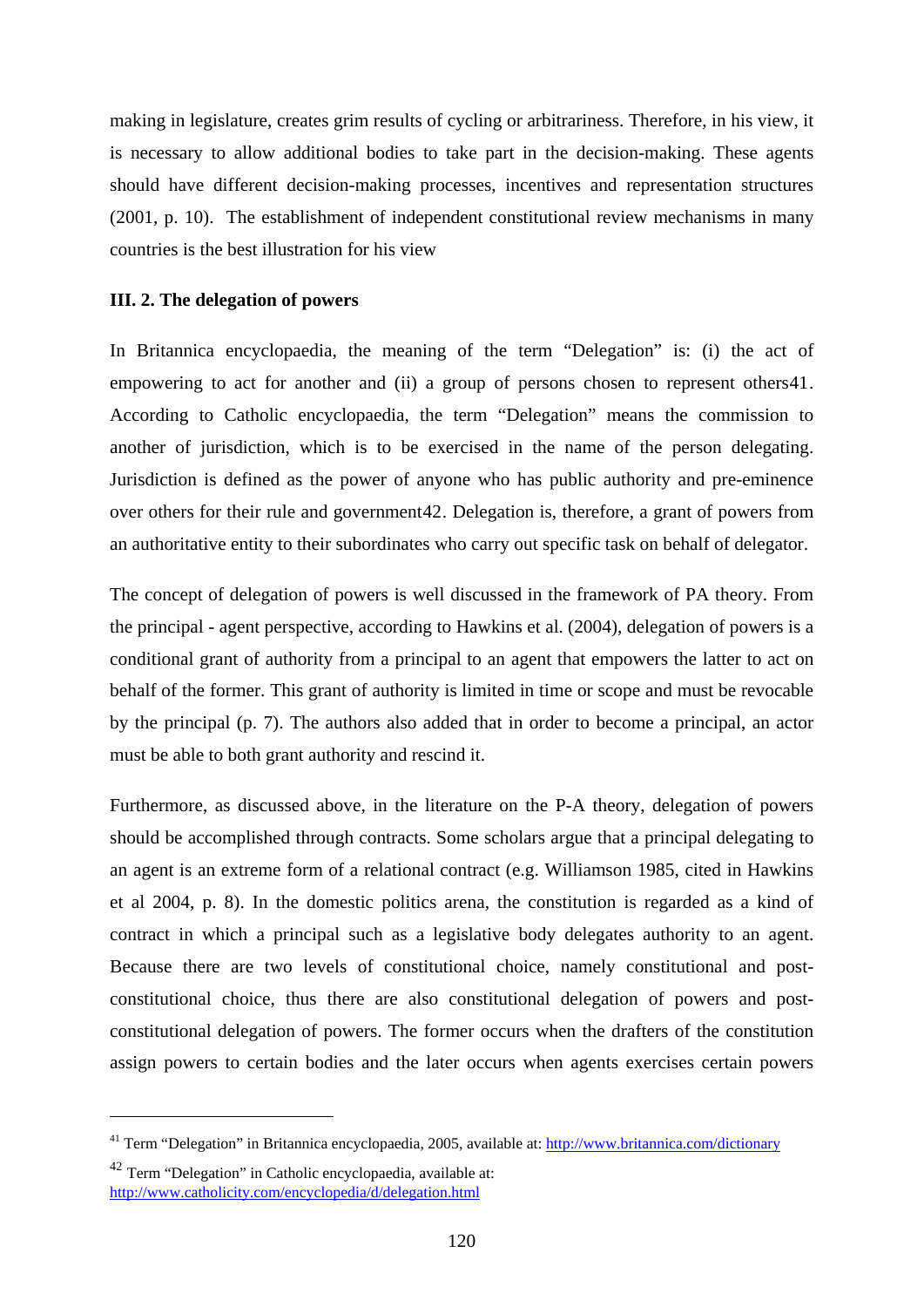which are not constitutionally assigned to them (Salzberger & Voigt 2002, p. 212). Salzberger and Voigt argue that if the legislature drafts the constitution, constitutional delegation and post-constitutional delegation are very similar in scope.

Why does a principal have incentives to delegate its power to an agent? The literature on delegation of powers both in the domestic and the international arena shows that there are some common incentives for delegation, namely (i) specialization, (ii) resolving the dilemma of coordination; (iii) stable policy agreement; (iv) resolving disputes between principals; (v) mitigating the time inconsistency problem to enhance credibility (vi) reducing delegator' workload, (vii) maintaining legitimacy (e.g. see Epstein and O'Halloran 1999; Lake & McCubbin 2004; Hawkins et al. 2004; Voigt & Salzberger 2001, 2002). Some of those benefits will be clarified bellow.

First, specialization can be seen as a main incentive for principals to delegate powers. Analysing benefits of delegation, Hawkins et al. (2004) argue:

"Rather than performing an act itself, the principal delegates authority to a specialized agent with the expertise, time, political ability, or resources to perform a task. Without some gains from specialization, there is little reason to delegate anything to anybody. In turn, the greater the gains from specialization, the greater the incentives to delegate. Gains from specialization are likely to be great when the task to be performed is frequent, repetitive, and requires specific expertise or knowledge" (Hawkins et al., 2004: 17-18).

By explaining why a firm will make or buy decisions, Epstein and O'Halloran (1999) also find that delegation to specialized agency benefits the legislature which in their case is U.S. Congress. They argue that if Congress delegates to an agency, the agency may be able to produce better results for the legislators because of its access to expertise (1999, p. 7-8).

Second, delegating authority to a specialized agent can also solve the dilemmas of coordination. For instance, a parliament consisting of politicians with various preferences is unlikely to reach a stable agreement on policy due to the problem of collective action. Furthermore, the fact of agreement is typically more important than which policy is selected, thus the parliament can reduce transactions costs through granting authority to a neutral agenda-setting agent to induce equilibrium (see Hawkins et al. 2004: 20-23). Regarding the dilemmas of coordination, Epstein and O'Halloran (1999) supposes that bicameralism and supermajority requirement in the Congress hamper speediness and flexibility of congress's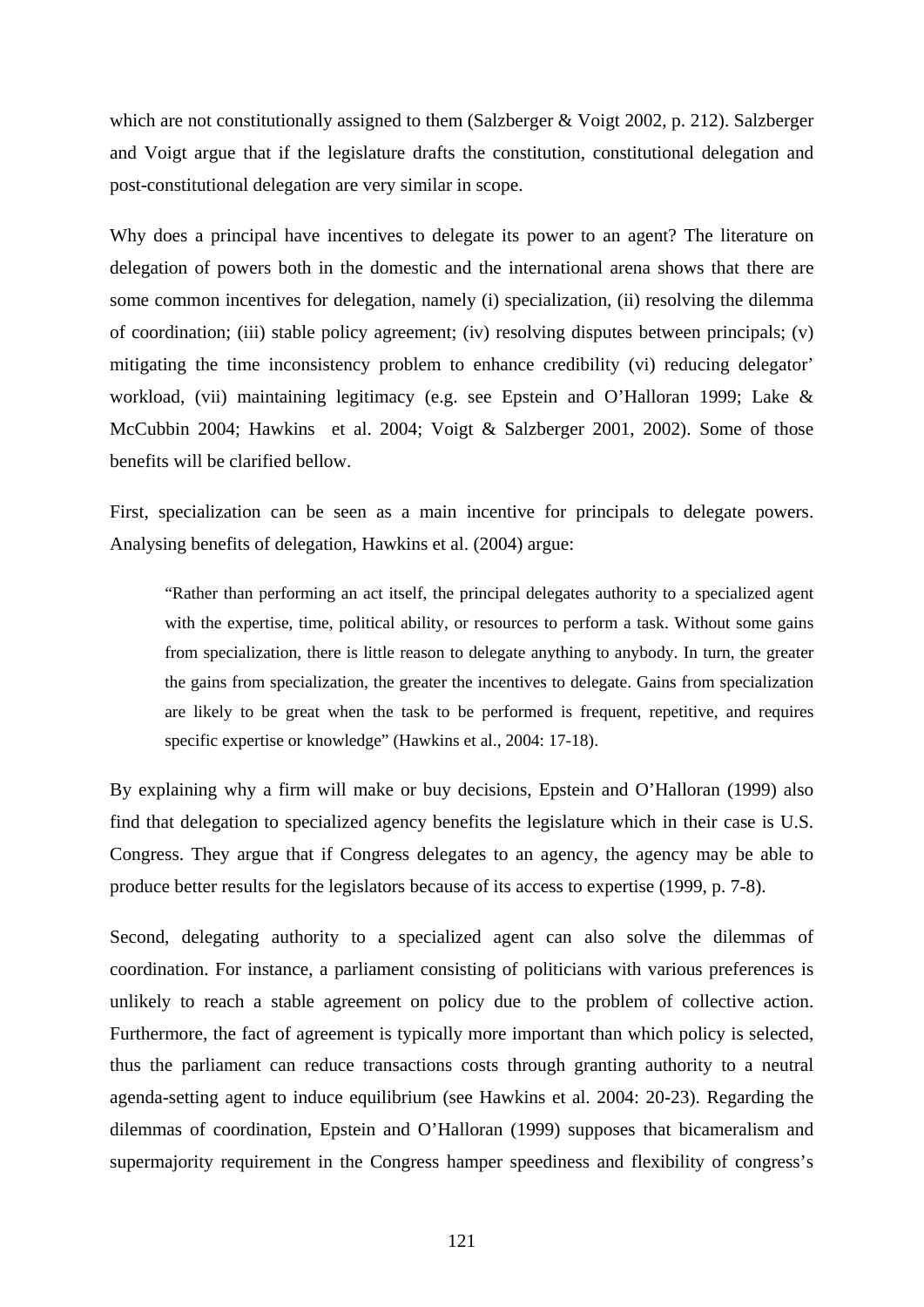actions. Congress thus can delegate its authority to other agencies to "escape" this dilemma (p. 8-9).

Third and finally, it is the increasing recognition that credibility is a significant variable that principals should take into account when they delegate authority to an agent. As Voigt (2004) pointed out, credibility can be an important asset of a government. If a government that promises to enforce private property rights is credible, then actors will invest more than if the government was not credible (p.3). Rational actors thus assume that every body will be better off if government's credibility is high. This is because the higher level of investment leads to additional income for governed actors and high tax revenue for government as well (see in detail in Voigt et al. 2005, p. 4).

According to Hawkins et al. (2004), problems of credible commitment arise under what economists call the time inconsistency problem – actions that are in a political actor's long term interest may not be in its interest at any particular moment. To illuminate this view, the authors provide a situation that politicians may have incentives to satisfy the demands of their constituents for more services and less taxes through deficit spending in the short run, although there are advantages in the long run to a balanced budget. Accordingly, principals can mitigate the time inconsistency problem by delegating policy to enforcing agents with high discretion and, typically, more extreme preferences so that, left to their own devices, the agents will move policy in the direction of long-term rather than short-term political success.

In short, there are a variety of benefits from delegation of powers. However, rational delegators will transfer their authority only if the possible cost of delegation, such as monitoring cost, residual loss, adverse selection, can not outweigh such benefits of delegation of powers (e.g. see Salzberger and Voigt 2002, p. 214). Especially, principals will incur great costs of delegation when agents engage in undesired independent action (Hawkins et al, 2004, p. 10). Thus, rational powerful delegators such as legislators will scrutinize conditions for assigning its powers to independent agency in both domestic and international level.

#### **III.3. Separation of powers and judicial independence**

In the abstract, judicial independence (JI) can be acquired when a decision of the judges is impartial and not influenced by other branches of government or by private or political interests. Therefore, JI requires that the judge's decision should be implemented regardless of whether they are in the (short-term) interest of other government branches (Feld &Voigt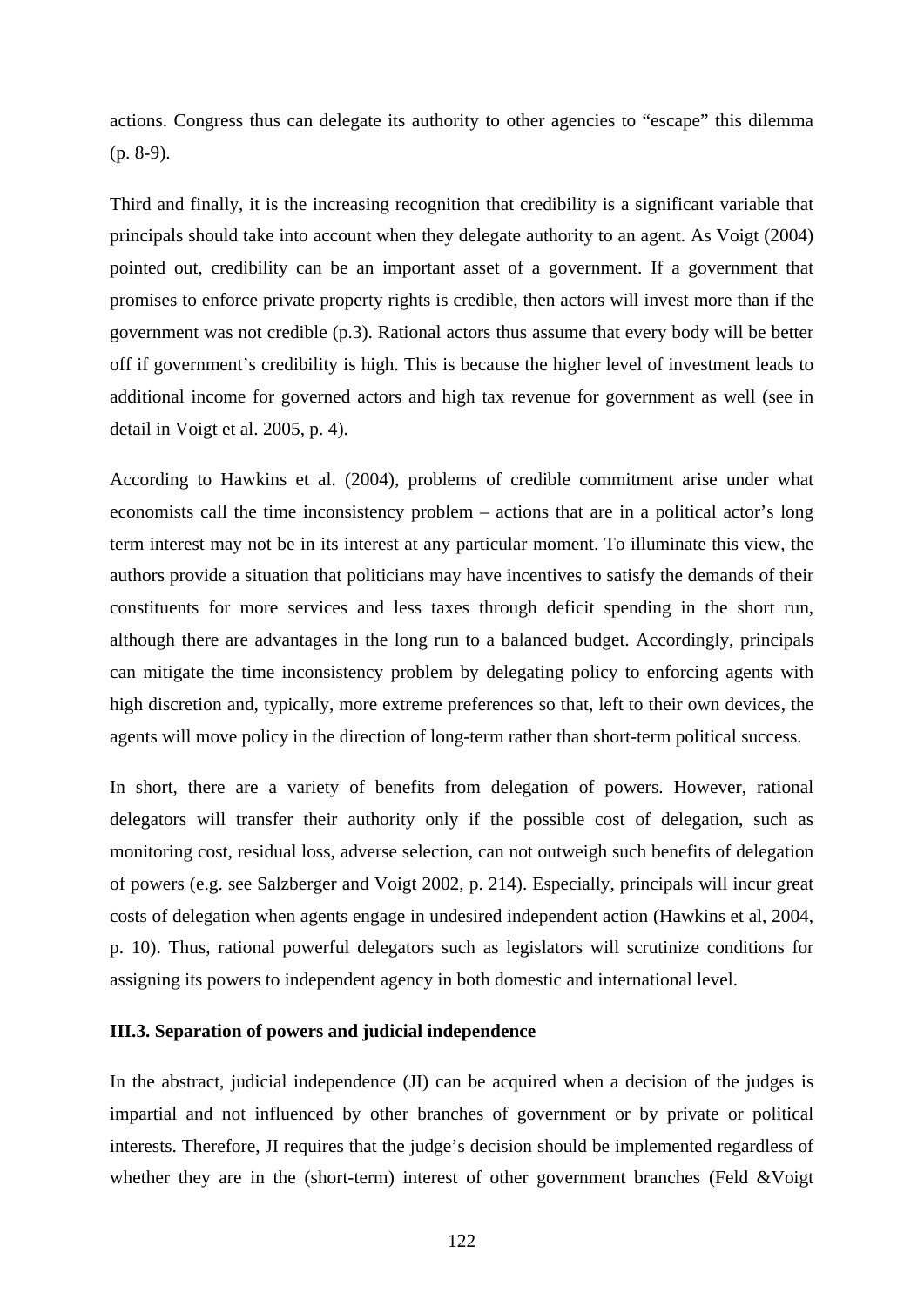2003, p. 2). Feld and Voigt (2003) added that judges do not have to bear negative consequences as the result of their decisions, for example they should not be expelled, paid less or be made less influential. Similarly, Cooter (1999) claims that given JI, judges can make their decisions based on what they think are right, but costs them nothing. Salzberger (2001) supposes that the independence of the judiciary consists of both "dynamic independence" that means the subject of independence and "fundamental independence" that refers to the subject's behaviour (or decision) of independence. With dynamic independence, judges as a subject must be independent from objects, including (i) the litigants and (ii) the government. With fundamental independence, the judges, when giving a judgement, are not influenced by the desires of the government regarding the case being decided (Salzberger 2001, p. 1).

It is believed that the independence of the judiciary is based on the original doctrine of separation of power (see Montesquieu1748; Hamilton, Madison and Jay 1788; Moore 1990). For example, Moore (1990, p. 19) claims, "an independent judiciary is a critical component of the principle of separation of powers". He also indicates that a genuinely independent judiciary requires not only a doctrine of judicial review, but also scrupulous protection of the independence of the judiciary in form and in fact. Details of appointment, tenure, salary, status, training and removal all must be resolved to preserve and strengthen that independence. Similarly, the selection of the judiciary must not be on a partisan basis and should ensure the selection of the most qualified legal experts (Moore 1990, p.10).

However, some other authors claim that judicial independence is not derived from the original views of separation of powers, but resulted from applying the system of "checks and balances" (e.g. Hayek 1960, La Portal et al. 2003, Salzberger and Voigt 2002). In such a system, the judiciary also should take part in performing small portions of the legislative and the administrative functions, just as it should not exclude the other branches from taking up some of the adjudication function as well (see Marshall 1971, p. 117-123, cited in Salzberger 2001). Therefore, La Porta et al. (2003) distinguish two ways in which checks and balances are played by the courts, namely judicial independence and judicial review.

As I already mentioned above, the presidential systems indeed do not successfully apply the doctrine of the separation of powers than the parliamentary systems. A recent empirical study by Hayo and Voigt (2003) also demonstrates that the presidential systems are not highly correlated with high levels of independence of judiciary. In contrast, there is evidence showing that presidential systems are characterized by a lesser degree of de facto JI than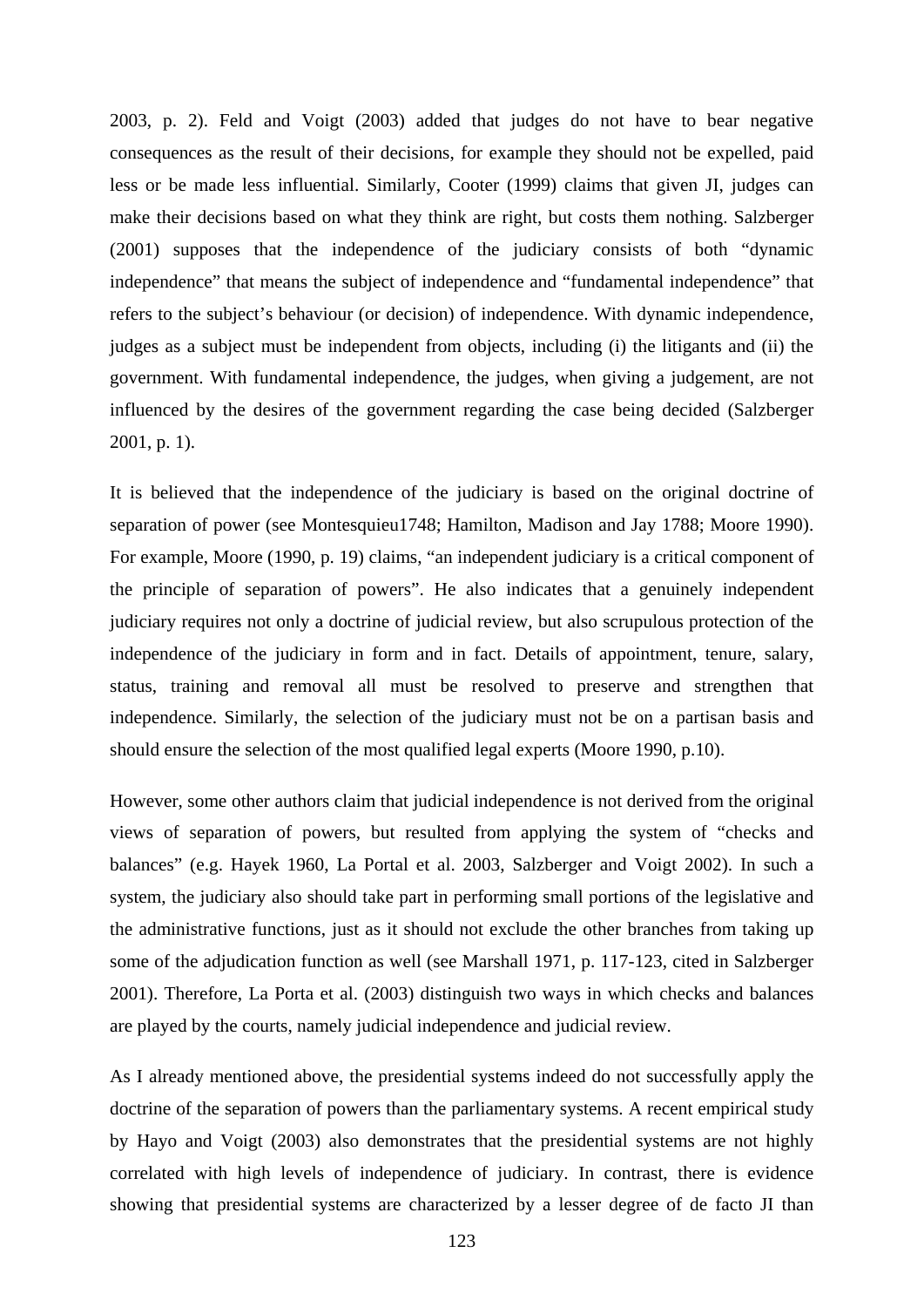parliamentary systems (Hayo and Voigt 2003, p. 27). Similarly, Salzberger (2001) claims that the system of government in the US did not cover all the structural elements securing judicial independence, although it was constructed on the concept of separation of powers. The development of the US presidential system, therefore, seems to undermine the doctrine of separation of powers and judicial independence in the reality of the US political life.

#### **III.4. Delegation of powers and judicial independence**

Traditionally, P-A theory explained that representatives of a government could delegate competence to a domestic administrative agency (e.g. see Epstein and O'Halloran 1999; Bendor and Hammond 2001; Bernhard 2002; Alesina and Tabellini 2003). Correspondingly, JI seems not to be relevant to P-A theory or theory of delegation of powers. However, the new approach developed by Salzberger and Voigt (2002) regards the independence of judiciary under the theoretical framework of delegation of powers. In their view, although legislatures frequently delegate their rule-making powers to administrative or executive agencies, the delegatee can be the judiciary, a parliamentary committee, a local authority, a public corporation or an international organization as well (2002, p. 213).

If JI is a result of delegation of powers, the question here is why politicians have incentives to assign authority to an independent court. In my view, this is because of the fact that delegation of powers to independent judges induces benefits for society in general and for delegators in particular. The main function of the judiciary is to interpret the law in order to solve conflicts between various parties in society. Delegation to an independent judiciary thus is in the interest of legislators to solve such disputes and therefore to assure all parties activities according to the laws. Given this assumption, Feld and Voigt (2003, p. 2) discuss the benefit of JI through three archetypical conflicts, namely (i) conflict between citizens in which all contracting parties can save transaction cost in expecting independent courts to be impartial, (ii) conflict between government and citizens in which it is the function of an independent judiciary to adjudicate and check whether the representatives of the state have followed the laws or not, and (iii) conflict between various government branches which an independent judiciary can keep within the rules laid out in the constitution.

JI not only plays a very important role in resolving a dispute, but also prevents parties, both government and citizens, from violating the law and therefore reduces the number of disputes in advance. This is because if such violators could not influence the judges' decision, they are likely to incur more burdened costs. For example, in addition to some normal costs such as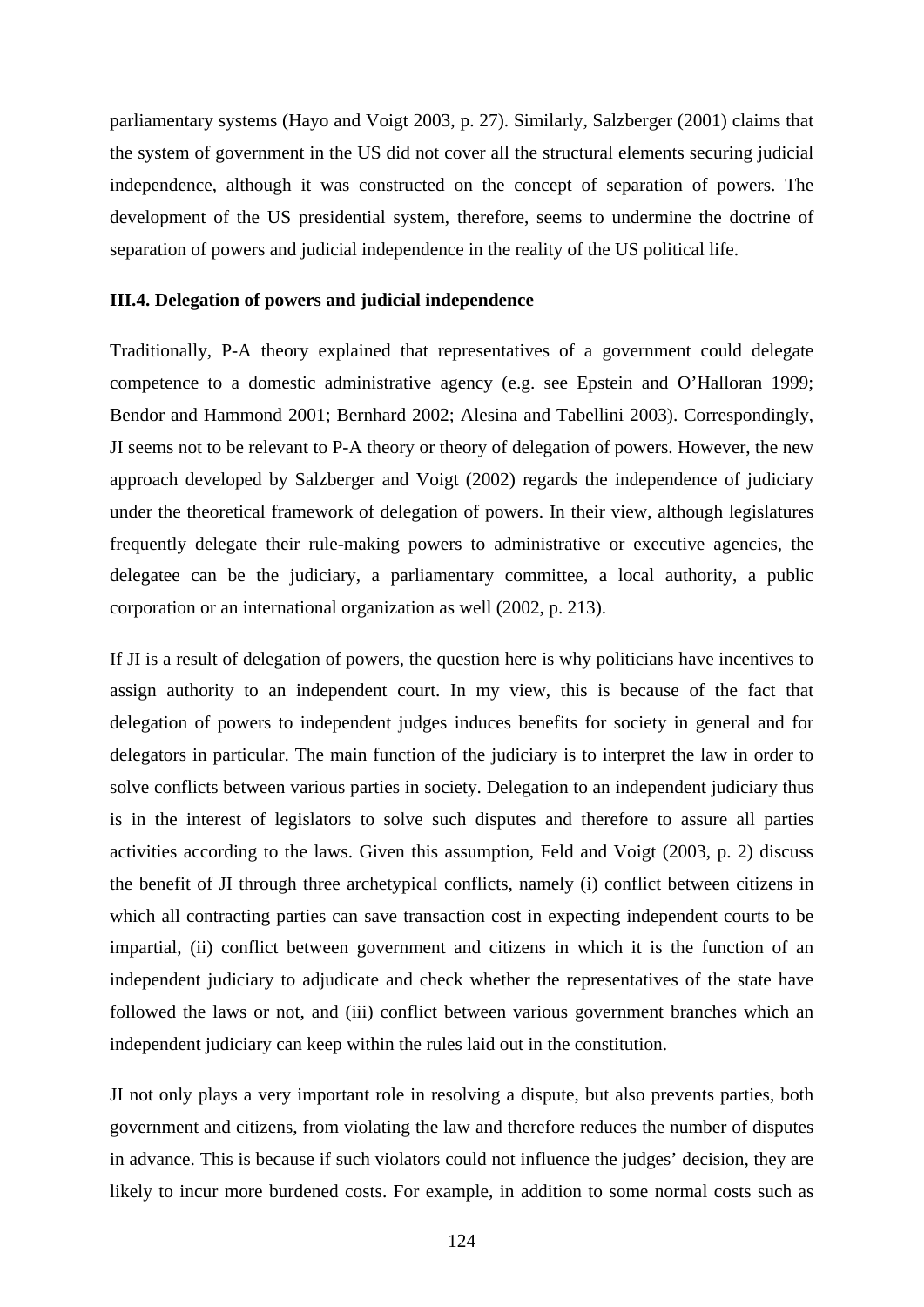the court's fee; the costs of preparing a defence, there are often some costs of appealing to the independent court such as the threat of losing a case; the fear of creating an unfavourable precedent, and finally the reduction of their reputation. Therefore, if other incentives are not taken into account, potential violators will choose to honor the laws and their contracts.

Enhancing the credibility of their promises, and thus gaining reputation is another strong incentive for politicians in delegating powers to independent judiciary. Feld and Voigt (2003) suggest that an independent judiciary may be seen as an efficient tool of politicians to turn their promises into credible commitments. In order to succeed in establishing policy credibility, it must also be costly for politicians if withdrawing authority from their agents (judiciary system) or overturning their specific decisions, otherwise there is nothing to prevent them from promising to act in the long-term interest but then giving in repeatedly to shortterm temptation (see more detail in Hawkins et al., 2004). Therefore, legislators delegate powers to an independent judiciary to monitor their behaviours.

Based on the P-A theory on delegation of powers, I argue that the delegation of powers to independent judiciary brings about judicial discretion and judicial autonomy. Judicial discretion means that the judge is not required by statute or precedent to make a predetermined decision; but is able to make a decision within a range of decisions<sup>[43](#page-130-0)</sup>. As mentioned in section II, in a principal – agent relationship, discretion entails a grant of authority that specifies the principal's goals but not the specific actions the agent must take to accomplish those objectives. In the specific relation between legislator and its agents such as administrative bodies, discretionary authority of agents depends upon a decision made by a legislative body. For example, in the case of the US, Epstein and O'Halloran (1999, p. 7) show that Congress can write either detailed legislation that leaves the executive with little latitude in implementation or vague laws that leave executive actors with broad discretionary powers. Similarly, Voigt (2005, p. 4) supposes that the degree of discretion allocated to the judiciary will depend upon a strategic game played between judges and the representatives of the other government branches. In his argument, the main driving force is the number of vetoplayers found in political system, namely the number of legislative chambers that need to consent to fresh legislation. The higher their number is, the more discretion the judiciary will have.

<span id="page-130-0"></span><sup>43</sup> See the term "Judicial discretion" in Tutorgig encyclopaedia, 2005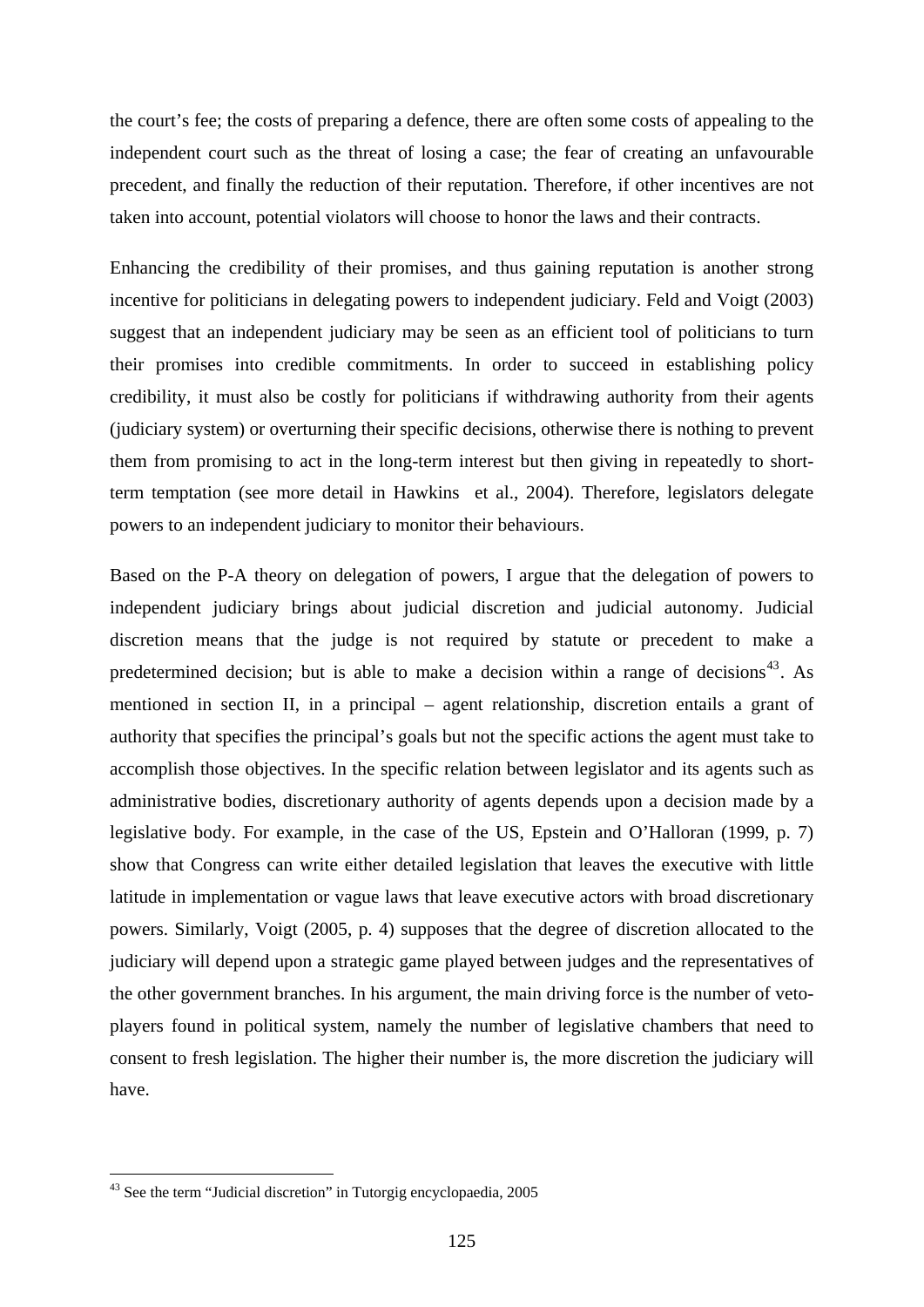With respect to judicial discretion, the principals (legislators) however are expected to assign more discretionary authorities to judges than to executive actors. This is due to the fact that the higher judicial discretion will be, the better it serves the interests of the principals. First, in order to solve their disputes, the P-A theory shows that principals select (or create) agents who are known to be impartial and, more importantly, possess a high degree of discretion. Agents that are expected to be biased or constrained to decide disputes on anything other than "the facts," are likely to be unacceptable to one or both parties to the agreement. At the same time, since the principals themselves disagree on what the contract implies, it is difficult to provide an exact instruction for the agent in solving disputes. Accordingly, the agent should be allowed to make its own decisions. Legislators, therefore, go to considerable lengths to select (or create) impartial judges with relatively high judicial discretion.

Second, in order to enhance credibility, higher level of discretion granted to the court is necessary. This is because the agent has discretion, thereby principals can bind their hands to long-term policies that they have incentives to overturn. For example, Landes and Posner (1975) emphasize that due to JI, legislators cannot easily change laws although they are under pressure of interest groups. This, in turn, makes promises of legislators more credible in the sense that it will remain the valid legislation for a number of years. Furthermore, Landes and Posner argue that JI can prevent future legislators from deviating from earlier statutory bargains and thus increase the present value of legislation to interest groups. Therefore, rational politicians will seek to maintain independent courts in order to enhance the benefits that a legislator can obtain from legislation.

Judicial autonomy is the range of potential independent action available to a court system and its judges. Judicial autonomy thus can be regarded as the degree to which the judiciary can implement its preferences without being corrected by one of the other branches (Voigt, 2005). In my judgment, granting a certain degree of autonomy to judges is also in the interests of legislators. This is because the autonomy of the judges increases the likelihood that over some unknown number of future disputes regarding unforeseen issues, an individual principal is likely to "win" as many times as it "loses". This permits the agreement to go forward on a "risk neutral" basis (see Hawkins et al. 2004, p. 25). Therefore, judges, to whom the legislators even permanently transfer authority to deal with their unforeseen disputes, should receive a great deal of autonomy. A striking illustration for this argument is the case of judges in a constitutional court.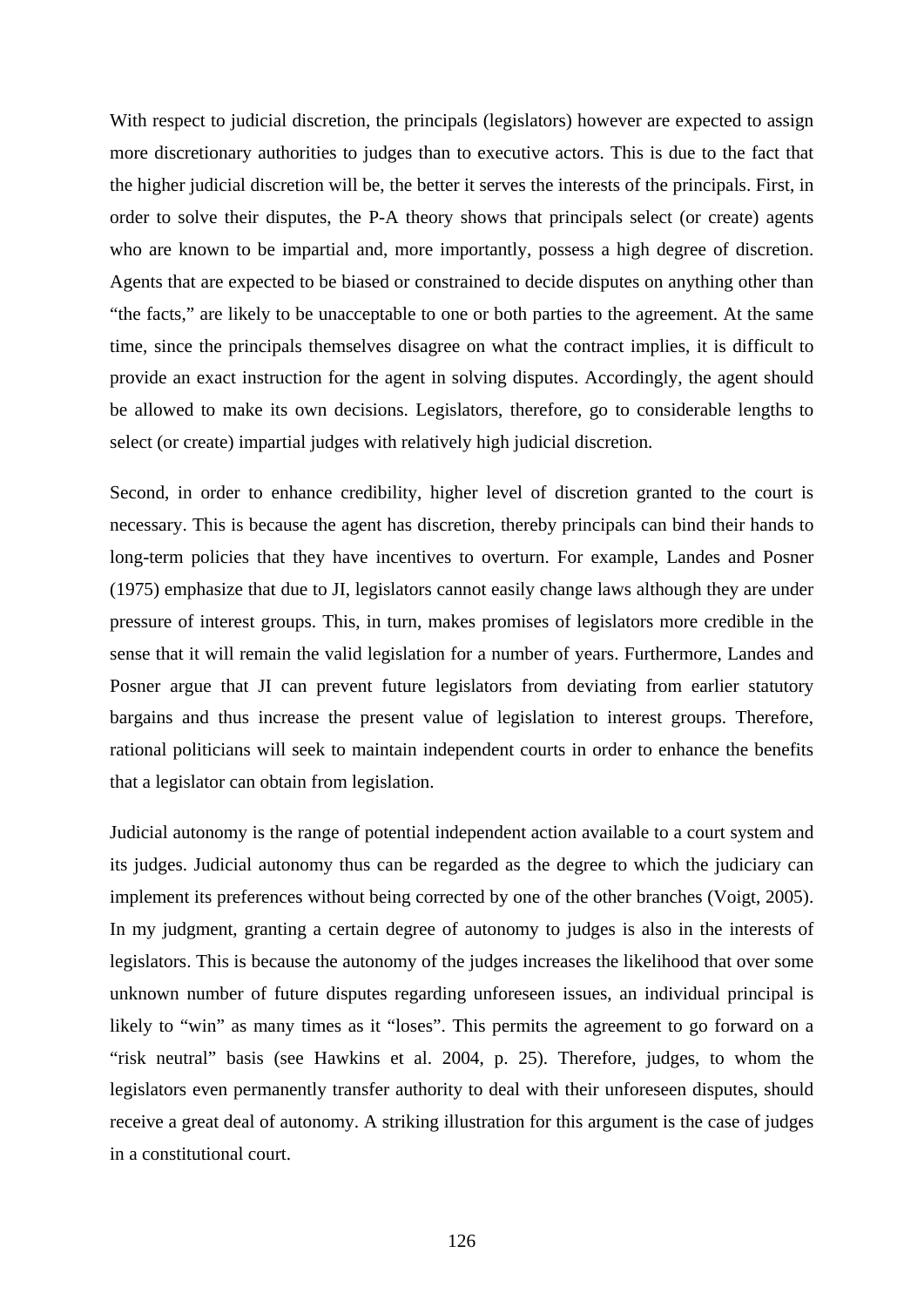As pointed out by P-A theory, the discretion and autonomy of an agent can not only benefit but also damage principals. Therefore, the discretion and autonomy of judges who are independent from most other decision-makers can constitute a great danger. For example, as indicated by (Voigt, 2005, p. 2), judges could damage principal's benefit such as: (i) render decisions only with delays, (ii) render decisions that neglect much of the available evidence, (iii) render decisions that rely on irrelevant legislation, and (iv) render decisions that are patently false. Apparently, if the delegation of powers can create an opportunity for agents to develop autonomy and act against the interests of their principals, principals will incur agency loss. The greater the gains from delegation, the greater the agency losses principals will tolerate. With respect to the relation between legislators and executive agency, however, P-A theory suggests that principals are not helpless in the face of agency losses. Rather, they shape the formal institutional design of delegation to reduce losses. They determine the powers delegated to agencies and the degree of statutory discretion they enjoy in making their decisions (e.g. see Epstein and O'Halloran, 1999).

However, to guarantee independence of judiciary, legislators are not allowed to infringe arbitrarily on discretion and autonomy of judges. Given the fact that judges' autonomy may infect their decisions with bad outcomes for principals as mentioned above, and the possibility that judges do not decide the case according to the letter of the law, judicial accountability thus must be taken into account. Salzberger (2001) suggests that in addition to JI, some levels of accountability of judges are necessary from the general public. Similarly, in a report of the World Bank on Peru's institutions and governance, it is recognized that independence of judges should be balanced by accountability, and that in the end, the judiciary also does provide a public service which is answerable to the public for the quality of its output (World Bank 2002, p.112). The main concern here is not whether the judiciary is independent, but rather how independent it should be. That is why Santiso (2003) raises a question of how much JI is enough and how much is too much. Fiss (1993 cited in Santiso 2003) also suggests that achieving "the right degree of independence" is a challenging task for any democracy.

In contrast to above viewpoints, Voigt (2005) claims that there is no trade off between JI and judicial accountability. This is because the most important difference between the two concepts, as explained in Voigt (2005, p. 5), is that an accountable judge will have to incur extra costs if she disregards or violates the law whereas a dependent judge will have to incur extra costs although she meticulously follows the letter of the law. Therefore, JI and judicial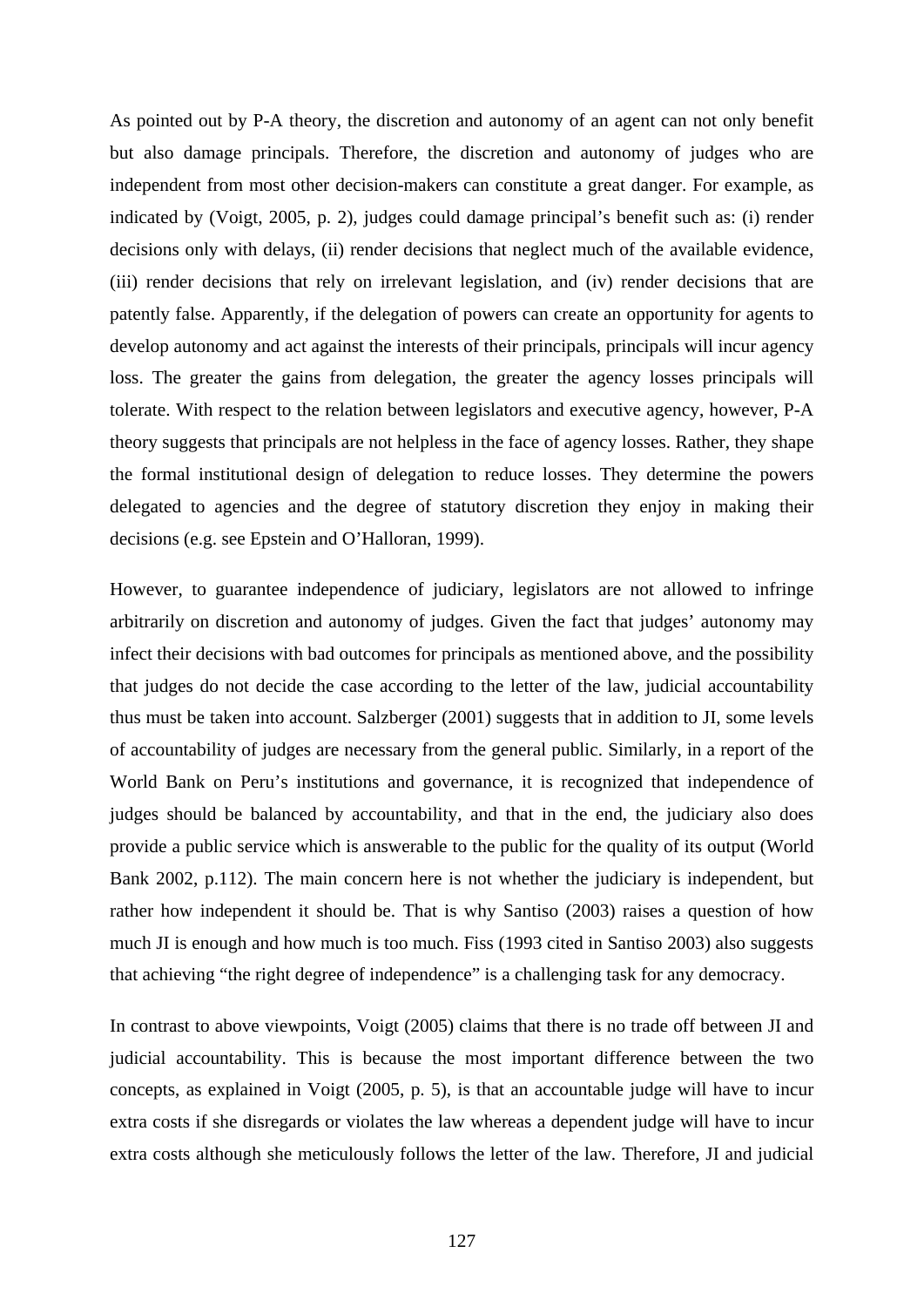accountability can be complementary means towards achieving impartiality and, in turn, the rule of law.

To sum up, JI can be explained by the theories of separation of powers and delegation of powers. Traditionally, arguments of JI are mainly related to the theory of separation of powers. The more rigid the separation of powers is the more independent judges are. However, it is evident that presidential systems which are regarded as a rigid exercise of the separation of powers do not seem to lead to high degrees of factual JI. When explaining JI, scholars seem to pay less attention to the theory of delegation of powers. In this section, inspired from a recent study made by Salzberger and Voigt (2002), I argue that JI can be regarded as a result of domestic delegation of powers. It is worthy to note that rational legislators will transfer authority only if the costs entailed in the delegation are outweighed by the benefits of delegation (Salzberger and Voigt 2002, p. 214). In the following section, I focus on analyzing the possibility of delegating independent powers to the court system of Vietnam.

## **IV. Delegation of powers to independent courts in Vietnam**

#### **IV.1. Centralization of powers and delegation of powers**

As I have already mentioned in chapter III, the socialist rule of law in Vietnam does not apply the principle of separation of powers, which is different from the rule of law in the West. In Vietnam, all powers belong to the NAV. The question here is why the leadership of Vietnam does not have incentive to apply the separation of powers in transition to the rule of law.

First, the alleged reason is that all state powers in Vietnam should belong to the entire Vietnamese people and therefore should be centralized into its representative bodies (Nguyen Thanh Binh 1992, Bui Xuan Duc 1997, Le Xuan Luu 2004). Article 6 of the 1992 Constitution provides that the Vietnamese people use their powers through the National Assembly and the People's Councils which represent the will and aspiration of the people. Both executive and judicial branches are accountable to the National Assembly at the central level and the People's Councils at the provincial and district levels. According to Nguyen Thanh Binh (1992), the 1992 constitution of Vietnam does not provide for the separation of powers because the separation of powers is only compatible with bourgeois society where there are various parties holding separate branches of state powers. This means that the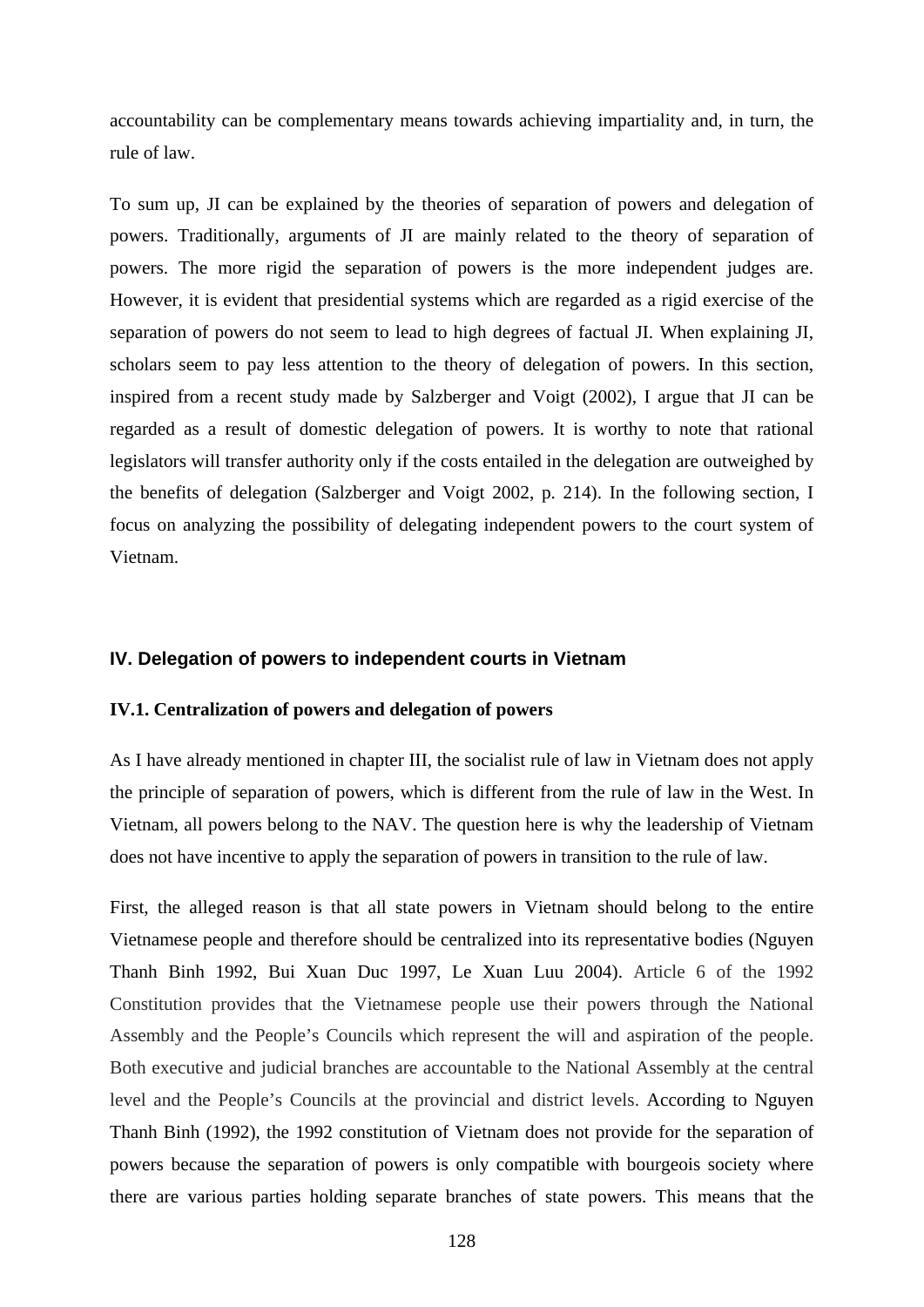separation of powers should go along with the multiparty system which contrasts with the characteristic of the state of Vietnam. Strikingly, although there is no official and public debate about the viewpoint that separation of powers can be only applied in bourgeois states, it is naturally accepted not only in Vietnam but also in other former socialist states (Le Tuan Huy 2005).

Second, as pointed out by Le Tuan Huy (2005), in some specific conditions or periods, the centralization of powers has some advantages over the separation of powers, for example: (i) the centralization of powers allows the leadership to give decisive, immediate and effective actions, (ii) the centralization of powers does not allow impeding sound trends of reform and (iii) the centralization of powers may induce central organs to give necessary adjustments that the local bodies can not resist. That is why Le Xuan Luu (2004) believes that the leaders of Vietnam currently apply the principle of centralization of powers in order to ensure that their reform is implemented consistently from the central to the local level.

On the contrary to the centralization of powers, many studies show that the separation of powers can put the current reform in Vietnam at a disadvantage. For example, applying the principle of separation of powers regardless of its appropriateness concerning the particular conditions of Vietnam might result in a struggle for power among state bodies, which is harmful to the social stability and economic development (Le Tuan Huy 2005). Furthermore, in the book "Some basic theories of state and law" of the Institute of State and Law, there are some criticisms of applying the separation of powers in Vietnam, namely: (i) state powers must belong to the entire people and are under the party leadership, thus such powers cannot be separated (ii) the separation of powers leads to a power struggle which may bring about disorder in society and many other negative consequences in the reform process and (iii) the separation of powers infringe the rights of the Vietnamese people because it allows state leaders (e.g. the president) to veto the law or dissolve their representative bodies – the NAV (1995, p. 54).

However, there are some deeper reasons for maintaining the principle of centralization of powers in the transition to the rule of law in Vietnam. First, the 1989 Tiananmen Square upheaval in China and the volatile situation in the Soviet Union and Eastern and Central European countries by the end of the 1980s were events that induced the CPV to pursue the target of maintaining political stability and social order (Nguyen Minh Can 2001, Le Tuan Huy 2005). Therefore, the CPV validated the strategy of maintaining orderliness and democratic centralism during transition. In the speech on National Day (September 2, 1990),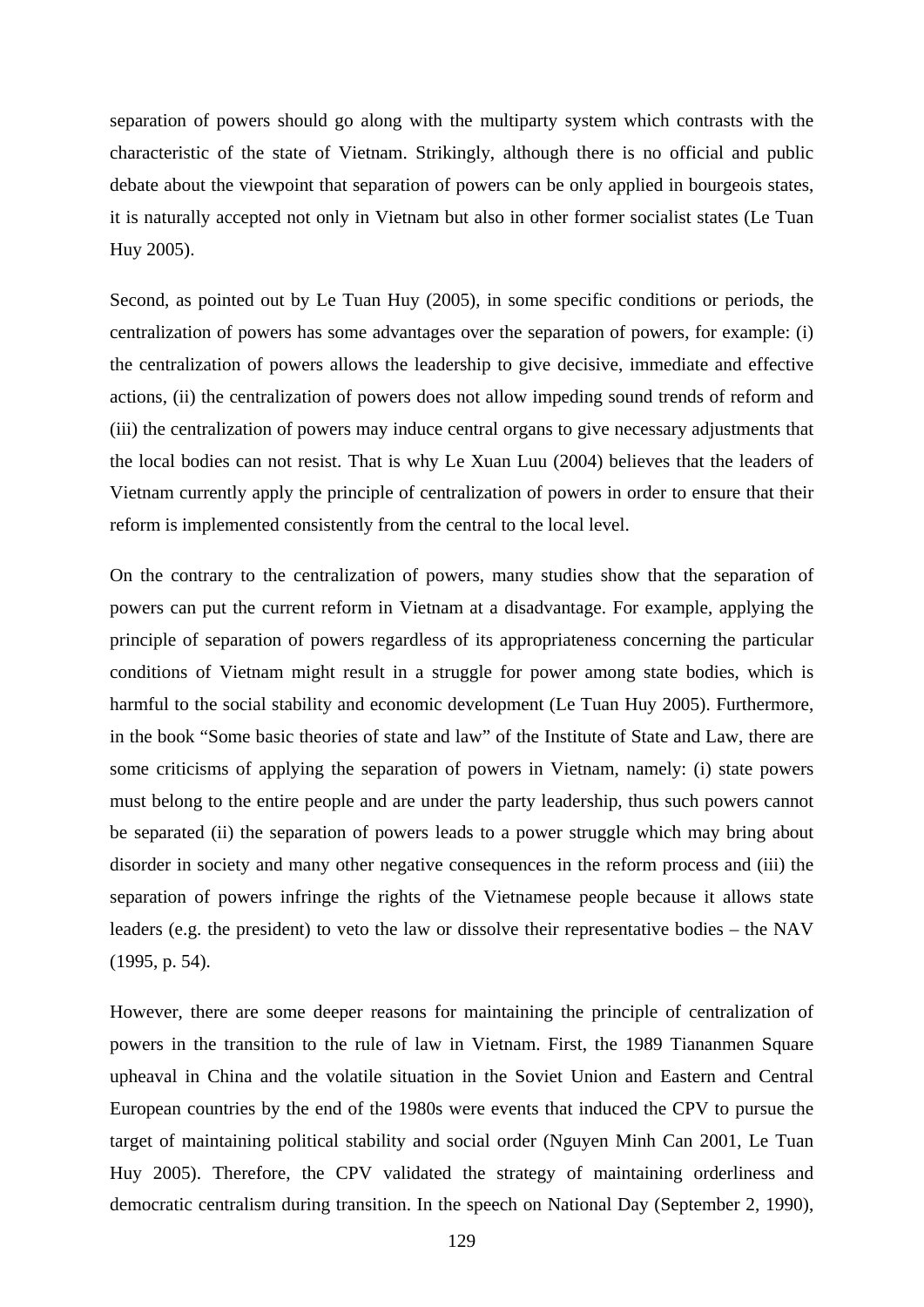Do Muoi, who at that time was the chairman of the Council of Ministers, mentioned the relationship between economic and political reform as follows:

"Successes in economic renovation will create favorable conditions to renovate the political system. However, political renovation cannot be left until the completion of economic renovation. We have to renovate step by step the political system so that along with the propulsion of economic renovation, political and moral unity of our people and society will be strengthened. Renovation will be impossible without the practice of democracy and ensuring the role of the people as master of the country in national construction... However, democracy must go hand in hand with law and discipline; it must not be separated from centralism. We oppose bureaucratic centralism but not democratic centralism." [44](#page-135-0)

Second, the reason that the CPV often gives to protect the policies of gradual political reform and centralization of powers is because the CPV wants to prevent "plots of peaceful movement" (*dien bien hoa binh*). The policy of preventing "plots of peaceful movement" was initially proposed in China and aimed at opposing the foreign policy strategy that the Foreign Secretary of the U.S. - John Foster Dulles – proposed in the 1950s. According to Dulles, in addition to the policy of preventing the expansion of the Communist block, it is necessary to support attempts on overthrowing the Communist regimes through peaceful means. He emphasized that the U.S. and its allied countries need to put efforts into eliminating Communism. The collapse of the Communist block in the 1990s and the recent peaceful revolutions in some countries of the Commonwealth of Independent States (CIS) increasingly cause the anxiety of "plots of peaceful movement" for the leadership of Vietnam. The aim of peaceful movement in Vietnam currently, argues by Nguyen Phu Trong (2005), is opposing the socialist orientation, the party leadership and at the end overthrowing the current political regime. Therefore, for the purpose of maintaining political stability and social order and preventing the "peaceful movement", the CPV should make more effort into protecting its sole leading role in society, strengthening state powers (see: Nguyen Phu Trong 2005).

In order to maintain its leading role, the CPV of Vietnam must be organized under the principle of democratic centralism (Do muoi 1990, Nguyen Phu Trong 2005). Party documents indicate that democratic centralism was introduced to consolidate central Party control over regional Party cadres, state officials and the general public (Le Van Luong 1960;

<span id="page-135-0"></span><sup>44</sup> Cited in Vietnam News Agency in English, September 1, 1990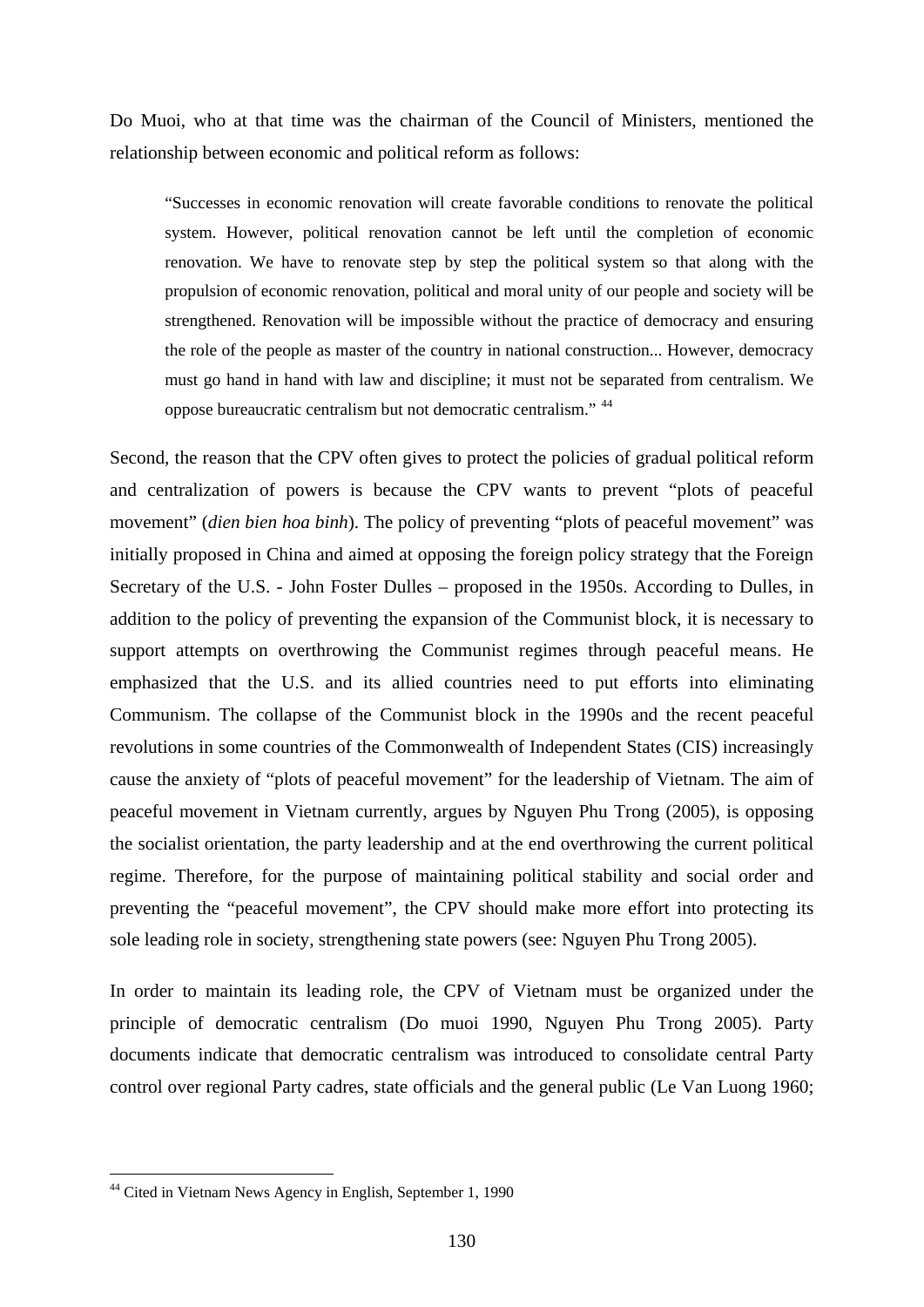Nguyen The Phung 1960 cited in Gillespie 2005). Article 10(f) of the CPV Statute 1960 explains the meaning of such principle as follows:

Individual Party members must obey the Party organisations. The minority must obey the majority. Lower organisations must obey higher organisations. Party organisations throughout the country must obey the National Delegates' Congress and Central Executive Committee (Le Van Luong 1960, p. 33 cited in Gillespie 2005).

Accordingly, the leaders of each party organization must be accountable to the higher party body. The power to set national policies belongs to the National Party Congress that recently deputizes for about 3.000.000 party membership. The National Party Congress elects members to the Central Executive Committee (about 150 members). Members of the Central Executive Committee in turn occupy the highest positions in the key state organs such as the NAV, government, supreme people's court, supreme people's procuracy etc. Furthermore, the CPV members also predominate in the National Assembly (about 80%), which is the sole body of Vietnam having the power to enact the constitution and laws.

As analysed in chapter III, the main obstacle to the transition to the rule of law in Vietnam is abuses of arbitrary powers. It is worthy to note that most recent criticisms have not stressed the leading role of the Communist party, but have focused on the moral degeneracy and arbitrary discretion among the leaders and officers of government and the party, which hinder the reputation of the Communist party (e.g. Dao Tri Uc 2002, Le Duc Binh & Pham Ngoc Quang 2003 and Nguyen Quoc Viet 2004). An important question is how to supervise the party and state powers in Vietnam. It could be argued that in order to ensure that all powers belong to the Vietnamese people, it is necessary to: (i) confine the powers of the party and state bodies by general rules laid down in the law, especially in constitution and (ii) supervise and balance state powers through delegation of powers to restrain arbitrary powers.

It is noteworthy that under the rule of law, the party affirms that its organization and members should operate under the supervision of the Vietnamese people and within the framework of the constitution and law. For example, the policy report of the  $6<sup>th</sup>$  National Congress in 1986 states that although the party holds the leading power, all party members and organizations must obey the law. The party does not allow anyone to infringe upon the law, all illegal activities need to be sentenced (1986, p. 120, 121). The 1992 Constitution also recognizes the sole leading role of the CPV as well as requires all party organizations to act in accordance with the law. Article 4 of the 1992 constitution provides that: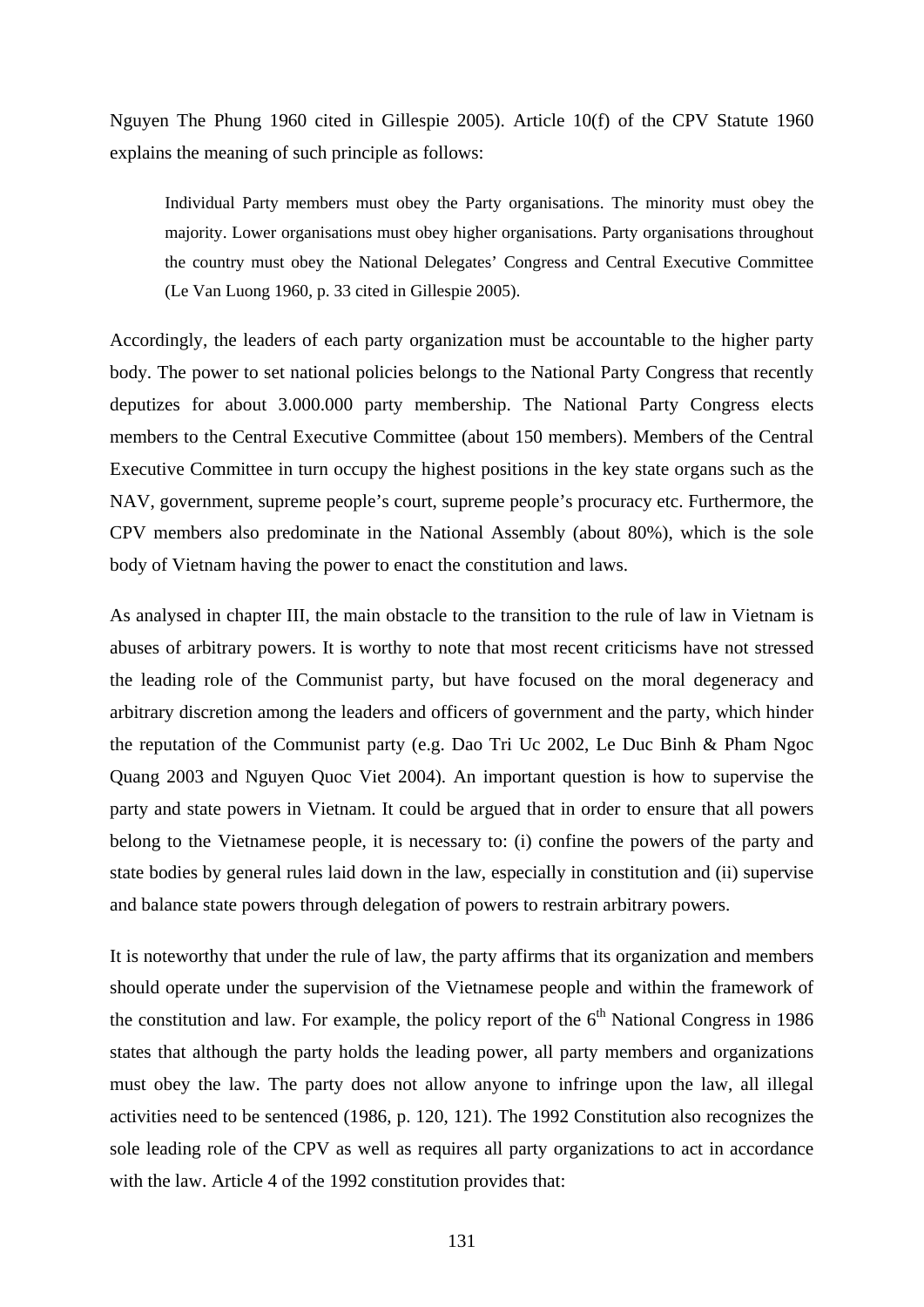"The Communist Party of Vietnam, the vanguard of the Vietnamese working class, the faithful representative of the rights and interests of the working class, the toiling people, and the whole nation, acting upon the Marxist-Leninist doctrine and Ho Chi Minh's thought, is the sole force leading the state and society. All Party organizations must operate within the framework of the Constitution and the law".

Furthermore, despite having the sole leading role in society, the CPV should restrain itself from intervention in activities of state organs. In recent years, the Party has diminished its role in the daily management of government. More importantly, the CPV seems to be willing to accept constitutional limits on its power. Therefore, in the near future, Vietnam can establish an independent constitutional review mechanism<sup>[45](#page-137-0)</sup>, expand direct local elections, and further strengthen powers of the National Assembly.

Since the  $7<sup>th</sup>$  National Congress of the CPV in 1991, the principle of centralization of powers has been adjusted to the rule of law. It is argued that under the rule of law, the NAV should be a supreme state body, but not a totalitarian body (see Le Minh Thong, 2005). According to Le Minh Thong, there is a consensus among legal experts and politicians of Vietnam that all powers should belong to the entire Vietnamese people. Yet there is still an ongoing debate regarding the question how the Vietnamese people can transfer their powers to the state. Some authors suppose that the Vietnamese people should delegate their authority to three separate state branches: the legislative branch - national assembly, the executive branch - prime minister and ministers, and the judicial branch - the people court and procuracy system (e.g. Nguyen Dang Dung 2001, Le Thanh Van 2002, Le Minh Thong 2005). Indeed, this approach suggests the application of separation of powers, but it has not been accepted by the Vietnamese leaders. On the contrary, some others claim that the Vietnamese people should grant their authority only to the NAV because it is the sole state body elected directly by the people (see e.g. Dao Tri Uc 1997 and 2002, Truong Trong Nghia 2000). Consequently, the NAV should hold the highest powers i.e., the power to promulgate the constitution and laws, to decide the most important issues of the country and so on. Moreover, the NAV should exercise supreme supervision of all activities of the state. Other state bodies, therefore, are responsible to submit the reports annually to the NAV. The heads of other central bodies such as the prime minister and ministers, Chief Judge of the supreme people's court and president of the supreme people' procuracy can be criticized, questioned and dismissed by the NVA members.

<span id="page-137-0"></span> $45$  Notably, the policy report to the  $10<sup>th</sup>$  National Party Congress mentions a consideration of establishing a constitutional review body in Vietnam.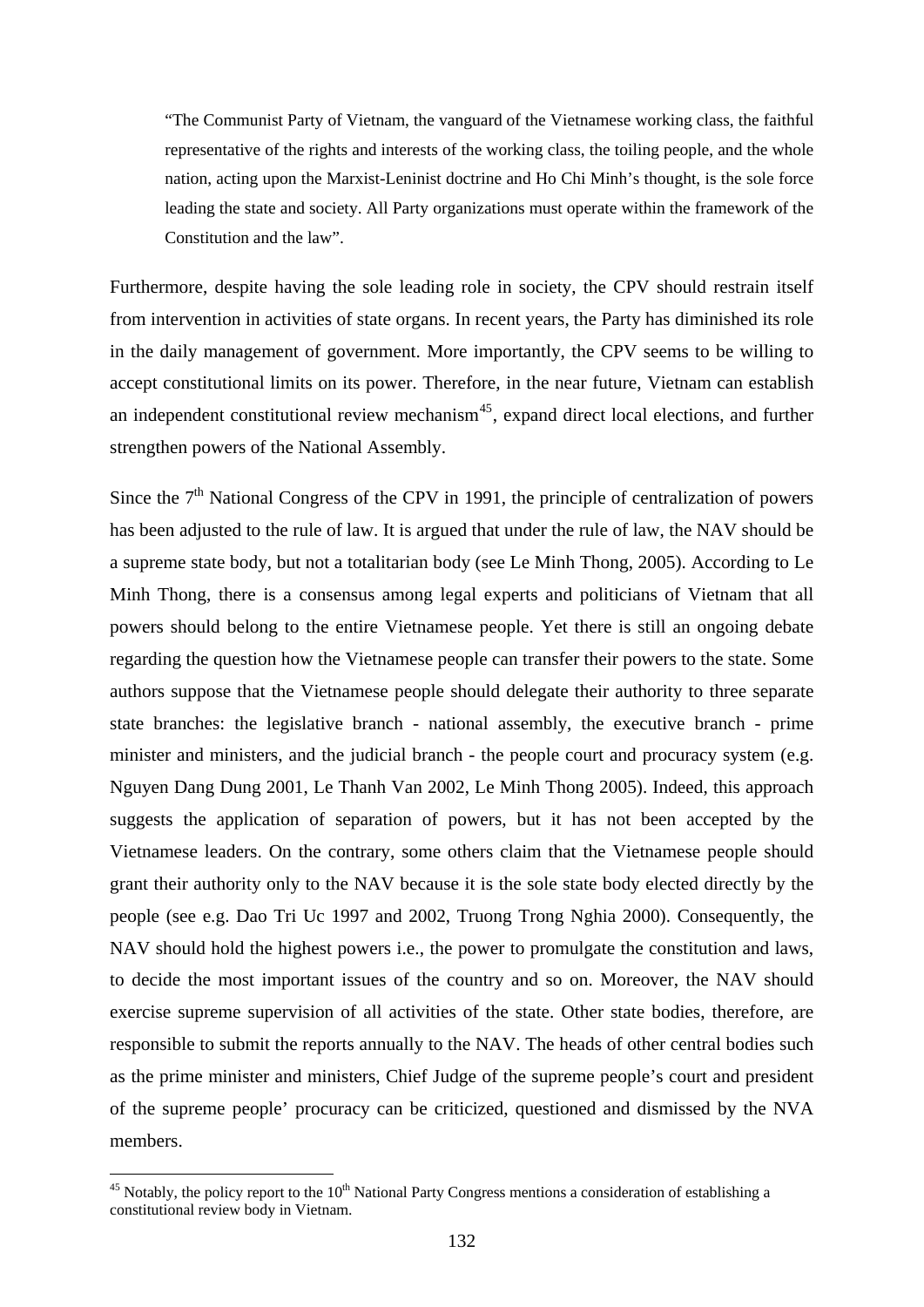Obviously, the principle of separation of powers has not been accepted and applied in the transition to the rule of law in Vietnam. By contrast, the supreme state powers belong to the NAV which is regarded as the highest governmental body. At the central level, both executive and judicial branches are accountable to the National Assembly. In the transition to the rule of law, although the state powers should be centralized, it is in need of a reasonable division of works and responsibilities among the organs of the state in order to implement legislative, executive and judicial functions. The NAV thus delegates a part of its powers to supreme bodies in executive and judicial branches of which leaders are appointed by the NAV. These supreme bodies in turn grant their authority to the lower state bodies in the same branch (see chart 5.2).



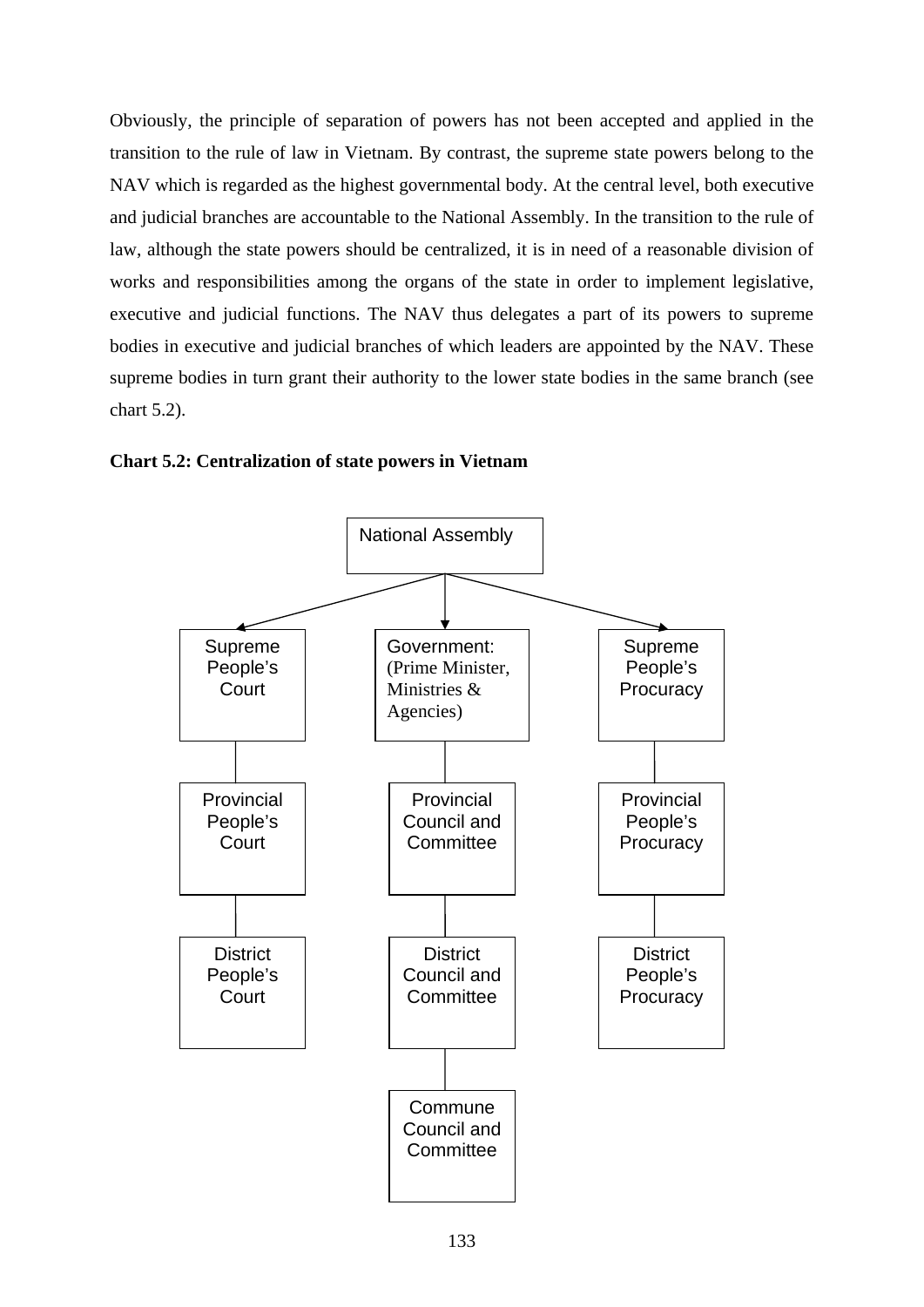In this section, I have argued that in transition to the rule of law in Vietnam, the delegation of powers to domestic independent courts is feasible. As mentioned already, the  $P - A$  theory shows that the degree to which rational legislators delegate their authority depends on how well the costs involved in the delegation of powers are outweighed by the benefits. The next section shows some benefits of the delegation of powers to independent judiciary system in Vietnam.

#### **IV. 2. The motivation for delegation of powers to independent court in Vietnam**

In 2002, the CPV and the National Assembly of Vietnam passed policies on reforming the judiciary system. Notably, in January 2002, the CPV issued the Resolution on Forthcoming Principal Judiciary Tasks (Resolution No. 8). This Resolution was concretized in some legislative documents, for example the Law on Organization of People's Courts dated 19 April 2002 (LOPC 2002), the Ordinance on Judges and People's Assessors of People's Courts dated 11 October 2002 (OJPA 2002). The CPV's determination of promoting independence of the court system can be inferred from Resolution No. 8. As emphasized in the Resolution, "judges and assessors shall be independent and only obey the law", and the courts are charged with securely keeping "the nature of the socialist state of the people, from the people and for the people, which is governed by the rule of law".

It is worthy to note that the judicial reform has led to significant changes in the legal system, which makes the judicial system of Vietnam more independent. For instance, the judiciary system has been reorganized so that the Ministry of Justice and other state organs (especially at local levels) have less control on courts' activities. The Supreme People's Court will have greater autonomy over appointment and dismissal of judges and assessors, although it has to consult various representatives of other state organs. Additionally, it will be delegated more powers in issuing guidelines and legal documents. Strikingly, the recent reforms allow the Supreme People's Court to control activities concerning administrative management, budgetary and personnel of the whole court system. The reforms concerning de jure JI in Vietnam will be mentioned in greater detail in chapter 6.

Why did the party leaders and legislators of Vietnam carry out the judicial reform which grants more independent powers to the court system? As analysed earlier, delegation of powers to independent court will be feasible only when Vietnamese leaders and legislators can maximize benefits from judicial independence. The following explains some benefits of delegating power to independent courts in Vietnam.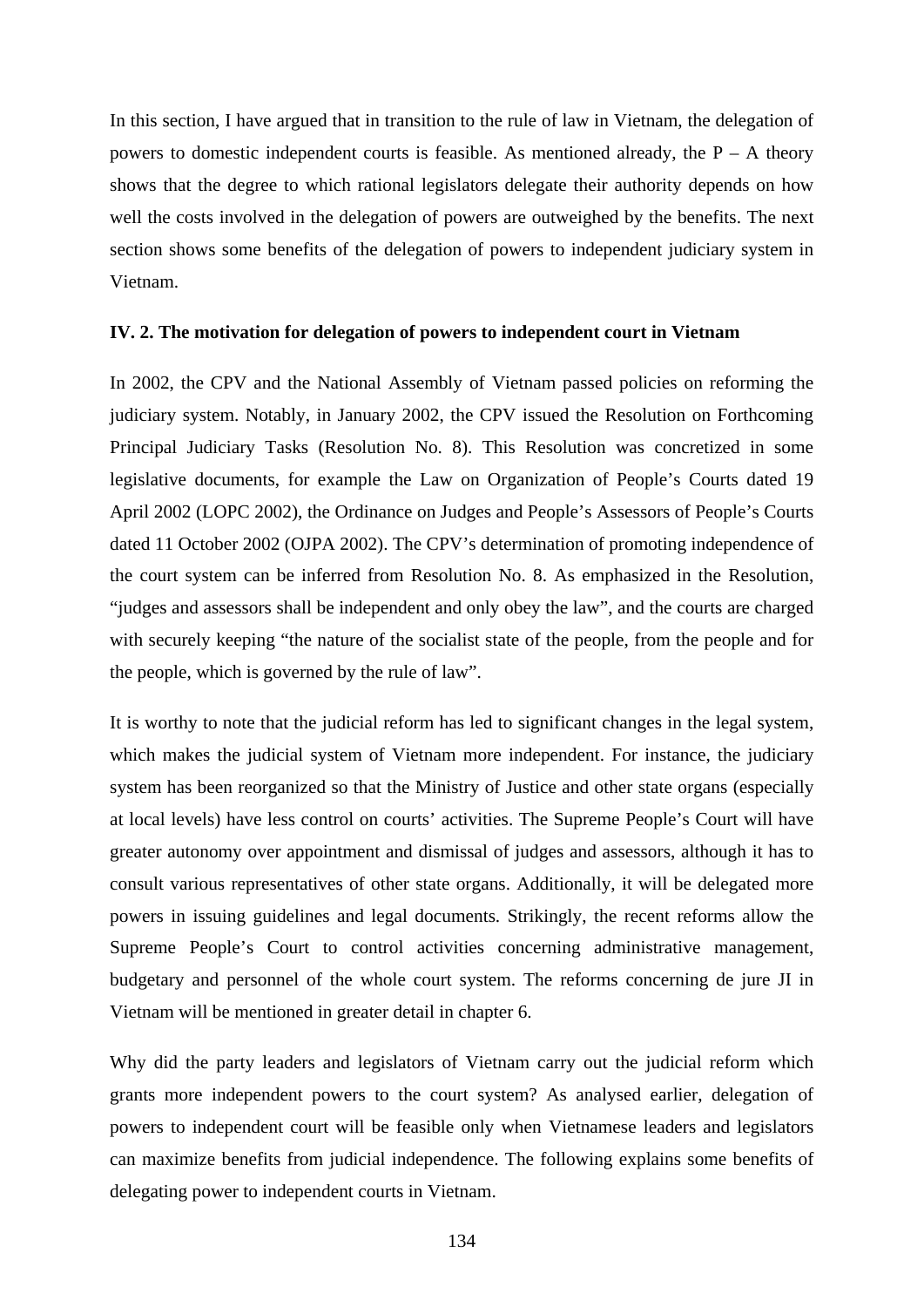First, in the last decade, there were widespread criticisms of the judicial system of Vietnam by both the community of international investors and various interest groups (see e.g. Gillespie 1993; McKinley 2002; Nicholson 2002, 2003; Pham Duy Nghia 2002; and many Vietnamese newspapers<sup>[46](#page-140-0)</sup>). The survey made by the Pew Global Attitude (2003) shows that most of Vietnamese people highly appreciate a fair judiciary (80% respondents), but only half of the interviewees think that the Vietnamese government does well in this regard (2003, p. 64). Because of criticisms, the CPV and Vietnamese government should carry out judicial reform in order to regain their prestige in society.

Second, inspired from P-A theory, I suppose that the delegation of powers to independent judiciary will increase credibility of the leadership and legislators in Vietnam. As mentioned in the previous chapter, while looking for a solution to the dilemma of the strong state, Weingast (1993) realizes that representatives of government have motives for promising not to infringe upon citizens' property rights. In countries transforming from planned economy to open market economy like Vietnam, investors are still obsessive about government's arbitrary infringement upon their property rights in the past. Additionally, the arbitrary political system can result in insecurity and unpredictability, or at least a much higher cost in the efforts to predict policies and their impact. For such reason, entrepreneurs feel that their business will be risky if they invest into countries having an arbitrary system. As a result, governments tend to keep their promise of not infringing arbitrarily citizens' property rights.

Nevertheless, their promises will not be believable if lacking a mechanism constraining their activities. As pointed out by Weingast (1993), rational governments have an interest in establishing an institutional constraint mechanism that could help them to keep their promises credible. This mechanism makes promise breaking costly. In other words, if the expected utility from accomplishing is higher than from breaking their promise, representatives of government can be expected to stick to their promises. Judicial independence, thus, encourages citizens to trust in the relevance of the rule of law (Feld and Voigt 2003, p. 2). Furthermore, judicial independence is regarded as a tool to prevent arbitrary action of government. Therefore, through the promotion of JI, the leadership of Vietnam proves that they are trying to restrain their arbitrary actions and promote the rule of law. Accordingly, their credibility is likely to be enhanced.

<span id="page-140-0"></span><sup>&</sup>lt;sup>46</sup> E.g. The article titled "Miscellaneous Lawyers Advocate Increased Role in Courts" on VnNews, April 2002; or the article titled "Chief Justice says People's Courts need overhaul" on VnNews, March 2002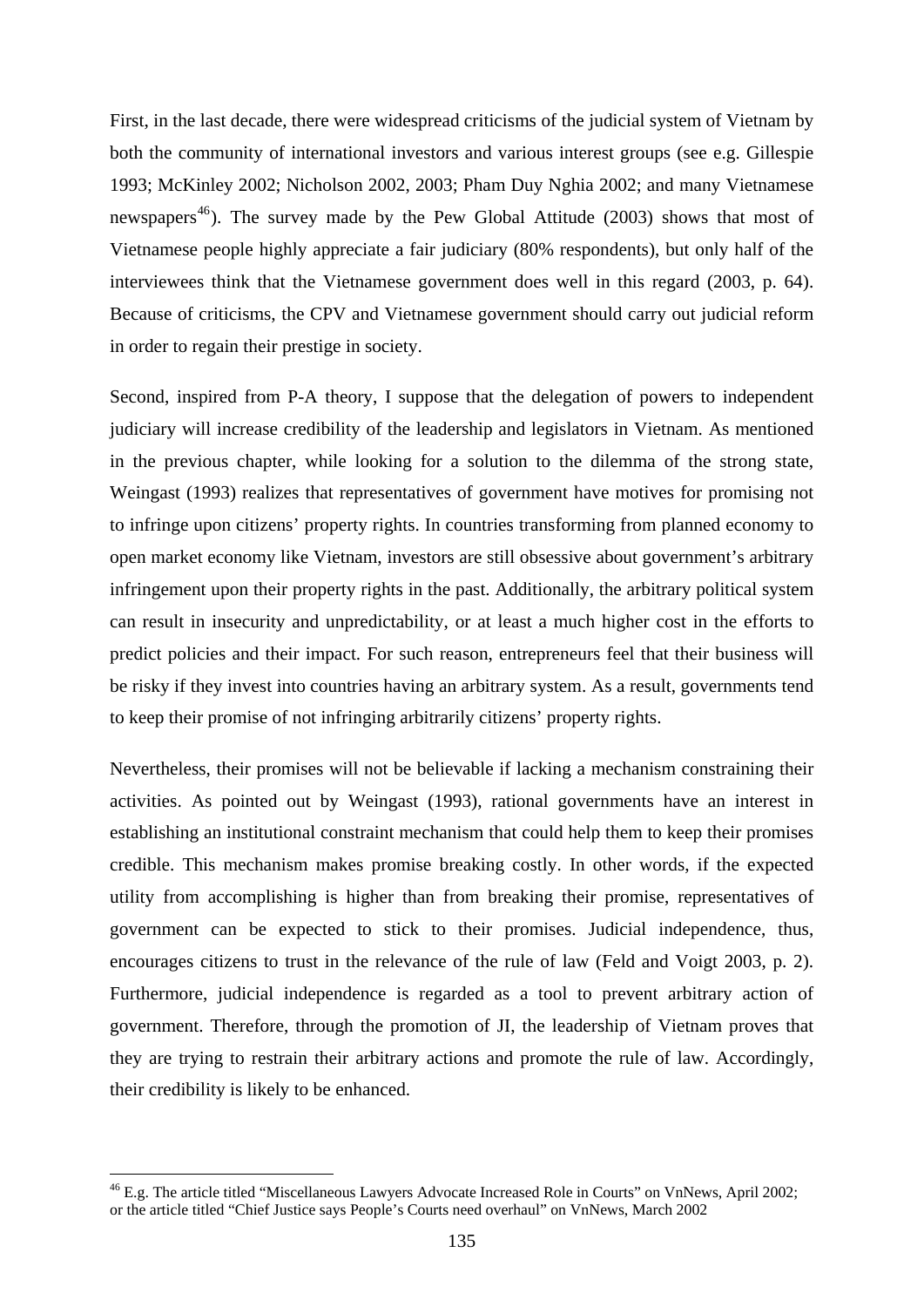In addition, as aforementioned, Landes and Posner (1975) argued that by delegating more powers to an independent judiciary, legislators could prolong the life span of legislative deals beyond their term. More specifically, an independent judiciary can enable legislators to do this by reducing the possibilities of post-contractual opportunism either by themselves or by their successors. Legislators, therefore, have a tendency to maintain judicial independence because their own rents will be higher. In Vietnam, the representatives of the NAV where the CPV members are dominant currently also expect that their legislation will have a lasting life even when the CPV gives up their dominance in the NAV. For instance, JI may prolong the life span of regulations on the sole leading role of the CPV and thus ensure the legitimacy of the party leadership in a certain extent. This explains why the leaders of Vietnam currently seem to opt for the delegation of powers to independent judiciary.

Third, JI could help government to persuade individuals to comply with their contracts as well as believe in the enforcement of the law (Feld and Voigt, 2002). This aspect plays a very important role on economic growth. Analysing the rule of law in China, Peerenboon (2000) argues that in many instances the leadership in China has no interest in the outcome of a particular case other than that it be fair. For example, whether Company A or Company B prevails in a commercial contract is not a matter of state concern. What matters from the central leadership's perspective is that the result be based on the law and reached through fair procedures rather than turning on personal connections with judges. Notably, if a government is incapable of protecting private property rights and enforcing contracts, individuals will opt for informal institutions to protect their property rights. It is the case of underground economy (see e.g.: de Soto 1989; Feige 1990; Voigt and Kiwit 1995). However, it will be costly for entrepreneurs to maintain their business under a pillar of informal institutions in the long run. Entrepreneurs will thus invest less or simply shift their activities to the countries where the state has enough competence in protecting their assets. Without judicial independence, argue by Jarquín & Carrillo (1998, p. vii), there is no rule of law, and without rule of law the conditions are not in place for the efficient operation of an open economy, so as to ensure conditions of legal and political security and foreseeability. Judicial independence, therefore, is a very important factor in promoting economic growth. It would be difficult to deny that rational governments (democracy or dictatorship) are always interested in economic growth. In the case of Vietnam or China, the reforms towards completion of legal institutions (e.g., delegating more authorities to independent judiciary) that advance the Party's development goals without endangering its survival seem easily to be accepted.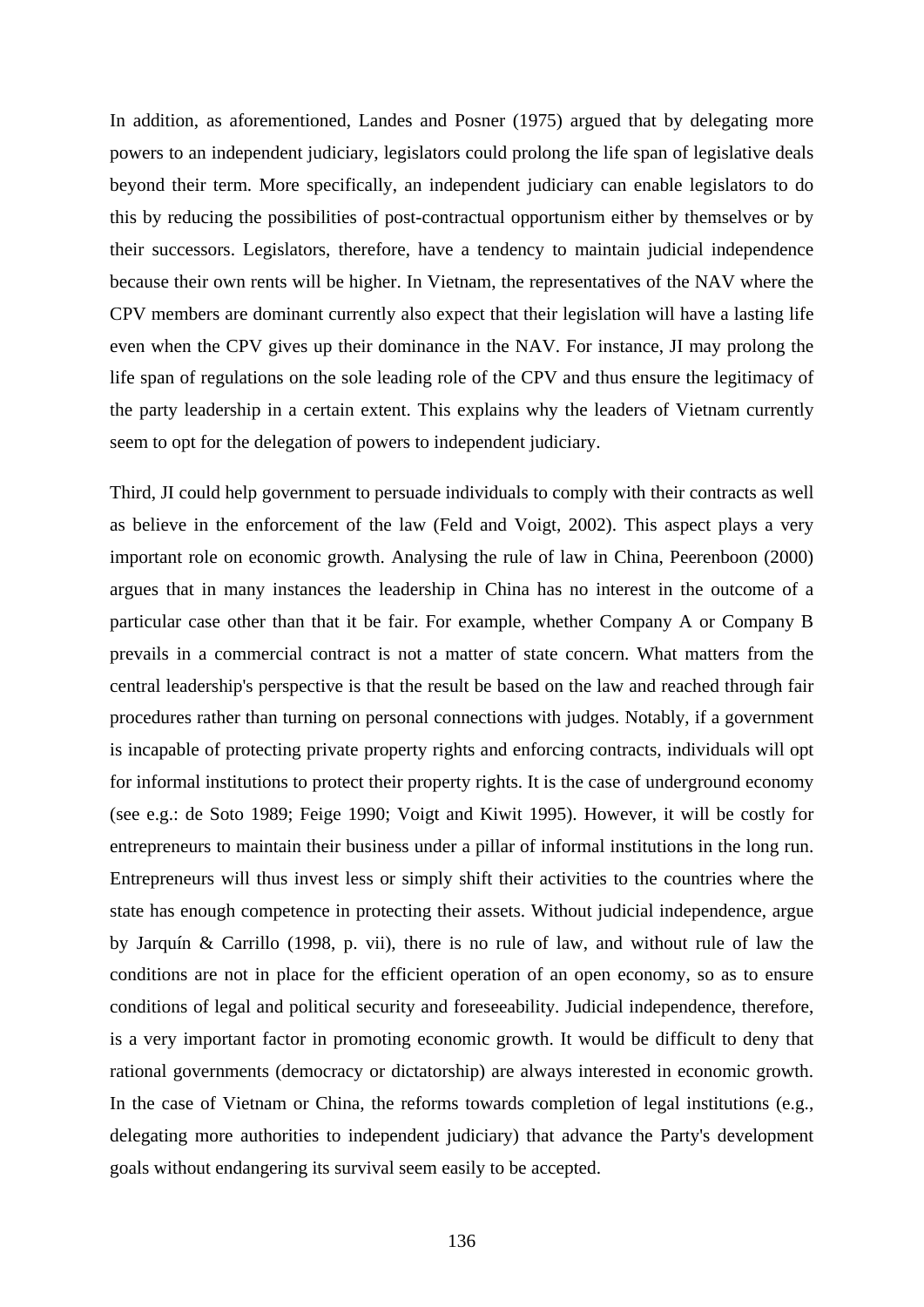Fourth and finally, the leadership of Vietnam enhances judicial independence in order to ensure stability, and constrain the abuse of power and wayward local governments. As indicated earlier, the  $P - A$  theory pays attention to how principals may design certain types of procedure to control an agent. The theory suggests that principals should create laws and institutions that can monitor agents and sanction the abuse of power. The check and balance mechanism applied in many western countries plays a significant role in preventing the risk of abuse of power in the legislative, executive or judicial branches of government. However, this mechanism is not applied in Vietnam due to the centralization of powers. In principle, the NAV exercises supreme supervision over all activities of other state bodies, including the president, government, supreme people's court and procuracy. Yet, the NAV is incapable of supervising all other state bodies, especially local governments. Therefore, the NAV should delegate authority to an independent agent to constrain arbitrariness of local governments. In 1996, the administrative courts were established to deal with the abuse of powers in administrative bodies. However, no state body has authority to supervise the activities of the NAV. Due to the lack of judicial review of the constitutionality of legislation, many authors have suggested that the transition to the rule of law in Vietnam calls for establishment of a constitutional review mechanism (Nguyen Dang Dung 2001, Pham Duy Nghia 2004, Le Minh Thong 2006). This mechanism can be implemented by a constitutional court belonging to the supreme people's court or by a constitutional committee belonging to the National assembly. The leading constitutional experts should be nominated to these organs.

In short, the  $P - A$  approach on judicial independence shows that on the one hand, JI may benefit citizens because it prevents politicians from reneging on the promise of not infringing citizen rights. On the other hand, politicians also have a great deal of benefits from delegating their authority to independent courts, especially increase in credibility. The analysis of motivations of the Vietnamese politicians in making JI tends to support the  $P - A$  approach.

## **V. Conclusion**

In this chapter, I focus on providing some explanations for the delegation of powers to independent judicial system in the transition of Vietnam. First, based on the Principal – Agent theory, I analyse the theoretical foundations for making JI, namely separation of powers and separation of powers. According to the principle of separation of powers, people delegate their authorities to three different branches of government - legislative, executive and judicial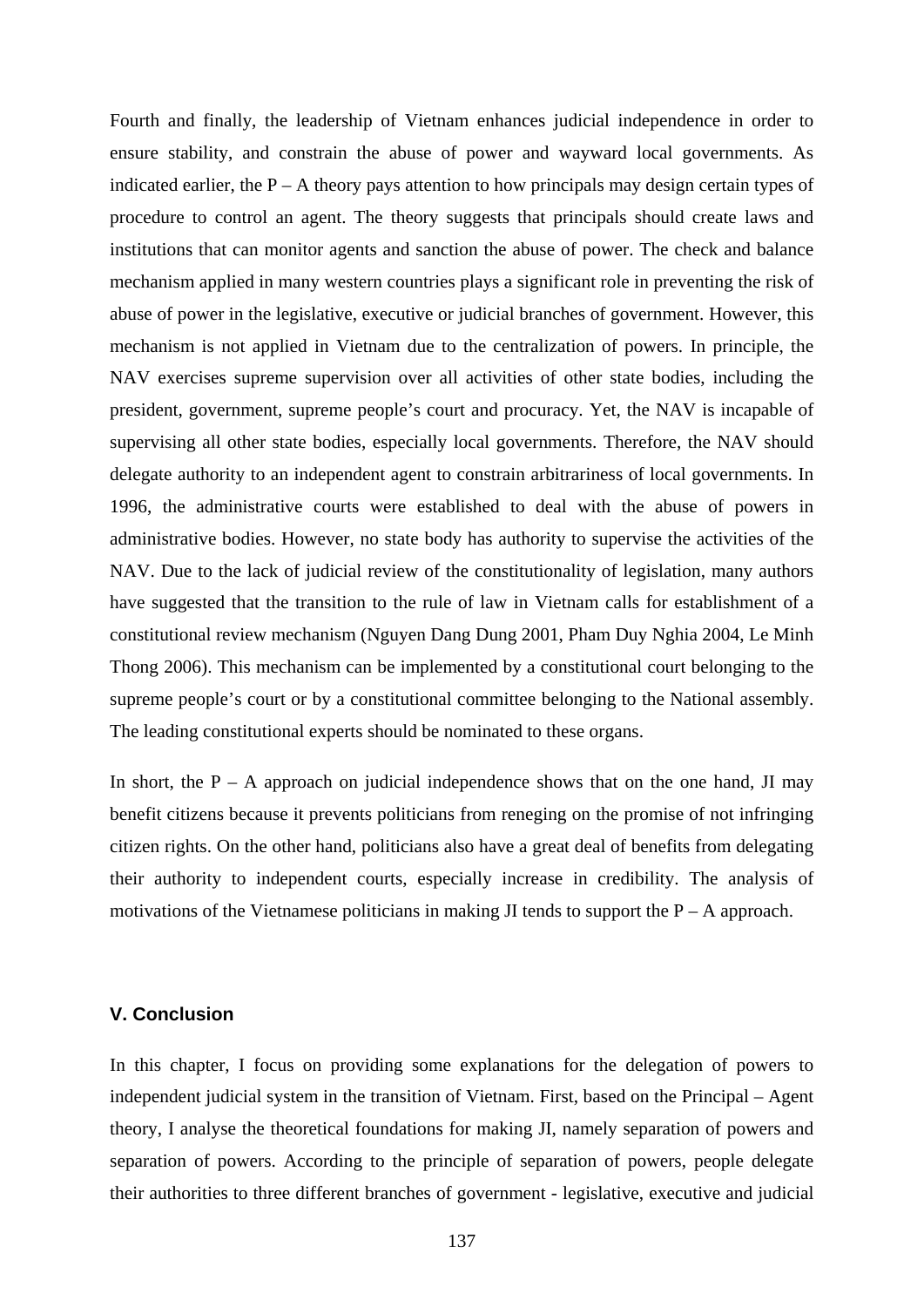branches. This results in judicial independence. From the perspective of delegation of powers, the independence of courts, especially constitutional court, could be seen as a result of domestic delegation of powers made by rational legislators.

Second, the chapter discusses some main reasons for why in the transition to the rule of law, Vietnam does not apply the principle of separation of powers. By contrast, the leadership of Vietnam still uses the principle of centralization of powers in organizing their government. State powers are centralized into the NAV and people councils. However, in the rule of law, it is in need of a reasonable division of works and responsibilities among state's organs. Certainly, the party leadership and legislators of Vietnam will have a great deal of benefit from the delegation of powers to independent courts. Not least, JI may increase the credibility of the party leadership and legislators of Vietnam, promote economic development, and constrain abuse of power.

However, one might have doubts that the promise of making judicial independence in Vietnam will have the aforementioned effects because the creation of domestic independent agencies will often not be a credible commitment. In other words, although the CPV and the state leaders have incentive to promote an independent judiciary, it is not properly implemented in reality. The next chapter will examine the gap between de jure and de facto JI in Vietnam.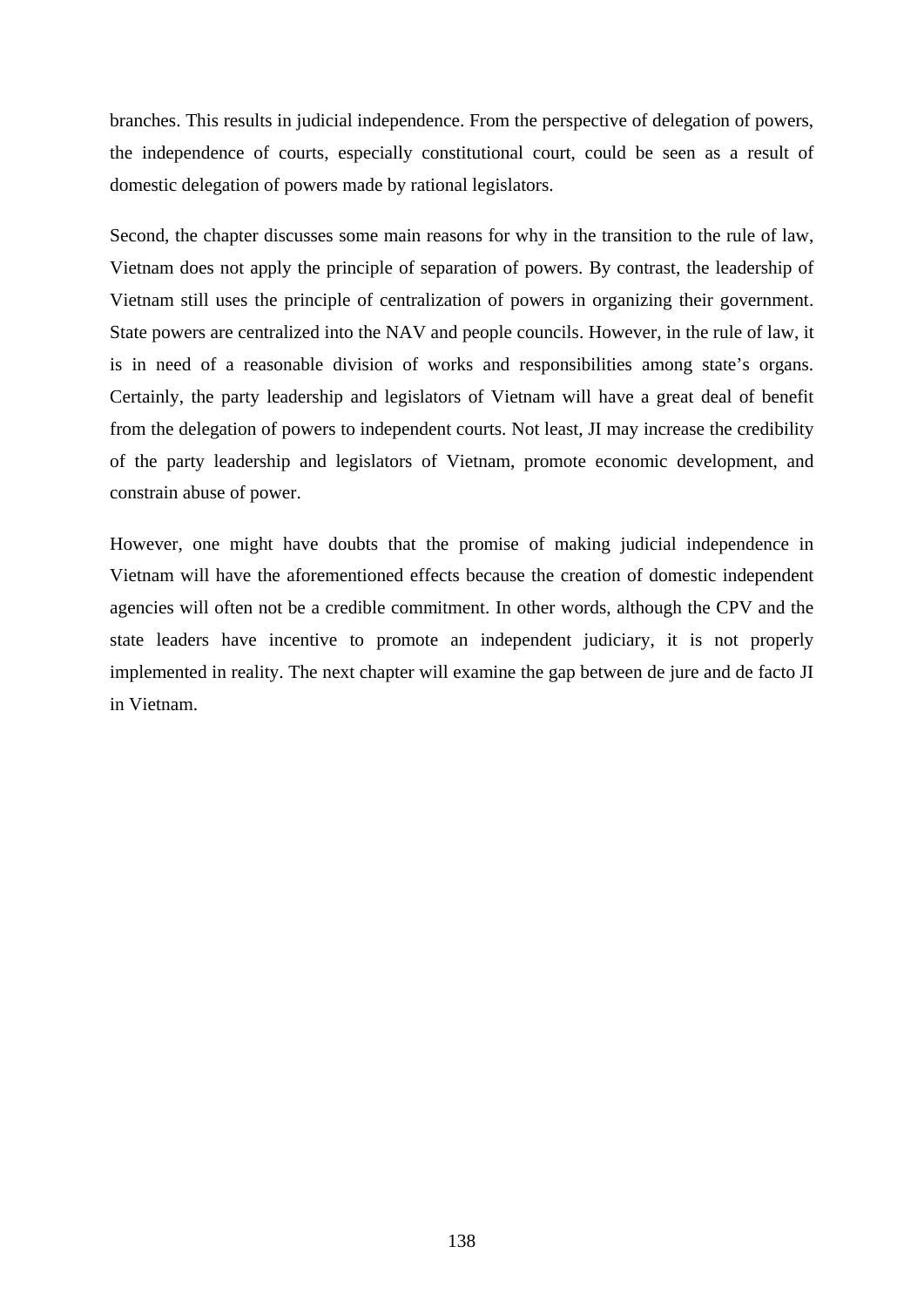# *Chapter 6*

# **The delegation of powers to domestic independent courts: de jure and de facto judicial independence in Vietnam**

*"The relationship between the lawmaking process and institutional reform is in the end very complex. Implementation problems are not unique to transition economies, as well-drafted laws fail to be implemented in practice in many settings around the world. Strengthening of institutions inevitably takes a major commitment of time and resources"* (The World Bank 2005)

*"It seems to be that, as soon as laws were passed, we (the National Assembly of Vietnam) lose them because they are not implemented in reality" (*Nguyen Dinh Loc, a NA representative, complains that laws are not properly implemented by state officers)

#### **I. Introduction**

In the previous chapter, I analysed the theoretical foundations for making JI, namely the separation of powers and the domestic delegation of powers. I also explained why the leaders of Vietnam currently support using delegation of powers rather than separation of powers to promote JI. The crucial question raised in chapter V is whether politicians and legislators in Vietnam have incentives to make a promise to honor JI. I argued that the leaders of Vietnam indeed have incentives to endorse JI. Yet it may be the case that their promise of honouring JI is not credible. Voigt (2005) has a long discussion that due to the insufficient credibility of domestic delegation, rational nation-states will opt for delegating powers internationally. The creation of domestic independent agencies will often not be a credible commitment because such agencies can be abolished with relative ease (Feld and Voigt 2003).

Therefore, the central question of this chapter is whether the promise of delegating powers to independent courts in Vietnam is a credible commitment. To answer this question, the gap between the promise of promoting JI and the factual implementation of JI needs to be examined. In order to measure JI, Feld and Voigt (2003) distinguish two sets of indicators: JI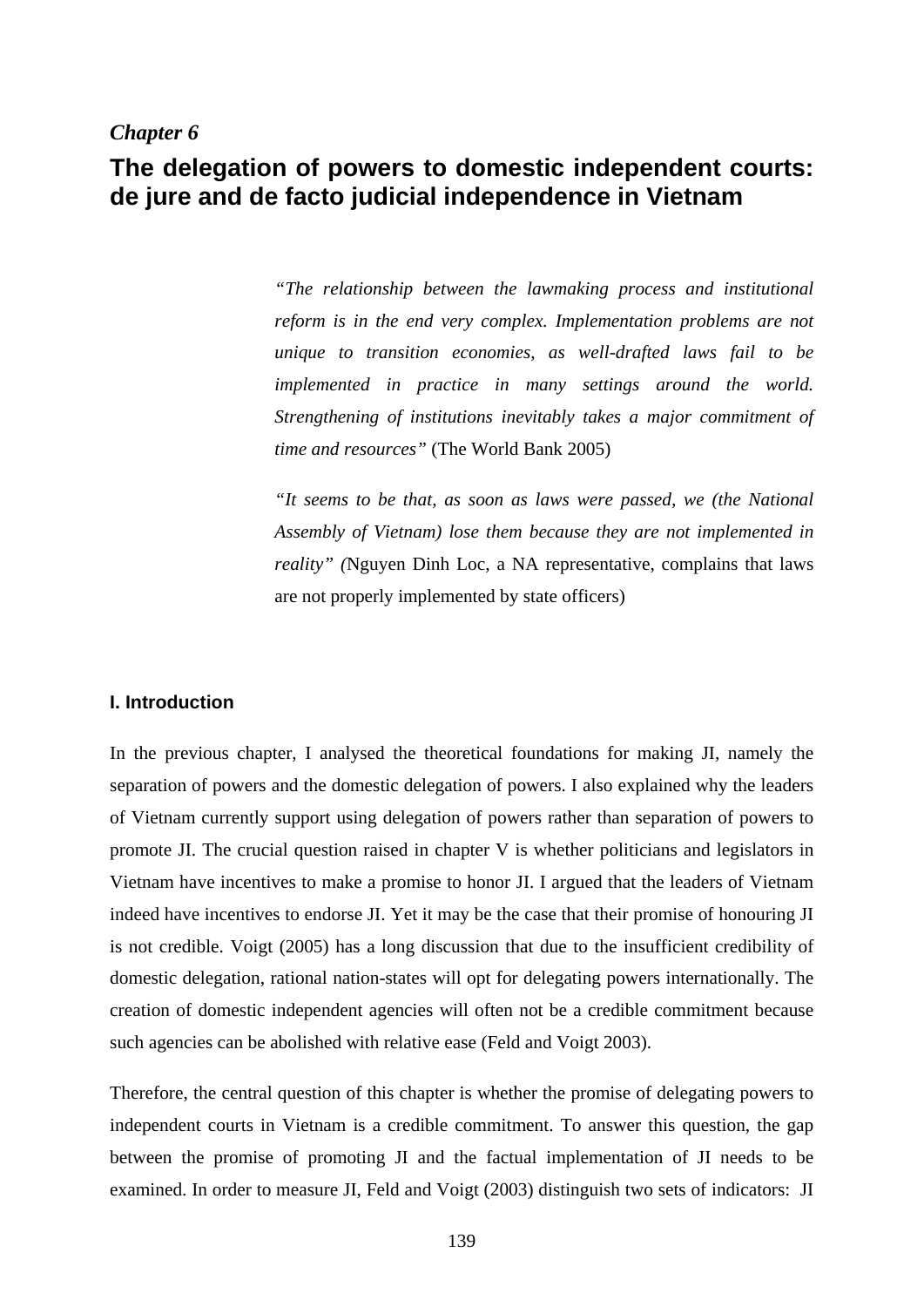can be measured by looking at the letter of the law, which they call *de iure* JI and it can be measured by analyzing how JI is factually implemented, which is *de facto* JI. The lack of factual implementation of JI can make a considerable impact on economic development. For example, Feld and Voigt (2003) have found that the factual independence of the judiciary is significant for economic growth whereas *de jure* judicial independence is not a significant explanatory variable for economic growth. Examining the gap between de jure and de facto JI is thus necessary for the rule of law reform generally and judicial reform particularly in Vietnam. Adopting laws that cannot be enforced in practice is not only an inadequate beginning but also a counterproductive exercise that can even undermine public confidence in the rule of law (The World Bank 2005). Similarly, making a promise to honor JI that cannot be factually implemented does not increase, but even decrease government credibility.

The rest of this chapter will be organized as follows: in the next section, I will provide the theoretical background explaining the constitutional and judicial reform that has been taking place in Vietnam since 1992. Accordingly, the reason why the promise of delegating powers to domestic independent courts may not become a credible commitment will be examined. Section 3 will scrutinize the gap between de jure and de facto JI in Vietnam. The last section will present some concluding remarks of this chapter.

## **II. Some preliminary theoretical considerations**

As already mentioned in the previous chapter, the party leaders and legislators of Vietnam have carried out judicial reform in order to make the court system more independent. How does such a reform take place? As I argued in chapter V, the delegation of powers is a possible choice for the politicians and legislators of Vietnam to promote JI. Based on P – A theory, I also claimed that a constitution is regarded as a kind of contract in which a principal (e.g. the politicians and legislators) delegates authority to an independent agent (e.g. independent judiciary). The delegation of powers to independent courts thus can be analysed in two levels of choice: constitutional and post-constitutional choices. In order to have a comprehensive assessment of the current judicial reform that promotes judicial independence in Vietnam, it is necessary to consider that reform in the context of political reform and constitutional change. Especially, the reasons for constitutional change in the transition period of Vietnam need to be examined. Applying the constitutional economics approach, which can be regarded as a special branch of Law and Economics and the NIE, Voigt (1999b) has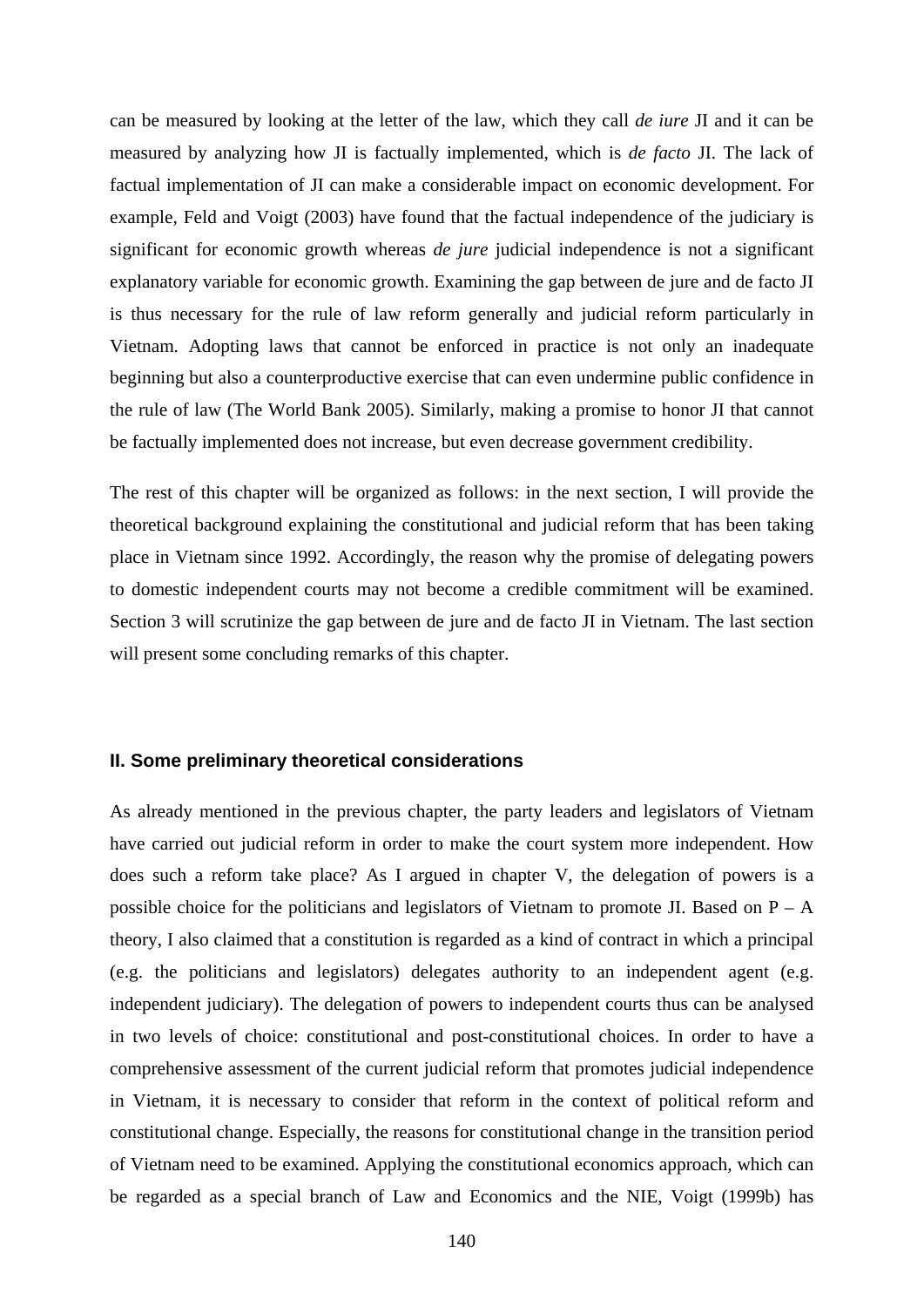presented the theory of constitutional change in his book "Explaining constitutional change". In this section, I will summarize the central features of his theory of constitutional change. The analysis of constitutional and judicial reform in Vietnam will be mentioned afterwards.

#### **II. 1. The theory of constitutional change**

When analyzing constitutional choices and reforms, the economics approach assumes that the relevant actors seek to maximize their individual utility. Yet such constitutional choices are also subject to certain constraints. As argued by Salzberger & Voigt (2002, p. 215), since passing a new constitution is usually not an individual choice but a collective one, the first step in analysing constitutional choice is to identify the relevant actors, their interests or preferences, and the constraints to which they are subject in making their choices.

In the view of Voigt (1999b, p. 87 - 88), conceptualizing the constitutions as social contracts cannot help much to explain the emergence and maintenance of them. Rather, the emergence of constitutions can be better understood if one defined them as a type of formal institutions which is based on spontaneously arisen internal institutions. Given the fact that many similar de jure constitutions bring about different constitutional realities in various societies, one can raise a question of why some governments remain within the constraints set down in the constitution whereas other governments frequently dispose of them. According to Voigt (1999b), these differences are due to the different internal institutions by which the respective constitutions are backed. Constitutions may only constrain politicians effectively if they are compatible with these internal institutions (p. 88). Hayek (1960) also argued that the common beliefs, which can be regarded as informal institutions, play a significant role for the establishment of viable formal institutions. He said:

"… a group of men can form a society capable of making laws because they already share common beliefs which make discussion and persuasion possible and to which the articulated rules must conform in order to be accepted as legitimate" (1960, p. 181)

Olson (1980, 1984) has a similar argument on the role of informal institutions in making constitutions. He suggests that the constitution itself rests on a more fundamental reality. Notably, the generally prevailing thinking of the time in a society inevitably influences how a constitution is interpreted. Therefore, any constitutional change that runs much against such reality will not factually enforced (Olson 1984, p. 93).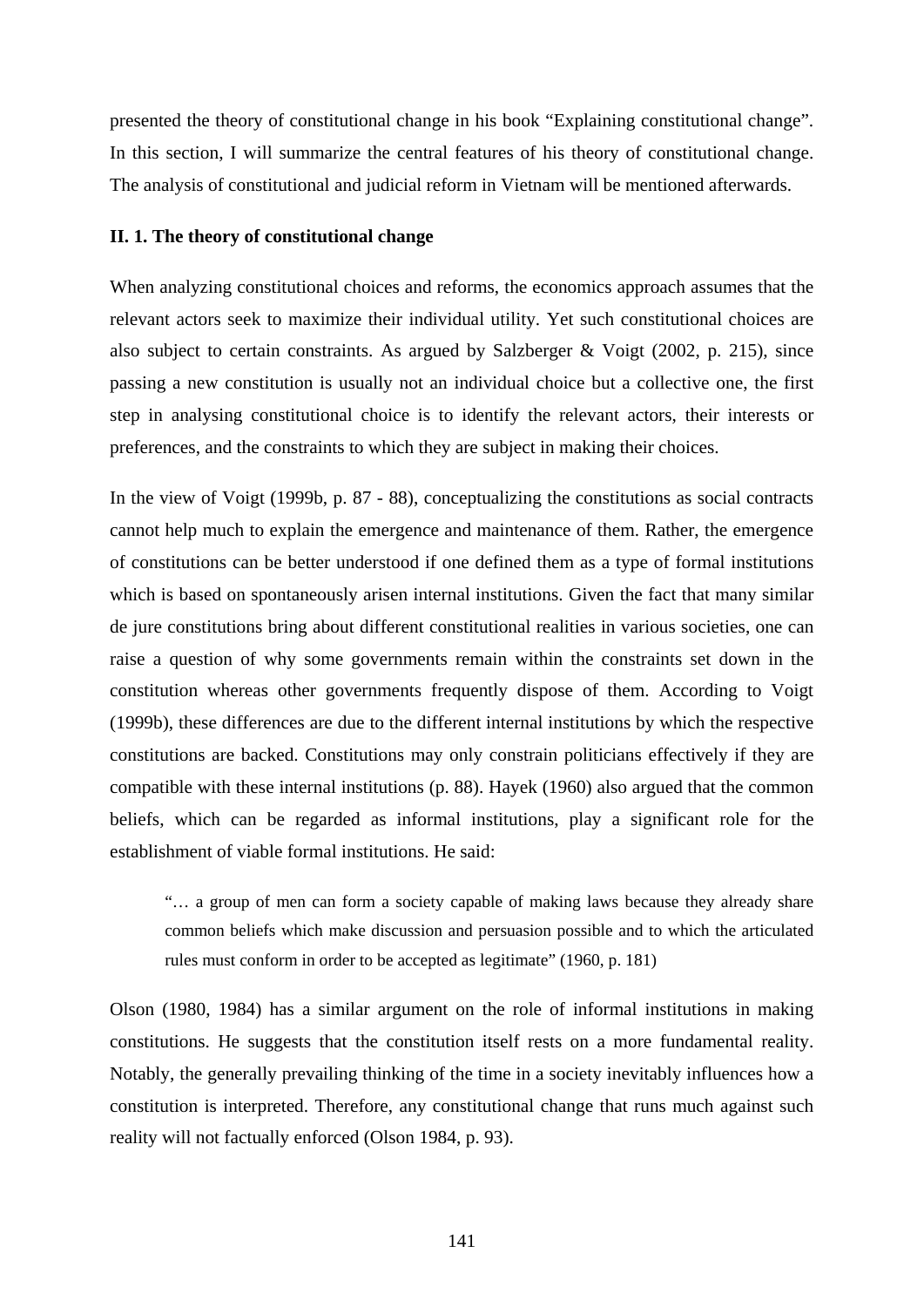In chapter 3, I also argued that informal institutions play a role as a significant constraint on constitutional choice and reform. Additionally, another crucial factor determining constitutional choices is the relative bargaining power of various interest groups involved in such choices. As we have seen in chapter 3, the change of relative bargaining power of actors in society plays a decisive role in institutional change. This approach was developed by Knight (1992). He emphasizes that in order to explain institutional development and change, we must look at strategic social conflict and mechanisms to solve such conflict (p. 123). Voigt (1999b) applies the social conflict and social bargaining theories to explain constitutional change.

For the purpose of analysing constitutional change, Voigt (1999b) begins with some assumptions. He assumes that government belongs to only somebody who has comparative advantage in violence and therefore can force others to pay for the collective goods supplied by him. The government services will be delivered by an autocrat. He also supposes that there is one latent interest group which could overcome the organization dilemma. The more the potential members of a latent interest group believe they are exploited and not gaining from the current regime, the easier it will be for them to get organized. Obviously, the members of these interest groups are unhappy with the distribution resulting from the current regime or the current constitution and oppose the autocrat. They will be the opposition groups.

Subsequently, Voigt (1999b) suggests that the establishment of opposition groups who could overcome the organization dilemma is regarded as a prerequisite for constitutional change. He regards constitutional change as the outcome of a bargaining process between the rulers and various opposition groups. With regard to the motivation of constitutional change, he hypothesizes:

"If a latent interest group whose interests have hitherto not entered into the constitution and who is thus not part of the constitutional faction has somehow managed to overcome the organization dilemma and if the non-opposition of that group is necessary for the constitutional faction in order to appropriate the exploitation surplus, then the (relative) power of the current constitutional faction has declined which will lead to constitutional change" (1999, p. 122).

The aim of the opposition is to change the distribution resulting from the constitutional rules in its own favour which implies a change of this constitution. Under the pressure of opposition groups, the rulers have three options: i) they can fulfil the demands of the opposition, ii) they can turn them down and iii) they can offer to negotiate (1999, p. 110). If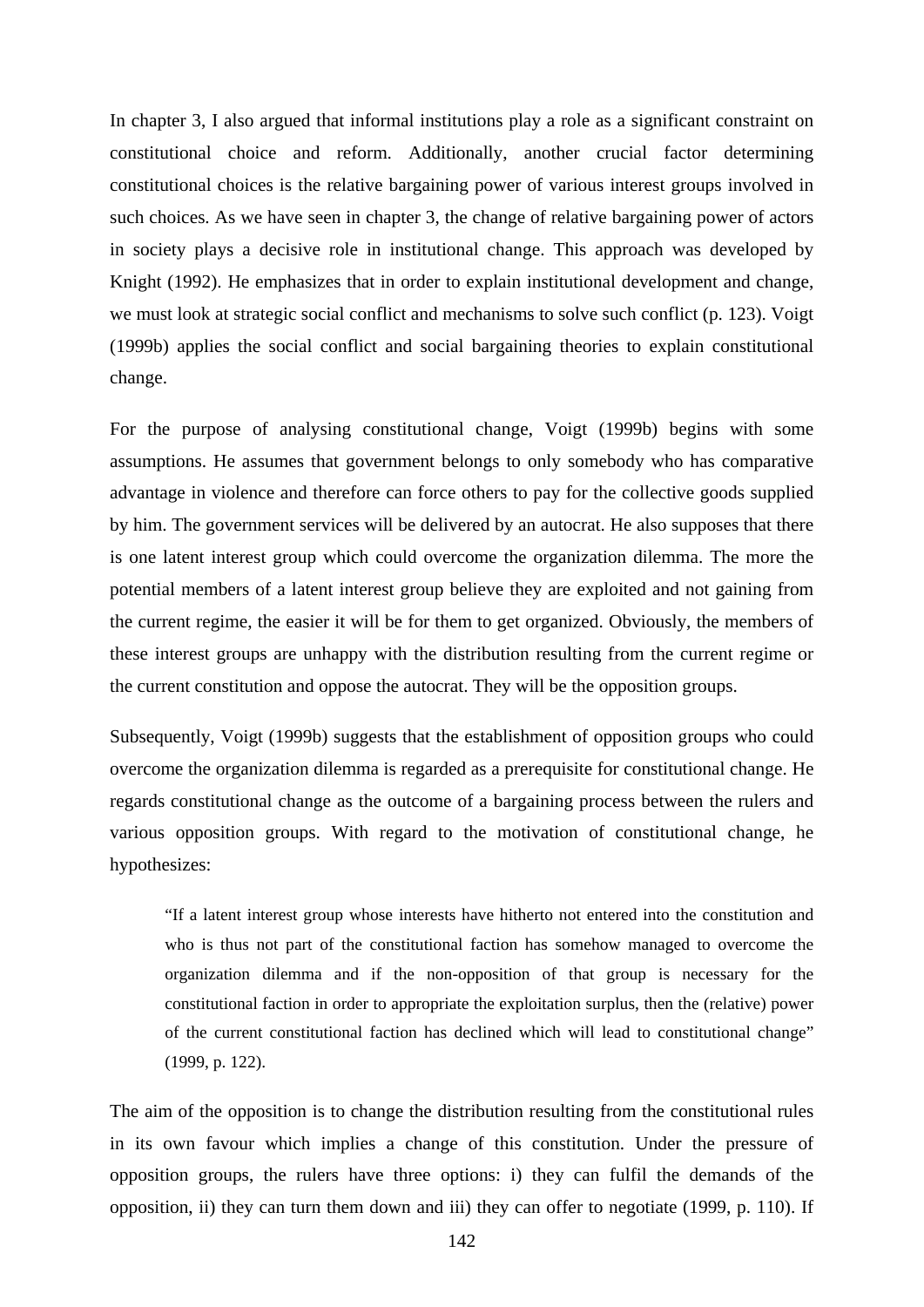the rulers decide to offer to negotiate and the opposition accepts the ruler's offer, explicit negotiations will take place, which brings about constitutional change.

In short, in the process of constitutional making or change, it is necessary to consider the compatibility between the constitutional rules and informal institutions. Given that there is a broad range of constitutional rules compatible with the informal institutions of society, constitution making and constitutional change can be done by some form of bargaining between the organized groups who succeed in overcoming the organization dilemma. In Vietnam currently, the CPV plays the sole leading role in society, and pluralist democracy is not accepted. Creating opposition groups or opposition parties therefore is not allowed. The central question here is whether political and constitutional reform in Vietnam can be carried out without the establishment of opposition groups. The rest of this section will explain the constitutional change of Vietnam.

Above, analysis on constitutional change shows that the creation of opposition against current rulers should be regarded as a precondition for constitutional change (see details in Boudreaux and Pritchard 1993, Voigt 1999b). Some other authors such as Moe (1990) and Acemoglu et al. (2002) see political institutions as the choices of the winners of the struggle for political power. Acemoglu et al. (2002) suppose that the emergence of the opposition is a consequence of the economic development. For example, they regard the development of Atlantic trade as a reason for the expansion of the bourgeoisie whose interests and purposes differ from those of a monarchy. Due to the differences of interests and purposes, the bourgeoisie opposes the monarchy. When the bourgeoisie has political authority, they will design institutions that preserve their power.

On the contrary, in the book "Social Origins of Dictatorship and Democracy" (1966), Moore suggested that although the expansion of the bourgeois class resulted in democracy, this class frequently allied itself to the monarchy. Therefore, political reform depends not only upon the change of social classes in a society, e.g. the expansion of the bourgeois class, but also the relationship between various interest groups and the state. As Moore (1966) argued, in order to promote democratization, the existence of a middle class is not as important as its relationship with the state. Moore added that the middle class should be strong and independent from the state.

Since 1986, the economic renovation in Vietnam has also brought about significant changes in social structure. The emergence of a middle class, notably the emergence of the new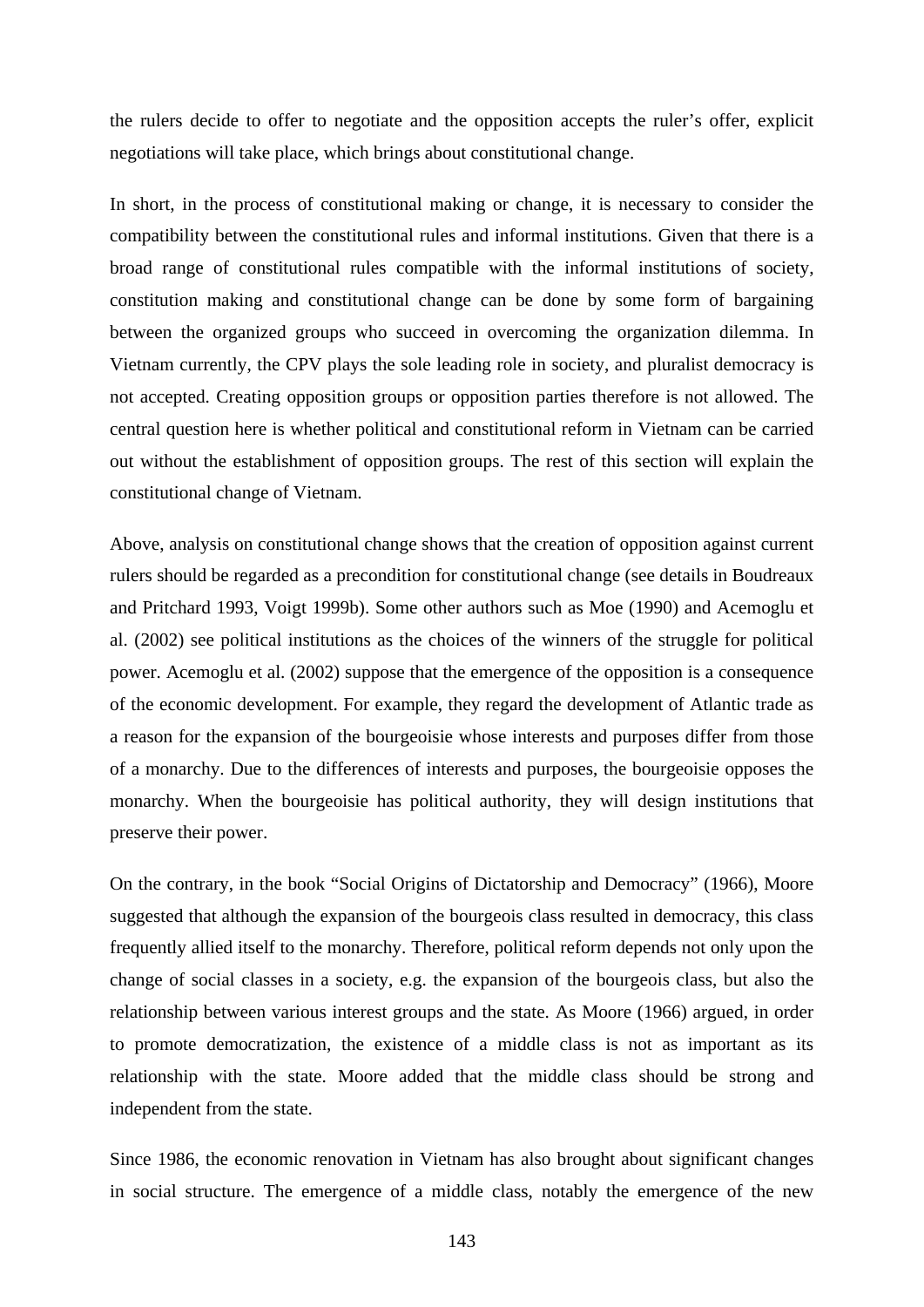entrepreneurs, is a great change in modern society of Vietnam. However, in a recent study on the political change and the middle class in Vietnam, Gainsbrough (2002) claims that although the emergence of entrepreneurs is a new phenomenon in the business life of Vietnam, but it is not new in the political life. This is because many of entrepreneurs are former government officials or relatives of the leadership. According to Gainsbrough, there is little evidence showing that entrepreneurs pressurize government into political change. It is evident that the middle class also requires institutional reforms, especially those concerning the improvement of the business environment, the transparency of the legal system and legal institutions, etc. Yet their requirements cannot be regarded as opposition to the government. Certainly, the leaders of Vietnam are inclined to avoid negative consequences resulting from changes of social structure, i.e. the establishment of the opposition in the future. In addition, they also need the support of the middle class for the current economic renovation.

Therefore, from my point of view, it is not necessary to regard the opposition against the state leaders as a prerequisite for the constitutional change in the transition of Vietnam. This means that the existence of new strong interests groups that are independent from the government, e.g. entrepreneurs, may not be seen as a precondition for the constitutional reform in Vietnam. Although the existence of the opposition has not been found in Vietnam, the increasing pressure of the opposition in the future could force the leaders to propose political and constitutional change. The next section will analyse the role of actors concerned in the process of constitutional reform in Vietnam. The question here is who will propose the draft of new constitution in Vietnam and who will ratify it, and what are their interests and references.

#### **II. 2. The process of political and constitutional reform in Vietnam**

As I emphasized previously, it is necessary to change the thinking that Vietnam should carry out the political reform towards the model of Western democracy. Particularly, the emergence of the opposition against the state leaders cannot be regarded as a precondition for constitutional change in the transition of Vietnam. A similar view can be found in the book "Toward illiberal democracy in Pacific Asia" (1995) written by Bell and Jayasuriya. They argue that the motivation of political reform does not derive from the conflict of independent interests among social classes, but results from the internal conflict in the state. This implies that the process of political and constitutional reform in Vietnam is different from those in the West.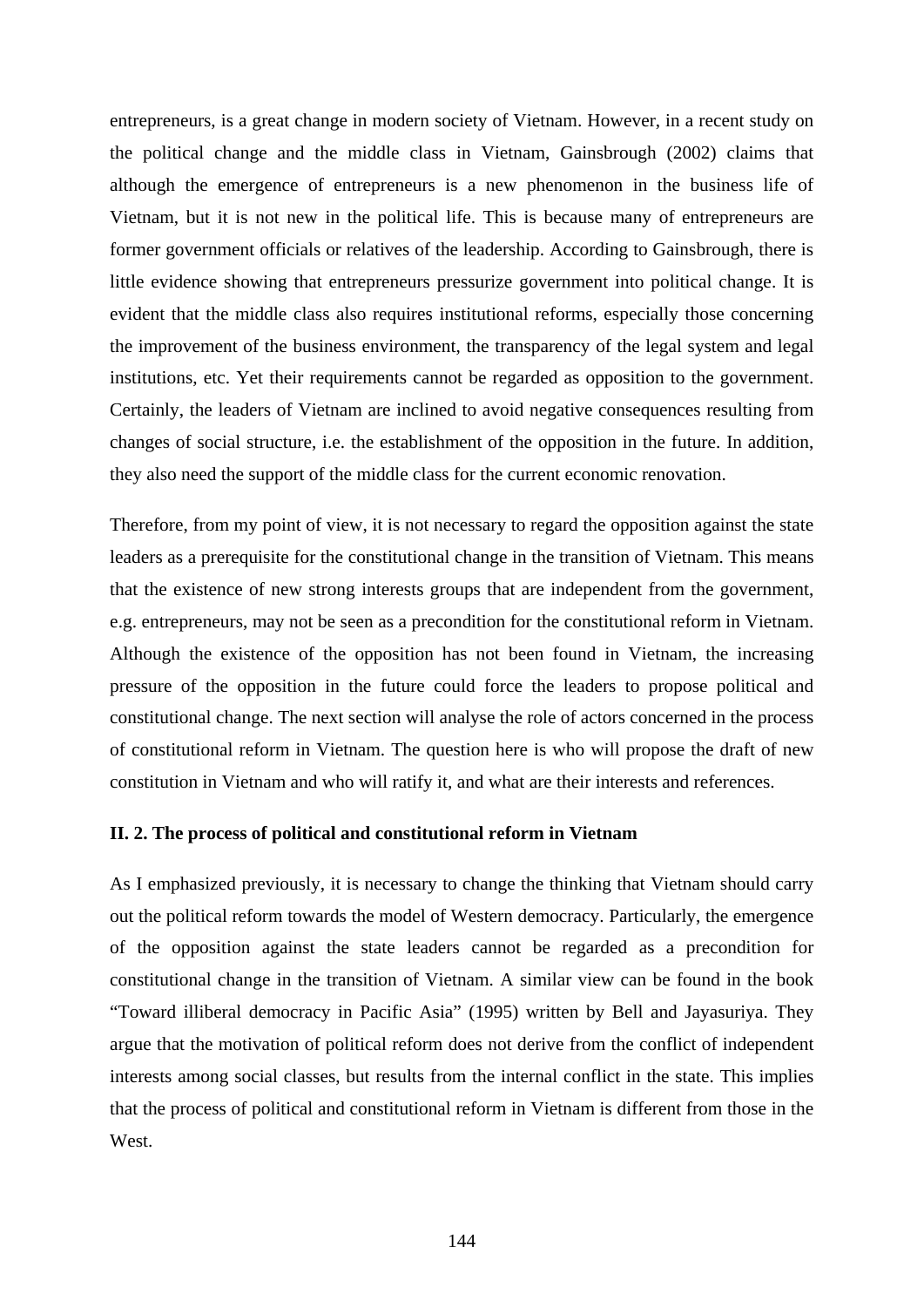Analysing the process of constitutional making in the United States, McGuire and Ohsfeldt (1986, 1989, cited in Salzberger & Voigt 2002) examined the individual interests of delegates present at the Philadelphia Convention (whether debtors or creditors of the government, slave owners, Western landowners, potential exporters, or otherwise) in order to explain their voting and ratifying behavior. Salzberger & Voigt (2002, p. 216) have tried to explain the processes of constitutional reform in Israel and Central and Eastern Europe by examining the organizational or party interests. They assume that constitutional conventions made up of members of a parliament still stemming from a socialist regime will have different preferences from conventions comprised of newly-elected parliamentarians. In their view, the interests of members of ruling parties will differ from those of members of newly emerging parties. The constitutional changes in Israel and CEE thus resulted from the bargaining process between the members of ruling parties with members of newly emerging parties.

The process of political and constitutional reform in Vietnam is quite different from those in the West because Vietnam has only one party, namely the CPV. There are also many other political and social organizations such as the fatherland front, the trade union, the union of women, the union of youth, the association of peasants etc. None of them are in opposition against the state and the CPV, but are leaded by the CPV. The political and constitutional changes in Vietnam thus have been initiated by the leaders of the CPV.

In Vietnam, the leaders of the CPV and the state propose political and constitutional reforms. The proposals for political reform will be prepared by the Central Committee and the Politburo. Then policy proposals (e.g., the policy reports to the National Party Congress) will be discussed and approved by the National Party Congress, which takes place every five years and lasts one or two weeks. In the period between the National Party Congress sessions, the Central Committee is responsible for the policies of the CPV. With respect to constitutional reform, a group of experts in politics and law is commissioned to make a proposal of a new constitution or an amendment to the Constitution. The proposal will be publicized through mass media in order to get broad public views and comments. The party organizations, state organs and other political and social organizations can also help to collect citizens' opinions on the proposed constitution or the amendment to the constitution. The proposal then will be reviewed and passed at the National Assembly by at least two-thirds of its total membership.

From analysing the process of political and constitutional reform, it can be affirmed that the CPV plays a decisive role for political and constitutional change in Vietnam. Other political and social organizations representing the interests of various interest groups and the citizenry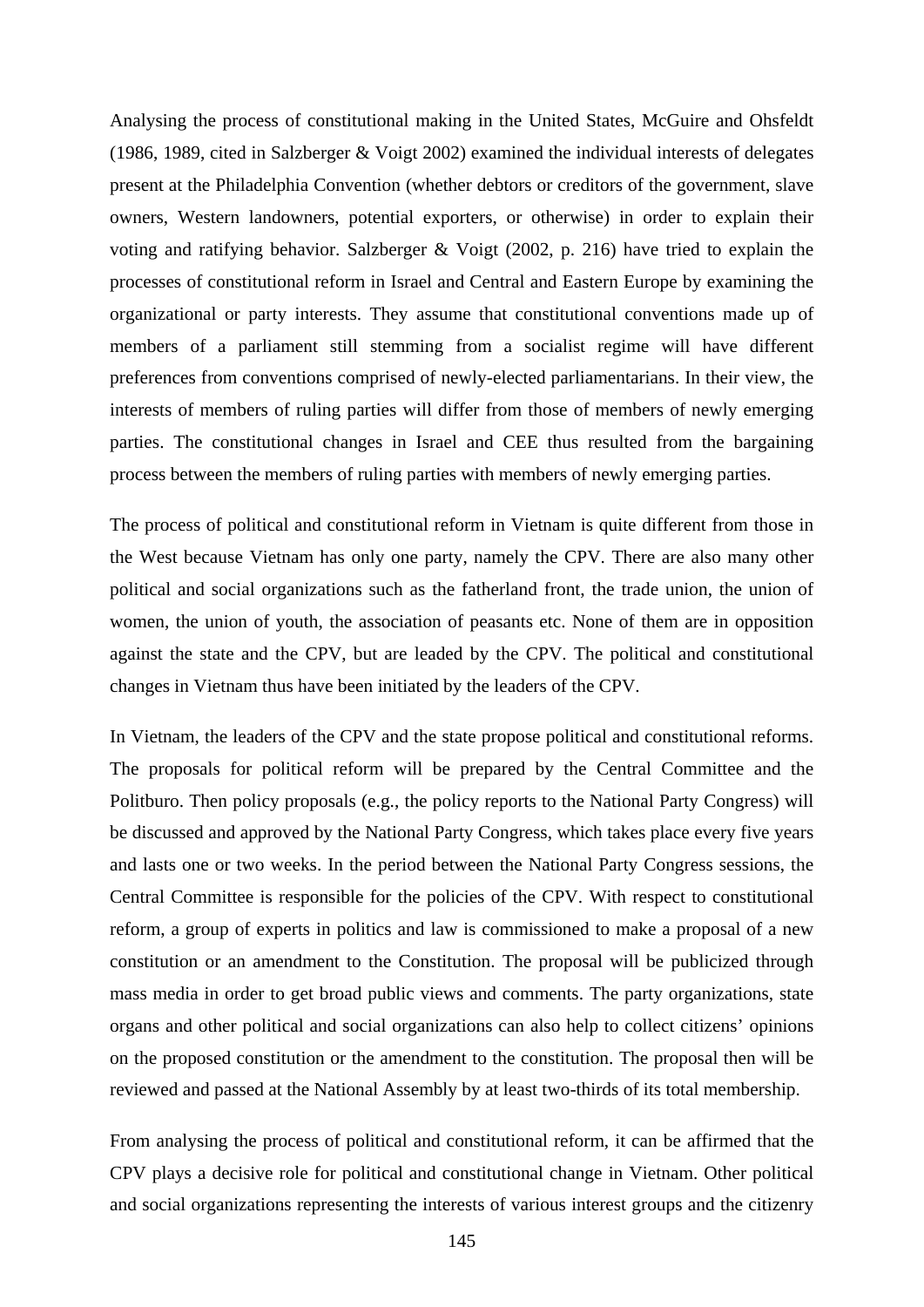at large can give their opinions and comments on the proposal of political and constitutional reform. Thus, political and constitutional change in Vietnam cannot be regarded as the process of negotiating or bargaining powers between opposite parties or interest groups in society on the one hand and the leaders of the CPV and government on the other hand. In other words, there is no bargain between the state leaders and the rest of society.

However, there is an internal bargaining process among the leaders of the CPV and the government organs. The reason is that in the process of political and constitutional reform, there is an increasing opposition of some party leaders and governmental officers at both central and local levels, who want to preserve the status quo and therefore challenge any political and constitutional reform. Olson (1982) regards the reaction of agents of existing institutions as the main impediment to institutional change. For Olson (1982), the capacity of organized groups for adjusting themselves to the existing institutions results in the persistence of inefficient policies. This is because such a capacity gives special interest groups a strong status-quo bias. Similarly, Acemoglu and Robinson (2002) claim that economic and institutional improvements may be blocked by political leaders fearing to lose influence. In their view, political institutions themselves are the causes of the absence of economic and political reforms as they grant decision-making power to those who have incentives to preserve the status quo.

According to Boudreaux and Pritchard (1993), the force and the development of the opposition against the proposed constitutional change play a very important role in the reform process. They point out that constitutional change is easier to take place in the case that today's opposition is weak but expected to be stronger in the future. The opposition of some CPV members and governmental officers to the proposed political and constitutional reform in Vietnam is increasingly strong. The reason is that they have lost many interests and powers due to the political reform and constitutional change.

In Vietnam, the political reform is a bargaining process between two competing factions within the party leaders and governmental officials, namely the reform group and the conservative group. The reform group has proposed political or constitutional reforms. Yet they have to bargain with the conservative group so that their proposed reforms can be passed and implemented in reality. This explains why over 20 years, the political reform and constitutional change in Vietnam could not be radical, but gradual. Furthermore, due to the resistance of the conservative group, many political and institutional reforms which are concretised in the constitution and laws have not been implemented seriously in reality. As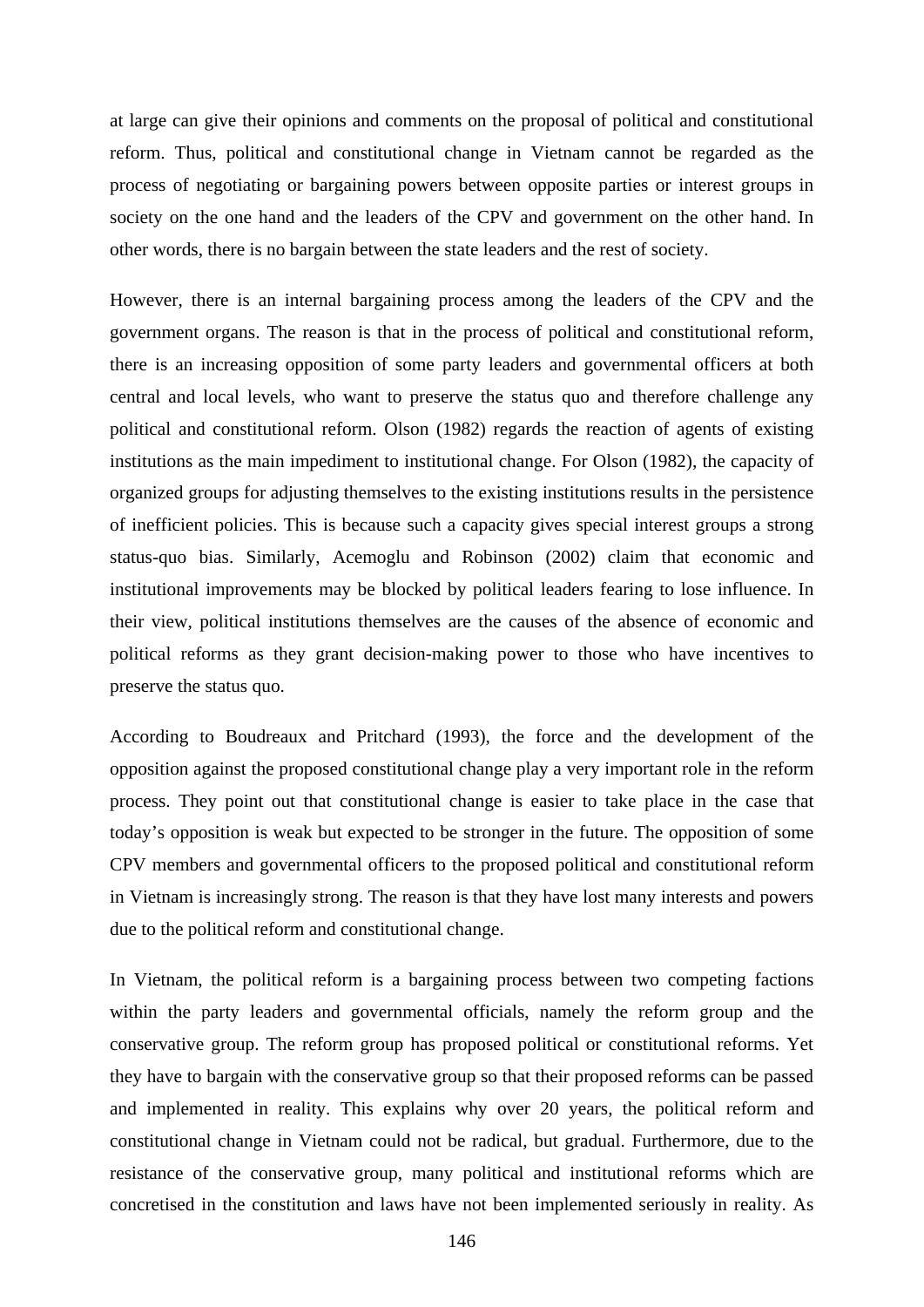Mr Nguyen Dinh Loc, a NA representative, complains, "it seems to be that, after laws were drafted and passed, we (the National Assembly of Vietnam) lose them as they are not implemented in reality<sup> $,47$  $,47$ </sup>. The judiciary reform of Vietnam in recent years is a typical example for this situation. Although the leaders of the CPV and the government have proposed judicial reform promoting JI, this policy has not been implemented properly. I will explain this problem in more detail in the following section.

## **II. 3. Is the promise of making JI in Vietnam credible?**

As pointed out in chapter V, there are three reasons inducing the leaders of Vietnam to promote judicial independence, namely: (i) to regain their prestige and prevent a future opposition, (ii) to enhance their credibility in order to surmount the dilemma of the strong state and (iii) to assure the effective enforcement of the laws and to constraint the abuse of powers. For such reasons, the CPV and the government proposed policies of judicial reform, which are institutionalized in many new laws. It is expected that the judiciary system thus will be delegated more independent powers.

However, as mentioned above, the factual result of political reform generally and judicial reform particularly is a reflection of the bargain between the reform group and the conservative group. While the reform group wants to delegate more independent powers to the court system, the conservative group fears that too much a widening of powers of the courts could threaten the leadership of the Party. Consequently, Resolution No. 8 reflected the compromise between two groups. For example, Resolution No. 8 provides that the courts must abide not only by the laws, but also the orientations and policies of the CPV, and must serve the party's political ends. This means that the courts have to be subservient to Party leadership on the one hand and independent on the other hand. The problem is how to separate the party leadership and the independence of the court system. The next section of this chapter will show that this is impossible.

Furthermore, because the judicial reform promoting JI will restrain arbitrary actions of government officers (not least in administrative bodies), some CPV members and government officers whose interests will be lost due to that reform will oppose it. For example, if the court system is more independent, it would be easier for judges to charge corrupt officers or those who abrogate illegal administrative documents. Therefore, many officers in the CPV and state organs oppose the delegation of more independent powers to the judiciary system. As a result,

1

<span id="page-152-0"></span><sup>47</sup> Cited in Tuoitre online, December 2005.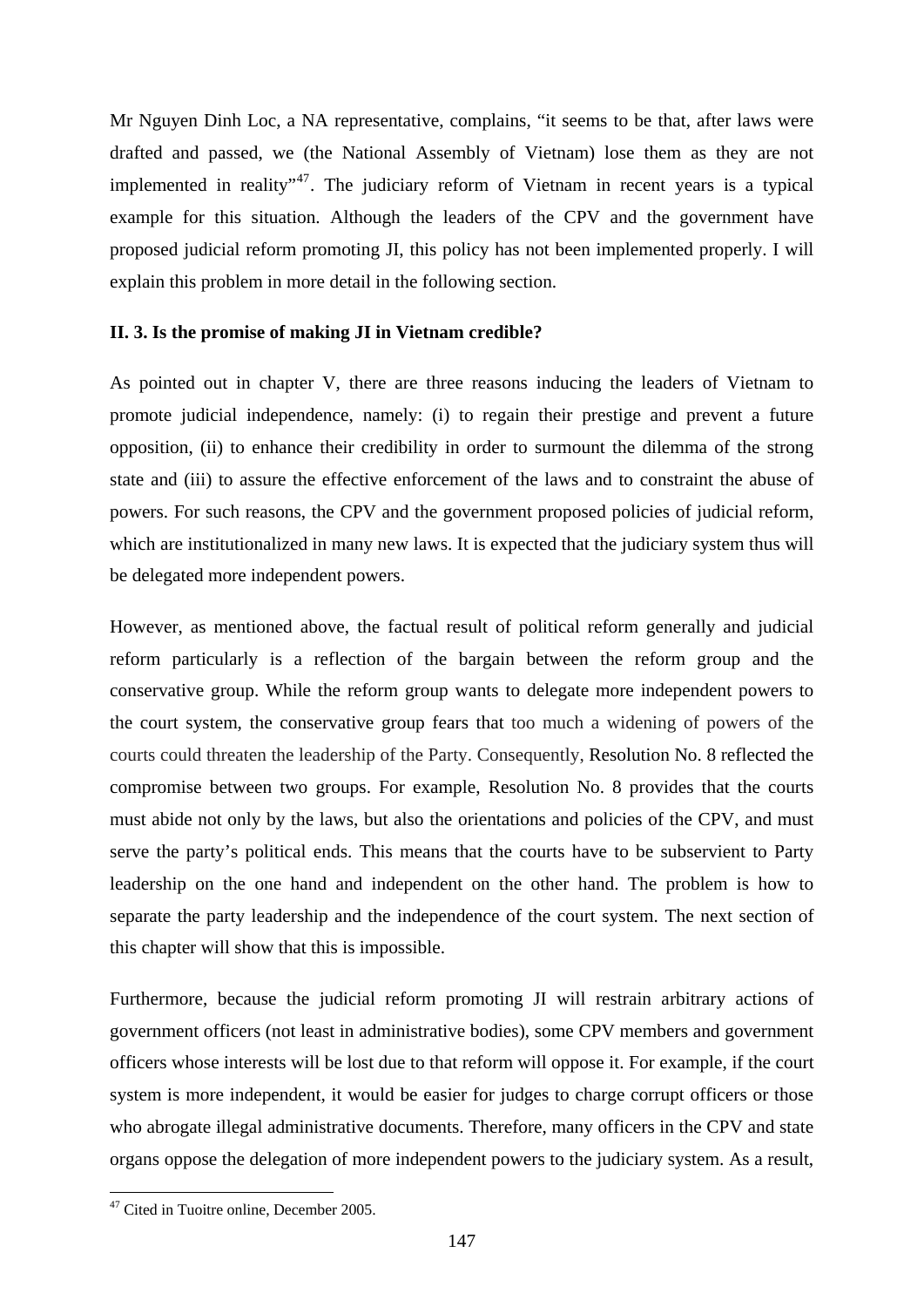although the leaders of the CPV and government have carried out the judicial reform, their promise of delegating more powers to independent courts does not seem to be a credible commitment. That is why Voigt (2004) believes that rational governments should delegate relatively more powers internationally because the creation of domestic independent agencies will often not be a credible commitment (p. 2). Hence, my hypothesis in this chapter is that while some political and legal reforms that are aimed at making judiciary system more independent seem to be radical, their effects are moderated in practice.

For the purpose of examining the "gap" between the constitutional and judicial reforms and the implementation of these reforms, in the next section of this chapter, I compare JI stipulated in the laws with JI in practice. As mentioned above, I hypothesise that the policy makers in Vietnam promise to make judicial independence, but do not implement it. By using measurable indicators namely de jure and de facto judicial independence, the next section will give empirical evidence supporting this hypothesis. If my hypothesis is true, the level of de jure JI seems to be higher than that of de facto JI. Furthermore, it may be evident that the judiciary system in Vietnam is still lacking in independence in term of both de jure and de facto.

To assess judicial independence in one country, Feld and Voigt (2003) use a quantitative study with a new set of indicators, namely 12 variables of de jure JI and 8 variables of de facto JI. However, in the case of Vietnam, it is very difficult to make quantitative analysis because of lack of data and the complexity of the court system. Due to the same reason, Feld and Voigt (2003) also just focus on the highest court in the country. Additionally, some data, especially those relating to personnel issues and public expenditure, are regarded as secret documents in Vietnam. It is also impossible to collect data from the Internet because Vietnam's data regarding the organization and operation of state organs updated in the Internet is not well developed. For such reasons, the qualitative analysis and case study seem to be more suitable for observing de jure and de facto judicial independence in Vietnam. Based on the current policy reports of the CPV and various legal documents, I will provide evidence signifying the degree of de jure JI in Vietnam. In regard to empirical evidence for the degree of factual JI, some real court cases (both criminal and civil) that took place in the last few years will be analysed. Additionally, the viewpoints of many Vietnamese leaders, lawyers and legal experts regarding the judiciary reform and JI in Vietnam will be also consulted.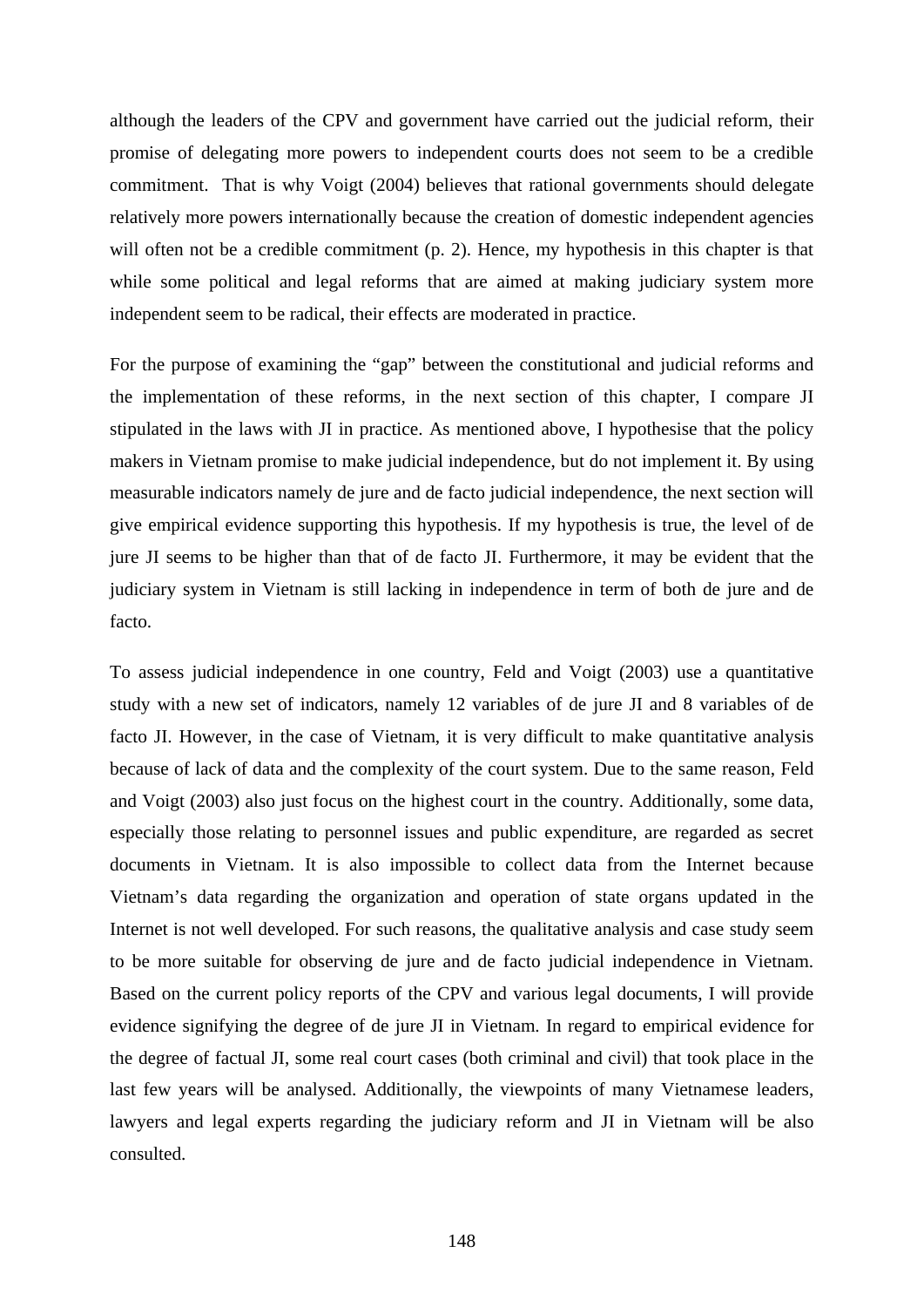#### **III. The gap between de-jure and de-facto judicial Independence in Vietnam**

#### **III. 1. De-jure JI in Vietnam**

#### *The 1992 Constitution guarantees JI in Vietnam*

If the court system is anchored in the constitution, argue Feld and Voigt (2003) that is a positive indicator for the de jure JI. If the constitution does not have general provisions stipulating for the organization and the operation of the courts, they may be easier to be stripped of jurisdiction; their basic structure and organization more likely to be altered; or they may even be destroyed by external forces. These pressures obviously may affect individual judges' activities. In Vietnam, the 1992 Constitution has one chapter (Chapter 10) providing for the organization and operation of judicial organs, including the court system. The Constitution also states that final decisions of the courts must be respected by all state organs, institutions, organizations and citizens, and seriously implemented by concerned parties (Article 136).

Additionally, the principle of independence of judges and assessors during a trial is also provided for in constitution. The 1992 constitution provides that "during a trial, the judges and assessors are independent and shall only obey the laws" (Article 130). This principle is also reaffirmed in the OJPA 2002 (Article 4). Article 38 of the Law on Organization of the People's Courts (2002) provides that "interference with the work of judges and people assessors is strictly forbidden". However, according to Sugiura Maski - a Japanese judge, these provisions can be understood that judges are independent only when they attend a trial. Rather, judges should be independent in all their works before and after the hearing. In recent years, as mentioned above, the most important policy document of the CPV regarding judicial reform - the Resolution No. 8 (section II, B, 1) provides for more autonomy of the People courts system. Currently the Supreme People' Court (hereafter SPC) has a higher degree of influence on administration of the court system. For example, the Supreme Court is vested more power in the activities concerning budget preparation for the whole judicial system, recruitment of court officials, appointment of judges and provisions of training for court staffs, etc.

## *Appointment procedure of judges*

According to Feld and Voigt (2003), the appointment procedure of judges plays a very important role in making JI. They argue that the most independent procedure is appointment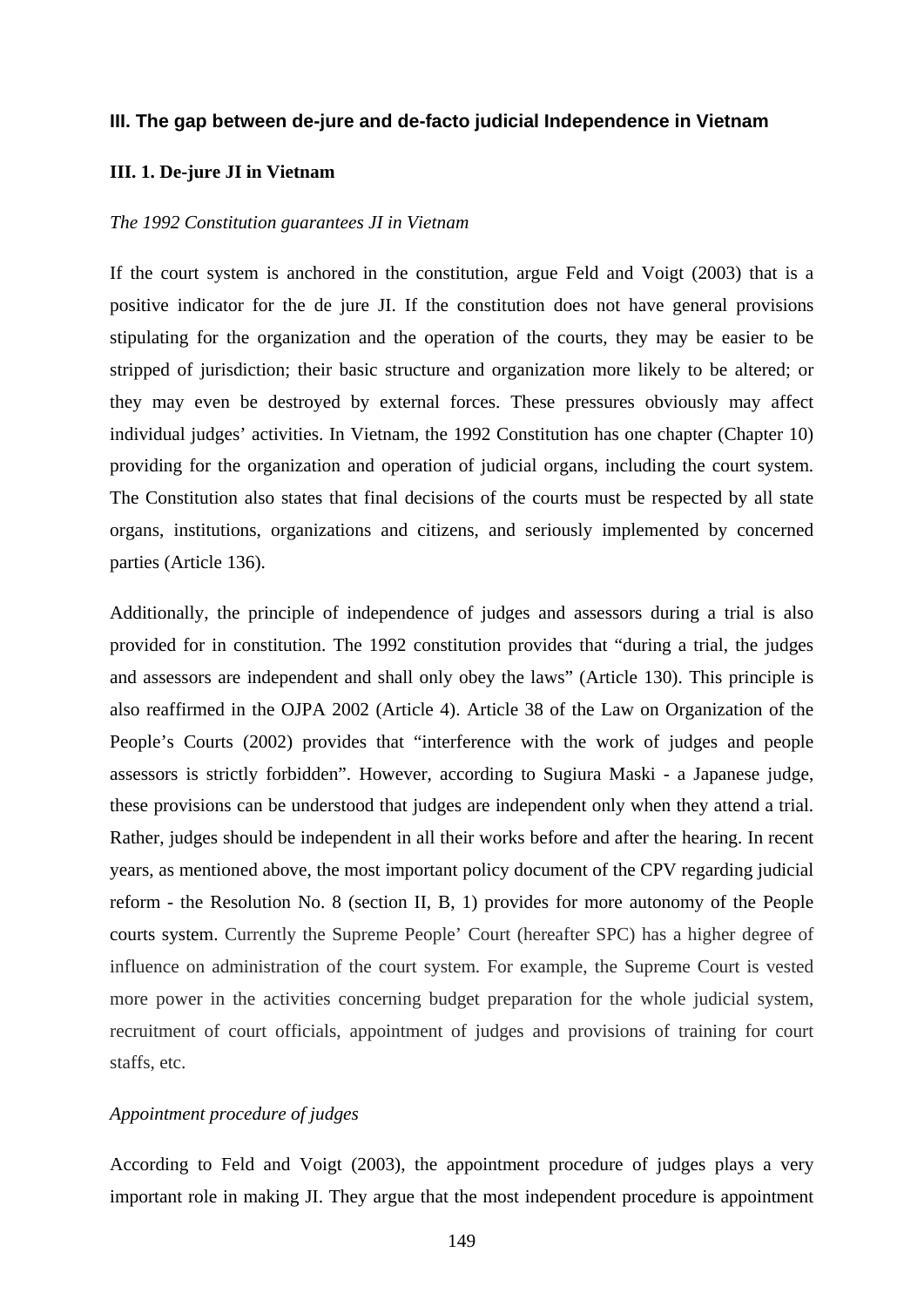by professionals (other judges or jurists). The least independent method is appointment by one powerful politician. In a study of the Asian Development Bank (ADB) regarding JI in 2003, the ADB remarks that countries with career judiciaries specifically, with the selection, appointment, and promotion of judges from within a judicial career system or civil service tend to promote the institutional independence of courts (p. 15). They have also found that most countries in South and Southeast Asia employ some form of career judiciary or mixed career and non-career mechanisms for judicial selection and appointment. However, in Cambodia, Lao PDR, and Viet Nam, the executive, legislature and political parties determine the selection, appointment, and promotion of judges. In these countries, the legal training, standards, and qualifications of judges tend to be lower than in countries with career judicial systems.

In Vietnam, with the judicial reform, the judiciary is also increasingly more independent of the executive in terms of appointment procedure. Before the reform, the system of appointing judges and lay assessors contributed to executive control over the judiciary. Based on the recommendations of a selection committee, the State President directly appoints the judges at all court levels. The recent judicial reform transfers the administration of the local courts from the Ministry of Justice to the Supreme Court. The Supreme Court therefore has a higher degree of influence on appointment of judges at all court levels. This is an initial step towards the enhancement of judicial autonomy. The table below shows how the reform provided for in the 1992 Constitution (revised in 2001) and Law on Organization of People's Court (LOPC) in 1993 and 2002 change the procedure of judges' appointment.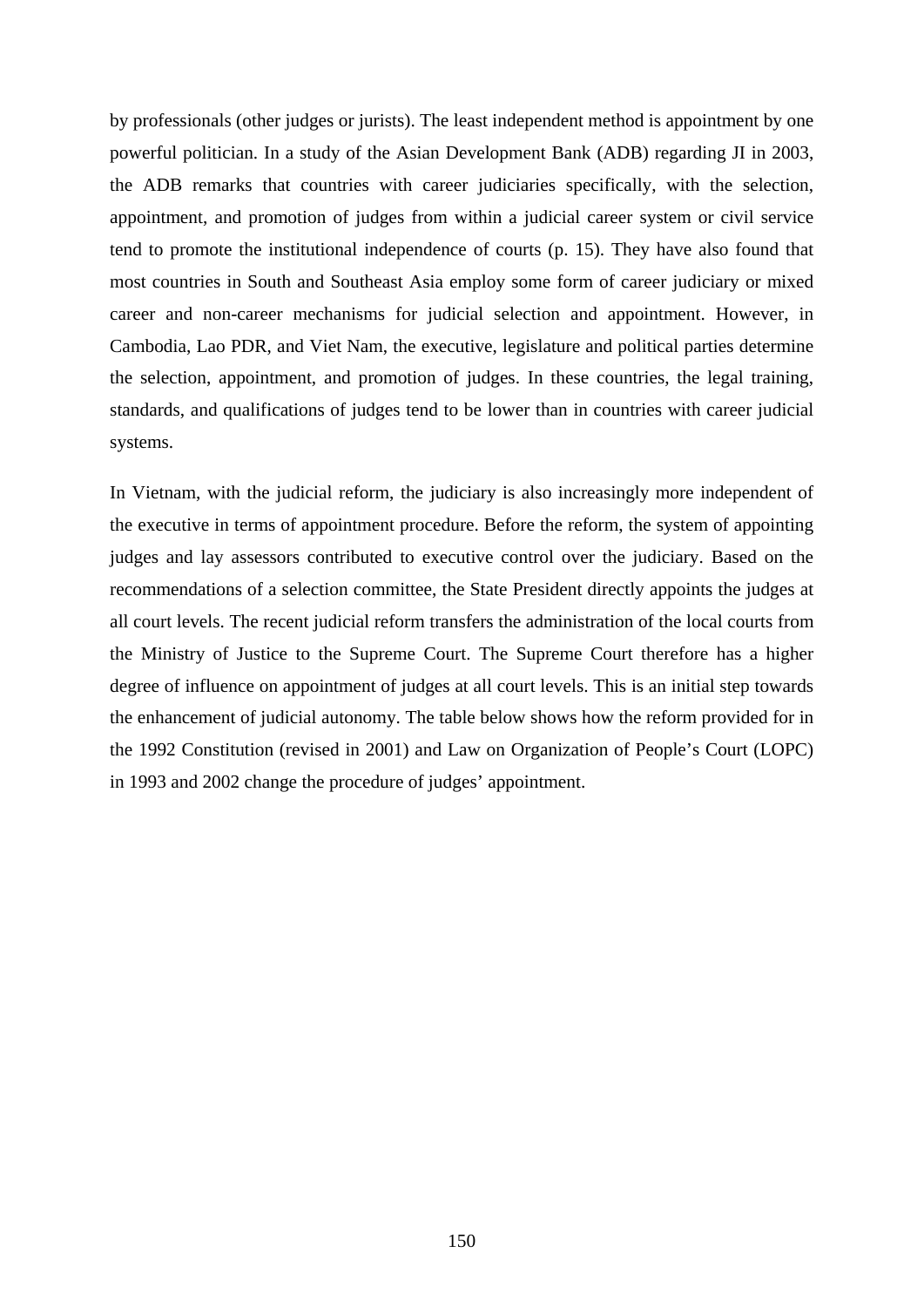| Before 2002                                                                                                                                                                                                                                                                                                                                              | Since 2002                                                                                                                                                                                                                                                                                                                                                                                          |
|----------------------------------------------------------------------------------------------------------------------------------------------------------------------------------------------------------------------------------------------------------------------------------------------------------------------------------------------------------|-----------------------------------------------------------------------------------------------------------------------------------------------------------------------------------------------------------------------------------------------------------------------------------------------------------------------------------------------------------------------------------------------------|
| Chief Justice of the SPC to be appointed,<br>removed, dismissed by the National<br>Assembly on the advice of the President<br>(Constitution 1992, Art. 103; LOPC 1993<br>Art. 38).<br>President, on the advice of relevant<br>especially constituted Judicial Selection<br>Committee, appoint, remove or dismiss<br>all other judges (LOPC 1993 Art. 38) | Chief Justice of the SPC to be elected, removed,<br>dismissed by the National Assembly on the advice<br>of the President (Constitution 1992 revised in 2001<br>Art.103; LOPC 2002, Art. 40).<br>Judicial Selection Committee coordinates with the<br>SPC Chief Justice recommend to the President to<br>appoint, remove or dismiss SPC judges<br>[Constitution 1992 revised in 2001, Art. 103; OJPA |
|                                                                                                                                                                                                                                                                                                                                                          | Art. 26]<br>SPC Chief Justice acting on the advice of the<br>relevant especially constituted Judicial Selection<br>Committee to appoint, remove or dismiss                                                                                                                                                                                                                                          |
|                                                                                                                                                                                                                                                                                                                                                          | provincial and district judges (LOPC 2002 Art. 25;<br>OJPA 2002 Art. 27)                                                                                                                                                                                                                                                                                                                            |
|                                                                                                                                                                                                                                                                                                                                                          | SPC Chief Justice to appoint, remove or dismiss<br>chief justices and deputy-chief justices of provinces<br>and districts after receiving agreement from the<br>Standing Committee of the relevant Local People's<br>Council (LOPC 2002, Arts. 25 and 40)                                                                                                                                           |

#### **Table 6.1: Judicial reform concerning judges appointment procedures**

According to the 1992 Constitution, the President presents a nomination (from among National Assembly members) for a position of the Chief justice of the Supreme People's Court to the NAV for approval. Then judges of the Supreme People's Court are appointed by the President from among a list originally prepared by the Chief Justice of Supreme Court and the especially constituted Judicial Selection Committee which consists of representations from the Ministry of Home Affairs, the Viet Nam Central Father Front, and the Viet Nam Lawyers Association. Twice a year, the Chief Justice presents his reports on judicial tasks recently carried out by the judiciary before the National Assembly, and answers questions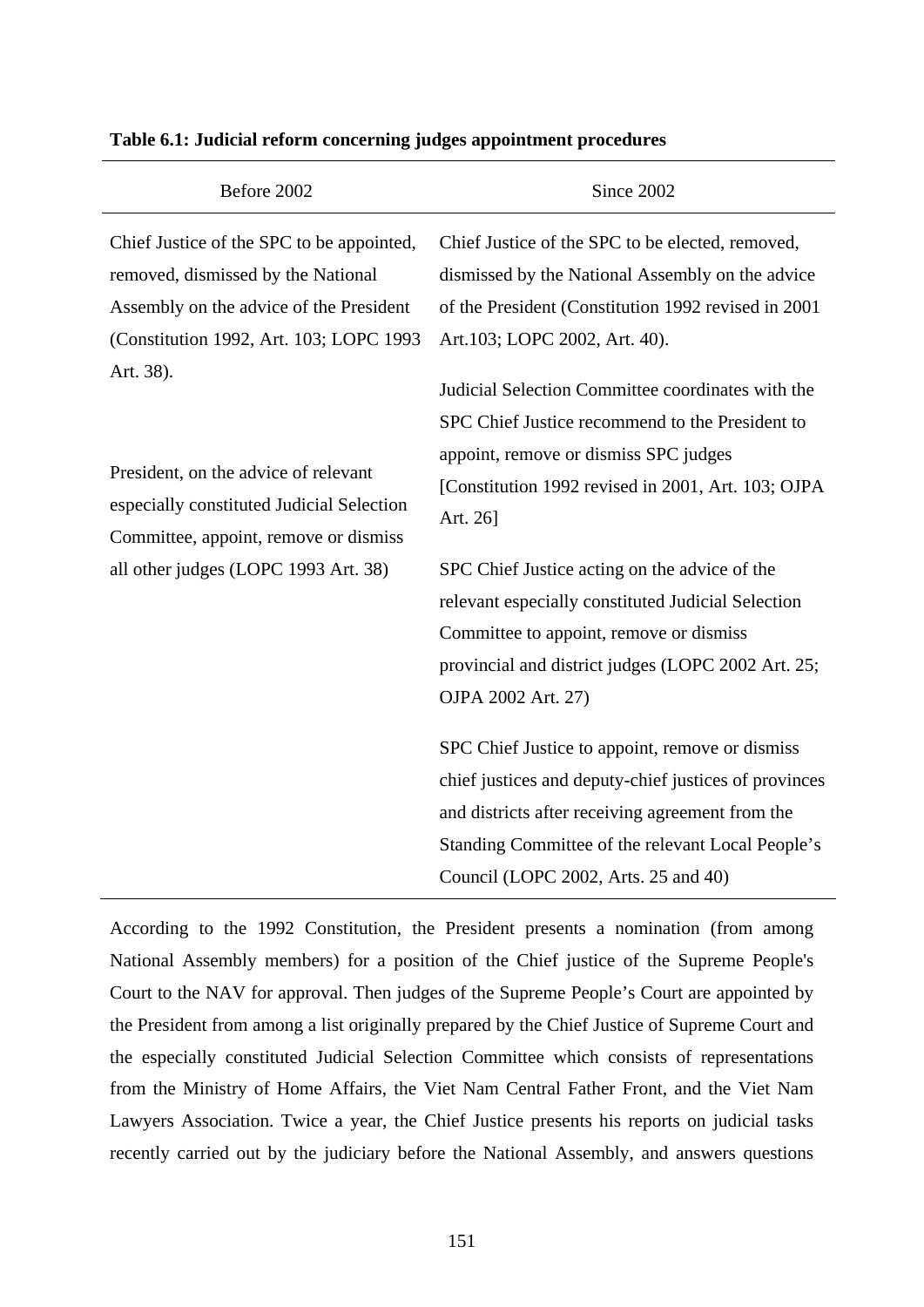raised by the NAV members concerning general judicial matters or particular cases. The Chief justices of local courts do the same before the local People's Councils.

According to Article 37 of the LOPC 2002, the criteria of judicial candidates include: (i) to be a holder of Vietnamese citizenship; (ii) to be loyal to the Fatherland and the Constitution; (iii) to have good qualifications and ethics, integrity and faithfulness, a strong sense of protection of the socialist rule of law; (iv) to have a Bachelor of Law degree and Certificate of Training in Professional Adjudication, and practical experience in accordance with provisions of laws and capacity to perform judicial works; and (v) to have good health so that the candidate can accomplish assigned tasks. Judges at the local level (province and district people's courts) are appointed by the Chief Justice of the Supreme Court from a list prepared by a Chief justice of the Court of the Province and the local judicial selection committee, headed by the Chairman or Vice Chairman of the Provincial People's Council with the participation of the Chief justice of the Provincial Court and representatives from a local Lawyers Association and Father Front at the provincial level.

Although the current appointment procedure is aimed at ensuring independence of judiciary from the executive, it may vest a great deal of control in the chief justice and judicial commission, which in turn may constrain the independence of individual judges. According to Luu Tien Dung (2003), with the current appointment procedure, the role of the Chief justice is very considerable. The nomination system thus depends on the will of court's leadership and possibly on personal relationships between judges, clerks and their leaders. It is also possible that Chief justices and higher court judges may abuse their power to influence the outcome of individual cases tried in lower courts. Furthermore, some international observers (e.g. ADB project 2003, Huifeldt 2002) suggest that the short terms of appointment for judges and lay assessors and the strong representation of provincial officials on their judicial selection commission frequently made judges and lay assessors subject to political pressures.

#### *Unfavourable Judicial tenure*

The tenure of judges and mechanisms of removal are important for securing judicial independence. There will be the most JI if judges are assured of life-time tenure. The independence of judges will be less if their term is renewable due to judge's incentive to please those who can reappoint them (Feld and Voigt 2003). In Vietnam, the term of judges at all levels, including Deputy Chief justices and Judges of the Supreme People's Court, and Chief justices, Deputy Chief justices and judges of the local courts, is five years and can be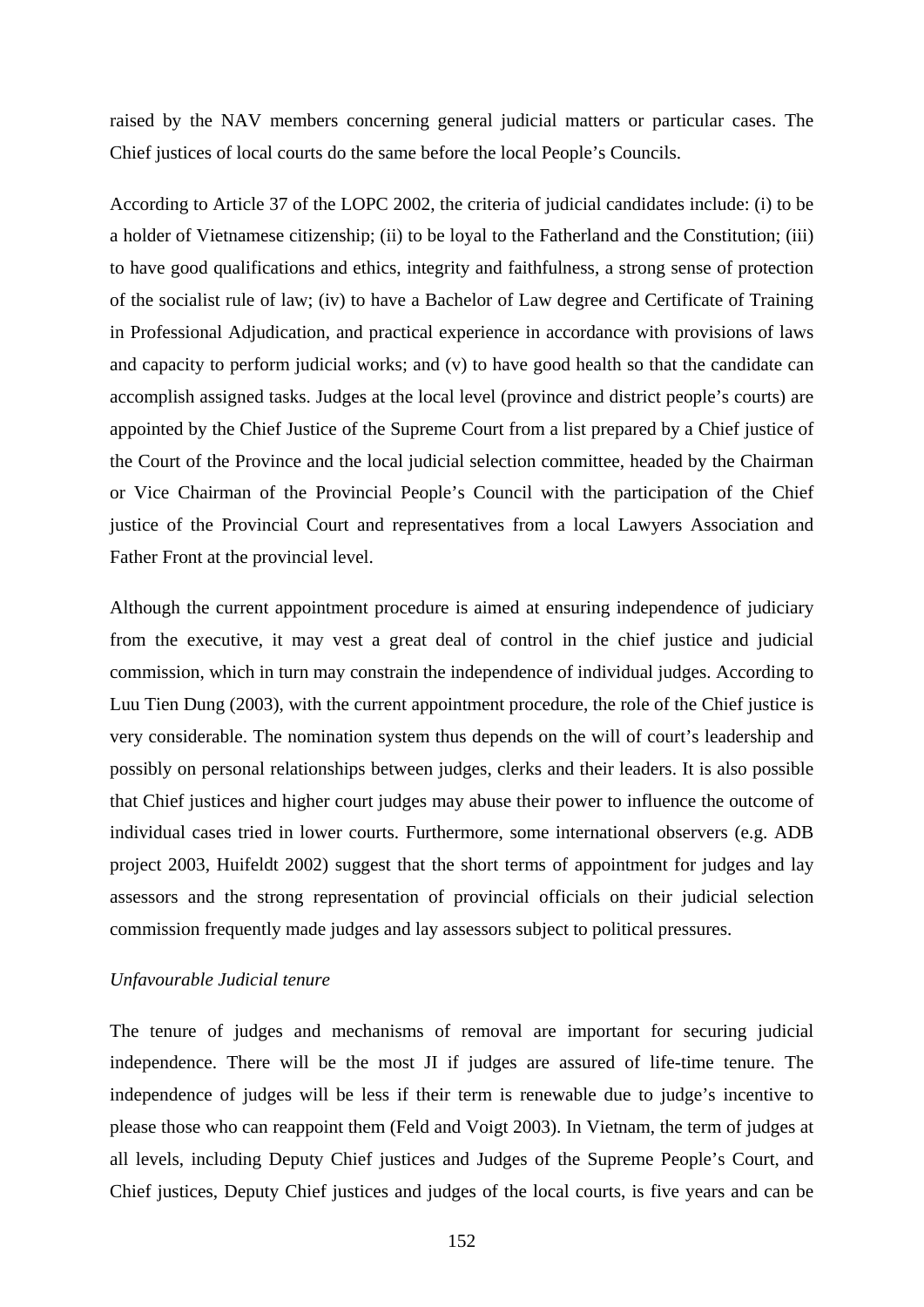renewable. The tenure of the Chief Justice of the Supreme People's Court depends on the term of the National Assembly (The 1992 Constitution, Article 128). In my judgment, the judicial tenure of 5 years is too short for assuring JI. The possible consequence is that instead of making impartial judgment according to the laws, judges will try to maintain good relations with local bodies so as to be reappointed.

As stipulated in the current laws of Vietnam (Article 29 and 30 of OJPA 2002), judges can be removed in several ways as follows:

- (i) Judges will be automatically released from duty when they retire
- (ii) Judges can be released from duty because of the reasons of health, family situation or other reasons which cause judges not to fulfil their duties.
- (iii) Judges can be dismissed if they have wrongful acts violating the laws or moral virtue.

In my judgment, the regulation that "judges can be removed due to other reasons which cause judges not to fulfil their duties" can be seen as a "hidden sanction" which threatens JI. In addition, as indicated by Luu Tien Dung (2003), there are three shortcomings of OJPA 2002 that influence negatively JI. First, the grounds for dismissal seem vague to some extent, for example, how is "a wrongful act" defined? Second, there is no provision allowing a removed judge to appeal. And third, there is no transparent procedure to determine justifications for removal within the judiciary before the matter is sent to a disciplinary committee for decision (p. 36).

### *Inadequate Judge's remuneration*

In order to have impartial and independent judgments, judge's remuneration must be adequate and competitive. If salaries are not adequate in comparison with other jobs, there will be a problem with the quality of the judges because no well-skilled person wants to be a judge. As a result, the status of courts and judges is low or diminished and lacking in prestige. In turn, the rule of law is not held in high public regard. In Vietnam, although judges enjoy higher salaries than other public servants, this does not mean that judges are adequately paid. In fact, judges are still underpaid. The judicial salaries range from US\$40 per month for a district judge to US\$100 per month for a judges at Supreme Court (Luu Tien Dung 2003). The ADB report on JI (2003) also shows that in some countries, like those in Cambodia, Lao PDR, and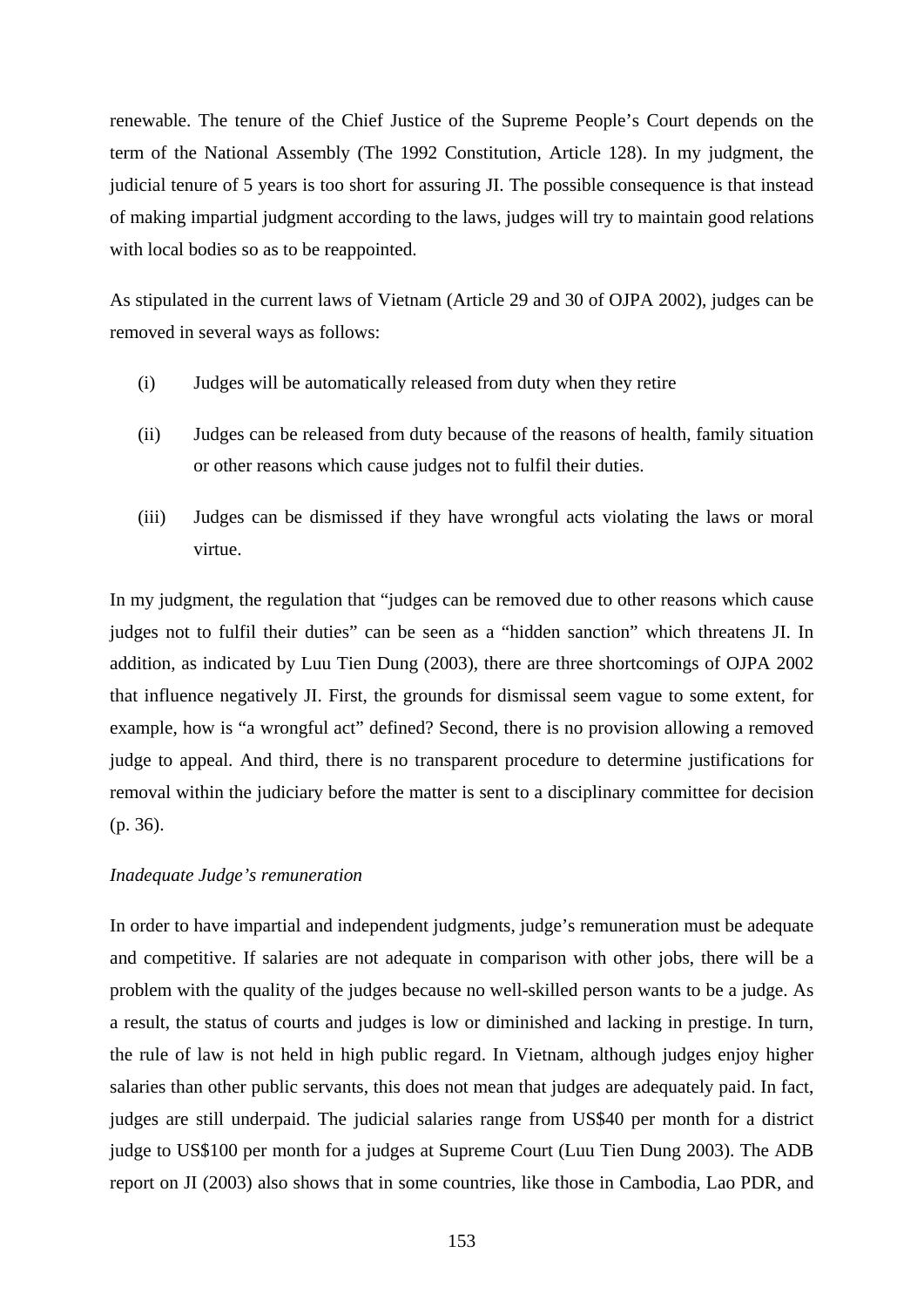Viet Nam, remuneration is so low that judges often work second jobs in order to support their families. Lower court judges' salaries in most of the countries participating in this study fail to meet the minimally respectable standard of living.

Before 2002, the judicial budget at central and local levels in Vietnam was a part of the administrative budget proposed by government at the respective levels. Therefore, all benefits for judges, ranging from salary to the houses/apartments were subsidized by the executive. This leads to less JI because if members of one of the other government branches enjoy discretion in determining the judges' salaries, this raises incentives to take the preferences of these members explicitly into account. In 2002, the government transferred administrative authority over local courts including budget issues from the Ministry of Justice to the Supreme People's Court, in an effort to increase judicial independence. The SPC, however, should also cooperate with local people's councils for the management of local people's courts (LOPC 2002, Article 17)

### *Lack of Constitutional review*

1

As mentioned in the previous chapter, there is no constitutional court and constitutional review mechanism in Vietnam. The Supreme Peoples' court is not granted the powers to interpret the constitution. The 1992 constitution gives the Standing Committee of the National Assembly the mandate to interpret constitution and laws. Therefore, what the court can do is to "apply the laws without interpretation of how the law should be understood" (Luu Tien Dung 2003, p.31). More importantly, the legislation made by the NAV cannot be nullified if they are not in accordance with the constitution.

In recent years, the leaders of Vietnam have been particularly interested in establishing a constitutional review mechanism. The judicial reform strategy 2006 – 2020 mentions the possibility of establishing a constitutional court in Vietnam. However, as pointed out by Mr. Tran Duc Luong, the state president of Vietnam, the strategy is long-term (during 15 years), thus does not clearly define the competence of constitutional court. The establishment of a constitutional court needs to be considered carefully so as being compatible with the reality of the future of Vietnam<sup>[48](#page-159-0)</sup>.

To summarize, it is evident that by carrying out judicial reform in recent years, the degree of de jure JI in Vietnam has been improved considerably, for example: (i) the principle of JI is

<span id="page-159-0"></span> $48$  See more detail in Labour newspapers, HoChiMinh Legal newspapers,  $20<sup>th</sup>$  Oct. 2004.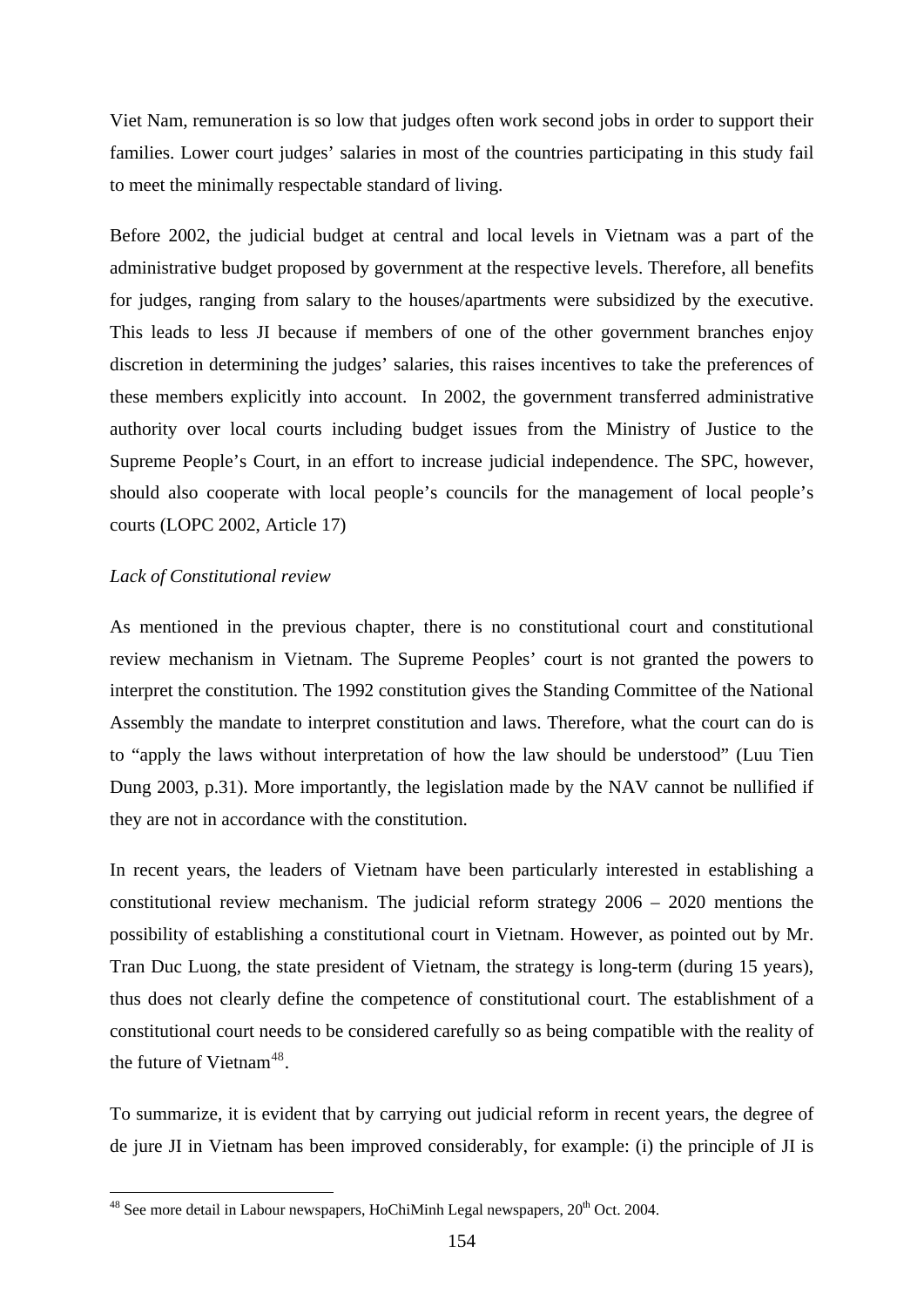guaranteed in the constitution and the laws, (ii) the executive branch has less control over the judicial system, and (iii) the Supreme People's Court has greater autonomy over appointment and dismissal of judges and people's assessors. However, through analysing various aspects of de jure JI, it is obvious that the domestic delegation of powers to independent courts in Vietnam is still inadequate. For example, some de jure JI indicators such as the indicators regarding judge's remuneration and constitutional review show that de jure JI in Vietnam is rather low.

## **III.2. De-facto JI in Vietnam**

In many countries, although the principle of JI is guaranteed by the constitution, it has also long been understood that unwritten practices and understanding may undermine explicit constitutional provisions regarding the rule of law and the operation of courts (ADB 2003, p. 13). Therefore, the actual political life and government practices diverge from the explicit constitutional provisions for judicial independence. This statement also seems to hold true in the case of Vietnam. In this section, by analysing some criminal and administrative cases that were tried as well as interviews in newspapers, I illustrate that the de facto JI in Vietnam is very limited.

## *The Nam Cam case and the concept of "Judgment preparation"*

Judgment preparation refers to a special procedure for solving criminal cases in Vietnam. In some complicated important criminal cases, an inter-agency commission, normally consisting of representatives of People's court, People's procuracy, police organ and the party body at the same level, will be established to give a guideline or supervise the trial. Although "judgment preparation" is not the procedure provided for by the Constitution or the laws, it is carried out frequently in Vietnam. According to Mr. Truong Vinh Trong, Vice President of the Steering Committee of Judicial Reform, "Judgment preparation" is necessary to some important criminal cases which have great impacts on social and political life of the country. Mr. Trong also emphasizes that when making judgments, judges are still independent<sup>[49](#page-160-0)</sup>. Similarly, Ms. Dong Thi Anh, Chief justice of Hochiminh City People's Court, argues that the purpose of "judgment preparation" is to reach a consensus in assessing evidences, but judges can independently issue a verdict according to the law.

1

<span id="page-160-0"></span><sup>49</sup> Cited in HoChiMinh legal newspaper, March 2002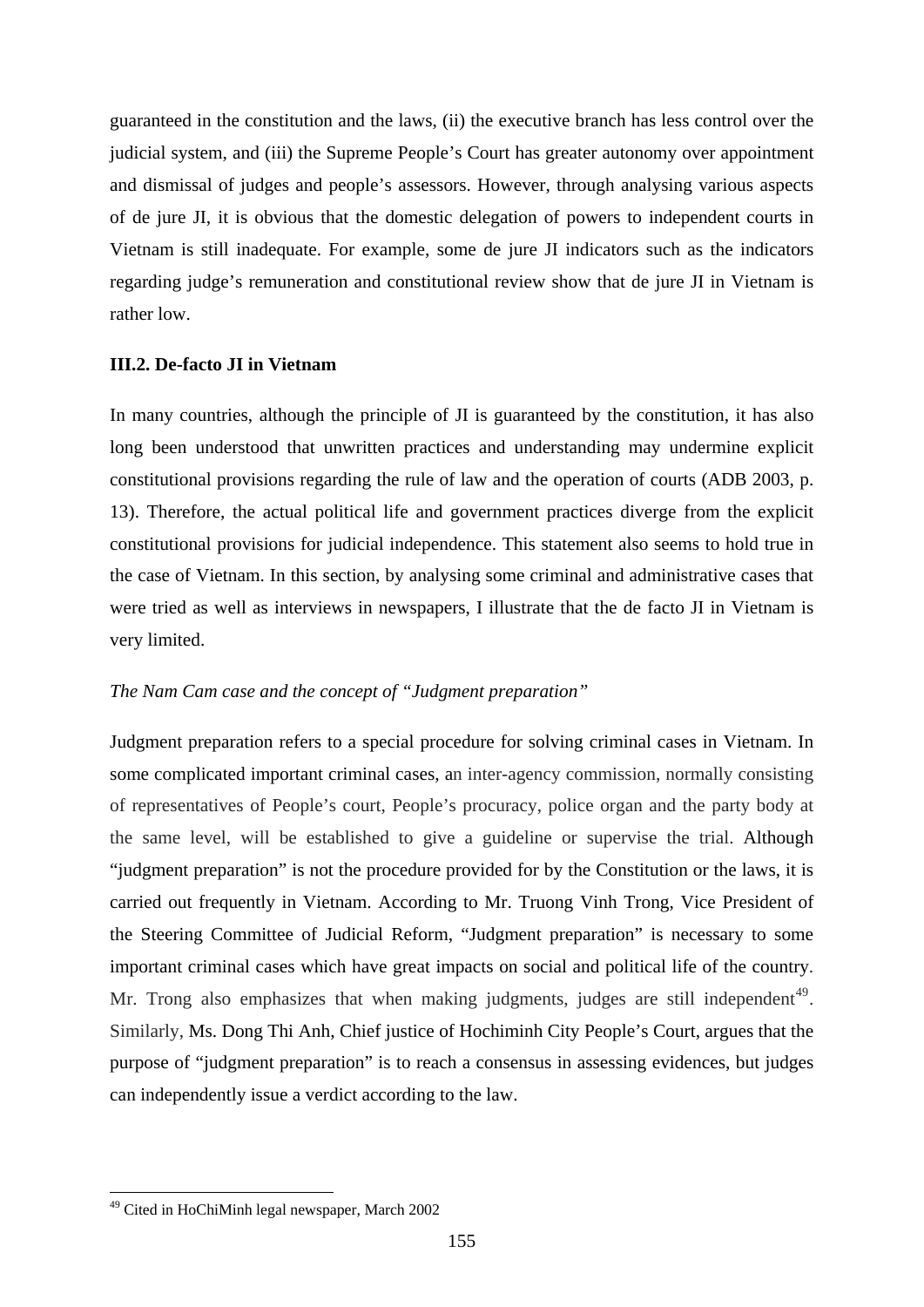However, Mr. Ha Xuan Tri, a former Director of Hai Duong Police, states, "you are not only responsible before the law, but also accountable to superior officials and party organs. If you do not follow their guidelines, you will be dismissed". Furthermore, as remarked by Ngo Huy Cuong, the guidelines reached on the consensus among three bodies: Police, People's Procuracy and People's Court, where independence is required, will influence decisions of judges. Thus he concluded "This makes judges difficult to try objectively."<sup>[50](#page-161-0)</sup>

The establishment of a committee for adjudication of the Nam Cam case in Ho Chi Minh City is the best example of "judgment preparation". As mentioned in Box 6.1, this is the biggest criminal trial in Vietnam currently against the mafia's activities. The outcome of the trial thus has had a great impact on society. In addition, the trial was politically sensitive due to the involvement of some highest ranking officials of the Communist Party. Therefore, the CPV organs in Ho Chi Minh City realized that it is necessary to establish an inter - agency committee for "judgment preparation". This committee was headed by a vice-secretary of a local party organization, and consists of representatives of several departments and the Chief justice of Ho Chi Minh City Court. The aim of the committee is to "guide the trial of the Nam Cam case $^{951}$  $^{951}$  $^{951}$ .

## *Box 6.1: The Nam Cam case*

1

On 25<sup>th</sup> February, 2003, The People's court of Ho Chi Minh city opened a criminal trial against Vietnam's most notorious mafia boss, known as Nam Cam, who has been in charge of a criminal empire whose influence extended into the highest ranks of the ruling Communist Party. Nam Cam was described by the court as a dangerous element to society who had bribed state officials to protect a network based on gambling, prostitution, drugs and protection.

On  $5<sup>th</sup>$  May 2003, the trial committee consisting of 2 judges and 3 people assessors of Ho Chi Minh city court passed their judgment. The verdict found him guilty of murder, bribery and Nam Cam was sentenced to death. Another 154 people were on trial alongside Nam Cam, including several senior party officials, three of whom were given jail sentences including: (1) the former Deputy Police Minister Bui Quoc Huy – a member of the powerful Central Committee of the CPV, the highest-ranking government defendant - was given a four-year jail term for dereliction of duty. (2) The former head of state radio, Tran Mai Hanh who was also

<span id="page-161-0"></span><sup>&</sup>lt;sup>50</sup> All these interviews were made by reporters of Vnexpress on  $17<sup>th</sup>$  December 2001. Available at http://www.vnexpress.net/Vietnam/Phap-luat/2001/12/3B9B7768/

<span id="page-161-1"></span>

 $h<sup>51</sup>$  Cited in vnexpress, available at http://vnexpress.net/Vietnam/Phap%2Dluat/2002/09/3B9C0212/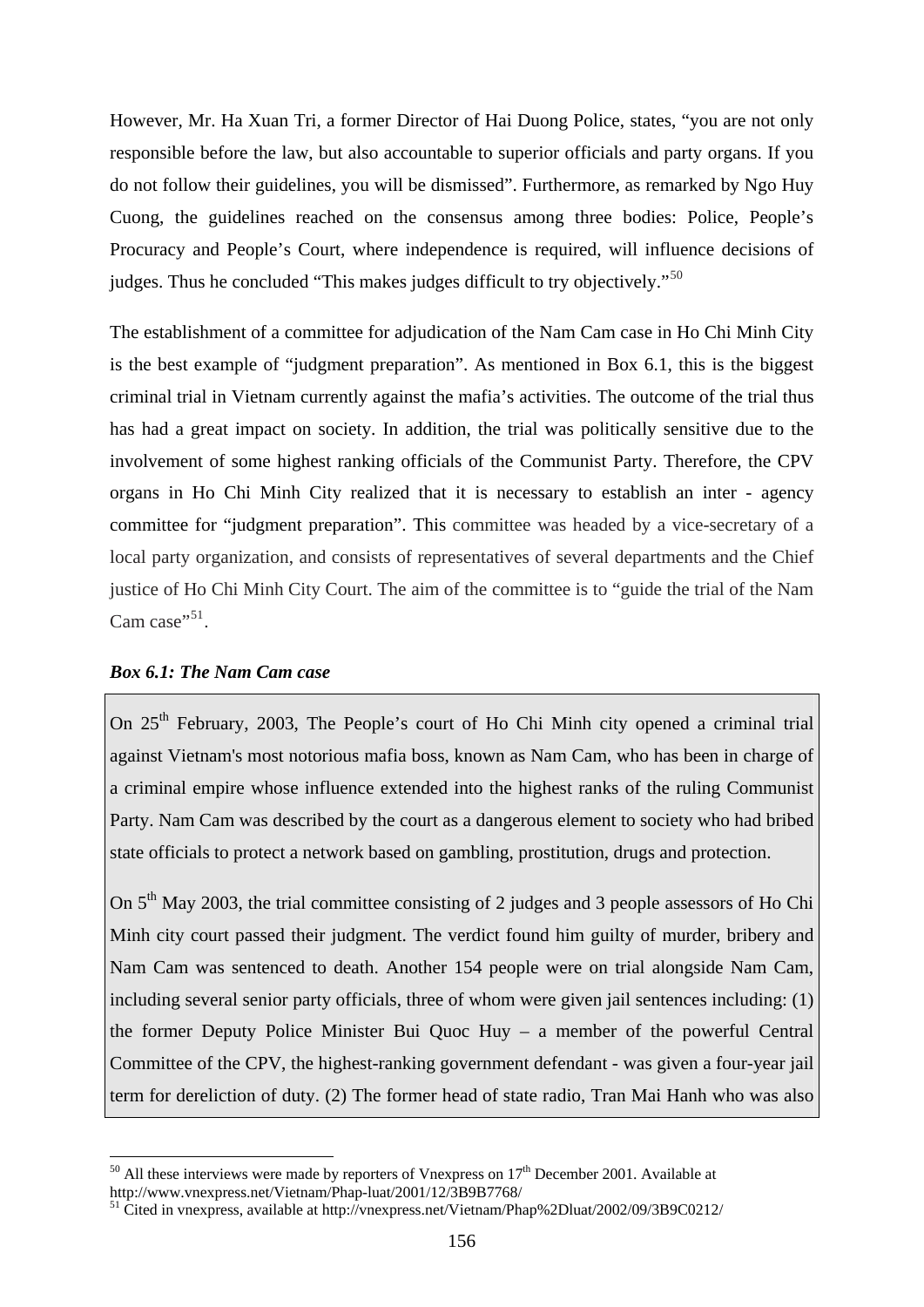a member of the powerful Central committee of the CPV, was sentenced to 10 years in jail, and fined more than \$8,000, after being convicted of receiving bribes, and (3) the former Deputy State Prosecutor Pham Sy Chien, who was convicted on the same charge, received six years in jail and was fined \$27,000.

The case is politically sensitive as it is being seen as a test of how serious the Communist leadership is taking its promise to eliminate the high levels of corruption which plague Vietnam currently.

### *Source: Vnexpress. net, BBCnews.com*

Although there is no clear evidence showing that the activities of this committee interfered in the court affairs, but one may have doubts about the independence of judges as well as the autonomy of the court system in this specific case (Luu Tien Dung, 2003). The ADB report on JI also expresses the anxiety of the threat of being politically influenced in corruption trials. The authors of the ADB report frankly point out that:

"in Indonesia and Viet Nam, high-profile corruption trials of both government and private sector figures have been the flagships of government anti-corruption campaigns. While these exercises are intended to persuade the public that even the most powerful are not above the law, they run the risk of becoming politicized or being perceived of as politically influenced" (ADB, 2003, p. 9)

In a similar line, Hualing Fu (2003), a Chinese legal scholar, claims that the independence, fairness, and competence of the courts in China varies by type of case. Judicial independence may be limited in criminal cases with serious political overtones; in economic cases that affect powerful local enterprises; and in administrative cases in which a state organ is the defendant. Yet he also found that in ordinary cases as those in civil court, judicial independence is not impeded.

In the Nam Cam trial, the Chief justice of the Ho Chi Minh City court who was a member of the committee did have great influence on the outcome of this case because he could deliberately assign the case to certain judges in his court. Additionally, as mentioned in the previous section, the judges' term makes their decisions sensitive to both external and internal pressures. The de facto tenure of judges depends on how well they perform their duties according to their leaders' instructions. In other words, how long judges were kept in office and whether their term is extended thus much more depends on the satisfaction of the court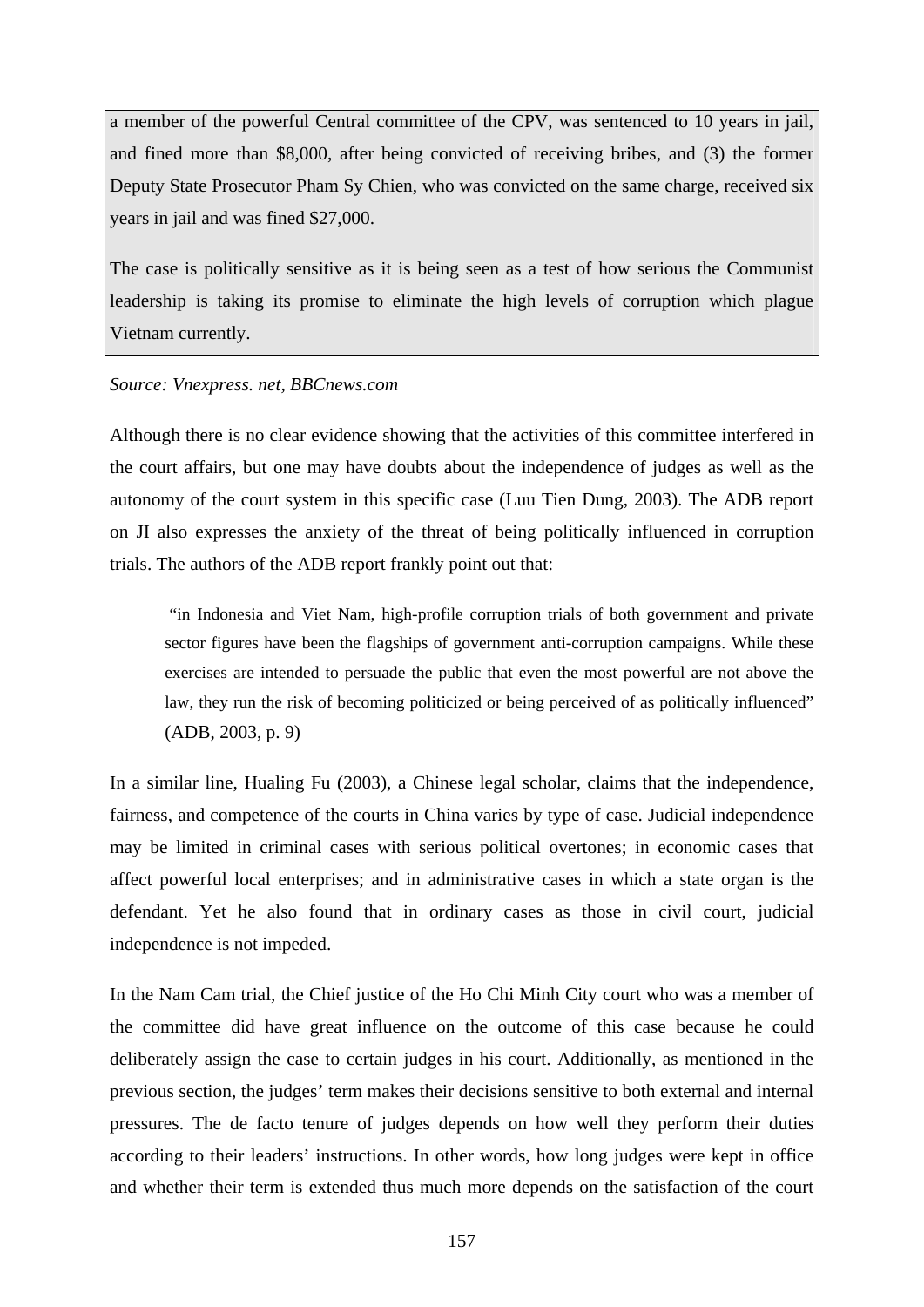leaders. During a trial, judges as well as other related officials such as prosecutors are not only under the internal pressures of their leaders, but also under the external pressure of the CPV or other state organs. This will be seen in the next case.

# *Interference of the CPV's organs in the Tran Tuyet Dung trial*

In my discussion about the transition process to the rule of law in Vietnam, I pointed out that the legacy of socialist law, namely the interference of the CPV in state affairs, still has great impacts on the transition currently (see details in chapter 3). For example, local party organs may influence the outcome of a trial and may discipline judges as well as prosecutors if their decisions do not conform to the party's guidelines. This is due to the fact that judges and prosecutors as well as other governmental officials, who commonly are party members cannot ignore the instructions of the party organs. Moreover, there was a bad practice normally accepted in the formal socialist legal system called "telephone law". This practice was a part of the legal framework of these countries, whereby the party and government leaders would habitually contact the judges to direct the results of a case (Luu Tien Dung, 2003, p. 8).

The Tran Tuyet Dung case, as mentioned in box 6.2, illustrates how the party organs can have influence on the works of the Procurary in Vietnam and therefore the outcome of a trial. In this case, Mr. Huynh Hoang Son and Mr. Tran Tuan Kiet – two prosecutors who did not accept to handle the Tran Tuyet Dung case according to the guidance of the CPV's Inspection Committee in Bac Lieu province of Vietnam – are disciplined by and expelled from the Party.

# *Box 6.2: The Tran Tuyet Dung case*

In April 1999, the Central Inspection Committee of CPV of Bac Lieu province inspected the budget of Bac Lieu during the time that Mrs. Tran Tuyet Dung was the chief of the Financial Department. In October 1999, the committee provided a report accusing Mrs. Dung for many criminal offences.

In July 2000, the local police began their criminal investigation regarding this case. After many prolongations of investigation, the police provided the results and conclusions of inspection, but the reasons that they gave were still insufficient for indictment.

In June 2002, the Central Inspection Committee of the CPV in Bac Lieu disciplined two prosecutors who directly handled this case and who were also party members. In September 2002, the committee issued a report accusing these prosecutors of "irresponsibility, reporting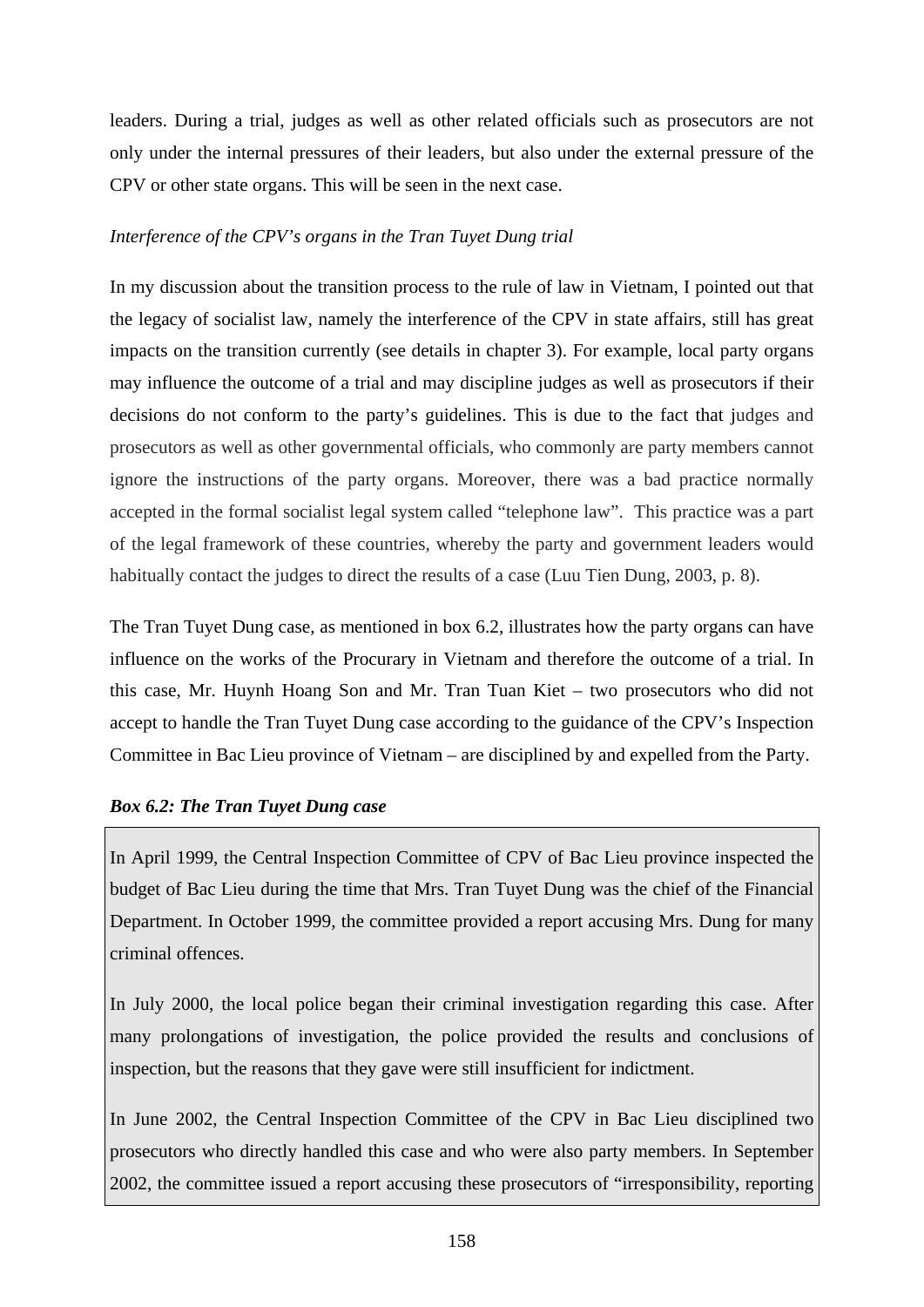the case unrightenously" because their views are dissimilar to those of the committee.

On 26th July, 2002, while examining the case, the President of Provincial People's Procuracy issued a letter "asking guidance" of the Central Inspection Committee. On 30th December 2002, Bac Lieu People's Procuracy brought in an indictment that is nearly similar to the guidances of the Central Inspection Committee of the CPV.

Bac Lieu People's Court planned to try this case on 25th December 2002, and thus on 11th December 2002, two prosecutors – Mr. Huynh Hoang Son and Mr. Tran Tuan Kiet – were expelled from the Party.

On 26th December 2002, after two days of the trial, the Court still declared that evidence was insufficient to accuse defendants and returned the file of this case to the People's Procuracy.

# Source: The Pionernews, cited in VnExpress, dated on 27<sup>th</sup> January 2003

It is worthy to note that the reasons for punishment are vague and not explicitly provided for by the laws. In the disciplinary decision of the CPV dated  $11<sup>th</sup>$  December 2002, the Committee states that Mr. Huynh Hoang Son has faults of: "irresponsibility in managing, inspecting the file, ignoring many important evidences which are shown in the report of the Central Inspection Committee of the CPV, reporting the case untruthfully…" For Mr. Tran Tuan Kiet, the decision accuses him of "providing subjective assessments, reporting documents relating to the case untruthfully and inaccurately, ignoring many evidences and proposing false solutions (not according to the guidances of the Central Inspection Committee of the CPV)". Due to the vague provisions on disciplining officials, de-facto JI is limited.

Obviously, by putting pressure on their members who work at courts or the procuracy, the CPV organs at the local level can influence the outcome of the trial. Therefore, as pointed out by the lawyers who defended indictees in the Tran Tuyet Dung case, two prosecutors cannot be totally unprejudiced because of the pressure of Party's discipline. In addition, these lawyers also strongly opposed what the President of the Provincial People's Procuracy did during examining the case, namely asking the Inspection Committee of the CPV for guidance<sup>[52](#page-164-0)</sup>. Notably, this procedure is not stipulated in the Code of Criminal Procedure.

*Intervention of the CPV and government organs in implementing court decisions* 

1

<span id="page-164-0"></span> $52$  See the trial report, cited in VnExpress dated on  $26<sup>th</sup>$  December 2002.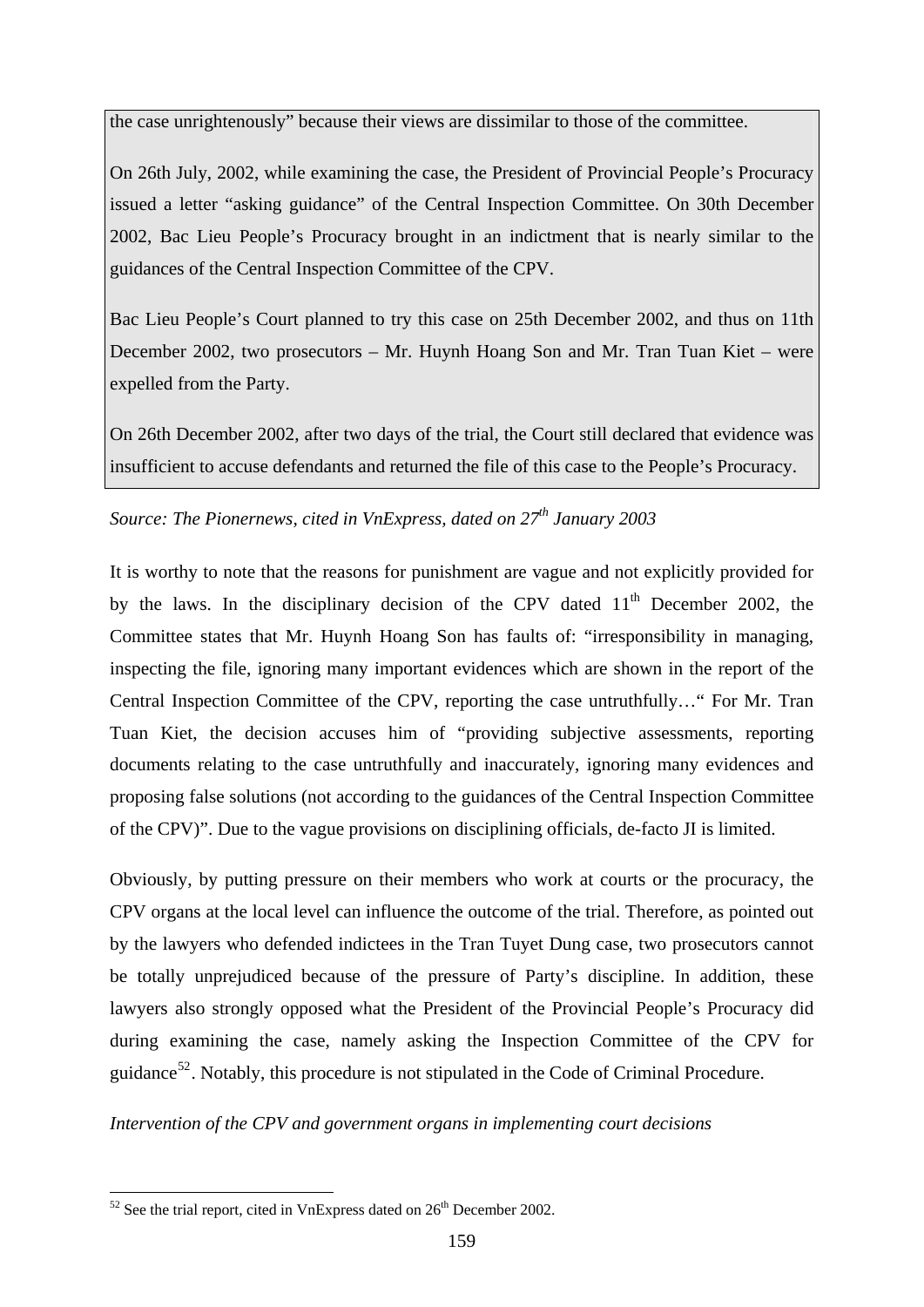In the Tran Tuyet Dung case, the judges and people's assessors of Bac Lieu court did not make a decision according to the guidelines of the CPV's inspection committee although they were under pressures from the party organs, for example the pressure of being expelled from the CPV. The CPV organs and other state organs not only pressurize the courts at the trials, but also intervene in enforcement of the courts' verdicts or decisions.

Mr. Nguyen Hoang Huy, former Director of the Verdict Executive Department of Hochiminh city said that: "Although many cases were tried by the Supreme Court, the verdicts can not be implemented just because of a hesitance or a complaint of a member of the CPV organs or even of a representative of the Parliament<sup>"[53](#page-165-0)</sup>. The following case can be seen as the best illustration of this situation. Mr Tri, President of a Provincial People's Procuracy, told reporters of Vnexpress a true story happened in his province. A woman stole vegetables, and a militiaman beat her to death. Then, the local court sentenced this militiaman to four years in jail. However, the verdict could not be implemented because the leader of the party committee did not agree to it. The reason that the leader of the party committee gave is that: "the militiaman is very active in preventing wrongdoings. If he is sentenced, who will seize wrong-doers?"<sup>[54](#page-165-1)</sup>

As argued by Feld and Voigt (2003), if the process of verdict implementation depends on some action of the other branches of government and this cooperation is not granted then the more frequently this has been the cases, the lower the degree of factual JI. In Vietnam, the process of verdict enforcement entirely depends upon the Verdict Executive Department which belongs to local administrative bodies. Many court's verdicts were not implemented because interventions of local governments or higher-level officials through directives or "unofficial letters". The lack of transparent proceedings for verdict enforcement and the red tape also result in the situation that many verdicts have not yet been executed. By the end of 2002, as observed by Mrs. Le Thi Thu Ba, vice-minister of Justice, 38.7% verdicts of civil cases have not been implemented<sup>[55](#page-165-2)</sup>. More seriously, the corruption of officials who are responsible for enforcing verdicts is rather widespread. It is reported that an official asked the plaintiff in a civil lawsuit to give him 100 million VND (about 6000 Euro) in order to enforce the verdict<sup>[56](#page-165-3)</sup>.

<u>.</u>

<span id="page-165-0"></span> $53$  Cited in VnExpress dated on  $17<sup>th</sup>$  December 2001.

<span id="page-165-1"></span><sup>&</sup>lt;sup>54</sup> Cited in VnExpress dated on  $17<sup>th</sup>$  December 2001.

<span id="page-165-2"></span> $55$  Cited in VnExpress dated on 01<sup>st</sup> April 2003.

<span id="page-165-3"></span> $56$  Cited in Vnexpress dated on  $4<sup>th</sup>$  July 2003.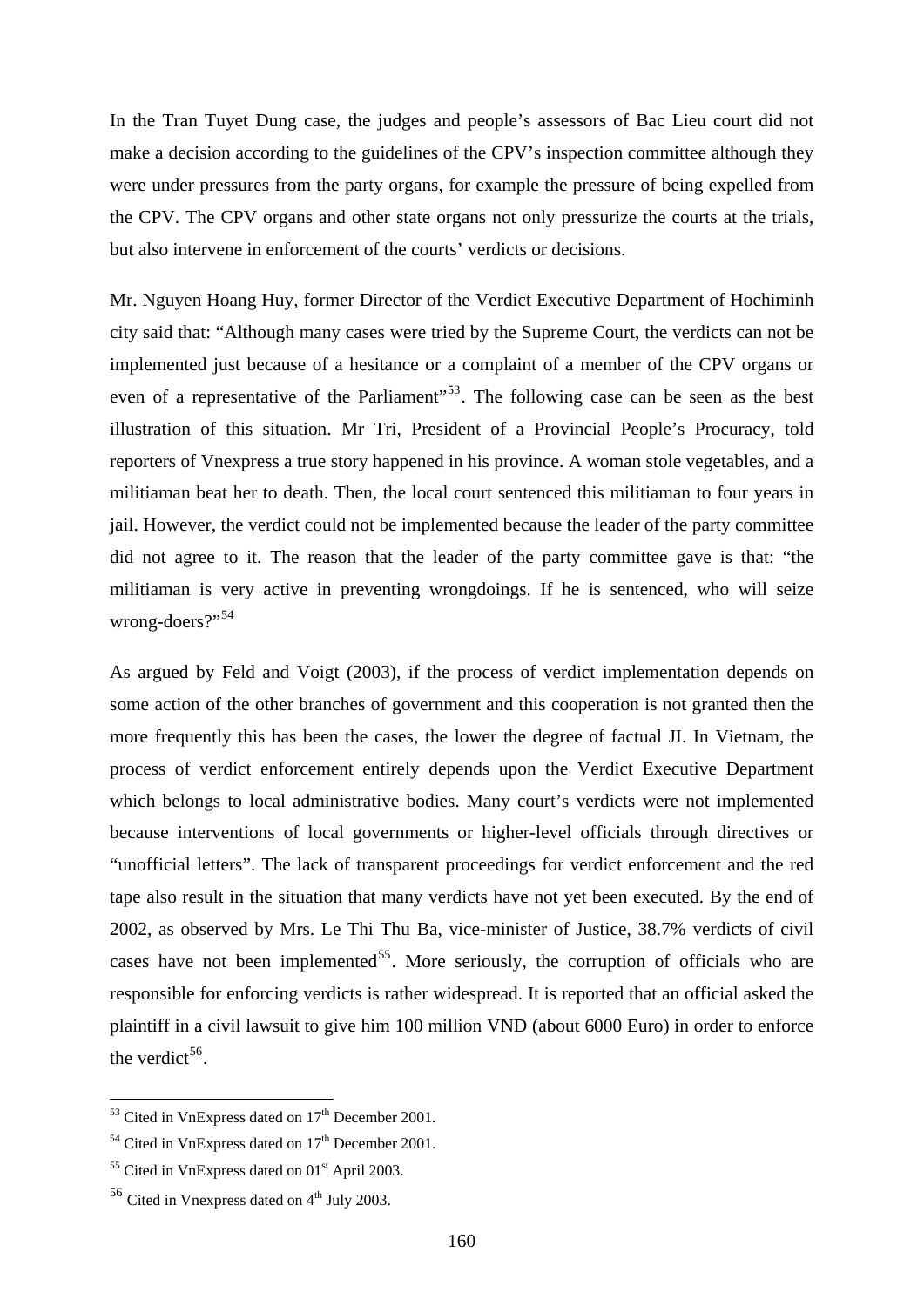Moreover, as remarked by Mr. Tri, the court system that was organized principally at the local level also makes JI fragile. Although the judicial bodies such as the courts or the procuracy are regarded as independent organs, they still have to maintain "good relations" with administrative bodies because their wages, rewards, houses, grants, etc. depend on administrative bodies. Additionally, as mentioned earlier, because the term of appointment is short and there is the participation of provincial officials in the committee of nominating judges and people's assessors, the nominees often try to maintain good relations with local administrative bodies.

# *Administrative court is not really independent and effective*

As motioned above, given the establishment of administrative courts, citizen can sue state bodies. Pham Duy Nghia (2002) remarks that the introduction of administrative courts is in retrospect a revolutionary idea in a traditional Confucian country in which the subject is to abide the king and its mandarins (p. 66). However, it seems to be difficult to build an effective and independent administrative court in reality. There are many obstacles undermining the expectation of a self confident and independent administrative court.

First, in principle, when an administrative body issues an illegal administrative decision which influences the benefit of individuals, they are entitled to sue that state body. However, in fact, it is very difficult to pursue an administrative lawsuit. Even it can be said that citizen's suing against officials is similar to "egg's fight against stone". The following cases show what difficulties victims of arbitrary authorities might face.

# *Box 6.3: Enterprise suffers losses, but cannot sue authority*

1

In1999, the Customs of Hai Phong city seized the batch of imported paper worth US\$ 65.000 of Duc Tien Company (in Hanoi) whose manager is Mr. Tran Van Tien. Although Hai Phong Customs did not affirm that the import of Duc Tien Company was illegal, this body prosecuted Duc Tien Company to Hai Phong Police for smuggling. After half a year of investigation, due to lack of evidences the Police had to suspend the lawsuit. Mr. Tien received his goods, but he lost VND 800 millions. So far Mr. Tien has not yet received any compensation or apology from the state bodies that issued wrong decisions. He sued Hai Phong Customs for compensation to the administrative court, but the court refused to handle this case because it does not fall within the competence of the administrative court.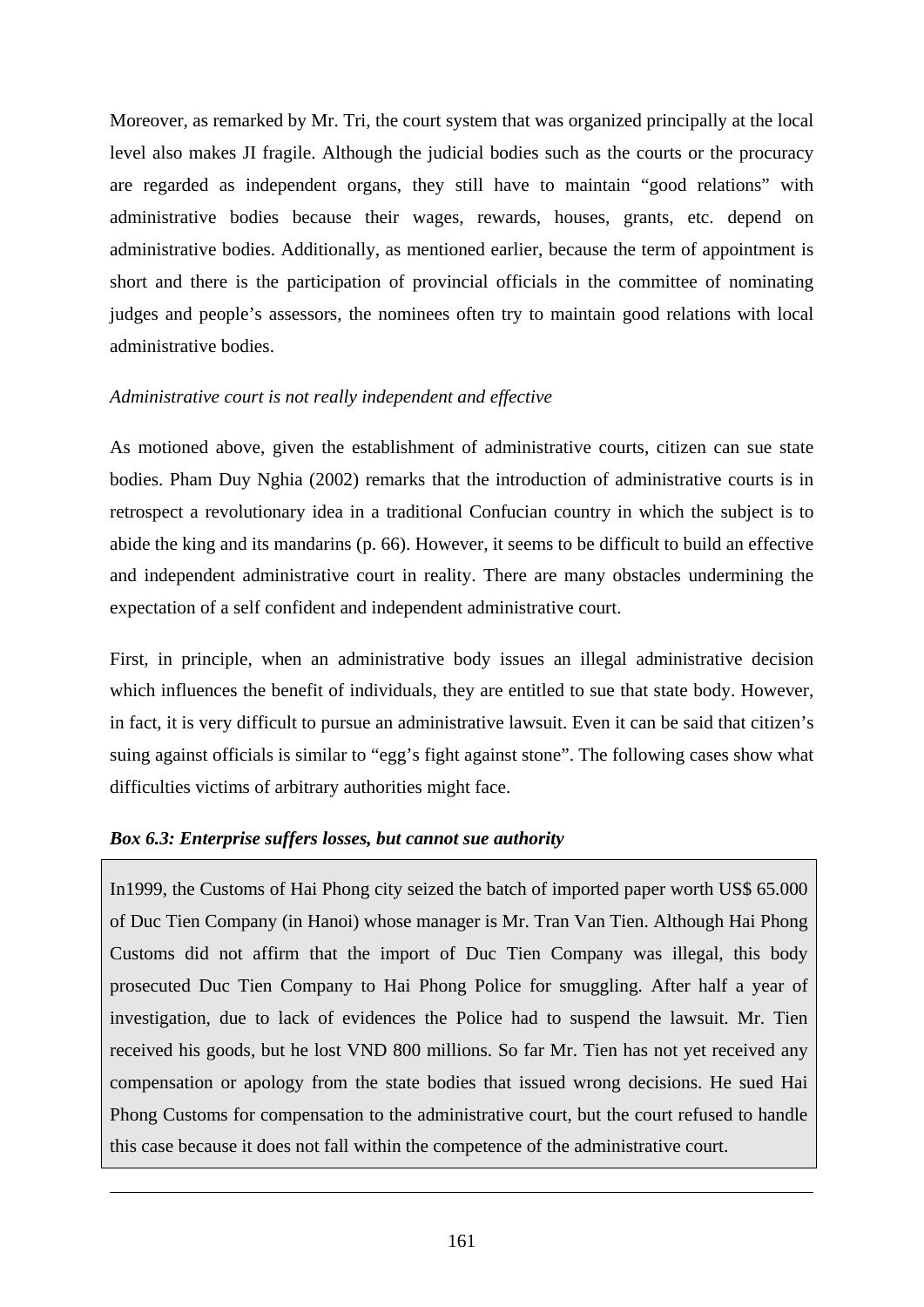A similar example is the case of the owners of three enterprises Thai Hoa, Kim Diep and Nam Nho in Rach Gia town of Kien Giang province. They were prosecuted and imprisoned as Rach Gia Police suspected them of tax evasion. Eventually Rach Gia Police did not demonstrate evidence to accuse them, thus this state body has suspended the investigation. However, because the three owners were accused of criminal offences and imprisoned, their enterprises went bankrupt and they lost about VND 700 millions. They claimed Rach Gia Police to Kien Giang Police for damages caused by unjust accusation and imprisonment. They could not prosecute Rach Gia Police at the administrative court because this court has no competence to deal with their cases. After 17 days, Deputy Chief of Kien Giang Police issued an official document affirming that those accusation and detention were accordant with the laws, thus Rach Gia Policy had not to compensate the three enterprises.

# *Source: VnExpress, dated 17th May 2001*

In the cases mentioned in Box 6.3, citizens want to claim compensation at administrative courts because their business was discontinued or went bankrupt due to the administrative decisions. However, their cases are not explicitly provided for in the Ordinance on the procedures for settlement of administrative cases 1996 (revised in 1999). Pursuant to Article 11 of this Ordinance, the administrative court has competence to handle the following administrative cases:

1. Petitions against decisions to penalize administrative violations;

2. Petitions against administrative decisions or administrative actions in the application of measures for compulsory dismantlement of dwelling houses, constructions or other firmlystructured objects;

3. Petitions against administrative decisions or administrative actions in applying or taking administrative measures under such forms as re-education in communes, wards or townships; putting into re-education schools, reformatory establishments or medical establishments; and administrative probation;

4. Petitions against disciplinary decisions on the dismissal of officials or public employees who hold the post of department heads and equivalent or lower-level posts;

5. Petitions against administrative decisions or administrative actions concerning land management;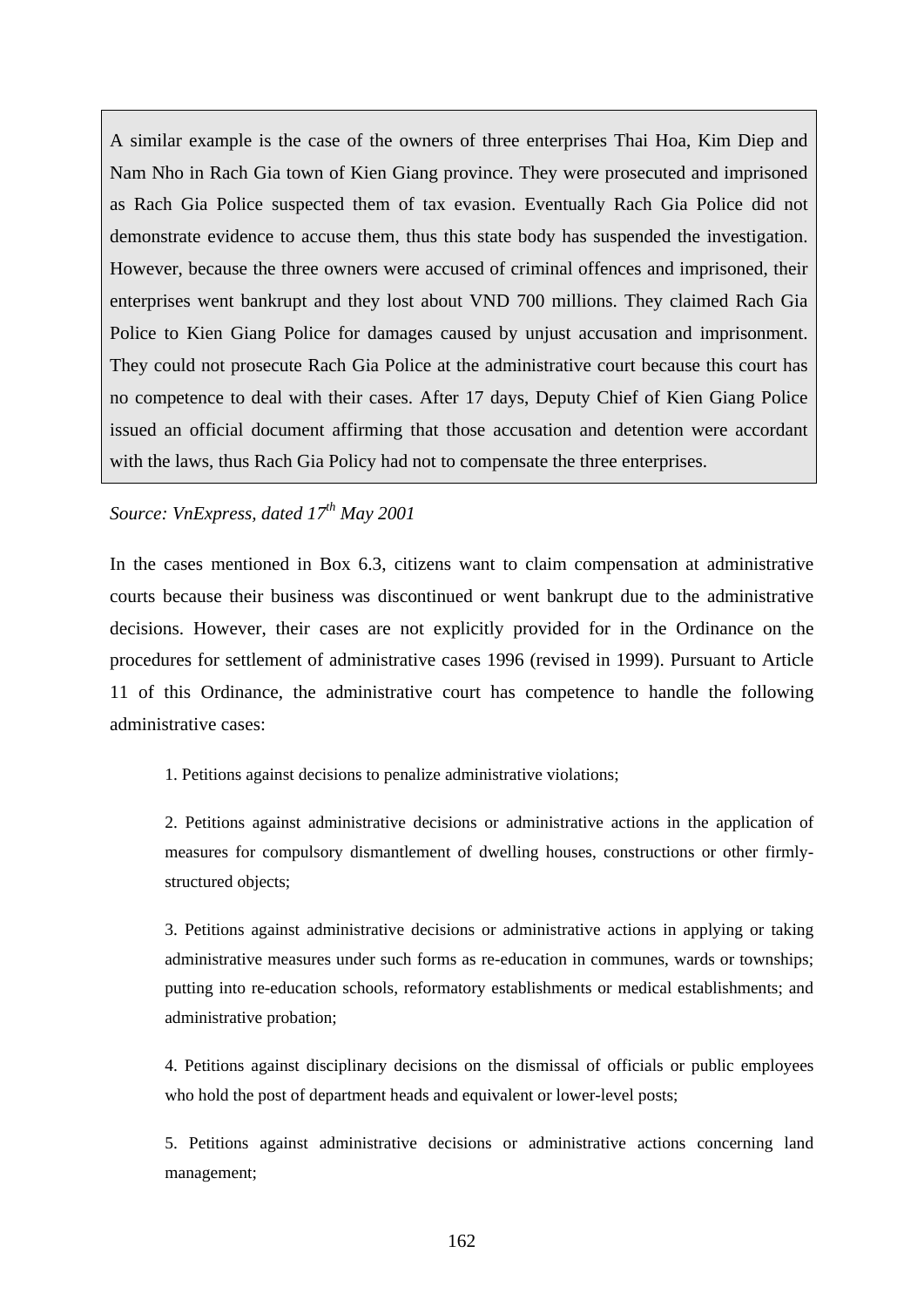6. Petitions against administrative decisions or administrative actions concerning the granting and withdrawal of permits and licenses in the fields of capital construction, production and business;

7. Petitions against administrative decisions or administrative actions concerning the forcible requisition, purchase or confiscation of properties;

8. Petitions against administrative decisions or administrative actions concerning the collection of taxes and tax arrears;

9. Petitions against administrative decisions or administrative actions concerning the collection of charges and fees;

10. Other petitions as prescribed by law.

Accordingly, it seems to be that those petitions in box 3 cannot be brought to administrative courts because: (i) a petition for compensation is not explicitly stipulated by the law and (ii) a wrong accusation does not come within the jurisdiction of the administrative court. Therefore, enterprises only can lodge complaints against those administrative bodies that issued wrong decisions to chief officer or superior officer of those bodies. For such a kind of administrative dispute settlement, complaints of citizen often are rejected or never settled because the chief officer or superior officer tends to protect their staff as well as the reputation of the administrative body. The case of three enterprises Thai Hoa, Kim Diep and Nam Nho in Rach Gia town of Kien Giang province is a good illustration for this situation.

Second, even when citizens can bring a suit against an administrative body, there is nothing to ensure that citizen will receive a fair judgment. Under either internal or external pressures, notably from the directives of court's president, local CPV organs, or "unofficial letters" of the leaders of state organs, the administrative judges are likely to issue decisions in favour of administrative organs. As observed by the Chief justice of the Administrative Court belonging to the Supreme People's Court - Mr. Vu Khac Xuong, judges of administrative courts often solve the cases that the defendants are superior officials. Consequently, they will reject complaints of individuals. In the view of Mr. Xuong, this is because the term of judge is five years, thus when considering reappointment, "their working attitude" will be examined first. It is obvious that the influence of local administrative bodies on judges in Vietnam is great. As Mr. Nguyen Van Thuan, vice president of the Legal Committee of the NAV complained: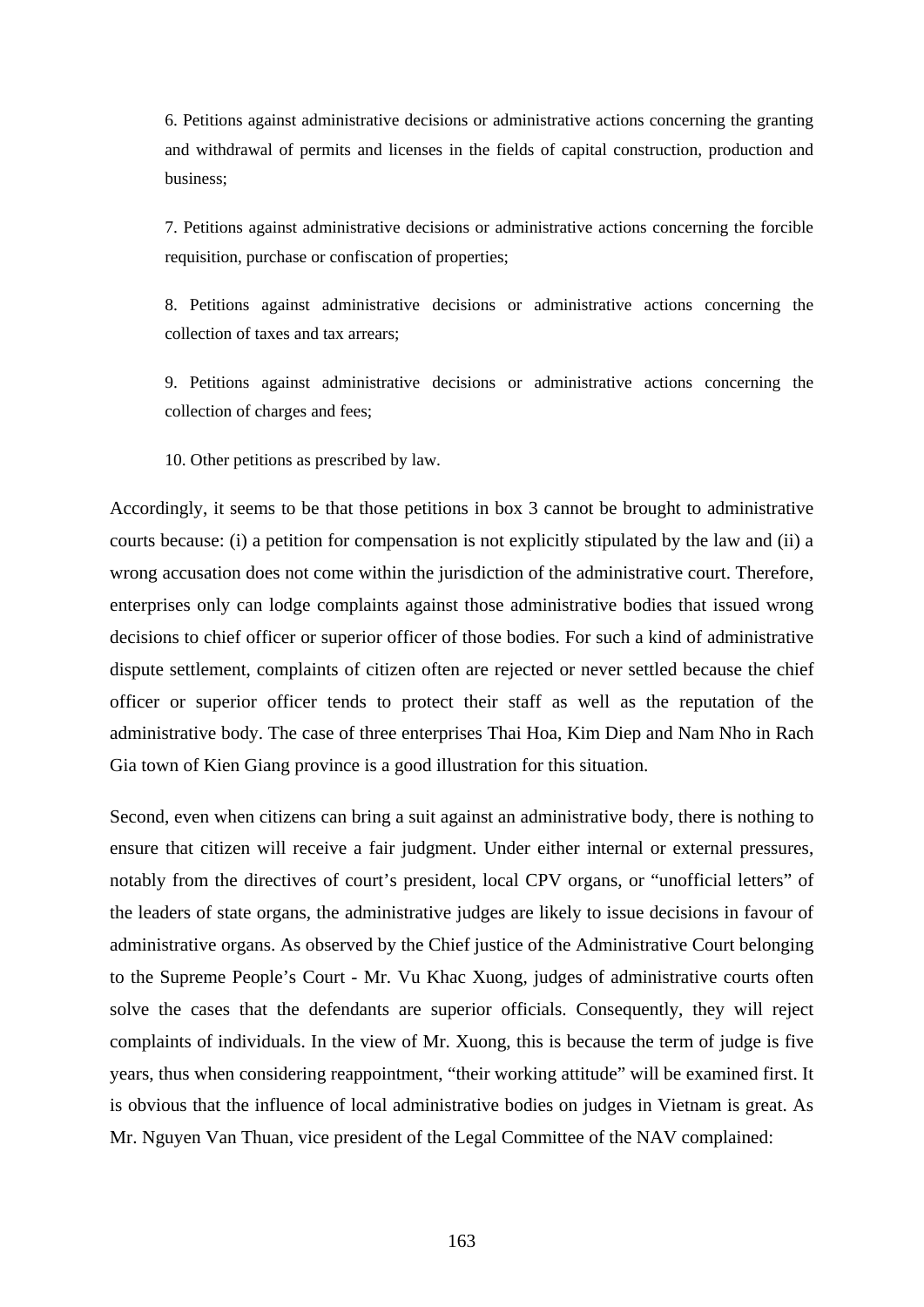"Even Chief Justices of local courts fear to work with presidents of People's Committees, thus judges can not reject decisions of local governments?"<sup>[57](#page-169-0)</sup>

Third, it costs citizens a lot of time to pursue an administrative lawsuit as administrative trials are frequently suspended. There are two reasons for this fact. First, as explained by Mrs. Luu Thi Hoa - the Chief justice of the administrative court belonging to Hochiminh Provincial People's Court - some local administrative bodies have not provided administrative courts with their documents and decisions, thus the court has to delay trials. In this aspect, administrative cases differ from civil cases in which parties are very active in providing evidences to the court. This is rather widespread in administrative cases at district level. The other reason may be simply due to the absence of representatives of administrative bodies the defendants in the trial. The following case is a good example for this fact.

## *Box 6.4: The administrative trial was suspended due to the defendant's absence.*

Mr. Hoang Anh Tuan – one of 20 persons whose shops in Hochiminh city were compulsorily dismantled according to an administrative decision issued by the District People's Committee – said: "My shop was dismantled, and I have made claims to many state bodies, even to the administrative court since, but my claims have not been solved". The administrative trial was suspended three times. Once it was announced that one member of the board of judges was unintentionally busy. The next two times, the trial was suspended because of the absence of representatives of the District People's Committee.

# *Source: Youth newspaper online, dated on*  $6^{th}$  *September 2004*

It is worthy to note that the plaintiffs of administrative cases seem to be familiar with suspensions of judgment. A petitioner in an administrative case said that she had come to the court about ten times, but the court always announced that representatives of the People's Committee were absent, thus the trial had to be suspended<sup>[58](#page-169-1)</sup>. She adds that the reasons for absence of representatives of local People's Committee are not astonishing because the administrative bodies want to avoid decisions that are unfavorable to them. Consequently, since the pursuit of lawsuit costs people a lot of time and effort, many of them are discouraged and withdraw their complaints.

1

<span id="page-169-1"></span>

<span id="page-169-0"></span><sup>&</sup>lt;sup>57</sup> Cited in Vnexpress, dated on  $21<sup>st</sup>$  July 2003<br><sup>58</sup> Cited in VnExpress, dated on  $8<sup>th</sup>$  September 2004.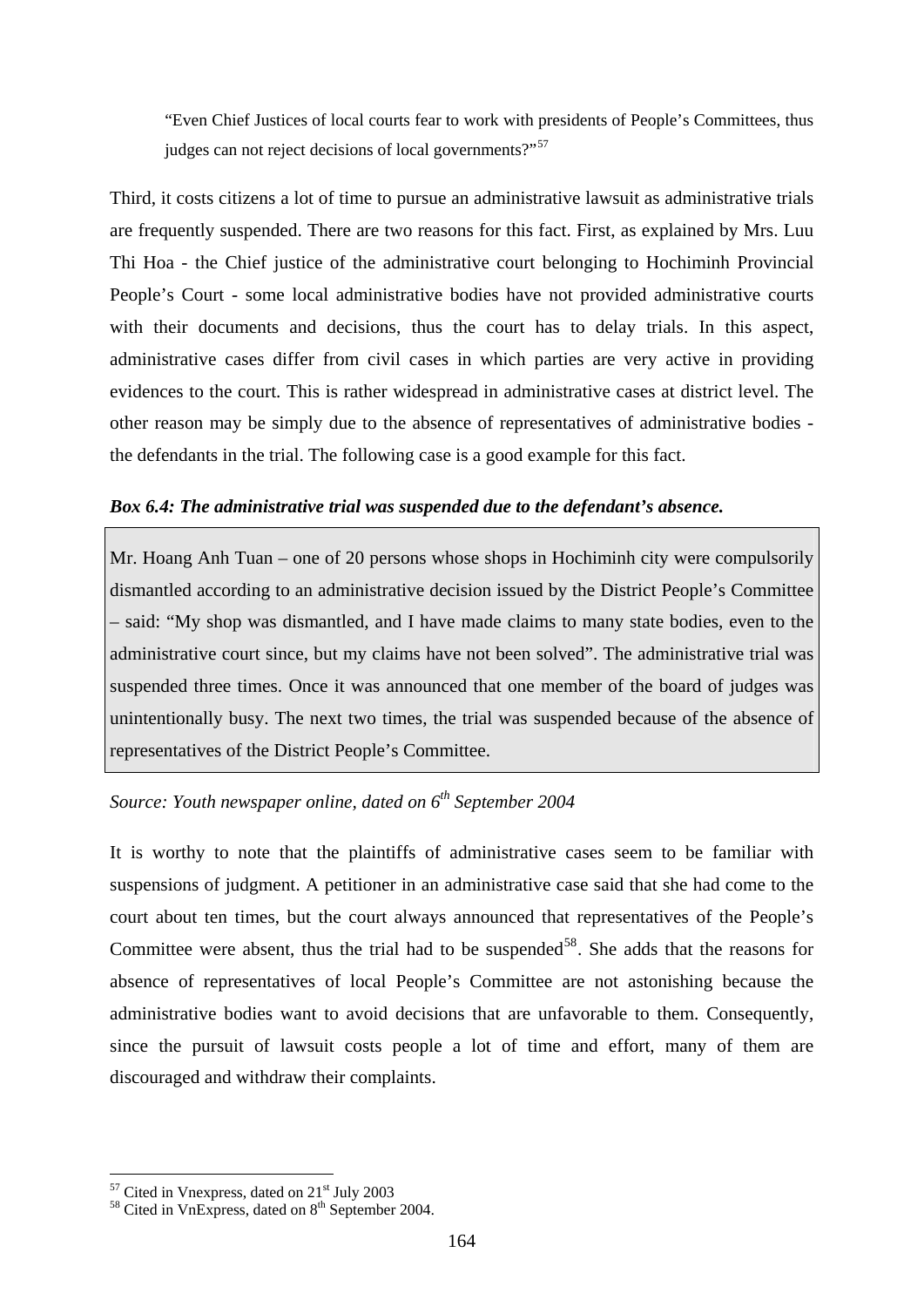Fourth and finally, the mechanism for enforcement of administrative courts' verdicts and decisions is relatively unclear. In civil cases, if a defendant fails in a suit, but does not execute the verdict voluntarily, the plaintiff is entitled to require the defendant to enforce the verdict, even the plaintiff can use coercive methods. By contrast, in administrative cases, the execution of a verdict depends wholly on "self-consciousness" of administrative bodies. There is no authority having competence to force administrative bodies to execute verdicts. Therefore, if a defendant of an administrative case, for example the People's Committee, does not execute the verdict (i.e., does not issue new administrative decision replacing the wrong one) this committee will not bear any sanctions. Consequently, in many cases, although citizens spent a lot of time and effort for pursuing administrative lawsuits, and even if they win, they have to await a new decision of People's Committee for very long. And if the new administrative decision is still wrong, they will again have to pursue a new administrative lawsuit.

Despite the inefficiency of administrative courts in reality, their establishment and operation contribute greatly to the process of "building up the rule of law" in Vietnam. At least it has brought a chance for individuals to protect their rights and interests from the infringement of the government. The State President of Vietnam, Mr. Tran Duc Luong, recently asks for the expansion of the jurisdiction of the administrative courts in order to make sure that "all people realize that their peaceful lives, their fates and properties, moral and human dignity and values are put under the credible security of the law"[59](#page-170-0). Establishing the judicial reviews on administrative actions outside the administrative system, the leaders and policy makers have tried to apply the idea of governing by law in Vietnam.

## *The problem of low wage*

1

According to Feld and Voigt (2003), the factual incomes of judges also contribute to the degree of de-facto JI. However, the Asian development bank observes that the factual judicial remuneration in some Southeast Asian countries, especially in Lao PDR, Cambodia, and Viet Nam, is the lowest in the region and barely at or below basis subsistence levels (ADB 2003, p. 19). Moreover, in most of those countries, the problems resulting from low and inadequate

<span id="page-170-0"></span><sup>59</sup> See more detail in the article: Judicial Reforms for the Rule of Law, Nhan dan Newspaper, available at <http://nhandan.org.vn/vietnamese/>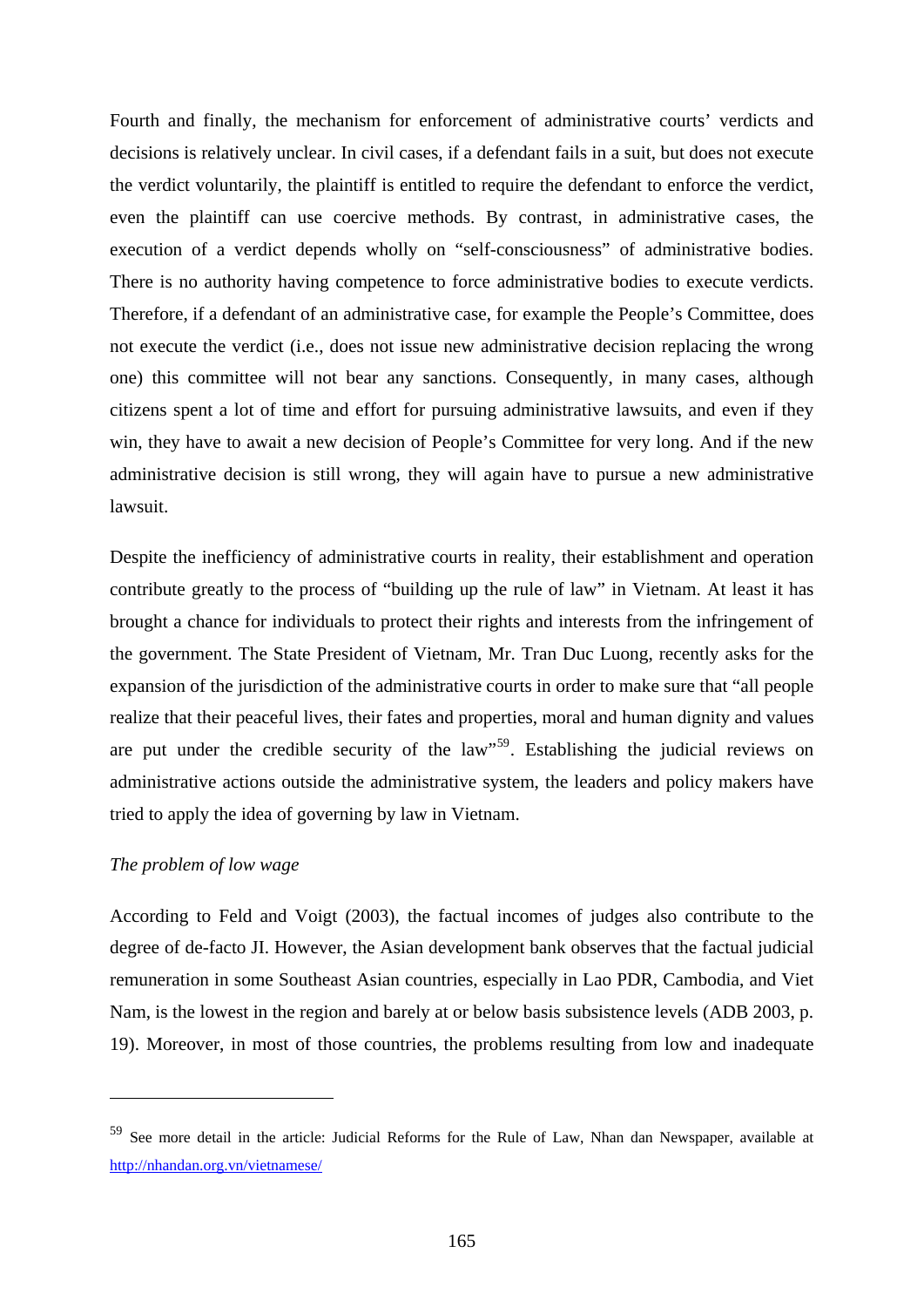judicial salaries are compounded by discrepancies in the salaries and benefits provided to higher and lower court judges. In Vietnam, there are nine salary scales for judges. The salary of a novice judge (the first salary scale) is VND 626.400 (about USD 45) per month. A judge of the ninth salary scale will receive VND 1.162.900 (about USD 100) per month. However, it is difficult to get the ninth salary scale because salary grade depends on length of service. Most judges are retired without having reached the ninth salary scale.

Judges need subsistence wages simply to live. However, the salary grade in Vietnam is not enough for judges to subsist. For example, given the factual miserable living condition of his staff, the Chief justice of Ho Chi Minh People's Court explains why his staff may have "negative behaviours" such as bribery. He shows that a court's secretary, who had to study law for five years, receives only VND 400.000 - 500.000 per month. She/he cannot manage to subsist on such a wage. More exactly, this amount is only enough for her/him to subsist seven days. She/he will only spend seven days to work at the court. For the rest of month, she/he has to do other works to sustain their life. But not all staff can get secondary works, the question is how they can live on such a starvation wage<sup>[60](#page-171-0)</sup>.

Briefly, in this section, I have tried to identify the gap between the de jure delegation of powers to independent courts which has been introduced in the current judicial reform and the factual level of JI in Vietnam. It is obvious that while the leaders of Vietnam seem to make efforts to increase JI through judicial reform, there is a little evidence that this reform has been effectively implemented in reality. Although the reform increased independence of the court system from local governments, there is no evidence that the court system and its judges will become independent of the influence of the local bodies and the party organizations over the activities of the courts and judicial officers.

# **IV. Conclusion**

1

The aim of this chapter is to examine how some of the recent reforms in the Vietnamese court system take shape. First, applying the constitutional economics approach to constitutional change advanced by Voigt (1999b), this chapter explained the motivation of political and constitutional reform in Vietnam currently. I argued that the motivation of political and constitutional reform in Vietnam is quite different from that in the West. Such a reform is a

<span id="page-171-0"></span> $60$  Cited in Youth Newspaper, dated on  $23<sup>rd</sup>$  June 2004.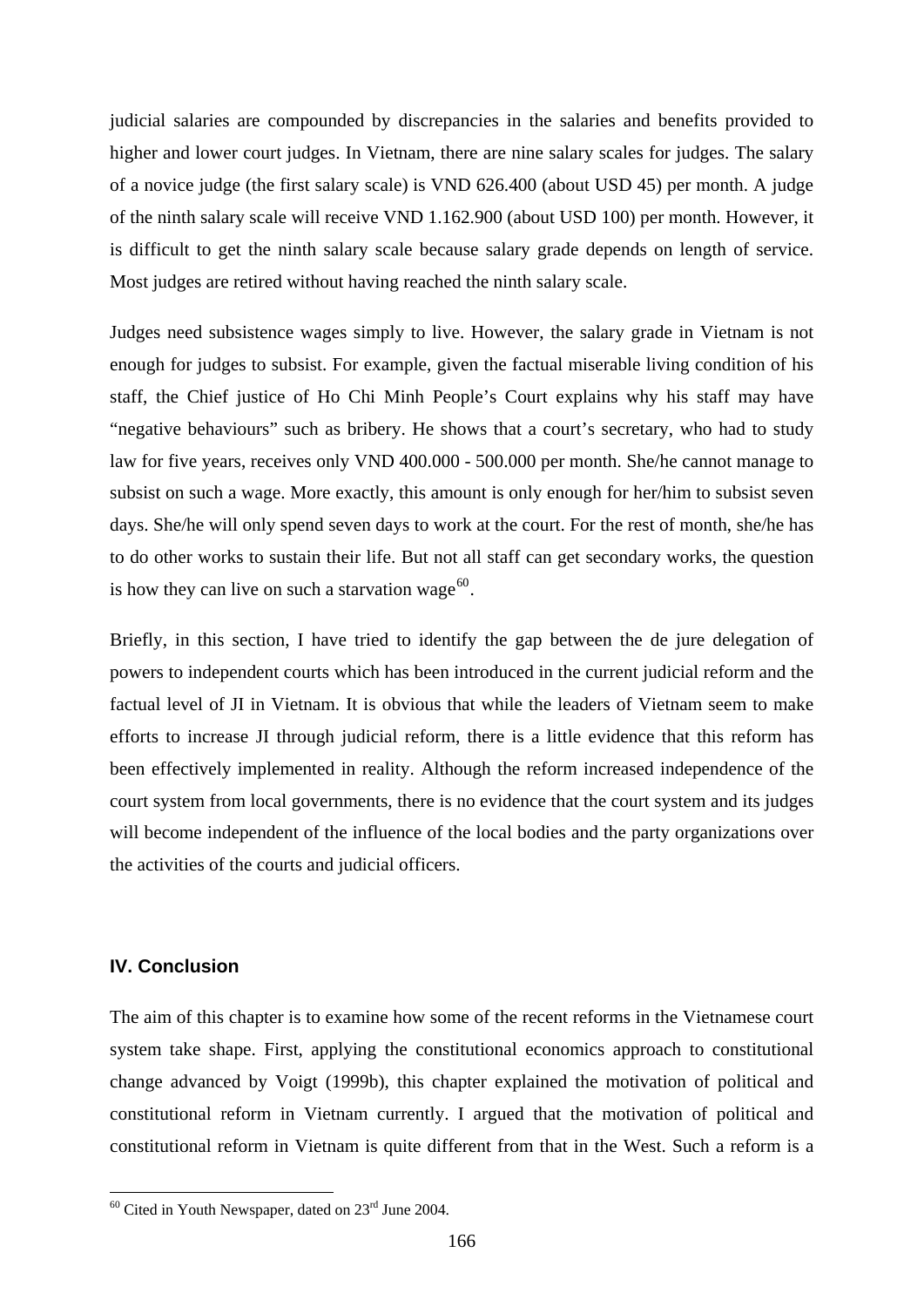result of an internal bargaining process among the leaders of the CPV and the government, namely between the reform group and the conservative group. Notably, due to the resistance of the conservative group, many political and institutional reforms which are concretised in the constitution and laws have not been implemented seriously in reality.

Second, I scrutinized the recent judicial reform which can be seen as a typical example for the political and constitutional reform in Vietnam. There is little doubt about many policies outlined in the reform that the courts are intended to be an active, independent player in the transition to the rule of law in Vietnam. The contemporary legal system provides for considerably improved de jure JI in Vietnam, for example, the constitutional guarantee of judicial independence or the less control of the government at both central and local level on judicial system. In particular, thanks to the reform, the court system in Vietnam is more selfmanaged than their predecessors. They are established so that the Ministry of Justice and other state organs have less affect on their work. This has been demonstrated by the Supreme People's Court's greater control over appointment and dismissal of judges.

However, the distinction between de jure and de facto JI indicates that it does not suffice to write JI in legal documents. Feld and Voigt (2003) show that issues like the average term length of judges, its deviation from the term lengths to be expected based on legal documents, effective removals of judges before the end of their terms as well as a secure income for judges appear to be more important for economic growth than de jure independence. Analysing those de facto JI indicators in Vietnam, this chapter shows that the promise of delegating more powers to domestic independent courts in Vietnam does not seem to be a credible commitment. In answering questions before the National Assembly, the former Chief Judge of the Supreme People's court of Vietnam, Trinh Hong Duong (cited in Khanh Linh 2002, p. 8), complained that there were not sufficient guarantees in the current legal reform to ensure that judges and assessors might carry out trials independently and in accordance with the law. Especially, much evidence presented in this chapter shows that although the leaders of Vietnam have tried to promote JI, the role of the CPV in the operation and organization of the court system remains firmly intact. Indeed, it seems to be well understood that the courts would not be independent from political control, but rather would serve political needs. Judicial independence in that view is important in the transition to the rule of law, but is limited by the needs and interests of government and the Party.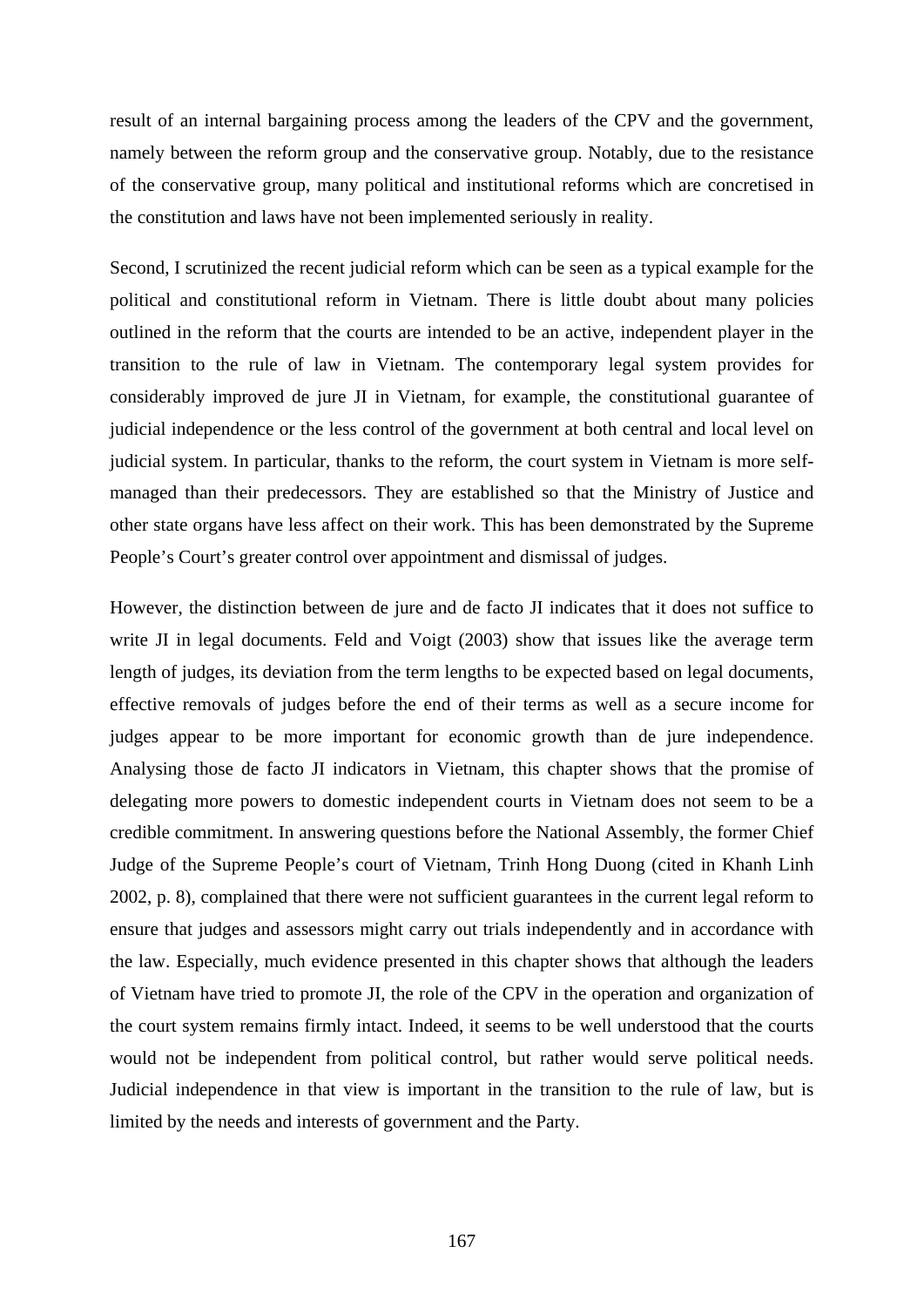# *Chapter 7*

# **Conclusion: Main Findings and Lessons for the Rule of Law Reform in Vietnam**

Since the rule of law is regarded as a fundamental factor contributing to economic performance and the increase of prosperity, millions of dollars have been spent to promote the rule of law in many transition countries, yet the results have been limited. Given this, many efforts have been made in order to find out the reasons for the failure of the rule of law. The frequent explanations would point to the insufficient efforts of policy makers to do the reform or to the resistance of some interest groups who benefit from the absence of the rule of law. However, these explanations seem to be too simple and not satisfying. From my point of view, in order to understand why the rule of law reform has failed to reach its expectations in transition countries, two issues should be made clear. First, it is not sufficient to focus exclusively on the formal contents of those reforms provided for in many new constitutions or laws. Rather, it is necessary to analyse and understand the nature of an institutional framework, including both formal and informal institutions existing in a given society. Second, there is a "gap" between the institutional and constitutional reforms toward the rule of law and the factual implementation of these reforms. It is evident that, if the rule of law reforms in many transition countries are poorly implemented or not implemented at all, these reforms are not conducive to economic development.

This research is based on the approaches of Law and Economics and the NIE concerning a great deal of topics such as institutional change and constitutional change, the transition to market economy and the rule of law, the role of informal institutions and judicial independence in transition, etc. In my thesis, I have presented tools of analysis for understanding how informal institutions are relevant for the process of institutional change generally and the reform toward the rule of law in Vietnam particularly. I have argued that in order to understand why and how institutions change and how this change can promote economic development, especially in transition economies, it is necessary to scrutinize informal institutions rooted in these economies and their interaction with new formal institutions and policies. Due to influences of informal institutions, the transition process to the rule of law in different countries is likely to be different. The analysis in my thesis also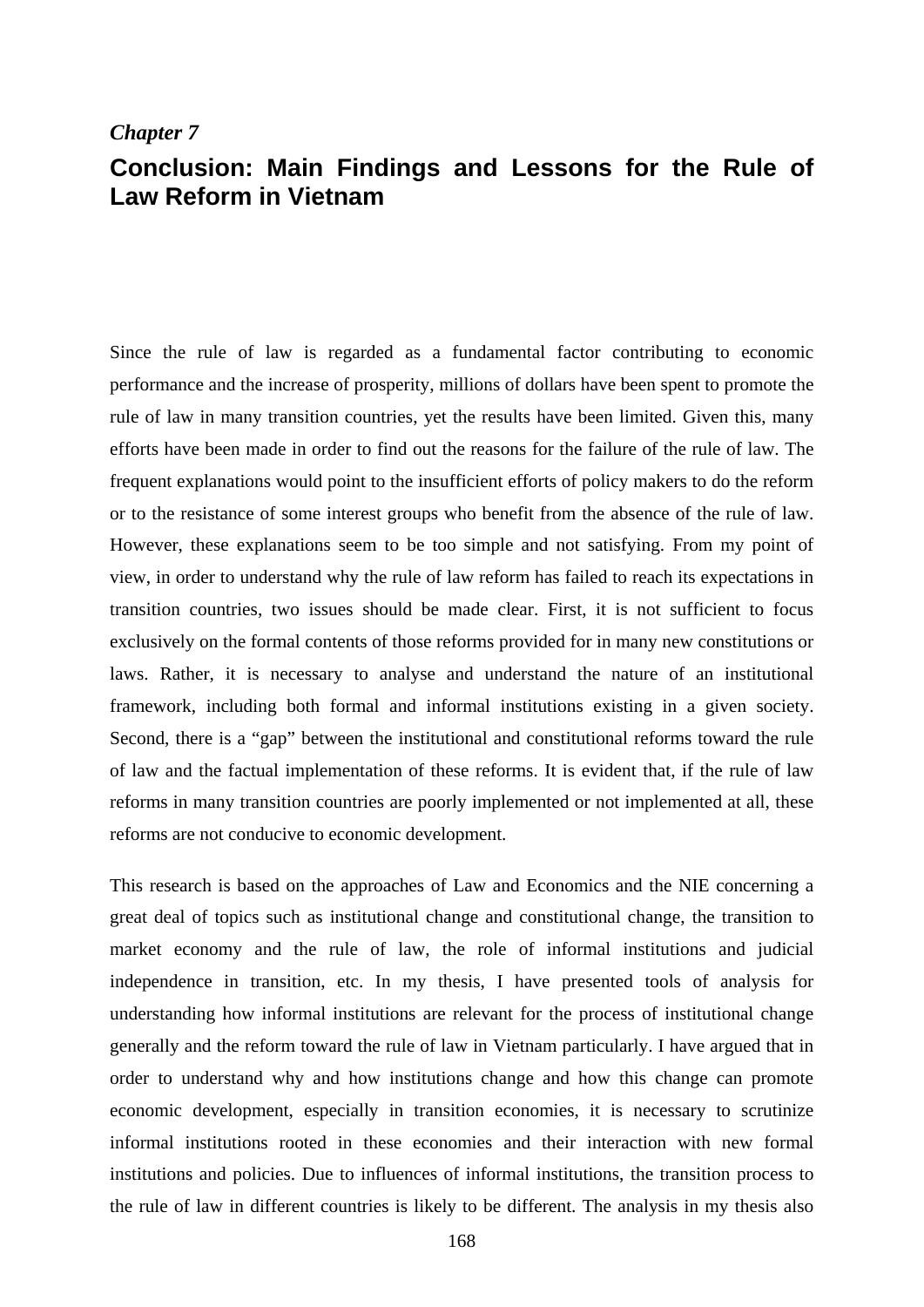shows that the gap between the promise of making judicial independence, which is regarded as a significant step in the rule of law reform of Vietnam, and the factual JI is very great. It is worthy to note that de facto JI, but not de jure JI has impacted significantly on economic growth. The underlying message is the critical importance of focusing on the implementation process of the constitutional and judicial reform in Vietnam.

#### **I. Main findings**

Chapter 1 of my thesis introduced briefly the renovation process known as "Doimoi" (the transformation from centrally-planned economy to a market economy) in Vietnam. Since its inception, the Vietnamese economy has gained many achievements. Strikingly, the economic performance of Vietnam is even better than many other transition countries. However, the reform both in economic and political fields always faces various challenges. I suggest that in order to overcome various shortcomings of the reforms and to promote economic development, policy makers in Vietnam need to understand the nature of institutions and how they evolve.

In chapter 1, as a preparation for the study of particular problems in the transition to the rule of law in Vietnam, I surveyed the literature that looks at various aspects of this transition process. From the literature survey, it has been suggested that there are two theoretical gaps. First, very little attention has been paid in the existing literature regarding the question of how to advance the rule of law in a transition society where informal institutions play a dominant role. Second, it is still not clear in the literature whether policy makers in transition countries where pluralist democracy is not accepted (e.g. Vietnam or China) have incentives in the rule of law reform such as improving JI. My study has tried to solve these gaps.

In chapter 2, I examined the rule of law as a set of formal institutions originated in the West. Two important theoretical insights have emerged from that. First, a political system based on the rule of law embodies some components namely: (i) an equal treatment to all people before the law, (ii) constitutional and factual guarantees of basic human rights and property rights, (iii) a legal system that is fair, transparent, certain and general, and (iv) an effective mechanism constraining government discretion. These components are essential for the protection of citizens against the arbitrary state authority and lawless acts of both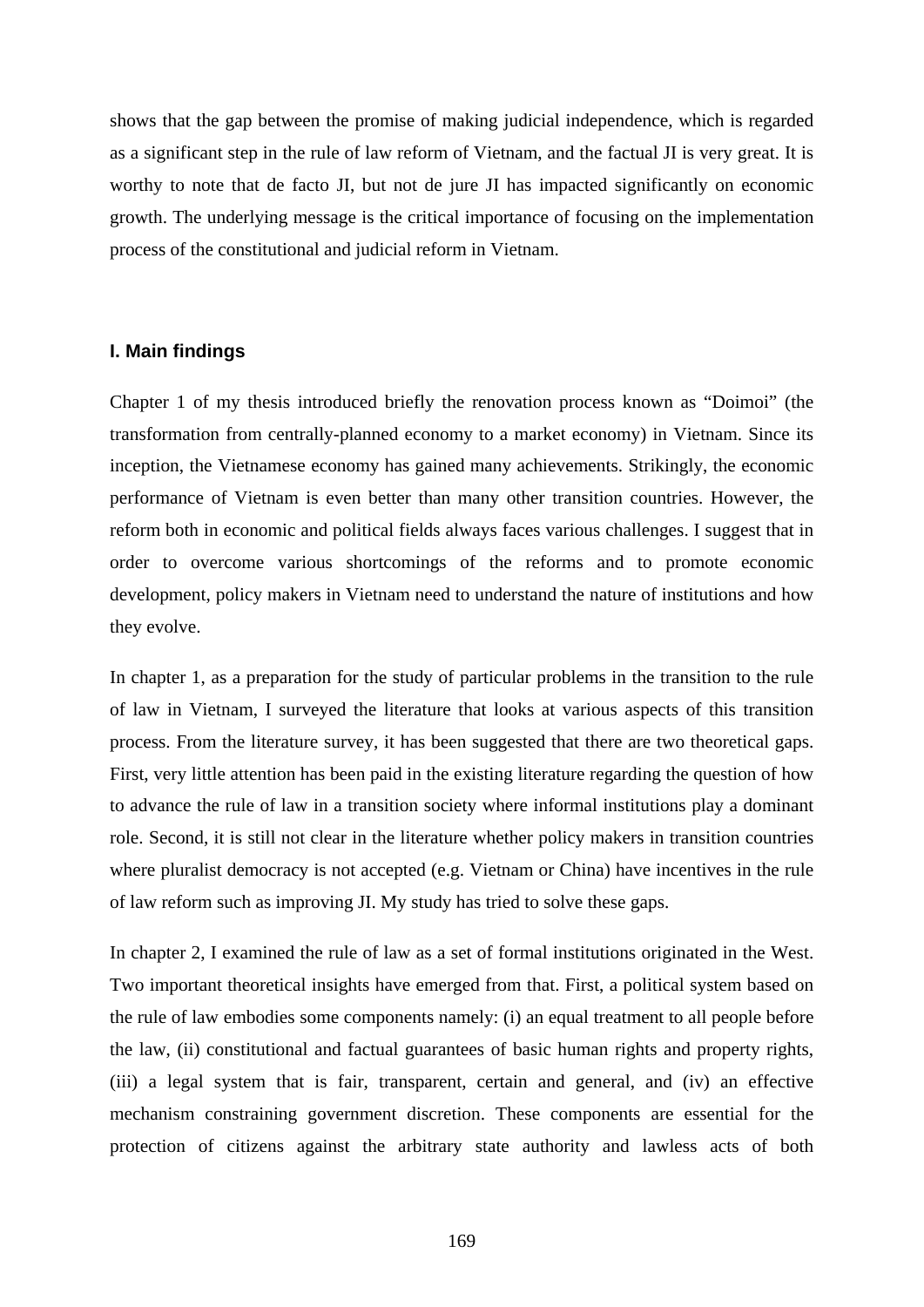organizations and individuals. They are formal institutional arrangements as they are stipulated in the constitution and the laws and rely on government enforcement mechanisms.

Second, the failure of the rule of law occurs when the institutional arrangements which are necessary to the rule of law are often corrupt, ineffective, unavailable, or do not correspond to the social reality and/or contemporary needs. Consequently, constitutionally established rights are not implemented in reality, inequitable treatment before the laws is normal, and actions and decisions of government are not based on general rules, but on arbitrary discretion. In such a situation, instead of believing in the formal legal system that is based on the rule of law, people tend to rely on social norms and informal practice to secure their rights.

In chapter 3, I selected Vietnam as a case study for the failure of the transition to the rule of law. Parallel with economic renovation, the leaders of Vietnam gradually endorse the rule of law reform. Vietnam consistently builds a socialism-oriented state governed by the rule of law under the leadership of the Communist Party. As a result, the concept of "socialist rule of law" has been gradually accepted and institutionalized in the legal system of Vietnam. Chapter 3 was aimed at explaining this concept. It is emphasized that the meaning of the "socialist rule of law" is only understood through analyzing the local conditions and circumstances of reform in Vietnam. Accordingly, I supposed that the socialist rule of law being built in Vietnam has the following characteristics: (i) supremacy of the Constitution and the law, (ii) equality of all people before the law, (iii) respect of human rights as well as community values and social order, (iv) democratic centralization of state powers, (v) sole leadership of CPV in the state and society and (vi) assurance of legally private property rights as well as the decisive role of state and collective ownership.

Chapter 3 also analyzes some main dilemmas and obstacles to the rule of law reform in Vietnam. The main argument is that when the formal contents of the rule of law are not compatible with the informal institutions, the transition to the rule of law is likely to fail. The prevalence or dominance of the informal institutions over formal institutions may create obstacles to the rule of law in many transition countries including in Vietnam. Additionally, it is evident that widespread arbitrary discretion of government currently impedes the rule of law reform, infringes individual rights and therefore hinders the transformation to a market economy in Vietnam. Arbitrary discretion of government thus appears to be a crucial obstacle to the rule of law.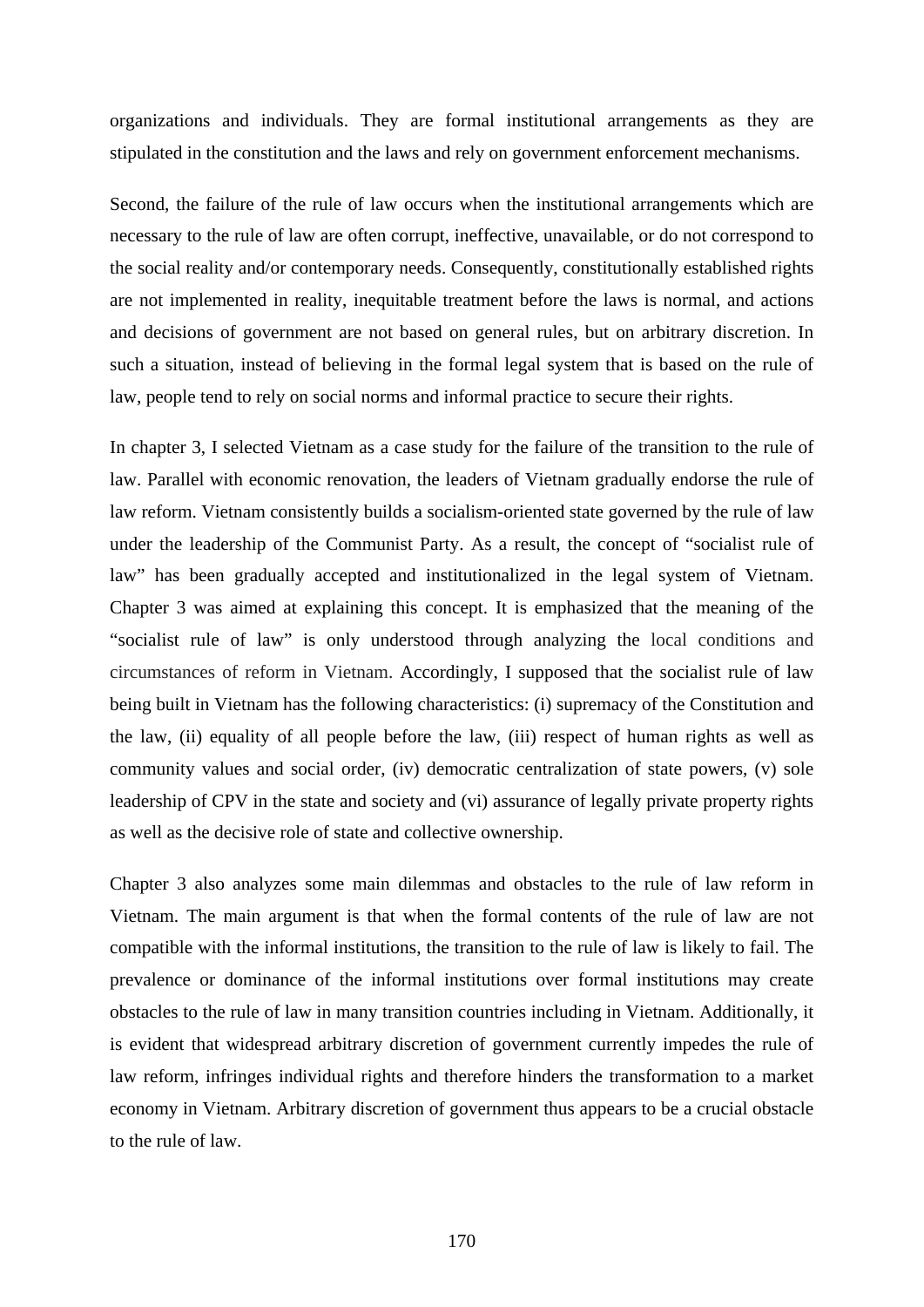Chapter 4 provided an analysis on the relationship between informal institutions and institutional change, which is a main concern of the NIE. Reviewing two recent approaches of the NIE on institutional change, I examined the role of informal institutions for the transition to the rule of law. From chapter 4, I have learnt that it is difficult to bring about institutional change, especially changing informal institutions due to the costs of overcoming inefficient informal institutions to produce efficient institutions, including the cost of collective action, the start-up cost and psychological cost. For such reason, I have looked for explanations for the lack of necessary rule of law reforms in many transition countries. Strikingly, I have been able to identify some reasons why many countries stick to the status quo of no rule of law or implement inefficient reforms. It is supposed that policy makers in many transition countries are facing a dilemma. On the one hand, the development of the market economy requires political reform in which the transition to the rule of law is considered as a pre-condition. On the other hand, the emergence of the rule of law faces the resistance of informal institutions rooted in transition societies. In my viewpoint, the only way for overcoming such a dilemma is to make the rule of law reform compatible with informal institutions of society. Therefore, the transition to the rule of law should be gradually implemented.

My illustrative case has been the impact of Confucian values on the transition to the rule of law in Vietnam. Confucianism was introduced very early and had a long development history in Vietnam. Despite the rise and fall of Confucianism in Vietnam, Confucian values have not disappeared in Vietnam, but have developed into informal institutions. Social order, Confucian ethics and social harmony are three main features of Confucian values significantly influencing political and institutional reforms in Vietnam today. This chapter pulled together a wide variety of sources of data and analyses given in the World Values Survey (1995-98, 2001) and the Global Attitude Project (2003) in order to highlight current Vietnamese attitudes towards Confucian values and the rule of law. From taking such empirical tests, it is obvious that Confucian values do matter in the transition to the rule of law in Vietnam.

In chapter 5, I analyzed how the introduction of market economy changes the incentives of the leaders of Vietnam in endorsing judicial independence. The principal-agent framework provides a starting point to explain the motivation of politicians in creating judicial independence. From the  $P - A$  perspective, the theoretical foundations for making JI, namely the separation of powers and the domestic delegation of powers are scrutinized. It has been pointed out that when politicians seek to grant authority to independent courts, the benefits and costs of the delegation of powers should be taken into account. Certainly, applying the P -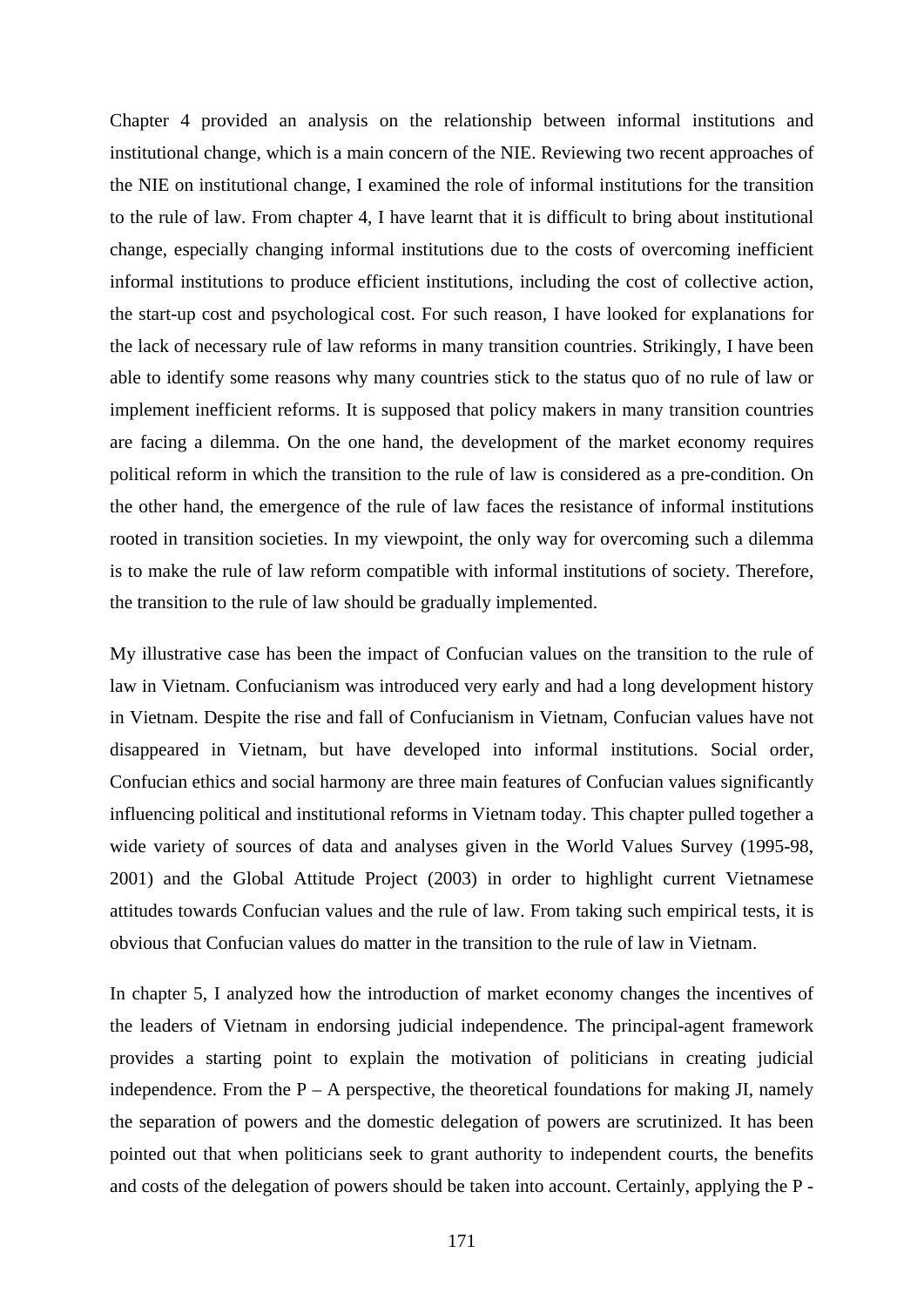A theory to analysis of the cost and benefit of the delegation of powers is useful. With the case of delegation of powers to independent courts in Vietnam, it is rather obvious from the P - A perspective. I have shown some reasons why politicians of Vietnam have the incentives to implement judicial reforms. Three reasons are highlighted in this chapter, namely: (i) to regain their prestige and prevent a future opposition, (ii) to enhance their credibility in order to surmount the dilemma of the strong state and (iii) to assure the effective enforcement of the laws and to constraint the abuse of powers.

In chapter 5, I dealt with the question whether politicians in Vietnam have incentives to make a promise of delegating powers to independent courts, chapter 6 is concerned with the question of whether such a promise can be turned into a credible commitment. It has become clear in this chapter that the incentives of political decision-makers to honor JI are shaped by constitutional and post-constitutional choices. From the constitutional economics perspective, constitutional choice can be done by some form of bargaining between the organized groups who succeed in overcoming the organization dilemma. Particularly, the creation of opposition against current rulers should be regarded as a precondition for constitutional and political reform. With regard to the current constitutional reform in Vietnam, my analysis has shown that things are different. In Vietnam, the CPV plays the sole leading role in society, and pluralist democracy is not accepted. Political and constitutional choice in Vietnam thus results from an internal bargaining process between reform group and conservative group among the party leaders and governmental officials. Furthermore, due to the resistance of the conservative group, many political and institutional reforms which are concretised in the constitution and laws have not been implemented seriously in reality.

These findings are interesting and tend to support my conjecture that while some constitutional and judicial reforms that are aimed at making the judiciary system more independent seem to be radical, their effects are moderated in practice. Analysing the gap between de jure and de facto JI in Vietnam, I have shown that these reforms do not entirely ensure JI in reality. Especially, much evidence presented in this chapter shows that although the leaders of Vietnam have tried to promote JI, the role of the CPV in the operation and organization of the court system remains firmly intact.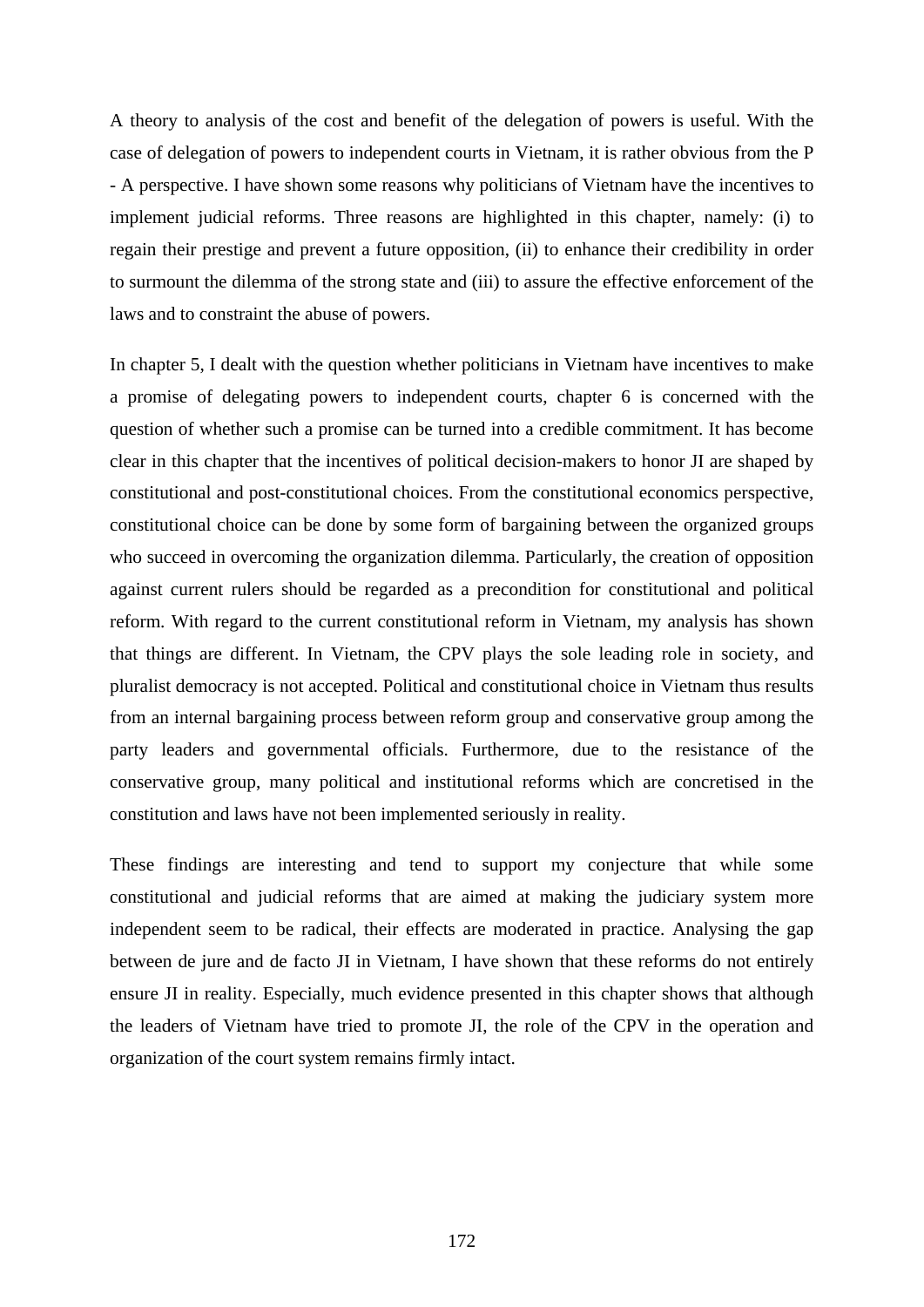#### **II. Lessons**

The analysis in my study shows a mixed picture of the transition to the rule of law in Vietnam since the renovation known as Doimoi took place in 1986. I hope that my analysis can help to further the rule of law reform in Vietnam. Yet, I do not believe that it is easy to design an efficient model for the rule of law reform and to implement such a reform in reality. Although there is broad consensus among academics and policymakers in transition countries that the rule of law reform is essential to a well-functioning market economy and matters for socialeconomic development, there is also growing awareness among them that consensus is unlikely to ensure success of the reform. On the contrary, as pointed out in my study, transition countries are still facing many dilemmas and obstacles to the rule of law.

A key lesson from this study is the need to understand the role of informal institutions on the transition to the rule of law. Many social-economic conditions in transition countries will lead both the political reform in general and the rule of law reform in particular to be different from those in the West. In my judgment, it will be inappropriate to transplant or "copy" mechanically the rule of law as well as legal system from Western countries. With regard to the rule of law reform in Vietnam, I argued that due to the influence of Confucian values, the transition to the rule of law must be gradual ("step by step" as the Vietnamese term could be translated). In such a transition process, the institutional elements of the rule of law should be established progressively. Yet, once we have found the way for the transition to the rule of law in Vietnam, the next and much larger project is to ask how far and how long does it take to complete that way. The study presented in this thesis is not enough to cover this issue. Further literature survey and more in-depth analysis would help to specify the priorities and strategies of the rule of law reform of Vietnam in the future.

The study in this thesis also shows that in the process of the rule of law reform, transition countries differ significantly among themselves, especially on the specific problems they are facing. The reform strategies and priorities for each country will depend on what particular problems it has to deal with. For example, arbitrary discretion of government stands out as a main obstacle to the rule of law reform of Vietnam currently. Therefore, restraining arbitrary discretion of government can be regarded as a significant step in the process of transformation to the rule of law and market economy in Vietnam. For this purpose, generating and implementing judicial independence plays a decisive role.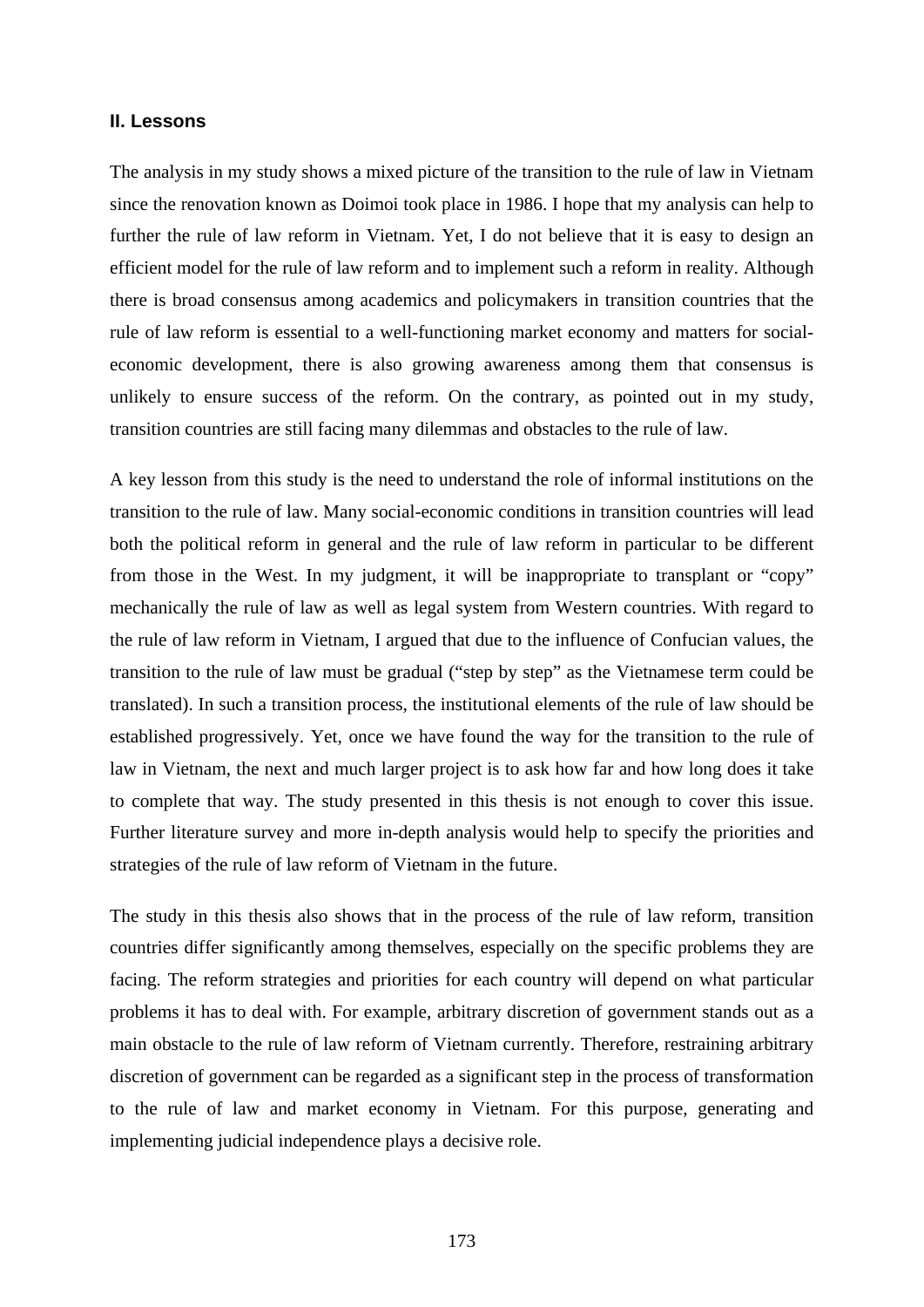Therefore, a push for the delegation of powers to independent courts should be a central pillar of the rule of law reform in Vietnam. However, as this study shows, much remains to be done to increase both de jure and de facto judicial independence in Vietnam. Clearly, for the policy makers in Vietnam, understanding and addressing judicial reform along many aspects of the transition to the rule of law are critical for improving the legal system as a whole. With the CPV still playing a leading role in society, a dependent and ineffective judiciary system could slow economic growth, which is harmful to government credibility and party's prestige. An area which will require increasing attention is in a one-party system like Vietnam, how to separate the party leadership on the one hand and the independence in organization and operation of the state apparatus, including the court system on the other hand. In this study, I have not touched this important topic.

Another lesson is the need to put resources and emphasis on the implementation and enforcement of the rule of law reform. For instance, my study regarding the judicial reform of Vietnam suggested that the promise of delegating powers to domestic independent courts is evidently not a credible commitment because that promise fails to be implemented in reality. Closing the implementation gap should be an important objective of the rule of law reform in transition countries. In order to overcome the implementation gap of the domestic delegation of powers, it is suggested that rational governments will delegate relatively more power to international organizations. For the purpose of this research, it limits to analyzing the delegation of powers to domestic independent courts. Further research on the rule of law reform in Vietnam taking the possibility of international delegation into consideration need to be encouraged.

While much remains to be done, indeed, it is probably fair to say that Vietnam is on its way to the transition to the rule of law with the aim of moving the country to prosperity, democracy, justice and civilisation.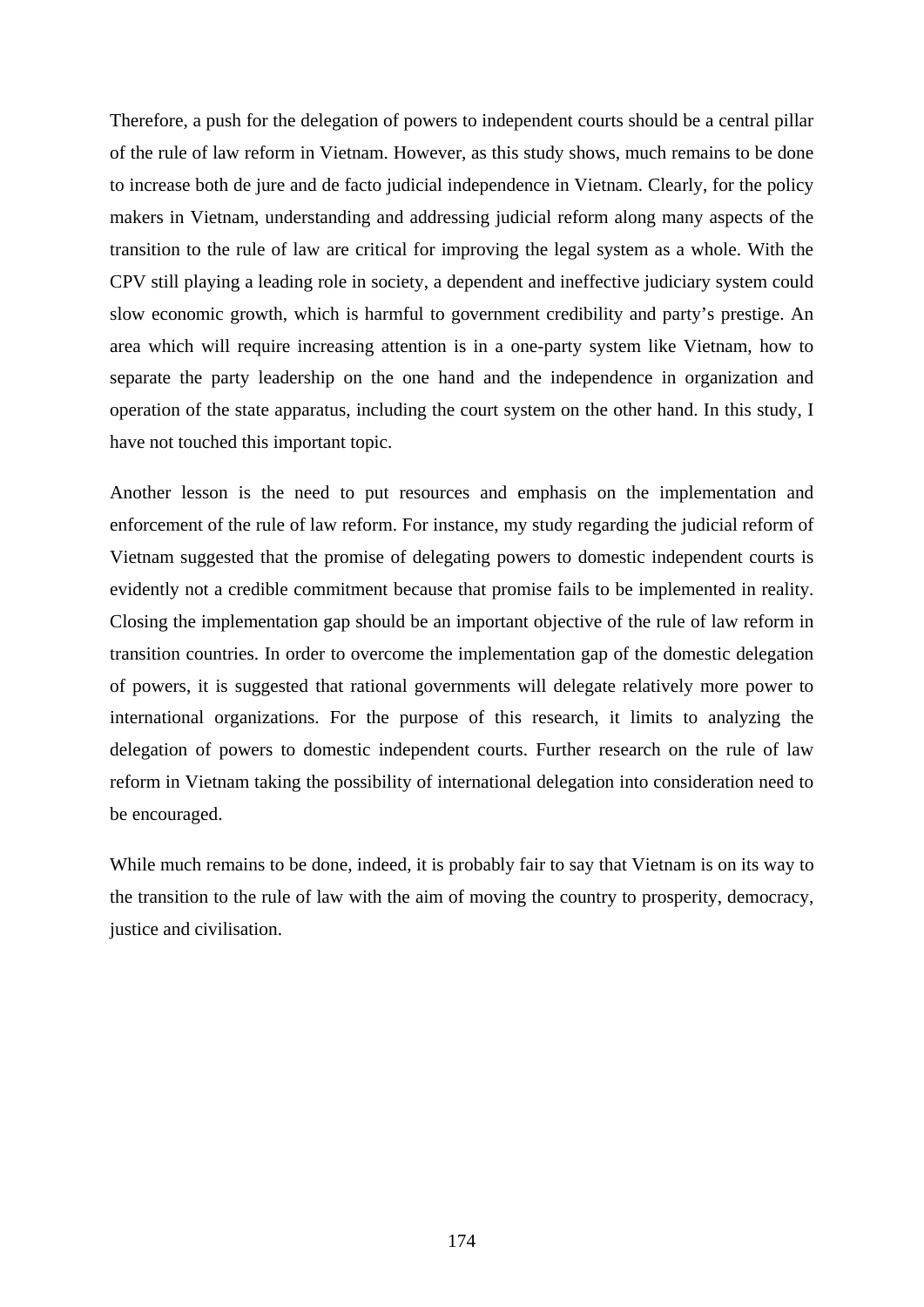## **References**

Aaken, Anne van; Eli Salzberger and Stefan Voigt (2003), The Prosecution of Public Figures and the Separation of Powers: Confusion within the Executive Branch, *German Working Papers in Law and Economics*Volume 2003, Paper 11.

Acemoglu, Daron, and James A. Robinson (2002), Economic Backwardness in Political Perspective, NBER Working Paper No. 8831.

Acemoglu, Daron, Simon H. Johnson and James A. Robinson (2002), The Rise of Europe: Atlantic Trade, Institutional Change and Economic Growth, Massachusetts Institute of Technology (MIT), Working Paper No. 02-43.

Acemoglu, Daron, Simon Johnson, and James A. Robinson (2001), "The Colonial Origins of Comparative Development: An Empirical Investigation," *American Economic Review*, 5, 1369-1401.

Acemoglu, Daron, Simon Johnson, and James A. Robinson (2002), Reversal of Fortune: Geography and Institutions in the Making of the Modern World Income Distribution, *Quarterly Journal of Economics* 117(4), 1231-1294.

Ackerman, Susan Rose (1999), *Corruption and Government: causes, consequences and reform*, Cambridge University Press.

Alesina, A., and G. Tabellini (2003), "Bureaucrats or Politicians?" mimeo Harvard and Bocconi Universities.

Anderson, Kym (1999), Vietnam's Transforming Economy and WTO Accession. Singapore:

Institute for Southeast Asian Studies.

Aoki, Masahiko (2001), *toward a comparative institutional analysis*, Massachusetts.

Aristotle*, Politics*, book 1, translated by Bejamin Jowett, available at [http://www.constitution.org/ari/polit\\_00.htm](http://www.constitution.org/ari/polit_00.htm)

Arkadie, Brian Van and Raymond Mallon (2003), *Viet Nam – a transition tiger?* Asia Pacific Press at The Australian National University, Canberra.

Aymo, Brunetti, Weder Beatrice and Kisunko Gregory (1997), Institutional Obstacles to Doing Business: Region-by-Region Results from a Worldwide Survey of the Private Sector, Working paper 1759, WB.

Barro, Robert J. (1999), rule of law, democracy, and economic performance, The Heritage Foundation.

Barro, Robert J. (2000), "Rule of Law, Democracy, and Economic Performance," in O'Driscoll *et al*., *[2000 Index of Economic Freedom](http://www.heritage.org/index/)*, pp. 31-51

Bell, Daniel A., David Brown, Kanishka Jayasuriya, and D. M. Jones (1995), *Toward Illiberal Democracy in Pacific Asia.* New York: St. Martin's Press.

Bendor J., A. Glazer, and T. Hammond (2001), theories of delegation, *Annu. Rev. Polit. Sci*. 2001. 4:235–69.

Berkowitz, Daniel; Katharina Pistor and Jean-Francois Richard (2003), Economic development,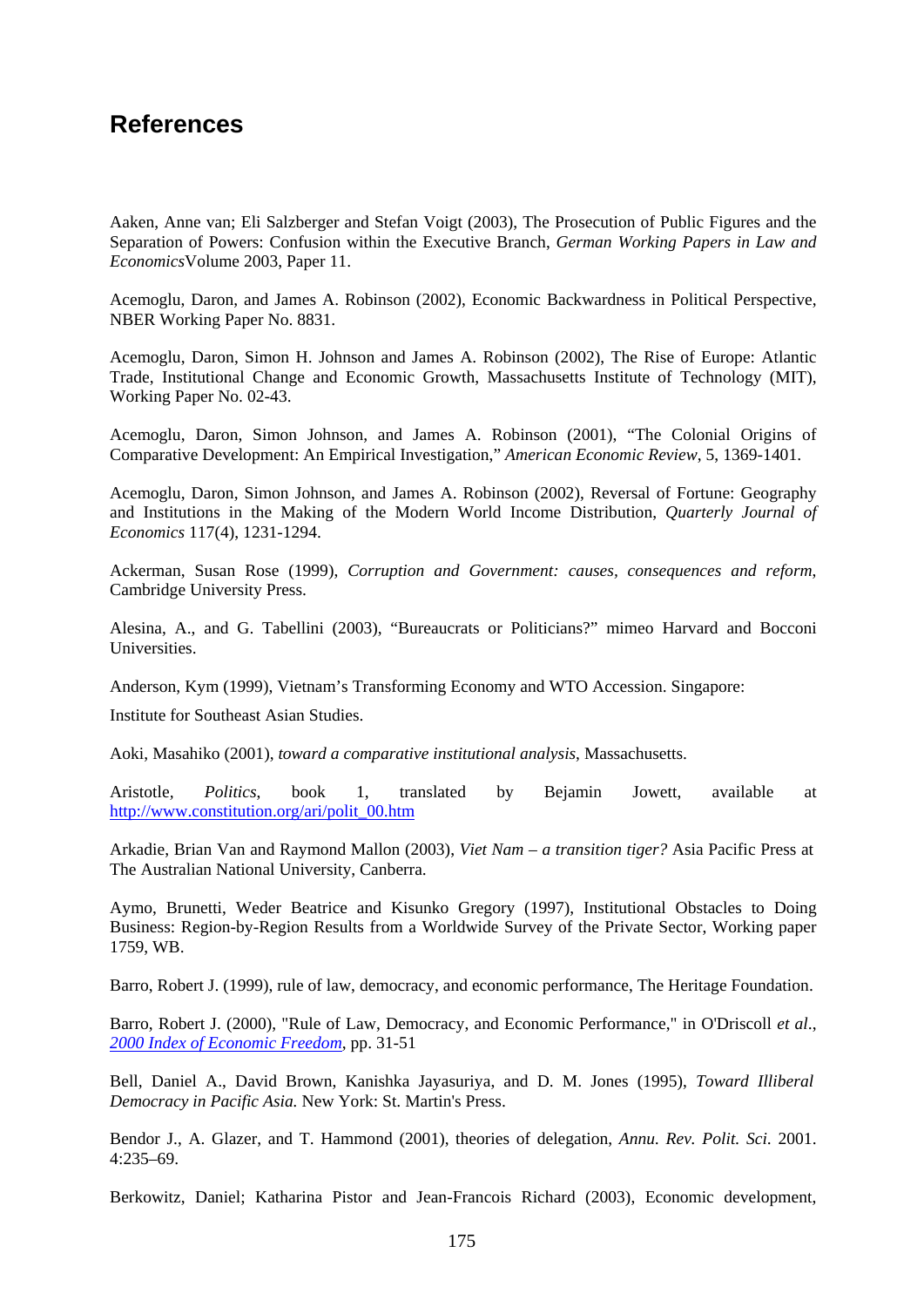legality, and the transplant effect, *European Economic Review 47*: 165-195.

Bernhard, William (2002), Why Delegate: The International and Domestic Causes of Delegation. Paper presented at Conference on Delegation to International Organizations. December 13.

Black, Bernard, Reinier Kraakman and Anna Tarassova (2000), Russian Privatization and Corporate Governance: What Went Wrong? *Stanford Law Review*, July 2000, *52*(6): 1731–801.

Blume, Lorenz and Stefan Voigt (2004),The Economic Effects of Human Rights, available at SSRN: <http://ssrn.com/abstract=652701>

Boudreaux, D. and A.C. Pritchard (1993), Rewriting the Constitution, An Economic Analysis of the Constitutional Amendment Process, *Fordham Law Review*, 62: 111-62.

Brennan, Geoffrey and Alan Hamlin (2000), *Democratic Devices and Desires*, Cambridge: Cambridge University Press.

Britannica Encyclopaedia, available at: <http://www.britannica.com/dictionary>

Buchanan, J. (1975), *the limits of liberty – between anarchy and Leviathan*. Chicago: University of Chicago Press.

Bueno de Mesquita, Bruce and George W. Downs (2005), Development and Democracy, *Foreign Affairs*, Sep/Oct2005, Vol. 84, Issue 5.

Campbell, Colin (1998), *The U.S presidency in crisis: a comparative Perspective*, Oxford University press

Carlson, John and Neville Yeomans (1975), Whither Goeth the Law - Humanity or Barbarity, in Smith, M. & Crossley, D., (eds) *The Way Out - Radical Alternatives in Australia,* Melbourne: Lansdowne Press.

Carothers, Thomas (1998), "The Rule of Law Revival," *Foreign Affairs*, Vol. 77 (2): 95-106.

Catholic Encyclopaedia, available at.<http://www.catholicity.com/encyclopedia/d/>

Chen, Albert H.Y. (2000), Toward the legal enlightenment: discussion in contemporary China on the rule of law, in *The rule of law perspectives from the Pacific Rim*, The Mansfield centre for Pacific affairs.

Chow, Gregory C. (2003), the impact of joining WTO on China economic, legal and political institution, *Journal of Economic literature.*

Coase, R. (1960), The Problem of Social Cost, *Journal of Law and Economics*, 3: 1-44.

Confucius (500BC), *Analects*, translated into English by Muller, Available online at: [http://www.hm.tyg.jp/~acmuller/contao/analects.htm](http://www.hm.tyg.jp/%7Eacmuller/contao/analects.htm)

Cooter, Robert D. (1996), The Rule of State Law Versus the Rule-of-Law State: Economic Analysis of the Legal Foundations of Development, *John M. Olin Working Papers in Law*, *Economics, and Institutions* 96/97-3.

Cooter, Robert D. (1997), "The Rule of State Law and the Rule-of-Law State: Economic Analysis of the Legal Foundations of Development" Annual World Bank Conference on Development Economics Washington: The World Bank, pp. 191-217.

Cooter, Robert D. (2000), *The strategic constitution*, Princeton University Press, Princeton, New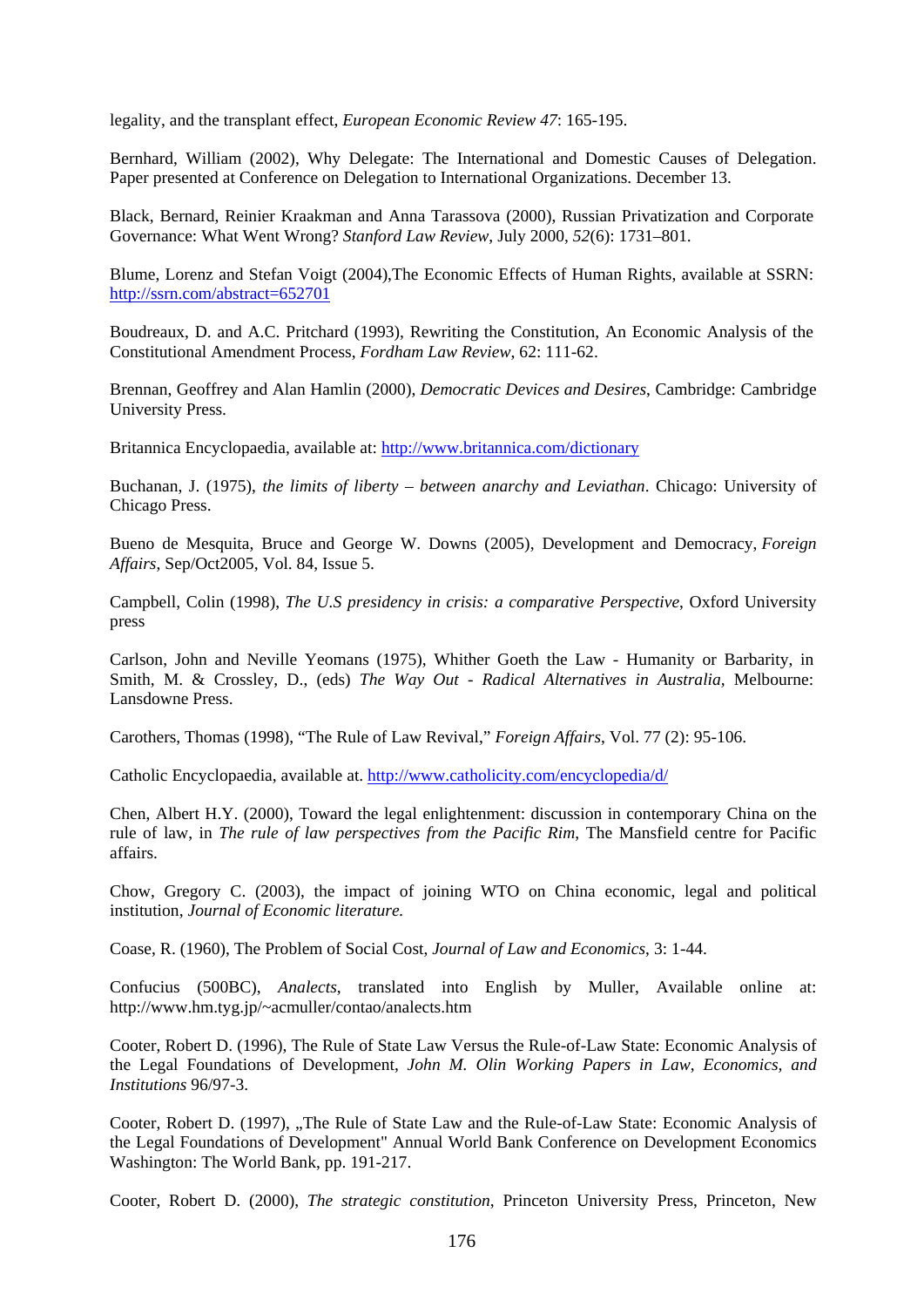Jersey.

Corne, Peter (2000), No pain, no gain: step toward securing the future of China's legal system, in *The rule of law perspectives from the Pacific Rim*, The Mansfield centre for Pacific affairs.

Cortell, Andrew and Sue Peterson (2004), Unintended Consequences and the Limits of States' Delegation to IOs.

Craig, Paul (1997), "Formal and Substantive Conceptions of the Rule of Law: An Analytical Framework" *Public Law* pp. 467-487.

Creel, H. G. (1960), *Confucius and the Chinese way*. New York: Harper Torch books.

Dalton, Russel .J. and Ong Nhu Ngoc (2001), the Vietnamese public in transition, The World Values survey: Vietnam 2001.

Dalton, Russel .J., Pham Minh Hac, Pham Thanh Nghi and Ong Nhu Ngoc (2002), Social relation and social capital in Vietnam, *Comparative sociology*, 1: 369 – 86.

Dalton, Russell J. and Doh Chull Shin (2004), Democratic Aspirations and Democratic Ideals. Paper presented at the conference on "Citizens, Democracy and Markets around the Pacific Rim, East West Center, Honolulu, March 2004.

Dao Tri Uc (2002), Building up the rule of law and the need of creating overall model of Vietnam Government, *Journal on Communist study*, No 5.

Dapice, David O. (2003), Vietnam's Economy: Success Story or Weird Dualism? A SWOT Analysis, paper prepared for United Nations Development Programme & Prime Minister's Research Commission, May 2003.

De Barry, WM. Theodore (1988), The Trouble with Confucianism, *The Tanner lectures on human values*, delivered at the University of California at Berkeley May 4 and 5, 1988.

De Soto (1989), *The Other Path: Invisible Revolution in the Third World*. New York: Harper and Row.

Demsetz, H. (1964), The Exchange and Enforcement of Property Rights:11-26.

Dewatripont, M. and G. Roland (1992), Economic Reform and Dynamic Political Constraints, *Review of Economic Studies*, 59: 703-730.

Dewatripont, M. and G. Roland (1995), The Design of Reform Packages under Uncertainty, *American Economic Review*, 85: 1207-1223.

Dicey, A.V. (1884), *The Law of the Constitution*, London.

Djankov, Simeon , Rafael La Porta, Florencio Lopez-de-Silanes and Andrei Shleifer (2002), Courts: The Lex Mundi Project Harvard Institute of Economic Research Discussion Paper Number 1951

Djankov, Simeon, Rafael La Porta, Florencio Lopez-de-Silanes, and Andrei Shleifer (2002): The Regulation of Entry, *Quarterly Journal of Economics* 117(1): 1-37.

Dolla, David (2002), Reform, growth and Poverty in Vietnam, Working paper No 2837, WB.

Duong Tung (2003), Ho Chi Minh - a Personality - a Person, *Communist review*, No 47.

Edmundo Jarquín and Fernando Carrillo (1998), "Justice delayed: judicial reform in Latin America", Washington, D.C.: Inter-American Development Bank.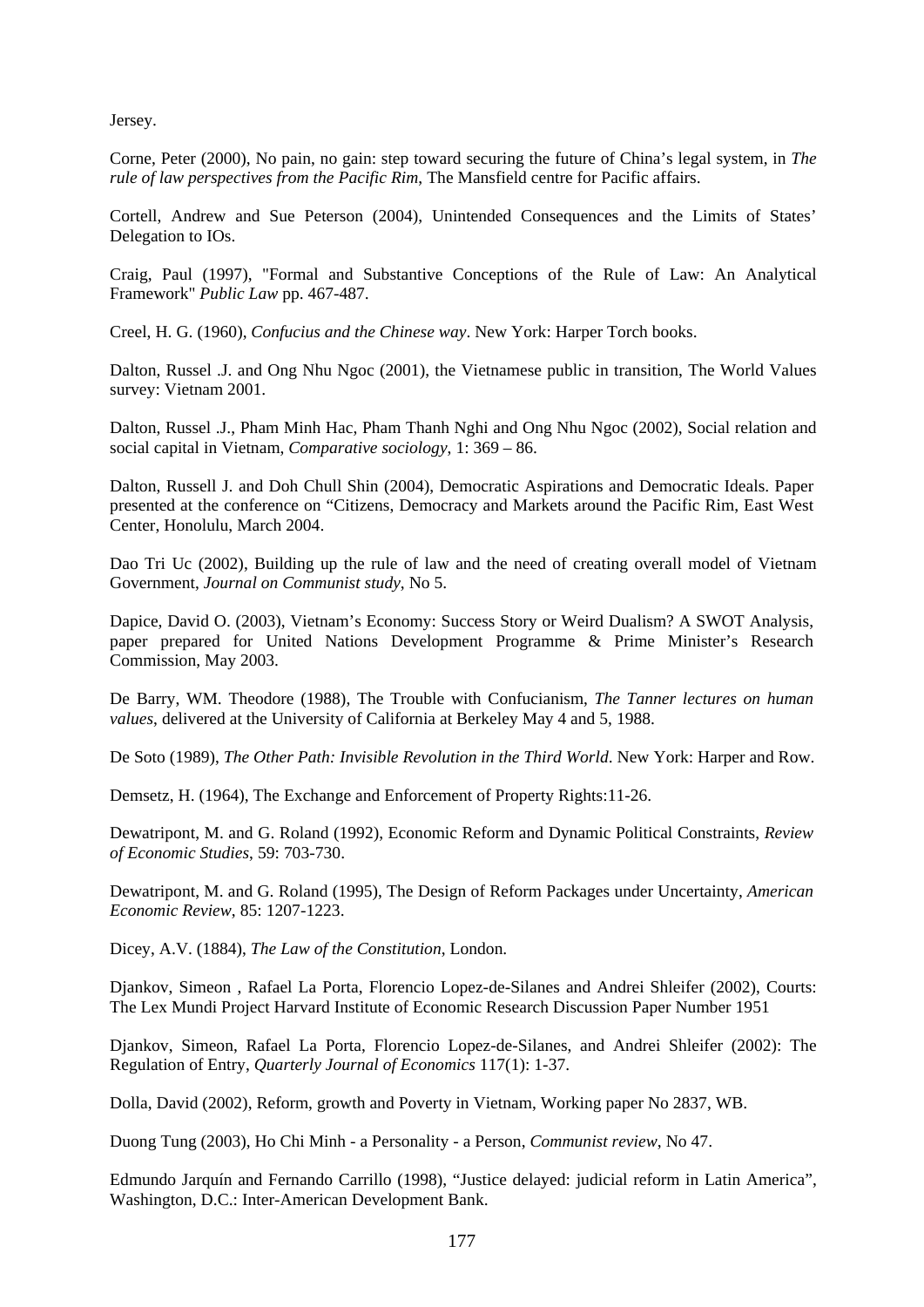Eggertsson, T. (1997), The Old Theory of Economic Policy and the New Institutionalism, *World Development.* Vol. 25, No.8.

Ellickson, Robert C. (1991), *Order without law*, Harvard University Press.

Epstein, David and Sharyn O'halloran (1999), *Delegating powers, a transaction cost politics approach to policy makings under separate powers*, Cambridge University Press.

Faculty of Law, National University of Hanoi (2001), *The theory of State and Law*, National University Press.

Fallon, Richard H. (1997), the rule of law as a concept in constitutional discourse, *Columbia law review*.

Feige, E.L. (1990), Defining and estimating underground and informal economies: The new institutional economics approach. *World Development* 18(7): 989-1002.

Feld, Lars P and Stefan Voigt (2003), Economic growth and judicial independence: cross country evidence using a new set of indicators, *CesIFO Working Papers* No 906.

Fforde, Adam and Stefan Vylder (1996), Viet Nam, in Pradumna B. Rana & Navaed Hamid *From Centrally Planned to Market Economies: The Asian Approach, Vol 3: Lao PDR, Myanmar and Viet Nam*, Hong Kong: Oxford University Press.

Fletcher, George P. (1996), *Basic Concepts of Legal Thought*, Oxford University Press.

Fukuyama, Francis (1995), *Trust*, New York: The Free Press.

Fukuyama, Francis (2004), *State-Building: Governance and World Order in the 21st Century,* 

New York: Cornell University Press 2004.

Fuller, Lon L (1964), *The Morality of Law,* New Haven: Yale University Press.

Furger, Franco (2001), The Competitiveness of Archaic Practices: Towards a Theory of Institutional Stability and Institutional Change, available at: [http://papers.ssrn.com/sol3/papers.cfm?abstract\\_id=279317](http://papers.ssrn.com/sol3/papers.cfm?abstract_id=279317)

Gainsbrough, Martin (2002), Political Change in Vietnam: In Search of the Middle-Class Challenge to the State, *Asian survey,* September/October 2002, Vol. 42, No. 5: 694-707.

Gel'man V. (2000), 'The Dictatorship of Law in Russia: Neither Dictatorship nor Rule of Law', *PONARS Policy Memos*, N146, available at [http://www.csis.org/rusera/ponars/policymemos/pm\\_0146.pdf](http://www.csis.org/rusera/ponars/policymemos/pm_0146.pdf)

Gel'man V. (2003), 'Post-Soviet Transitions and Democratisation: Towards Theory- Building', *Democratization,* 10 (2): 87-104.

General Statistic Office of Vietnam (2002), *The enterprise census*, conducted on 1st April 2001,

Hanoi: Statistic Publishing House.

General Statistic Office of Vietnam (2003), *Input-Output Tables of Vietnam in 2000*, Hanoi:

Statistic Publishing House.

Ghai, Yash (1986), the Rule of law, Legitimacy, and Governance, *International Journal of the Sociology of Law*.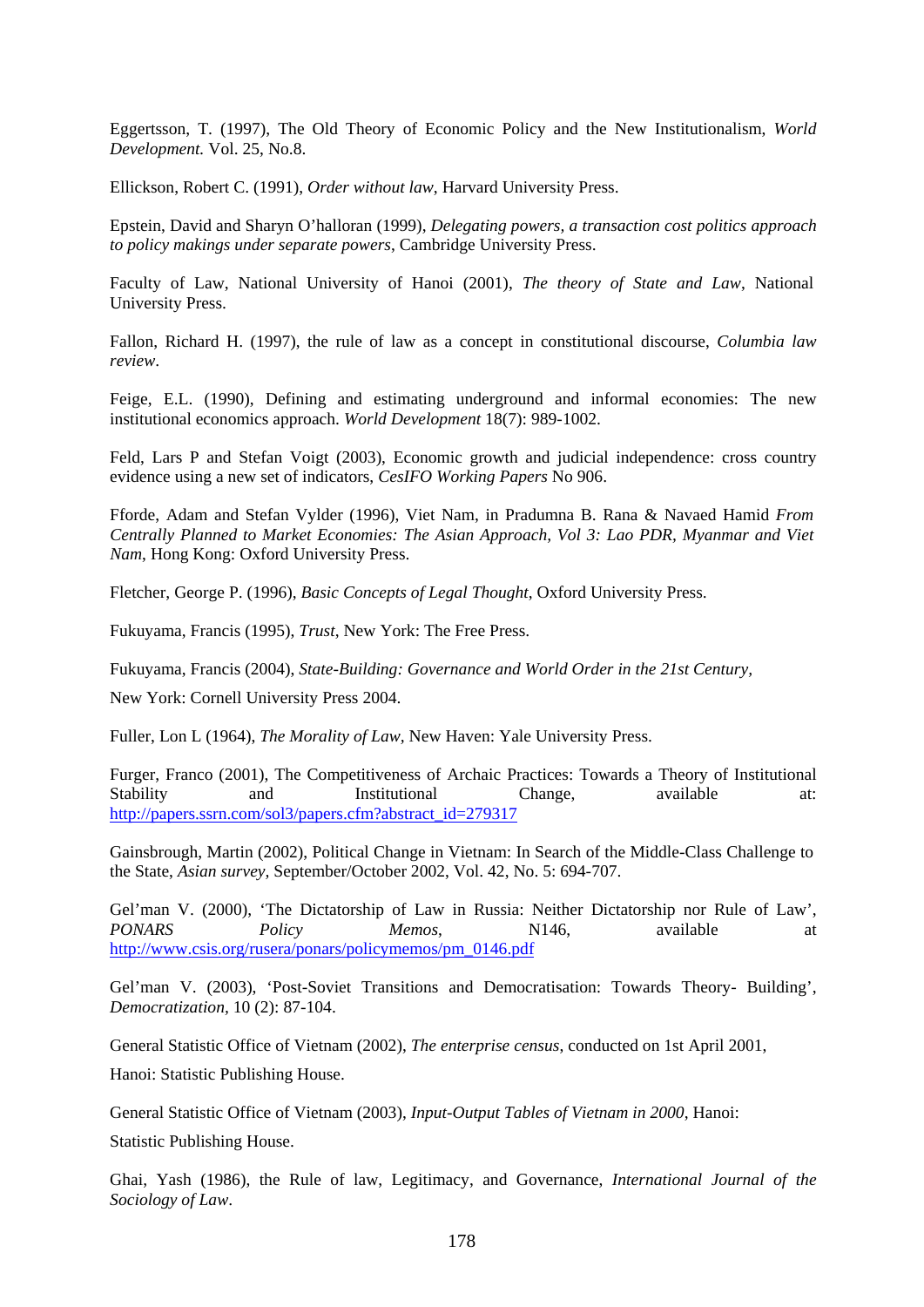Ghai, Yash (1993), The theory of the State in the Third World and the Problematic of Constitutionalism, in *Constitutionalism and Democracy – transitions in the contemporary World*, Oxford university Press.

Ghai, Yash (2000), Human rights and governance: The Asia debate, *Asia-Pacific Journal on Human rights and the Law* 1:9-52.

Gillespie, John (1993), The evolution of private commercial freedom in Vietnam, in Carlyle A. Thayer and David G.Marr, *Vietnam and the Rule of Law*, Canberra.

Gillespie, John (1994), Private commercial rights in Vietnam: A comparative Analysis, *Stanford Journal of International Law*, Vol. 30: 221 - 325.

Gillespie, John (2005), Changing concepts of socialist law in Vietnam, in Gillespie, John and Pip Nicholson, *Asian socialism and legal change*, Asian Pacific Press, Australian National University.

Ginsburg, Tom (2001), Economic analysis and the design of constitutional courts, Law and Economics Working Papers Series Working Paper No. 00-25

Glaeser, Edward L. and Andrei Shleifer (2002), Legal origins, *Quarterly Journal of Economics*, 117(4): 1193-1228.

Glaeser, Edward, Simon Johnson, and Andrei Shleifer (2001), Coase Versus the Coasians

*Quarterly Journal of Economics,* 116: 853-899.

Godoy, Sergio and Joseph E.Stiglitz (2006), Growth, initial conditions, law and speed of privatization in transition countries: 11 years later, NBER Working Paper No 11992.

Gonzalez, Eduardo T. and Magdalena L. Mendoza (2002), Governance in Southeast Asia: Issues and Options, Philippine Institute for Development Studies.

Gould, Erica R. (2003), Delegating Conditionality: Understanding Variations in Control and Conformity. Paper presented at the Delegation to International Organizations Conference in San Diego, California, September.

Greif, Avner (1994), Cultural Beliefs and the Organization of Society: A Historical and Theoretical Reflection on Collectivist and Individualist Societies, *The Journal of Political Economy*, Issue 5 (Oct., 1994), Vol. 102: 912 – 950.

Greif, Avner (2001) A Theory of Endogenous Institutional Change, Annual Meeting of the ISNIE (Berkeley), September 2001.

Greif, Avner (2003), *Institutions: Theory and History*, Chapter 9, Cambridge: Cambridge University Press.

Griffin, Keith, eds. (1998), *Economic Reform in Vietnam*, London: Macmillan Press.

Grigorian, David A. and Albert Martinez (2000), Growth and quality of institution: What do (transition) economies have to gain from the rule of law, Working paper No. 2475, WB.

Gwartney, Lawson and Block (1996), Economic freedom of the World 1975 – 1995. Vancouver, The Fraser Institute.

Hager, Barry M. (1999), *The rule of law - A lexicon for Policy makers*, Mansfield centre for Pacific Affairs.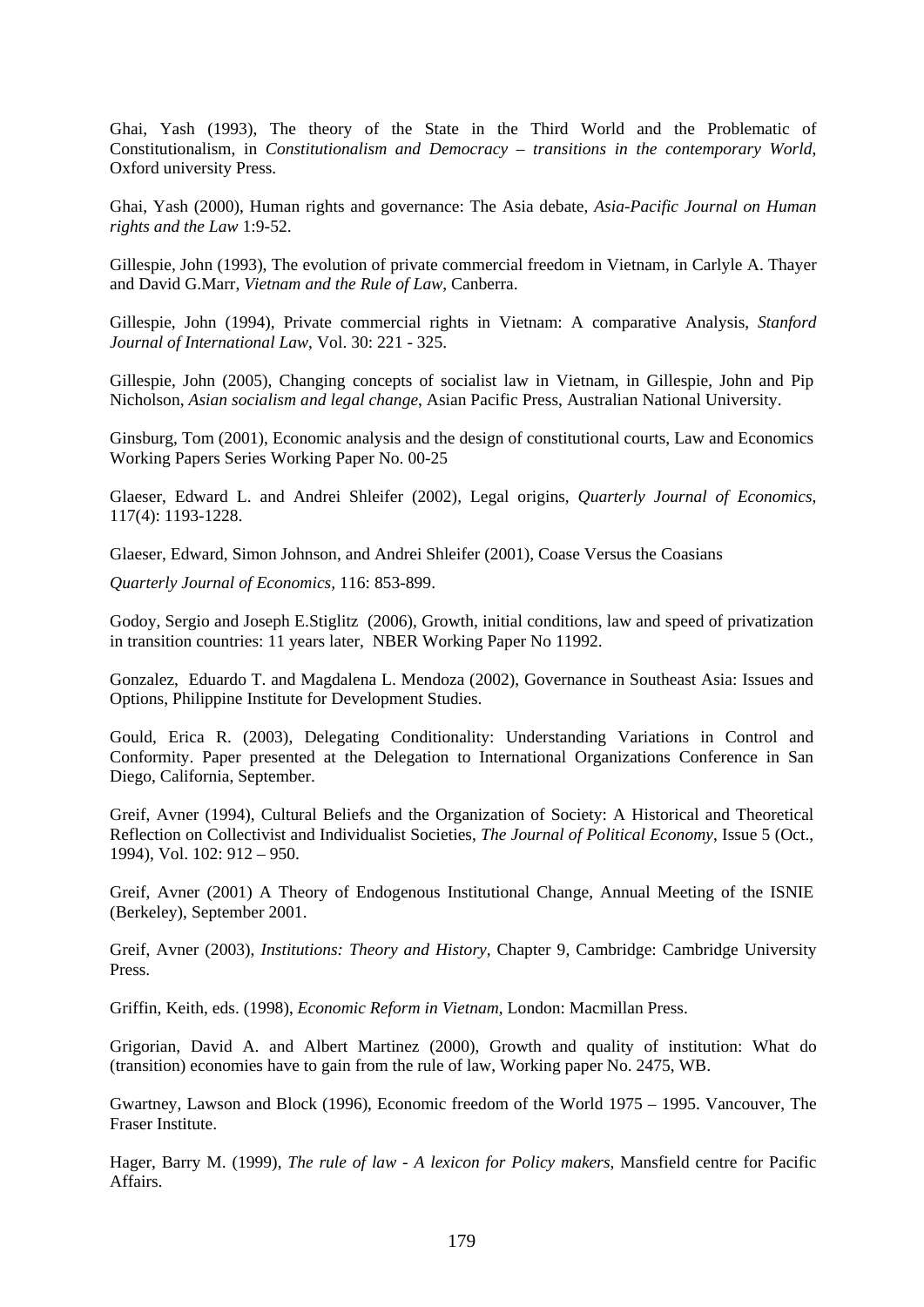Hager, Barry M. (2000), The rule of law: defining it and defending it in the Asian context, in *The rule of law perspectives from the Pacific Rim*, The Mansfield centre for Pacific affairs.

Haines, David W. (1984), "Reflections of Kinship and Society under Vietnam's Le Dynasty" *Journal of Southeast Asian Studies* Volt XV No. 2 (September): 307-314

Hall, P. and R. Taylor (1996), A Political science and the three new institutionalisms, *Political Studies 44*: 936-957.

Hawes, Michael Brewster (2003), Empty-Chair Diplomacy: Explaining State Exit from International Organizations. The 2003 Annual Meeting of the Midwest Political Science Association.

Hawkins, Darren, David A. Lake, Daniel Nielson, and Michael J. Tierney (2004), States, International Organizations, and Principal-Agent Theory.

Hayek, F.A. (1944), *The Road to Serfdom, Chicago*: University of Chicago Press.

Hayek, F.A. (1960) *The constitution of Liberty*, England.

Hayek, F.A. (1979), *Law, Legislation and Liberty*, Volt 1, London, Routledge & Kegan Paul.

Hayo, Bernd and Stefan Voigt, (2003) Explaining de facto judicial independence, *Volkswirtschaftliche Diskussionsbeiträge* 47/03, University of Kassel.

Hellman, Joel S. (1998), Winners Take All – The Politics of Partial Reform in Post communist Transitions, *World Politics 50*: 203-34.

Hellman, Joel S. and Daniel Kaufmann, (2001), Confronting the challenge of State capture in Transition Economies, *Finance and Development*, IFM, Vol 38.

Hoang Quoc Viet (1962), Building up socialist legality and educating people to respect laws, *Study Review* 6:14–18.

Hoang Van Hao (2003), Sovereignty and human right, *Journal on Communist study*, No 34.

Hoff, Karla and Stiglitz, Joseph E. (2002), After the Big Bang? Obstacles to the Emergence of the Rule of Law in Post-Communist Societies*, World Bank Policy Research Working Paper No. 2934*.

Huu Ngoc (2004), The Yin and Yang of Confucian philosophy, available at: <http://vietnamnews.vnagency.com.vn/2004-02/21/Columns/Traditional%20Miscellany.htm>

Institution of State and Law (1996), *Basic Theoretical Issues about State and Law*, National Politics Publisher, Hanoi.

International commission of Jurist (1981), *Development, Human rights and the rule of law*. Pergamon Press.

Jayasuria, Kanishka (1999), Corporatism and judicial independence within statist legal institutions in East Asia.

Jayasuria, Kanishka (2001), The exception becomes the norm: Law and Regimes of exception in East Asia, *Asia-Pacific Law and Policy Journal*, Vol 2(1), winter, 2001.

Johnson, Simon, Daniel Kaufmann and Pablo Zoido-Lobaton (1999), Corruption, Public Finances, and the Unofficial Economy, Working paper 2169, WB.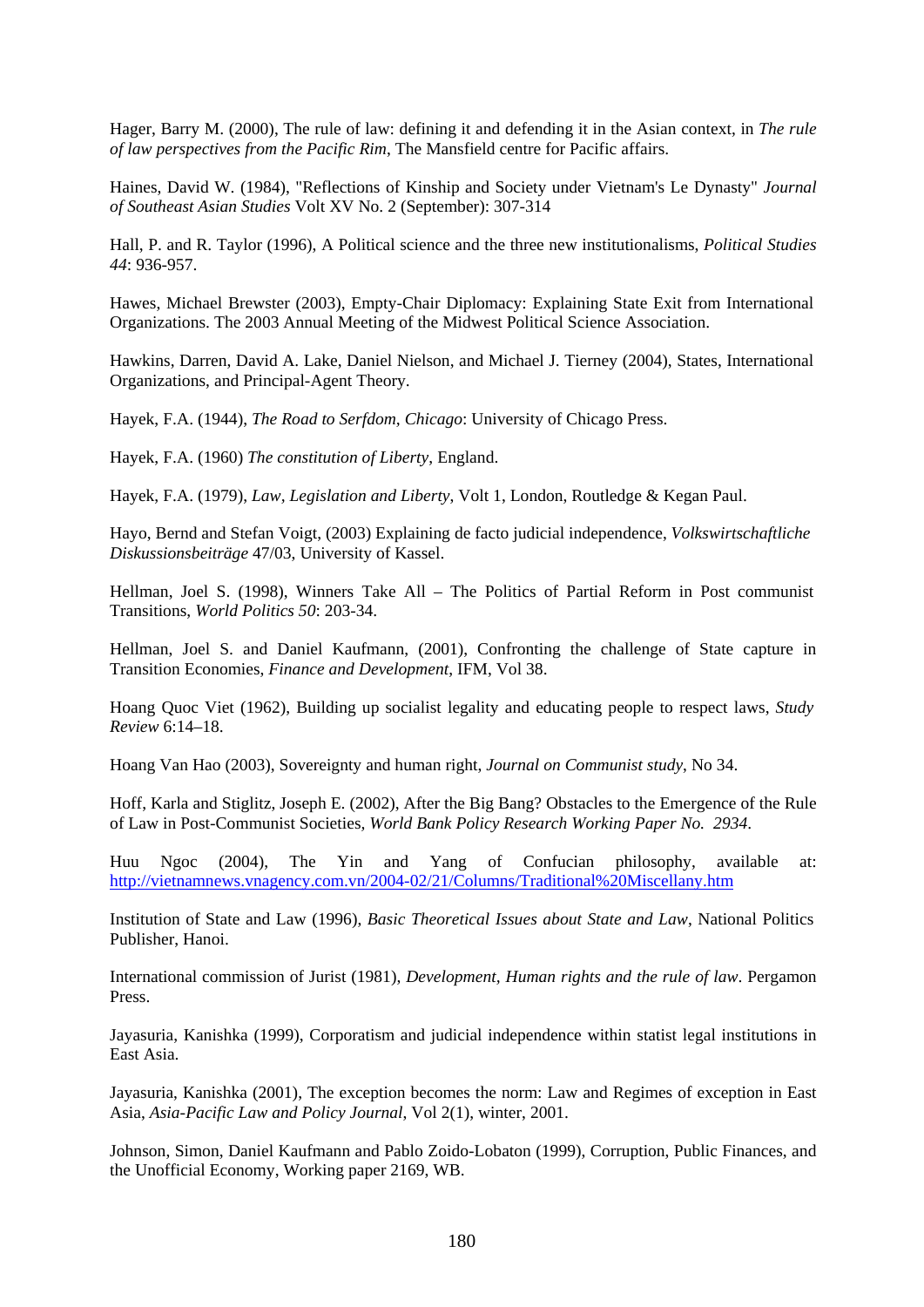Johnson, Simon, Daniel Kaufmann, and Andrei Shleifer (1997), The unofficial economy in

Transition, *Brookings Papers on Economic Activity* 2: 159-221.

Johnson, Simon; Daniel Kaufmann, John McMillan and Woodruft Christopher (2000), Why do firm hide? Bribes and unofficial activities after communism, *Journal of Public Economic*, Vol 76.

Jowell, Jeffrey and Dawn Oliver (2000), *The changing Constitution*, Oxford University Press, 4th Edition.

Karnov, Stanley (1983/ 1997), *Vietnam – a history*, Princeton University Press, Fifth Edition.

Kaufmann, Daniel, Aart Kraay and Massimo Mastruzzi (2004), "Governance Matters III: Governance Indicators for 1996, 1998, 2000, and 2002", *World Bank Economic Review*, 18:253-287.

Kaufmann, Daniel, Aart Kraay, and Massimo Mastruzzi (2005), Governance Matters IV: Governance Indicators for 1996-2004. The World Bank, available at: [www.worldbank.org/wbi/governance/pubs/govmatters4.html](http://www.worldbank.org/wbi/governance/pubs/govmatters4.html).

Keir, D. L. and F. H. Lawson (1967), Cases in Constitutional Law, 5th, Oxford University press.

Knack, Stephen and Philip Keefer (1995), Institutions and Economic Performance: Cross-Country Tests Using Alternative Institutional Measures. *Economics and Politics*, No 7: 207-27.

Knight, Jack (1992), *Institution and social conflict*, Cambredge University Press.

Kokko, Ari (1999), Vietnam: Ready for *Doi Moi* II? in H.W. Arndt and Hal Hill (eds), *Southeast Asia's Economic Crisis*, Singapore: Institute of Southeast Asian Studies.

Krawietz, Werner; Pattaro, Enrico and Tay, Alice Erh-Soon (1997), Rule of law – Political and Legal Systems in Transition, Duncker &Humblot, Berlin.

La Porta *,* Rafael, Florencio Lopez-de-Silanes, Christian Pop-Eleches and Andrei Shleifer (1997), Judicial checks and balances, *NBER Working paper series*, Working Paper 9775.

La Porta, Rafael, Florencio Lopez-de-Silanes, Andrei Shleifer and R. Vishny (1997). Legal determinants of External Finance, *The Journal of Finance*, Vol. LII, No. 3.

La Porta, Rafael, Florencio Lopez-de-Silanes, Andrei Shleifer, and Robert W. Vishny (1998): Law and Finance, *Journal of Political Economy* 106(6): 1113-1155

La Porta, Rafael, Florencio Lopez-de-Silanes, Andrei Shleifer, and Robert W. Vishny (2000): Investor Protection and Corporate Governance, *Journal of Financial Economics*, 58(1-2): 3-27

La Portal, Rafael, Florencio Lopez-de-Silanes, Christian Pop-Eleches and Andrei Shleifer (2003), Judicial checks and balances, *NBER Working paper series*, Working Paper 9775.

Lake, David A. Lake and Mathew D. McCubbins (2004), Delegation to International Agencies, available at: [http://dss.ucsd.edu/~dlake/Working%20Papers/mclake-delegation%20Draft%202.1.pdf](http://dss.ucsd.edu/%7Edlake/Working%20Papers/mclake-delegation%20Draft%202.1.pdf)

Landes, William and Richard Posner (1975), The Independent Judiciary in an Interest-Group Perspective, *J. LAW & ECON*.

Lavigne, Marie (1999), *The economics of Transition form Socialist Economy to Market Economy*, 2nd edition, St.Martin's Press.

Le Dang Doanh (2003), Decrease the input expenditure in order to increase competitive ability, *Saigon*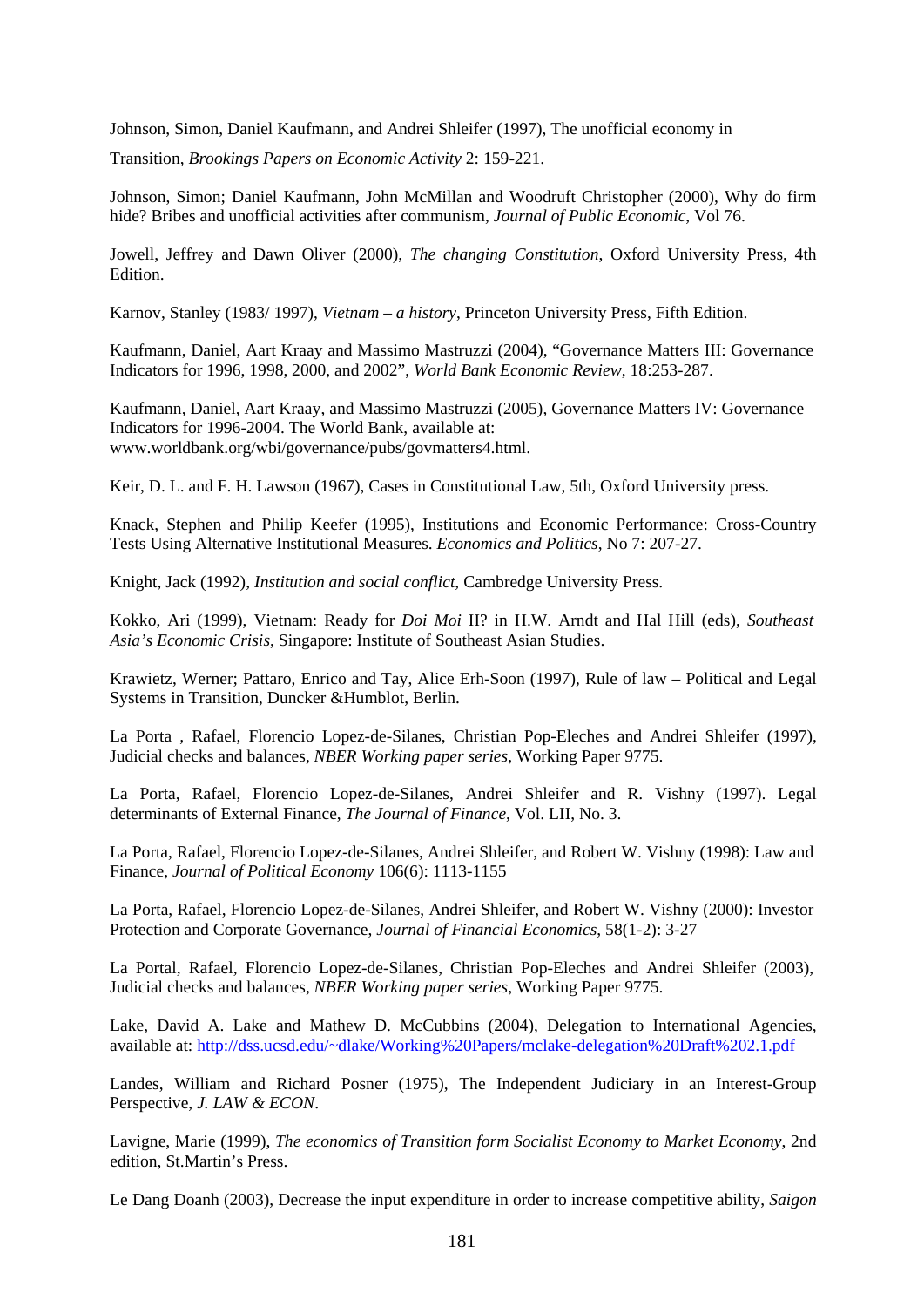*economic time*.

Le Duc Binh and Pham Ngoc Quang (2003), Continuing to reform the method of VCP to lead the State, *Journal on Communist study*, No 40.

Le Minh Thong (2005), the supreme supervision of the National Assembly in the socialist state of people, by people and for people governed by the rule of law, the paper for Conference on National Assembly of Vietnam: 60 years establishment and development from 23rd – 24th December 2005 at Hanoi, Vietnam.

Le Thanh Van (2002), Organization and Operation of NAV in the line of perfecting the socialist state governed by rule of law in Vietnam, *Journal on Communist study*, No 26.

Le Tuan Huy (2005), the Montesquieu philosophy and the establishment of the rule of law in Vietnam, PhDissertation, the college of Social science and Humanity, Hochiminh National University.

Le Xuan Luu (2004), Building the state of the people, by the people and for the people governed by the rule of law, *Journal on Communist study*, No 61.

Lipson, Leslie (1964), *The democratic Civilization*, Oxford University Press.

Lipson, Leslie (1997), *The great Issues of Politics*, Prentice Hall, New Jersey.

Litvack, J.I. & Rondinelli, D.A. (1999), *Market Reform in Vietnam: Building Institutions for Development,* Westport, Connecticut: Quorum Books.

Locke, John (1690), the Second Treatise of Civil Government, available at: [http://www.interlog.com/~girbe/locke.html](http://www.interlog.com/%7Egirbe/locke.html)

Lopez-de-Silanes, Florencio, Simeon Djankov, Rafael La Porta and Andrei Shleifer (2001), The Regulation of Entry, Working Papers 2661, WB.

Luu Tien Dung (2003), Judicial independence in transitional countries, United Nations Development Programme, Oslo Governance Centre.

Lyne, Mona and Tierney Michael (2002), Variation in the Structure of Principals: Conceptual Clarification for Research on Delegation and Agency Control. Park City Conference on Delegation and International Organizations May.

Madison, J. (1788), These Departments Should Not Be So Far Separated as to Have No Constitutional Control Over Each Other, The Federalist No. 48.

Madison, John, Alexander Hamilton, and John Jay (1788/ 1961), *The Federalist Papers*,

New York, NY: New American Library.

Martimort, David, and Estache, Antonio (1999), Politics, Transaction Costs, and the Design of Regulatory Institutions, Working paper No. 2073, WB.

Marx, Karl (1967), *Capital* (3 vols.), New York: International Publishers.

Marx, Karl and Frederick Engels (1848), The communist manifesto, available at *<http://www.anu.edu.au/polsci/marx/classics/manifesto.html>*

Matsuo, Hiroshi (2003), The Rule of Law and Economic Development: a Cause or a Result? Symposium: The Role of Law in Development - Past, Present and Future.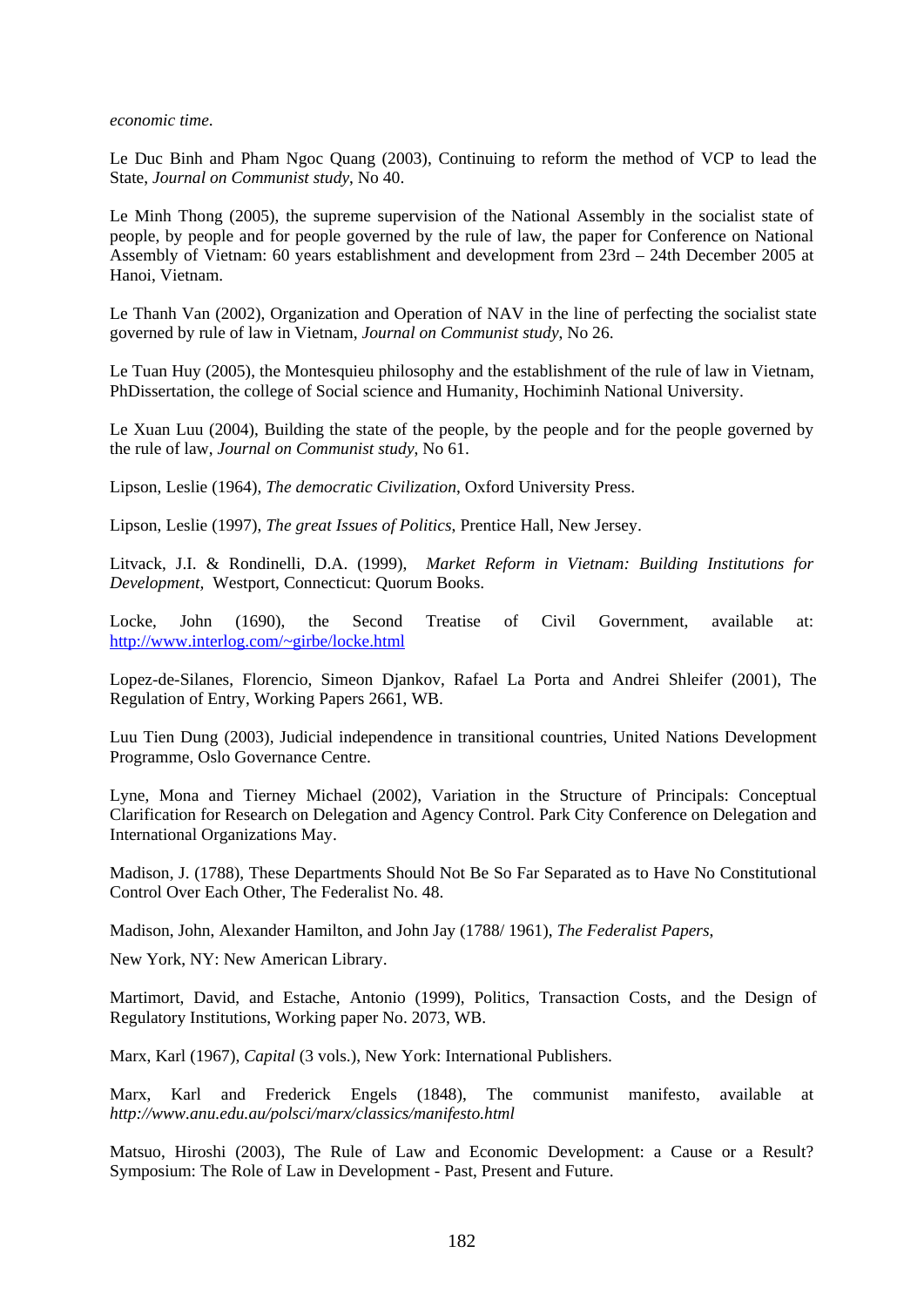Mccormik, Jame M. and Neil.J. Mitchell (1997), human rights violations, umbrella concept, and empirical analysis, *World politics*.

Moe, Terry M. (1990), Political Institutions: The Neglected Side of the Story, *Journal of Law, Economics, and Organization* 6: 213-253.

Montesquieu, Charles de Sécondat (1748), *De l'esprit des lois*. Paris.

Moore, Barrington (1966), *Social Origins of Dictatorship and Democracy: Lord and Peasant in the Making. of the Modern World*, Boston: Beacon Press.

Moore, John N. (1990), "The Rule of Law: An Overview", paper presented at the first U.S/Soviet Conference on 'the Rule of Law', Moscow and Leningrad, 19-23 March 1990.

Mueller, Dennis C. (1996), *Constitutional Democracy*, Oxford University Press, New York.

Mueller, Dennis C. (1999), On Amending Constitutions, *10 CONST. POL. ECON*.

Ngo Duc Manh (1996), Building and perfection of the SRV state, *legal forum*, Vol. 2, No. 20.

Ngoc Q. Pham and Thanh D. Nguyen (2005), Structural change and economic performance of Vietnam, 1976-2000, Paper prepared for the Singapore Economic Review Conference (SERC) 2005, organized by the Singapore Economic Review, 4 – 6 August 2005.

Nguyen Dang Dung (1998), the doctrine of separation power, its application in some countries, *Journal of State and Law,* No 2.

Nguyen Duc Binh (2006), Building the strong Communist Party of Vietnam, Nhan Dan Newspaper online dated on 23rd Feb. 2006, available at: [http://nhandan.org.vn/vietnamese/](http://nhandan.org.vn/vietnamese/20020326/bai-tsluat.html)

Nguyen Khac Vien (1974), *Tradition and Revolution in Vietnam*, Indochina Resource Center, Berkeley.

Nguyen Phu Trong (2005), The recent ideology struggle in Vietnam, *Journal on Communist study*, November 2005.

Nguyen Quoc Viet (1999) The theory of separation of power - its role on implementing the Rule of Law in Vietnam, *Annual Postgraduate Research Book*, Social Sciences and Humanities college, VNU, Hanoi,

Nguyen Quoc Viet (2001), The Mechanism of division and cooperation between the National Assembly and the Government of Vietnam, *The Legislative Studies Magazine*, National Assembly, Hanoi, N010 – 2001: 23-30.

Nguyen Quoc Viet (2001), The process of promulgation and completion Vietnam ancient Code (the Le code), *VNU Journal of Social Sciences*, Hanoi, No2: 35- 40.

Nguyen Quoc Viet (2004), Obstacle to the rule of law in transition economy: arbitrary discretion of Government – the case of Vietnam, 17th Workshop in Law and Economics, Erfurt April, 2004.

Nguyen Quoc Viet (2005), Do informal institutions matter? Confucian Values on the Transition to the rule of law in Vietnam, 1<sup>st</sup> Meeting of Law and Economics Association, Seoul, Korea, <http://aslea.org/paper.htm>

Nguyen Van Tai (1996), on the state ruled by law and a multipatisan regime, Vietnam Social Sciences, National Centre for Social Sciences and Humanities, Hanoi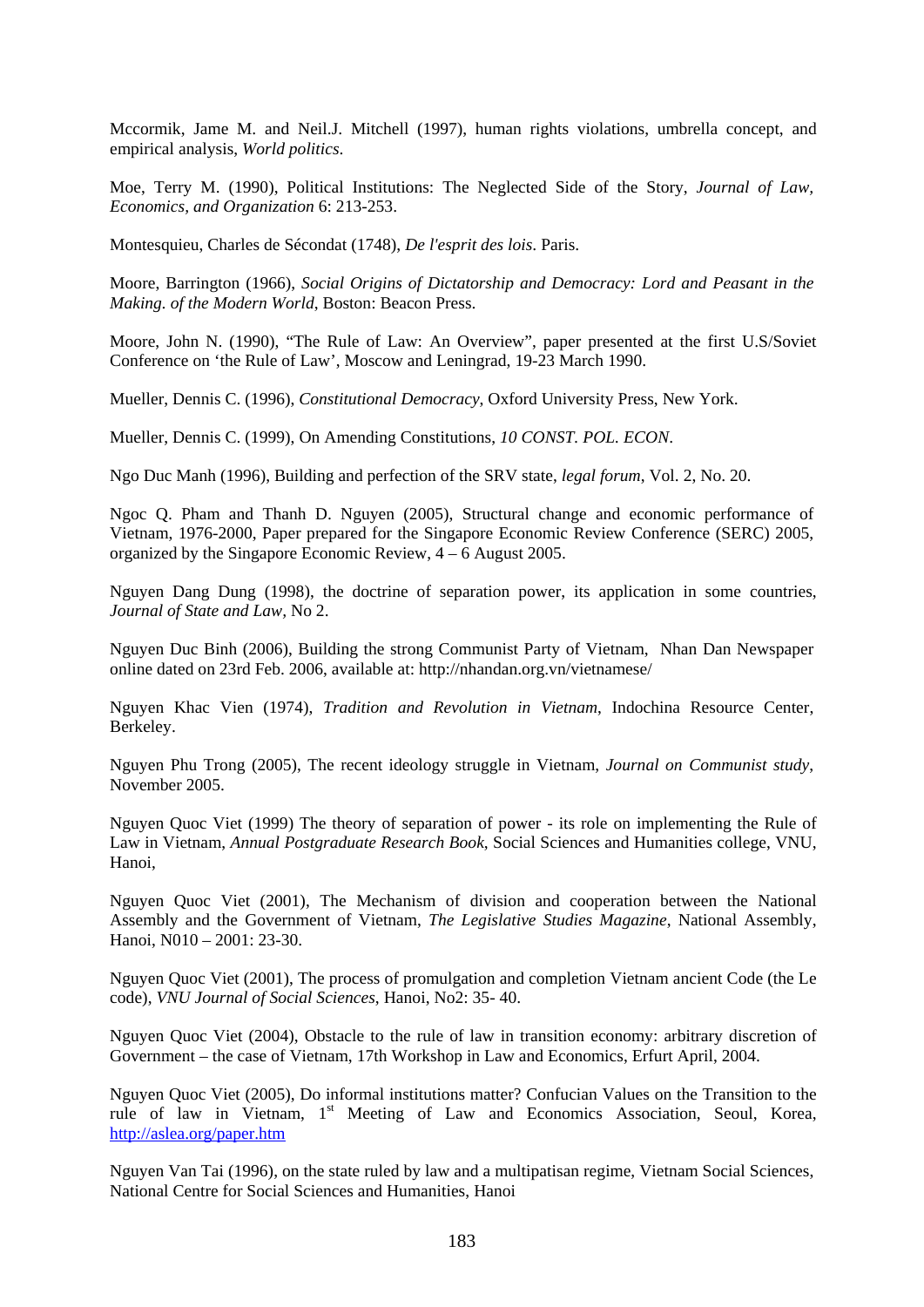Nicholson, Pip (2003), Vietnamese Court Reform: constancy and change in the contemporary period, Conference paper presented at Mapping Vietnam's Legal Culture, University of Victoria, Canada, 28 March.

Nicholson, Pip (2005), Vietnamese Jurisprudence: informing court reform, Chapter 7 in Gillespie, John and Pip Nicholson, *Asian socialism and legal change,* Asian Pacific Press, Australian National University.

Nielson, Daniel L. and Michael J. Tierney (2002), Principals and Interests: Agency Theory and Multilateral Development Bank Lending. Paper presented at the Midwest Political Science Association meeting, Palmerhouse Hilton, Chicago, IL, April.

Nielson, Daniel L. and Michael J. Tierney (2003), Delegation to International Organizations: Agency Theory and World Bank Environmental Reform. International Organization

North, Douglass C. (1981)*, Structure and Change in Economic History*, New York-London.

North, Douglass C. (1990), *institutions, institutional change and economic performance*, Cambridge University Press.

North, Douglass C. (2000), Institutions and Economic Growth: A historical introduction, in Frieden, Jeffy A*., International political Economy*, Rougledge.

Olson, M. (1965), *the logic of collective action*, Cambridge, Harvard University Press.

Olson, M. (1980), Is the Balance Budget Amendment Another From of Prohibition? In W.F. Moore and R.G. Penner (eds), *The Constitution and the Budget, Are Constitutional Limits on Taxing, Spending, and Budget Powers desirable at the Federal Level*? Washington, D,C.: American Enterprise Institute.

Olson, M. (1982): *The Rise and Decline of Nations*, New Haven: Yale University Press.

Olson, M. (1984) Comment, in Richard B.McKenzie (ed.), *Constitutional Economics – Containing the Economic Powers of Government*, Lexington: Lexington Books, p. 89 – 94.

Ornatowski, Gregory K. (1996), Confucian ethic and economic development: a study of the Adaptation of Confucian Values to Modern Japanese Economic Ideology and Institutions, *Journal of Social Economics*, Volume 25, No. 5: 571-490.

Peerenboon, Randall (2000), China and the rule of law (Part II), *Perspectives*, Vol. 1, No 6.

Pejovich, S. (1972), Towards An Economic Theory of the Creation and Specifications of

Property Rights: 309-325.

Pew Global Attitudes Project (2003), *View of the changing World*, The Pew Research center for the People and the Press, Washinton DC.

Pham Duy Nghia (2002), *Vietnamese business law in Transition*, TheGioi Publishers, Hanoi.

Pham Duy Nghia (2003), Confucianism and the conception of the law in Vietnam, paper for the Conference "Law and Governance: Vietnam socialist transition" at University of Melbourne.

Phan Dai Doan, et al. (1999), *Some issues on Confucianism in Vietnam*, National Policial Publishers, Hanoi, Vietnam.

Pistor, Katharina (2004), Addressing Deterrence and Regulatory Failure in Emerging Stock Markets,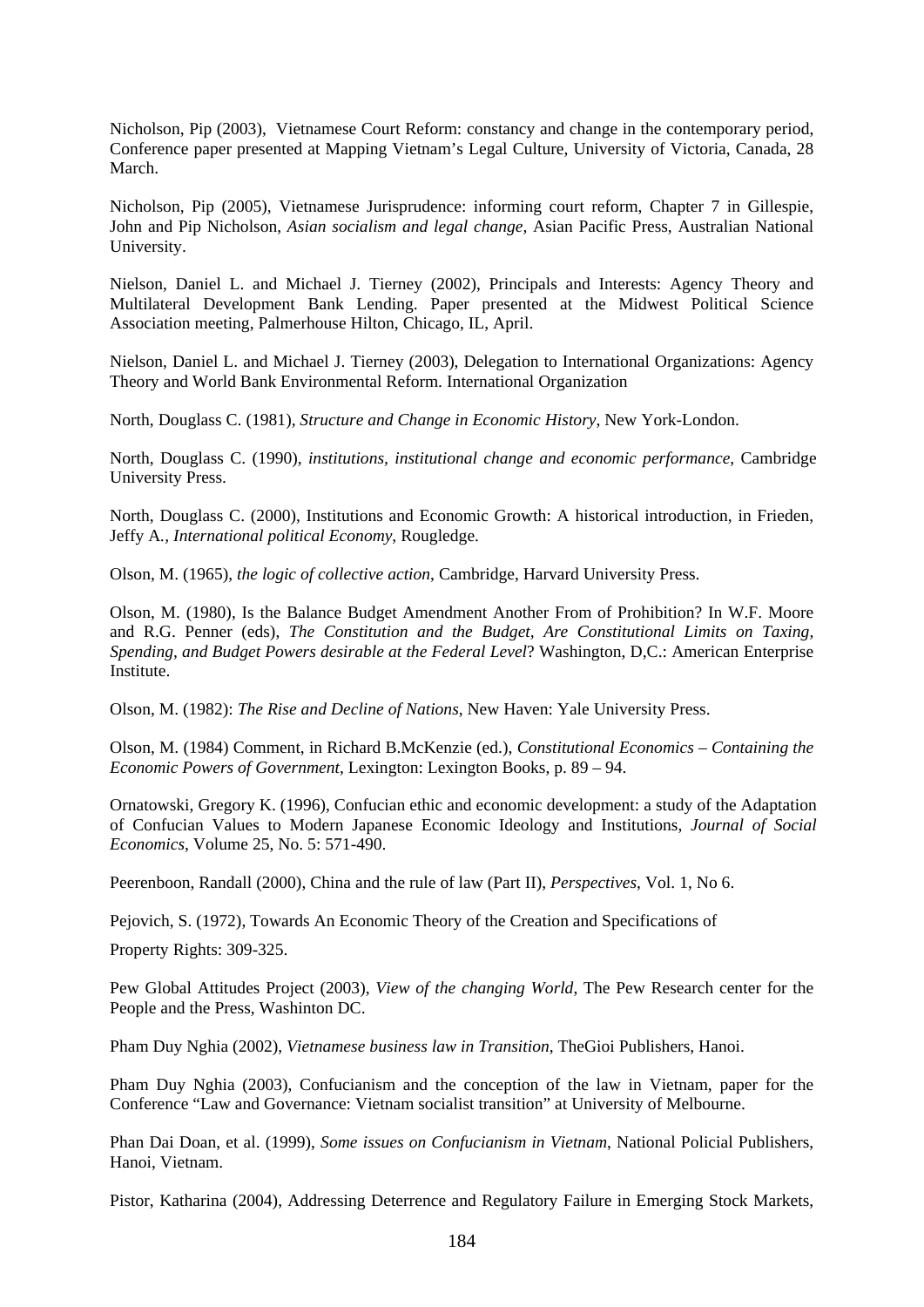American Law & Economics Association Annual Meetings, Paper 77.

Pollack, Mark A. (1997), Delegation, Agency, and Agenda Setting in the European Community. *International Organization*, Volume 51, Issue 1.

Popov, Vladimir (2005), Successes and Failures of Economic Transition of North and Central Asian Countries in the Era of Globalization, International Conference on Strengthening Regional cooperation for Managing Globalization Moscow 28-30 September 2005.

Popper, Karl (1945/*1966*), *The Open Society and Its Enemies Volume 1: The Spell of Plato.* London: Routledge & Kegan Paul.

Posner, Eric A. (2001), Controlling Agencies with Cost-Benefit Analysis: A Positive Political Theory Perspective, *Chicago Law Review*, vol. 68.

Przeworski, Adam (2003), The Last Instance: Are Institutions the Primary Cause of Economic Development?, Paper for the meeting on Institutions, Behavior, and Outcomes, CEBRAP, Sao Paulo, March 12-14, 2003.

Putnam, Robert (1993), *Making Democracy Work*, Princeton: Princeton University Press.

Quang Can (2001), Some reflections on Marxist philosophy in the perspective of Eastern culture, Vietnam Social Sciences, No.1.

Rawls, John (1971), *A Theory of Justice*, The Belknap Press of Harvard University Press, Cambridge, Massachusetts.

Raz, J. (1979), *The Authority of Law*. Oxford: Clarendon.

Raz, J. (1983), *The Authority of Law: Essay on Law and Morality,* Oxford University Press.

Reynolds, Noel B. (1989), "Grounding the Rule of Law," 2 *Ratio Juris*.

Roland, G. and T. Verdier (1999), Law Enforcement and Transition, Mimeo ECARES, ULB and DELTA.

Sachs, Jeffrey D. (1996), Reform in Eastern Europe and the former Soviet Union in light of the East Asian experiences, *NBER Working Paper* No. 5404.

Sachs, Jeffrey D. and Katharina Pistor (1987), The Rule of Law and Economic Reform in Russia, *The John M. Olin Critical Issues Series*, Westview Press.

Sachs, Jeffrey D. and Woo, Wing Thye (1997), Understanding China's economic performance, *NBER Working Paper* No. 5935.

Sajo, Andras and Losonci, Vera (1993), Rule by law in East central Europe: is the Emperor's New Suit a Straitjacket, in *Constitutionalism and Democracy: transition in the contemporary world*, Oxford Uni Press.

Salzberger, Eli M. (2001), The Independence of the Judiciary An Economic Analysis of Law Perspective, 9th Annual Conference on The Individual vs the State Institutional Independence and Integrity, Budapest, May 3-5, 2001.

Salzberger, Eli M. and Stefan Voigt (2002), On constitutional Processes and the delegation of power, with special emphasis on Israel and central and Eastern Europe, *Theoretical Inquires in Law*, Vol 3 No  $1: 207 - 263.$ 

Santiso, Carlos (2003), Economic reform and judicial governance in Brazil: balancing independence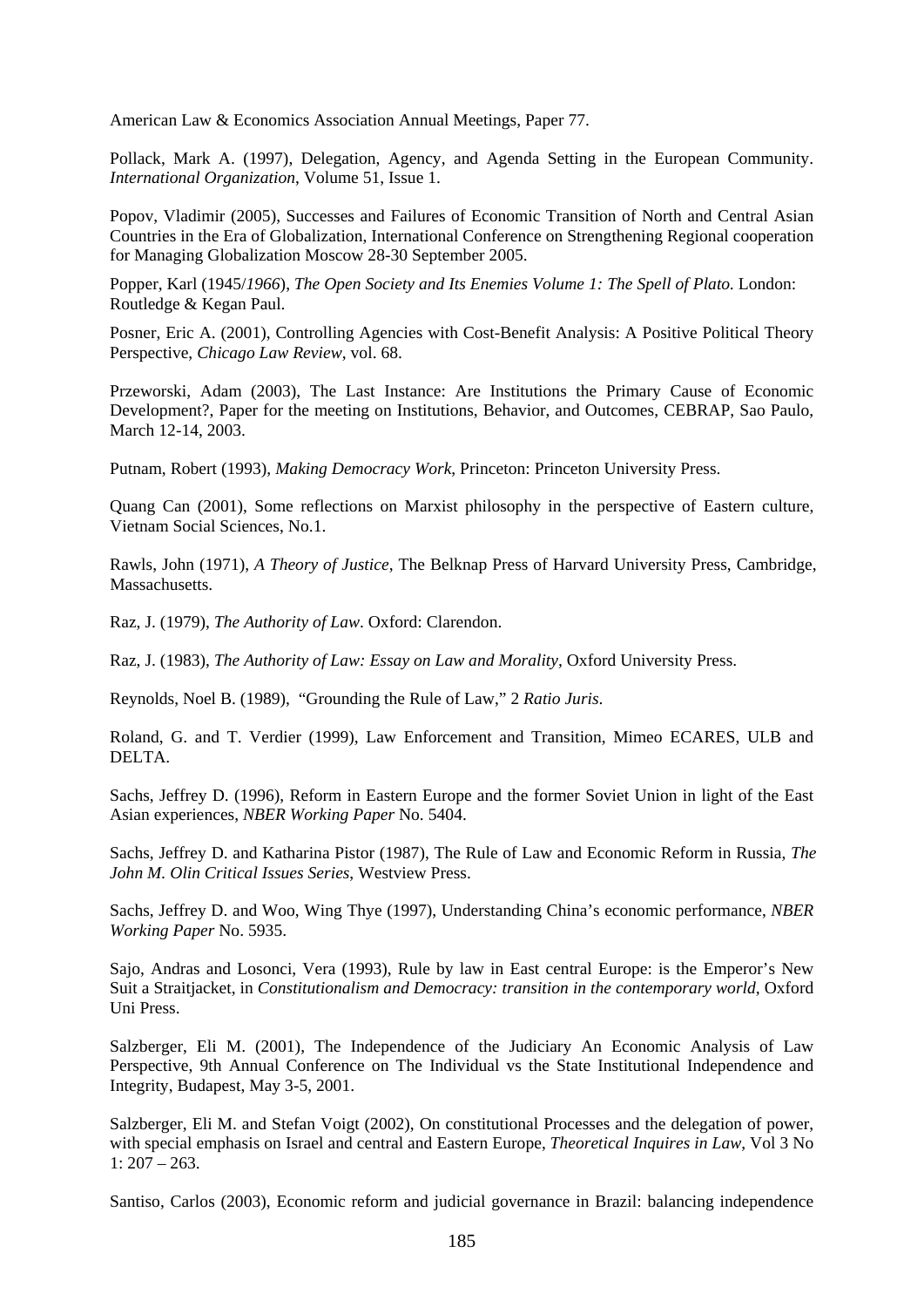with accountability, VIII Congreso Internacional del CLAD sobre la Reforma del Estado y de la Administración Pública, Panamá, 28-31 Oct. 2003

Schlüter, Achim (2000), Institutional Change in Transition: Restitution, Transformation and Privatisation in Czech Agriculture, Paper at the 4th KATO Workshop from May 10-14, 2000 in Plovdiv, Bulgaria.

Shen, Ling (2005), When will a dictator be good? Paper at the first annual Meeting of Asian Law and Economics Association, in June, 2005, Seoul, Korea

Stephenson, Matthew (2001), "The Rule of Law as a Goal of Development Policy,"

[http://www1.worldbank.org/publicsector/legal/ruleoflaw2.htm.](http://www1.worldbank.org/publicsector/legal/ruleoflaw2.htm)

Stiglitz, Joseph E. and Karla Hoff (2002), After the Big Bang? Obstacles to the Emergence of the Rule of Law in Post-Communist Societies*,* World Bank Policy Research Working Paper No. 2934.

Theyer, Carlyle A. and Marr, David G. (1993), Vietnam and the Rule of law, Canberra.

Thomas, Melissa (2001), "The Rule of Law in Western Thought," available at:

http://www1.worldbank.org/publicsector/legal/western.htm.

Tran Duc Luong (2002), Judicial Reforms for the Rule of Law, *Nhan Dan Newspaper online*, available at:<http://nhandan.org.vn/vietnamese/20020326/bai-tsluat.html>

Tran Duc Luong (2003), Building up the socialist state governed by rule of law of people, by people and for people is the crucial regularly duty of VCP, State and all people of Vietnam, *Journal on Communist study*, No 6.

Tran Van Tung (2003), Experience of East Asian counties about the quality of growth, Journal on communist study.

Truong Chinh (1986), Introduction to the Political Report, *Vietnam news Agency*.

UNDP in Vietnam (1999), Completion of Vietnam's Legal Framework for Economic Development.

UNDP in Vietnam (2001), share commitment and resources for strengthened legal institution: UNDP and Denmark work with Vietnam's lawmakers, Judges, and prosecutors.

Upham, Frank (2002), mythmaking in the rule of law orthodoxy, *Carnegie Endowment Working paper*, 2002

USAID (2002), research program in guidance for promoting judicial independence and impartial.

Voigt, S. (1999a), Choosing how to choose – the narrow Path between Effective Constitution and Wishful Thinking in Constitutional Choice, *Discussion paper*, Max-Planck Institute, Jena.

Voigt, S. (1999b), *Explaining Constitutional Change – A positive economics approach*, Edward Elgar Publishers, Cheltenham UK. Northamton, MA, USA

Voigt, S. (2002), *Institutionen Ökonomik – New Ökonomishe Bibliothek*, UBT

Voigt, S. (2003a), An economics analysis of the separation of power, *RGICS Working paper* Series No 39.

Voigt, S. (2003b), Economic growht and judicial independence: cross country evidence using a new set of indicators, *Cesifo Working Paper* No. 906.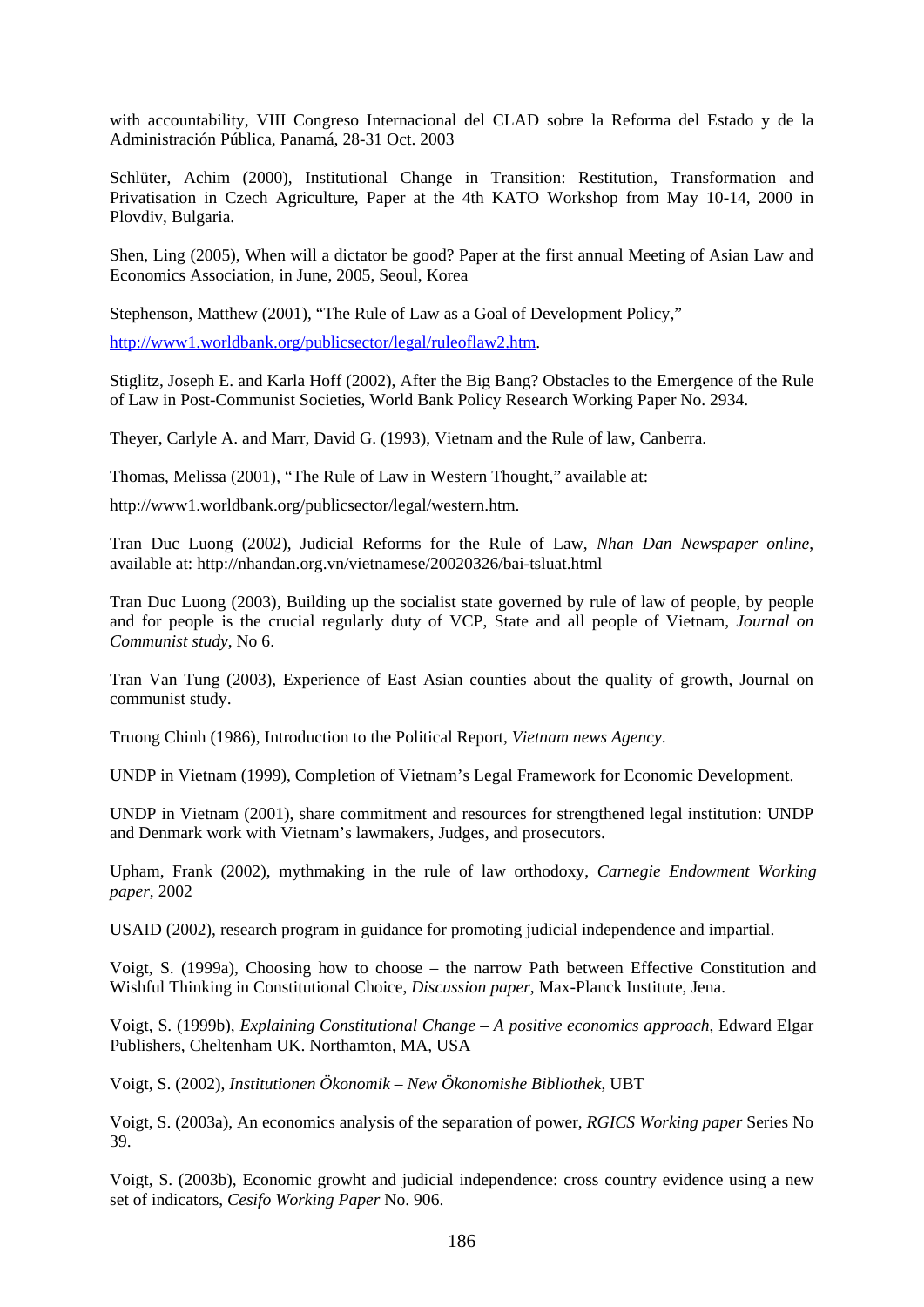Voigt, S. (2003c), Islam, the West and 9/11, paper prepared for the Conference on Challenges to the Values and Institutions of a Free Society organized by the Ratio-Institute, Stockholm, August 2003.

Voigt, S. (2004), Membership has its Privileges – On the Effects of delegating Powers Internationally, Conference: Analyzing International Conflict Resolution, Saarbrücken, 2004.

Voigt, S. (2005), The economic Effects of Judicial accountability – Some Preliminary insights, *mimeo*, University of Kassel

Voigt, S. and D. Kiwit (1995), Black Markets, Mafiosi and the Prospects for Economic Development in Russia – Analysing the interplay of External and Internal Institutions, Discussion Paper 5 – 95, Max Plank Institute for Research into Economics System.

Voigt, S. and D. Kiwit (1998), The Role and Evolution of Beliefs, Habits, Moral

Norms, and Institutions. In Giersch, Herbert (eds), *Merits and Limits of Markets,* Berlin: Springer.

Voigt, S. and Eli M. Salzberger (2002), Choosing not to choose: when Politicians Choose to Delegate Powers, *Kyklos* 55(2): 247-68.

Voigt, S., Michael Ebeling and Lorenz Blume, (2004), Improving Credibility by Delegating Judicial Competence - the Case of the Judicial Committee of the Privy Council *Volkswirtschaftliche Diskussionsbeiträge* Uni Kassel, Nr. 67/04

Voigt, Stefan and Hella Engerer (2001), "Institutions and Transition - Possible Policy Implications of the New Institutional Economics", available at SSRN: <http://ssrn.com/abstract=294384>

Vu Cong Giao (2003), Some theoretical and realistic issues of human rights in China, *Journal on Communist study*, No 39.

Walker, Geoffrey de Q. (1988), The Rule of Law: Foundation of Constitutional Democracy, Australia: Melbourne University Press.

Wang, Xixin (2000), rule of rules: an inquiry into administrative rules in China' rule of law context, in *The rule of law perspectives from the Pacific Rim*, The Mansfield center for Pacific affairs.

Weber, Max (1904-05), *The Protestant Ethic and the Spirit of Capitalism*, available at: [http://www.ne.jp/asahi/moriyuki/abukuma/weber/world/ethic/pro\\_eth\\_frame.html](http://www.ne.jp/asahi/moriyuki/abukuma/weber/world/ethic/pro_eth_frame.html)

Weber, Max (1951), *the religion of China*, available at:

[http://www.informationblast.com/The\\_Religion\\_of\\_China:\\_Confucianism\\_and\\_Taoism.html](http://www.informationblast.com/The_Religion_of_China:_Confucianism_and_Taoism.html)

Weingast, B. (1993), Constitutions as governance Structure: The Political Foundation of Secure Markets, *Journal of Institutional and Theoretical Economics*, N0 149: 286-311.

Weingast, B. (2002), Self-Enforcing Constitutions: With an Application to American Democratic Stability, Law and Economics Workshop, Law 216 (University of California, Berkeley), Paper 3

Weingast, B. (2003), A Postscript to "Political foundation of democracy and the rule of law", in Maravall, Jose' Maria and Adam Przeworski, *Democracy and the rule of law*, Cambridge University Press.

West, Edwin G. "Property Rights in the History of Economic Thought: From Locke to J.S. Mill". Available at[: http://www.carleton.ca/economics/cep/cep01-01.pdf](http://www.carleton.ca/economics/cep/cep01-01.pdf)

Williamson, Oliver E. (1985), *The Economic Institutions of Capitalism: Firms, Markets, Relational*